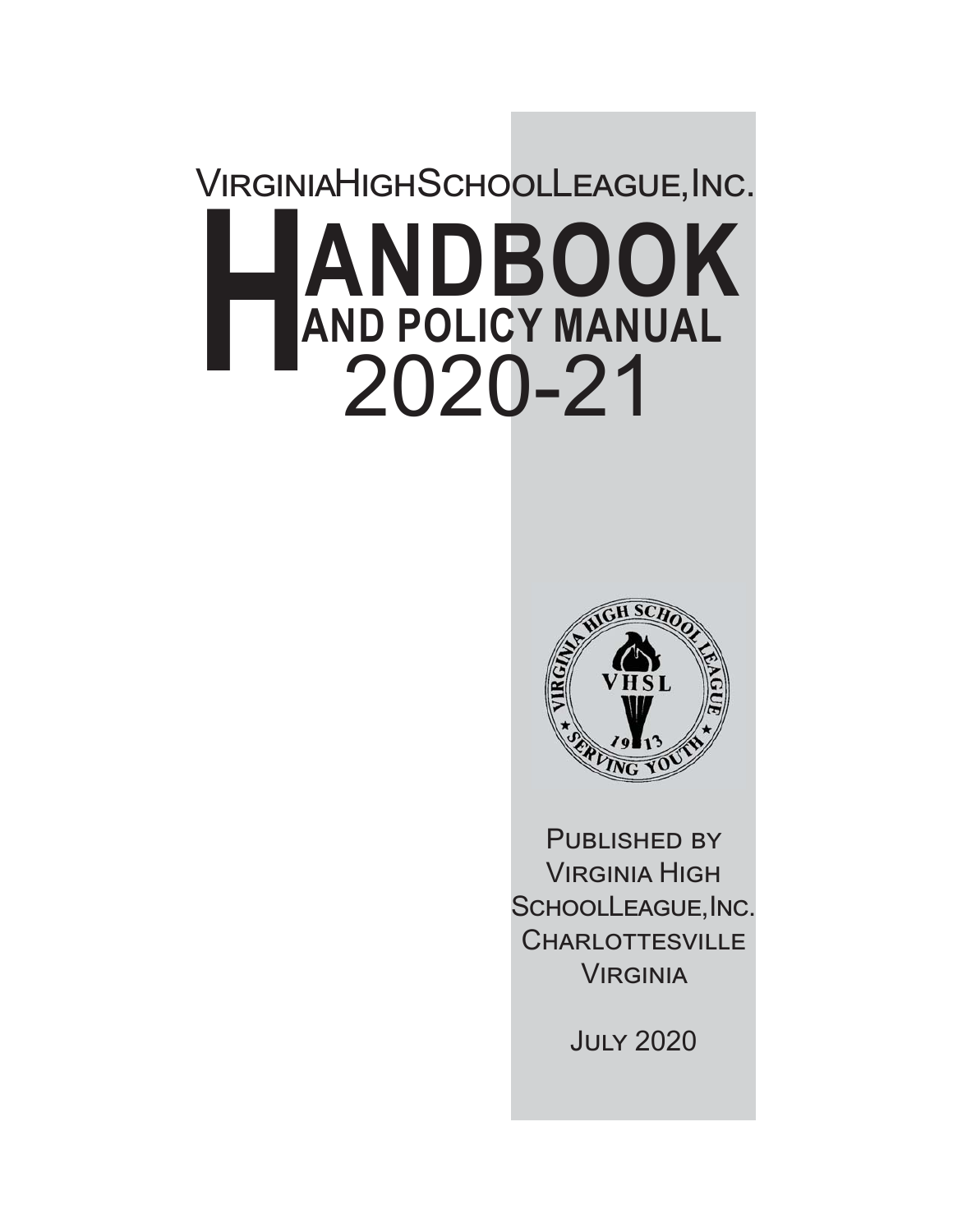# **DIRECTIONS FOR CONTACTING THE VHSL OFFICE**

The following guidelines have been prepared to assist member schools and the VHSL office to expedite matters by telephone. Ëach of our staff members handles certain general responsibilities, and you will save time by asking for that person when placing a call which involves any of the areas listed below.

#### **STAFF MEMBERS, POSITIONS, AREAS OF RESPONSIBILITY 434-977-8475 (main) 434-977-5943 (fax) www.vhsl.org**

#### **BILLY HAUN (bhaun@vhsl.org) EXECUTIVE DIRECTOR**

Over-all VHSL Administration Finances, VHSL Foundation

#### **LORA BICKLEY (lbickley@vhsl.org) OFFICE MANAGER/ ADMINISTRATIVE ASSISTANT TO DR. HAUN**

Executive Committee Agenda & Minutes Sanctions, Certificates of Insurance Football Rating System, ADM Figures Meeting Arrangements

#### **TOM DOLAN (tdolan@vhsl.org) ASSOCIATE DIRECTOR**

Interpretations of VHSL Rules and Regulations Eligibility Cases and Appeals Protests Against Schools VIAAA Liaison **STATE EVENTS RESPONSIBLE FOR:** Basketball, Tennis

#### **SHAWN KNIGHT (sknight@vhsl.org) ASSISTANT DIRECTOR FOR ATHLETICS** Officials Program (Baseball, Cheer,

 Football, Softball, Swim & Dive) Coaches Education, VHSCA Liaison Opportunities for Disabled Students Football Rating System **STATE EVENTS RESPONSIBLE FOR:** Baseball, Cheer, Football, Softball, Swim & Dive

#### **KELLEY HANEY (khaney@vhsl.org)**

**ASSISTANT DIRECTOR FOR ATHLETICS** Officials Program (General Oversight) Officials Handbook Officials Program (Field Hockey, Gymnastics, Soccer) Arbiter (Officials Registration) Officials Association Guide Online Sports Rules Clinics

Calendar Committee **STATE EVENTS RESPONSIBLE FOR:**

Field Hockey, Golf, Gymnastics, Soccer, **Technology** 

#### **CHRIS ROBINSON (crobinson@vhsl.org) ASSISTANT DIRECTOR FOR ATHLETICS**

Officials Program (Lacrosse, Indoor/ Outdoor Track, Volleyball, Wrestling) Sports Medicine Sportsmanship Violations/Programs Sportsmanship Committee Wrestling Weight Control rSchool Today Coaches Pass **STATE EVENTS RESPONSIBLE FOR:** Cross Country, Indoor Track, Lacrosse,

Outdoor Track, Volleyball, Wrestling

#### **FAUSTINA LEE (fl ee@vhsl.org) ATHLETIC PROGRAM ASSISTANT**

- Master Eligibility Lists Officials' Registration and Clinics for: Basketball, Cheer, Field Hockey, Gymnastics, Indoor/Outdoor Track, Soccer)
- Mailings and Assistance with Sports Above and Cross Country and Tennis
- Sports Medicine
- Sports Participation Survey New Athletic Director's Workshop
- Regional and State Awards
- Directory of District, Regional & State **Events**

#### **CARRIE LITTLE (clittle@vhsl.org) ATHLETIC PROGRAM ASSISTANT**

- Officials Registration and Clinics for: Baseball, Football, Lacrosse, Swim & Dive, Softball, Volleyball, Wrestling
- Mailings and Assistance with Sports Above and Golf
- Coaches Education
- Coaches, Assistant Principal and State Event Passes
- Sportsmanship/Incident Reports
- Wrestling Weight Control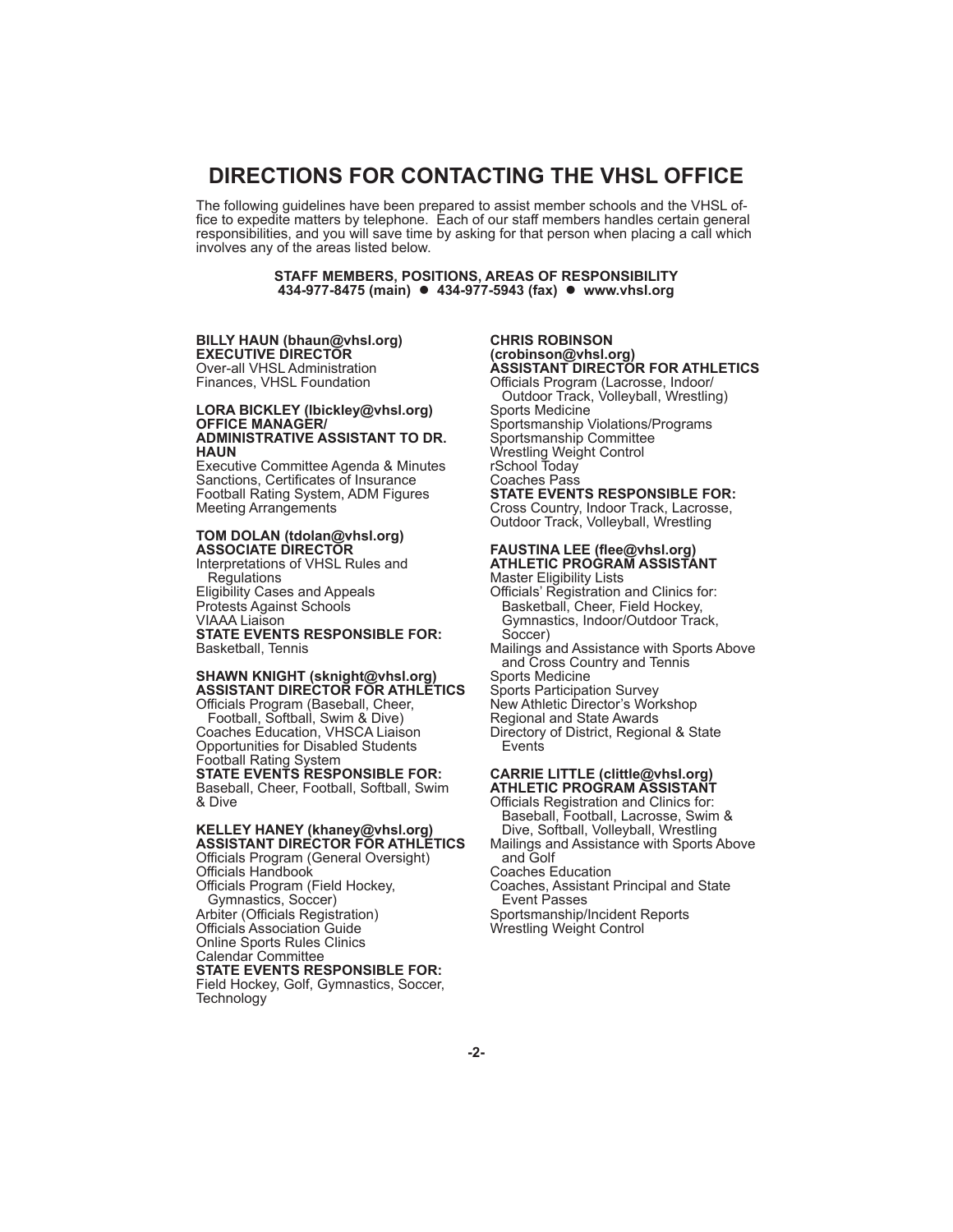#### **STAFF MEMBERS, POSITIONS, AREAS OF RESPONSIBILITY 434-977-8475 (main) 434-977-5943 (fax) www.vhsl.org**

#### **DARRELL WILSON (dwilson@vhsl.org) ASSISTANT DIRECTOR FOR ACTIVITIES**

Student Publications Evaluations & Workshops

Academic Activities, Student Services **STATE EVENTS RESPONSIBLE FOR:** Forensics, Debate, Drama, Film Festival, Creative Writing, Scholastic Bowl

#### **SHARON CONDOULIS (scondoulis@vhsl.org) ACTIVITIES PROGRAM ASSISTANT**

Student Publications Activities, Evaluations & Workshops Information on Forensics, Drama & Debate Information on Creative Writing, Film Festival & Scholastic Bowl

Information on Technology Championships League Publications Virginia High School Hall of Fame Wells Fargo Cup Information on rSchool **Webmaster** 

#### **MIKE MCCALL (mmccall@vhsl.org) DIRECTOR OF COMMUNICATIONS**

VHSL Publications, Information and Communication Services, Media and Public **Relations** 

NFHS Network, All-State Selection Virginia High School Hall of Fame Special Events and Programs Awards and Recognition Programs **Webmaster** 

Property Management

#### **DAVID HOPKINS (dhopkins@vhsl.org) FINANCE DIRECTOR**

Overall Financial Administration Human Resources Insurance Administrator

#### **RANDI HENRY (rhenry@vhsl.org) BOOKKEEPER**

Accounts Receivable, Accounts Payable, LLC, Team Travel and 1099 Processing **Benefit Game Administration** Membership

#### **HANNAH CATHERINE MUNRO (hcmunro@vhsl.org) DIRECTOR OF DEVELOPMENT**

Corporate Sponsorship Marketing and Special Promotions Fundraising, Endowment, VHSL Foundation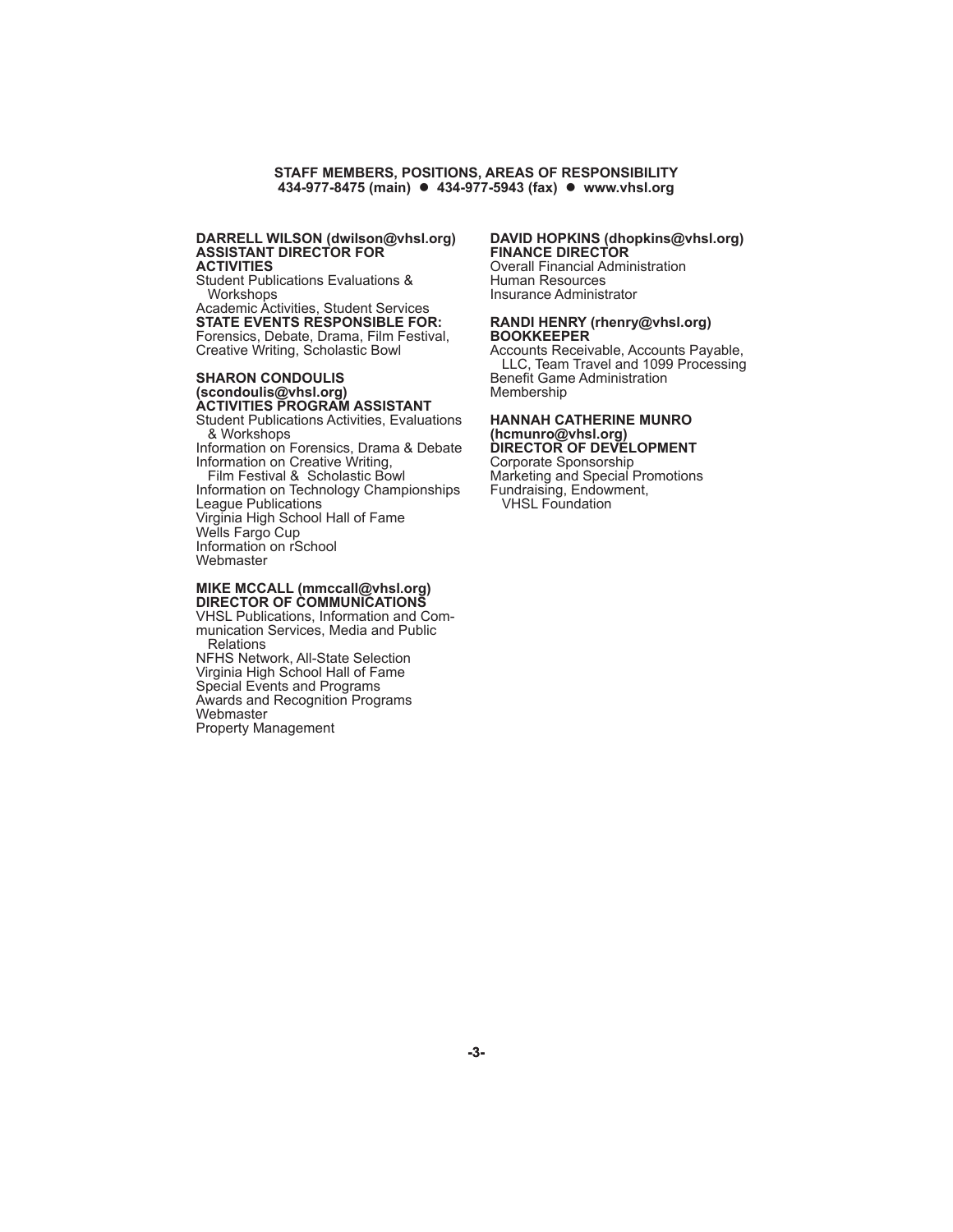# **DIRECTIONS FOR VISITING THE VHSL OFFICE**

**From the north: Take 29 south into Charlottesville to** the 250-East Bypass toward Richmond. It is about four miles, over a river, past the Pantops shopping center and over Pantops mountain to State Farm Blvd. There is an BP gas station at the top of the mountain, pass the station and take the second right at a large white Union Bank. VHSL is the fourth building on the right.

**From the east:** Take the first Charlottesville exit off I-64 (Exit 124), the Shadwell exit, and turn right on 250 about three-quarters of a mile to State Farm Blvd. (a large white Union Bank on the corner). Turn left and VHSL is the fourth building on the right.

**From the west or south**: Take I-64 east to last Charlottesville exit off I-64 (Exit 124), the Shadwell exit, and turn left on 250 about three-quarters of a mile to State Farm Blvd. (a large white Union Bank on the corner). Turn left and VHSL is the fourth building on the right.

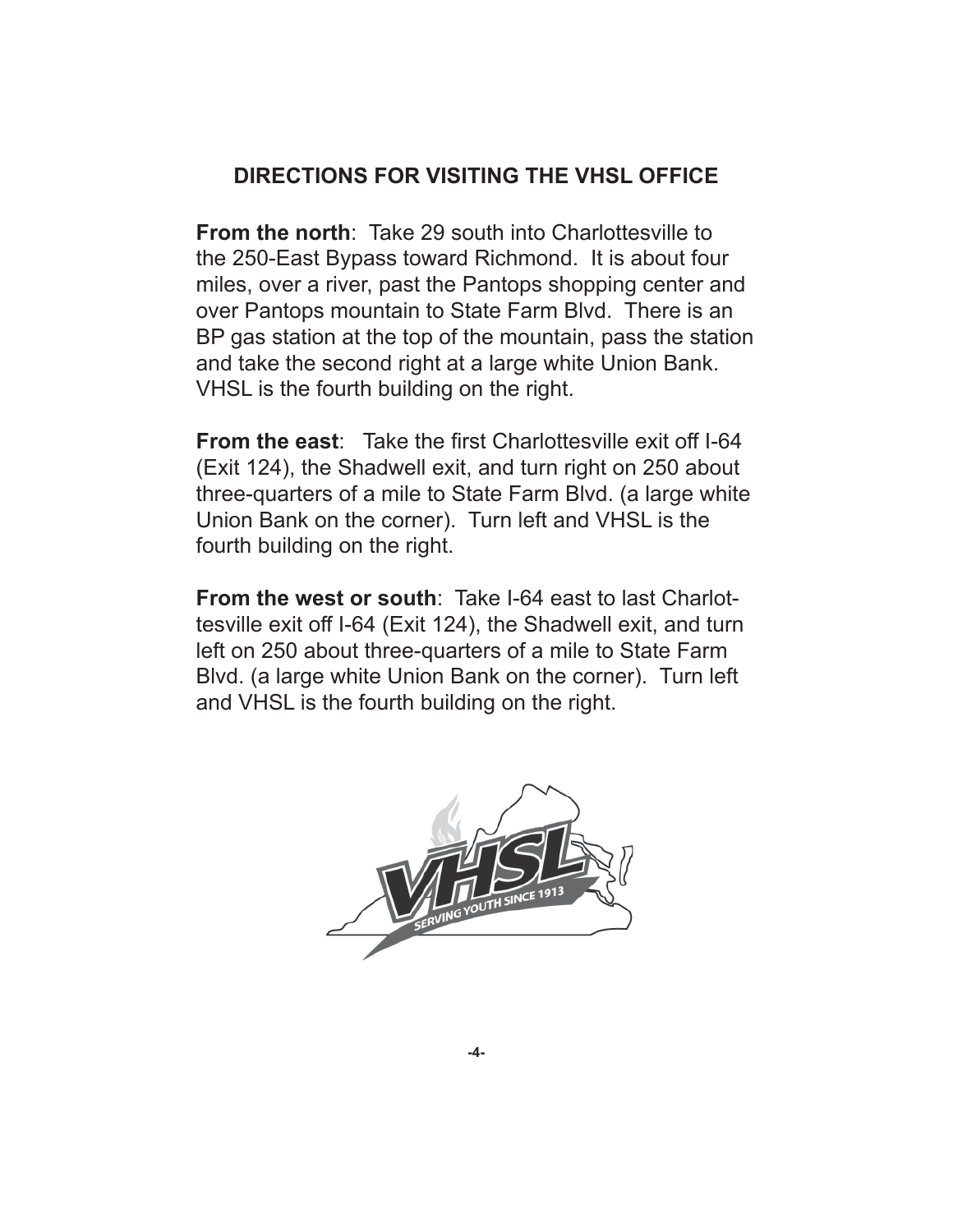# **Preface**

 The Virginia High School League, Inc. is an organization of the public and non-boarding high schools in the Commonwealth of Virginia which join with the expressed written approval of their local school boards. Its organizational home is located in Charlottesville, Virginia. The League seeks to encourage student participation in desirable school activities by conducting or supporting programs of interscholastic activities in all fields.

 This *Handbook* is the current League story. It is intended primarily for the use of member high school principals, coaches and sponsors in the administration of the school activities programs, but it should also prove valuable as a reference for all those concerned directly or indirectly with interscholastic activities relationships in Virginia.

The Handbook contains official information concerning League officers and administration, organization and membership, rules and regulations, and activities programs. It is distributed to all public and private secondary schools in the state, to all division superintendents and to many allied organizations and interested individuals and posted on the League's website (www.vhsl.org). Supplements to the *Handbook* are published regularly throughout the school year.

The League originated as a student activity of the Washington and Jefferson Societies at the University of Virginia. In 1913 debating was sponsored in some 20 nearby schools. The following year oral reading was added to the literary program. Thereafter, baseball, basketball and track competitions were undertaken, and a code of uniform rules was developed.

 Membership in the League increased so rapidly that the Extension Division of the University of Virginia, and later the Division of Continuing Education, had to be assigned greater responsibility for the conduct of League affairs.

 By 1926, the League realized that, in the interest of democracy, the legislative responsibilities of the League should be vested in representatives of member high schools. All activities were coordinated under one organization. Control of the composite program was charged to a body of principals known as the Legislative Council, assisted by a smaller Executive Committee. Governance was restructured in 1995 to make the Executive Committee the chief legislative body with its action subject to review by the membership.

In March 1946, the League was reorganized as the first step in a significant postwar program. Its name was changed from "The Virginia High School Literary and Athletic League" to "Virginia High School League" to suggest a wider field of League interests. Member schools were classified in three groups rather than four, and an all-inclusive district organization within groups was established. The reorganization attracted the membership of 350 of the 393 high schools in the state in 1946-47. In 1960, the League classifications were restructured with the district organization within each group extended to regional programs in each of four areas of the state.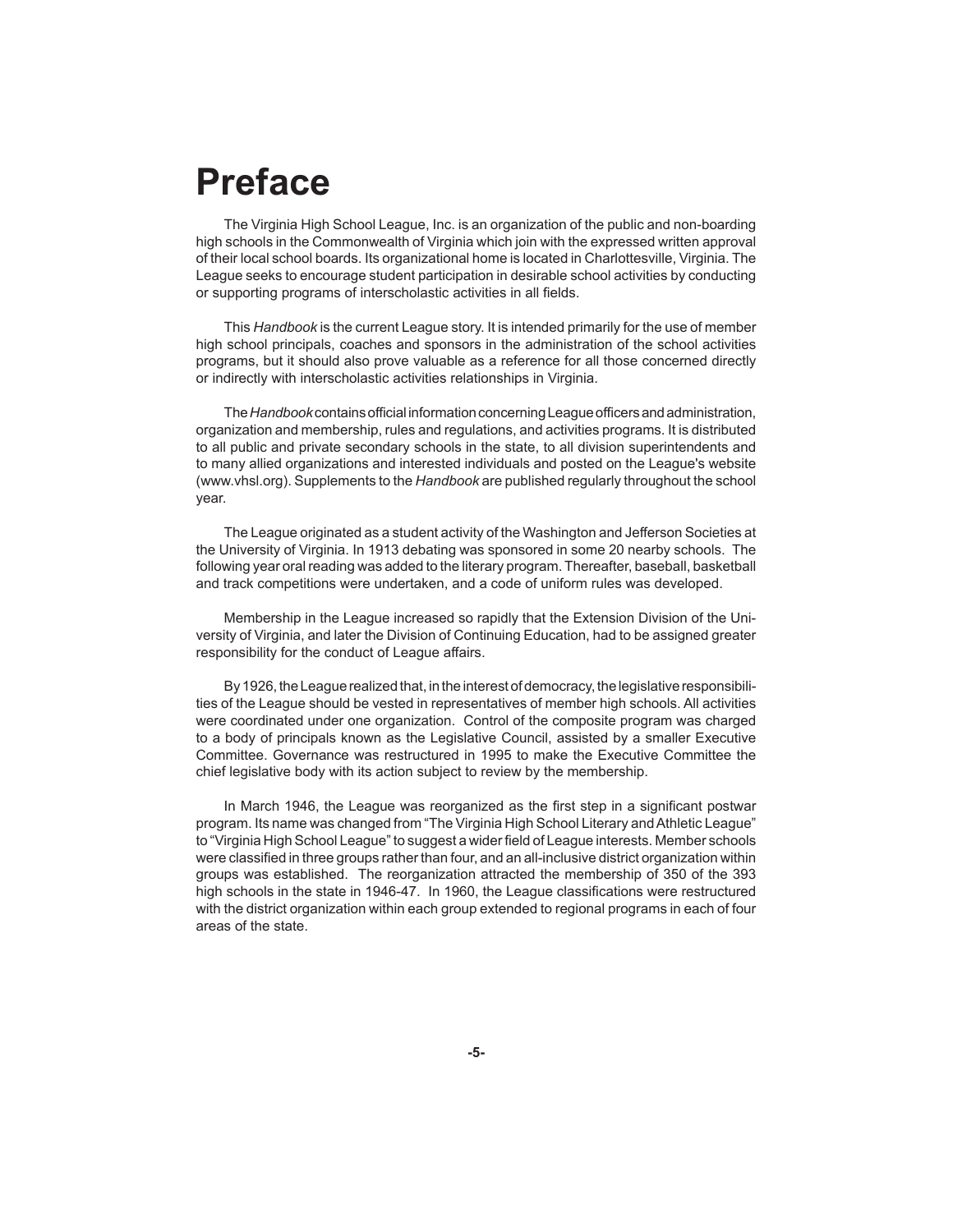During the 1951-52 school year, and continuing since, the League initiated a revised training program for football and basketball game officials which required registration and examination of all such officials, and has subsequently added similar programs for girls basketball, baseball, cheer, field hockey, soccer, softball, swim, track, volleyball, gymnastics and wrestling officials.

 The growth of athletic programs for girls prompted the League, in 1968, to begin coordinating those activities. This control was further enhanced in 1972 by the League's adoption of a Girls' Sports Committee, the function of which was to assist in the leadership of the girls athletic programs.

 Further enlargement of the League occurred in 1973, when the League realized its need for both an increase in its public relations program and more effective control of its program in publications. Each of these concerns was solidified into a League information program designed to increase the League's services to its member schools.

A desire for greater legislative autonomy and an increased awareness for fiscal independence convinced the League to seek further refinement of its program and on July 1, 1981, VHSL was incorporated, thus becoming the Virginia High School League, Inc.

In the Spring of 1989, the League staff moved into new headquarters. After vacating spaces it had long occupied in the University of Virginia's Zehmer Hall, the staff now operates out of an impressive 8,000-square-foot building on a scenic 1.97-acre lot on Pantops Mountain overlooking Charlottesville. These offices are a symbol of the VHSL's proud past and promising future.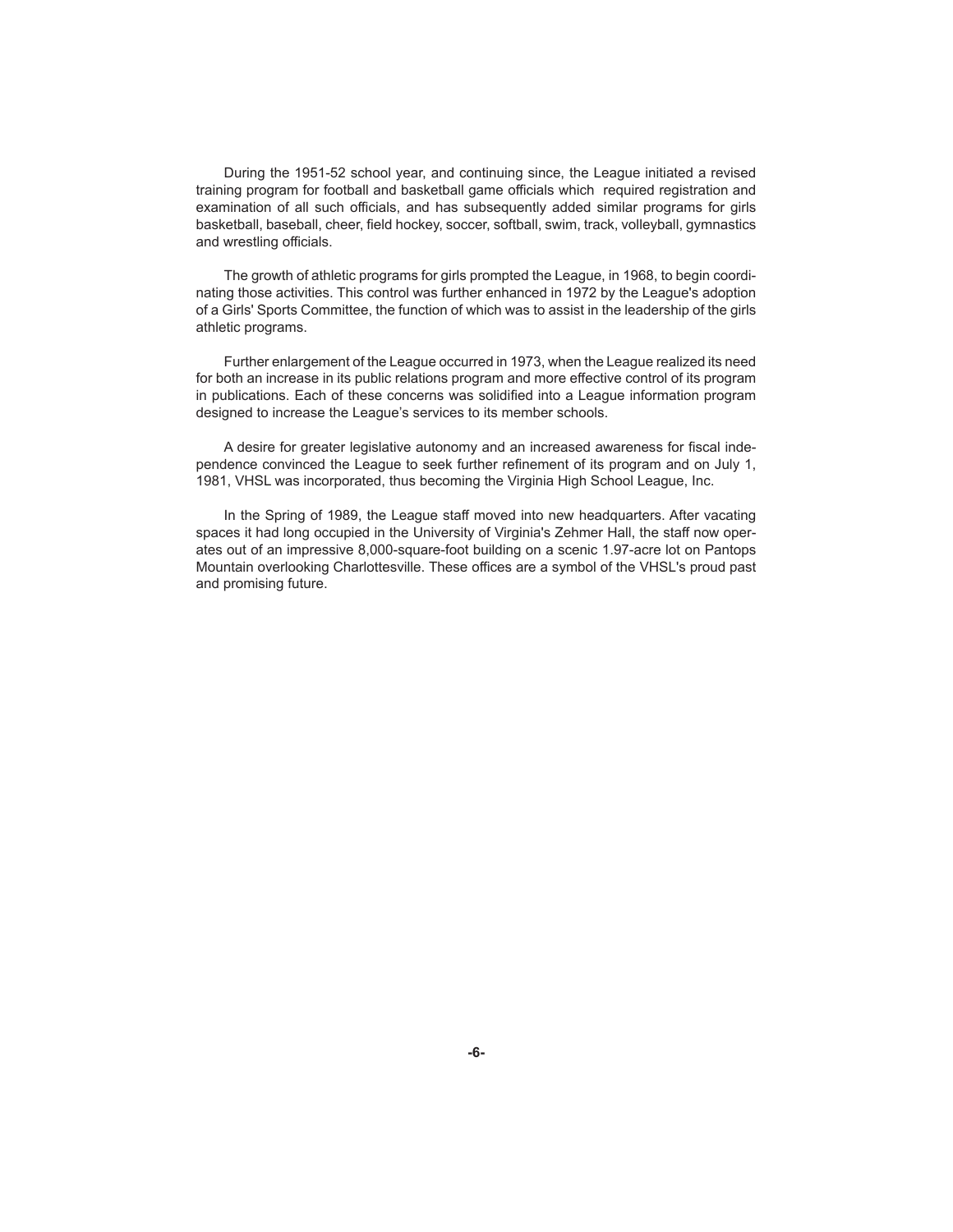# **Table of Contents**

# 

#### **Officers and Administration**

| Section | 3: |  |
|---------|----|--|
| Section | 4: |  |
|         |    |  |

### **By-Laws**

| 5:  |  |
|-----|--|
| 6:  |  |
| 7:  |  |
| 8:  |  |
| 9:  |  |
| 10: |  |
| 11: |  |
| 12: |  |
| 13: |  |
| 14: |  |
| 15: |  |
| 16: |  |
| 17: |  |
| 18: |  |
| 21: |  |
| 22: |  |
| 23: |  |
|     |  |

#### **Rules and Regulations**

| Section | 26:     |  |
|---------|---------|--|
| Section | 27:     |  |
| Section | 28:     |  |
|         |         |  |
|         |         |  |
|         |         |  |
| Section | 29:     |  |
| Section | $-30:$  |  |
| Section | $-31$ : |  |
| Section | 32:     |  |
| Section | 33:     |  |
|         |         |  |

#### **Athletic Activities**

| Section | 50: |                                                          |  |
|---------|-----|----------------------------------------------------------|--|
| Section | 52: | National Federation of State High School Associations103 |  |
| Section | 54: |                                                          |  |
| Section | 55: |                                                          |  |
| Section | 56: |                                                          |  |
| Section | 58: |                                                          |  |
| Section | 62: |                                                          |  |
| Section | 64: |                                                          |  |
| Section | 66: |                                                          |  |
| Section | 68: |                                                          |  |
| Section | 70: |                                                          |  |
| Section | 74: |                                                          |  |
| Section | 77: |                                                          |  |
| Section | 78: |                                                          |  |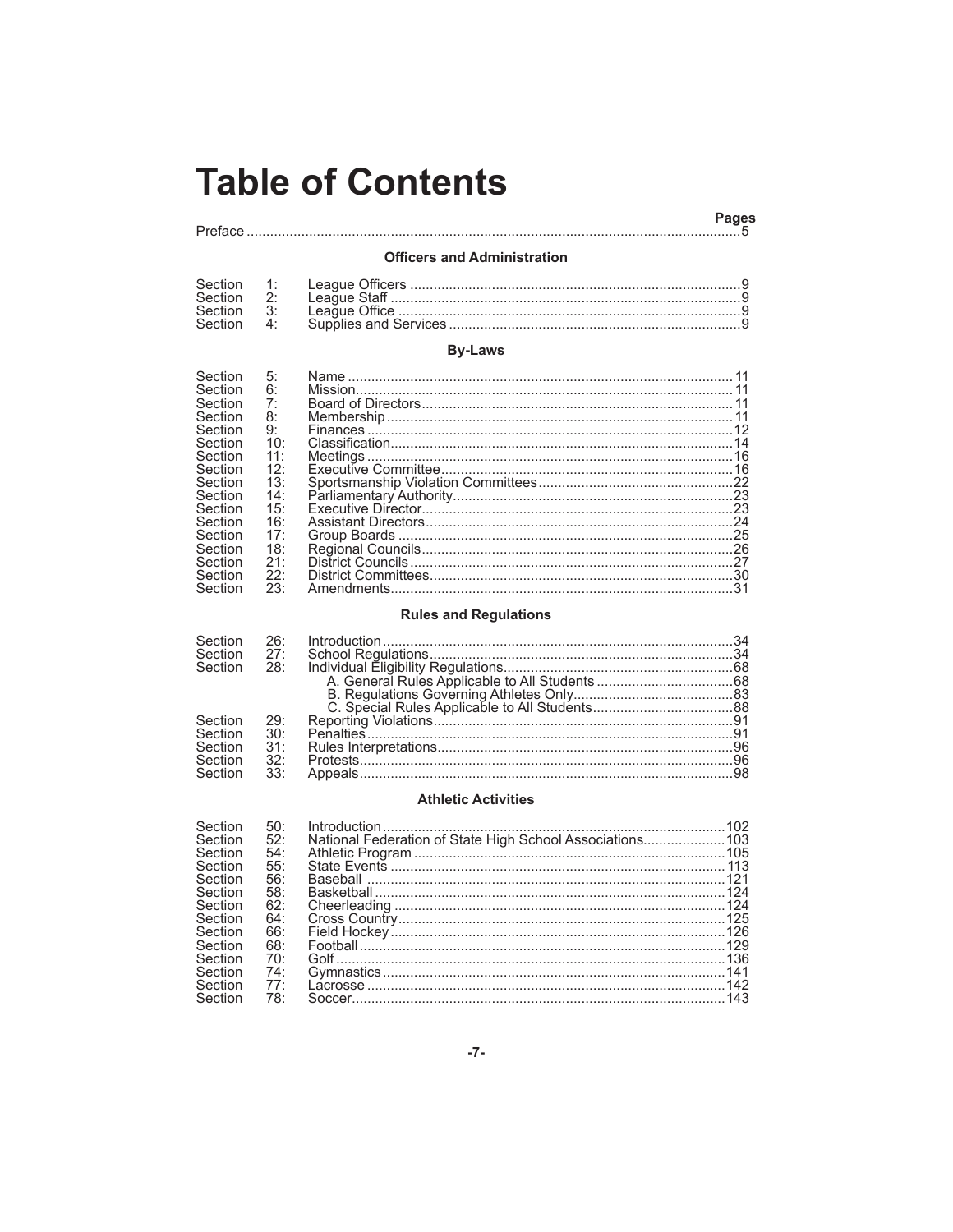#### **Dramatic Activities**

| Section        | 100: |                        |  |
|----------------|------|------------------------|--|
| <b>Section</b> |      | 101: Theatre Festivals |  |

# **Speech Activities**

# **Literary Activities**

#### **Academic Activities**

#### **Awards**

### **Appendix A**

|--|

# **Appendix B**

| Regulations Governing Non-public Schools When Engaging in Contests With |       |
|-------------------------------------------------------------------------|-------|
|                                                                         | . 219 |

### Index

#### 

#### **Policy Manual**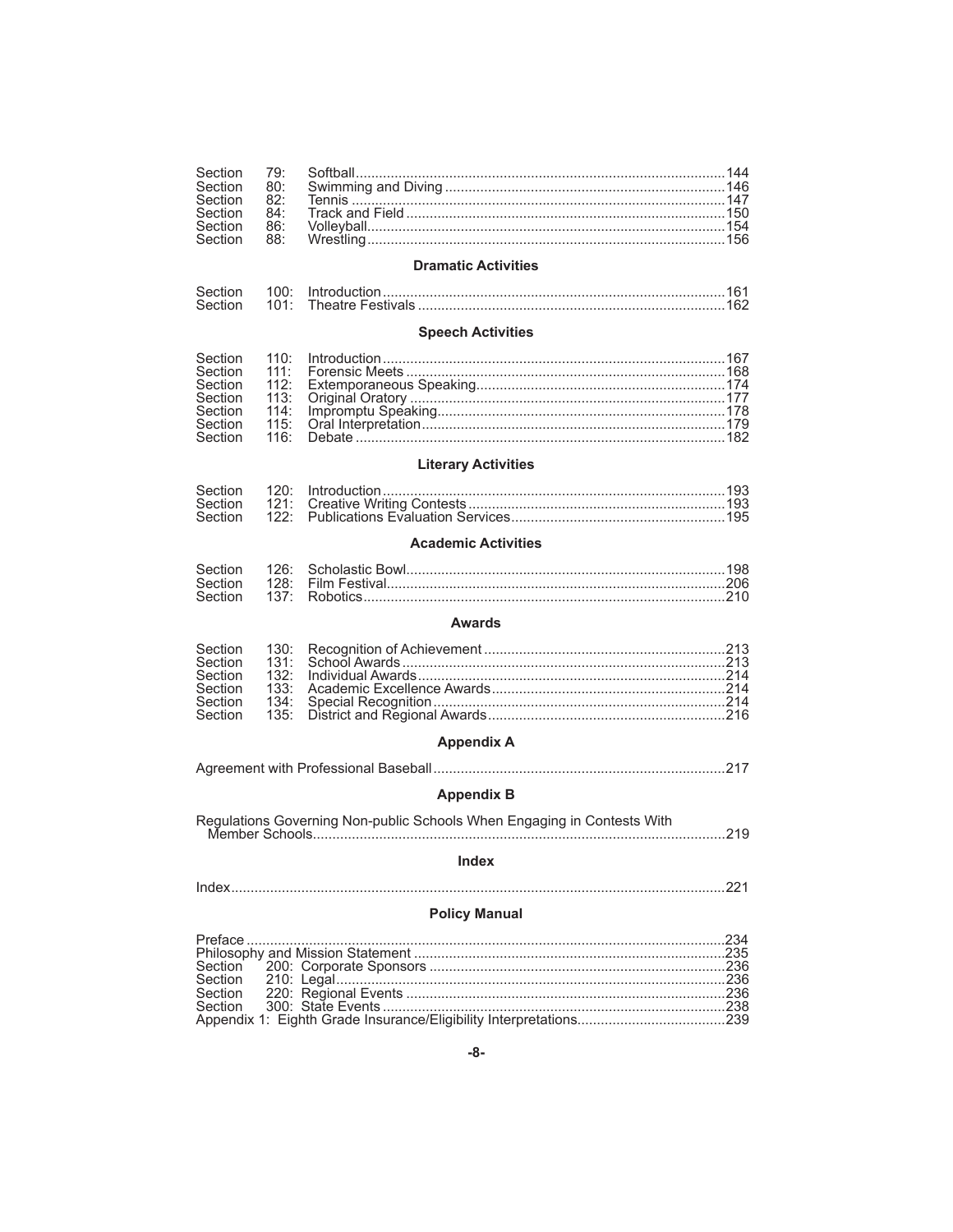# **Offi cers and Administration**

#### **SECTION 1: LEAGUE OFFICERS.**

**1-1-1** The Executive Committee, Group Boards, Regional Councils and District Councils are the key legislative and executive organs of the League. The purpose and duties of each are given in Sections 12, 13, 14, 17, 18 and 19. All officers are listed in the League Directory, available in October of each year.

#### **SECTION 2: LEAGUE STAFF.**

2-1-1 League staff includes an Executive Director; five Assistant Directors, one of whom shall be the Chief Financial Officer; a Director of Development; an Information and Communications Specialist; an Office Manager; and support staff as needed.

**PM 2-1-2 Officiating Permitted (5-76)-VHSL staff members are permitted to serve as** VHSL game officials.

#### **SECTION 3: LEAGUE OFFICE.**

**3-1-1 League Office-A** central League office, which serves as the organization's administrative headquarters, is located at 1642 State Farm Boulevard, CharlottesvilIe, Virginia, with the Executive Director in charge. Superintendents, principals and members of school faculties are cordially invited to visit the office whenever opportunity permits.

**3-1-2 Offi ce hours** - 8:00 a.m. to 5:00 p.m. daily except weekends.

**3-1-3 Telephone-**Charlottesville Area Code 434-977-8475. Fax - 434-977-5943.

**3-1-4 Mail and Special Delivery Address-**Virginia High School League, Inc., 1642 State Farm Boulevard, Charlottesville, Virginia 22911.

**3-1-5 Internet**-www.vhsl.org.

#### **SECTION 4: SUPPLIES AND SERVICES.**

**4-1-1** A number of supplies and services are offered to member schools through the League Office, many of them without charge. As indicated in the summary below, some supplies are distributed automatically as needed; others should be ordered on forms provided on the VHSL website. Among the services and supplies provided are:

#### **4-2-1 Publications:**

**4-2-2** *Handbook*: Published annually. To access this document refer to the VHSL website.

**4-2-3** *The Leaguer*: An annual publication of the League which chronicles major events and state championships and recognizes outstanding achievements. Its contents are official. To access this document refer to the VHSL website.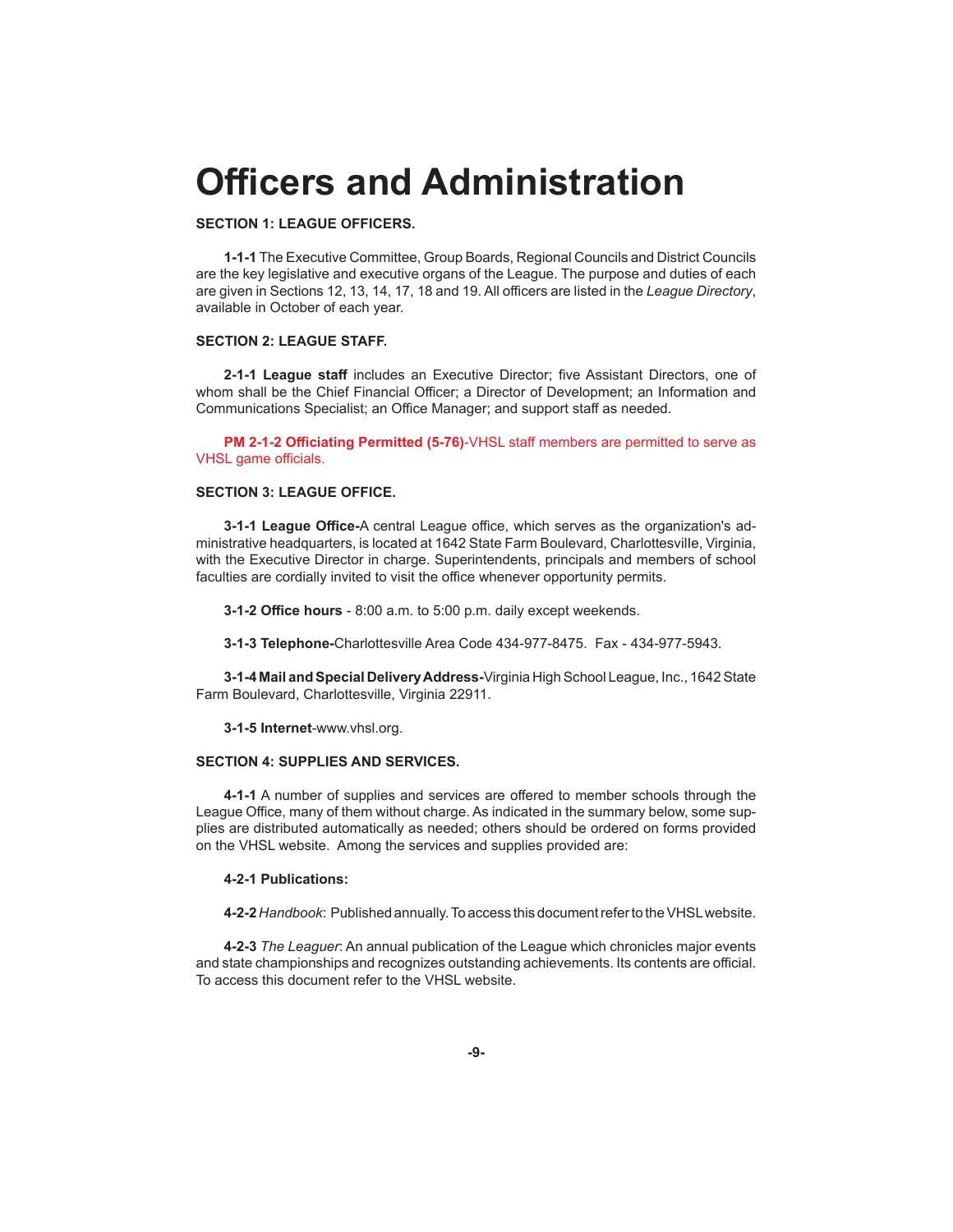**4-2-4** *Directory*: A complete Directory of member schools, including non-public schools that are ineligible for League membership, and a list of commissioners of the various local officials organizations. The publication includes all League officers. To access this document refer to the VHSL website.

#### **4-3-1 Activities Supplies:**

**4-3-2** *League Athletic Forms*: Required by League rules in the administration of the athletic program. Refer to VHSL website to obtain required forms (http://www.vhsl.org/forms).

**4-3-3** *National Federation Athletic Forms*: Refer to VHSL website to obtain required forms:

- a. Interscholastic Record Application.
- b. Application for Sanction of Multiple Interstate Meet.

4-3-4 Official Sports Rule Books: One copy of the rule book governing each major sport in which the school plans to engage is supplied automatically. Limited additional supplies for sale at list prices.

**4-3-5** *Creative Writing Contest Selections*: Booklet of winning selections in last year's contests, with critical appraisals by the contest judges, is supplied to all schools entering and upon request.

**4-3-6** *State Event Guides*: These materials are posted on the VHSL website in the applicable sport's section.

**4-3-7** *Speech and Drama Resource Guide*: These materials are provided on the VHSL website under the Speech and Drama section.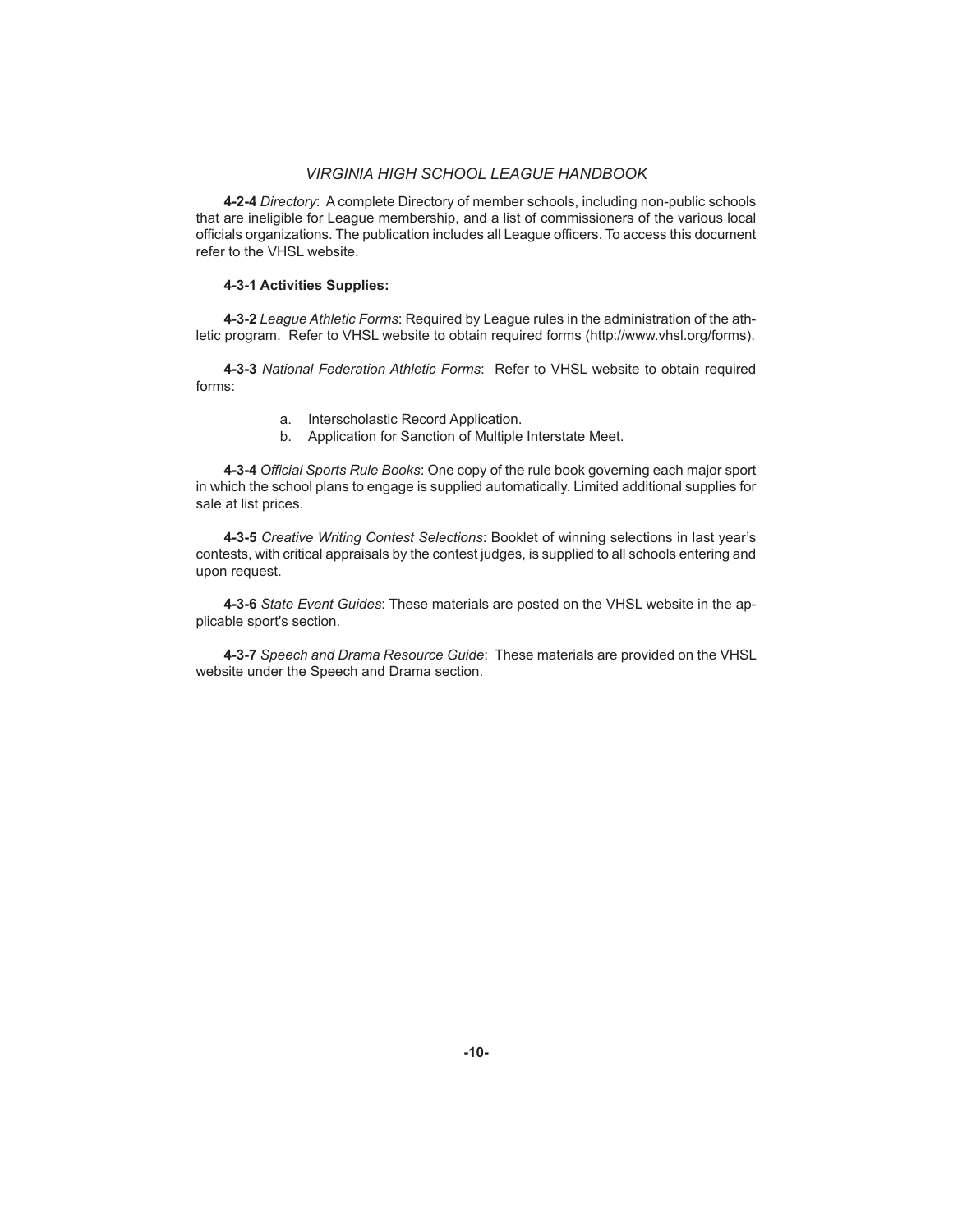# **By-Laws**

#### **SECTION 5: NAME.**

**5-1-1** The name of this organization shall be Virginia High School League, Inc.

#### **SECTION 6: MISSION.**

**6-1-1** The Virginia High School League is an alliance of Virginia's public and approved non-boarding, non-public high schools that promotes education, leadership, sportsmanship, character and citizenship for students by establishing and maintaining high standards for school activities and competitions.

#### **SECTION 7: BOARD OF DIRECTORS.**

**7-1-1 Membership**-The Board of Directors shall be composed of the membership of the Executive Committee.

#### **SECTION 8: MEMBERSHIP.**

**8-1-1 Eligibility**-State public high schools in Virginia with the expressed written authority of their respective school boards, and non-boarding, non-public high schools which agree to follow VHSL By-Laws, Rules and Regulations as amended for them, shall be eligible for membership in the League.

**PM 8-1-1 APPLICATION For VHSL Membership (5-92)**-Shall require the school board chairman's signature.

**8-1-2 Combined School**-Subject to district, region, group board and Executive Committee approval, two accredited state public high schools in Virginia may combine their programs for competitive purposes under the following conditions:

 (1) The two schools involved must be in the same school division with a combined enrollment (ADM) of 300 or less in grades 9-12;

(2) The schools must have written consent of their school board;

 (3) The combined school status would be for a four-year period only, subject to renewal upon filing written application with the League office prior to September 1 in an even-numbered year;

 (4) The combined schools would have only one vote in district, region and state matters.

8-1-3 Charter School-Virginia charter schools that field interscholastic athletic or academic teams for VHSL competition are eligible to become members of the League. Students who attend Virginia charter schools that do not field teams for VHSL interscholastic competition may participate at the VHSL member school of the attendance zone where their parents reside if they meet all other eligibility requirements; the ADM of the receiving school must be adjusted for all students attending the charter. Students who attend a Virginia charter school that does not field teams for VHSL interscholastic competition, where the charter campus is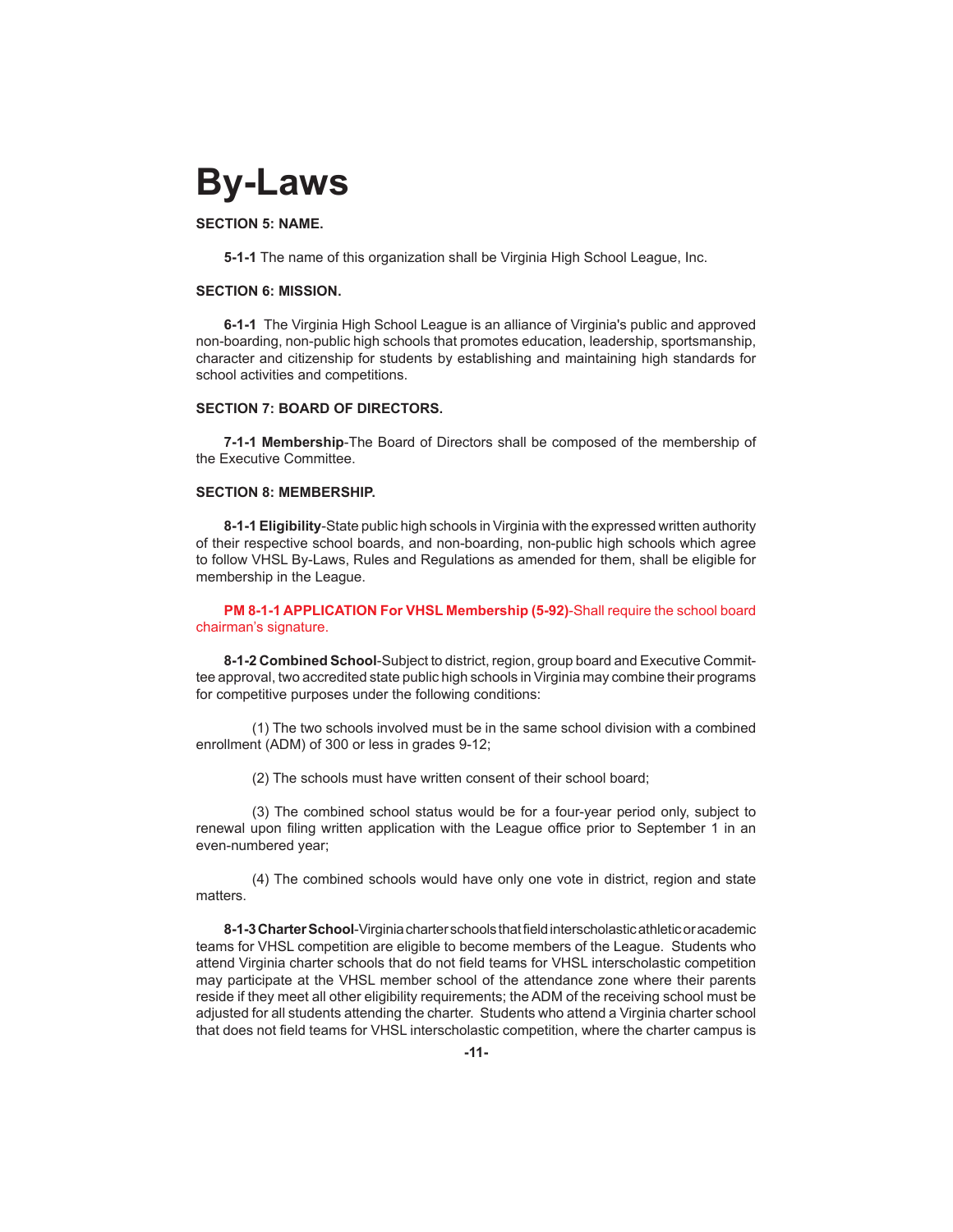housed within a member school's facility and authorized by the same local education agency, shall participate for that member school. The ADM of the member school must be adjusted for all students attending the charter.

**8-2-1 Structure**-The League shall be organized by the principals of the member schools. The organization shall consist of the membership, an Executive Committee, a Group 1, a Group 2, a Group 3, a Group 4, a Group 5, and a Group 6 Board, a Group Committee for each group, a Regional Council for each region and a District Council and a District Committee for each district.

**8-3-1 Application**-Service fees are payable upon receipt of the membership application form in the League office. Payment of service fees and proper completion of the membership application form are required each year in order for members to maintain active membership.

**8-4-1 Admission**-Admission to membership and renewal shall be effective upon acceptance of application form and fee by the League Office.

#### **SECTION 9: FINANCES.**

**9-1-1 Revenue** - The League shall be financed by membership fees, admissions and entry fees, interest on savings accounts and revenue received or derived from other sources. Monies shall be deposited in the name of the League in such checking and savings accounts as shall be approved by the Executive Committee. Funds in such accounts shall be used to meet such expenses as may be incurred by the League. Funds equal to the League's current annual operating budget may be held as reserve funds and placed in savings accounts.

 **PM 9-1-1 Finance Committee**-The Finance Committee is the agent for administering the League's finances. It shall meet prior to the Executive Committee meetings for the purpose of reviewing various functional reports. It reports to the Executive Committee its findings and recommendations on reports. It refers the budget to the Executive Committee for adoption. Expenditures from the Contingency Fund, short of designated funds authorized by the Executive Director to disburse, shall come to the attention of this committee.

**PM 9-1-1 Audit (3-93)-Effective with FY93 the Finance Committee plans an external** audit yearly. Audits will be conducted between July 1 and October meeting.

**PM 9-1-1 Budget Report To Membership (9-74)-The final budget will be presented at** the last Executive Committee meeting before July 1 of each year.

**PM 9-1-1 Fines Collection (9-96)-All schools are expected to pay fines. If fines or** other charges are not paid within 30 days, a second request will be sent to the appropriate superintendent for collection. Schools have 60 days from the initial billing to pay fines. A 10% fee may be assessed unpaid accounts. Collection of fines can include withholding team reimbursement and could result in loss of playoff privileges and loss of membership. Any hardship situation may be presented in writing to the executive director for consideration of waiver.

**PM 9-1-1 Benefit Game Income (5-02)-Starting FY03 Benefit Game income may be** earmarked for the VHSL Foundation.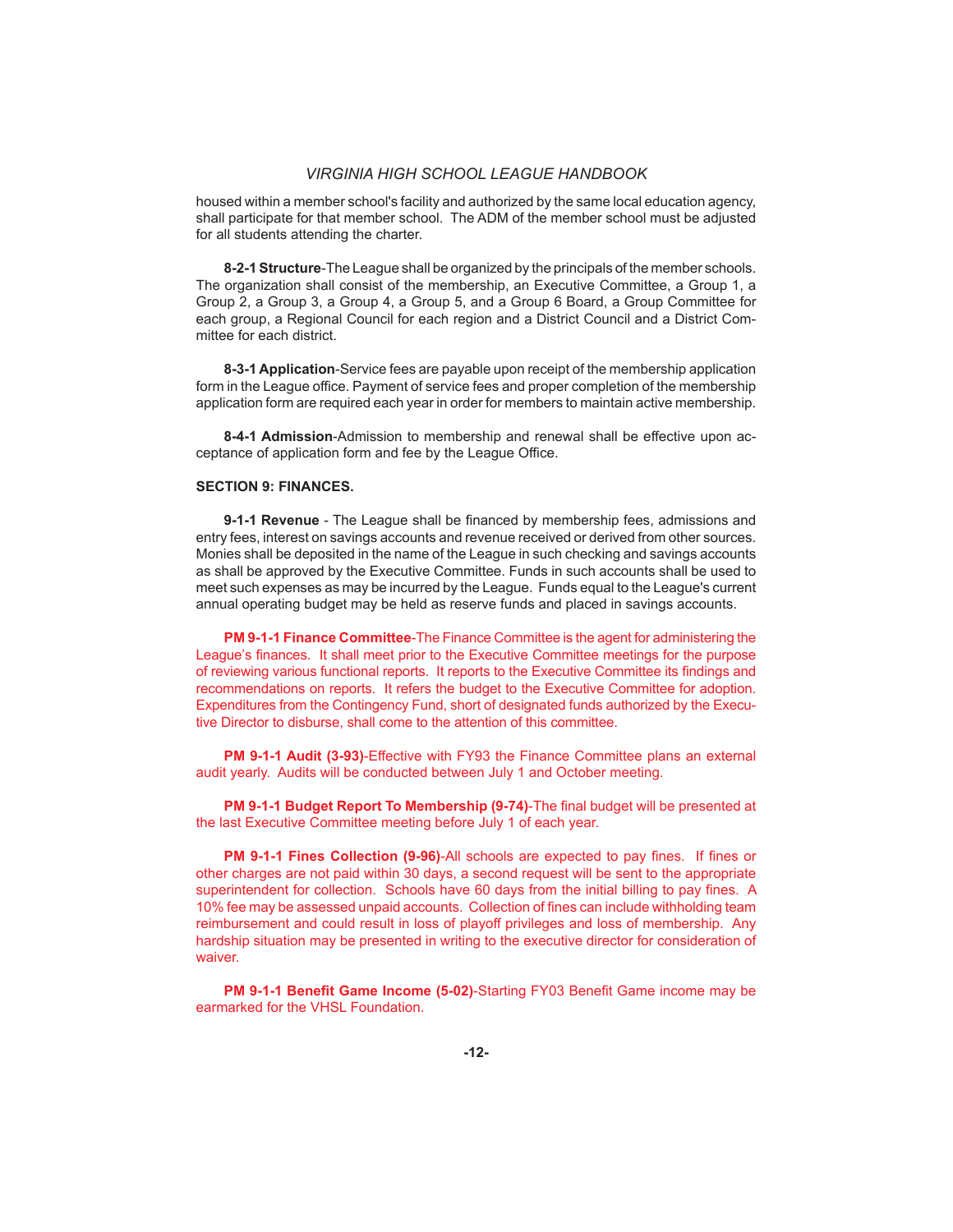**PM 9-1-1 Payment of Event Personnel(3-00)**-In response to discussions with IRS officials, the League developed policies to ensure that payment of VHSL event personnel is in compliance with IRS requirements.

**9-1-2** No part of the net earnings of the Virginia High School League, Inc., shall inure to the benefit of, or be distributable to its members, officers or other private persons, except that the Virginia High School League, Inc., shall be authorized and empowered to pay reasonable compensation for services rendered and to make payments and distributions in furtherance of the mission set forth in SECTION 6. No substantial part of the activities of the Virginia High School League, Inc., shall be the dissemination of propaganda or otherwise attempting to influence legislation, and the Virginia High School League, Inc., shall not participate in or intervene in (including the publishing or distribution of statements) any political campaign on behalf of any candidate for public office. Notwithstanding any other provision of these sections, the Virginia High School League, Inc., shall not engage in any other activities not permitted to be carried on (a) by a corporation/organization exempt from Federal income tax under section 501 (c) (3) of the Internal Revenue Code of 1954 (or the corresponding provision of any future United States Internal Revenue Law), or (b) by a corporation/organization, contributions to which are deductible under Section 170 (c) (2) of the Internal Revenue Code of 1954 (or the corresponding provision of any future United States Internal Revenue Law).

**9-1-3** Upon the dissolution of the Virginia High School League, Inc., the Executive Committee shall, after paying or making provision for the payment of all the liabilities of the Virginia High School League, Inc., dispose of all of the assets of the Virginia High School League, Inc., exclusively for the purposes of Virginia High School League, Inc., in such manner, or to such organization or organizations organized and operated exclusively for charitable, educational, religious or scientific purposes as at the time shall qualify as an exempt organization or organizations under section 501 (c) (3) of the Internal Revenue Code of 1954 (or the corresponding provision of any future United States Internal Revenue Law), as the Executive Committee shall determine. Any such assets not so disposed of shall be disposed of by the Court of Common Pleas of the county in which the principal office of the Virginia High School League, Inc., is then located, exclusively for such purposes or to such organization or organizations, as said Court shall determine, which are organized and operated for such purpose.

**9-2-1 Service Fees**-The annual service fees shall be established by the Executive Committee.

**9-2-2 Payment of Renewal Service Fees**-Membership for the ensuing year shall be renewed prior to August 1 of each year without penalty. After August 1, schools will be charged a 10 percent penalty. Member schools that do not pay their service fees or make arrangements for payment with the Executive Director prior to September 15 will be dropped from membership.

**9-3-1 Contest Entry Fees-Fees sufficient to defray expenses incurred in the conduct of** state, regional, and district championships may be authorized as an entrance requirement in such contests.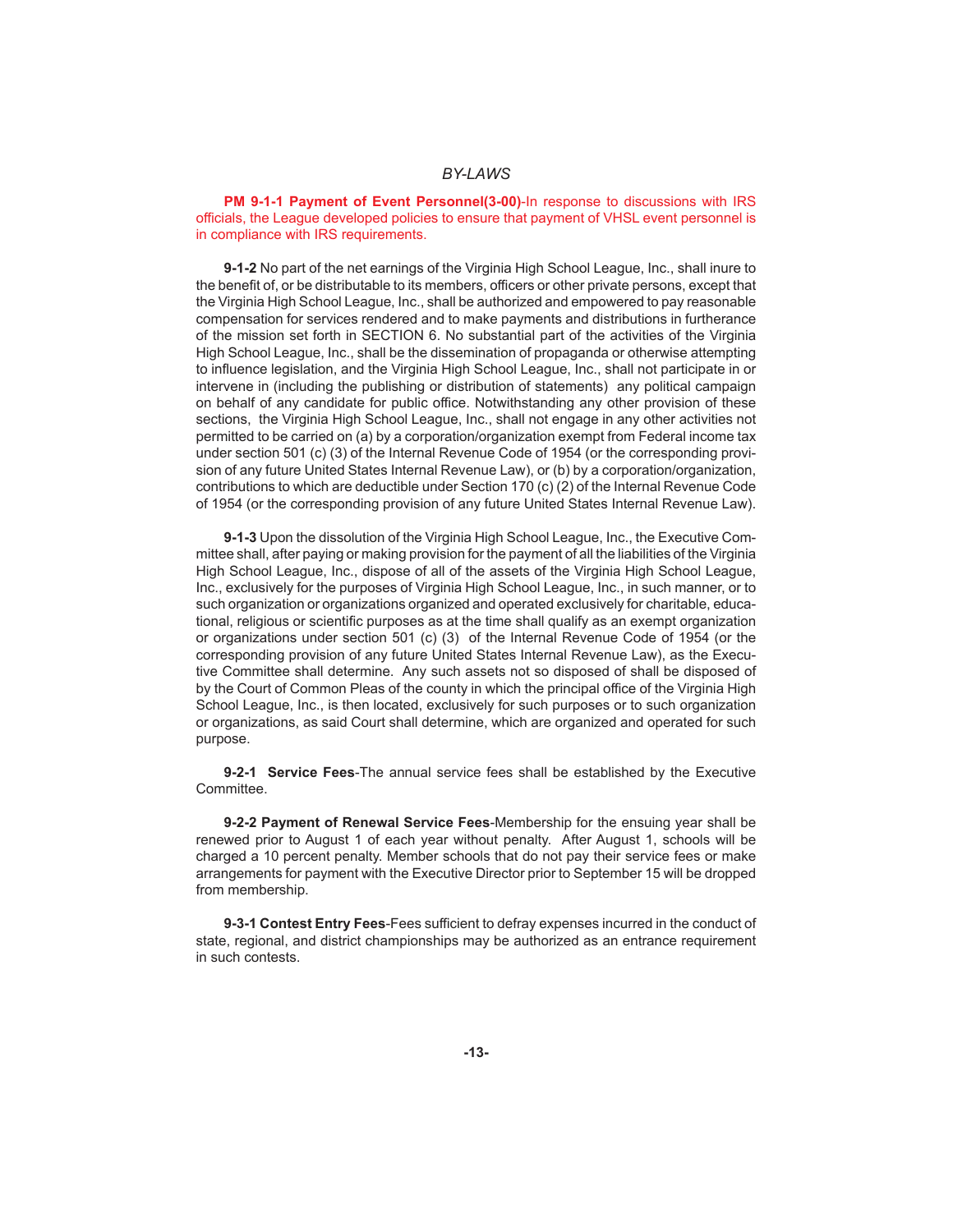**9-4-1 District, Regional and State Contest Funds**-One hundred percent of the funds realized from district activities and 65 percent of the funds realized from regional activities, after authorized expenses, shall be utilized or distributed as directed by the appropriate District or Regional Council. Thirty-five percent of the net income from each regional contest and the entire net income from state contests shall be deposited into the League's treasury.

**9-5-1 Budget**-An annual budget reflecting the proposed income and expenditures for the succeeding fiscal year (July 1-June 30) shall be recommended by the Executive Director and approved by the Executive Committee no later than its May meeting each year.

 **PM 9-5-1 Budget (12-02)**-Staff salary steps with pay bands were approved subject to a satisfactory evaluation and approval of the annual budget by the Executive Committee.

 **PM 9-5-1 TRAVEL PER DIEM (5-08)**-Beginning FY09 VHSL will reimburse an authorized traveler 50 cents per mile round trip and up to \$35 per day for meals (with receipts) for administrative and committee travel, and up to \$40 per day for conference travel.

9-6-1 Financial Policies and Procedures-Specific financial policies and procedures for the VHSL may be obtained by accessing the VHSL Financial Policies and Procedures Manual on the VHSL website.

**9-7-1 Corporate Sponsor Approval**-The Finance Committee shall make recommendations to the Executive Committee for approval of corporate sponsors. The Executive Committee shall approve all Corporate Sponsors.

 *Note*: Executive Committee discussion regarding Corporate Sponsors contracts shall be held in closed session.

#### **SECTION 10: CLASSIFICATION.**

**10-1-1 Classifi cation**-To equalize opportunities in competitive activities sponsored by the League, schools shall be classified into classification groups according to the following procedures: a VHSL Alignment Committee, made up of one representative appointed by each region and a superintendent chairman appointed by the League chairman, shall develop a plan assigning all schools for a four-year period to a district, region and group classification. For classification purposes, the membership of a school shall be the March 31 average daily membership figures submitted by school divisions to the State Department of Education for grades 9, 10, and 11. Non-public member schools shall submit a form provided by the VHSL to report and certify their average daily membership figures for grades 9, 10, and 11, which form shall solicit attendance information and calculations comparable to the March 31 average daily membership figures that public divisions submit to the State Department of Education. The existing state daily attendance form will be used to the extent possible. The Alignment Committee shall use March 31 average daily membership figures from an odd-numbered school year (e.g., 2017-18) and shall present its plan to the Executive Committee for approval at the first meeting of the next even-numbered school year to go into effect in the next odd-numbered school year. A school may appeal its assignment by the Alignment Committee to a five person appeal hearing panel, approved by, but not members of, the Executive Committee. The five person panel shall conduct a hearing to evaluate each appeal during which one representative of the school shall be permitted to present evidence in support of the appeal. The five person panel shall render its decision in response to the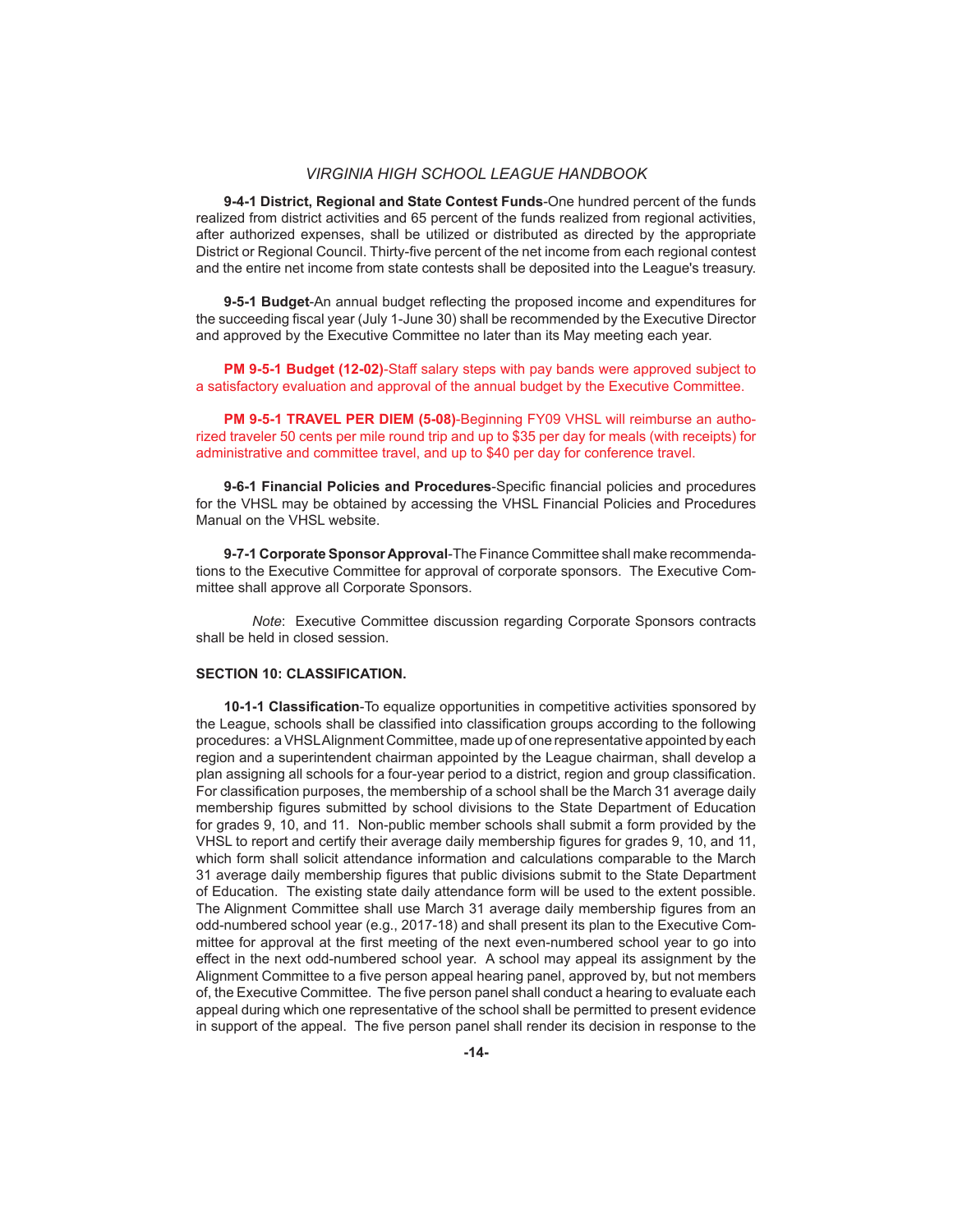appeal and shall inform the appellant school within 30 days. The panel also shall publish a summary report of all appeals, and its justification in each case, as an appendix to the recommended alignment plan, from the Alignment Committee when it is submitted to the Executive Committee.

A school may then appeal the Alignment Committee's decision to the Executive Committee. No hearing shall be conducted by the Executive Committee in response to the appeal. Instead, the Executive Committee's review of the appeal shall be limited to an evaluation of the written record of the original appeal as published in the appendix of the alignment plan. The Executive Committee shall then issue its decision in response to all such appeals as amendments to its final motion to approve the formal alignment plan. The VHSL's Executive Director shall inform each appellant school of the Executive Committee's decision. The decision of the Executive Committee shall be final.

A school may appeal to the Alignment Committee to change its specific individual classification and to be realigned to another specific classification during the mid-point of the four-year alignment cycle. The Alignment Committee shall determine whether it recommends that a school should be classified, or a group of schools realigned, based on significant changes in school enrollment or other compelling reasons. After the committee obtains March 31 average daily membership figures from the odd-numbered school year for the mid-point of the four-year alignment cycle (e.g., 2017-18), it shall present any proposed changes to the Executive Committee for approval at the first meeting of the next even-numbered school year to go into effect in the next odd-numbered school year. Schools may file appeals as described in the section above.

The Alignment Committee can propose a revision to the Alignment Plan. The proposed plan would be presented to the Executive Committee for consideration. A region or school could appeal its alignment in writing to the Alignment Committee which will schedule a meeting to hear and act on such appeals. The Alignment Committee would then present its final recommended plan to the Executive Committee. A region or school could appeal the plan in writing to the Executive Committee. No hearing shall be conducted by the Executive Committee in response to the appeal, and the decision of the Executive Committee shall be final.

**PM SECTION 10: CLASSIFICATION (5-15)**-At the mid-point of a four-year cycle a school will remain in its current classification if the school is no more than 5% above the highest school's previous ADM within the classification in which it had been assigned.

**PM 10-1-1 ADM Changes (12-14)**: Any changes or corrections to the school's ADM must be corroborated by the school division superintendent and must be filed with the VHSL office in accordance with deadlines established by the Alignment Committee.

**10-1-2** Any school which begins its initial year of operation shall be assigned by the Executive Director to its appropriate district and group according to its first year's projected membership but such assignment shall be subject to Executive Committee approval.

**10-1-3 Single Gender Multiplier-**The VHSL shall apply a 2.0 multiplier for classification purposes to any non-public member school that services students of one gender (e.g., an all-boys high school).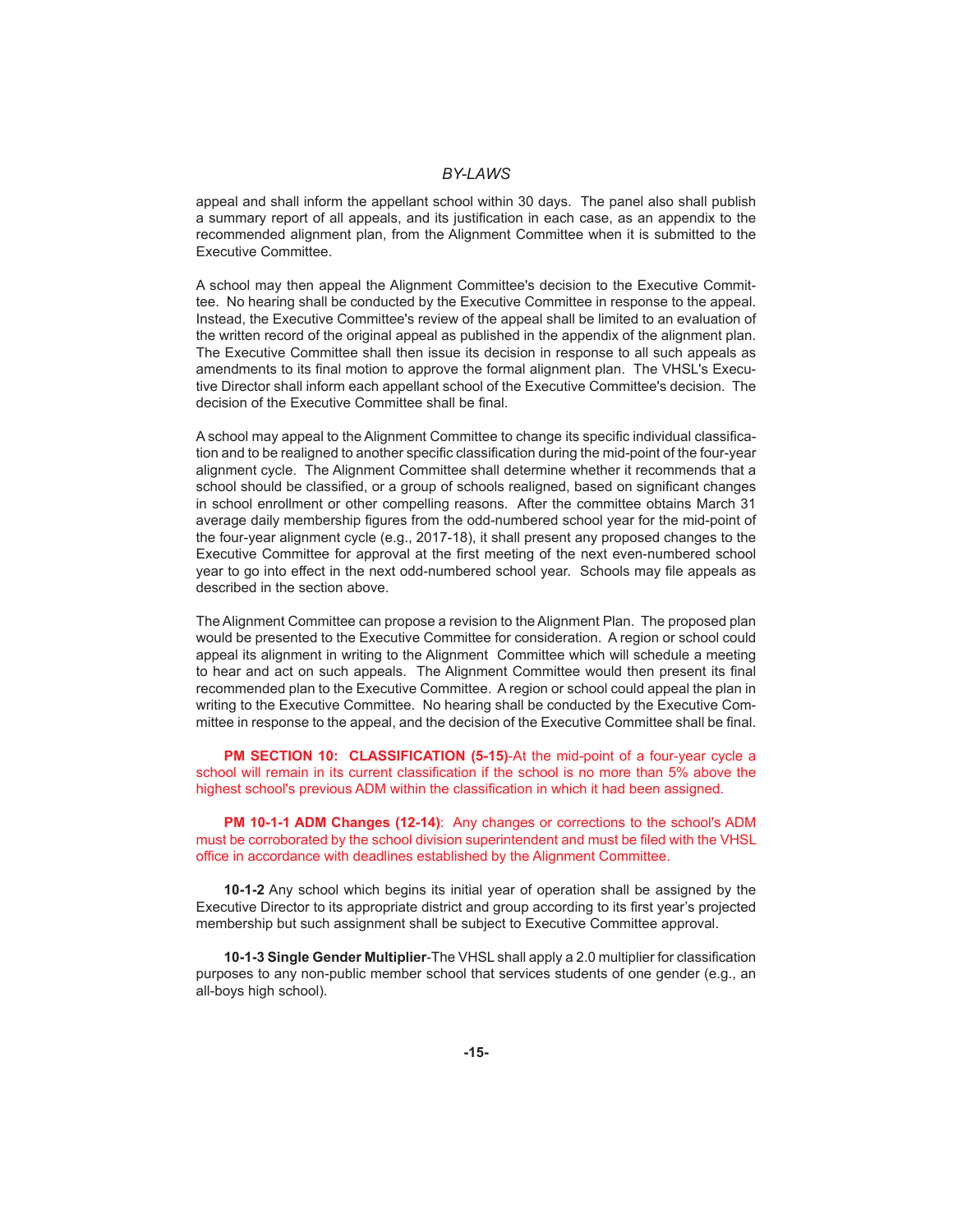#### 1**0-1-4 Attendance Zone Multipliers**:

 (a) The VHSL shall not apply a multiplier to a non-public member school whose attendance zone is limited to the same public school zone in which the non-public school is located. See 28A-7-3 (9) (a).

(b) The VHSL shall apply a 1.5 multiplier for classification purposes to a non-public member school whose attendance zone is defined by 28A-7-3 (9) (b).

(c) The VHSL shall apply a 2.0 multiplier for classification purposes to a non-public member school whose attendance zone is defined by 28A-7-3 (9) (c).

**10-1-5 Extension of Multipliers**-The VHSL Executive Committee may evaluate whether multipliers are warranted for non-public member schools after the 2019-20 school year. Any application of such multipliers beyond that date must be done on a fair and equitable basis and further based on objective criteria that demonstrate the multiplier is necessary for fair competition. If the non-member private school disagrees with that determination, it may submit such disagreement to arbitration and the parties will abide by the arbitrator's decision.

#### **SECTION 11: MEETINGS.**

**11-1-1 Annual Meetings**-The League membership shall meet twice annually at times and places to be set by the Executive Committee and shall meet in special session on call of the League Chairman or Executive Director.

**11-1-2 Voting Procedures**-At any membership meeting, the principal of each member school and each non-principal voting member of the Executive Committee is entitled to one vote. Voting members who are unable to attend a meeting may appoint an alternate as follows to vote in their stead:

 (1) The principal of a member school may appoint any member of the staff or faculty of his/her school.

 (2) Executive Committee representatives may appoint alternates in accordance with provisions of 12-2-1 (3) through (8).

 Voting members present shall be ascertained prior to each meeting. Voting alternates must be certified in writing to the Executive Director before or at the opening of the membership meeting. Voting by proxy shall not be permitted. Members or their alternates must be present in person to vote. In case of a tie vote, the chairman shall cast the deciding vote.

**11-1-3 Quorum**-A majority of the total membership shall constitute a quorum for the transaction of business.

#### **SECTION 12: EXECUTIVE COMMITTEE.**

**12-1-1 Membership**-The Executive Committee shall be composed of 37 voting members including: 18 principals; one representative from the State Department of Education; eight division superintendents of schools; one representative from the Virginia School Boards Association; one Virginia citizen appointed by the Executive Committee from the PTA Board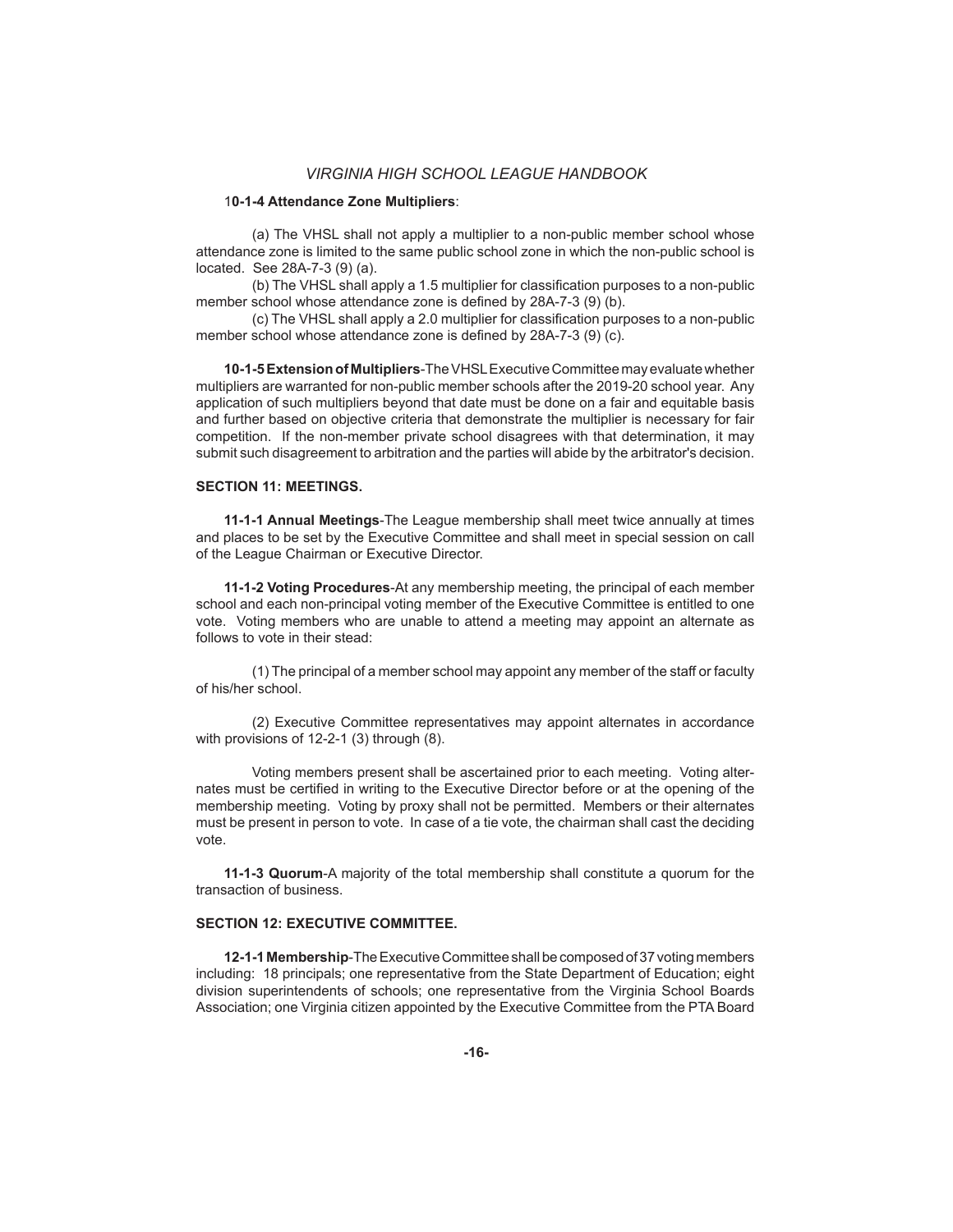of Managers; six supervisors of athletics/activities at a member school, one from each group level (1, 2, 3, 4, 5, 6); and two members of the Virginia General Assembly. Terms for members of the Executive Committee are limited to a maximum of four consecutive years except (a) the term of a member shall be extended as necessary for the member to serve a full term on the National Federation of State High School Associations Board of Directors and the term of the chairman may be extended one year if necessary in order to serve as past chairman. The Executive Director of the League shall serve as a non-voting member of the Executive Committee. Each individual member of the Executive Committee must be a current member of the group or organization they represent and must be selected in accordance with procedures set forth in 12-1-2 through 12-1-9.

Note: In order to guarantee a complete rotation within classifications there will be years where a classification's representation is two principals and two Directors of Student Activities.

**12-1-2** Twelve principals of member schools shall be selected each year, with one principal chosen annually by his/her respective region. A principal may serve as long as he/she continues to be a principal of a member school belonging to the region that elects him/her and may be reelected by the region, but for no more than four consecutive years except as noted in 12-1-1.

**12-1-3** One State Department of Education representative shall be appointed by the State Superintendent of Public Instruction and, at the discretion of the State Superintendent of Public Instruction, may be reappointed, but for no more than four consecutive years.

**12-1-4** Eight division superintendents of schools shall be selected each year by the Virginia Association of School Superintendents (VASS) to represent each of the eight VASS regions. A division superintendent may serve as long as he/she continues to be a division superintendent of public schools and may be reelected by the Virginia Association of School Superintendents, but for no more than four consecutive years.

**12-1-5** One representative from the Virginia School Boards Association shall be appointed by the Virginia School Boards Association and shall serve for a term of two years beginning July 1 following appointment. A representative may serve as long as he/she remains an active member of his/her respective school board and may be reappointed by the Virginia School Boards Association, but for no more than one additional two-year term.

**12-1-6** Six supervisors of athletics/activities one representing each classification, shall be elected for a term of four years beginning July 1 following the election. Every attempt will be made to guarantee staggered terms such that supervisors of athletics/activities rotate off the committee in a sequence. Representation from within each classification will alternate between regions within that classification.

**12-1-7** One Virginia citizen shall be appointed by the Executive Committee from the PTA Board of Managers to serve a term of two years beginning July 1 following the selection. The citizen representative may be reappointed by the Executive Committee, but for no more than one additional two-year term.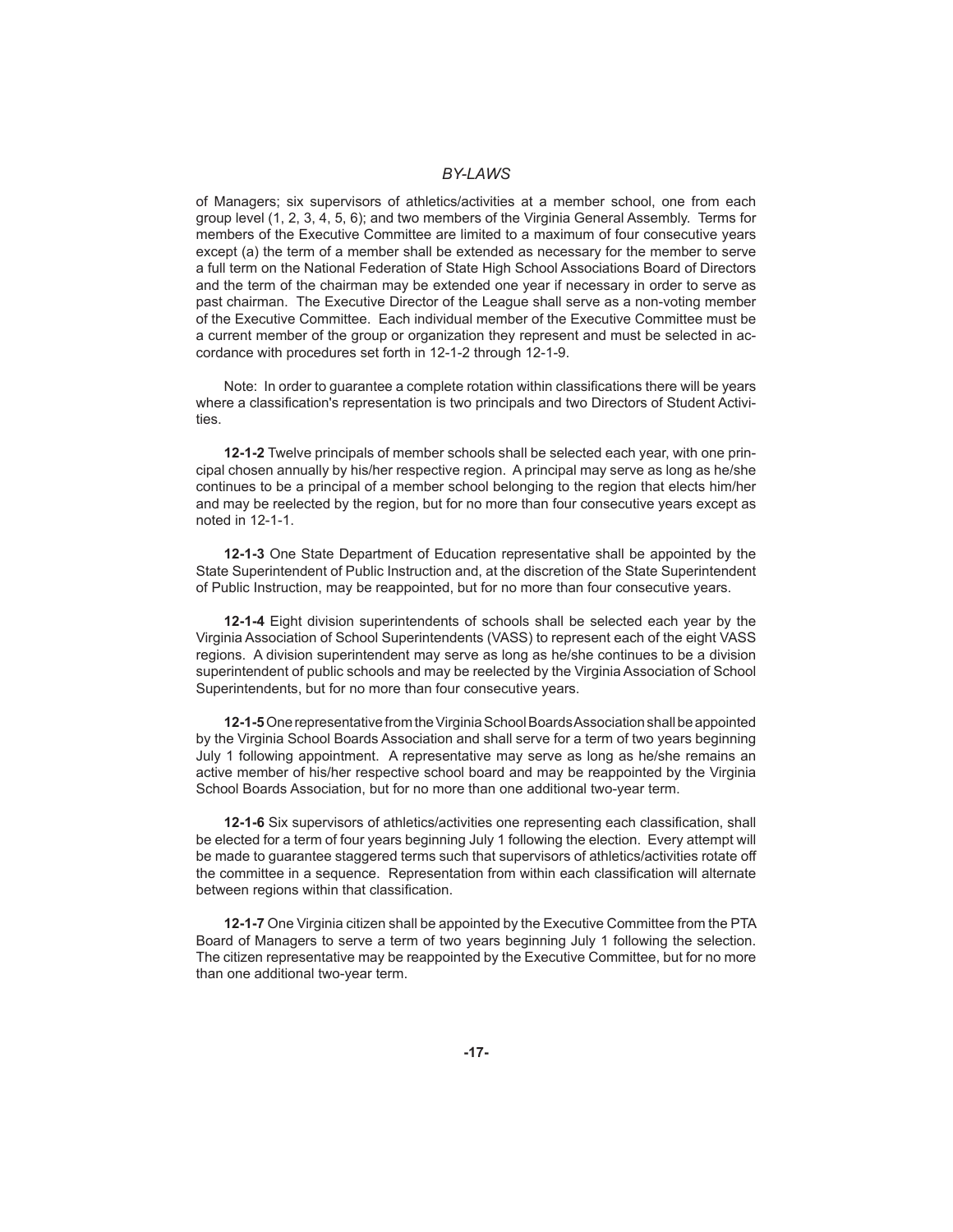**12-1-8** Two members of the Virginia General Assembly shall be appointed by the respective chairmen of the Virginia General Assembly's House and Senate education committees to serve for a term of two years beginning July 1 following the appointment. At the discretion of the education committee chairman, the senator/delegate may be reappointed, but for no more than one additional two-year term.

**12-1-9** Each vacancy on the Executive Committee shall be filled by the same authority that filled the position originally, except that a vacancy in the office of chairman shall be filled in the manner prescribed in 12-3-4 through 12-3-7.

#### **12-2-1 Alternates**-

(1) A principal may appoint the principal of any school in his/her region.

(2) The Executive Director may appoint any of the assistant directors.

 (3) The State Department of Education representative may appoint any representative from the State Department of Education.

 (4) Division superintendents may appoint any division superintendent from their region of the Virginia Association of School Superintendents.

 (5) The Virginia School Boards Association representative may appoint any member from his/her association who is a member of a Virginia school board.

 (6) The Executive Committee, in consultation with the PTA Board of Managers, may appoint alternate Virginia citizens.

 (7) A supervisor of athletics/activities may appoint a supervisor of athletics/activities in his/her region whenever one of the supervisors of athletics/activities is unable to attend a meeting of the committee.

 (8) A legislator may appoint any legislator from the same body of the Virginia Assembly.

**12-3-1** Officers-The officers of the VHSL shall be a chairman and a chairman-elect, who shall be elected by the Executive Committee from among its principal members. The Executive Director shall serve as permanent secretary-treasurer and shall perform such duties as assigned by the Executive Committee.

 **PM 12-3-1 Standing Committees-**The following committees will be standing committees of the Executive Committee:

 (1) The Personnel Committee, at least three of whom will be principals, should include the League Chairman and two members from the Finance Committee.

 (2) The Finance Committee should include at least three principals, each from a different classification; at least two superintendents; and others from the activities director, DOE, citizen, General Assembly mix.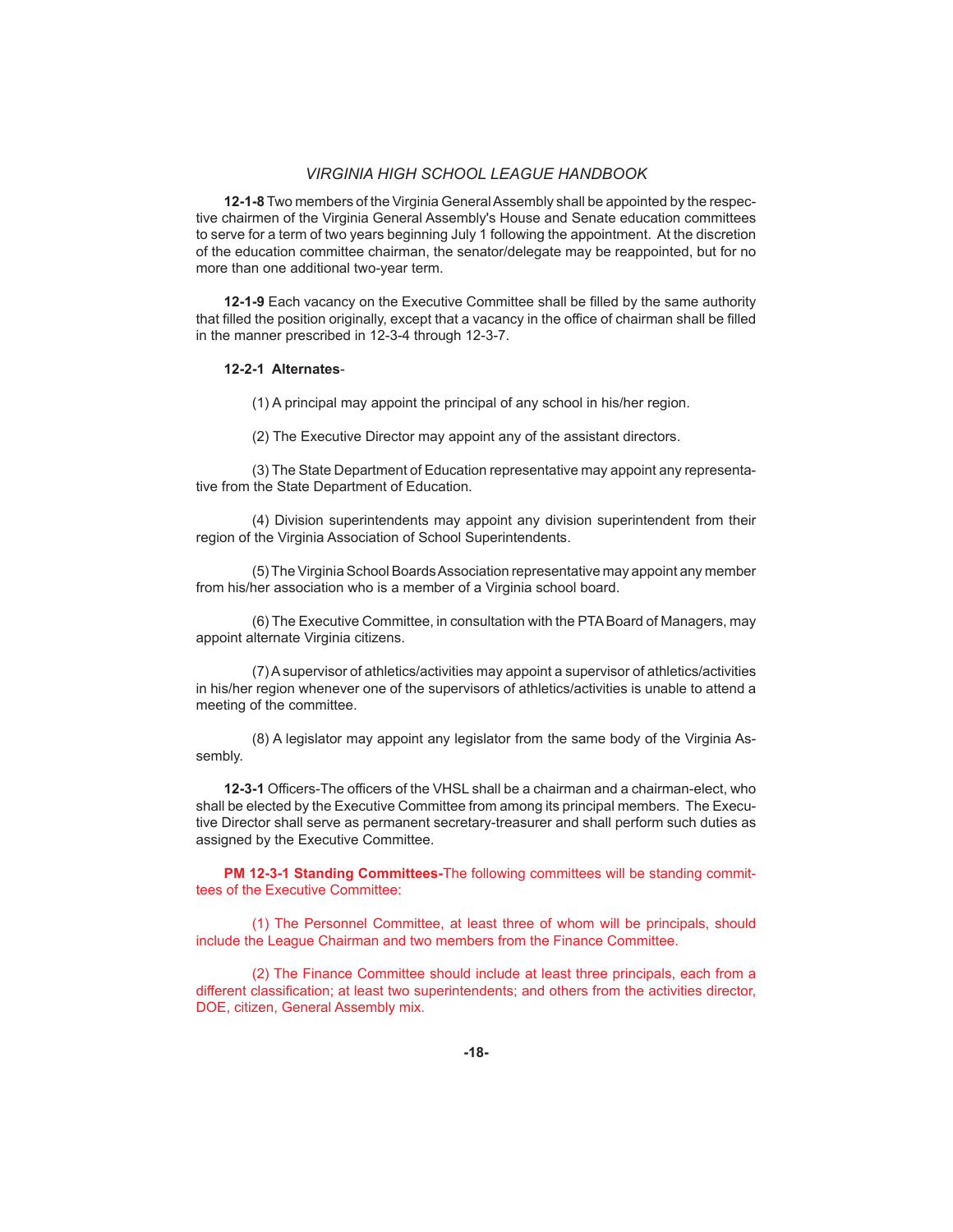(3) The Policy and Program Committee should include at least three principals; at least two superintendents; and others from the activities director, DOE, citizen, General Assembly mix.

 (4) The Communications Committe should include at least three principals; at least one superintendent; and others from the activities director, DOE, citizen, General Assembly mix.

 (5) The Crisis Management Committee shall be a standing committee to include the six Group Board chairmen, the League chairman, one athletics/activities director representative and three at-large members of the Executive Committee. The committee is empowered to act on behalf of the full Executive Committee to deal expeditiously with any potential crisis that may have statewide implications.

**12-3-2** Duties of Officers-The chairman shall preside at meetings of the Executive Committee and Membership, and shall perform such other duties as may from time to time be directed by the Executive Committee. The chairman-elect shall, in the chairman's absence, preside at meetings of the Executive Committee and Membership, and shall perform such other duties as may from time to time be directed by the Executive Committee. The secretarytreasurer shall maintain the corporate records and the financial records of the VHSL; other duties of the secretary-treasurer are set forth in Section 15.

 **PM 12-3-2 Authority on Multi-Class Tournaments**-Only the Executive Committee has the authority to set policy for multi-class tournaments.

**12-3-3 Term of Offi ce**-The chairman and chairman-elect shall each serve a one-year term from July 1 of the year entering office until June 30 of the following year, except as noted in 12-3-5 and 12-3-6 below.

**12-3-4 Ordinary Succession to Chairman**-Upon expiration of the chairman's term, the chairman-elect shall succeed him/her.

**12-3-5 Ordinary Succession to Chairman-elect**-At the last regular meeting of the school year, the Executive Committee shall elect from among its principal members a chairman-elect of the League for a term of one year. Nominees for chairman-elect must have served on the Executive Committee for one year, must be eligible to serve on the Executive Committee for the subsequent two-year period and must secure the support for the position from their own region. Candidates for the position of chairman-elect must declare their intentions by the February Executive Committee meeting. In selecting the chairman-elect, the Executive Committee may consider a rotation among the classes subject to there being an eligible candidate from the appropriate group.

**12-3-6 Extraordinary Succession to Chairman-If the office of chairman becomes** vacant because of death, resignation, ineligibility or other emergency, the chairman-elect shall immediately succeed to the office of chairman for the remainder of the unexpired term and for the full following year's term.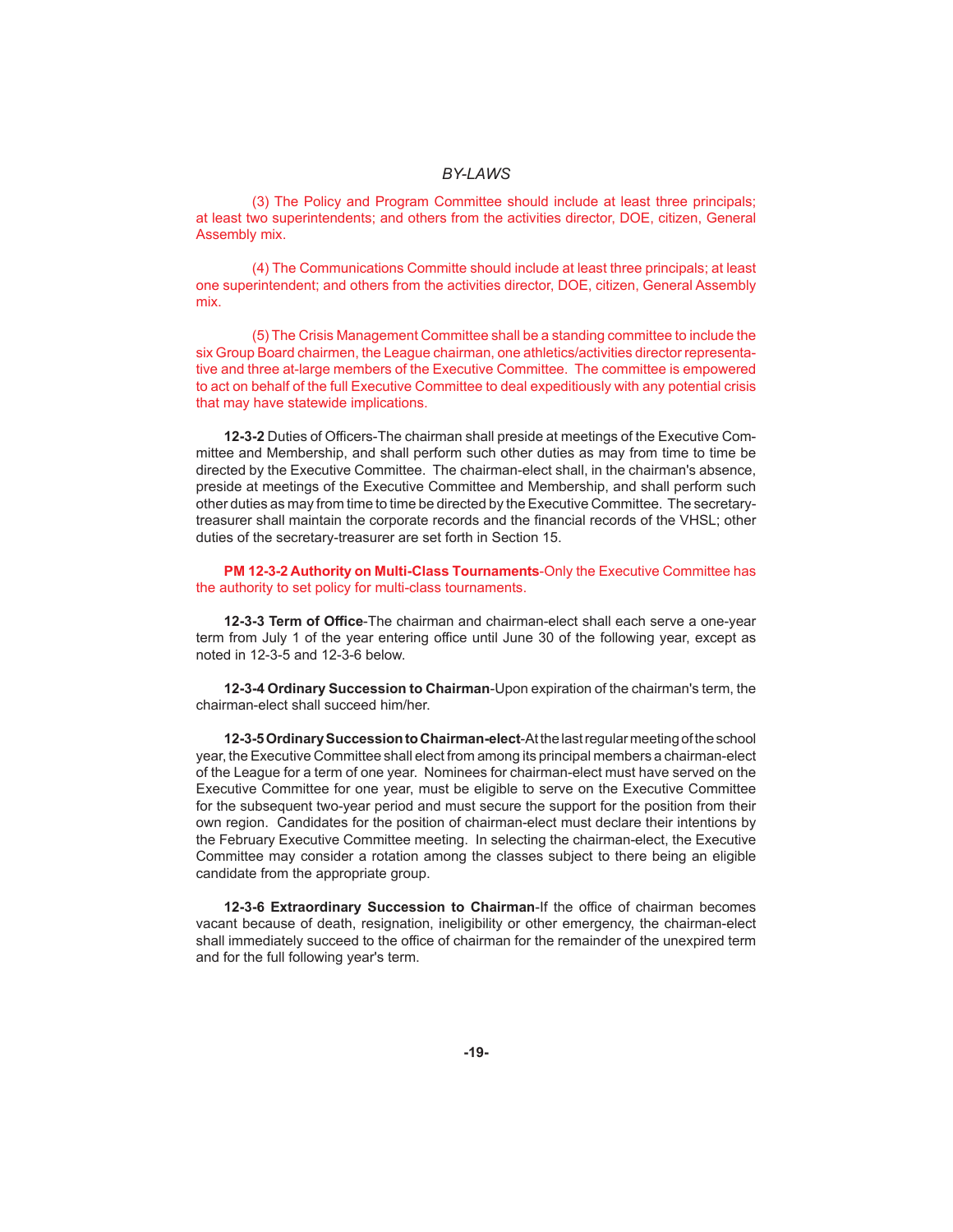**12-3-7 Extraordinary Election of Chairman-elect-**If the office of chairman-elect becomes vacant because of death, resignation, ineligibility or other emergency, or by extraordinary succession of the chairman-elect to chairman, then the Executive Committee, at its next regular or special meeting, shall elect a new chairman-elect from among the members of the Executive Committee with more than one (1) year remaining in his/her four-year term. In selecting the chairman-elect, the Executive Committee may consider a rotation among the classes subject to there being an eligible candidate from the appropriate group. If the new chairman-elect shall be eligible, he/she may be elected to a full term as chairman-elect.

**12-3-8 Past Chairman**-Upon expiration of his/her term, the chairman may remain a member of the Executive Committee, serving as past chairman, as a voting member if he/ she remains eligible to represent his/her region, and as a non-voting member if he/she cannot represent his/her region.

**12-4-1 Duties**-The Executive Committee shall be empowered to initiate such action as it may deem necessary or advisable in the best interests of the League, including all legislative powers. An annual budget reflecting proposed income and expenditures for the succeeding fiscal year (July 1-June 30) shall be approved by the Executive Committee no later than May each year. The Executive Committee shall be empowered to establish all policies and procedures for all state level activities. It is specifically authorized to adjust the Rules and Regulations to equitably accommodate schools operating on a 12-month basis or to accommodate any student authorized by his/her school board to attend a magnet school. It is also authorized to make necessary exceptions to the Bona Fide Student Rule and the Enrollment Rule to permit compliance with state and Federal regulations governing the education of handicapped children and for students enrolled in vocational technical education and in special programs for the gifted and talented. It shall cooperate and counsel with the Executive Director in the discharge of his/her administrative duties. It shall be empowered to appoint such advisory committees as it may deem necessary. Membership on such advisory committees shall not be restricted to League membership. The Executive Committee may take such emergency action that it deems necessary as a result of legal exigencies or other significant extenuating circumstances. This action must be approved by a three-fourths vote of the Executive Committee members present and voting. All such emergency actions by the Executive Committee shall be reported at the next regularly scheduled Annual Meeting of the League membership. Any emergency action taken by the Executive Committee shall pertain only to the instant matter and shall not be considered precedential.

#### **PM 12-4-1 (Executive Committee Duties) Advisory Committees (12-08)**-At the discretion of the Policy Committee chair, an advisory committee may make a presentation to the full Executive Committee.

**12-4-2** The rules and regulations for which the Executive Committee shall be responsible, and for which it shall have full power and authority to enforce, include the By-laws, eligibility regulations and all rules found in this *Handbook.*

**12-4-3** All appeals shall be processed in accordance with the provisions as stated in Appeals, Section 33 of this *Handbook*.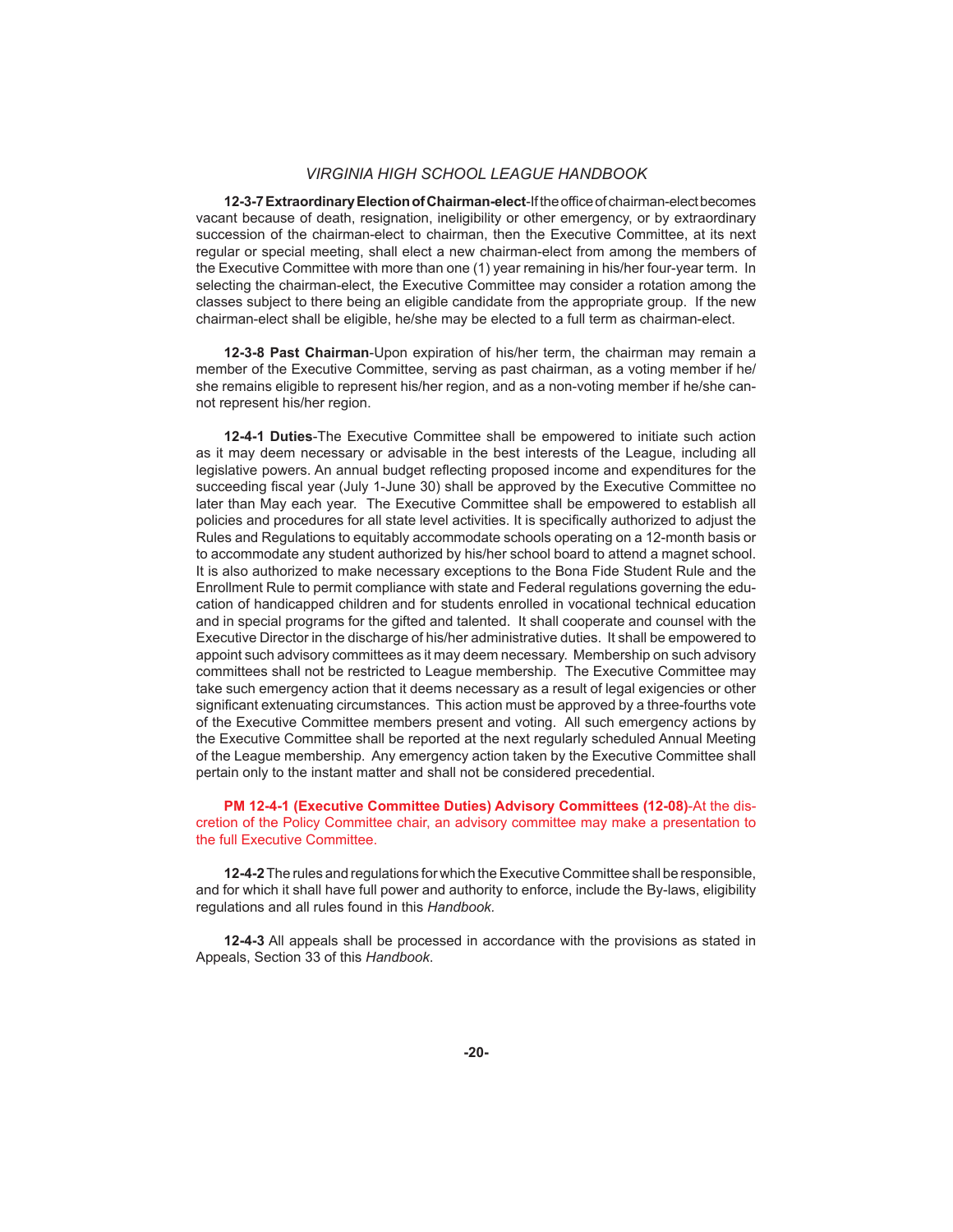**12-4-4** The chairman of the League shall be empowered to appoint interDistrict Committees to adjudicate interdistrict, intergroup or non-member disputes, or any dispute requiring prompt decision which a District Committee is unable to adjudicate. Each such interDistrict Committee shall consist of three members who shall be selected from member high school principals, division superintendents of schools and assistant superintendents, none of whom shall come from any district or school division involved in the dispute. Such interDistrict Committees shall be empowered with the authority of a District Committee in deciding cases, and the committees' decisions may be appealed in the same manner as a District Committee's decision may be appealed.

 **12-4-5** The Executive Committee shall be empowered as an editorial board in editing the VHSL, Inc. *Handbook* in regards to approving *Handbook* grammatical and codification changes. Under no circumstances may any statement in 12-4-5 be interpreted to mean that the Executive Committee is empowered to enact changes in meaning in any paragraph in the VHSL, Inc. *Handbook*, other than as may be within its powers to enact legislative amendments (see Section 21) or deal with emergency matters (see 12-3-1).

**12-5-1 Meetings**-The Executive Committee shall hold at least three meetings yearly. It shall meet in special session on call of the League chairman or Executive Director. All items for consideration must be submitted, in writing, to the League office at least one month prior to the next scheduled Executive Committee meeting.

 **PM 12-5-1 Public Meetings (9-78)**-The state Executive Committee is required to hold at least one announced public meeting each year to receive citizen input.

 **PM 12-5-1 Executive Committee Meeting/Public Notice (1-97)**-The "Concerns of Public" agenda item is reserved for the purpose of receiving citizen input on the operation of the League and concerns from the public. The League Chair reserves the right to change the times listed on any VHSL Executive Committee agenda depending upon the time constraints during the meeting. The following guidelines shall be used.

#### **GUIDELINES FOR PUBLIC COMMENT BEFORE THE VHSL EXECUTIVE COMMITTEE**

- 1. The VHSL Executive Committee is pleased to receive public comment at each of its regular meetings. In order to allow the Committee sufficient time for its other business, the total time allotted to public comments will generally be limited to thirty (30) minutes. (12-05) Individual speakers and/or groups will be limited to three minutes. There will be no discussion by the Executive Committee during this time. Individuals and/or groups will provide the VHSL with information regarding their presentation in advance in writing. Presentations will be included in the agenda.
- 2. Those wishing to speak to the Committee should contact the Executive Director or the Administrative Assistant for the Executive Director. Normally, speakers will be scheduled in the order that their requests are received until the entire allotted time slot has been used. Where issues involving a variety of views are presented, the Committee reserves the right to allocate the time available so as to ensure that the Committee hears from different points of view on any particular issue.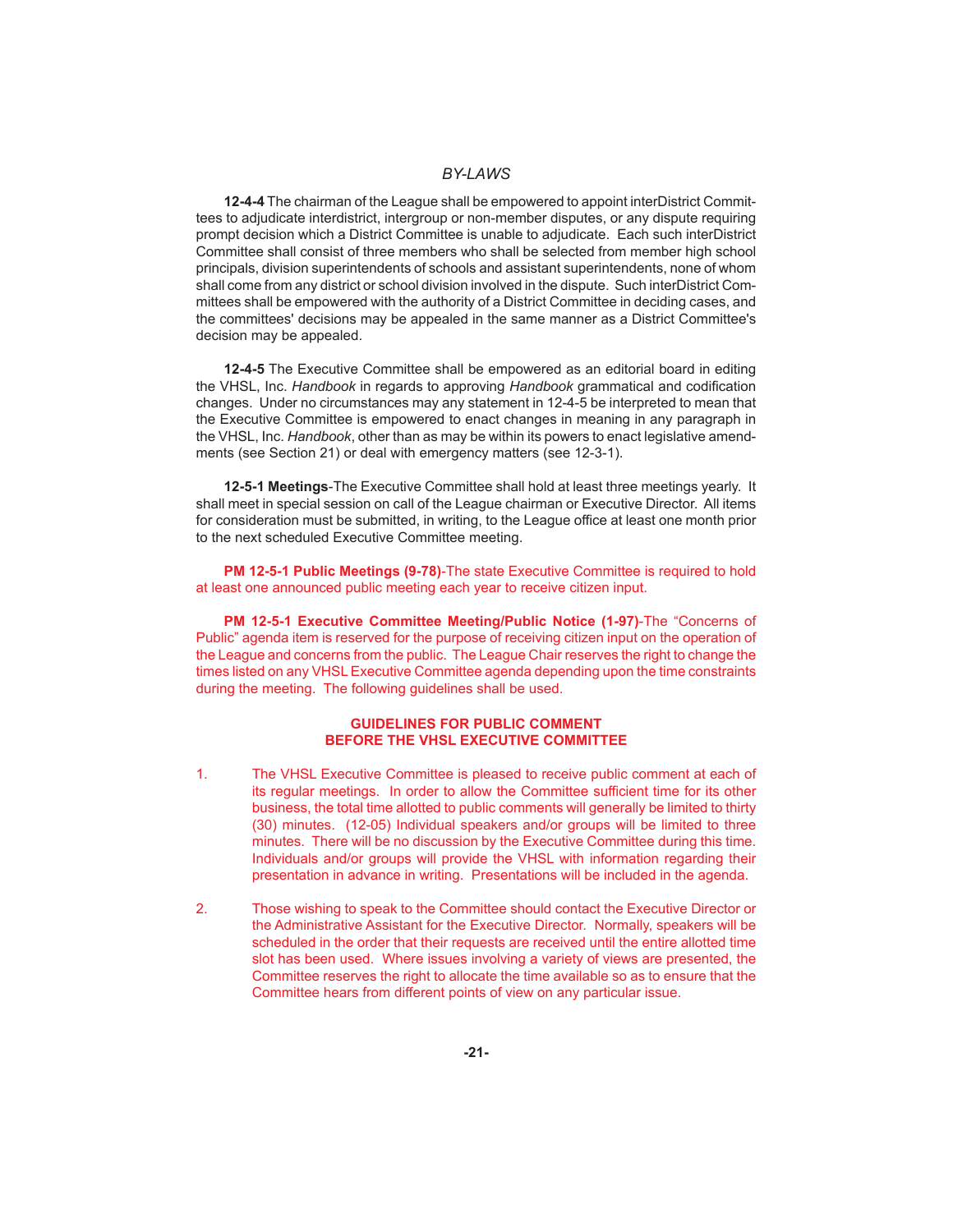- 3. Speakers are urged to contact the Executive Director or the assistant to the Executive Director in advance of the meeting. Because of time limitations, those persons who have not previously registered to speak prior to the day of the Committee meeting cannot be assured that they will have an opportunity to appear before the Committee.
- 4. In order to make the limited time available most effective, speakers are urged to provide multiple written copies of their comments or other materials amplifying their views.

**12-6-1 Executive Director to Attend Meetings**-The Executive Director of the League or, in his/her absence or inability to attend, a person designated by him/her shall be present at all meetings of the Executive Committee except that on affirmative vote of a majority of the members of the Executive Committee, attendance of the Executive Director or his/her designee may be dispensed with during any part of a meeting of the Executive Committee. If matters pertaining to the Executive Director personally are under discussion at any such meeting, he/she shall remain subject to the call of the Executive Committee.

**12-7-1 Voting Procedure**-Each member of the Executive Committee shall be entitled to one vote. The vote on all action items will be recorded for each committee member present and reported to the League membership. Voting by proxy shall be prohibited. A quorum shall consist of a majority of the total membership of the committee.

**12-8-1 Expenses for Committee Members**-Travel expenses of members of the Executive Committee to meetings of the committee shall be paid by the League.

 **PM 12-8-1 TRAVEL REIMBURSEMENT (3-95)**-Members will be reimbursed for travel expenses only for the time spent for required duties.

#### **SECTION 13: SPORTSMANSHIP VIOLATION COMMITTEES.**

**13-1-1 Membership**-The League Chairman shall appoint the Sportsmanship Violation Committee, as needed. None of the members of the Sportsmanship Violation Committee shall be members of the Executive Committee. The Executive Director shall designate the VHSL staff member to serve as an ex officio member of the Sportsmanship Violation Committee.

**13-1-2** The Academic Sportsmanship Violation Committee, appointed as needed, shall be composed of one principal with a background in speech activities to be appointed by the League chairman. Six other members -- representing theatre, forensics, debate and Scholastic Bowl and each of the League's six enrollment groups -- will be appointed by the Executive Committee. The Executive Director shall designate the VHSL staff member to serve as an ex officio member of the committee.

**13-2-1 Duties**-The Sportsmanship Violation Committee shall meet as needed by the League staff to hear cases involving an infraction of the Sportsmanship Rule as soon as practicable after each case is referred to committee. The committee shall have full power and authority to impose penalties to the extent allowable under the League's rules and regulations on violators of the Sportsmanship Rule. Penalties imposed by the Executive Committee shall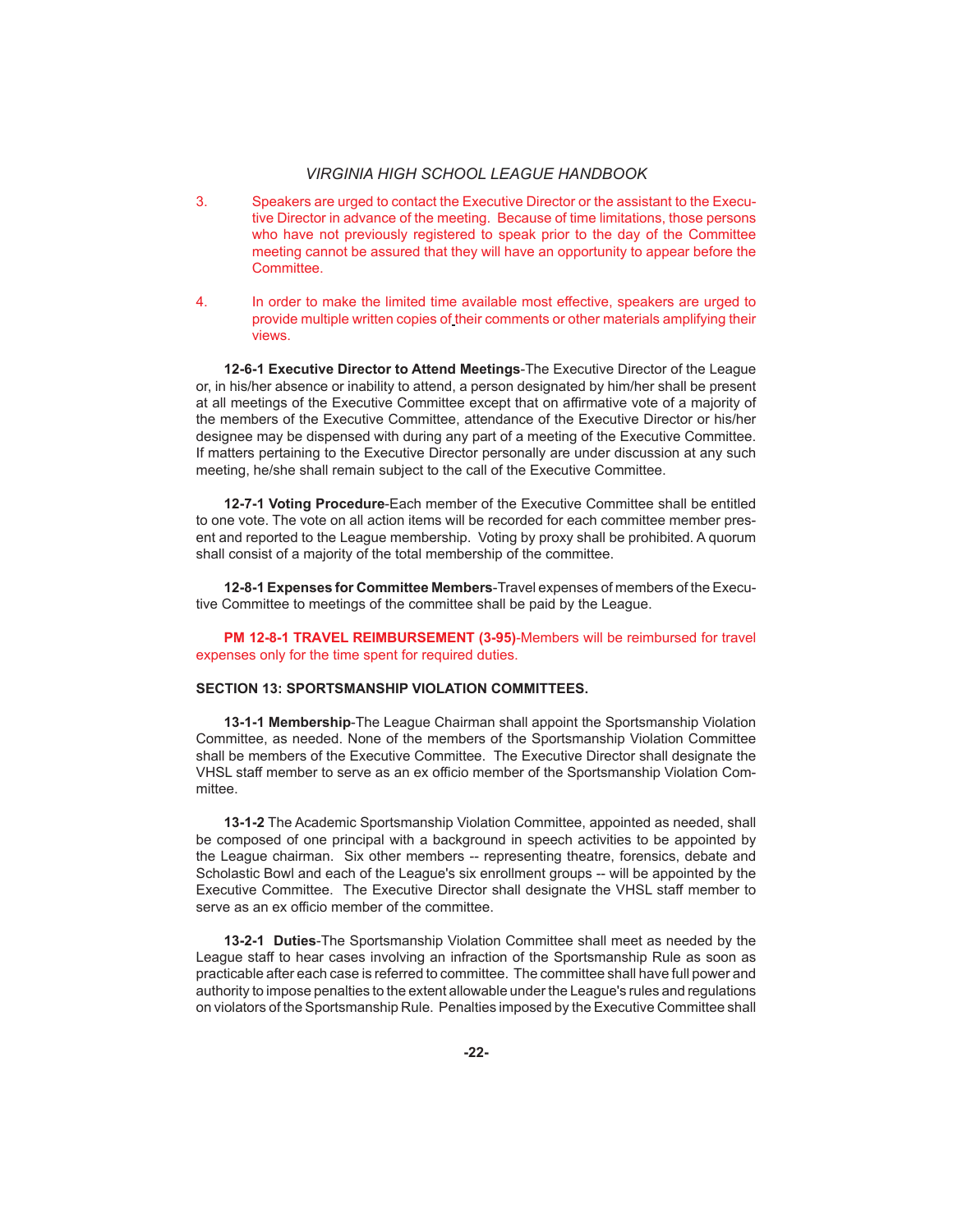supersede those imposed by the Sportsmanship Violation Committee and shall be limited in no way by the penalties originally imposed by the Sportsmanship Violation Committee.

**13-3-1 Costs of Hearings**-No costs shall be assessed against a school for its hearing before the Sportsmanship Violation Committee. Costs involving committee members' travel, lodging and meals and all other necessary expenses of the hearing shall be borne by the League.

**13-4-1 Appeals**-Decisions of the Sportsmanship Violation Committee may be appealed in accordance with Section 33 of this *Handbook*.

#### **SECTION 14: PARLIAMENTARY AUTHORITY.**

**14-1-1 Rules of Order**-The rules contained in the current edition of Robert's Rules of Order, Newly Revised, shall govern the Executive Committee and all other councils or committees of the Virginia High School League, Inc., and the League's Annual Meetings, in all cases to which they are applicable and in which they are not inconsistent with these bylaws and any special rules of order the League may adopt.

#### **SECTION 15: EXECUTIVE DIRECTOR.**

**15-1-1 Appointment**-The Executive Director shall be appointed by the Executive Committee of the Virginia High School League, Inc.

**15-2-1 Duties**-The duties of the Executive Director shall be:

(1) To serve as the administrative officer of the League and, with the counsel of the Executive Committee, provide guidance for League affairs.

(2) To operate and maintain a central League office.

(3) To prepare and distribute all League publications, including the official *Handbook*.

 $(4)$  To interpret the League program to the state as a whole through such field visitations as his/her duties will permit.

 (5) To maintain pertinent records, including the minutes of the Annual Meetings and Executive Committee meetings.

(6) To administer League finances and collect and account for all League monies.

(7) To serve ex officio on all group boards and all committees appointed by the Executive Committee.

(8) To report annually to the membership.

 (9) To correct master eligibility lists, sanction awards open competitively to students of more than one school and to sanction athletic meets or tournaments in which three or more schools participate.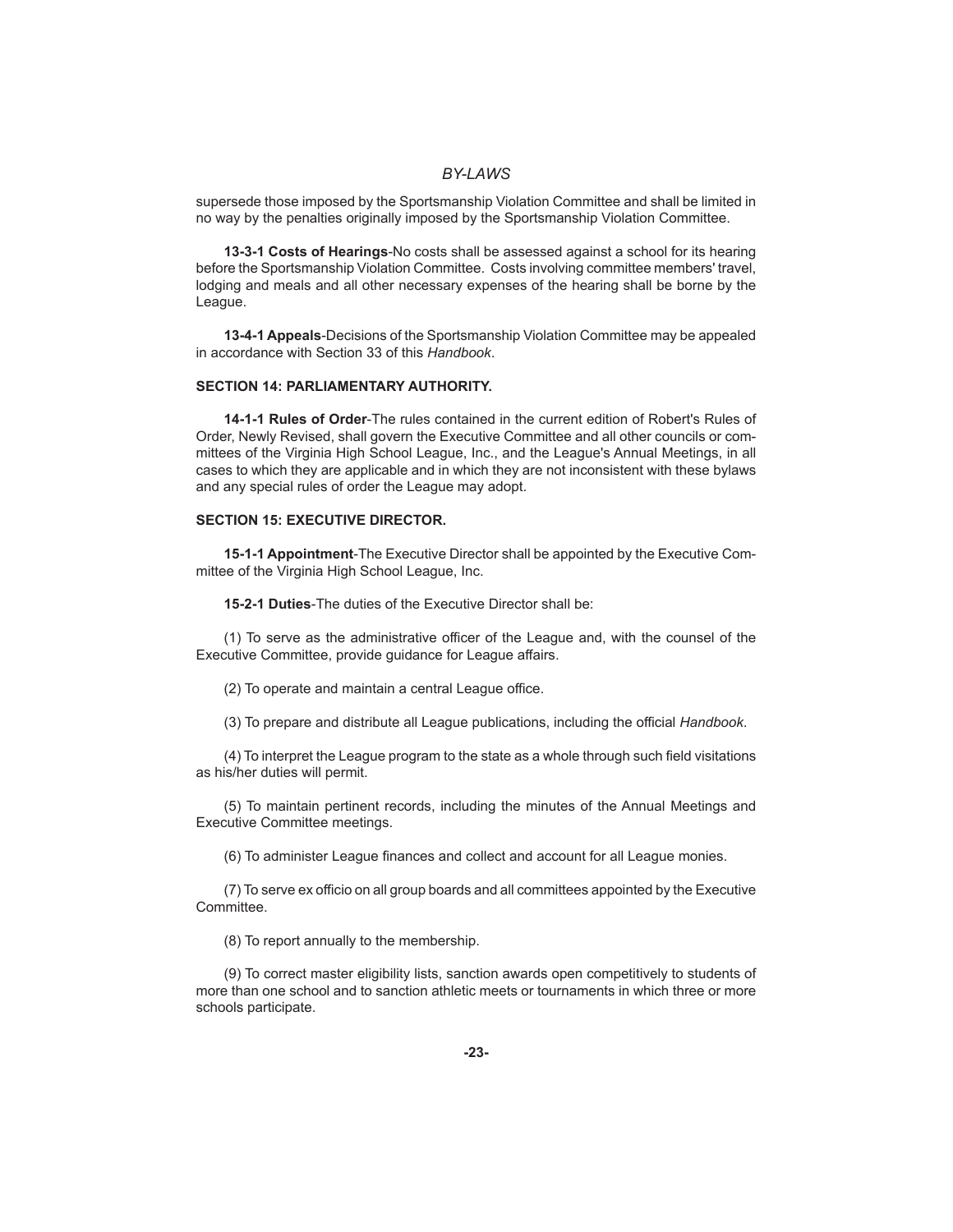(10) To assign to the appropriate region and group any school which begins its initial year of operation.

**15-2-2** When an interDistrict Committee adjudicates an interdistrict, intergroup or nonmember dispute involving the eligibility of a contestant, the Executive Director shall duplicate the committee secretary's report of the case and send copies to member schools in each district involved in the dispute and to each school against whom the student concerned, if declared eligible, will compete later in the school year.

**15-2-3** The Executive Director shall be authorized and required to interpret, enforce and apply League rules and regulations and to impose such penalties as are specifically authorized and enacted by the Executive Committee, under the following conditions:

(1) Requests for interpretations must come from a principal of a member school.

 (2) Interpretations by the Executive Director shall conform to League rules and precedents established by committee action, insofar as such precedents are known to the Executive Director.

 (3) Oral interpretations by the Executive Director shall not be regarded as binding, but merely advisory, and shall not be considered official in any case presented to the District Committee or District Council. If later committed to writing, however, such interpretations shall have the same force and effect as other written interpretations.

(4) Written interpretations by the Executive Director shall be official and binding on member schools, unless and until they are appealed to and changed by the Executive Committee. When the Executive Director replies in writing to a request for an interpretation, he/ she shall send a copy of his/her reply to the district chairman concerned, unless the request came from the chairman, in which case the chairman would receive the original reply.

 (5) The Executive Director is authorized and required to impose penalties on member schools consistent with League rules and regulations and penalties specifically adopted by the Executive Committee. The penalties of suspension and probation may be imposed only by such committees as have been empowered with such authority (See 30-1-1 Imposition of Penalties).

 (6) Upon request of the Executive Director, member schools shall submit to the League office without unnecessary delay information needed to decide a case.

#### **SECTION 16: ASSISTANT DIRECTORS.**

**16-1-1 Appointment**-Assistant directors shall be appointed by the Executive Director with the approval of the Executive Committee.

**16-2-1 Duties**-The assistant directors, under the direction of the Executive Director, shall have administrative authority and responsibility for programs of the League. They shall perform such other duties as may be assigned them by the Executive Director, including assistance on all League rules in the Executive Director's absence.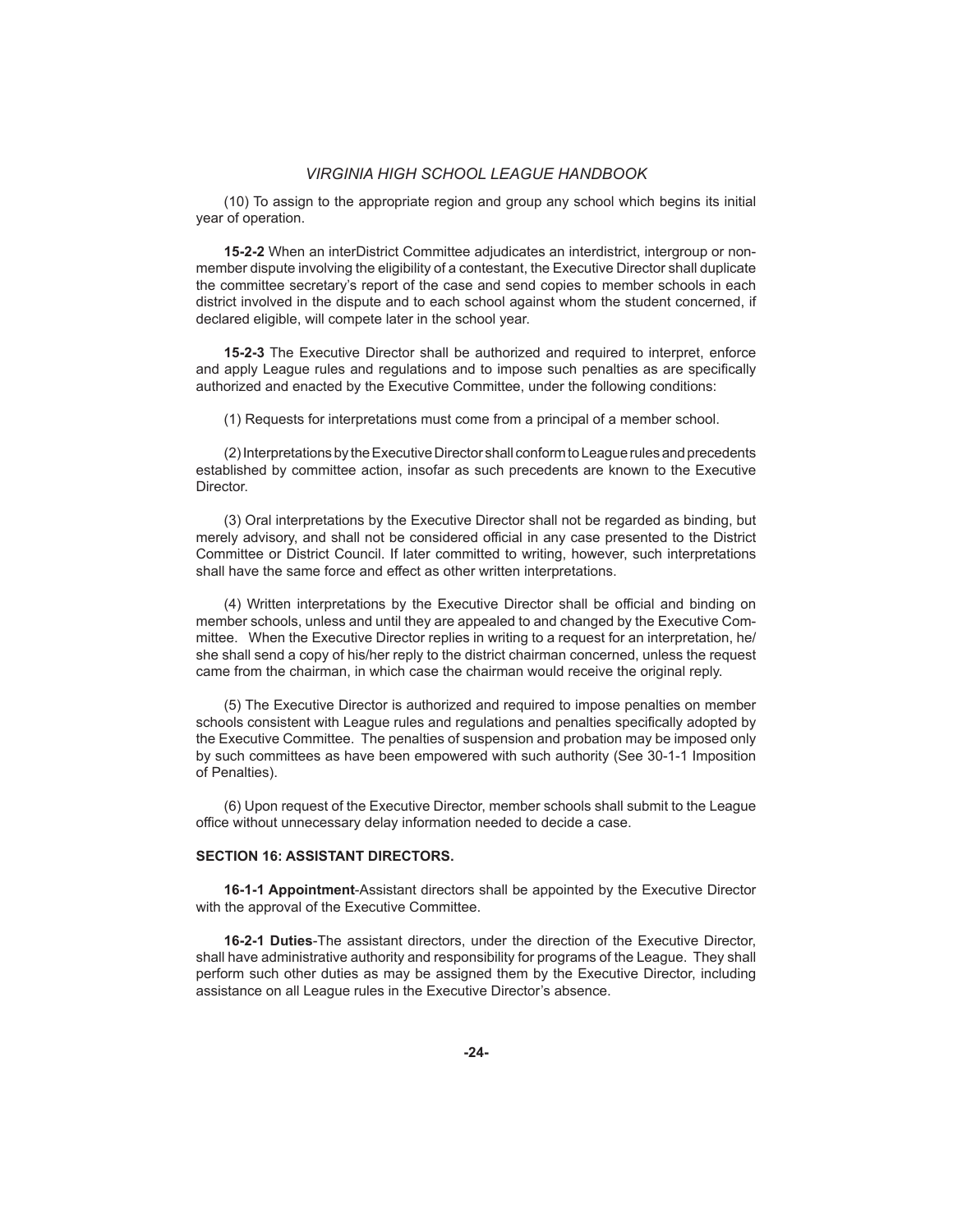#### **SECTION 17: GROUP BOARDS.**

**17-1-1 Boards**-A general management board shall be organized for each group. These boards shall be known and called by the names Group 1 Board, Group 2 Board, Group 3 Board, Group 4 Board, Group 5 Board, and Group 6 Board, respectively. These group boards may also be known and called by the names 1 Board, 2 Board, 3 Board, 4 Board, 5 Board, and 6 Board.

**17-2-1 Membership**-Each board shall consist of the principals of all member schools in the group and the Executive Director, who shall serve ex officio. When a principal of the group is unable to attend a group board meeting, he/she may designate an alternate to represent his/her school at the meeting. Such alternate shall be chosen by the principal from among the members of the staff or faculty of his/her school. No alternate shall be an officer of the group.

**17-3-1 Offi cers**-Each board shall elect a chairman, a vice-chairman and a secretary (athletics/activities director) at the board's second regular meeting of the school year. They shall serve for one year beginning July 1 following their elections. The chairman and vicechairman shall not be eligible to succeed themselves in the same office, and no group board officer shall serve for more than four consecutive years.

 **17-3-2** The vice-chairman of each group shall serve as chairman at meetings at which the chairman is absent. If the office of group chairman is vacated for any reason, the vicechairman shall become chairman and may be elected to succeed himself/herself as chairman after the completion of the unexpired term.

**17-3-3** If any other group office is vacated, the chairman of the group shall appoint a principal to fill the vacancy until the next meeting of the group board when the position shall be filled by election.

**17-3-4** A group officer shall be eligible to hold office only so long as he/she is the principal of a member school.

**17-4-1 Duties-**Group boards shall formulate and adopt such specific rules and regulations, in conformity with League rules and regulations, as shall be deemed necessary or desirable in the conduct of their group program. Changes in group board policies which are not included in the current VHSL *Handbook* shall, to the extent practicable, be made and approved prior to the school year in which the change is to become effective. Group boards shall make recommendations to the Executive Committee on matters pertaining to the welfare and conduct of the League as a whole. Action of group boards shall be approved by the Executive Committee before it becomes final.

**17-5-1 Meetings**-Each group board shall meet in conjunction with the annual meetings of the League's membership and at such other times as are deemed necessary by the chairman.

**17-6-1 Voting Procedure**-Each member of a group board shall be entitled to one vote. Voting by proxy shall be prohibited. A quorum shall consist of a majority of the total membership of the group board. By majority vote of a quorum present at any regular or special called meeting of a group board, a board may determine approval of group board adoption items.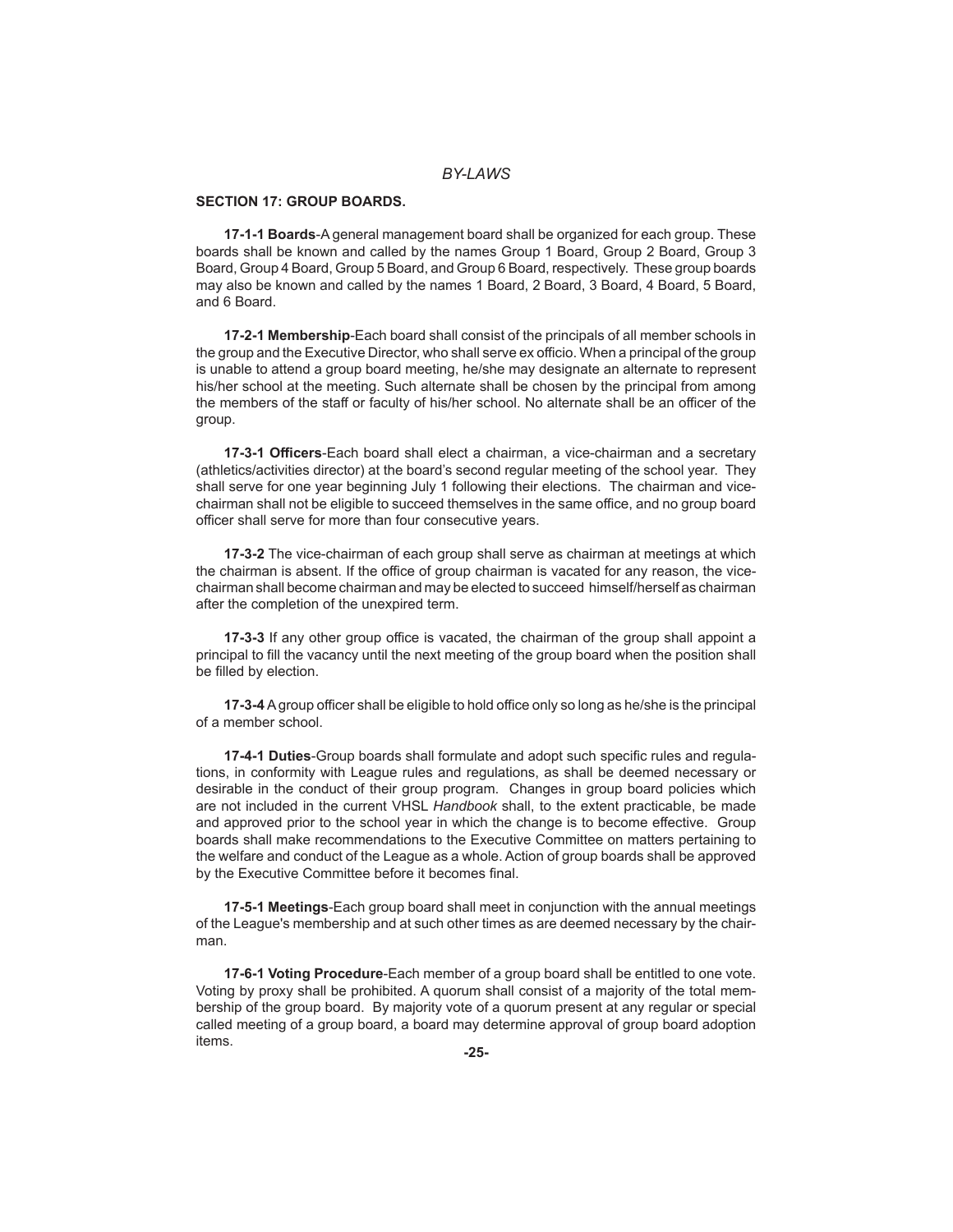**17-7-1 Group Committee-**The officers of the group board shall constitute an administrative committee for the group board, shall assist the Executive Director in carrying out the activities of the group board and may act for the group board subject to review and change at the next meeting of the group board.

#### **SECTION 18: REGIONAL COUNCILS.**

**18-1-1 Purpose**-A Regional Council shall be organized within each region to provide for the conduct of the League program within the region.

**18-2-1 Membership**-Each Regional Council shall be composed of the principals of the member schools within the region, or their alternates. When a principal of the region is unable to attend a meeting, he/she may designate a member of the staff or faculty of his/her school as an alternate to represent his/her school at the meeting.

**18-2-2** Voting by proxy shall be prohibited. A quorum shall consist of a majority of the total membership of the council.

**18-3-1 Offi cers**-At its last regular meeting of the school year, the Regional Council shall elect from its members for the succeeding term a regional chairman, vice-chairman, secretary and treasurer. These officers shall be elected for terms of two years each, and the chairman and secretary shall serve concurrent terms.

**18-3-2** At its last regular meeting preceding the spring group board meetings, each region shall elect a regional representative who will serve as an officer on the group board and a member of the Executive Committee. The representative shall represent region interests and concerns to the Executive Committee and report regularly to the Regional Council on the activities of the Executive Committee. The regional representative shall not serve more than four consecutive years.

**18-3-3** In the event the office of regional chairman is vacated for any reason before the term has been completed, the following order of succession as acting chairman shall apply: vice-chairman, secretary, treasurer. The temporary succession shall prevail only until the next meeting of the Regional Council, which shall then fill the vacancy in any office or for the regional representative to the Executive Committee for the remainder of the unexpired term. If there is a vacancy in a regional office when action by the regional officers is necessary, the chairman or acting chairman shall appoint some other member of the Regional Council to serve temporarily until the vacancy can be filled.

**18-3-4** Only principals shall be eligible to hold office on Regional Councils.

**18-4-1 Duties**-The Regional Council shall determine with such appropriate resource people as it deems advisable the regional sponsored events for each school year; shall formulate and adopt, in conformity with and not in contradiction to League and group board policies and rules, such specific requlations as are deemed necessary or desirable in the conduct of the regional sponsored events; shall make recommendations to the Executive Committee for group board or Executive Committee action; and shall regulate regional sponsored events.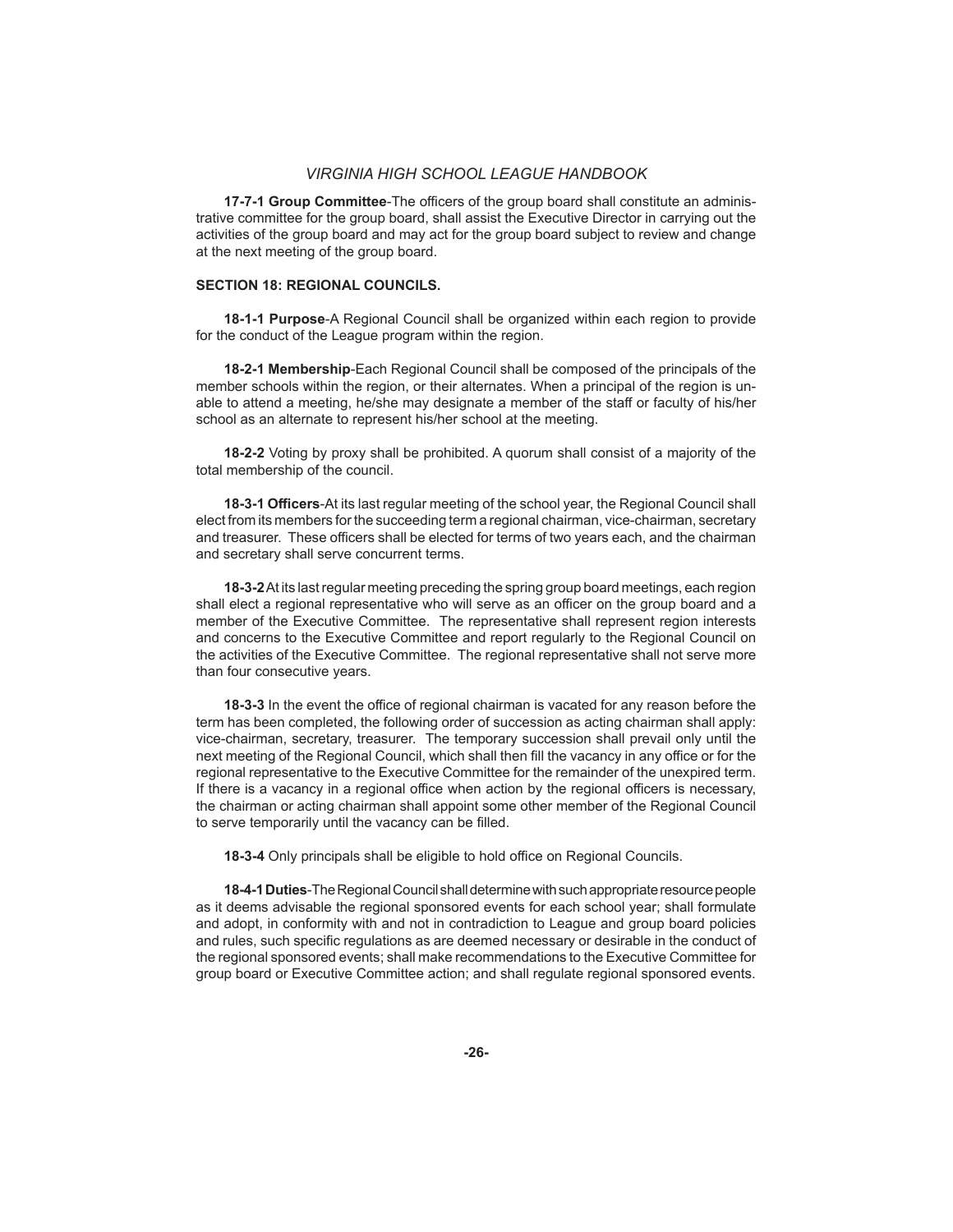**PM 18-4-1 REGIONAL COUNCIL DUTIES/"Recognition" of VHSL Activity (2-91)**-If a region holds a championship in a particular sport not covered by the *Handbook*, it may request *Handbook* provisions for that sport.

**18-4-2 Regional Calendar of Events**-Not later than September 1, November 1 and March 1 of each school year, each regional secretary shall send to the League office a report giving the dates of fall, winter and spring regional sponsored events, respectively. The report shall include the names of the places where the events are to be held and the names of the persons who should be contacted as directors or managers of the events.

**18-4-3 Regional Council Minutes**-Each Regional Council shall forward a complete copy of its minutes to all regional schools, its division superintendents and the Executive Director.

**18-4-4 Optional Duties**-Optional duties as determined by two-thirds support of the Regional Council may include: development of regional master sports schedules, negotiation and monitoring of sports officials' contracts, establishment of regional admission and pass policies and provision of financial assistance of teams advancing to state competition. A Regional Council may refuse permission to advance to regional competition for any school that does not abide by regional decisions.

**18-4-5 Event Postponement Policy**-It is recommended that each Regional Council set its postponement policy for make-up games/contests in each sponsored sport.

**18-5-1 Meetings**-The Regional Council shall meet on call of the regional chairman in August, September or October to establish the regional program for the year, and shall meet again not later than February to review the program at mid-year and to transact such other business as may properly come before it. The council may meet at other times on call of the regional officers.

 **PM 18-5-1 Public Meetings (9-78)**-Each VHSL district and regional council is required to hold at least one announced public meeting each year to receive citizen input.

**18-6-1 Finances**-Regional Councils shall defray the expenses of conducting the regional program through the councils' portion of funds realized from those regional activities that are more than self sustaining. The Regional Council is authorized to distribute any designated surplus funds to the schools comprising the region.

#### **SECTION 21: DISTRICT COUNCILS.**

**21-1-1 Purpose**-A District Council shall be organized within each district to provide for the conduct of the League program within the district. In the case of combination districts that include schools of more than one classification, the combination district shall be responsible for developing policies and procedures that address membership duties, officers, meetings, voting procedures, finances, eligibility for competitive honors and district representation in regional competition. Such policies and procedures shall be subject to Executive Committee approval.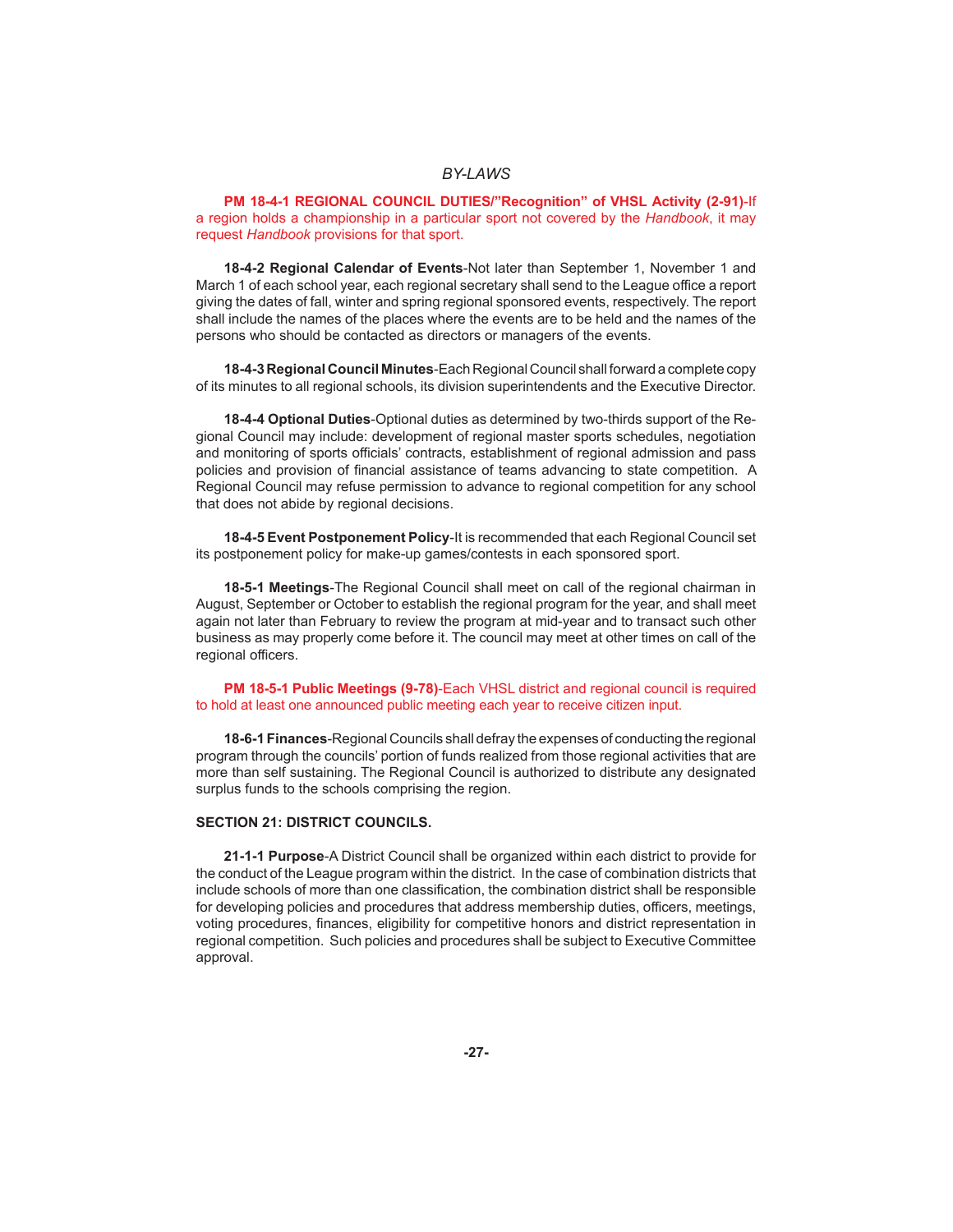**21-2-1 Membership**-Each District Council shall be composed of the principals of the member schools within the district. When a principal of the district is unable to attend a District Council meeting, he/she may designate an alternate to represent his/her school at the meeting. Such alternate shall be chosen by the principal from among the members of the staff or faculty of his/her school. No alternate may be an officer of the district.

**21-3-1 Duties**-The District Council shall determine the district program for each school year; shall formulate and adopt, in conformity with and not in contradiction to League and group board policies and rules, such specific regulations as are deemed necessary or desirable in the conduct of the district program; shall make recommendations to the Executive Committee for group board or Executive Committee action; and shall generally regulate district affairs. Not later than September 1, November 1 and March 1 of each school year, each District Council shall send to the League office a report giving the dates of all fall, winter and spring district sponsored events, respectively. The report shall include the names of the places where the events are to be held and the names of the persons who should be contacted as directors or managers of the events. Each District Council shall forward a complete copy of its minutes to all district schools, its division superintendents and the Executive Director.

 **PM 21-3-1 Broadcast/Telecast Fees**-Any fees for district broadcasts or telecasts of any event will be set by the appropriate district council.

 **PM 21-3-1 Discipline Against Individuals (1-71)**-Since schools (not individuals) join the League, any punitive action taken shall be against the school rather than against an individual. On the other hand a member school can readily be advised that failure on its part to take action against employees or students can result in the entire school being penalized for the failure of one or more individuals.

 **PM 21-3-1 Crowd Control (5-72)**-For district events, the appropriate district council has the same responsibility for crowd control as a school hosting a game during the regular season.

**21-3-2** Under authority granted in 21-3-1, District Councils are authorized to establish policies which in effect make regulations governing the district more restrictive than the state regulations, but do not have the authority to alter the official game rules for any varsity sport except as provided in 54-1-1 of this *Handbook*. Within this authority, District Councils are authorized to set season dates which shorten established League policies in connection with the season dates but not to set dates which would either lengthen seasons or cause them to start earlier or close later.

**21-3-3** It is recommended that each District Council set its postponement policy for make-up games/contests in each sponsored sport.

**21-4-1 Offi cers**-At its last regular meeting of the school year, the District Council shall elect from its members a district chairman, vice-chairman, secretary and treasurer. The chairman, vice-chairman and secretary of each district, in addition to serving the council, shall constitute the District Committee. These officers shall be elected for terms of two years, and the chairman and secretary shall serve concurrent terms.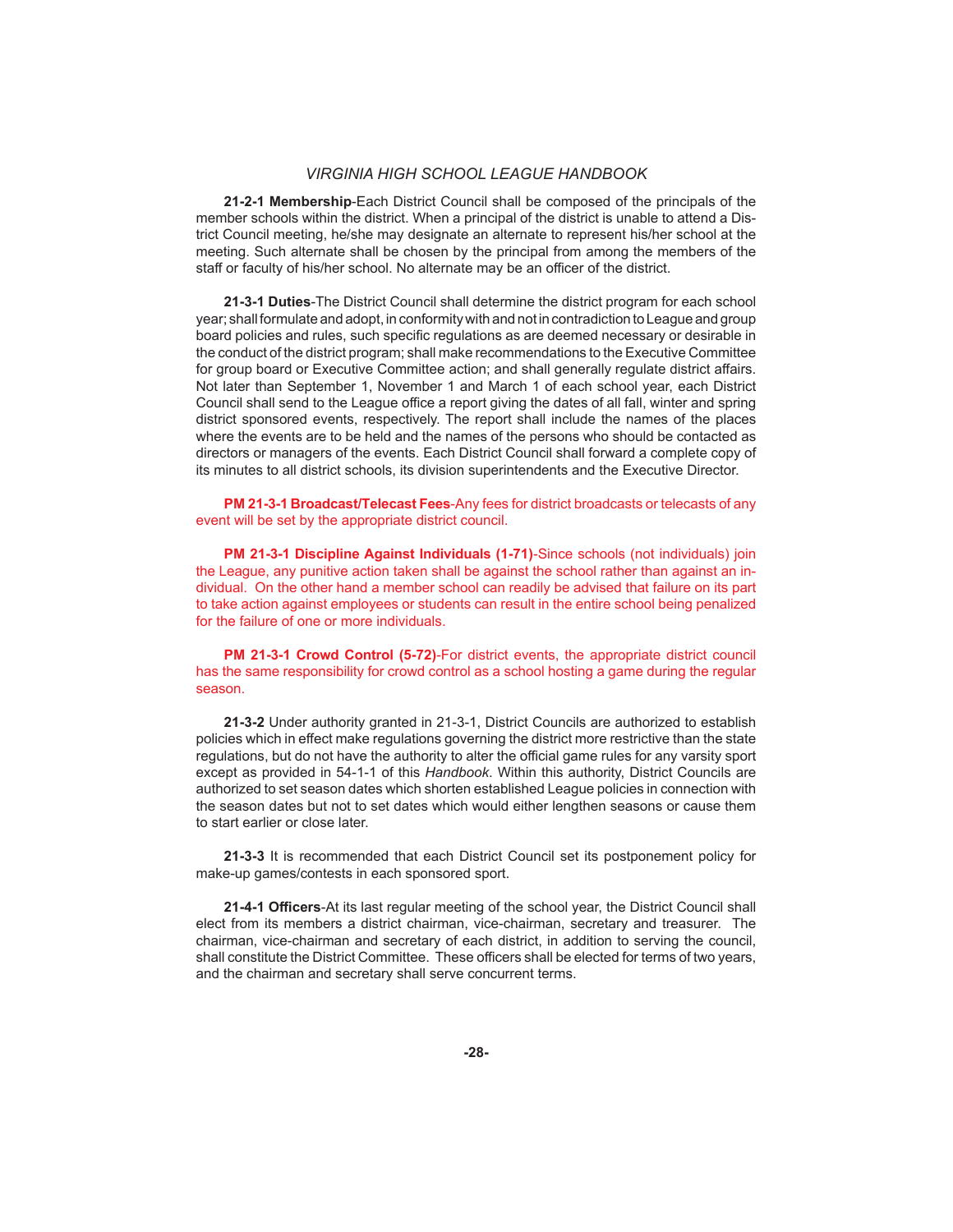**21-4-2** In the event the office of district chairman is vacated for any reason before the term has been completed, the following order of succession as acting chairman shall apply: vice-chairman, secretary, treasurer. The temporary successions shall prevail only until the next meeting of the District Council, which shall then fill the vacancy in any office for the remainder of the unexpired term. If there is a vacancy in a district office when action by the District Committee is necessary, the chairman or acting chairman shall appoint some other member of the District Council to serve temporarily until the vacancy can be filled.

21-4-3 No district officer may be elected to succeed himself/herself in a particular office for more than one additional term or a total of four consecutive years. The normal term of office for district officers shall begin July 1 and run through June 30 of the appropriate years.

21-5-1 Duties of District Officers-Duties of individual district officers shall include, but not be limited to, the following:

21-5-2 District Chairman-The district chairman shall be the executive officer of the district and shall exercise general supervision over the district program, with the advice and assistance of the other district officers and in accordance with the expressed wishes of the District Council. He/she shall call and preside over all meetings of the District Council and the District Committee. He/she shall serve as the liaison between the League office and the district and shall cooperate with the Executive Director in the administration of district affairs.

**21-5-3 District Vice-Chairman**-The district vice-chairman shall assist the chairman and in his/her absence or disability shall perform all the duties of the chairman.

**21-5-4 District Secretary**-The district secretary shall have the following duties:

 (1) He/she shall take the minutes of all meetings of the District Council and the District Committee, and within five days after each such meeting he/she shall forward to all district schools, all division superintendents of schools within that district and the Executive Director a complete copy of the minutes thereof, including results of elections and date and locations of subsequent meetings. He/she shall also be responsible for submitting to the League office all seasonal reports on district events as required under 21-3-1.

 (2) He/she shall record and forward to the Executive Director the winners of all district championships.

 (3) In the absence or disability of both the district chairman and the district vice-chairman, he/she shall perform their duties.

 (4) He/she shall prepare a written report, including a digest of the pertinent facts of the decision of the District Committee (or District Council) in each case of a protest, rules violation or rules interpretation, and shall within 48 hours after such decision send copies of the report to all member schools in his/her district and to the Executive Director of the League. In each case in which disciplinary action is taken or a penalty is imposed, the district secretary shall also send copies to the state superintendent of public instruction and to the appropriate division superintendents of schools, as prescribed in Section 32-2-1 (2).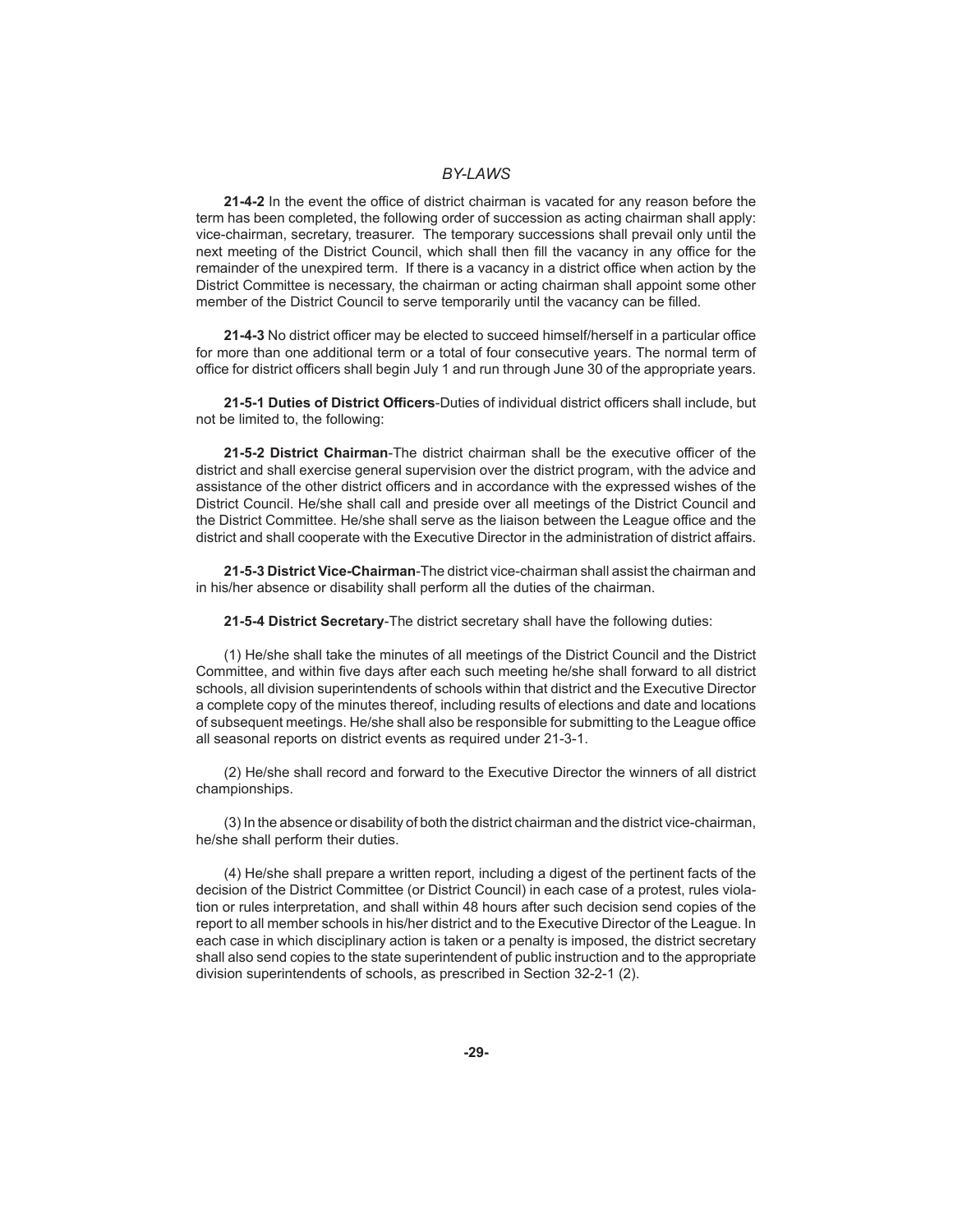**21-5-5 District Treasurer**-He/she shall submit an annual report to the District Council at its September meeting and shall at that time, in the appropriate year, turn over to his/her successor all district funds in his/her custody.

**21-6-1 Meetings**-The District Council shall meet on call of the district chairman in August, September or October to establish the district program for the year and shall meet again not later than February to review the program at midyear and to transact such other business as may properly come before it. The council may meet at other times on call of the District Committee.

**21-7-1 Voting Procedure**-Each member school of the District Council shall be entitled to one vote. Voting by proxy shall be prohibited. A quorum shall consist of a majority of the total membership of the council.

**21-8-1 Finances**-District Councils shall be empowered to assess member schools to defray the expenses of conducting the district program. All revenue generated by district activities shall be utilized or distributed as directed by the appropriate District Council.

**21-9-1 Eligibility for Competitive Honors**-Upon being assigned or transferred to a district for the first time, a school shall become immediately eligible for district competitive honors in all activities, provided that the school, for all activities sponsored by the school, has exerted all reasonable efforts to meet district requirements for championships, and provided further that the school is not under a current penalty imposed by the League.

#### **SECTION 22: DISTRICT COMMITTEES.**

**22-1-1 Purpose**-A District Committee shall be constituted within each district to exercise the executive and judicial functions of the District Council.

**22-2-1 Membership**-The District Committee shall consist of the chairman, vice-chairman and secretary of the District Council.

**22-2-2** In case the District Committee is faced with a decision on a matter involving the school represented by a member of the committee, that particular member shall excuse himself/herself from service on the matter and the chairman shall appoint another member of the District Council to serve in place of that particular member. If the chairman's school is involved, he/she shall appoint another member of the District Council to serve in his/her place on the District Committee and the vice-chairman shall serve as chairman of the committee, and in case both the chairman and the vice-chairman are involved in the matter, the district chairman shall appoint two members of the District Council to serve in the two places and the secretary shall act as chairman.

**22-3-1 Duties**-The District Committee shall be responsible for the planning and supervising of the League program within the district, including meets and tournaments. It shall be charged with the enforcement, within the district, of League, group board and district policies, rules and regulations. The committee shall consult the Executive Director or, in his/ her absence, an assistant director for counseling in interpreting League policies, rules and regulations for schools in the district. It shall adjudicate, insofar as possible, all disagreements and protests arising from the conduct of the district program. It shall refer those which relate to the Sportsmanship Rule and other districts or groups to the League office for disposition.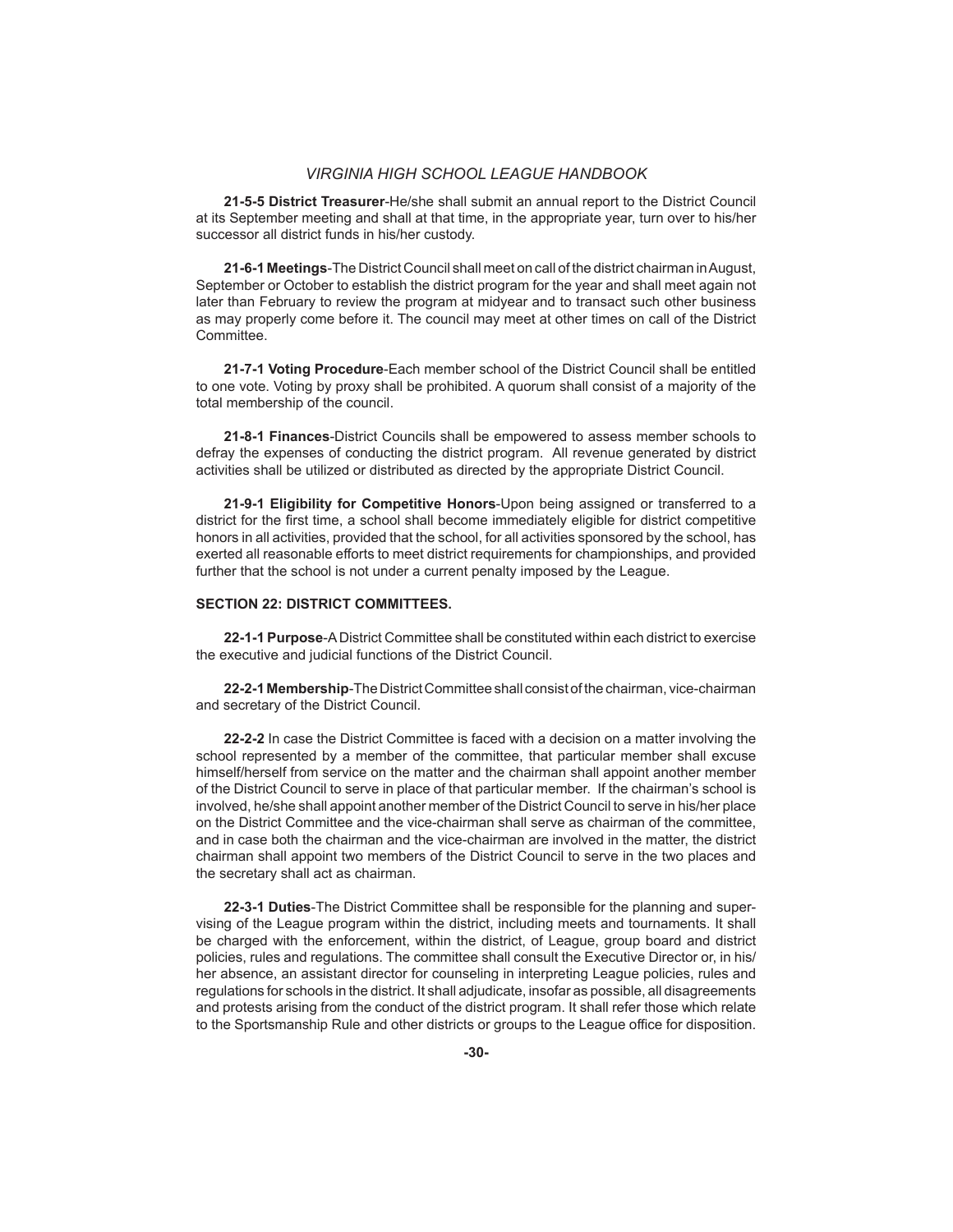It shall have authority to impose penalties for violations of League rules and regulations, including the penalties of warning, probation, suspension and payment of a fine, but may, if it so elects, refer violations to the District Council for action.

#### **SECTION 23: AMENDMENTS.**

**23-1-1 Amendments**-The Executive Committee may amend the By-Laws of the League and any other provision of the *Handbook* by means of the processes set forth in this section. The title pages, preface, table of contents, synopsis of changes, sections one through four and the index of the *Handbook* may be amended by a majority vote of the Executive Committee.

 (1) The full amendment process timeline can be found on the VHSL website (About VHSL/Executive Committee).

**23-2-1 Proposing Amendments**-Principals of member schools, District Committees, District Councils, Regional Councils, Group Boards, advisory committees, members of the Executive Committee and special study committees appointed by the chairman of the Executive Committee may propose amendments by presenting them in writing on the prescribed form, to the Executive Director, at least one month prior to the next scheduled meeting of the Executive Committee. Proposed amendments may be delivered to the Executive Director before each meeting of the Executive Committee except the last meeting of the year for consideration for the following school year. Proposed amendments must state precisely and in the exact language the change proposed. The Executive Committee may propose amendments at any time.

**23-3-1 Amending Processes**-The Executive Committee may adopt proposed amendments to all sections of the *Handbook* other than the title pages, preface, table of contents, synopsis of changes, sections one through four and the index by the following two-vote process.

 (1) The proposed amendment shall be considered and may be approved, with or without amendments, by a majority vote of the Executive Committee at any meeting. Following its first vote, the Executive Committee shall present to the membership the recorded vote on each proposed amendment with a notation of (1) Recommended, (2) Not Recommended or (3) No Action, together with a statement of the Executive Committee's reasons for the notation, if necessary.

(2) To become effective, proposed amendments shall be approved by a two-thirds vote at the next scheduled meeting of the Executive Committee during the legislative year. Proposed amendments not approved on second vote shall be null and void. Following its second vote, the Executive Committee shall present to the membership the recorded vote on each proposed amendment with a notation of (1) Approved or (2) Defeated, together with a statement of the Executive Committee's reasons for the notation, if necessary. The final disposition of all proposed legislation will be reported to the membership at or before the Annual Meeting or special called meeting at which Executive Committee action may be reviewed.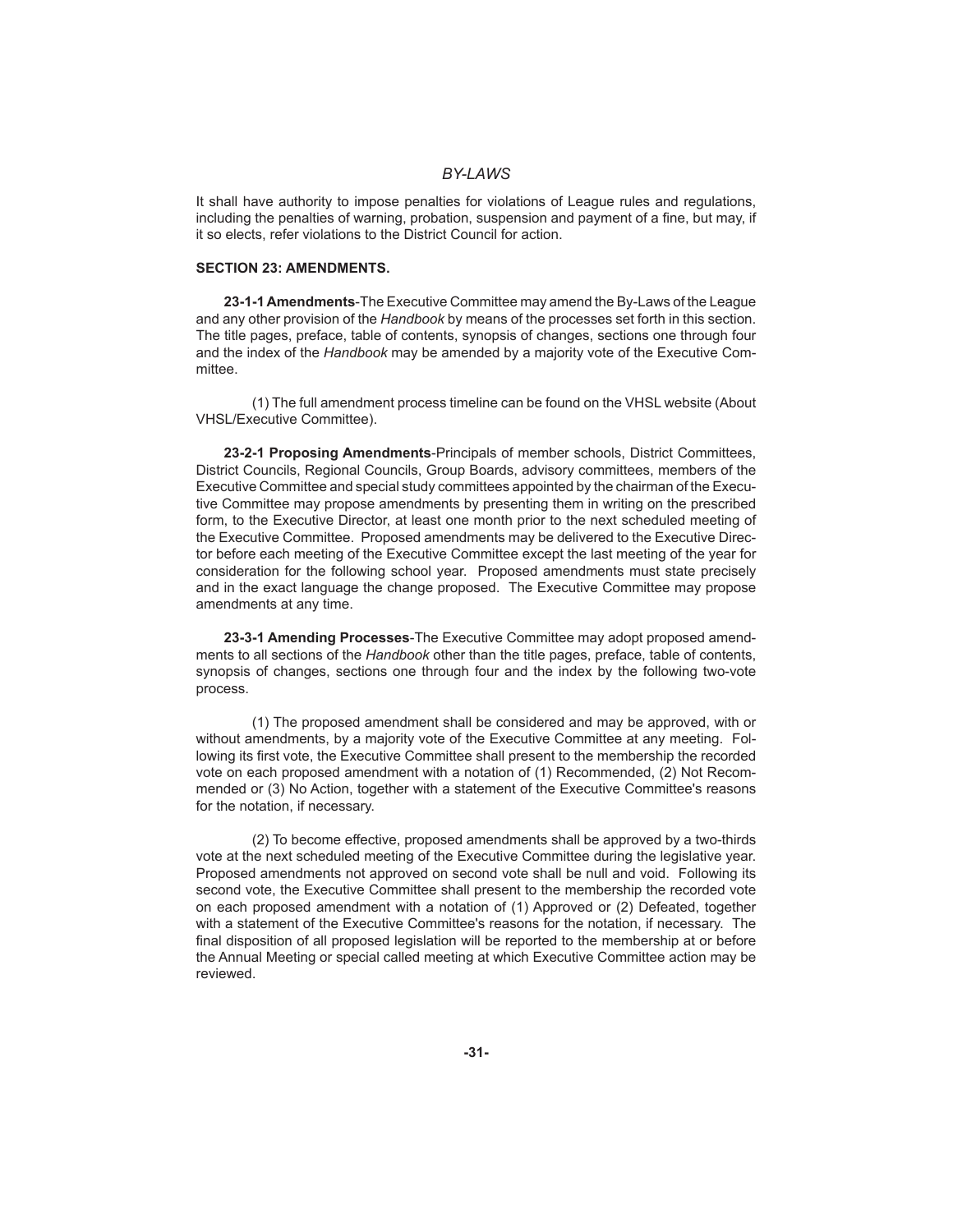**23-4-1 Emergency Amendments**-The Executive Committee may declare a proposed amendment to be an emergency amendment requiring prompt action. Such emergency amendments may be enacted by a three-fourths vote of approval by the Executive Committee at any meeting.

23-5-1 Effective Date-Proposed amendments that are finally adopted by the Executive Committee shall become effective on July 1 following their adoption, except that emergency amendments shall become effective immediately upon adoption unless the Executive Committee has incorporated into the legislation a later effective date.

**23-6-1 Membership Review**-By majority vote of those present at any regular or special called meeting of a group board, a group can initiate a review by the full membership of any legislative amendment adopted by the Executive Committee or of any legislative proposal submitted by members not on the Executive Committee and rejected by the Executive Committee. The membership can reverse the action of the Executive Committee by a favorable two-thirds vote of those attending the next membership meeting following Executive Committee action if there is a quorum of a majority of the total membership present. A favorable vote of one-fifth of those present may require a recorded vote.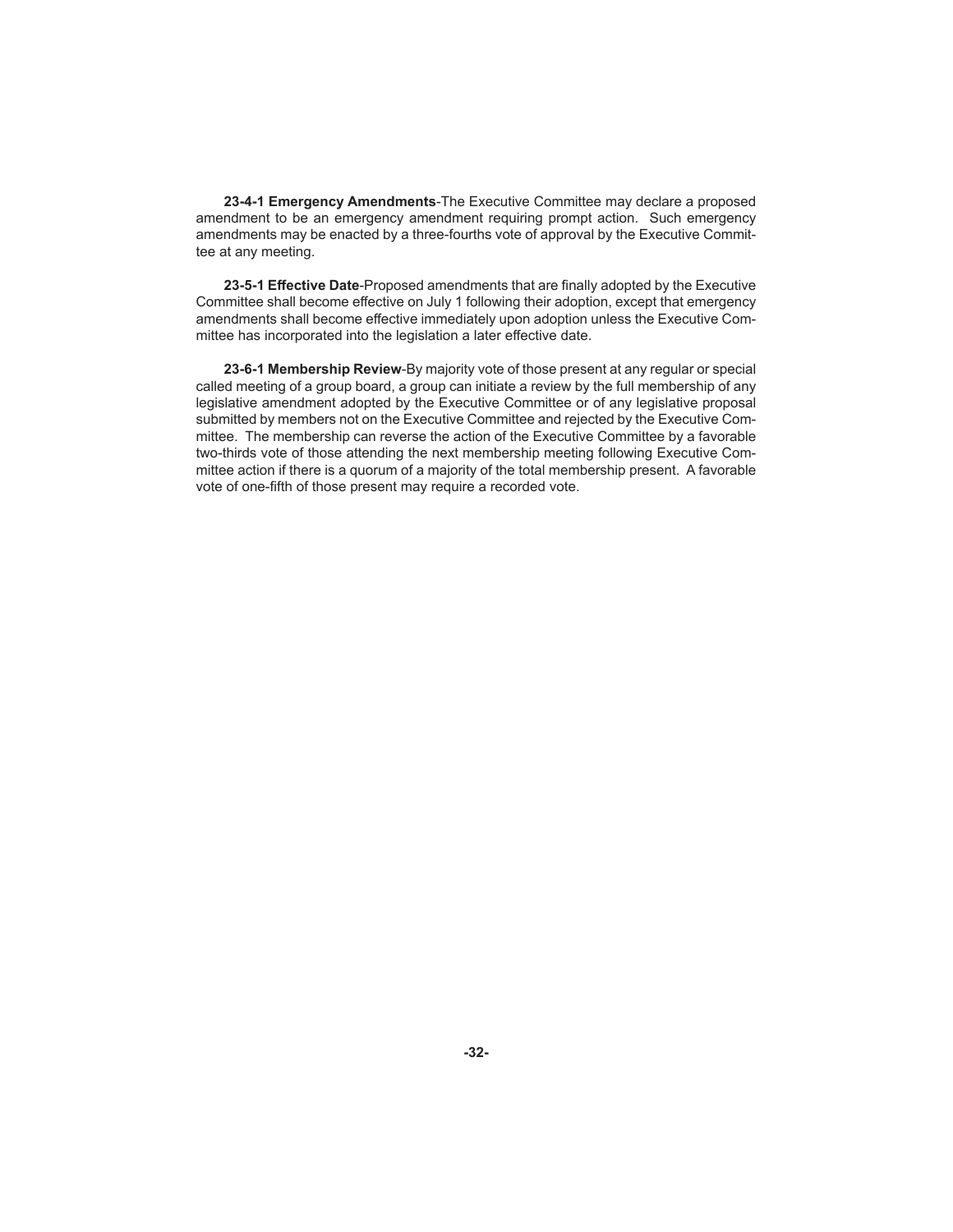# **SECTION BREAK**

# **The following pages include information on rules and regulations. The following sections are included:**

Section 26: Introduction

# Section 27: School Regulations

- 27-1 All-Star Game
- 27-2 Coaches Rule
- 27-3 College Team Rule
- 27-4 Contest Limitations Rule
- 27-5 Interstate and International Competition Rule
- 27-6 Official's Rule
- 27-7 Out-of-Season Rule
- 27-8 Principal's Responsibility
- 27-9 Proselytizing Rule
- 27-10 Safety and Insurance
- 27-11 Sportsmanship Rule
- 27-12 Sports Season Rule
- 27-13 State Competition Rule
- 27-14 State Sanction Rule
- 27-15 Sunday Rule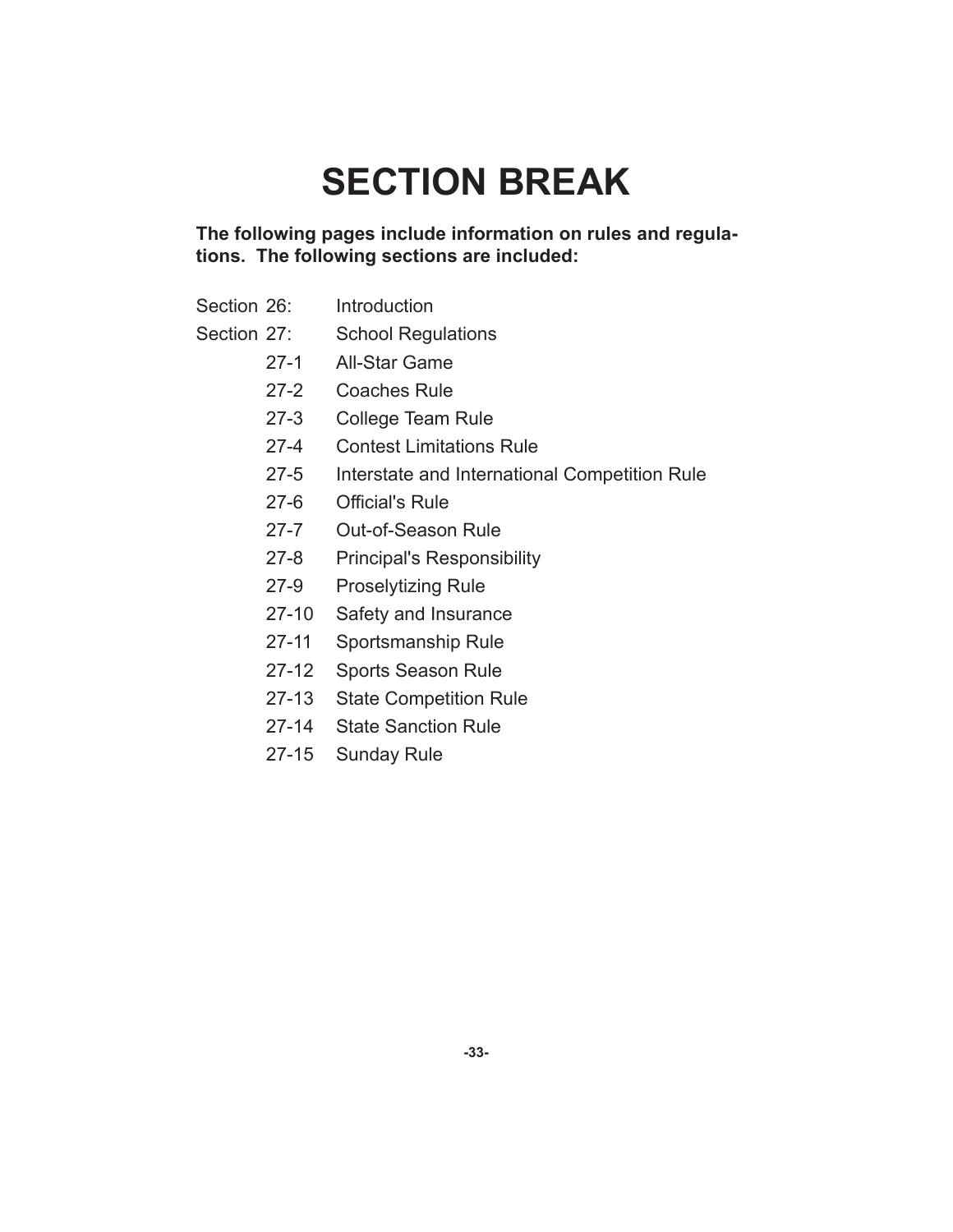# **Rules and Regulations**

#### **SECTION 26: INTRODUCTION.**

**26-1-1 Purpose**-League rules and regulations have been developed by the principals of Virginia high schools for a period of 100 years. They establish standards for the conduct and control of desirable interscholastic activities in order to protect and preserve the educational values inherent in those activities. They provide a uniform code for individual eligibility for participation in order to equalize to some degree the opportunities for success in competition, to encourage the participation of representative students and to ensure maintenance of minimum essential standards by all school representatives.

**26-2-1 Policy**-League rules and regulations are published annually in the *Handbook*. The current *Handbook* is the official guide, and rules and regulations published herein supersede all previous publications. They may be amended in accordance with the provisions of Section 23.

**26-2-2** Violators of the rules and regulations published in Sections 26 through 33 are subject to the penalties prescribed in Section 30, Penalties. Principals, coaches and sponsors are urged to study the rules carefully and to request an official interpretation from the District Committee or the Executive Director in cases of doubt.

**26-3-1 Content**-These sections cover two types of League regulations:

 (1) School regulations dealing with responsibilities of the school administration, and (2) individual eligibility regulations governing student participation. The regulations are accompanied by exceptions, interpretations and explanatory notes.

**26-3-2** There are thirteen individual eligibility regulations. Section A contains the first seven, which are applicable to all students who represent their schools in interscholastic contests. Section B, which contains the next six regulations, applies only to students who represent their schools in interscholastic athletic contests. Section C applies to all students.

**26-3-3** Contest rules governing specific competitive activities appear in Sections 50 through 129, arranged as follows: athletic activities in Sections 50 through 99, dramatic activities in Sections 100 through 109, speech activities in Sections 110 through 119, and literary activities in Sections 120 through 129.

**26-4-1 Guiding Principle**-League member schools and their individual and team representatives are required to observe and comply implicitly with both the spirit and the letter of all League rules and regulations in those interscholastic activities regulated by Sections 50 through 129 of this *Handbook* and in those activities sponsored by a district or a region. These rules and regulations are applicable to all who represent their schools in VHSL, Inc. sponsored interscholastic competition, whether individual or team, whether varsity, junior varsity or reserve.

#### **SECTION 27: SCHOOL REGULATIONS.**

 **Member schools shall observe the following regulations in those interscholastic activities regulated by Sections 50 through 129 of this** *Handbook* **and in those activities sponsored by a district or a region:**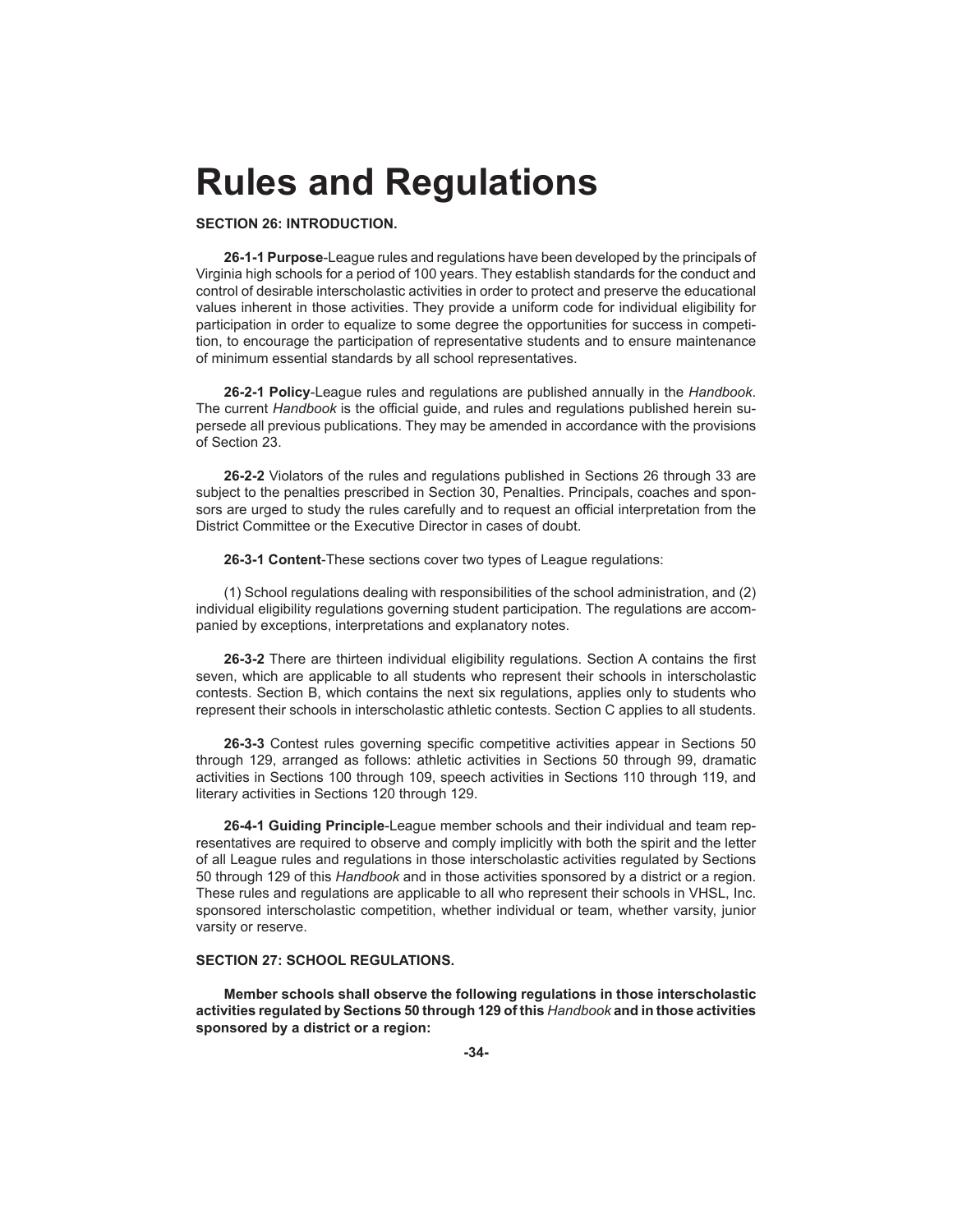### *RULES AND REGULATIONS*

**27-1-1 ALL-STAR GAME RULE**-*No offi cial or representative of a member school shall participate, either directly or indirectly, in the promotion, management, supervision, player selection, coaching or offi ciating of any contest involving so-called all-star high school teams or squads; nor shall any member permit any personnel or expendable equipment under its control to be used in such a contest. Facilities may be used only under specific action of a school board. (See also 28B-1-1 through 28B-1-4)*

#### **27-1-2 Exceptions:**

(1) All-Star Contests conducted by the Virginia High School Coaches Association.

 (2) The principal may grant permission for a member of the school staff to participate in an all-star contest when he/she determines that such participation is in the best interests of the high school athletes involved in the contest.

**27-2-1 COACHES RULE**-*All coaches and sponsors of League activities, both athletic*  and nonathletic, shall be certified teachers regularly employed by the school board and responsible to the school principal. They shall have not less than three regular periods of *classes or study hall duty per day.*

#### **27-2-2 Exceptions:**

(1) Students in training at institutions of higher learning.

 (2) Principals, assistant principals or other members of the school division's instructional or administrative staff with duties comparable to those of teachers carrying three regular periods of classes.

(3) Retired Virginia teachers or administrators as approved by the division superintendent.

(4) Persons approved by the Executive Director upon written certification from the principal and division superintendent. Approval shall be contingent upon written notification from the school principal that the non-faculty coach will be apprised of all VHSL eligibility requirements for participants and any League policies pertaining to his/her sport prior to assuming duties.

 (5) Instructional or administrative aides employed full-time within the same school division.

#### **27-2-3 Interpretations:**

 (1) This rule bars special coaches or sponsors of an activity who are not employed to serve in any other capacity or who are employed during the season in the activity only, unless they are exempted under 27-2-2 (4) of this rule. It is not intended to bar assistants for whose services no recompense is given, either directly or indirectly, from any source, provided that such services are rendered only at practice sessions under the supervision of a regular faculty member.

 (2) Duties after school hours, such as athletic coaching, shall not be counted as one or more of the three regular periods of classes or study hall duty required per day.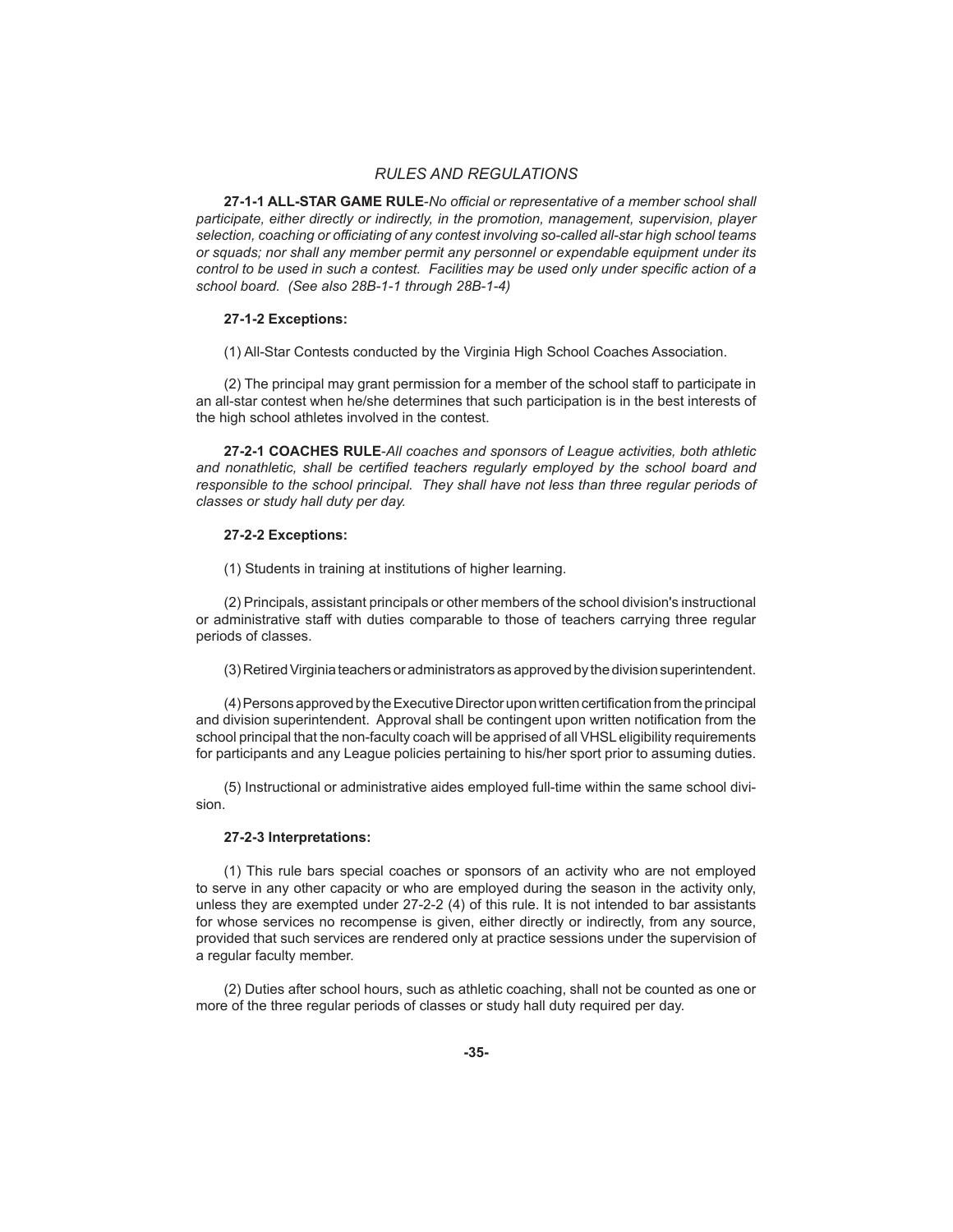**PM 27-2-3 (3) COACHES RULE/Interpretation**-A VHSL registered coach is one who (1) through a special request by the school principal and division superintendent has been registered with the VHSL Executive Director for one sport season; (2) has been apprised of the VHSL rules pertaining to the specific sport/activity; and (3) has full coaching status as determined by the local school board. A volunteer coach is one who (1) does not meet any of the VHSL Coaches Rule criteria; (2) is not registered with VHSL; (3) is not allowed to be on the team bench, sidelines, in the press box, in the locker room or involved in any way during any VHSL contest; and (4) is allowed to help the coach or team during practice sessions.

**27-2-4 State Clinic Attendance Requirement**-Any school sponsoring an interscholastic activity in any of the following sports or academic areas shall require at least one member of that activity's coaching staff to complete a VHSL sponsored rules clinic for that activity in each year that one is offered: Baseball, Boys Basketball, Girls Basketball, Cheer, Field Hockey, Football, Golf, Girls Gymnastics, Boys Lacrosse, Girls Lacrosse, Boys Soccer, Girls Soccer, Softball, Boys Swim and Dive, Girls Swim and Dive, Boys Track, Girls Track, Boys Volleyball, Girls Volleyball, Wrestling, Theatre, Forensics, Debate, Scholastic Bowl, Film Festival, Magazine, Newspaper/Newsmagazine, Yearbook, Broadcast and Online Newspaper. Failure to complete will result in a penalty as stated in 30-5-1.

#### **PM 27-2-4 COACHES RULE/Cheerleading (3-05)**-Coaches of both sideline and competitive cheer squads are required to complete VHSL-sponsored rules clinics.

**27-2-5 Coaches Education Requirement**-A VHSL-approved course in principles of coaching and sport first aid is required of all first time athletic coaches at a VHSL member school and those athletic coaches who are exempted through the VHSL Coaches Rule 27-2- 2 (4). Coaches have two vears in which to meet this requirement. Prior to the first practice for all coaches of VHSL fall, winter and spring sports teams, these individuals must take a recognized course providing both education and prevention regarding concussion as it relates to high school activities.

 *Note*: Examples of such courses include but are not limited to: "Concussion in Sports. What You Need to Know" produced by the NFHS, ACTive Concussion Management Course, "Athletic Concussion Training for Coaches" produced by the Oregon Center for Applied Sciences and "Heads Up, Concussion in Youth Sports" produced by Centers for Disease Control and Prevention.

**27-2-6 State Knowledge Requirement**-All athletic coaches are required to complete a VHSL Component which familiarizes the coach with the Virginia High School League's expectations of coaches as well as basic rules and principles of the organization. Coaches have two years in which to meet this requirement.

**27-2-7 Local Knowledge Requirement**-All athletic coaches are required to complete a local component that familiarizes the coach with rules, regulations, and expectations of the local school and/or school division. The local component shall be administered by the local school and/or school division. Coaches have two years in which to meet this requirement.

 *Note*: An example of a VHSL-approved local component is available on the VHSL website, as a resource for schools and school divisions.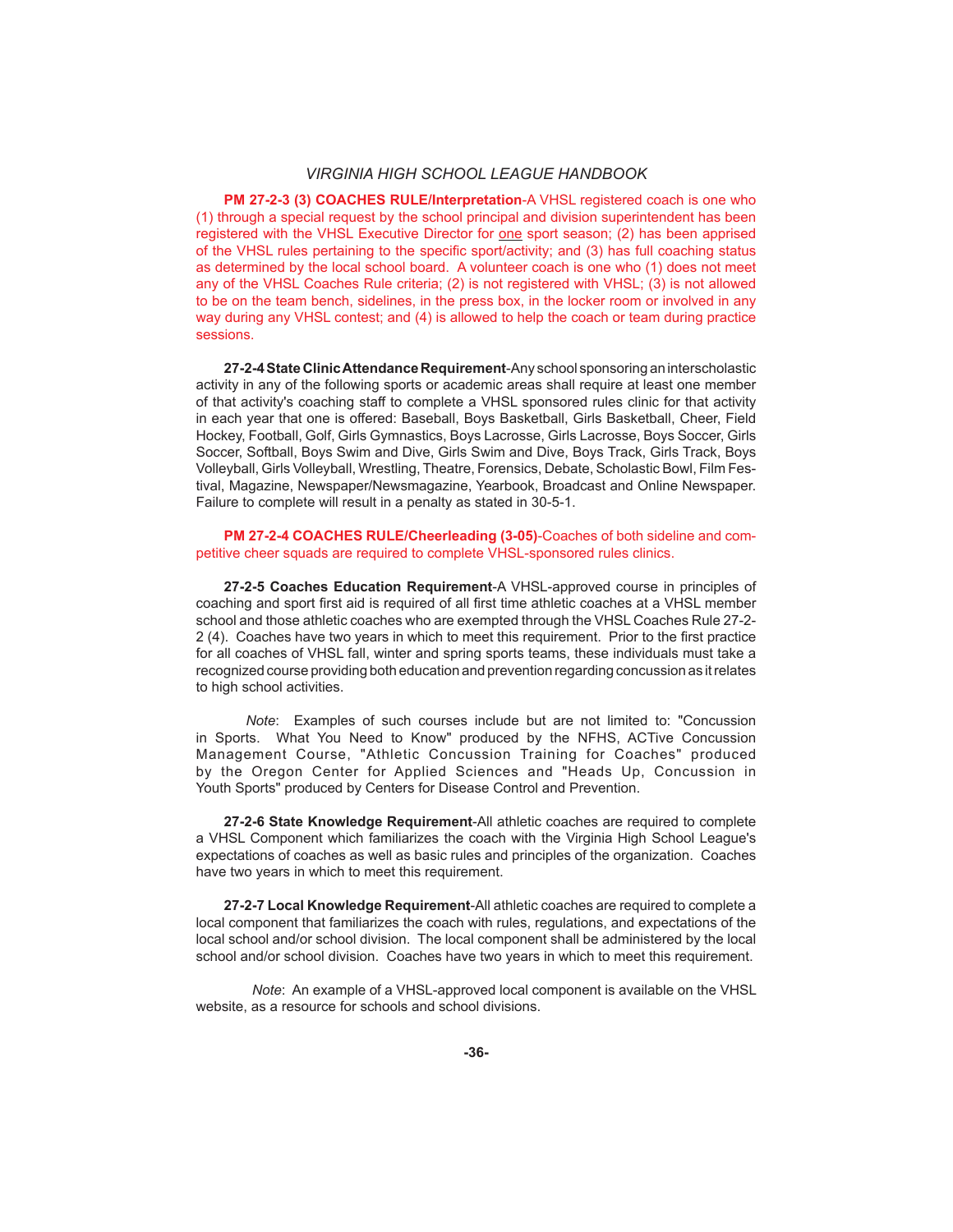**27-2-8 Child Abuse Recognition, CPR, and AED Requirement-Effective July 1, 2017,** consistent with the Code of Virginia requirement of teachers, all coaches, athletic and activities, are required to complete a child abuse recognition and intervention course. School divisions may design their own training or utilize other training opportunities to fulfill this requirement. Verification of such training should be maintained by the school and/or school division's human resources department. Additionally, all coaches are required to provide evidence of completion of certification or training in emergency first aid, cardiopulmonary resuscitation (CPR), and the use of automated external defibrillators (AED). The certification or training program must be based on the current national evidence-based emergency cardiovascular care guidelines for cardiopulmonary resuscitation and the use of an automated external defibrillator, such as a program developed by the American Heart Association or the American Red Cross. Verification of such training should be maintained by the school and/or school division's human resources department.

**27-2-9 Penalty**-The participation of a coach who does not complete this requirement in the prescribed time shall constitute a \$300.00 fine to the school.

**27-3-1 COLLEGE TEAM RULE**- *Member schools are permitted to schedule and play games or meets against college teams of below varsity level in sports other than football.*

**27-4-1 CONTEST LIMITATION RULE**-*No member school may permit its athletes or teams to compete in more than the total number of regular season interscholastic contests, meets or tournaments specifi ed in 54-3-1 of this* Handbook *for each sport either on the varsity or subvarsity level. No athlete may participate on two levels of competition in any sport on the same day. A student participating in two levels of competition on the same day is ineligible in the second competition and appropriate penalties will be assessed. Students in the eighth grade may participate in competition of less than varsity level.*

## **27-4-2 Interpretation:**

(1) The varsity squad is the selected first team or the one which represents the particular school when contests are arranged without designation as to the use of all eligibles.

 (2) Players who engage in junior-varsity contests shall be included on eligibility lists and must be eligible in every respect. Players eligible only for junior-varsity competition shall be added to the eligibility list under a heading entitled: Eligible for junior-varsity only.

 (3) Participation means actual play in a game and does not refer to the act of being "dressed" for the game or sitting on the bench.

 **27-5-1 INTERSTATE AND INTERNATIONAL COMPETITION AND SANCTIONING RULE**-*No member school shall engage in athletic competition:*

*(1) With any school outside of the state which is not a regular or affi liated member in good standing of its home state high school association.* 

 *(2) In any interstate meet or tournament in which three or more schools participate unless such event has been sanctioned by all interested state high school associations.*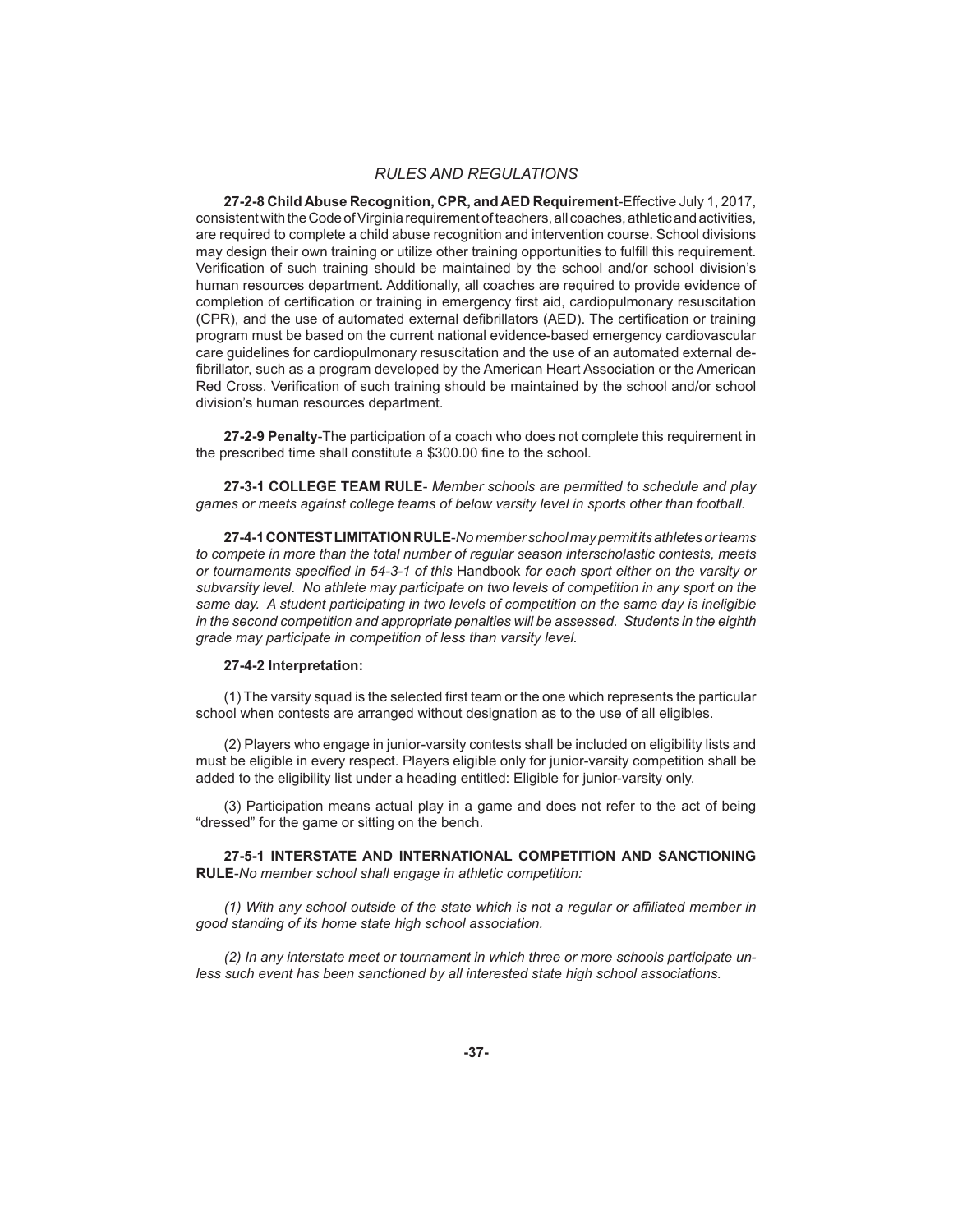*(3) In any interstate meet or tournament in which four or more schools participate, in any interstate competition which involves schools from three or more state high school associations or in any interstate competition involving two or more schools which is sponsored by an individual or an organization other than a member school unless such event has been sanctioned by all interested state high school associations through the National Federation of State High School Associations.* 

 *(4) In international contest unless it has been sanctioned by the National Federation of State High School Associations.*

 *Note:* Forms on which to make application for sanction of an interstate meet or tournament, or of a distant interstate game, will be supplied by the League Office upon request.

27-6-1 OFFICIALS RULE-Officials for all League athletic contests shall be registered with the League. Officials for varsity and junior varsity baseball, basketball, cheer, field *hockey, football, girls gymnastics, lacrosse, soccer, softball, swimming, volleyball, wrestling,*  and either the starter or the referee in outdoor track shall be on the authorized officials' list *of the assistant director. Administrative details of offi cials registration, classifi cation and other regulations are included in the Virginia High School League, Inc. Official's Handbook,* available on request. This Official's Handbook is an extension of the VHSL Handbook, and *its policies are binding upon member schools.*

*Note:* It is recommended that principals or their authorized representatives take steps to ensure that the most competent officials available are obtained. It is suggested that officials be especially requested to enforce the playing rules strictly and impartially, penalizing promptly all unnecessary roughness or unsportsmanlike conduct and administering the rules in an impersonal and effective manner. Officials must understand that the coach, if properly recognized, is entitled to question decisions based upon interpretations of playing rules.

 (1) Districts and Regions may use associations serving three or more VHSL schools' varsity schedules. Only those associations serving six or more VHSL schools' varsity schedules may officiate state level contests.

(2) Districts shall meet with each of their officials' associations at least once every two years to review appropriate concerns and policies.

(3) Neither League districts nor local officials' associations may make regulations concerning fees, travel allowances or working conditions which change existing understandings until there has been an opportunity for mutual consultation and agreement. Districts and associations should appoint either mutual consultation committees or representatives to meet with the other when consideration is being given to problems affecting the two groups. Agreements on fees, procedures and policies should be made for a specific period of time (example-3 years). It is recommended that schools, districts and/or regions enter into written agreements (contracts) with chosen officials associations.

(4) Only officials associations recognized by the VHSL and listed in the VHSL Directory are eligible to work playoff or tournament contests at any level.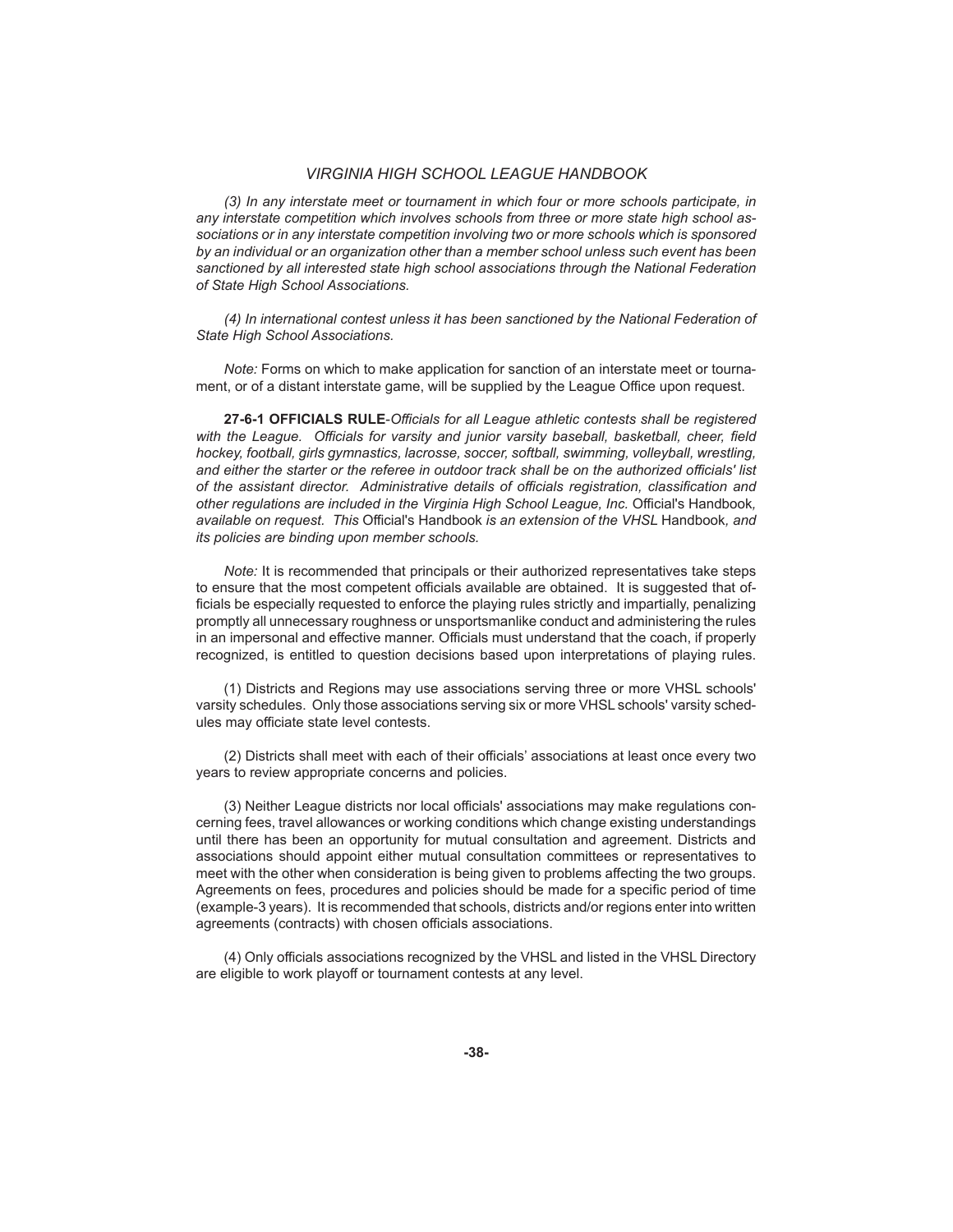**PM 27-6-1 OFFICIALS RULE/School Notification-A list of officials, by VHSL clas**sification within each officials association, will be made available for each sport during that sport's season. An official's classification is based on registration, exam score and state rules clinic attendance.

## **27-6-2 Interpretations:**

 $(1)$  A principal or principals may request prior to the season that certain officials be eliminated (scratched) from working his/her contests provided that he/she makes his/her "scratches" by the procedures agreed upon by the local officials associations and the schools or districts involved. Additional "scratches" after the season begins will be permitted only if requested by the principal of one of the schools involved.

(2) A coach or student may not officiate in contests in which students from his/her school may be participants except by mutual consent in writing and signed by all coaches concerned. This interpretation does not apply to track.

(3) A member school principal may in an emergency employ a non-registered official provided that a registered official was employed and failed to be present or when, in the judgment of the home school administrator, no registered official is available and the emergency official is mutually acceptable to all teams involved, and the home school principal writes a full explanation of the case and within three days after the contest sends the explanation to the Executive Director and to the district chairman.

(4) Complaints by officials regarding sportsmanship or other incidents must be filed within two business days in a report to the schools involved, the officials' association commissioner and the League office.

27-6-3 Use of non-registered officials will result in a fine as stated in 30-5-1.

### **PM 27-6-4 OFFICIALS RULE/Registration Fees (5-02)**-Fees include liability insurance protection. Please see the VHSL website for a listing of approved fees.

**27-7-1 OUT-OF-SEASON PRACTICE RULE**-*All VHSL member school sponsored athletic teams are restricted from any organized activities during designated "dead periods." Out*of-season dead periods shall be 10-day periods beginning with the first permissible practice *date of a sports season as published in the VHSL Calendar. A summer "dead period" for all athletic teams shall be from Sunday through Saturday of the week containing July 4th (Week 52 or Week 1 of the NFHS Standardized Calendar). During dead periods, no coaching, observing or contact between a coach(s) or player(s) may occur in the VHSL member school sponsored athletic team or activity involved. There may be no VHSL member school sponsored practice, open facilities, weight training/conditioning, out of season league(s) or member school sponsored clinics/camps. Outside of dead periods, all VHSL member school sponsored activities may occur on any day except Sundays. Team vs. team competition may occur only in camps or leagues. Schools, districts and/or regions may impose more restrictive guidelines. VHSL catastrophic insurance is not applicable to any out-of-season activities. Out of season participation shall not be mandated of any student.*

**27-7-2** For the Sunday Rule and its exceptions refer to 27-15-1 and 27-15-2.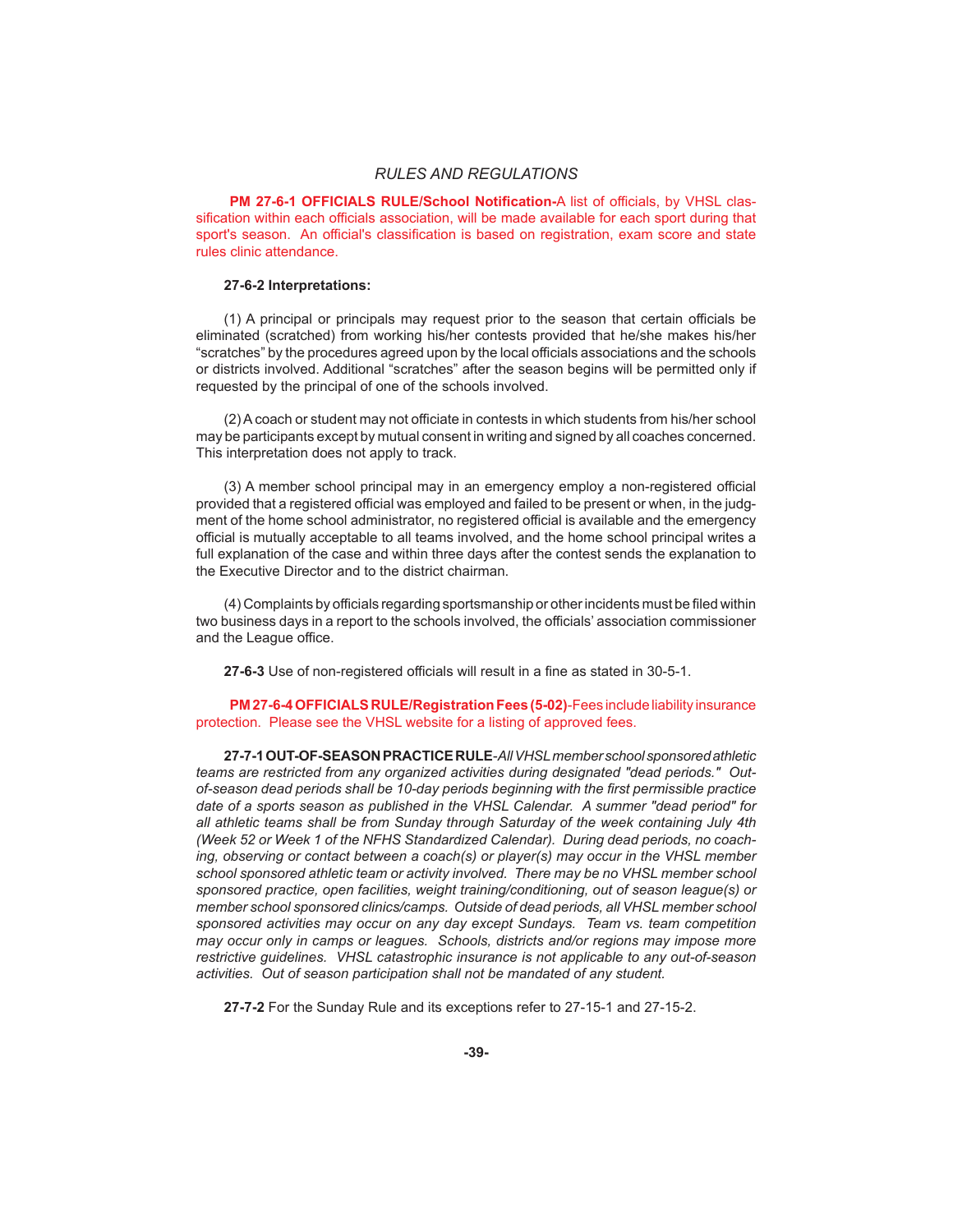**27-7-3 Penalty**: Any school adjudged guilty of violating the Out-of-Season Practice Rule shall be subject to a fine as stated in 30-5-1 and such disciplinary action, including ineligibility for district championships, as the appropriate district committee, interdistrict committee or VHSL Executive Director may impose.

**27-8-1 PRINCIPAL'S RESPONSIBILITY RULE**-*Final authority and ultimate responsibility in all matters pertaining to interscholastic activities of each school, both athletic and nonathletic, shall be vested in the principal who acts under authority granted by the division superintendent of schools. The principal's responsibilities shall include, but shall not be limited to, the following:*

#### **27-8-2 Control:**

 (1) The principal shall exercise control over all interscholastic contests in which his/her school engages. It is his/her responsibility, as well as that of his/her coaches, faculty members and all representatives of his/her school, to practice the highest principles of sportsmanship in all interscholastic relationships with visiting coaches and official representatives, contest officials, visiting contestants and the general public, as well as to expect a sportsmanlike attitude toward visitors on the part of his/her school and community.

 (2) The principal shall seek by every reasonable means at his/her command to prevent the development of riots, fights, pilfering, defacement or destruction of property, or any other unsportsmanlike conduct in connection with contests with other schools, on the part of his/ her students or the supporters or partisans of his/her school.

 (3) Each school of this organization is responsible for the eligibility of its own students in carrying on an interscholastic program. If the principal of a member school has a question about the eligibility of a student of another school, he/she shall direct it to the principal of the other school, the district chairman of the questioned school or the Executive Director for clarification. In taking such action, the first principal is not casting reflection upon the other school's adherence to eligibility regulations, but is acting in the best interest of the League. If, however, he/she has certain knowledge of a violation, he/she is obligated to report it as specified in Section 29, Reporting Violations.

27-8-3 Finances-The principal shall exercise control over all finances involved in the interscholastic activities program and not otherwise controlled by the school board.

**27-8-4 Contests**-The principal shall approve all contests in which representatives of his/her school participate. No agreement to engage in any contest shall be binding unless approved by the principal.

#### **27-8-5 Contracts**:

 (1)The principal shall sign all contracts to engage in interscholastic athletic contests, unless he/she has designated in writing a member of his/her faculty as his/her proxy, in which case the proxy's signature on the contract shall be binding. Students' signatures to contracts will *not* be binding.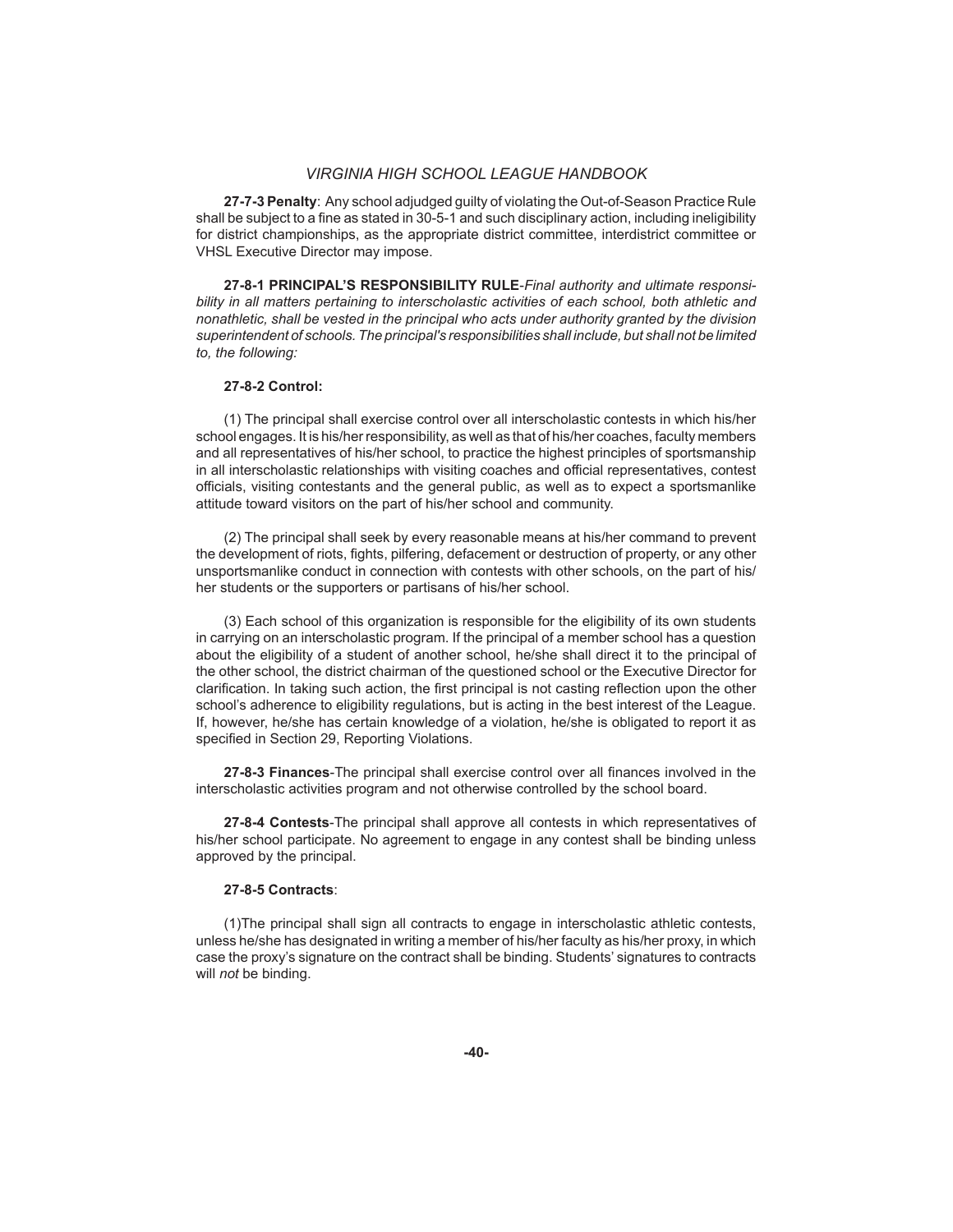(2) The Contract for Interscholastic Athletic Contests is recommended for all interscholastic athletic contests. These forms should be prepared in duplicate and exchanged by competing schools. Principals of schools may, by mutual consent given in writing, cancel any contract upon which they have entered. Should a school fail to fulfill its contract for reasons within its control, the District Committee may declare the contest forfeited by the offending school. The offended school may, if it so desires, appeal to the District Committee for further redress if the contract was executed on the League standard contract form. Only a contract executed on the standard League form, and no verbal contract, will be considered through protest channels by any District Committee.

(3) Unless otherwise specified in the contract, athletic contests between schools shall be considered to be between the strongest representative teams of those schools on that day. When a school has two or more teams competing on the same day in the same activity, one shall be clearly designated in the contract as the first or varsity team.

 (4) Principals are expected to act without delay upon contracts presented for their signature. The home school should prepare and sign the contracts in duplicate and send them to the principal of the visiting school for signature. Principals should make reasonable efforts to regain possession of contracts which have not been returned promptly before entering into agreement with other schools for contests on the same dates.

#### **27-8-6 Master Eligibility List:**

 (1) The principal shall certify the eligibility of all athletic and VHSL activities contestants representing his/her school.

 (2) Master Eligibility Lists are required even though a school participates in only one game or meet during a sports or activities season. A separate list shall be prepared for each sport / activity. If a school sponsors a separate sports team for boys and girls, the principal shall file two Master Eligibility Lists, one for the boys team and one for the girls team. If a school sponsors one team composed of members of both sexes, the principal shall file one list and designate the team as a boys team on the Master Eligibility List.

(3) Copies of each list shall be available at least one day before the first contest to the Executive Director and to the principal of every school appearing on the schedule in that sport. Exception: With permission of the principal, an electronic version of the MEL may be provided to the VHSL office and to every school appearing on the schedule in that sport at least one day before the first contest. The original MEL, signed by the principal, shall be kept on file at the sending school. The principal shall be responsible for keeping all recipients of the original list informed as to subsequent changes in the master list. Since the principal is held strictly accountable for the accuracy of lists submitted by his/her school, he/she should check carefully the eligibility of each student whom he/she certifies. Failure to meet deadlines for MELs will result in a fine as stated in 30-5-1.

(4) Any transfer student who is to be certified for participation must have an official transcript of record or other written evidence on file in the school to which he/she transfers.

 (5) The principal shall, when so requested, furnish such additional information to the District Committee as may be required to determine the eligibility or ineligibility of a student in his/her school.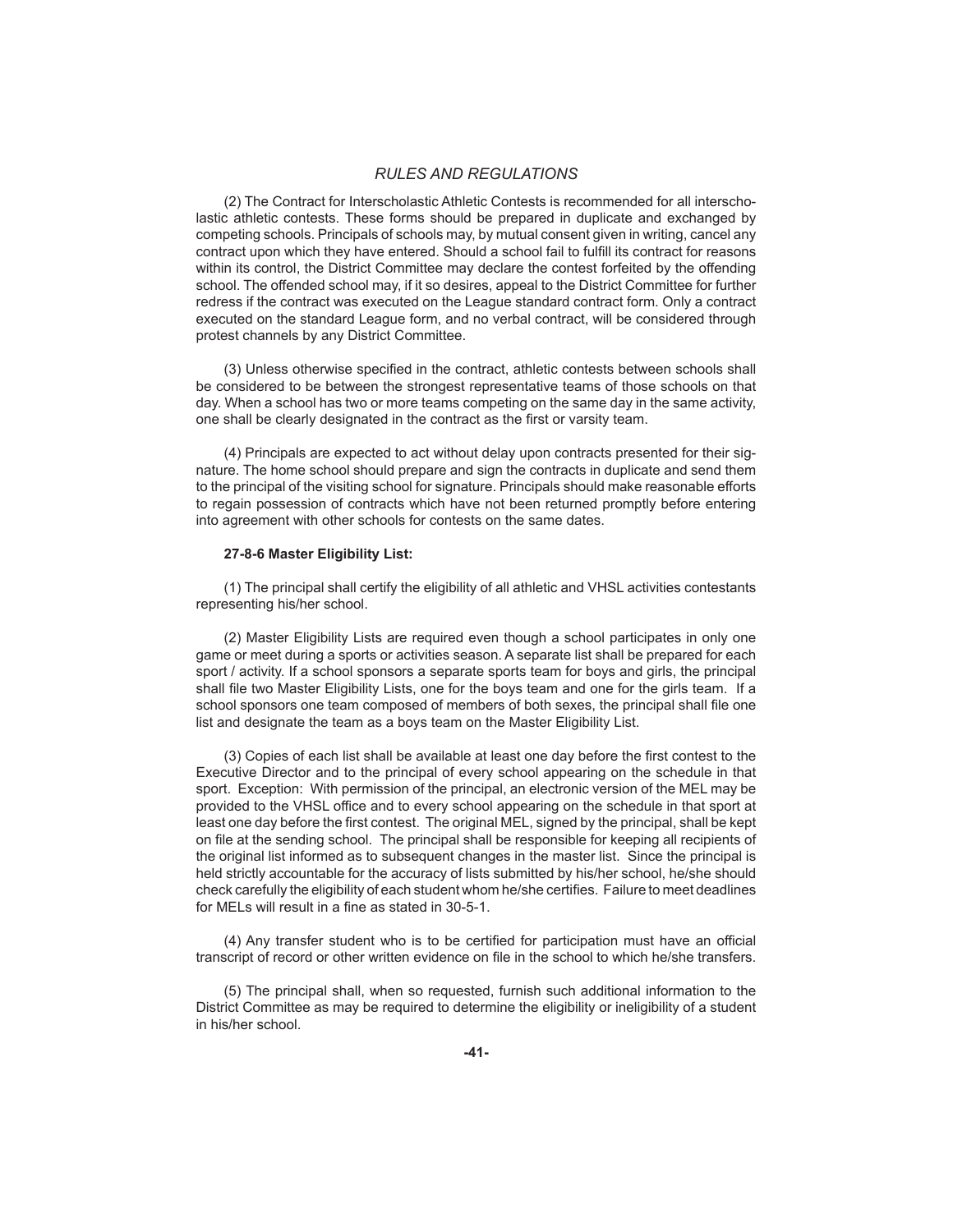**PM 27-8-6 PRINCIPAL'S RESPONSIBILITY RULE/Activities (9-93)**-MELs are required for non-athletic VHSL participants in debate, forensics, theatre festival and scholastic bowl, but not for publications staffs and creative writing.

#### **27-8-7 Interpretations:**

 $(1)$  The "day of the first contest" is the day on which a team representing the school plays another team. Whether or not the game counts in district competition is not a factor in making this determination.

 (2) The date of birth and the date of entry into the ninth grade or the year immediately following the passing of five eighth-grade subjects (see Note following 28A-4-3 by an eighth grade student who reached the age of fifteen on or before the first day of October, as reported on the Master Eligibility List on which a student appears for the first time, will be considered controlling and may not be changed in later lists for the same year or later years except when specifically authorized by the Executive Director to correct any error. It is recommended that a new principal, before certifying a Master Eligibility List, verify the information given by checking it with lists previously submitted.

 (3) Failure to comply with the provisions of this regulation requiring the preparation and submission of eligibility lists will result in an automatic fine as stated in 30-5-1.

 *Note:* If it should prove impossible at mid-year to send changes in an eligibility list at least one day before the first contest, a school will be considered to have met the requirements of this rule if copies of the subsequent changes in the original list are mailed to the Executive Director at the opening of the spring semester and if a copy is delivered to the next school on the schedule either before the contest or at the time of the contest.

**PM 27-8-7 PRINCIPAL'S RESPONSIBILITY RULE/ Master Eligibility Lists (9-77)**-To correct the birth date of a student reported on a Master Eligibility List, the principal shall file with the Executive Director a copy of the student's birth certificate from the Bureau of Vital Records and Health Statistics.

**27-8-8 Excluding Injured Students**-The principal shall exclude from athletic participation any student who has suffered serious illness or injury until such time as that student has been pronounced physically fit to participate by a physician.

**27-8-9 Accompanying Teams**-The principal, or his/her authorized representative chosen from the faculty of a member school, shall accompany all groups representing his/her school in any interscholastic activity, and shall be responsible for the conduct of all students under his/her charge during that activity.

**27-8-10 Local Rules**-The principal shall be authorized to make and enforce any local rule supplementary to League rules and regulations, but not inconsistent with them. The authority of a principal to impose and enforce such local rules is absolute and will not be subject to League review. The League will not question the right of any principal to exclude any student in his/her school from participation in any League activity at any time.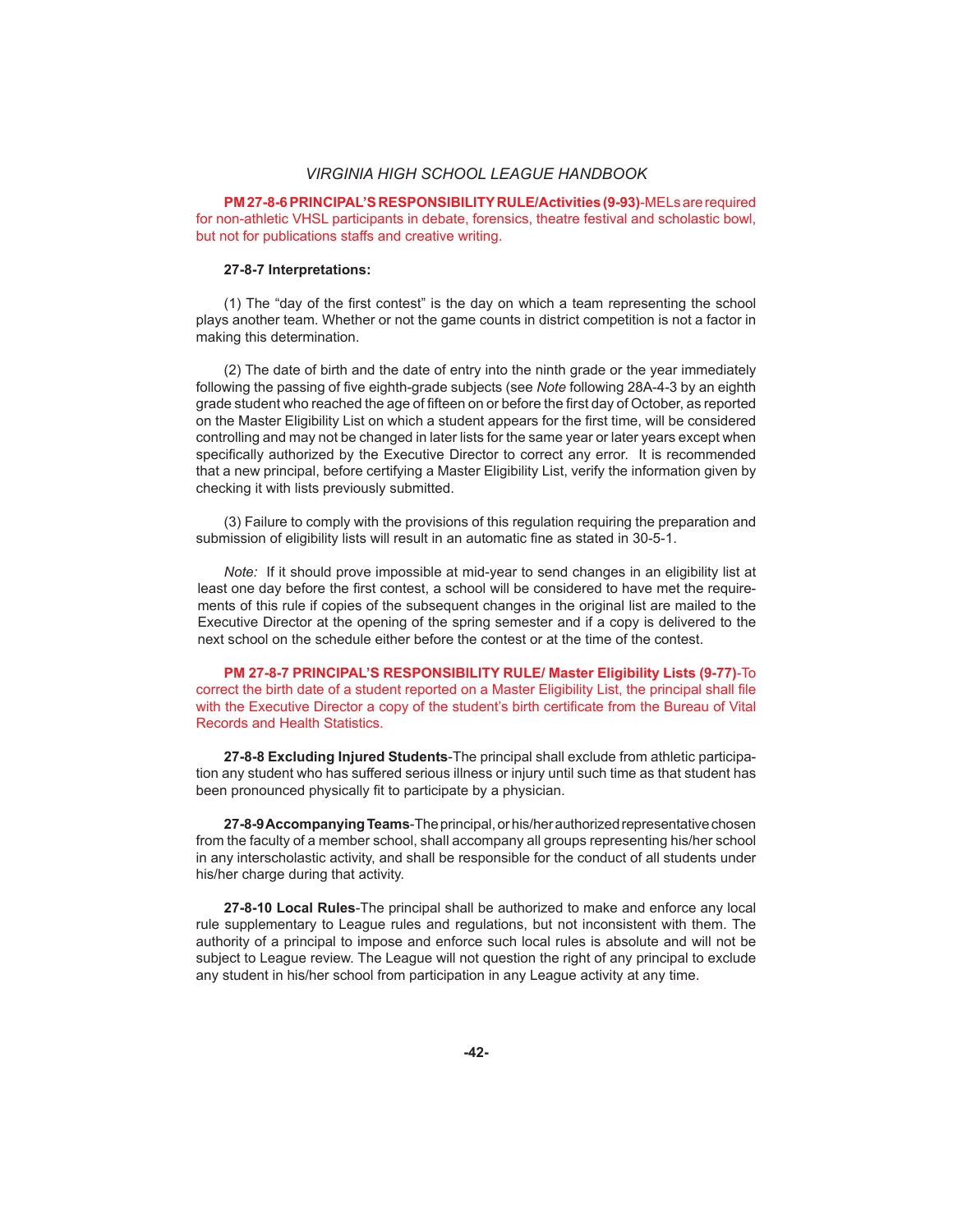**27-8-11 State Area Meetings Attendance Requirement**-In order to assist school principals and staffs in a better understanding of VHSL rules and regulations, the League shall conduct regular area meetings to review key policies and clarify the responsibility of administrators and coaches. The principal or his/her representative designated in writing shall be required to attend one of these area meetings each year they are conducted.

#### **27-8-12 State Area Meetings Attendance Requirement Interpretations:**

 (1) The principal may delegate the exercise of his/her responsibilities under this rule to one or more faculty representative(s), but he/she himself/herself will be held responsible by the League for the observance of all provisions of this rule.

 (2) The word "principal," as used in this rule, refers to the high school principal, or to the division superintendent of schools in those cases in which the superintendent performs the duties of the principal.

**27-8-13 State Area Meetings Attendance Requirement Penalty**-The school shall be assessed a fine as stated in 30-5-1 if it fails to have a representative attend a VHSL State Area Meeting.

**27-9-1 PROSELYTIZING RULE**-*No member school or group of individuals representing the school shall subject a student from another school to undue influence by encouraging him/her to transfer from one school to another for League activities.* 

**27-9-2 Interpretation:** The appropriate District Committee shall decide what constitutes undue influence on the basis of the evidence presented in each case. Undue influence has generally been interpreted to mean an act by any person or group connected with the school or not connected with a school to persuade a student to enroll in a school outside the areas in which he/she resides or persuade his/her parents or guardian to move to the areas of another school. Some specific examples of undue influence are:

(1) Being asked to move by a member of the school faculty.

(2) Being asked to move by a booster organization or a member of such an organization.

 (3) Being given tuition, free text books, allowance for transportation or consideration not afforded other students, athletic or nonathletic.

(4) Any other evidence that a transfer or enrollment was made because of athletic ability.

27-9-3 Penalty: Any school adjudged guilty of bringing such undue influence to bear upon a student through any individual connected with the school, either directly or indirectly, shall be subject to such disciplinary action as the appropriate District Committee or interDistrict Committee may impose.

**27-10-1 SAFETY AND INSURANCE**-*One of the primary objectives of the League is to provide a safe, healthy environment in which students may experience wholesome, enriching athletic competition. In order to meet this objective, schools are encouraged to observe the following guidelines:*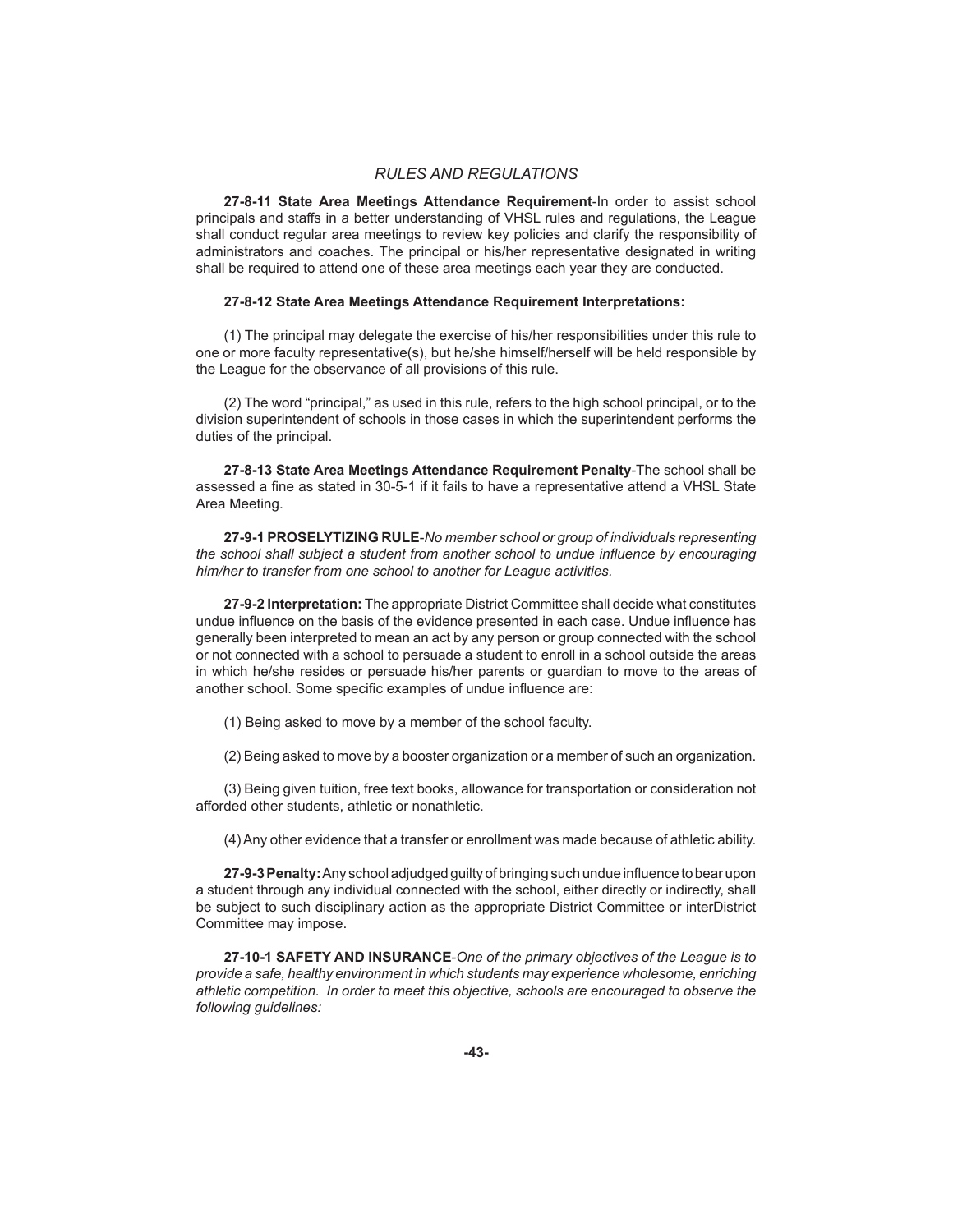(1) Conduct a preseason safety meeting in all sports for parents and players.

 (2) Ensure adequate physical examination and conditioning of all athletes, stressing proper diet, adequate rest and physical conditioning including heat acclimation.

(3) Allow only properly fitted and inspected player equipment to be used and guarantee that playing facilities are maintained to meet safe standards.

(4) Emphasize that proper techniques are taught and followed in all sports.

(5) Establish athletic emergency procedures including first aid, communication and familiarity with nearest emergency care facilities along with ways to notify/transport injured persons to those facilities.

(6) Provide certified athletic trainers.

 (7) Review school's and League's insurance program to guarantee that all participants are adequately covered.

 (8) Plan and implement an ongoing chemical awareness program designed to educate students and their parents concerning the harmful effects of alcohol/tobacco/drug abuse.

 (9) Promote amongst their coaches and student athletes an awareness of the dangers of using steroids and other performance enhancing substances and to undertake the development of a public position against their use. Consistent with the Code of Virginia, a student who is a member of a school athletic team shall be ineligible for two years to compete in interscholastic athletics if it is determined by the school principal and division superintendent that the student used anabolic steroids during the training period immediately preceding or during the sport season of the athletic team, unless such steroid was prescribed by a licensed physician for a medical condition.

 These suggestions serve mainly as an outline for schools to follow. Throughout the year the League will furnish to member schools additional materials, information and aids to promote the well being of the boys and girls who take part in interscholastic athletic competition.

 Member schools are expected to comply with other safety related policies prescribed in this *Handbook* including but not limited to, 27-2-5, 28B-3-1 and 50-3-2 (10-12).

**PM 27-10-1 (1) SAFETY/Energy Drinks (9-10)**-Athletes are prohibited from consuming energy drinks during participation in VHSL practices and competitions. VHSL will issue an official warning for first violation.

- a. Energy drinks shall not be used for hydration.
- b. Energy drinks shall not be consumed by athletes who are dehydrated.
- c. There is no regulatory control over energy drinks, thus their content and purity cannot be ensured.
- d. This may lead to adverse side-effects, potentially harmful interactions with prescription medications (particularly stimulant medications used to treat ADHD), or positive drug tests.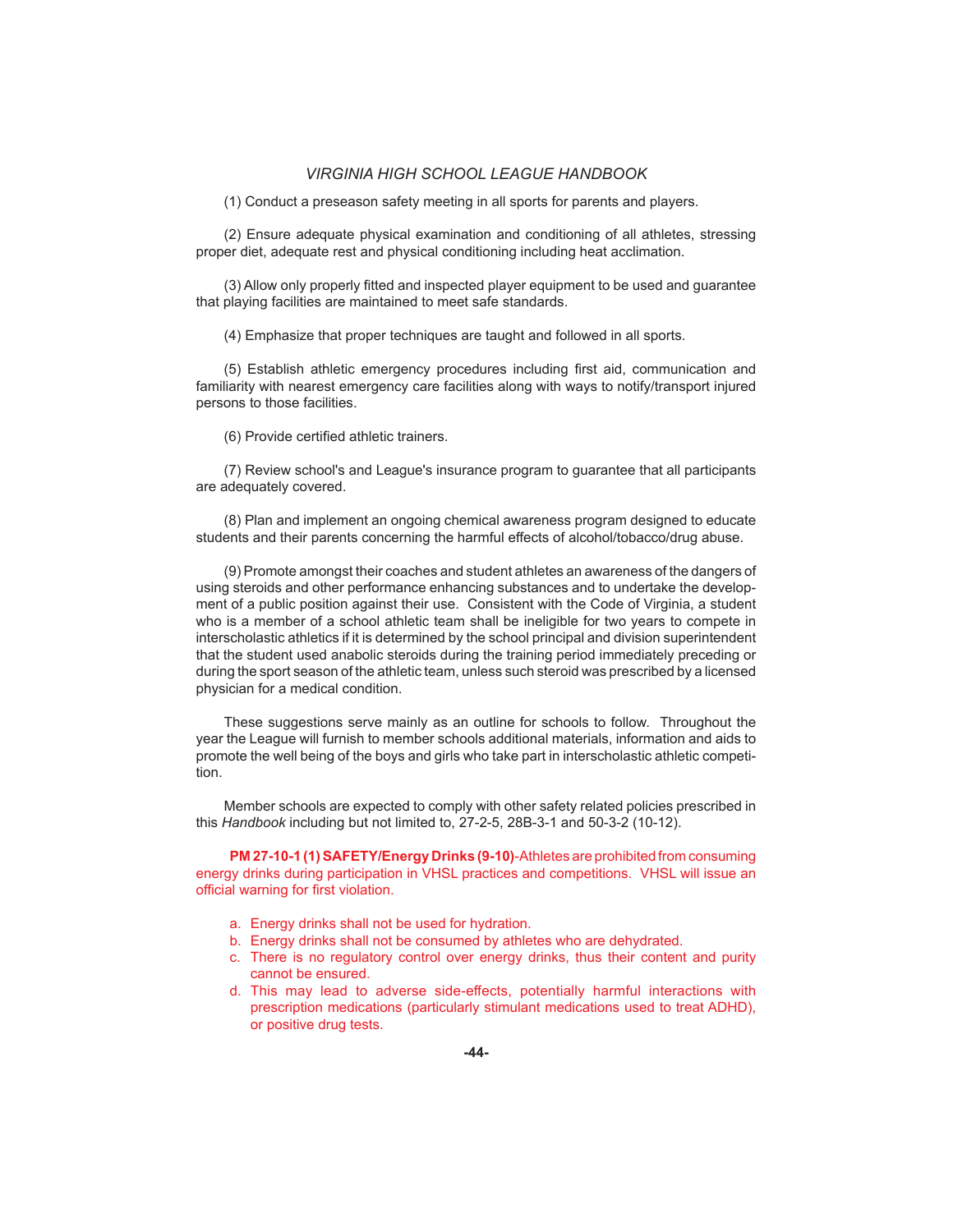**PM 27-10-1 (2) SAFETY/Emergency Plans (3-05)**-Schools are required to have an appropriate emergency action plan to address sports risks.

 **PM 27-10-1 (3) SAFETY/Crowd Control (5-95)**-VHSL staff will prepare a Crowd Control brochure, including procedures to ensure safety of game officials. Schools which have a problem with violence or which have been sanctioned for sportsmanship violations may be required to attend a workshop conducted by the League staff. Failure to attend could result in further sanctions.

## **PM 27-10-1 (4) SAFETY/Infectious Disease (1-93)**:

## **INFECTIOUS DISEASE POLICY OF THE VHSL**

The Virginia High School League Executive Committee adopted these policies on January 27, 1993, upon the recommendation of the Sports Medicine Advisory Committee to the League. Our goal is to minimize the possibility of transmission of any infectious disease from one athlete to another during practice or competition. The development of this policy is in keeping with the commitment of the VHSL to make athletic participation safer for the athletes in the Commonwealth of Virginia by responding to new information that suggests potential risks.

**What Are Infectious Diseases?** Infectious diseases are illnesses that are caused by an organism, usually a virus, bacteria, or fungus. Many of these diseases are contagious, meaning they can be spread from one person to another. For purposes of our athletes we will consider three types of contagious infectious diseases.

- 1. Usual viral illnesses like colds, intestinal flu viruses, and influenza are generally spread through airborne transmission of the virus or through direct contact. Hand washing and covering sneezes and coughs are considered reasonable techniques for reducing the spread of these types of illnesses. They are actually more likely to be spread in a closed classroom than an open gym or athletic field, except for those sports with close contact like wrestling.
- 2. Skin lesions such as impetigo (a skin infection), athlete's foot, and non-genital Herpes can also be spread by close contact and may serve as a portal of entry of other kinds of infections. Therefore, once the infection has been treated and determined to no longer be contagious, the affected areas shall be covered during activity or participation. These skin disorders can also be harmful to the individual with skin lesions by serving as a portal of entry of other kinds of infections. Thus, again, they should be covered or participation shall not be allowed.
- 3. The most serious infectious and contagious diseases in question here are the bloodborne pathogens. These are spread through contact with blood (as well as other bodily fluids such as semen and vaginal fluids) and most notably include Hepatitis B and Human Immunodeficiency Virus (HIV). No reports of transmission from sweat or saliva have been reported with HIV infection. To date there have been no substantiated reports of these being transmitted through athletic participation and the risk of this happening is very low, but theoretically it is NOT ZERO. The rest of this policy is designed with HIV and Hepatitis B in mind. Proper handling of injuries where blood is present can even further reduce the very low risk of transmitting these diseases in the school and playing field arena.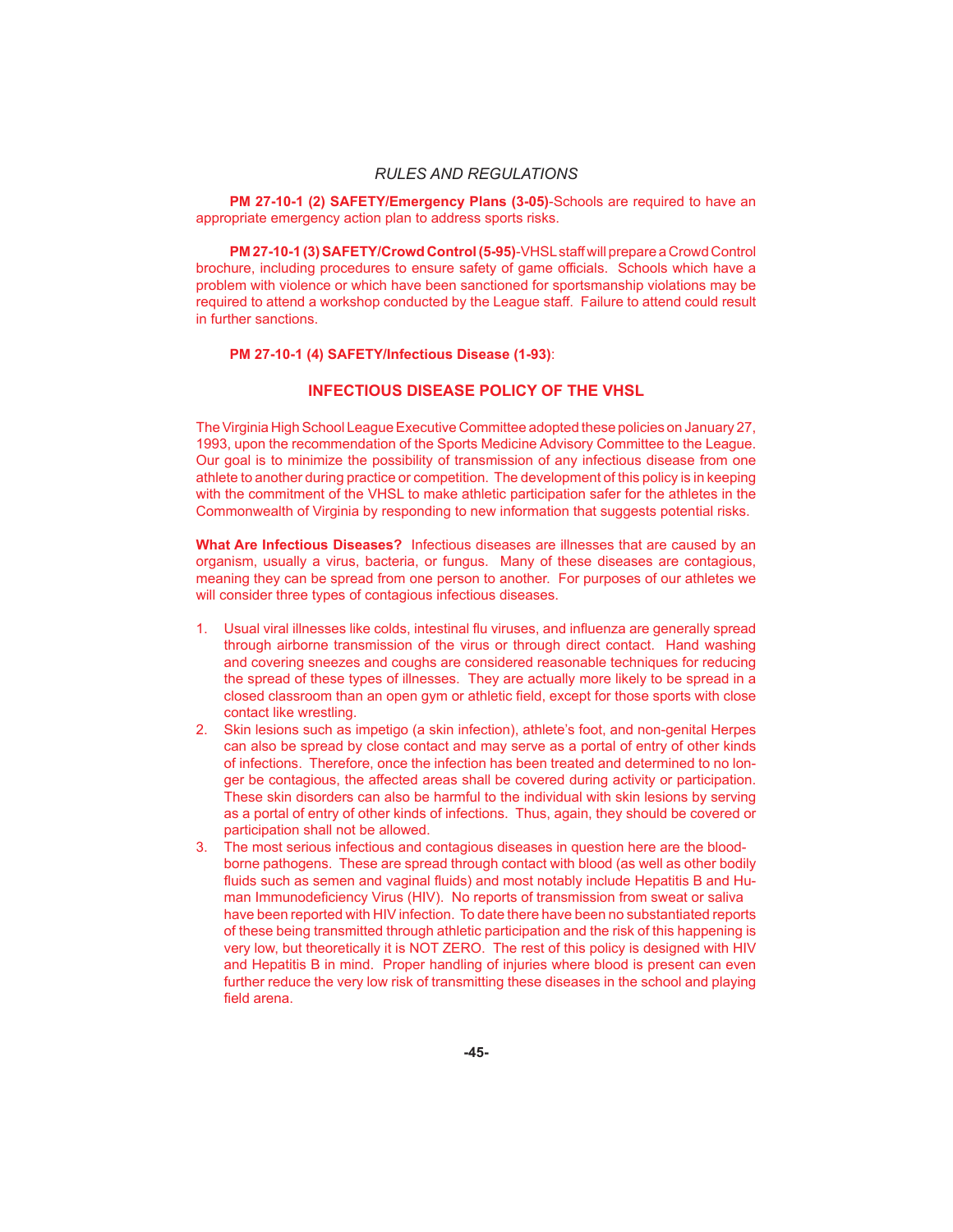4. Hepatitis B is a viral infection of the liver that can vary from mild inflammation to a severe life threatening disease. AIDS is a disease of the immune system caused by the Human Immunodeficiency Virus. The individual may not develop any symptoms of disease for many years after contracting the virus. Both of these disorders are transmitted through sexual contact or exposure to infected blood or blood components.

**Which sports Are Most Likely To Spread AIDS or Hepatitis B ?** As stated, neither of these has been reported to have been transmitted through sports. The theoretical risk is low but would be greater where there is greater likelihood of blood and close contact. Thus, football, basketball, lacrosse, ice hockey and wrestling would be most likely to produce this environment. However, any sport could have the potential for blood exposure and thus theoretical risk for exposure.

**Should Athletes All Be Tested For These Diseases?** Mandatory testing has not been advocated by any medical organizations monitoring these diseases. The testing could produce a false sense of security with a negative test during the time between inoculation of an individual and the ability to recognize the presence of the virus. Thus, an individual could be contagious and still have a negative test. The screening tests are not 100% reliable and false positives and negatives have been reported. Additionally, there is concern about infringement of the individual rights and the question of what to do if a positive test is obtained. Testing is not a feasible approach to prevention, however, athletes and others involved in interscholastic athletics should have available to them information on where they may obtain private and confidential HIV counseling and testing.

**If An Athlete Is Positive, Who Should Be Told and Should He/She Be Prevented From Participating In Sports?** The athlete's HIV or Hepatitis B status is confidential information between patient and physician. No one else, including school officials, can be told without the individual's permission. The athlete with one of these disorders should be encouraged to chose a sport with less contact and opportunity for bleeding than wrestling, for example. The athlete should also be instructed to take proper precautions with skin lesions, bleeding, etc. However, he/she cannot be forbidden from participating in whatever sport he/she desires. The decision concerning participation is a personal medical decision between the athlete and his/her physician. This recommendation could certainly change in the future if any evidence for transmission via sports is documented.

**How Can We Protect Our Athletes, Trainers, and Coaches From Exposure To One Of These Blood-Borne Diseases?** There is an effective and safe vaccine available for Hepatitis B. One of the targeted groups to receive this vaccine would be those where the risk of exposure to blood is increased. Any athletic trainer or coach who frequently deals with an injury with blood is at potential risk. Consideration should be given to having these individuals receive this immunization.

Blood and other bodily fluids shall be handled using "Universal precautions" as is done in all hospitals and most other health care facilities. This procedure is outlined below. This is the safest approach as one uses techniques that would be preventive in all patients whether or not they have a disease.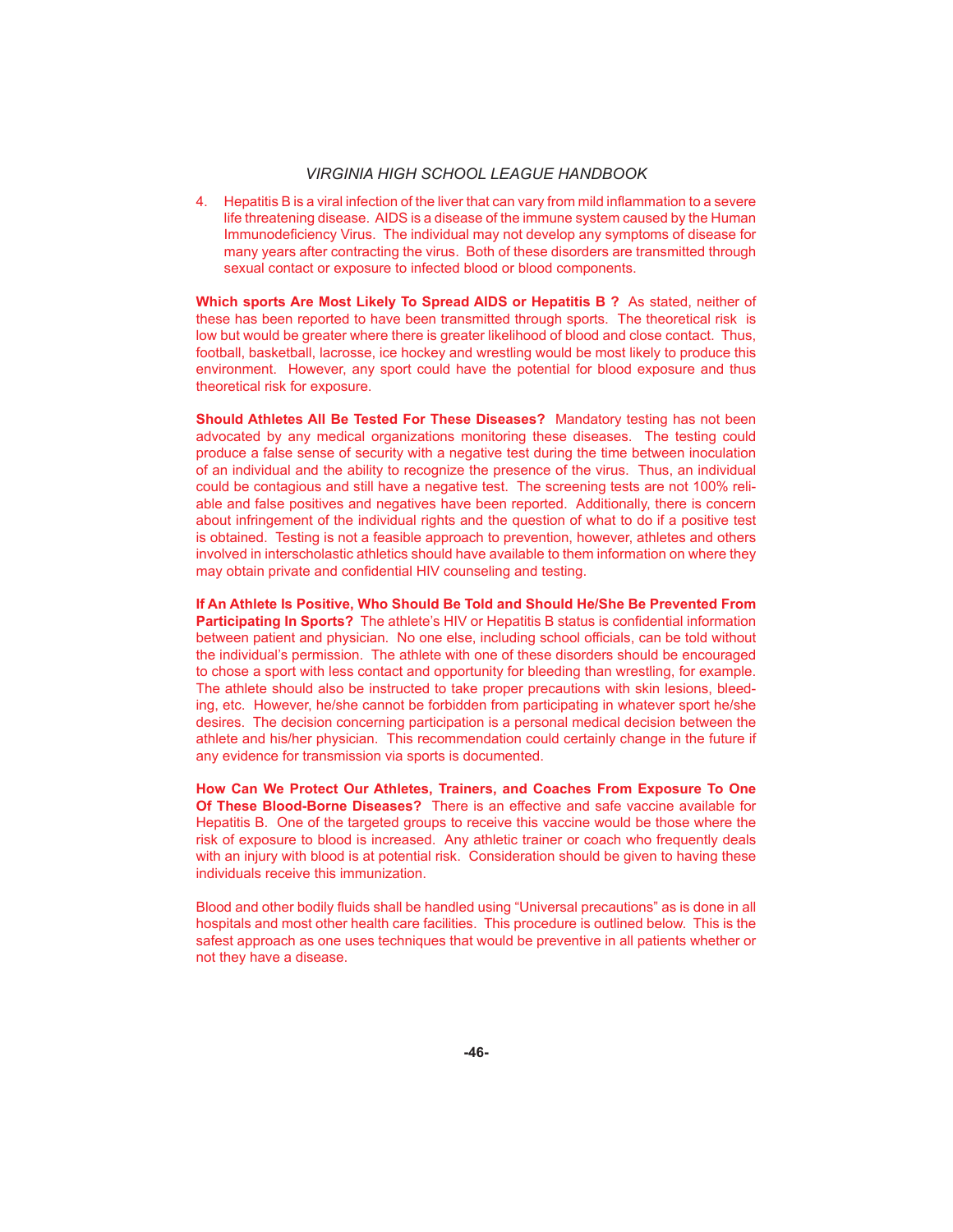## **PROCEDURES TO BE FOLLOWED BY COACHES, TRAINERS AND OFFICIALS**

- 1. A student-athlete should render first-aid to himself and cover his own wounds whenever possible. This reduces the risk of transmission from blood-borne pathogen from one person to another.
- 2. If a bleeding wound occurs, the individual's participation shall be interrupted until the bleeding has been stopped and the wound is both cleansed with antiseptic and covered securely or occluded. If bleeding resumes, the practice or contest must be stopped again until bleeding is stopped and contaminated surfaces are cleaned. It is up to the discretion of the official in charge of the competition as to how many times the competition shall be stopped due to an athlete's bleeding before disqualification occurs.
- 3. Skin exposed to blood or other body fluids contaminated with blood should be cleaned as promptly as is practical, preferably with soap and warm water. Skin antiseptics (e.g. alcohol) or moist towelettes may be used if soap and water are not available.
- 4. Disposable, nonlatex gloves shall be available for staff to use when handling blood or other body fluids. Gloves are especially important to individuals with non-intact skin. Hands should be washed after glove removal. If gloves are not available, a bulky towel may be used to cover the wound until an off-the-field location is reached where gloves can be used during more definitive treatment. Disposable towels should be used in all clean up. Towels, protective gloves and other materials used in cleanup, as well as any cotton used to stem bleeding, shall be placed in a container lined with a plastic bag.
- 5. If blood or blood-contaminated bodily fluids are present on a surface, the object should be cleansed with fresh household bleach solution made for that event by adding one part bleach to 100 parts water (1/4 cup bleach to one gallon water; or one tablespoon bleach to one quart water). Surfaces such as floors or wrestling mats shall be cleaned, rinsed and allowed to dry before resuming action. This solution should be made fresh daily when needed.
- 6. If any blood gets on an opponent's uniform during competition or on a teammate's uniform during practice, it is necessary to clean the uniform at that point by wiping with a disinfectant such as isopropyl alcohol. This shall be done whether or not the opponent or teammate has an open cut or unskinned area on his/her body, or whether or not the blood is on part of the uniform which might come in contact with another individual. If there is a substantial saturation of the uniform with blood such that it is dripping, rubs off easily, or drips if squeezed, the uniform must be changed.
- 7. All soiled linen such as uniforms and towels should be placed in plastic bags and washed in hot soapy water. Any detergent that contains bleach is appropriate.
- 8. All coaches, officials and student athletes should practice good hygiene. Towels, cups and water bottles should not be shared. Also, student-athletes should take a shower using a liberal amount of soap and hot water after each practice and competition.
- 9. It is the responsibility of each school to provide for its respective team members paper towels, appropriate cleaning solutions, plastic bags, gloves and any other first aid materials necessary to comply with these regulations.

 **PM 27-10-1 (5) SAFETY/Tobacco, E-cigarettes or Vaping Use (3-02)**-The use of tobacco, e-cigarettes or vaping products by student participants, coaches and underage fans is prohibited at any VHSL-sponsored or sanctioned event. This rule is consistent with Code of Virginia §22.1-79.5 and 22.1-79.6.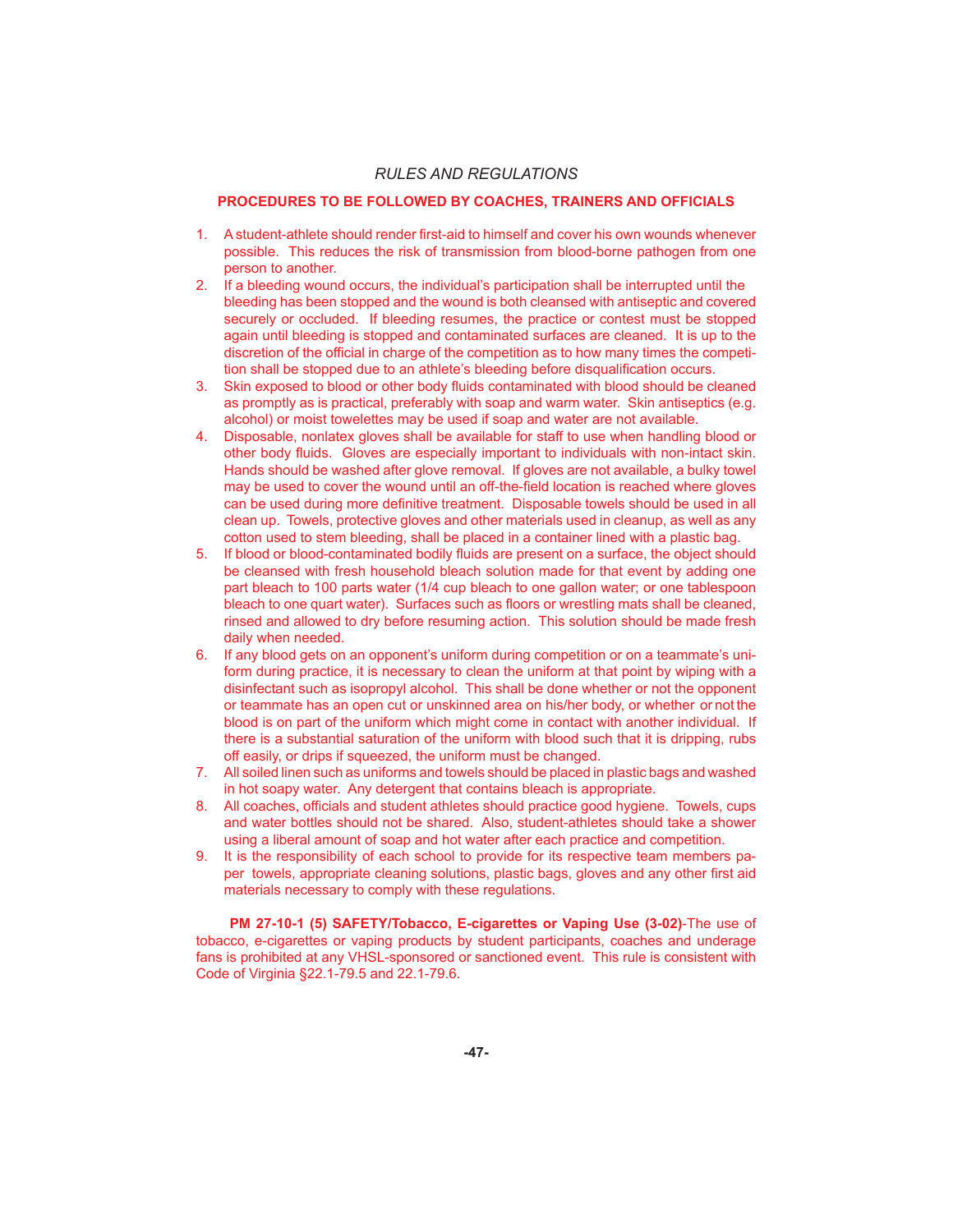**PM 27-10-1 (6) SAFETY/Steroids (9-05)**-Member schools are required to develop an education program outlining the dangers of steroids for all student athletes and administer such a program at the start of each sports season.

## **PM 27-10-1 (7) SAFETY/Lightning Guidelines**:

## *The following safety report was presented to the VHSL Sports Medicine Committee. VHSL has NOT adopted this report, but shares it with member schools as a matter of information.*

## **LIGHTNING SAFETY REPORT**

Developed by

Steven L. Cole, M.Ed., TTC, CSCS, Director of Sports Medicine, Brian L. Bennett, M.Ed., ATC, Assistant Athletic Trainer, The College of William and Mary

In Virginia, most thunderstorms occur in the afternoon to early evening, which coincides with the highest reported lightning casualty times of the day. The odds of being struck by lightning are extremely low over the course of a year. In fact, the odds are estimated to be 1 in 600,000. While the probability of being struck by lightning is extremely low, the odds are enormously greater when a storm is in the area and the proper safety precautions are not followed

The keys to lightning safety are education and prevention. Education begins with the background information and physics of lightning. Prevention should begin long before any athletic event. The first responsibility for scholastic coaches to heighten lightning safety is to check a weather report each day before a practice or event. In this way, scholastic athletics personnel will be aware of the possibility of storms forming or moving into the area during the day. Most electronics stores have for purchase a National Oceanographic and Atmospheric Administration (NOAA) weather radio that can give weather reports or sound an alarm if the National Weather Service (NWS) issues a severe thunderstorm "watch" or "warning" for the local area. A "watch" means conditions are favorable for severe weather to develop in an area. A "warning" is more definitive. A "warning" simply means the NWS has reported severe weather in an area, and for everyone in that area to take the necessary precautions. Secondly, scholastic athletics personnel should be wary of the signs of thunderstorms developing nearby. Thunderstorms can become threatening in as little as half an hour. Lightning and thunder activity in the local area are the "alarms" for athletics personnel to begin monitoring thunderstorm activity, such as direction to movement and distance from the lightning flashes.

The next measure for scholastic athletics personnel is to know where the closest safe shelter is to the field or playing area, and to know how long it takes to get to that safe shelter.

Safe shelter is defined as:

 Any sturdy building normally occupied or frequently used by people. In other words, a building with metal plumbing and/or wiring that acts to electrically ground the structure. A shack or metal shed is not considered a safe shelter.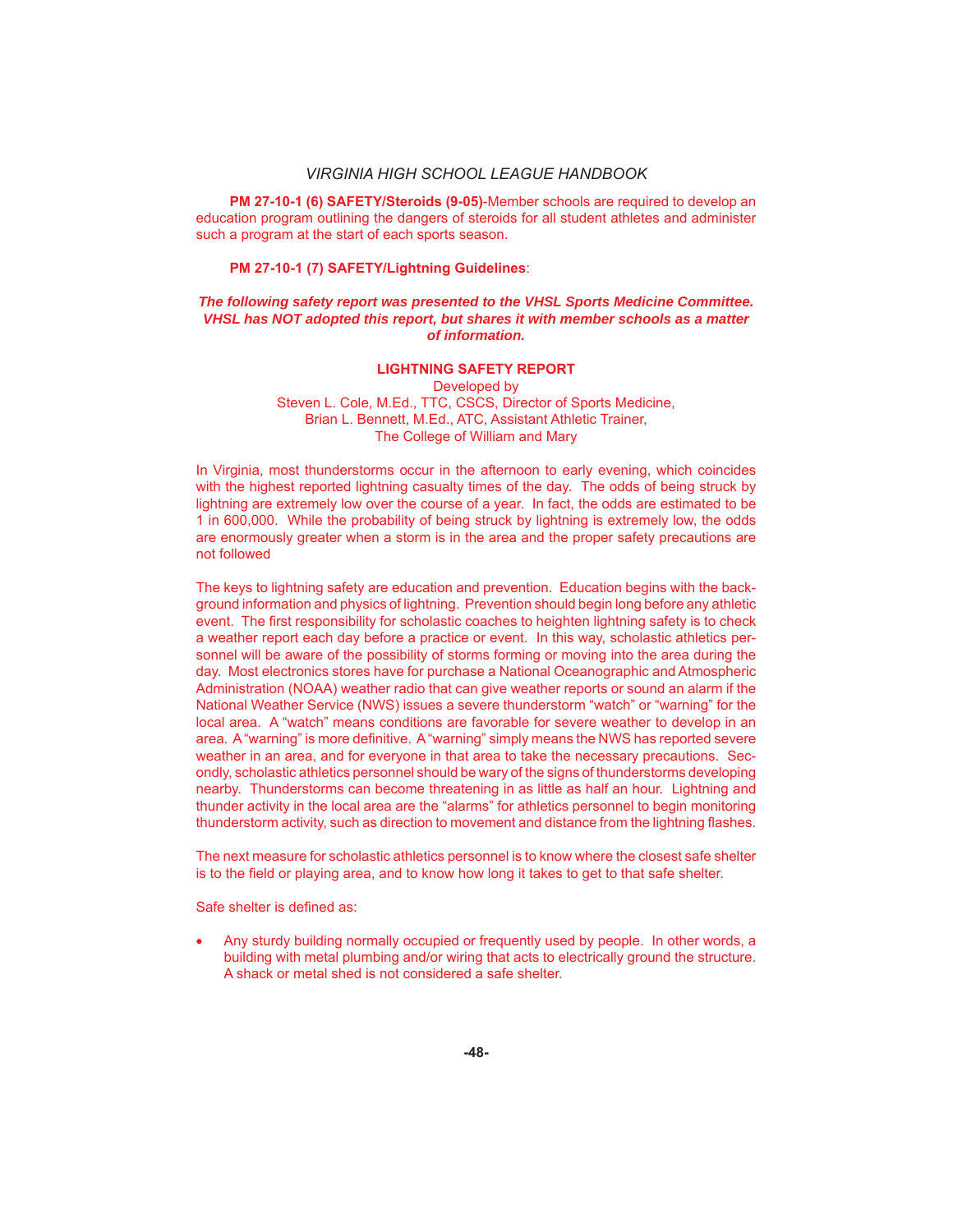In the absence of a sturdy, frequently inhabited building, any vehicle with a hard metal roof (not a convertible), with the windows rolled up can provide a measure of safety. Taking shelter in the proper vehicle is certainly better than remaining outdoors.

Lastly, scholastic athletics personnel should be aware of how close lightning is occurring. One myth pertaining to lightning is that lightning sometimes occurs without thunder. What most people call "heat lightning" is actually lightning from a thunderstorm too distant for the thunder to be heard. Thunder *always* accompanies lightning, even though its audible range is less than the actual distance from the observer.

- 1. Avoid using the locker room shower facilities for safe shelter, and **do not** use the shower or plumbing facilities.
- 2. Stay away from the tallest trees or lone objects (such as light poles or flagpoles), metal objects (such as metal fences or metal bleachers), individual trees, standing pools of water, and open fields. Avoid being the highest object in a field, and **do not** take shelter under a single, tall tree. Do not remain in a boat, or swim in the open water. Pay much more attention to the lightning threat than to the rain. Lightning can strike far from the rain shaft.
- 3. If there is no safe shelter within a reasonable distance away, crouch in a thick grove of small trees surrounded by taller trees, or in a dry ditch. Assume a crouched position on the ground with only the balls of your feet touching the ground, wrap your arms around your knees and lower your head. Minimize your body's surface area, and minimize contact with the ground. Do not lie flat!
- 4. If a person feels his or her hair stand on end, or their skin tingle, immediately crouch, as described in item 3.
- 5. Do not use the telephone, except in emergency situations.
- 6. Lightning strike victims **do not** carry an electrical charge. Therefore, cardiopulmonary resuscitation (CPR) is safe for the responder. Lightning strike victims who show signs of cardiac or respiratory arrest need prompt emergency help. Prolonged and aggressive CPR is highly effective for the survival of many victims of lightning strike.

Each school should formulate its own chain of command as to who removes a team from a field or event site in the event of dangerous lightning activity. Also, long before any hazardous lightning situation, each school should already have identified the "safe shelters" (as described earlier) at each school or competition site and make that information known to any and all local school personnel or coaches. Plan ahead, it is best to know where the safe shelters are before any dangerous lightning situations arise.

If a VHSL game or competition has been stopped due to a lightning hazard, instructions should be given to the spectators, competitors, and all personnel as to where to go and what to do until the lightning hazard has passed, or the disposition of the game or event is determined. The instructions should be disseminated to the spectators as quickly as possible and by the best means possible, i.e., the public address system. If the game or event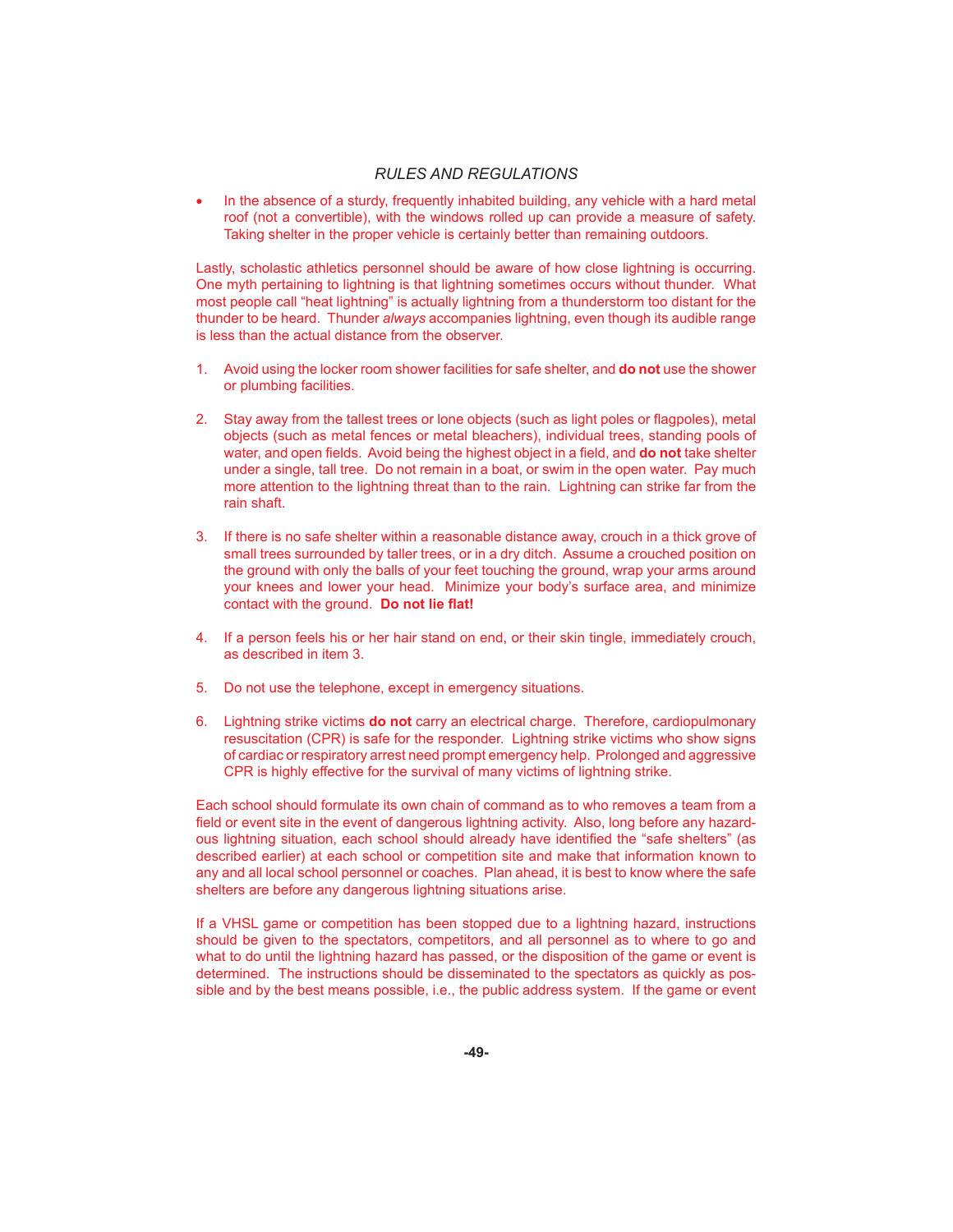has been postponed, spectators, competitors, and all personnel should be informed of this and encouraged to leave the event site and return safely home. The message to spectators and competitors should read:

**ALL** spectators, competitors, and personnel should go inside the nearest school building as quickly as possible. A vehicle with a metal roof (not a convertible) and the windows rolled up is a safe alternative to a sturdy building. **DO NOT** take shelter under trees or other tall, lone objects. **DO NOT** remain on, under, or near metal bleachers or metal fences. **DO NOT** use the telephone, or the shower or plumbing facilities.

Lastly, any individual who feels he or she is in danger of any lightning activity should have the right to leave the field or event site to seek safe shelter.

## **Guidelines on Handling Contests During Lightning Disturbances**

The purpose of these guidelines is to provide a default policy to those responsible for making decisions concerning the suspension and restarting of contests based on the presence of lightning. The preferred sources from which to request such a policy for your facility would include your state high school association and the nearest office of the National Weather **Service** 

### **Proactive Planning**

- 1. Assign staff to monitor local weather conditions before and during events.
- 2. Develop an evacuation plan, including identification of appropriate nearby shelters.
- 3. Develop criteria for suspension and resumption of play;
	- a. When thunder is heard, or a cloud-to-ground lightning bolt is seen, the thunderstorm is close enough to strike your location with lightning. Suspend play and take shelter immediately.
	- b. Thirty Minute Rule. Once play has been suspended, wait at least 30 minutes after the last thunder is heard or flash of lightning is witnessed prior to resuming play.
	- c. Any subsequent thunder or lightning after the beginning of the 30 minute count, resets the clock and another 30 minute count shall begin.
- 4. Hold periodic reviews for appropriate personnel.

For more detailed information, refer to the "Guidelines for Lightning Safety" contained in the NFHS Sports Medicine *Handbook*.

## **Order of Authority (5-01)**

- A. Parents have the ultimate authority to exclude their child from competition, but cannot overrule the exclusion requirement of a physician acting in an official capacity or a team or tournament certified trainer.
- B. The coach has the authority to exclude a member of his/her team from competition, but cannot overrule the exclusion requirement of a physician acting in an official capacity or a team or tournament certified trainer.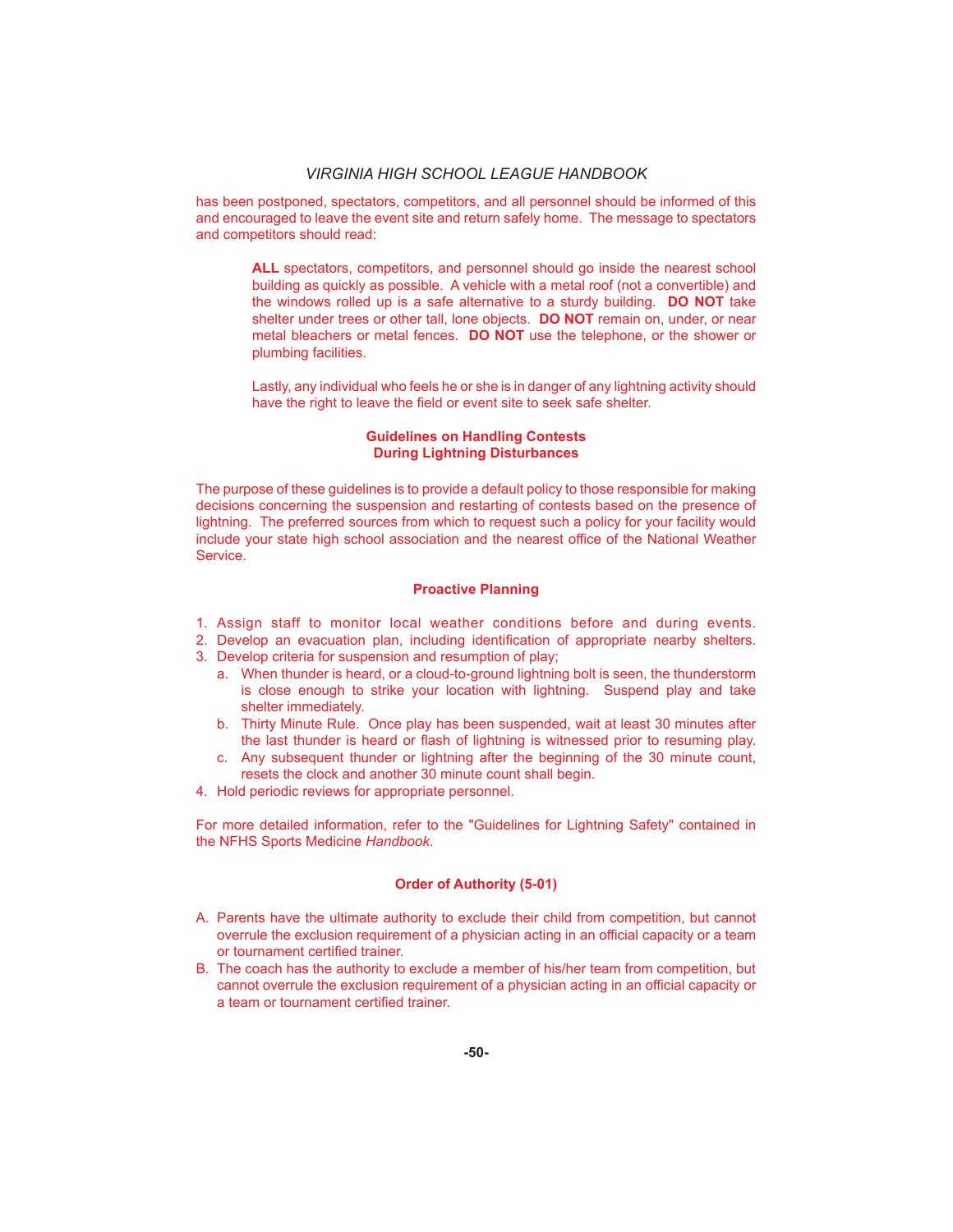- C. A physician acting in an official capacity has the authority to exclude any competitor from competition. No one, including the team or tournament certified trainer, can overrule the physician.
- D. The team or tournament certified trainer should make it clear when evaluating an injured athlete for return to competition whether he or she is recommending the athlete not return or requiring that the athlete not return. Coaches may elect to reintroduce a competitor against a recommendation but not a requirement.
- E. If the team or tournament certified trainer observes an injured athlete continuing to compete against his or her requirement that the athlete not compete, the certified trainer shall notify an official that competition must be stopped until the injured athlete has left the competition.
- F. In disagreements between the tournament and team certified trainers, the team certified trainer has the final authority.

**PM 27-10-1 (8) SAFETY/Drones**-The use of drones at VHSL sanctioned events (scrimmage, jamboree, benefit, regular and postseason) is prohibited. The temporary flight restrictions begin one hour prior to the start of the sporting event and end one hour after the sporting event has concluded.

**27-10-2 Non-Sponsored Interscholastic Activities**-In the belief that the best interests of both students and school personnel are served by adequate insurance coverage for cocurricular activities, the League seeks to provide a program that offers such protection for VHSL activities as defined in this *Handbook*. Some schools sponsor interscholastic sports that are not listed in the *Handbook*; students who participate in such sports are not covered by the League's insurance program without approval of the Executive Committee. Applications for approval may be requested from the League office.

*Note*: Coverage is not intended to replace any present school or district insurance plan to supplement it, especially in the areas of liability and student medical care.

**27-10-3 Ineligible Students**-Students in compliance with the Athletic Participation/Parental Consent/Physical Examination Rule (28B-3-1), but not meeting all Individual Eligibility Regulations of the VHSL *Handbook*, are covered under the VHSL sponsored insurance plan until the school submits its Master Eligibility List, at which time only students on that list are covered. Each member school may exercise its own regulations at its discretion with regard to ineligibles practicing with the squad.

**27-10-4 Fall Practice Guidelines**-Schools will follow practice guidelines which would apply to all students in all fall sports except golf. If schools choose not to follow the guidelines listed in the *Handbook* they must have locally approved policies and procedures that are reasonably calculated to keep student athletes safe from hot and humid weather conditions, and meet adequate conditioning, based on current sports medicine research and recommendations. The first violation will result in an official warning.

- (1) During their first six days of tryouts:
	- (a) No practice, full or walk-thru, may exceed three hours.
	- (b) Total practice time per day is limited to five hours.
	- (c) Only one full practice is permitted per day; it may be broken into two segments.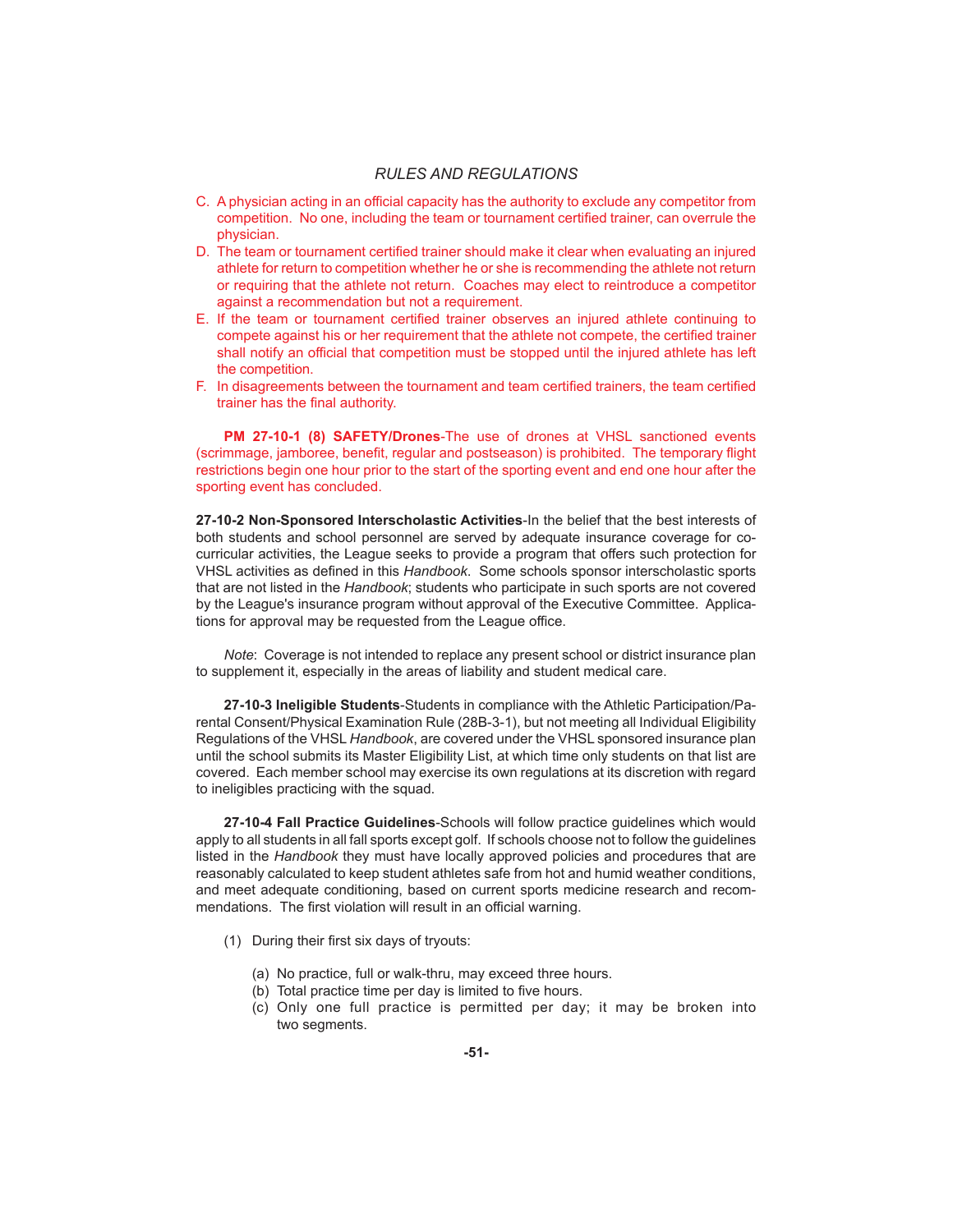- (d) One walk-thru practice is permitted on the day of a full practice.
- (e) Two walk-thru practices may be substituted for a full and a walk-thru practice(s).
- (f) A one-hour minimum recovery period must be included between practices.
- (2) For weeks two and three the following regulations apply in addition to (a) through (f) above:
	- (a) Two full practices are permissible per day provided they do not exceed five total hours, or three hours in a single session.
	- (b) No more than three full practices may be conducted in two consecutive calendar days.

 $(3)$  For the purpose of the regulations above, a full practice is defined as a session allowing the use of any available equipment, involving all levels of activity permitted in the specific sport and includes necessary conditioning and weight training. A walk-thru practice is a limited exertion session that includes skill-based, educational technique and oriented activities using sports appropriate equipment. Conditioning and weight training may not be included as part of a walk-thru practice. Recovery period is defined as a session in which the athlete is not involved in physical activity.

*Note*: The following restrictions are in place for football only: Day 1-3 helmets only; Day 4-5 helmets and shoulder pads; Day 6+ full pads.

**27-11-1 SPORTSMANSHIP RULE**-*Member schools are required to conduct all their relations with other schools in a spirit of good sportsmanship. Acts which are prima facie evidence of failure to abide by this rule are those which are noted below and others of a similar nature which transgress the usually accepted code for good sportsmanship. All incidents of conduct relating to either athletic or academic activities that are violations of the Sportsmanship Rule must be reported to the Virginia High School League.*

**27-11-2 Spectator/Crowd Control**-Failure to provide for proper control of spectators at a contest constitutes a violation of the Sportsmanship Rule. Incidents where spectators during or after the contest engage in verbal or physical altercations with players, coaches, officials or other spectators which disrupt the normal flow of a contest or endanger the safety of a player, official, coach or other spectators shall be reported. Uniformed police are not required by rule, however, it is expected that the host school shall have taken reasonable and proper steps that would be expected to assure proper control of spectators under any foreseeable conditions if uniformed police are not provided.

**27-11-3 Completing Contest**-Failure of any team or competitor to stay in a contest until its normal end when the failure to do so is related to dissatisfaction with the officiating of the contest, unless the physical safety of the team or competitor would have been endangered by continuing the contest, is a violation and is to be reported.

**27-11-4 Harassment of Officials**-Harassment of contest officials by a coach or a coach's ejection from a contest constitutes a violation of the Sportsmanship Rule. Any coach's ejection is to be reported in writing to the League office by the school whose coach is ejected with copies placed in the school's and officials' association files. Any incidents involving a spectator, coach or other school personnel or player striking or pushing an official is to be reported. A coach going on the floor or field to interrupt a contest while the ball is "alive" in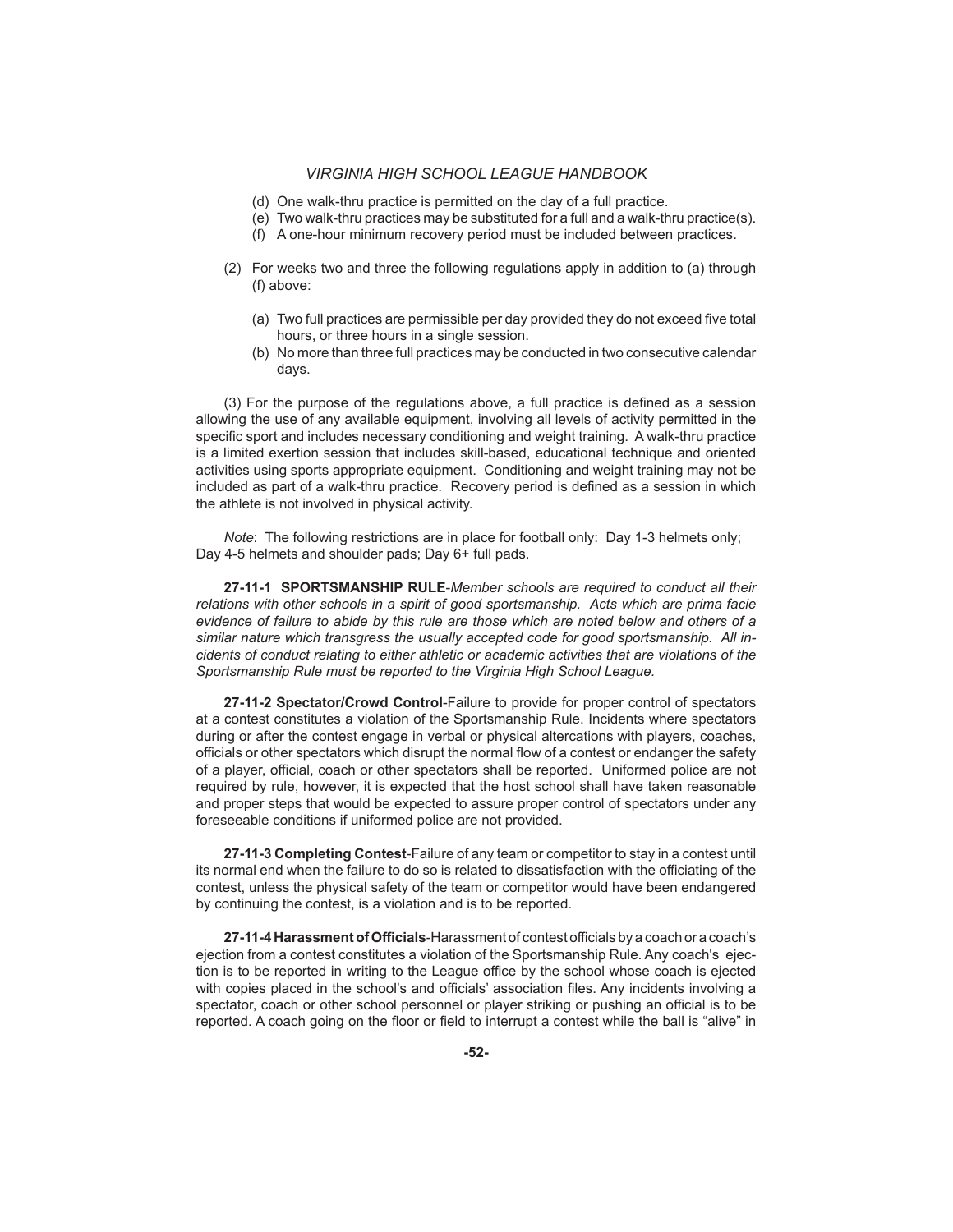protest of a decision by an official, conduct which invokes a penalty against the team because of the conduct of a coach or team member or any individual in the official party of a team, continued and visible actions on the part of a coach which will indicate to team members and/or to spectators that the coach believes the game is being improperly officiated, public demonstrations with game officials which indicate to others extreme dissatisfaction with officiating, and such related actions when exhibited in aggravated form are evidence of poor sportsmanship.

**27-11-5 Sportsmanship Education**-Failure of a school to use every means at its disposal to impress upon its faculty, student body, team members, coaching staff and officials the values of sportsmanship in the preparation for, and the conduct and management of interscholastic contests and the importance of observing published or accepted rules governing coaches, competitors or spectators relating to the conduct of competition constitutes a violation of the Sportsmanship Rule. School personnel must make every effort to ensure that substitute players and bench personnel do not enter the playing field/court during a verbal or physical altercation and that team personnel do not engage in other excessive unsportsmanlike conduct before, during or after the contest; such action is a violation of the Sportsmanship Rule and is to be reported. A school whose substitute players or bench personnel enter the playing field/court during a verbal or physical altercation, or whose team personnel engage in excessive unsportsmanlike conduct before, during or after a contest shall be subject to a fine as stated in 30-5-1.

**27-11-6 Ejection of Player and/or Coach**-Players and coaches who are ejected from a contest, scrimmage, jamboree or Benefit Game for unsportsmanlike conduct and are ineligible for the team's next scheduled contest must be reported to the VHSL office on the form provided on the VHSL website. For engaging in fighting (including throwing punches as an instigator, in retaliation, or intentionally kicking or stomping an opponent), biting or aggressive physical contact shall result in a three-game suspension (a player shall be ineligible for the team's next three scheduled contests) and a coach for a minimum of the team's next three scheduled contests. Profanity directed at a game official will result in a two-game suspension. Student/athletes who leave the bench area and become actively involved in an altercation will result in a two-game suspension. Coaches ejected for unsportsmanlike conduct will not be physically present or communicate in any way with the team at that next scheduled contest. (For the purposes of this rule, a basketball player who collects five personal fouls and must therefore leave the game is not considered to be ejected and is not automatically guilty of a sportsmanship violation.) Any player assessed two technical fouls is considered to have committed a sportsmanship violation and must sit out the next contest. The decision to eject and therefore suspend from the next scheduled contest(s) may be appealed by conforming with the following procedure.

 (1) The parents, guardians or coach of a suspended player or suspended coach must request in writing that the principal review the decision to eject.

 (2) The principal will review the facts utilizing available and appropriate resources and decide whether to appeal the decision. The principal may terminate the appeal at this point if there is insufficient merit.

(3) If, after review of the facts, including consultation with officials, the principal concludes that the appeal is warranted, he/she shall contact the principal(s) or designee(s) of the other schools involved and present his/her case. If, after review of the facts, all principals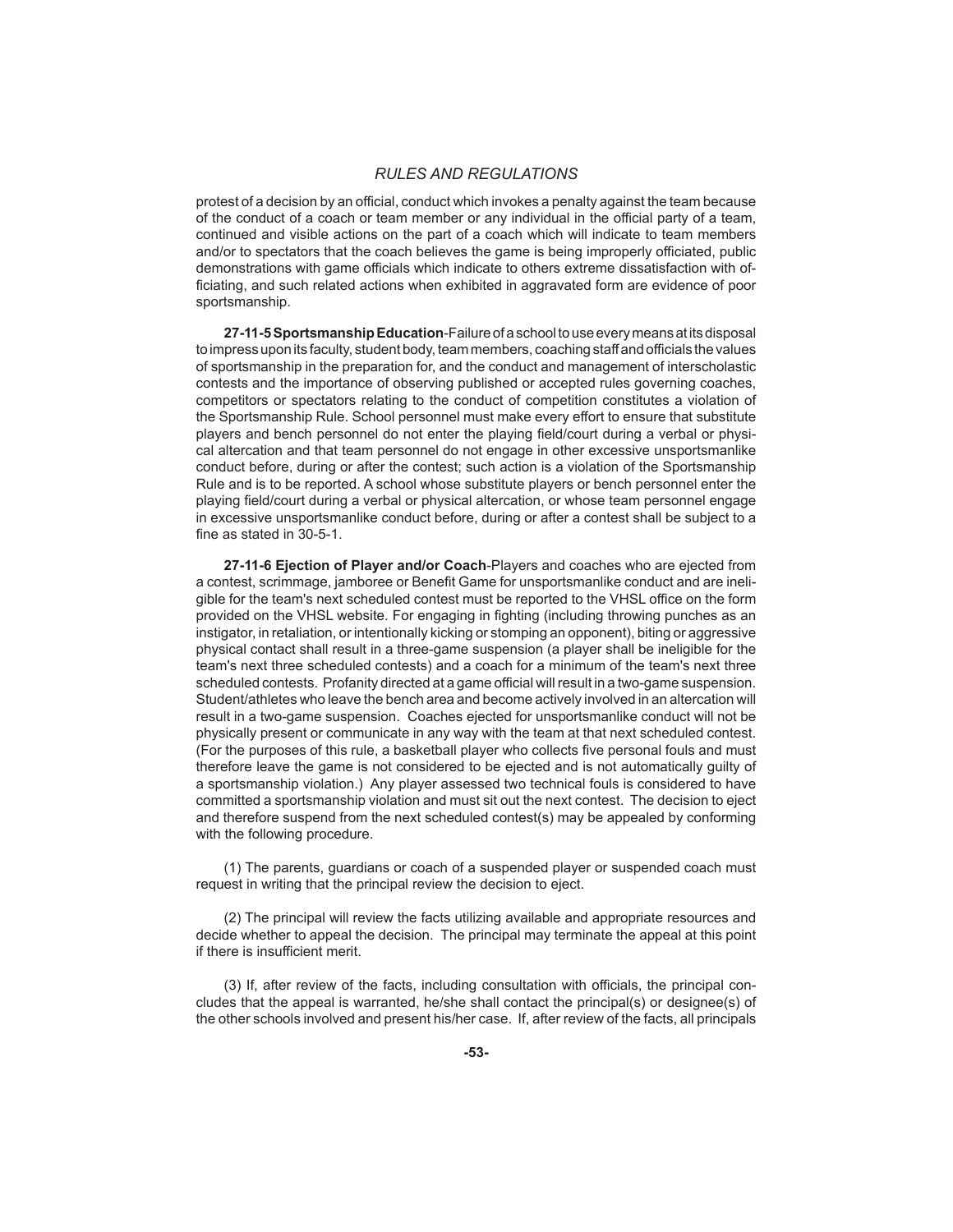or designees, together with the commissioner of the association responsible for officiating that game, agree that the appeal had merit and that because of an error or misapplication of the rules by the officials the ejection was not warranted, it will be sustained and the player reinstated for the next contest. If any two of the three individuals hearing the appeal agree that the appeal has merit but the other does not, the appellant may request a review by the VHSL Executive Director or his designee, who may sustain or deny the appeal based upon review of the facts using all available and appropriate resources.

 (4) If a player or coach ejection occurs at a state tournament where one or both principals and/or non-coach designee is/are not available and a VHSL-appointed sportsmanship or games committee is in place, that committee shall sustain or deny the appeal after hearing the facts from the appealing school, the appealing school's opponent, the game officials, the VHSL-appointed supervisor and event director.

*Penalties:* If the disqualification occurs in the final contest of the season (including playoffs and tournaments), the penalty shall carry over to the next sports season for students who are seniors in eligibility or to the next school year for underclassmen and coaches. A second violation in the same sport shall carry a minimum two-contest suspension (See 30-5-1 (14)).

 (5) The decision of the principal(s) or VHSL-appointed sportsmanship or games committee shall be final.

 **PM 27-11-6 (1) SPORTSMANSHIP RULE/Player and/or Coach Ejection Penalty (4-00)**-Players and coaches who are ejected from a contest for unsportsmanlike conduct and are ineligible for the team's next contest(s) . . . must sit out the next contest(s) played by the same team, meaning that if the ejection is from a varsity contest, the penalty is applied to the next varsity contest(s); a junior varsity ejection means the penalty is applied to the next junior varsity contest(s). Further, the penalty means a LOSS of one or two contests under the Contest Limitation Rule, and a player could not suit up for games at another level of competition to replace those he/she is required to sit out.

 **PM 27-11-6 (2) SPORTSMANSHIP RULE/Player Ejection Rule (5-94)**-The following would NOT be considered reason for player ejection for an unsportsmanlike act.

(a) A basketball player who collects five personal fouls and must therefore leave the game.

(b) If a technical foul results in the fifth foul on a basketball player and thus that player is disqualified from the game but the act which resulted in the technical foul would not have normally led to an ejection.

**27-11-7 Situations Which Must Be Reported to the League**-Situations which must be reported to the League are listed, but not limited to those below:

(1) Incidents involving damage to school property, including buses or other vehicles.

 (2) Physical or verbal altercations or other unsportsmanlike conduct between players, coaches, spectators or officials.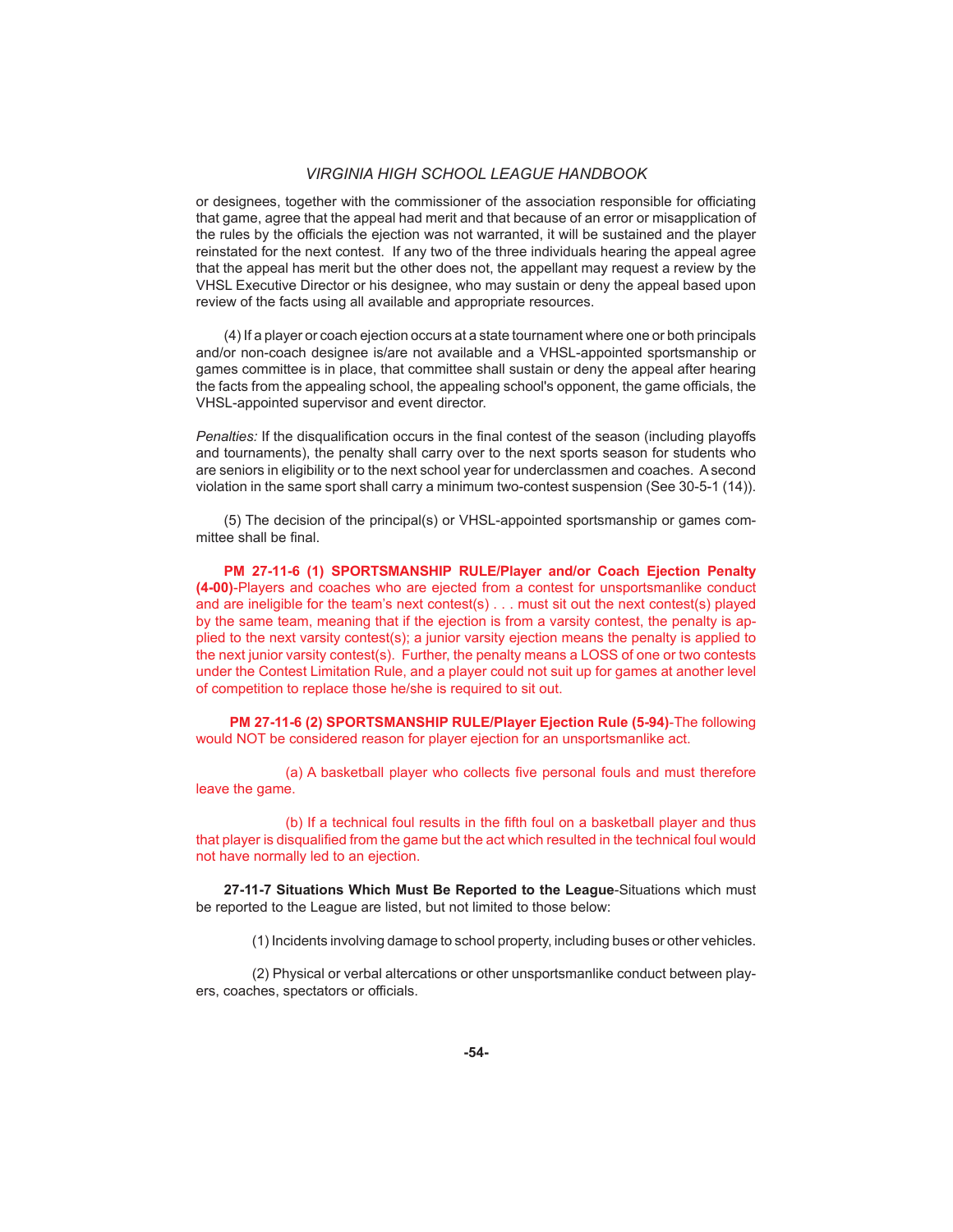(3) Verbal abuse by players, coaches, or spectators directed toward opposing teams, coaches, or officials.

(4) Public criticism of officials by coaches in news media.

(5) Coach ejection from the game.

(6) Player ejection from the game.

All situations which are a violation of the Sportsmanship Rule must be reported to the League. An initial report shall be submitted to the League office within 24 hours with the complete official report within 5 business days. Failure to report violations will result in a fine as stated in 30-5-1.

**27-11-8 Code of Interscholastic Athletics**-Failure of an administrator, spectator, athlete, coach or official to follow those directions provided for in the Code for Interscholastic Athletics:

### **CODE FOR INTERSCHOLASTIC ATHLETICS**

## **The School Administrator Shall:**

 (1) Encourage and promote friendly relationships and good sportsmanship throughout the school by requiring courtesy and proper decorum at all times, by acquainting students and others in the community with ideals of good sportsmanship and by so publicizing these concepts and attitudes that all members of the school community will understand and appreciate their meaning.

 (2) Insist upon implicit compliance with all rules and regulations of the Virginia High School League.

(3) Secure qualified officials for all contests.

 (4) Insist upon adequate safety provisions for all activities, for both participants and spectators.

 (5) Approve only those activities and schedules which are educationally and physically sound for the school pupil.

 (6) Encourage all to judge the success of the athletic program on the basis of the attitude of the participants and spectators, rather than on the basis of the number of games won or lost.

 (7) Insist that the school cheerleaders exemplify the highest standard of good sportsmanship as a means of inculcating desirable spectator attitudes.

 (8) Provide adequate hygienic, sanitary and attractive facilities for the dressing and housing of visiting teams and officials.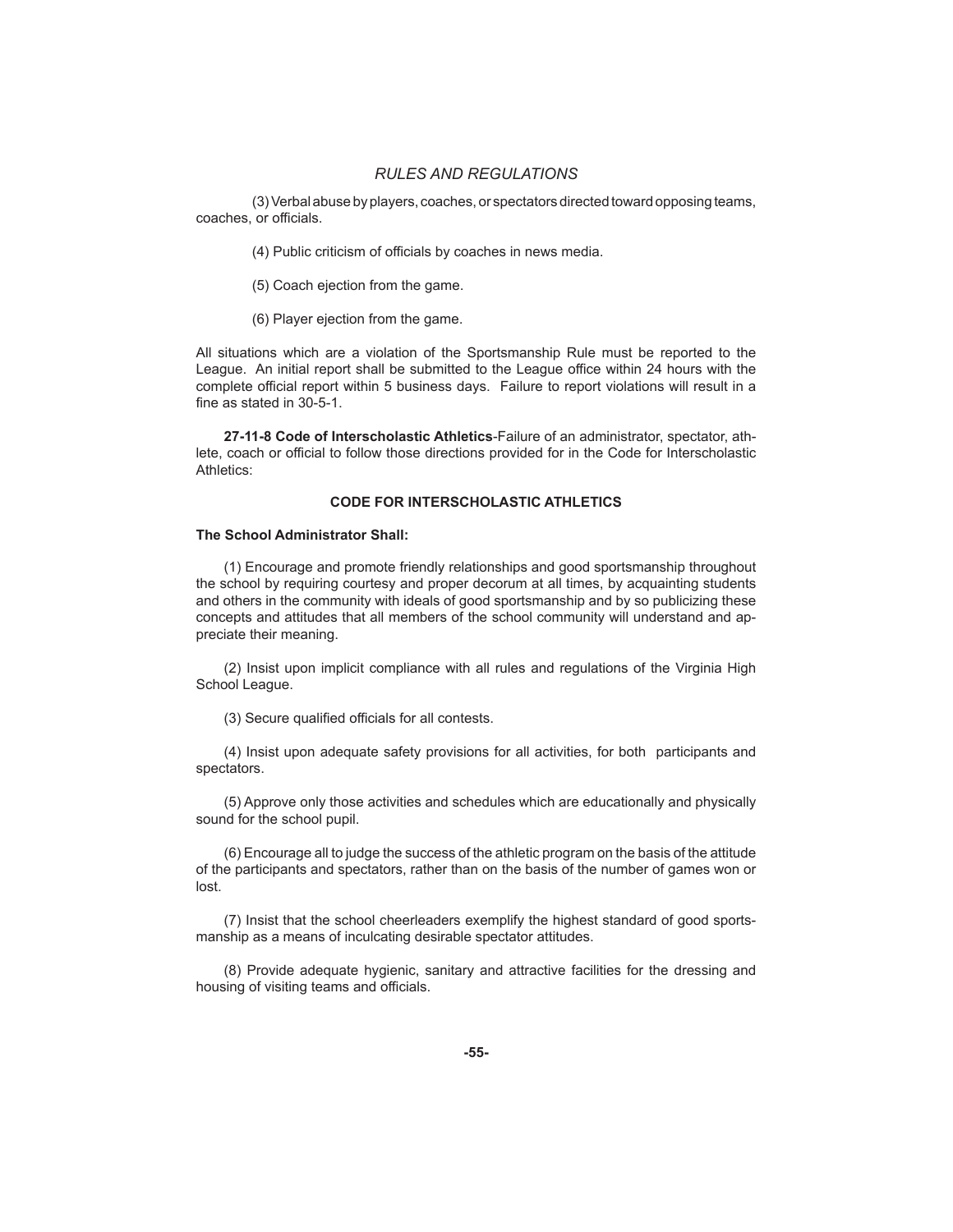(9) Provide for the efficient handling of all athletic funds, with such safeguards as audits, insurance and proper bookkeeping, in order that maximum benefits may be had from available funds.

(10) Review with staff the Sportsmanship Rule.

#### **The Spectator Shall:**

(1) Realize that he/she represents the school just as definitely as does the member of a team and, therefore, has an obligation to be a true sportsman, encouraging through this behavior the practice of good sportsmanship by others.

 (2) Recognize that good sportsmanship is more important than victory by approving and applauding good team play, individual skill and outstanding examples of sportsmanship and fair play exhibited by either team.

 (3) Recognize that since the primary purpose of interscholastic athletics is to promote the physical, mental, moral, social and emotional well-being of the players through the medium of contests, victory or defeat is in reality of secondary importance.

(4) Treat visiting teams and officials as guests, extending to them every courtesy.

(5) Be modest in victory and gracious in defeat.

(6) Respect the judgment and integrity of officials, realizing that their decisions are based upon game conditions as they observe them.

#### **The Athlete Shall:**

(1) Be courteous to visiting teams and officials.

 (2) Play hard and to the limit of his/her ability, regardless of discouragement. The true athlete does not give up nor does he/she quarrel, cheat, bet or grandstand.

 (3) Retain his/her composure at all times and never leave the bench or enter the playing field/court to engage in a fight.

 (4) Be modest when successful and be gracious in defeat. A true sportsman does not offer excuses for failures.

(5) Maintain a high degree of physical fitness by observing team and training rules conscientiously.

 (6) Demonstrate loyalty to the school by maintaining a satisfactory scholastic standing and by participating in or supporting other school activities.

(7) Play for the love of the game.

(8) Understand and observe the rules of the game and the standards of eligibility.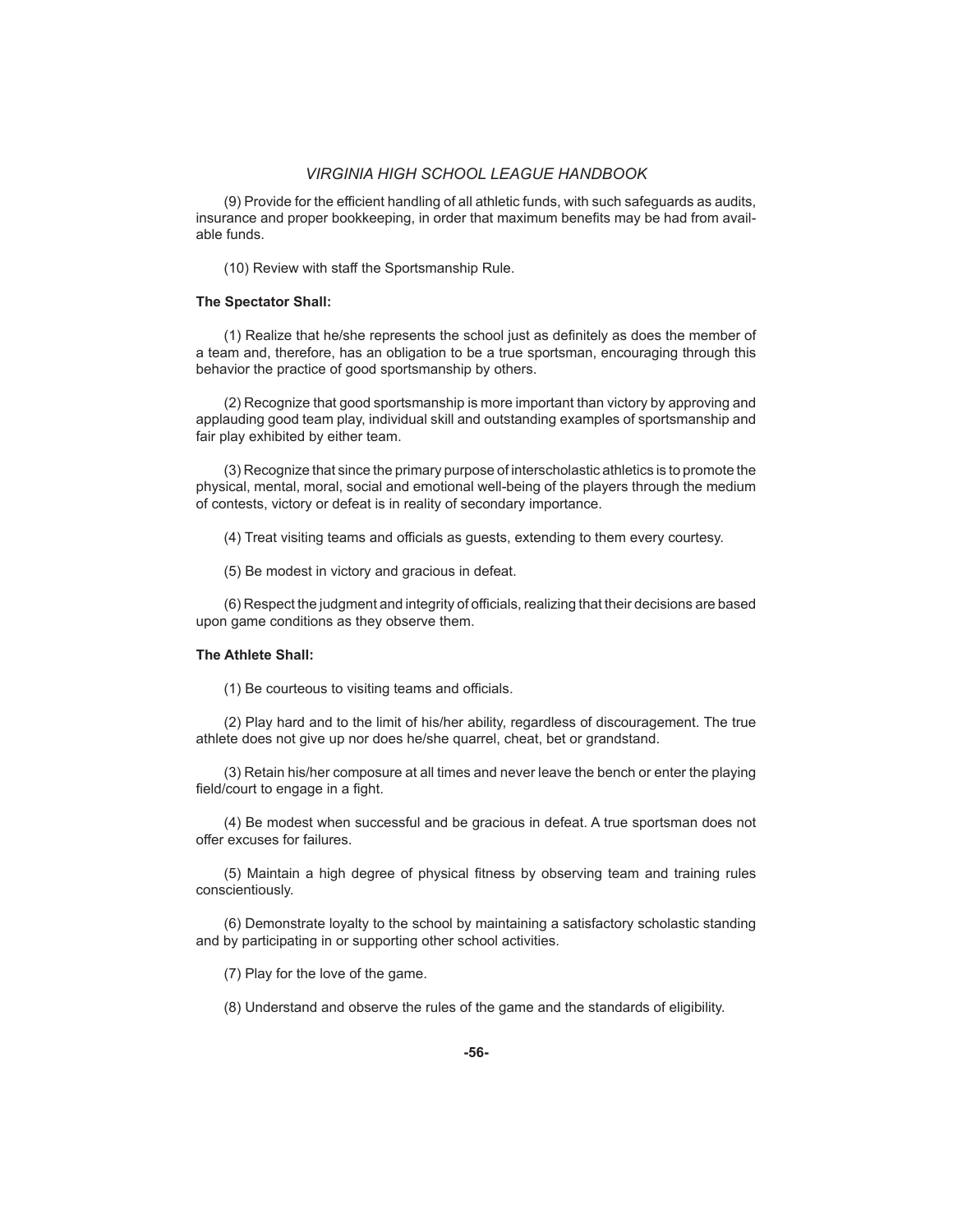(9) Set a high standard of personal cleanliness.

(10) Respect the integrity and judgment of officials and accept their decisions without questions.

(11) Respect the facilities of host schools and the trust entailed in being a guest.

#### **The Coach Shall:**

 (1) Exemplify behavior that is representative of the educational staff of the school and a credit to the teaching profession.

 (2) Demonstrate high ideals, good habits and desirable attitudes in personal behavior and demand the same standards of the players.

 (3) Emphasize to his/her players and bench personnel the importance of proper sideline behavior and the necessity of restraining from entering the playing field/court to engage in a fight.

 (4) Recognize that the purpose of competition is to promote the physical, mental, social and emotional well-being of the individual players and that the most important values of competition are derived from playing the game fairly.

(5) Be a modest winner and a gracious loser.

 (6) Maintain self-control at all times, accepting adverse decisions without public display of emotion or of dissatisfaction with the officials.

 (7) Cooperate with the school principal in the planning, scheduling and conduct of sports activities.

 (8) Employ accepted educational methods in coaching; giving all players an opportunity to use and develop initiative, leadership and judgment.

 (9) Pay close attention to the physical condition and well-being of players, refusing to jeopardize the health of an individual for the sake of improving his team's chances to win.

(10) Teach athletes that it is better to lose fairly than win unfairly.

 (11) Discourage gambling, profanity, abusive language and similar violations of the true sportsman's code.

(12) Refuse to disparage an opponent, an official or others associated with sports activities and discourage gossip and questionable rumors concerning them.

(13) Properly supervise student athletes under his/her immediate care and specifically observe a coach's responsibilities in conjunction with district and state contests.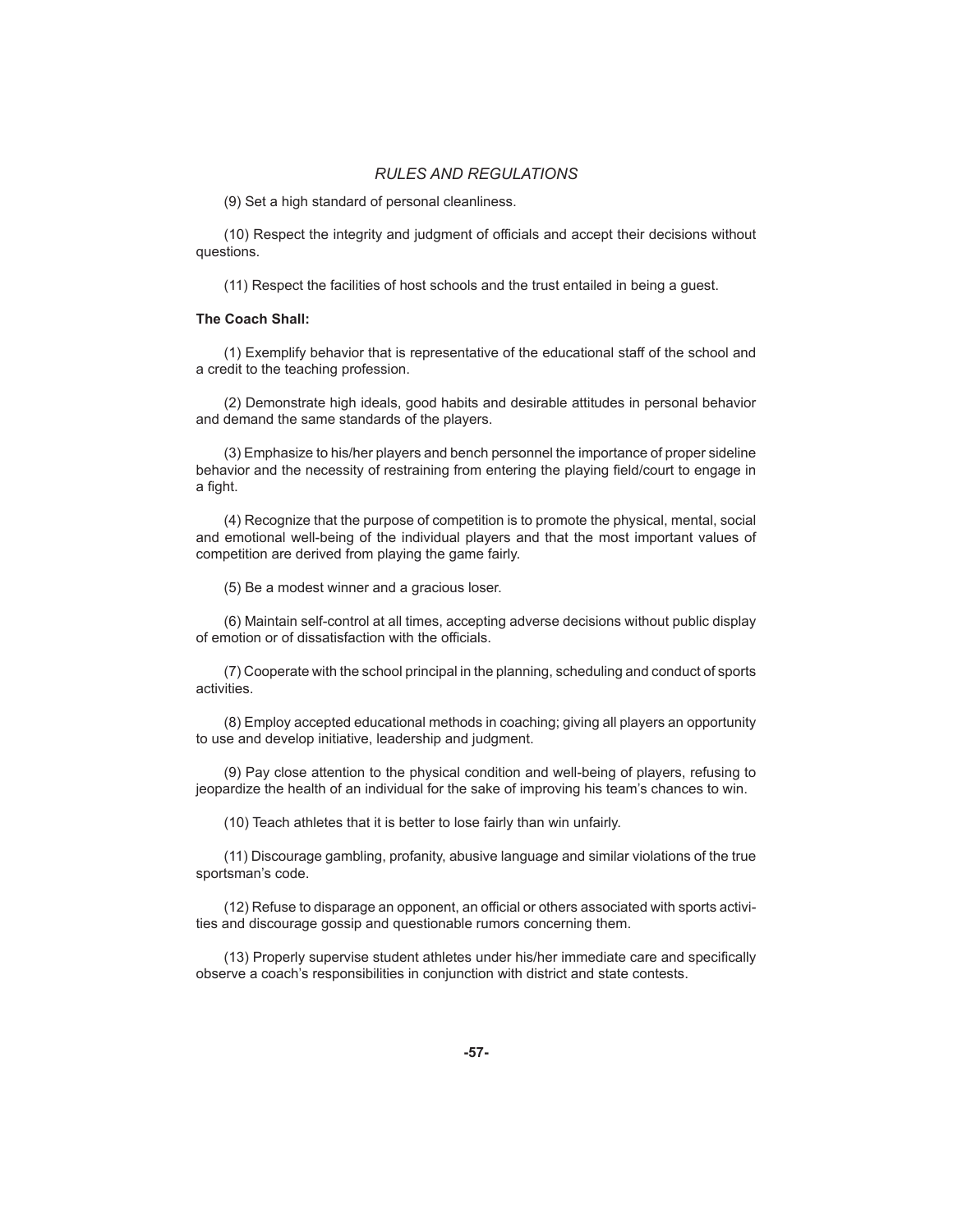#### **The Offi cial Shall:**

(1) Know the rules and their interpretations and be thoroughly trained to administer them.

(2) Maintain self-control under all conditions.

 (3) Report for duty well in advance of game time, in a rested condition and with an alert mind, and dressed appropriately in the specified uniform.

 (4) Make clear all interpretations and rulings during the progress of a game, yet conduct the game in an unobtrusive manner.

(5) Be impartial and fair, yet firm, in all decisions. A good official does not attempt to compensate later for an unpopular decision.

 (6) Refrain from commenting upon or discussing a team, play or game situation with those not immediately concerned.

 (7) So conduct the games as to enlist the cooperation of players, coaches and spectators in the interests of good sportsmanship.

 (8) Honor all commitments and abide by all school, district, regional and League regulations in a professional manner.

To assist schools in the implementation of this program, the Code for Interscholastic Athletics must be in place.

**PM 27-11-8 SPORTSMANSHIP RULE (3-00)**-As an adjunct to the VHSL Code for Interscholastic Athletics, the League has endorsed and adopted the operating principles of the Arizona Sports Summit Accord.

**27-11-9 Protection, Facilities and Assistance**-The host school is expected to furnish adequate security. When the event warrants such, this security will include local police. The playing field should be separated from the stands by a restraining barrier (fence, wire, rope, etc.). Officials should be provided with private dressing facilities not accessible to unauthorized personnel. Officials shall be provided with escorts at half-time and after the game. The use of trained, competent, adult "assistant officials", i.e., scorers, timers, chain and down marker crews, etc., is recommended.

**PM 27-11-9 SPORTSMANSHIP RULE/Enforcement (5-72)**-For district, regional or state events, the appropriate district council, regional council or League staff has the same responsibility for crowd control as a school hosting a game during regular season.

**27-11-10 Procedure**-Unsportsmanlike action must be reported to the League. A copy of the report shall be transmitted to the principal of the school or schools involved. Each principal concerned shall report such information or answers to the report as he/she deems appropriate to the League or a member of the Sportsmanship Committee. In some situations the League will provide schools and officials with specially designed forms to facilitate the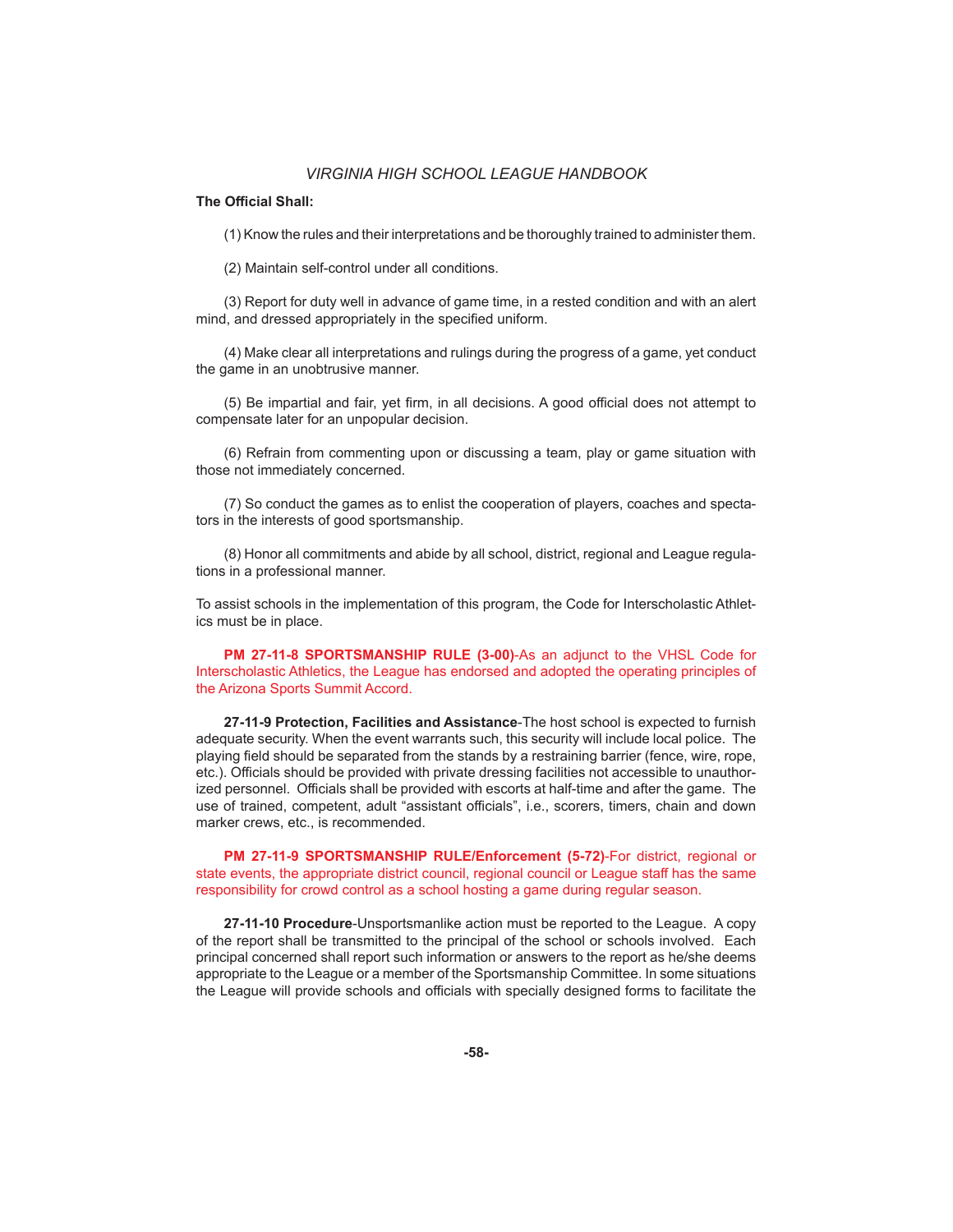proper reporting of possible violations. Upon receipt of all reports the League shall refer copies of all documents advising of any suggestions made to the school or schools involved, and to the Chairman of the League who may in turn refer the matter to the Sportsmanship Committee to investigate and adjudicate what appears to be a violation of this rule. The League is specifically directed to pursue any items which on the surface have implications of being sportsmanship violations. A League staff member or Sportsmanship Committeeman may be assigned the responsibility of holding personal interviews with the principal parties involved. Actions such as seeking reports and holding interviews is not to be interpreted in any way as casting reflection upon a school adhering to League regulations, but as an effort to keep all parties properly informed. Penalties up to and including suspensions of member schools may be imposed by the Executive Committee and/or the Sportsmanship Committee. The Sportsmanship Committee shall review at a time and place set by the League Office such available evidence as it deems necessary to reach a conclusion. A copy of the Sportsmanship Committee's action shall be filed with the chairman of the districts concerned.

**27-11-11 Procedure: Academic Competition**-Unsportsmanlike action must be reported to the League by any school or tournament official. The report shall include any corroborating information or testimony available. A copy of the report complete with any supporting information shall be transmitted to the principal of the school or schools involved. Each principal concerned shall report such information or answers to the report as he/she deems appropriate to the League. Upon receipt of all reports and a review of any action taken, the League shall refer copies of all documents, including a staff recommendation as to whether the school's response is sufficient, to the school or schools involved and to the chairman of the League, who may in turn refer the matter to the Academic Sportsmanship Committee to investigate and adjudicate what appears to be a violation of this rule. The Academic Sportsmanship Committee shall review at a time and place set by the League office such available evidence as it deems necessary to reach a conclusion. The League is specifically directed to pursue any items which on the surface have implications of being sportsmanship violations. A League staff member or member of the Academic Sportsmanship Committee may be assigned the responsibility of holding personal interviews with the principal parties involved. Actions such as seeking reports and holding interviews are not to be interpreted in any way as casting reflection upon a school adhering to League regulations, but as an effort to keep all parties properly informed. Penalties up to and including suspensions of member schools may be imposed by the Executive Committee and/or the Academic Sportsmanship Committee. A copy of the Academic Sportsmanship Committee's action shall be filed with the chairman of the districts concerned.

**27-11-12 Statement of Policy**-Insofar as unsportsmanlike actions by players, students, school administrators, officials, coaches, faculty members and spectators are concerned, the identified items under the Sportsmanship Rule along with the following guides will be referred to a Sportsmanship Committee:

(1) The school whose coach behaves in a manner likely to have adverse influence on the attitudes of players or spectators may be provided with the choices of suspending its coach from representing that school in athletic or academic events for a specified period of time up to one year or to have discipline taken against the program or entire school by the League.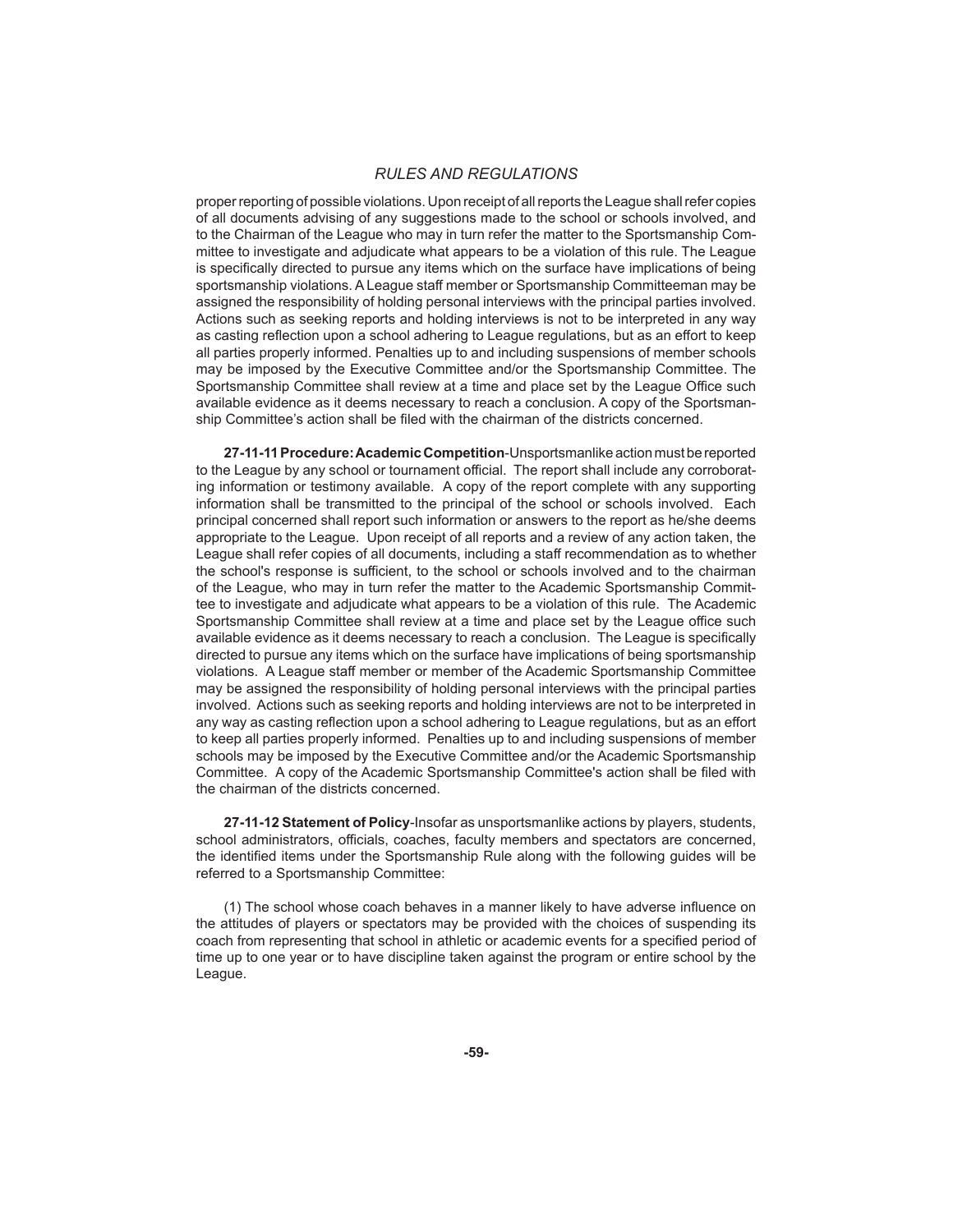(2) Any student participant who in protest lays hands or attempts to lay hands on an official may be declared ineligible for all activities by the League or by his/her principal for up to one year. Any student participant who strikes an opponent, a coach or a spectator during or following an athletic or academic event may be declared ineligible by the League or his/ her principal for a specified period of time up to one year depending on the seriousness of the act. The basis for this policy statement is that a member school shall not be represented by any student whose conduct reflects discredit upon his/her school.

(3) A school whose substitute team members or bench personnel enter the playing field/ court during a verbal or physical altercation will be automatically subject to League discipline. Student/athletes who leave the bench area and become involved in an altercation will be suspended for the next two games. Based on the severity of the incident, a program or school may be warned, placed on probation or suspended.

(4) In the case of spectators physically molesting an official, a coach or a participating player, the school may be given one of two options -- either to take legal action against the offenders or to accept discipline from the League.

(5) The school that does not lend complete cooperation in the host school's efforts to promote the spirit of the Sportsmanship Rule may be disciplined by the League.

 (6) A coach or school administrator may be considered as committing unsportsmanlike actions if he/she makes degrading remarks about officials during or after a contest either on the field of play, from the bench or through any public news media; argues with officials or goes through motions indicating his/her dislike for a decision; protests the decision and actions of officials pertaining to the game during and after the contest; or detains the official on the field of play following a game to request a ruling or explanation of some phase of the game. A request for a ruling must be done in private and in a courteous manner. The coach may also be considered as committing unsportsmanlike actions if he/she makes degrading or unprofessional remarks about another school's personnel or about League representatives in the public news media. A coach's ejection from any contest is a sportsmanship violation to be reported to the League by the school whose coach is ejected with copies of the report placed in the school's and officials' association files.

 (7) Sportsmanship violations in academic activities would include but are not limited to discretionary forfeits, attempts to manipulate final ranks and/or the effects of tie breaking procedures by systematically awarding low points to students ranked high, tampering with ballots completed by assigned judges, falsifying an entry or records, seeking information on upcoming debate competition without full identification and disclosure of appropriate associations, seeking access to or sharing content of Scholastic Bowl competition questions used in the current season, failing to produce a manuscript in the required form by the tournament deadline, abusively confronting tournament personnel, permitting a student to compete with the same selection used in a previous year, permitting a student to use an oratory not written by the student, coaches judging their own students, failing to give timely notice of a discretionary decision not to advance to the next level of competition, refusing to follow established competition format or guidelines, or judges acting unprofessionally in violating tournament guidelines or giving preferential treatment to one competitor. Students or coaches found in violation may be disciplined appropriately by their schools; judges may be denied payment for services or banned from future judging assignments.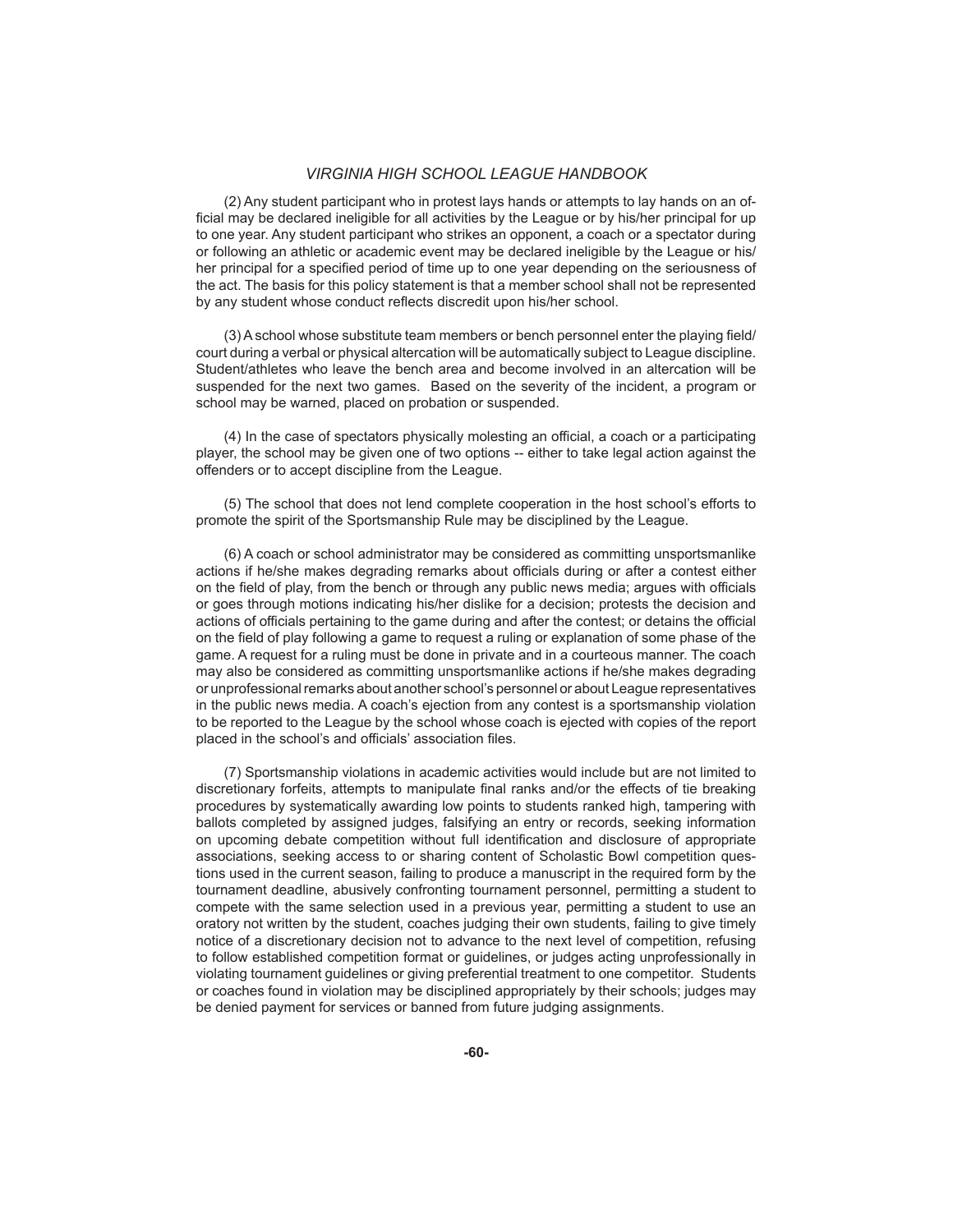(8) A school which fails to take appropriate action against participants or personnel who possess or use alcoholic beverages, controlled substances or illegal drugs at the site of a Virginia High School League, Inc., sponsored activity is subject to the discipline of the League.

**27-11-13 Penalties**-The following represents some explanations of degrees of League discipline which may be referred to in interpreting the Sportsmanship Rule:

 (1) **Warning**-A warning may be given by the Sportsmanship Committee or by the League to an individual sport, academic activity or school for a one-year period of time. Cumulative warnings over a period of time may result in suspension or probation for the sport, academic activity or the school. It is official notice that an inexcusable, unethical or unsportsmanlike action has occurred, is a matter of record and that such an occurrence must not be repeated.

 (2) **Probation**-Probation is a more severe penalty, based on the nature of the incident, a second incident within the sport or academic activity within a two-year period or cumulative warnings over a period of time within the school. A school or program on probation may not enter any play-off toward a district, regional or state championship nor may the school enter any sanctioned event.

 (3) **Suspension**-A school suspended from the League may not meet in interscholastic competition of any kind with a member of the League or a school that is a member of another state associated with the National Federation of State High School Associations.

(4) **Fine-A** fine not to exceed \$1,000 may be levied with or without any other penalty that is imposed on the school. Failure to report sportsmanship violations will result in a fine per occurrence as stated in 30-5-1.

 (5) Violations may result in forfeiture of any championships earned in addition to being placed on probation or suspension for one calendar year.

**27-11-14 Appeals**-A decision of the Sportsmanship Committee may be appealed in accordance with Section 33 of this *Handbook*.

**27-12-1 SPORTS SEASON RULE**-*No member school team shall engage in any* regular season *interscholastic athletic contest prior to* or after *the sports season's dates annually published by the VHSL.*

*The Executive Director may authorize contests in all sports to be held one or two days prior to the published competition dates as long as the requirement for the number of practice days is observed. With approval from the appropriate region, the Executive Committee may authorize the start of football practice and football games one week prior to the published dates. This authorization must be given prior to the beginning practice date for that season.* 

*Each school's sports season ends with its last regularly scheduled game, or its last League sponsored tournament or play-off contest or the last League-sanctioned tournament or playoff contest. Contests which appeared on a school's original schedule and which were postponed because of factors beyond the control of both schools may be rescheduled after the last regularly scheduled game as long as they are played before the beginning of the region tournament.*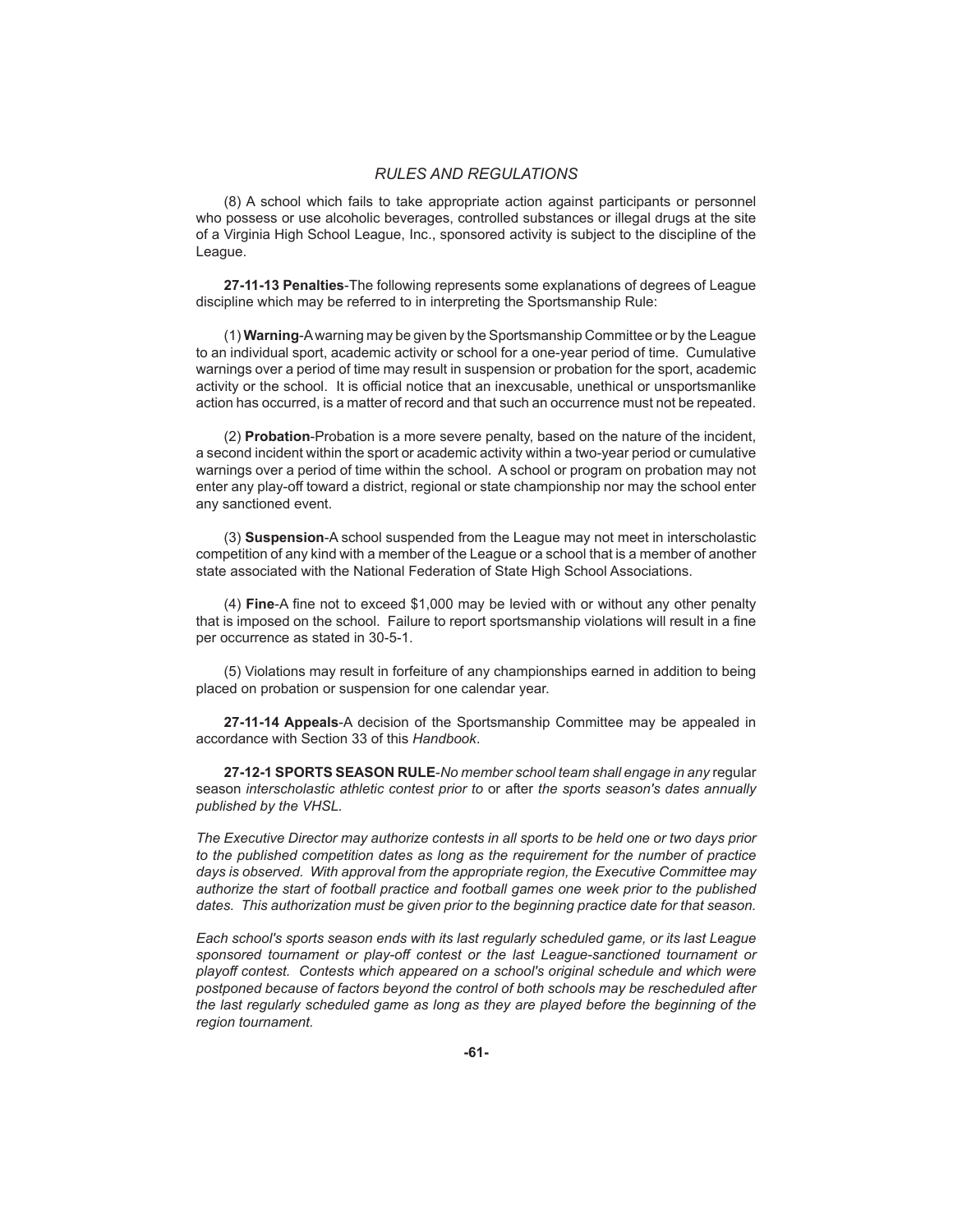**PM 27-12-1 (1) SPORTS SEASON RULE (5-02)**-The Executive Director has authority to approve early season football games with out-of-state schools.

 **PM 27-12-1 (2) SPORTS SEASON RULE/Waiver (2-96)**-Early season requests will be approved by the Executive Director only in emergency and dire circumstances.

 **PM 27-12-1 (3) SPORTS SEASON RULE/Postseason Invitational (3-95)**-VHSL schools are allowed to participate in selected postseason invitational tournaments sanctioned by the VHSL Executive Director in those sports which do not have a VHSL state culminating event. Approved postseason tournament games are not counted in the maximum number of games permitted for the regular season schedule. Approval for these events will be considered for an event that (a) includes a maximum of eight VHSL high schools in team sports and an unlimited number of schools in individual sports, (b) uses the single elimination format, and (c) is scheduled no later than the end of the VHSL sports season.

#### **27-12-2 Exception:**

(1) Sub-varsity contests may be conducted prior to the first official play date of the season, but no earlier than the week of the first official play date, provided participants have met all pre-season practice requirements.

 (2) Regular season competition for competitive cheer may occur up to the regional deadline as published annually on the VHSL Activities Calendar.

**27-12-3 Penalty:** Any school adjudged guilty of violating the Sports Season Rule shall be subject to such disciplinary action, including ineligibility for district championships, as the appropriate District Committee or interDistrict Committee may impose.

**27-13-1 STATE COMPETITION RULE**-*No member school shall engage in athletic competition:* 

 *(1) With a Virginia public high school that is not a member of the League without the authorization of the League's Executive Committee.*

 *(2) With any school under suspension from the League, from the comparable organization in any other state or from the National Federation of State High School Associations.* 

**PM 27-13-1 STATE COMPETITION RULE/Approved Non-League Opponent**-Executive Committee waived the State Competition Rule so that VHSL schools may compete in athletics with (1-73) Tangier High School, (12-77) with Virginia School at Hampton, (12-04) with Virginia School for the Deaf and Blind (Staunton) and Mt. Rogers.

**27-13-2 Non-Member School**-Upon being informed as to whether a Virginia non-member secondary school (private, preparatory, parochial, etc.) agrees to abide by the special regulations governing non-public schools, League member schools may decide whether or not to compete with that non-member school.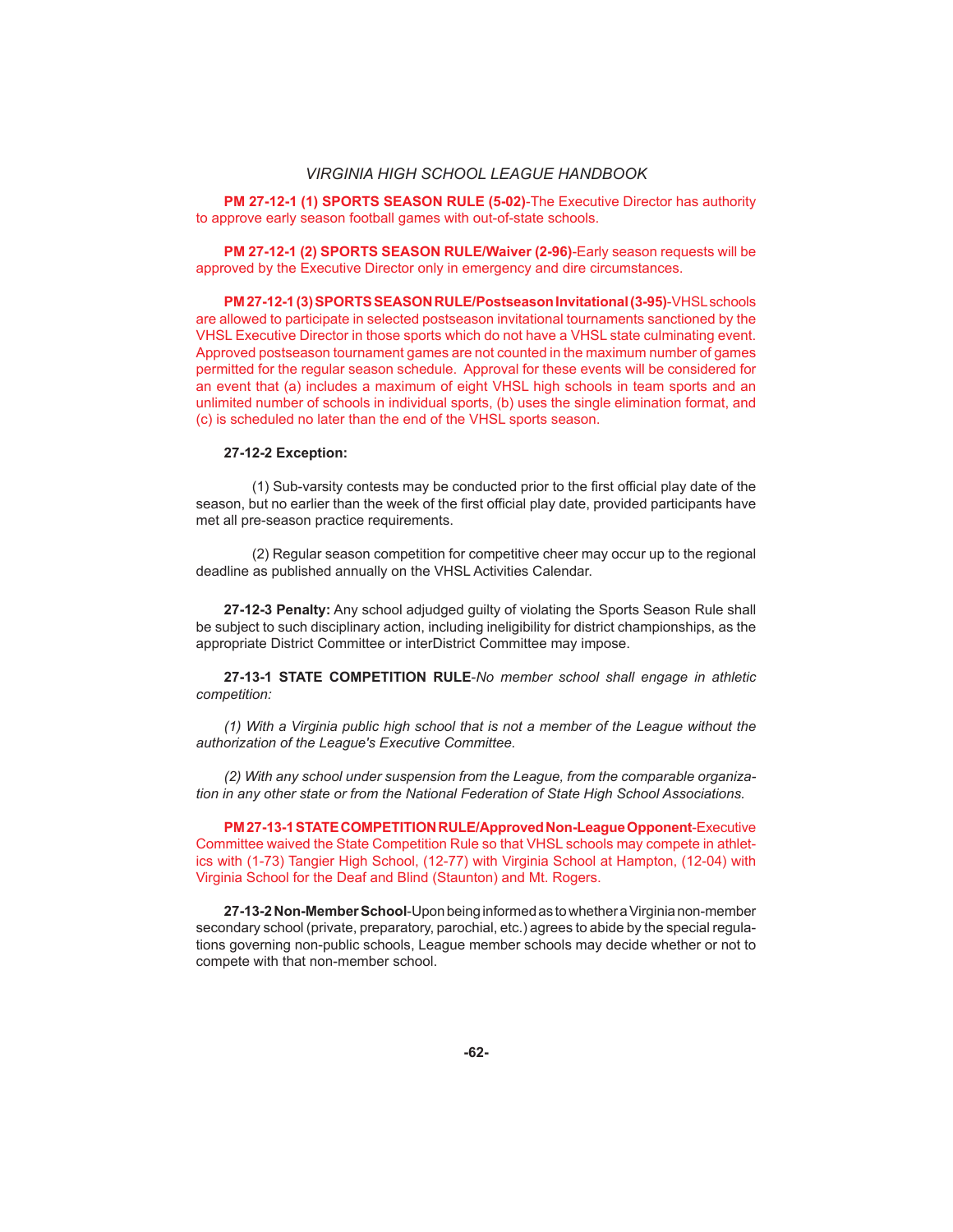## **27-13-3 Interpretations:**

 (1) Member schools shall comply with all League rules and regulations in all interscholastic contests.

 (2) Member schools may not waive any League rule or regulation by mutual agreement with an opponent. Such action renders all member schools involved liable to disciplinary action.

 (3) Member schools shall not use ineligible students in contests with non-member schools, and no member school shall knowingly compete against any non-member school which is represented by an ineligible student as determined by the non-member school.

 (4) No member school shall become a member of any organization whose constitution or bylaws are in conflict with the rules and regulations of the League.

 (5) Athletic competition with "outside" or "independent" teams must be approved by the Executive Director and is not recommended when sufficient competition can be scheduled with member schools.

**PM 27-13-3 STATE COMPETITION RULE/ Membership in Allied Organizations (3-72)**- VHSL member schools can join the Virginia Soccer League provided the Virginia Soccer League's constitution is not in conflict with the VHSL's constitution. This ruling established the precedent for VHSL schools to join other organizations whose constitutions are not in conflict with VHSL's.

**PM 27-13-3 (5) STATE COMPETITION RULE (3-04)**-Schools in the Northern Neck District and Region A may play against individuals and club teams sponsored by Colonial Beach High School.

## **PM 27-13-3 STATE COMPETITION RULE/Interpretations:**

## **CLUB/COMMUNITY TEAM vs. VHSL SCHOOL TEAM**

**School Team** – A team offered within a VHSL member school, the purpose of which is to provide opportunities for students to compete with other students on like teams in other schools within an organized region under the auspices of the VHSL or with other like teams in other schools operating under separate jurisdictions.

For such offerings, schools are bound by the school regulations (Section 27), eligibility regulations (Section 28 A and B) and competition regulations (Sections 50 through 126) of the VHSL *Handbook*. Schools also must submit a master eligibility list to the VHSL office for these school teams.

For such offerings, VHSL provides catastrophic insurance for those programs listed on the VHSL membership application. For non-listed programs, the Executive Committee must take special action to recognize the activity as a VHSL activity for insurance coverage.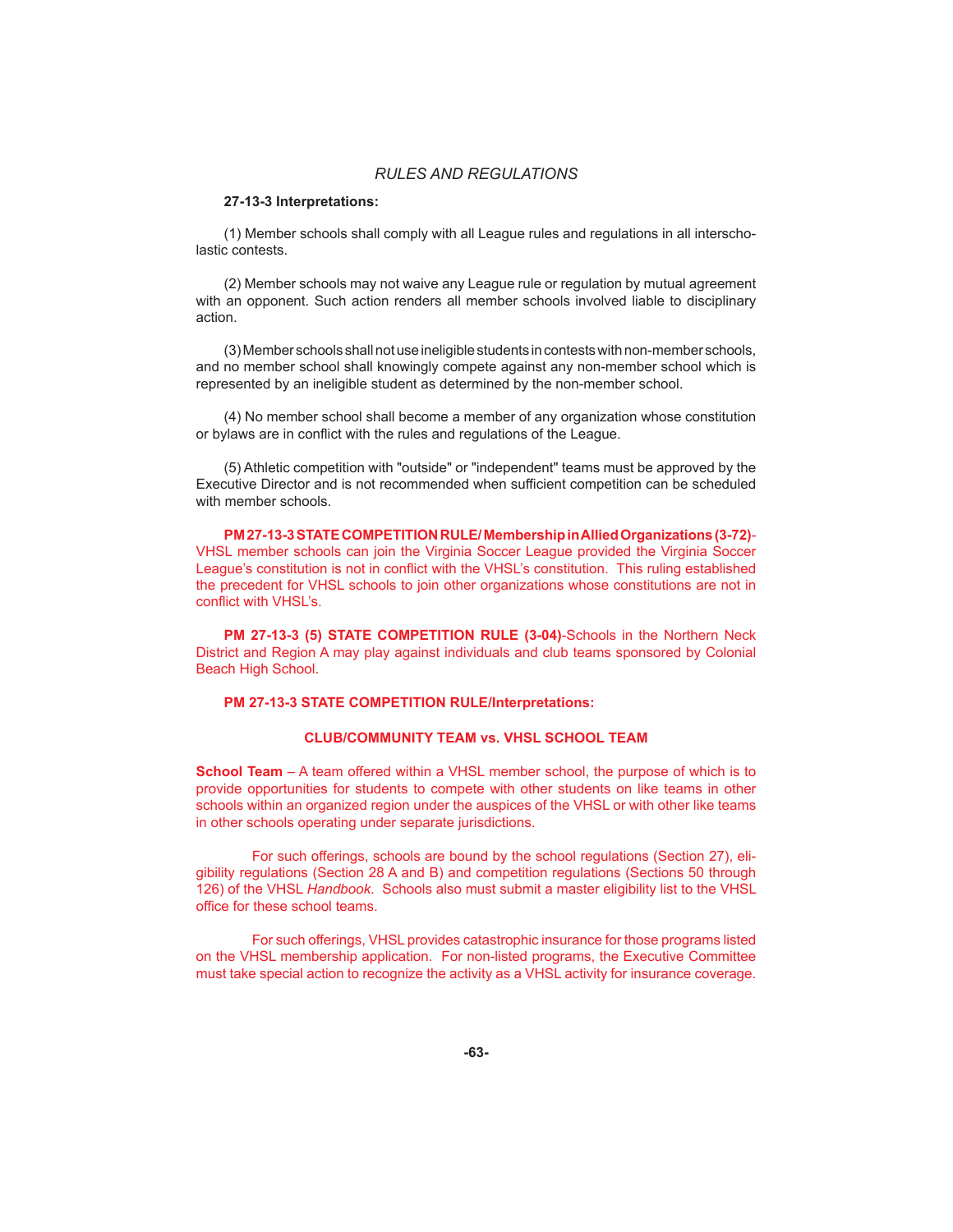Such offerings may or may not be financially supported by the local school board; but the school board must provide approval for sponsorship of a school team to be recognized by the VHSL.

**School Club Team** – A team offered within a VHSL member school, the purpose of which is defined by the local school. Such offerings are not recognized by VHSL.

The club team is not bound by any of the regulations of the VHSL, schools are not to submit a master eligibility list to the VHSL office and VHSL does not provide catastrophic insurance for these programs. Club teams may or may not be financially supported by the local school board. Club teams may or may not be recognized by the local school board.

 Club teams may compete in regular season play against VHSL school teams if the member school is granted permission by the Executive Committee. (See Section 27-13-3 (5) State Competition Rule: "Athletic competition with "outside" or "independent" teams, must be approved by the Executive Director and is not recommended when sufficient competition can be scheduled with member schools.") VHSL does not sanction any multi-team event or competition involving exclusively club teams, except in individual sports (golf, cross country, swimming, track, tennis and wrestling).

**Community or Cooperative Club Team** – A team offered in a community made up of students from two or more high schools. Such offerings are not recognized by VHSL nor provided catastrophic insurance by VHSL.

 Community or cooperative club teams may compete in regular season play against VHSL school teams if the member school is granted permission by the Executive Director. (See Section 27-13-3 (5), but the VHSL will not sanction any multi-team event or competition involving community teams or cooperative club teams. However, VHSL does permit in individual sports (such as golf, tennis, swimming, etc) the community club team or cooperative club team to split up so that team members could enter as an individual representing their high school in a VHSL-sanctioned competition.

**27-14-1 STATE SANCTION RULE**-*No member school shall permit its teams or individual representatives to compete in any type of event in which three or more schools participate or any contest conducted by a non-school organization or individual unless that event has been expressly sanctioned by the Executive Director.*

**PM 27-14-1 (1) STATE SANCTION RULE (12-99)**-When approving the sanction of an event that includes Virginia private schools, the Executive Director will include the following statement on the sanction form Remarks Section. "Virginia private schools that do not follow rules in VHSL Handbook Appendix B must be identified so that VHSL schools can decide if they want to compete." The Executive Director must include the listing of private schools by category to the school seeking sanction for distribution to all invited schools so invitees may decide whether or not to compete.

 **PM 27-14-1 (2) STATE SANCTION RULE/Fees (5-99)**-Beginning August, 1999, VHSL will not charge its processing fee for events requiring National Federation (NFHS) sanction. (12-03) VHSL fee is \$50 for requests received by the VHSL more than 15 days prior to the event and \$100 if received within 15 or fewer days before the event.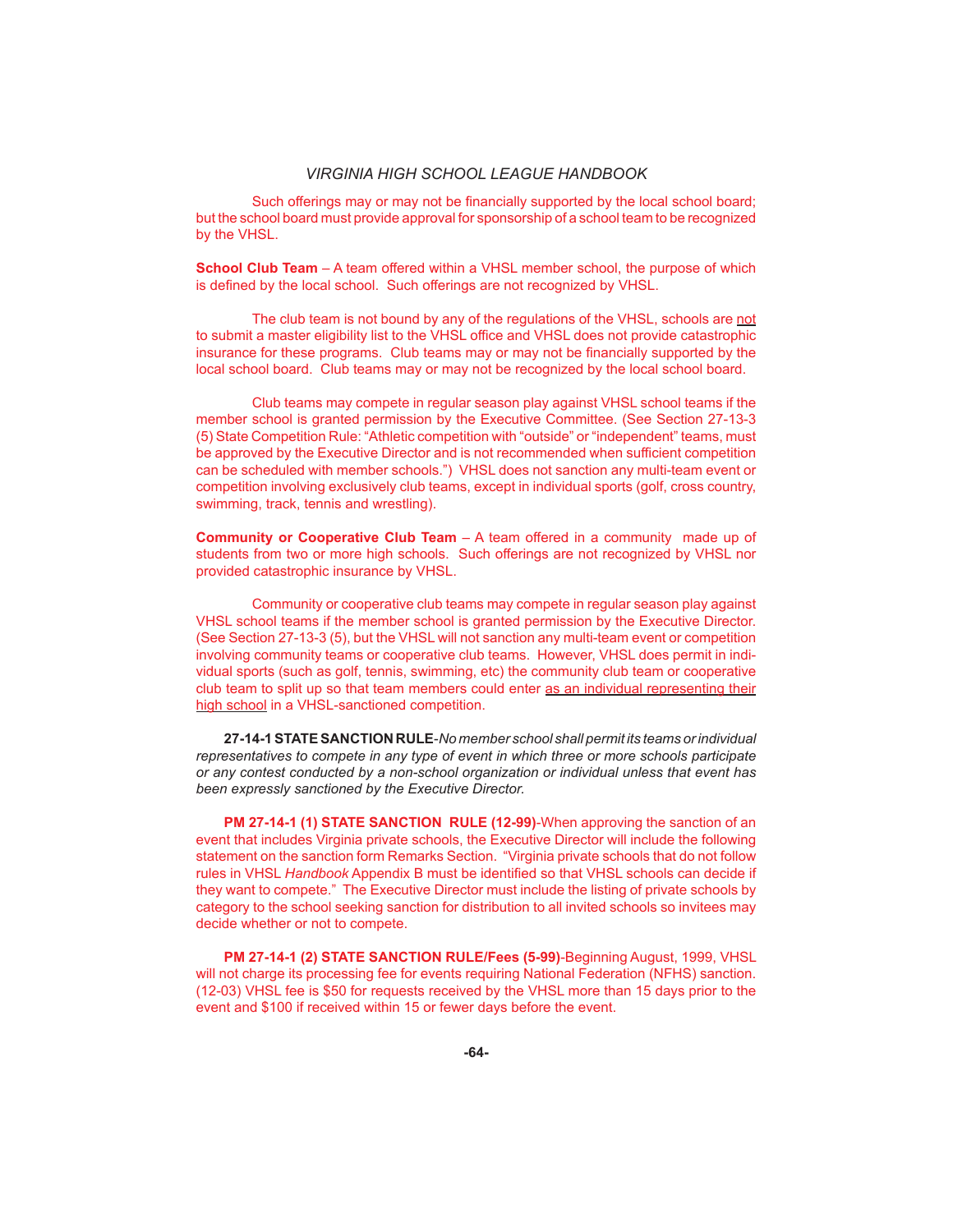## **27-14-2 Exceptions:**

 (1) Sanctions are not required for VHSL district or regional tournament contests or for intra-district and/or intra-school division competition, except for VHSL Jamborees.

 (2) A triangular or quadrangular outdoor track, indoor track, cross country, wrestling, gymnastics, golf or swim/swim and dive contest among member schools which will permit participants to return at reasonable hours may be held without the Executive Director's sanction when the contests are sponsored and organized by a member school or by joint action of the member schools involved. Such contests are not to be considered automatically sanctioned where non-member or out-of-state teams are involved. This exception should not be interpreted to change any rules relating to number of contests per season or contests per week.

 *Note:* Schools interested in competing in "outside" meets or tournaments shall advise the sponsoring school or college to make application for League sanction on the League Request for Sanction of Interscholastic Athletic Meet or Tournament form, available from the League website. This application shall be submitted no less than 16 days in advance of the date for the meet or tournament. Meets and tournaments which receive League sanction will be published on the League website. Each such request for sanction will be evaluated in the light of established League policies. Factors such as distance to be traveled, time lost from school, number of games required per day, commercial exploitation of competing teams and similar items will be considered in the evaluation of each contest, meet or tournament for which sanction is requested. Sanction will not be given to meets or tournaments:

- (a) which conflict with League-sponsored events;
- (b) in which non-member Virginia public high schools or non-high school (27-13-3 (5)) teams are invited to participate unless satisfactory entrance requirements are established and enforced;
- (c) which are sponsored or conducted by other than educational institutions, unless the event was sanctioned prior to 1970;
- (d) in which awards offered winners or participants do not meet League standards;
- (e) in which any school under suspension from the League has been invited to participate.

**27-14-3 Sanction Rule Fine-A** violation of the Sanction Rule will result in a fine as stated in 30-5-1.

**PM 27-14-4 STATE SANCTION RULE/Violations (10-78)**-VHSL sanctioned events must operate according to VHSL rules and regulations. If errors occur in a VHSL sanctioned meet and the sponsoring organization does not take action to correct the errors, then VHSL sanction of events by that same organization would be withheld in the future.

**27-15-1 SUNDAY RULE**-*No member school may schedule or play an athletic contest or engage in practice on Sunday.*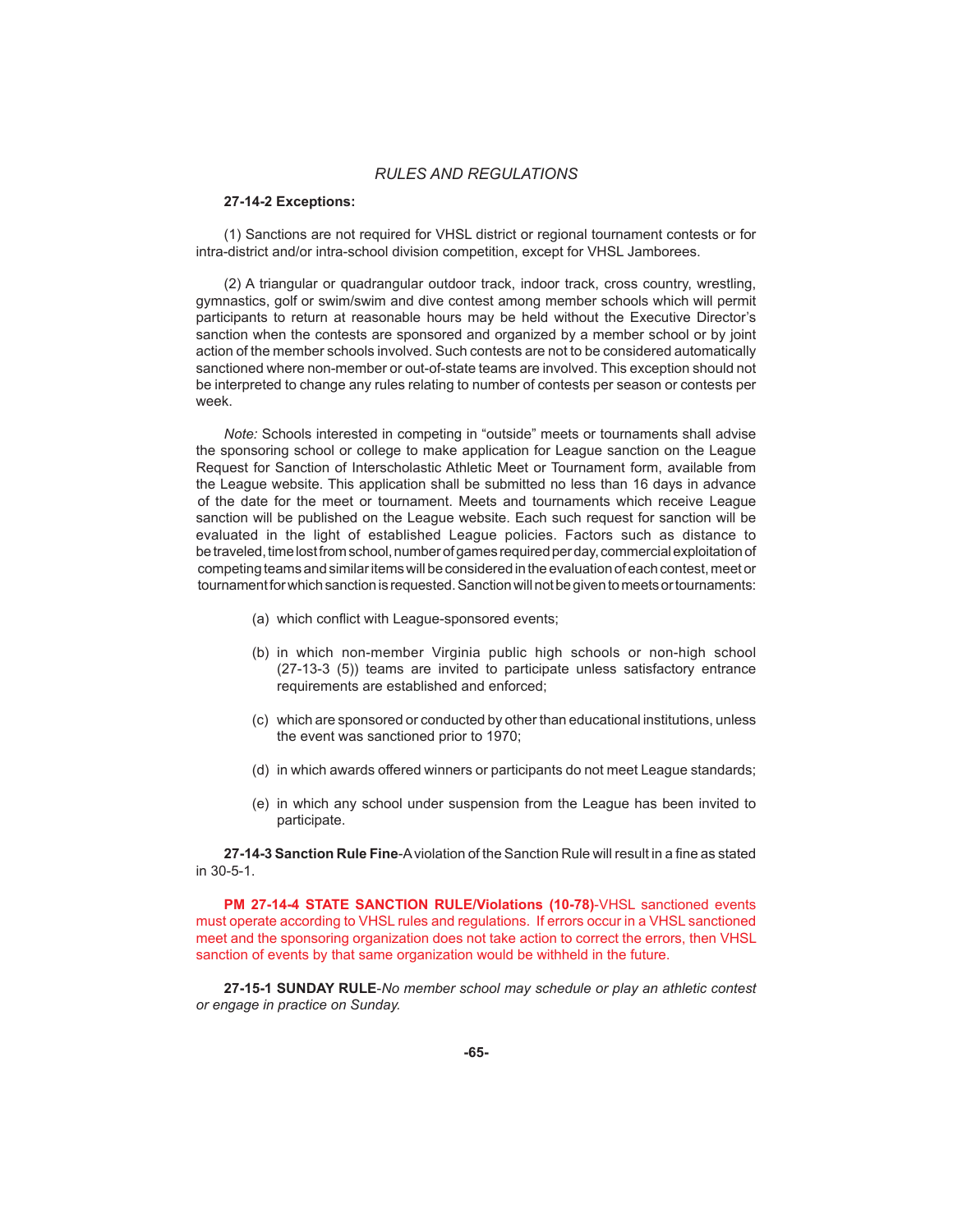### **27-15-2 Exceptions:**

 (1) International competitions scheduled for a Sunday provided the competition is held outside the United States and there is no local school board policy to prevent a participating school from doing so.

 (2) State tournaments or state championships which have been postponed because of adverse weather, graduation conflicts or other emergency conditions may be played on Sunday with permission of the Executive Director in consultation with the League and/or Group Board chairmen and provided there is no local school board policy to prevent a participating school from playing on Sunday.

 (3) Requests may be made to participate in individual tournaments that include Sunday competition, subject to approval of the Executive Committee.

 (4) District and/or regional tournament games or championships which have been postponed by adverse weather, graduation conflicts, other emergency conditions or which cannot be scheduled at any other time due to facility limitations which are out of the control of the competing schools (this option will be limited to sports such as indoor track and swim and dive which primarily require competing schools to use facilities outside of their authority) may be played on Sunday with the permission of the District Council and/or Regional Council and the school or schools involved and provided there is no local school board policy to prevent a participating school from playing on Sunday.

 (5) When the district, regional or state golf championship is scheduled to open on Monday, schools have permission to have a practice round at the site on the Sunday preceding the championship unless the district or region denies permission for a Sunday practice preceding its own championship.

 (6) Sunday practice in sports other than golf may be approved if all of the following conditions are met:

(a) A district or region tournament is scheduled to begin on Monday.

 (b) Extreme weather or other emergency conditions have forced the cancellation of school activities for four or more consecutive days, the last of which is the Saturday prior to the scheduled start of the district or region tournament.

- (c) Practice is limited to two hours.
- (d) Practice may not begin before 1:00 p.m. or end after 7:00 p.m.
- (e) The school division superintendent has approved Sunday participation.

 (7) VHSL member schools are permitted to participate in regular season events on Sunday under the following circumstances: local school division approval; involves tournament competition; hosted by an out-of-state high school/college/university; is properly sanctioned and the VHSL is provided with a written copy of the school division approval.

 (8) Sunday activities that are part of a non-VHSL school sponsored camp or league are permitted.

27-15-3 Sunday Rule Fine-Violation of the Sunday Rule will result in a fine as stated in 30-5-1.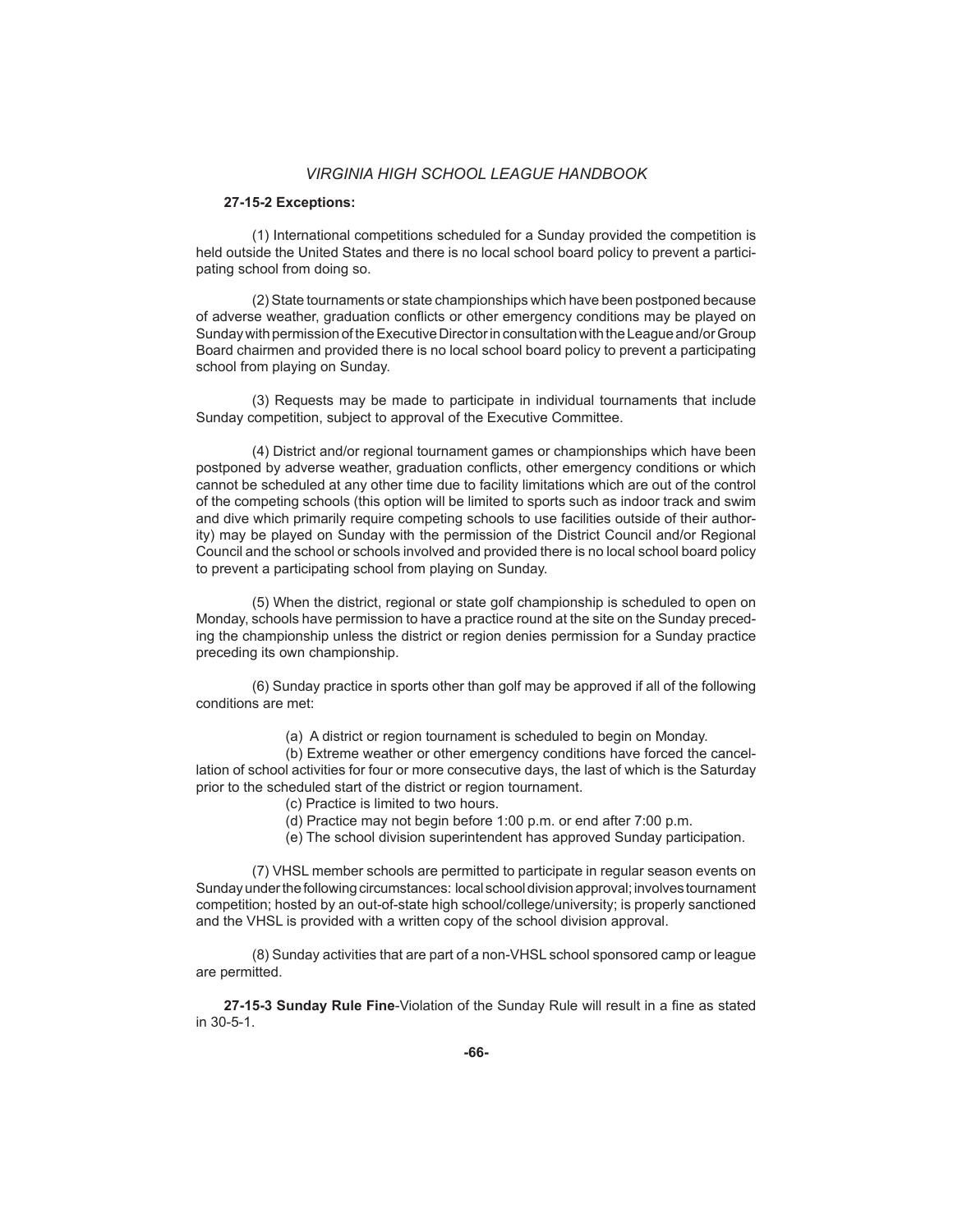# **SECTION BREAK**

**The following pages include information on eligibility regulations. The following sections are included:**

- Section 28A Individual Eligibility Regulations
	- 28A-1 Age Rule
	- 28A-2 Bona Fide Student Rule
	- 28A-3 Enrollment Rule
	- 28A-4 Grade Rule
	- 28A-5 Scholarship Rule
	- 28A-6 Semester Rule
	- 28A-7 Transfer Rule
- Section 28B Regulations Governing Athletes Only
	- 28B-1 All-Star Participation
	- 28B-2 Amateur Rule
	- 28B-3 Athletic Participation/Parental Consent/ Physical Examination Rule
	- 28B-4 Awards Rule
	- 28B-5 College Participation Rule
	- 28B-6 Independent Team Rule
- Section 28C Special Rules Applicable to All Students
	- 28C-1 Due Process Rule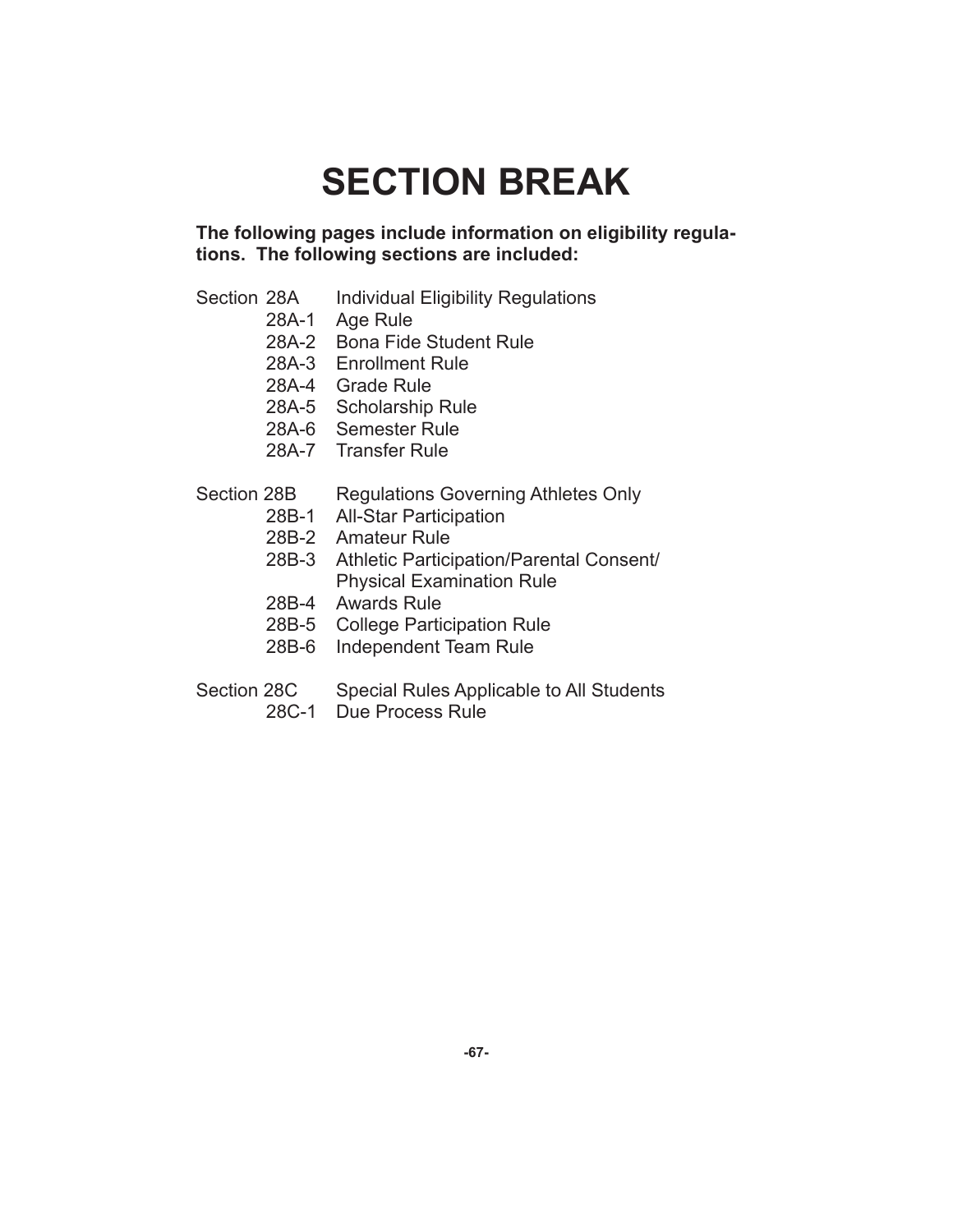#### **SECTION 28: INDIVIDUAL ELIGIBILITY REGULATIONS.**

#### **A. General Rules Applicable to All Students.**

**To be eligible to represent the school in any VHSL, Inc. sponsored interscholastic contest a student shall meet the following requirements:**

**28A-1-1 AGE RULE**-*The student shall not have reached the age of 19 on or before the*  first day of August of the school year in which he/she wishes to compete.

**28A-1-2 Interpretation:** A student born on or before August 1, 2001, shall be ineligible for interscholastic competition in the school year 2020-21.

*Notes:*

 (1) In case of doubt as to age, the following evidence may be accepted as proof thereof: Birth certificate from the State Bureau of Vital Statistics, affidavit of the physician attending at birth, and documentary evidence such as the family record of birth in the Bible, official school record, and the affidavit of parent or guardian. Documentary proof of age other than a birth certificate will be accepted in cases of doubt only when the Bureau of Vital Statistics in the state of birth reports that no record exists.

(2) If there is a discrepancy in the age recorded on the Master Eligibility Lists filed in the League office by member schools, the earliest listed date of birth shall be considered correct until proof otherwise has been submitted and accepted.

**28A-2-1 BONA FIDE STUDENT RULE**-*The student shall be a regular bona fi de student in good standing of the school which he/she represents.*

**PM 28A-2-1 BONA FIDE STUDENT RULE/Diploma (2-89)**-A student who takes classes at school "A" but gets his diploma from school "B" is ineligible at "A" since the State Department requires that a student receive his diploma from the school that carries him on its roll.

**28A-2-2 Exception:** A student who through school board assignment attends a nonmember public school from which he/she will graduate. Such student shall be eligible to represent the high school serving the school district in which his/her parents reside.

 **PM 28A-2-2 BONA FIDE STUDENT RULE/Exception (5-94)**-Students from Mount Rogers High School are permitted to participate in cross country at Grayson County High School.

## **28A-2-3 Interpretations:**

 (1) A "regular" student is considered a full-time student who is in regular attendance and is carrying a schedule of subjects which, if successfully completed, will render him/her scholastically eligible for League participation the ensuing semester.

 (2) Any student who is under penalty of suspension, or whose character or conduct is such as to reflect discredit upon his/her school, is not considered in good standing.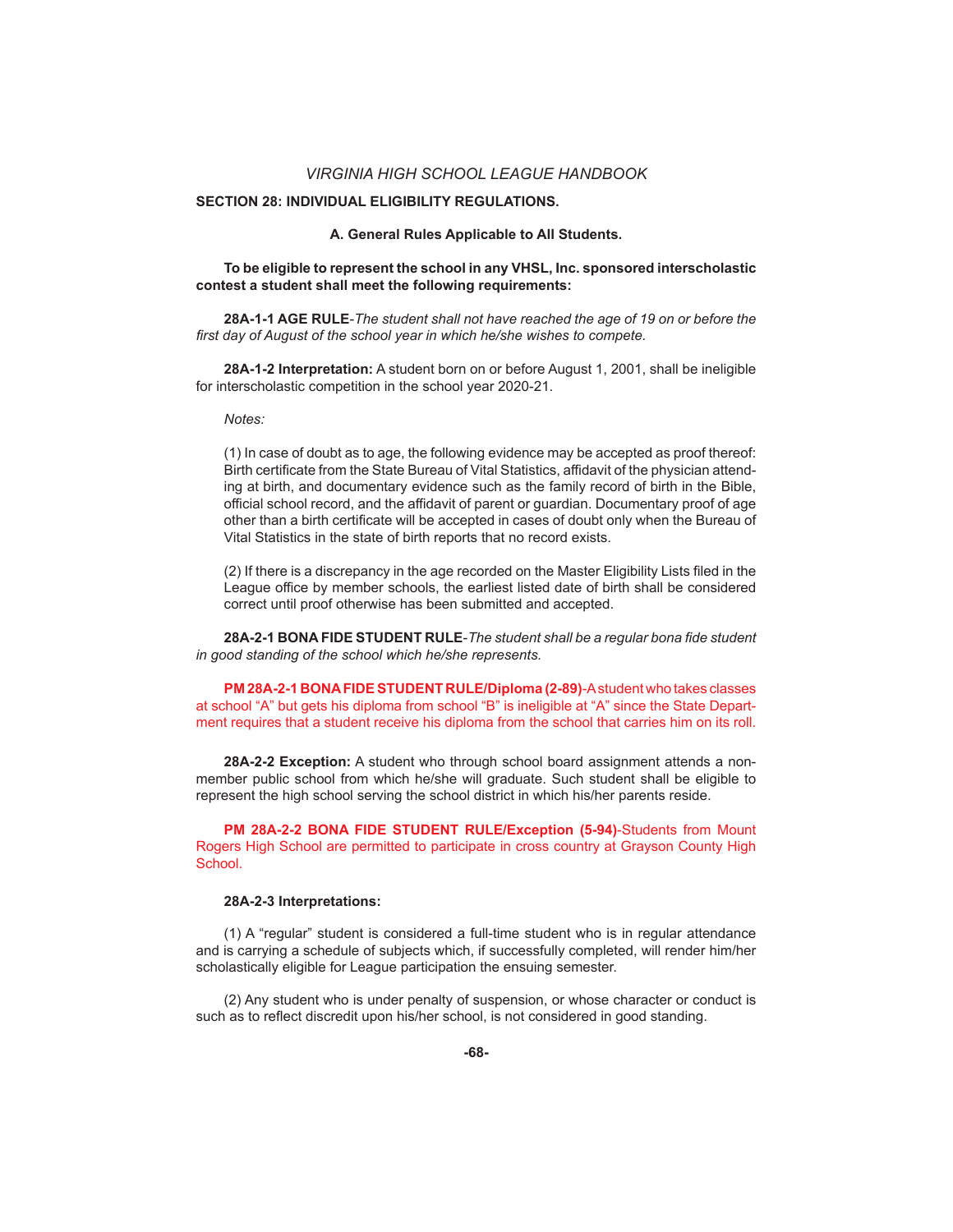(3) Any student is permitted to take course work outside the VHSL high school building provided he/she is enrolled in the high school and is eligible in all other respects.

 **PM 28A-2-3 (1) BONA FIDE STUDENT/Governor's School (1-93)**-A student attending the Governor's School shall be eligible at the Governor's School if the Governor's School offers any type of athletic program. If no program is offered in any sport/activity, the student would be eligible at his/her home school.

 **PM 28A-2-3 (2) BONA FIDE STUDENT RULE/Home School (5-90)**-Home School students are not eligible because they fail to meet the requirements of this rule.

**28A-3-1 ENROLLMENT RULE**-*The student shall have been regularly enrolled in the*  school which he/she represents not later than the fifteenth school day of the semester.

#### **28A-3-2 Exceptions:**

 (1) Any transfer student who was regularly enrolled within the required 15-day period in the school from which he/she transferred. (This exception refers only to transfer students who transferred with a corresponding move on the part of their parents or who meet Exception 28A-7-2 (4) of the Transfer Rule. For other situations involving transfer students, see the Transfer Rule.)

 (2) Any student for whom waiver of the provisions of this rule has been granted by the District Committee to avert an obvious injustice, when enrollment within the required 15-day period was not accomplished because of circumstances beyond the control of the student. In each such case the waiver shall be requested in writing by the appropriate principal, giving all pertinent details. Each such case will be judged on its merits; however, no waiver will be granted unless it is clearly shown that the student was prevented by circumstances beyond his/her control from meeting the requirements of this rule.

 (3) Any foreign exchange student, regardless of when he/she enrolls in the member school and regardless of the number of days he/she will be a student in the member school.

 (4) Eighth or ninth grade students otherwise eligible but enrolled in a member school's feeder school.

#### **28A-3-3 Interpretations:**

(1) "Paper" enrollment is not considered as meeting the requirements of this rule.

(2) Enrollment is defined as official registration and attendance in classes for at least three school days thereafter. Home instruction does not constitute enrollment in a public school. Home schooling is a process through which Virginia Code compulsory education requirements may be met, as is private schooling. Home schooling is the equivalent of school enrollment for purposes of future eligibility requirements such as establishing residence for Transfer Rule purposes, and determining whether the student has met Scholarship Rule requirements of having passed five academic subjects recognized by the Virginia Department of Education in the most recent prior semester.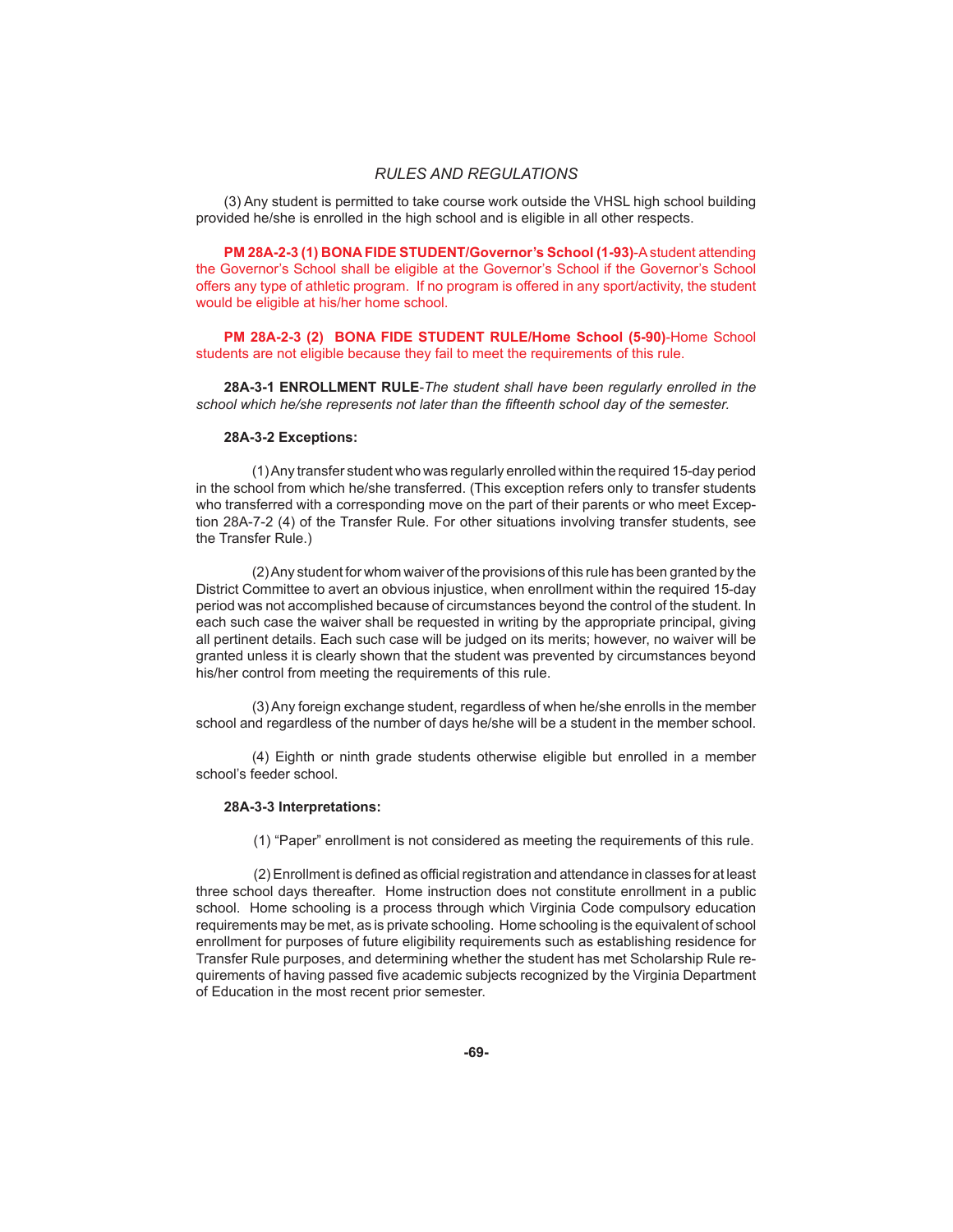(3) Engaging in a contest, regardless of whether or not said student has officially registered in the school or attended classes, shall be evidence that the student is enrolled in the school.

**28A-4-1 GRADE RULE**-*The student shall be enrolled in the last four years of high school.*

### **28A-4-2 Exceptions:**

(1) Students may compete on the sub-varsity level while in the eighth grade; however, no student below the eighth grade level is eligible to participate in any VHSL interscholastic contest.

(2) Eighth-grade students who passed five 8th grade subjects the past school year (see *Note* following 28A-5-1 (6)) and reached the age of fifteen on or before the first day of August may compete on the varsity level.

 (3) Eighth-grade students may participate in nonathletic events for one year only while in the eighth grade. Such participation does not affect the subsequent eligibility of the student under the Semester Rule.

 (4) A student may participate in VHSL sub-varsity sports for one year only prior to entering the ninth grade.

## **28A-4-3 Interpretations**-

 (1) Eligibility is terminated when a student receives his/her diploma; however, a student may complete a spring season started prior to graduation.

(2) Eighth graders, regardless of where they are housed, may fall into two categories.

(a) If they are filed on an MEL and participate on a junior varsity high school team, they must comply with VHSL rules and regulations and are covered by the League's insurance program(s) while they are considered to be representing their high school.

 (b) However, if they are competing on a level below the junior varsity (i.e. junior high or middle school), they are not covered by VHSL regulations and are not covered by the League's insurance program(s) unless such insurance has been purchased by the school or system to cover these students specifically. The grade levels of competition, eligibility rules and regulations, etc., under these non-high school circumstances are up to the local school divisions.

## **28A-5-1 SCHOLARSHIP RULE**-*The student shall:*

*(a) For the first semester be currently enrolled in not fewer than five subjects, or their* equivalent, offered for credit and which may be used for graduation; and have passed five *subjects, or their equivalent, off ered for credit and which may be used for graduation the immediately preceding year or the immediately preceding semester for schools that certify credit on a semester basis; and*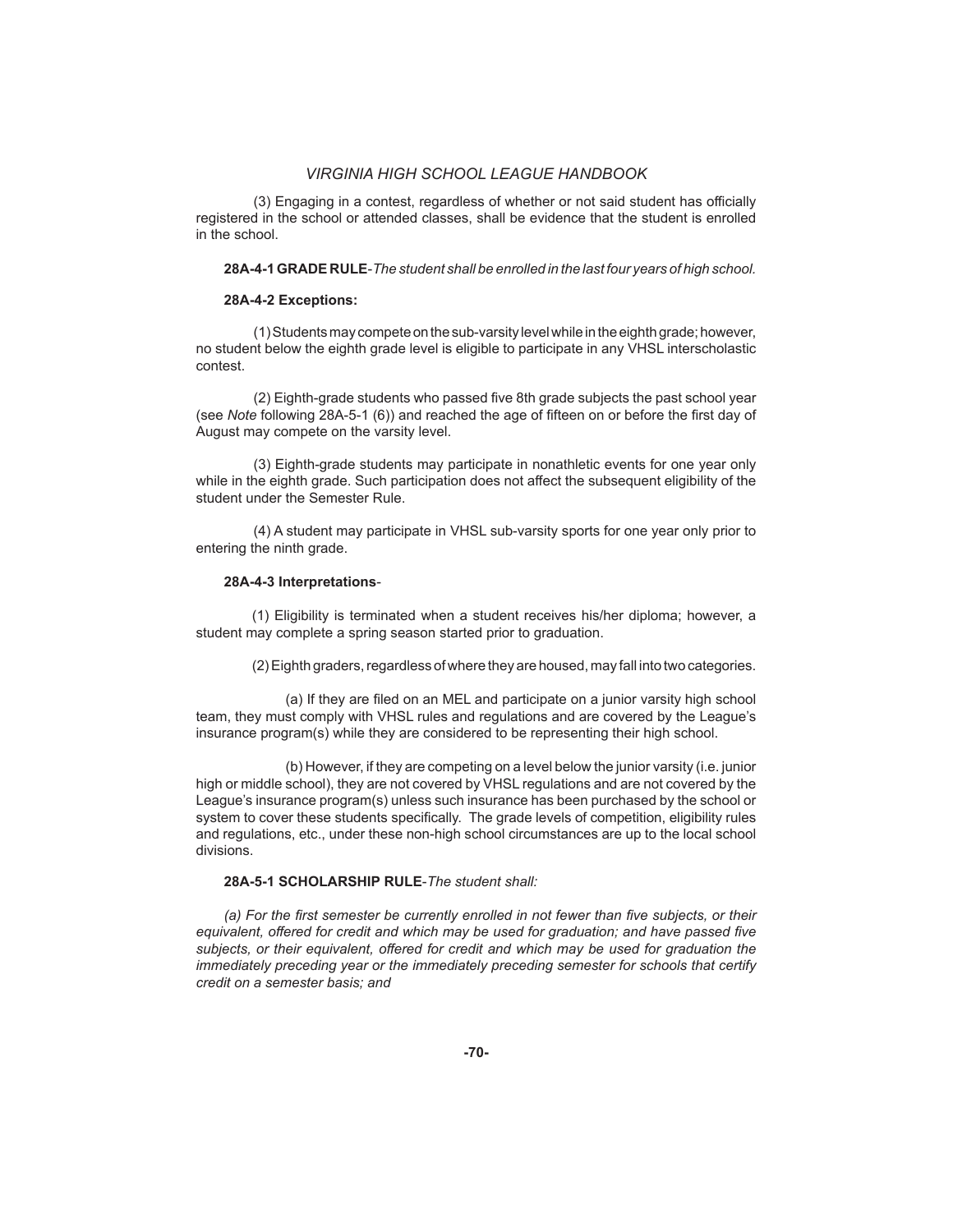*(b)* For the second semester be currently enrolled in not fewer than five subjects, or *their equivalent, off ered for credit and which may be used for graduation; and have passed fi ve subjects, or their equivalent, off ered for credit and which may be used for graduation the immediately preceding semester.*

 *Note:* Credit for courses must be recognized by the State Department of Education. Such credit is to be awarded for the semester in which the work is scheduled to be completed. Credit for summer school work must be applied on the immediately preceding semester or year.

**PM 28A-5-1 SCHOLARSHIP RULE/Block Scheduling (5-94)-When a school offers four** classes each semester (block scheduling), students must pass three of these four classes to be eligible the following semester. There is no yearly eligibility option (combine first and second semester passing grades), since this block scheduling is on a "stand alone" semester grade basis.

### **28A-5-2 Exceptions:**

(1) Any student who is enrolled in the first semester of the ninth grade for the first time.

 **PM 28A-5-2 (1) SCHOLARSHIP RULE/Late 9th Grader (3-98)**-A student is eligible under the Scholarship Rule when he/she enters public school for the first time as a ninth grader at the beginning of the second semester (after being home schooled).

(2) Any student who is enrolled in the first semester of the eighth grade for the first time.

 **PM 28A-5-2 (2) SCHOLARSHIP RULE/8th to 10th Grade (9-91)**-An eighth grade student who is placed in the tenth grade is immediately eligible and has eight semesters of eligibility remaining.

 $(3)$  Any student who has been forced to withdraw from school  $(a)$  because of confining illness or (b) because no formal school was reasonably available, upon re-entry in the school at the opening of the subsequent semester, may be exempt from the provision of this rule. If the withdrawal from school was because of confining illness, a written request for the exemption must be made by his/her principal to the District Committee with an attached written statement from the attending physician stating that the illness on the part of the student was of such a nature and duration as to make it impossible for him/her to earn credit for a semester's work. If the forced withdrawal was because no formal education was reasonably available, a statement verifying the conditions shall accompany the request. In making application for such exemption the principal shall indicate the grades of the student at the time of his/her withdrawal from school. These shall be taken into consideration by the District Committee in each such case. This exemption shall be available only to a student who has been forced to withdraw from school for one of the reasons set forth in the first sentence of this exception. The District Committee has the authority to waive this rule when a student has an extended number of absences during a semester resulting from unusual circumstances such as death in the family, chronic illness, inability to provide appropriate homebound instruction, etc.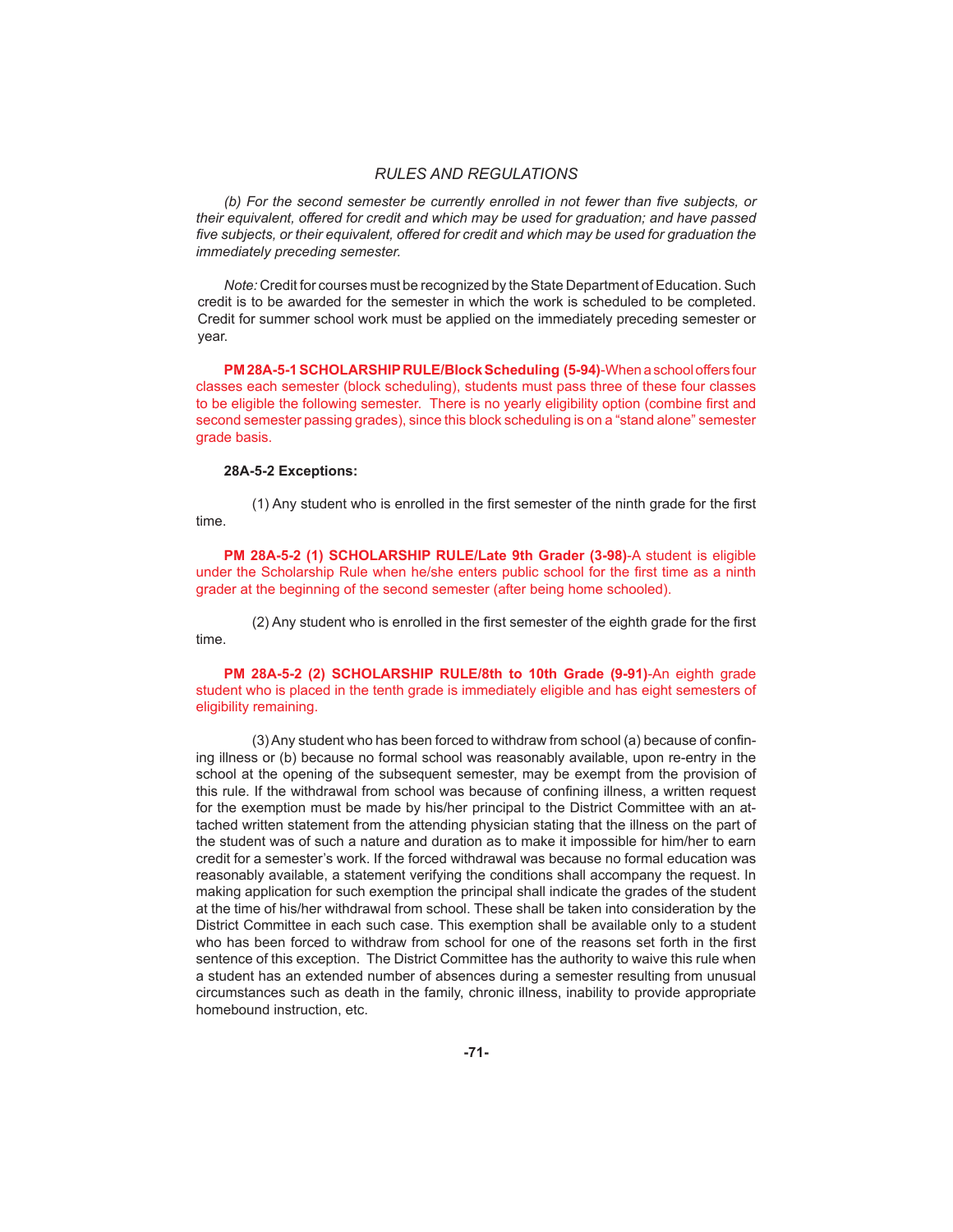(4) A special education student who is working toward a special diploma must make standard progress in those courses taken as determined by the student's IEP.

 (5) A special education student who is working toward a standard diploma must take and pass the equivalent of five subjects in accordance with any IEP modifications. If the IEP Committee determines that a special education student working toward a standard diploma should take fewer than five subjects, he/she must pass those subjects mandated by the IEP.

 (6) Students who are required by directives contained in the Standards of Quality to participate in two periods of remedial instruction will be required to take and pass the equivalent of four subjects in addition to participating in the remedial classes. Those students who take only one remedial class must still meet the five subject requirement.

## **PM 28A-5-2 (3) SCHOLARSHIP RULE/Special Education (5-92)**-Exception 6 applies to ALL students, not just special education students.

 (7) A student who transfers from a school on a 4X4 block schedule to a school on a traditional schedule too late in the semester to earn credit in an added fifth course may qualify under the Scholarship Rule's five-course requirement for the current semester at the receiving school if he/she was passing at least three credits on the block plan at the sending school at the time of the transfer. If that student receives a passing final semester grade at the receiving school in at least three courses taken on the block plan at the sending school, and takes at least five credit courses the next semester, that will meet the scholarship requirement for that next semester.

 (8) A student who transfers from a school on a traditional schedule to a school on a 4X4 block schedule too late in the semester to catch up and earn a passing grade in the block courses may qualify under the Scholarship Rule for the next semester if he/she is enrolled in at least three credit block courses and was passing at least five traditional courses at the sending school at the time of the transfer.

#### **28A-5-3 Interpretations:**

 (1) "Immediately preceding" semester is the last regular school semester prior to the semester in which the student desires to compete.

 **PM 28A-5-3 (1) SCHOLARSHIP RULE/Summer School Credit (5-92)**-A student who passes two one-semester courses in summer school is considered to have passed two subjects toward eligibility; while a student who passes one annual-credit course in summer school is considered to have passed only one subject toward eligibility.

 (2) "Immediately preceding" year is the last regular school year prior to the semester in which the student desires to compete.

 (3) For the purpose of this rule the student's eligibility or ineligibility shall be determined on the first day of the school year and on the first calendar day following the end of the first semester according to the school board adopted calendar.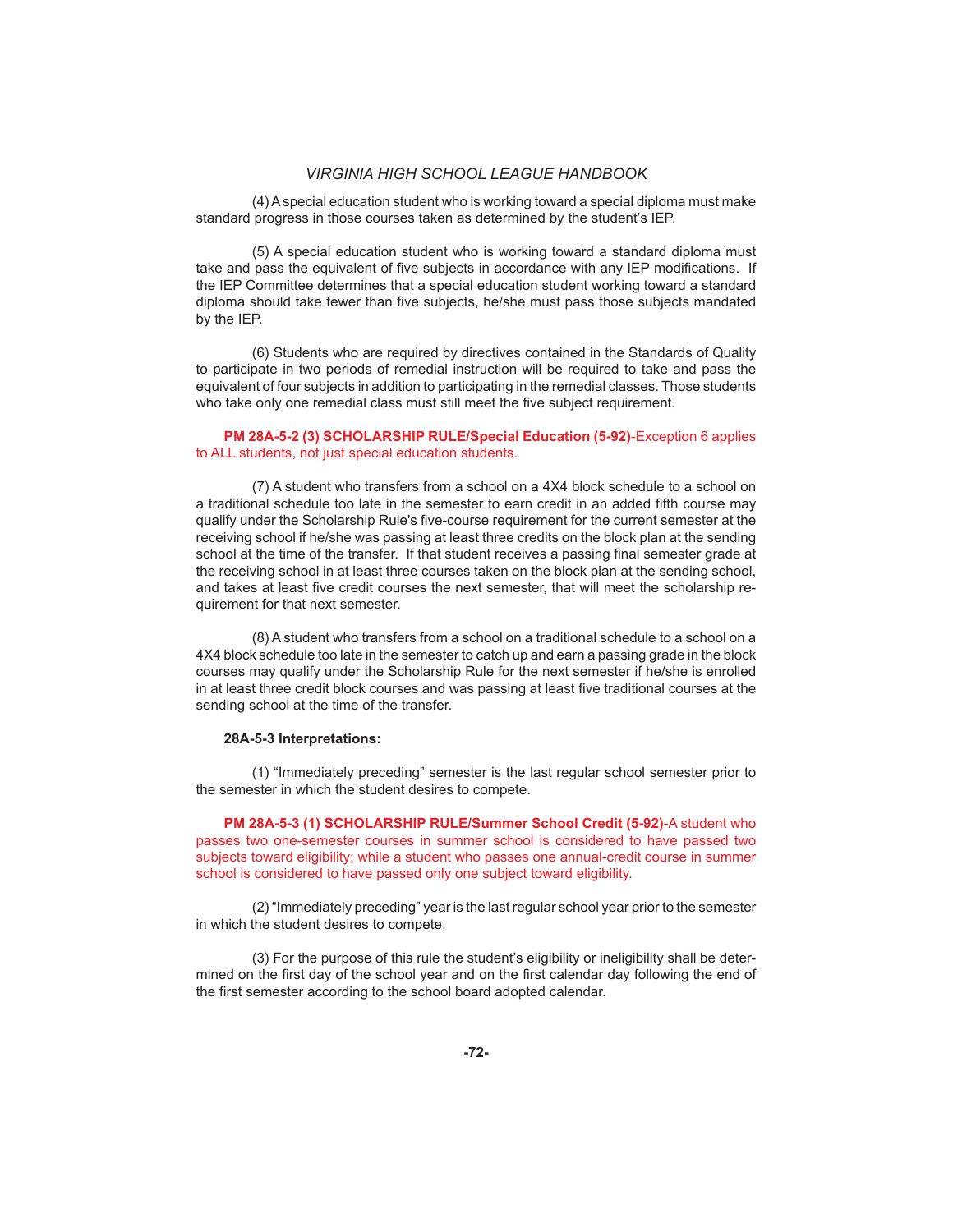**PM 28A-5-3 (2) SCHOLARSHIP RULE/Subjects Taken (1-90)**-A student remains eligible if he/she passed 6 subjects the first semester, two of which are yearly subjects that he/she subsequently drops and replaces with two other subjects for credit.

 (4) A student scholastically eligible or ineligible at the beginning of a semester shall be considered eligible or ineligible under this rule throughout that semester; however, throughout any semester during which the student wishes to maintain his/her eligibility, he/ she must be continuously enrolled in five subjects that, if successfully completed, will render him/her scholastically eligible for League participation the ensuing semester. (Exception: a student who receives an incomplete in a subject which causes him/her not to meet minimum scholastic requirements is ineligible until the work is satisfactorily made up and credit for that course is awarded, at which time his/her eligibility is restored.)

 (5) "Equivalent" means that a course granting annual credit of less than one unit equals one subject and a course granting annual credit of more than one unit equals two subjects, etc.

 (6) A student who is suspended or expelled from school and, as a result of this, does not finish a semester is ineligible throughout the following semester, since his/her record is "incomplete."

 (7) The scholastic eligibility of a student who attended another school during the preceding semester may be established only by an official certificate or transcript from that school.

 (8) Grade school subjects may not be counted in determining eligibility under this rule. College courses, or others taken outside the high school, may be counted provided they are accepted for credit by the high school at which the student desires to compete.

 (9) A subject for which credit has previously been granted may not, if repeated, be used by any student to satisfy the requirements of this rule.

 (10) If a student receives credit for a semester's work he/she is considered to have passed the work within the intent of this rule, regardless of whether his/her grades at the end of that semester were of passing quality.

*Note:* This interpretation is not to be considered in conflict with interpretation 8 above. Interpretation 4 is only to be considered to provide cases when students making passing grades in the fall on a subject and do not pass in the spring, but it is the policy of the school for all students to average the year's work. In such cases, when the student is given credit for the year's work–including the spring semester in that subject–he/she is considered to have passed the work within the intent of this rule. On the other hand, where passing grades are made at the end of the spring semester and no credit is allowed for the year's work due to failing work at the end of the fall semester on a subject, he/she is considered not to have passed the work within the intent of this rule.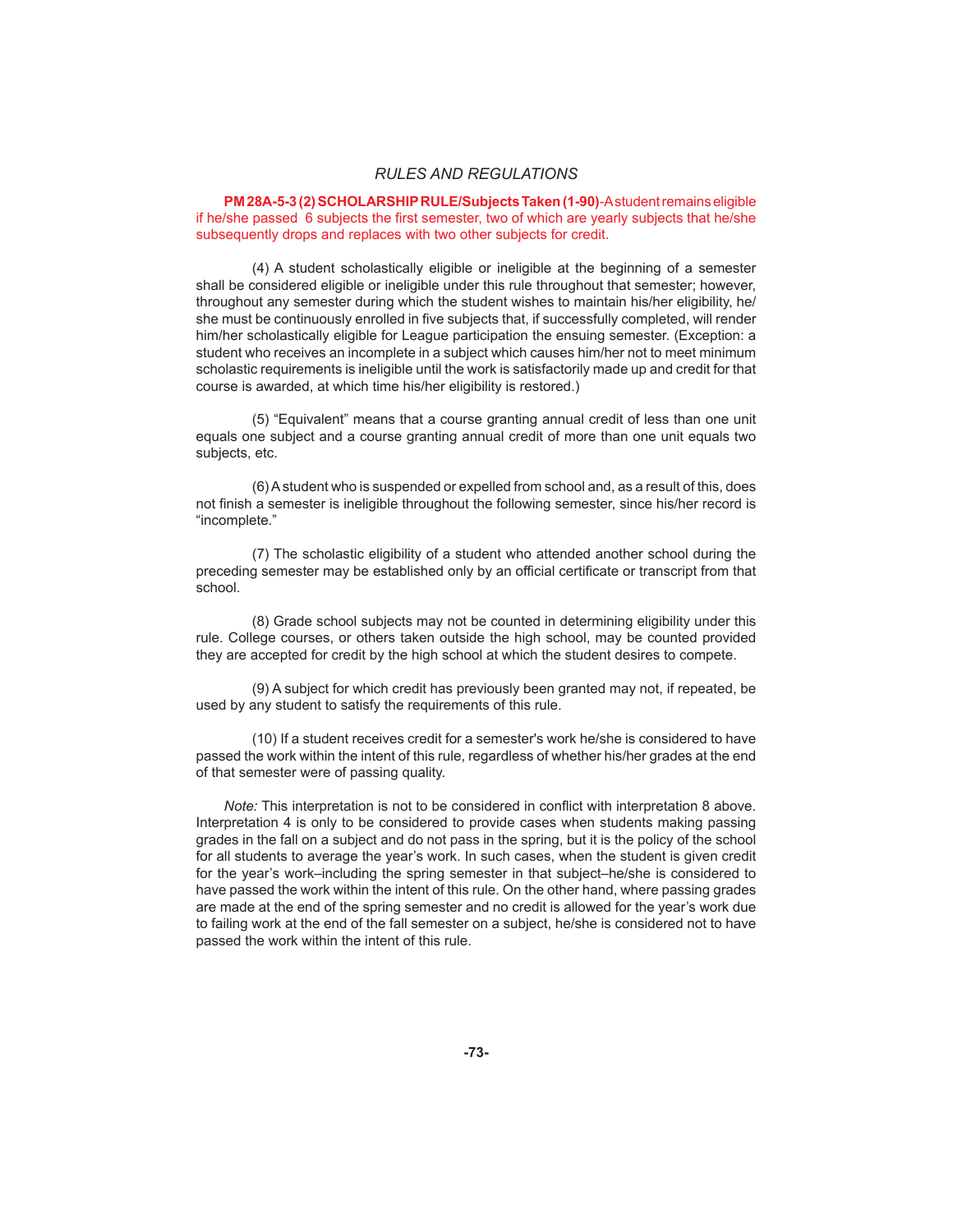**PM 28A-5-3 (3) SCHOLARSHIP RULE/Interpretations**-Checking students' grades to determine fall semester eligibility is a tedious job, requiring complete knowledge of the VHSL Scholarship Rule, plus an understanding of the "annual basis" subjects, the "semester basis" subjects, or a combination of both. The examples below point out how a student's eligibility is affected by these grading systems as well as a reminder that the VHSL Scholarship Rule requirement is based on subjects passed, not credit passed.

#### **Using the ANNUAL BASIS Grading System**

(No semester credit courses are offered. Each subject is passed or failed for the year.)

| <b>Student John Doe</b> | 1st | Subjects        | 2nd             | Subjects End of Subjects |      |        |
|-------------------------|-----|-----------------|-----------------|--------------------------|------|--------|
|                         |     | Semester Passed | Semester Passed |                          | Year | Passed |
| English 10              | в   |                 |                 |                          |      |        |
| Geometry                |     |                 |                 |                          |      |        |
| <b>PE/Driver Ed</b>     | B   |                 |                 |                          |      |        |
| <b>Biology</b>          |     |                 |                 |                          |      |        |
| <b>Band</b>             |     |                 |                 |                          |      |        |
| <b>Computer Science</b> | D   |                 |                 |                          |      |        |
| TOTAL                   |     |                 |                 |                          |      |        |
|                         |     |                 |                 |                          |      |        |

For the upcoming semester, John Doe is **ELIGIBLE** because he passed five annual subjects. The fact that he passed only four subjects during second semester has no bearing when the Annual Basis System is used.

#### **Using the SEMESTER BASIS Grading System**

(Credit is granted only on a semester basis. There is no average of first and second semester grades.)

| <b>Student John Doe</b> | 1st             | <b>Subjects</b> | 2 <sub>nd</sub> | <b>Subjects</b> | End of | <b>Subjects</b> |
|-------------------------|-----------------|-----------------|-----------------|-----------------|--------|-----------------|
|                         | Semester Passed |                 | Semester        | Passed          | Year   | Passed          |
| English 101             | в               |                 |                 |                 |        |                 |
| English 102             |                 |                 | A               |                 |        |                 |
| Geometry 101            | F               | 0               |                 |                 |        |                 |
| Geometry 102            |                 |                 | C               |                 |        |                 |
| <b>PE 10</b>            | B               |                 |                 |                 |        |                 |
| <b>Driver Ed</b>        |                 |                 | F               | 0               |        |                 |
| Biology 101             | C               |                 |                 |                 |        |                 |
| Biology 102             |                 |                 | F               | 0               |        |                 |
| <b>Band 101</b>         | A               |                 |                 |                 |        |                 |
| <b>Band 102</b>         |                 |                 | А               |                 |        |                 |
| Computer Sci 101        | D               |                 |                 |                 |        |                 |
| Computer Sci 102        |                 |                 | B               |                 |        |                 |
| <b>TOTAL</b>            |                 | 5               |                 | 4               |        |                 |
|                         |                 |                 |                 |                 |        |                 |

For the upcoming semester, John Doe is **INELIGIBLE** because he passed only 4 subjects the preceding semester. On this system the grades for the first semester and second semester are not averaged. Each semester stands alone.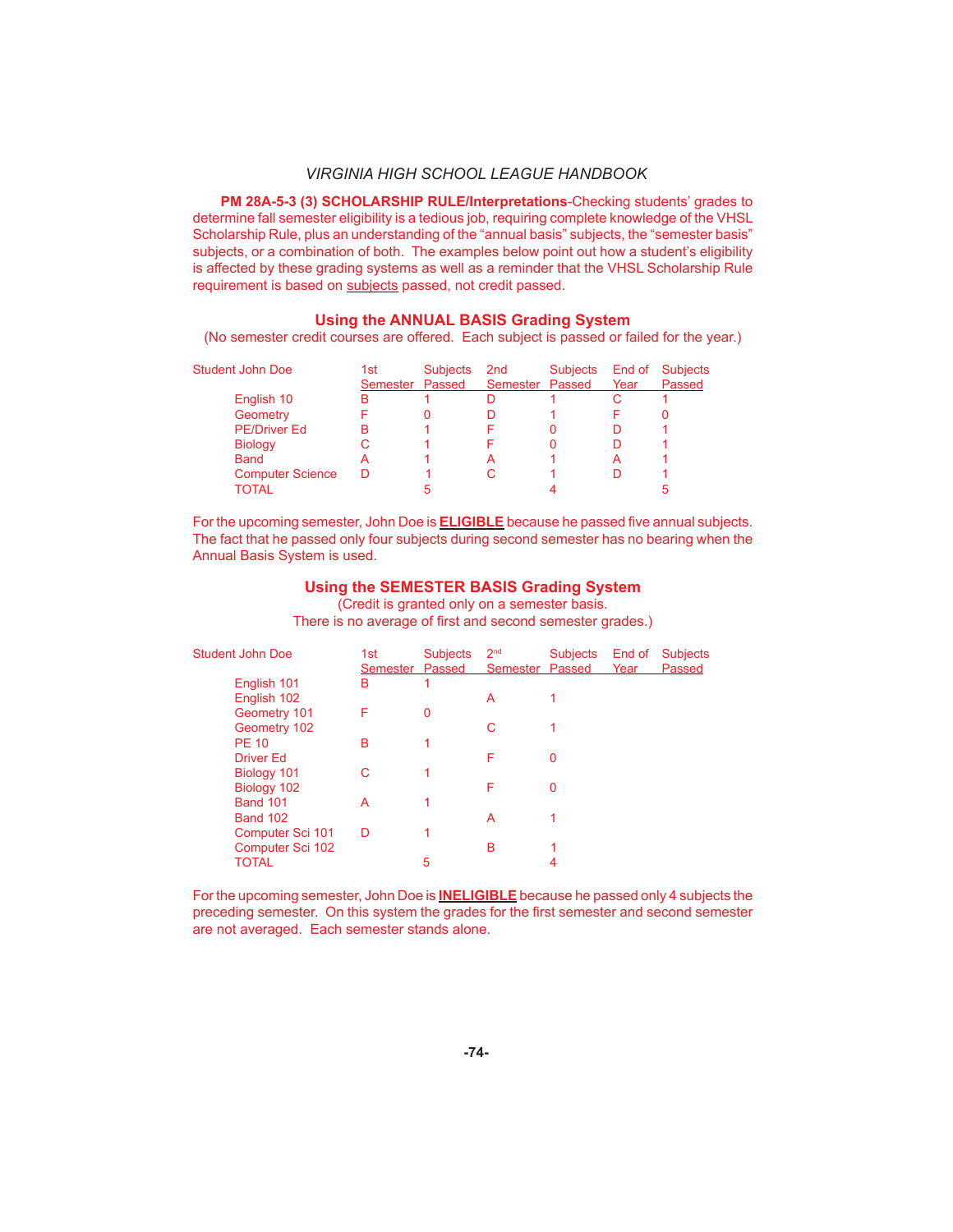**Using a COMBINATION of Annual Basis and Semester Basis Grading** (Some classes are offered on an annual basis and some on a semester basis.)

| <b>Student John Doe</b>         | 1st<br>Semester Passed | <b>Subjects</b> | 2 <sub>nd</sub><br>Semester Passed | <b>Subjects</b> | End of<br>Year | <b>Subjects</b><br>Passed |
|---------------------------------|------------------------|-----------------|------------------------------------|-----------------|----------------|---------------------------|
| English 10 (Annual)             | в                      |                 |                                    |                 |                |                           |
| Geometry (Annual)               | F                      |                 |                                    |                 |                |                           |
| PE 10 (1 <sup>st</sup> Sem)     | B                      |                 |                                    |                 |                |                           |
| Driver Ed (2 <sup>nd</sup> Sem) |                        |                 |                                    |                 |                |                           |
| Biology (Annual)                |                        |                 |                                    |                 |                |                           |
| Band (Annual)                   | А                      |                 |                                    |                 |                |                           |
| Comp Sci (Annual)               | D                      |                 |                                    |                 |                |                           |
| TOTAL                           |                        |                 |                                    |                 |                | 5                         |

For the upcoming semester, John Doe is **INELIGIBLE** even though he passed 4 annual subjects and 1 first-semester course (PE 10) for a total of five subjects. Because he passed PE 10 during the first semester of last year, it counted toward his eligibility for the second semester of last year and may not be counted again for the upcoming semester. The same subject cannot be used twice in determining eligibility.

**28A-6-1 SEMESTER RULE**-*The student shall not have been enrolled in the last four years of high school for a period of more than eight consecutive semesters, beginning with*  the semester in which he/she was enrolled for the first time in the ninth grade. The eight *consecutive semesters shall be counted continuously from that point, regardless of whether or not he/she remains continuously enrolled in school.*

 **PM 28A-6-1 (1) SEMESTER RULE/8th to 10th Grade (9-91)**-An eighth grade student who is placed in the tenth grade is immediately eligible and has eight semesters of eligibility remaining.

 **PM 28A-6-1 (2) SEMESTER RULE/Foreign Exchange Students (1-90)**-A foreign exchange student from a school that normally graduates after 11 years, who repeated a grade in elementary school and therefore has been enrolled 12 years, is eligible to compete as long as the Semester Rule has not been violated.

 **PM 28A-6-1 (3) SEMESTER RULE/Graduated Seniors**-A student who is eligible for a spring sport playoff remains eligible throughout that playoff from the standpoint of the semester rule even if graduation occurs prior to the conclusion of the playoff . (*Note*: This situation is not uncommon for seniors in spring sport playoffs.)

#### **28A-6-2 Exceptions:**

 (1) A student who interrupts his/her high school career in order to participate in a CSIET-approved foreign study program may have his/her eligibility extended for up to two semesters, provided the student does not participate out of country in sports he/she wishes to play upon his/her return, subject to approval by the District Committee prior to leaving for the foreign study, or upon returning and providing proof to the District Committee the student did not participate out of country, in that sport, while involved in the foreign study.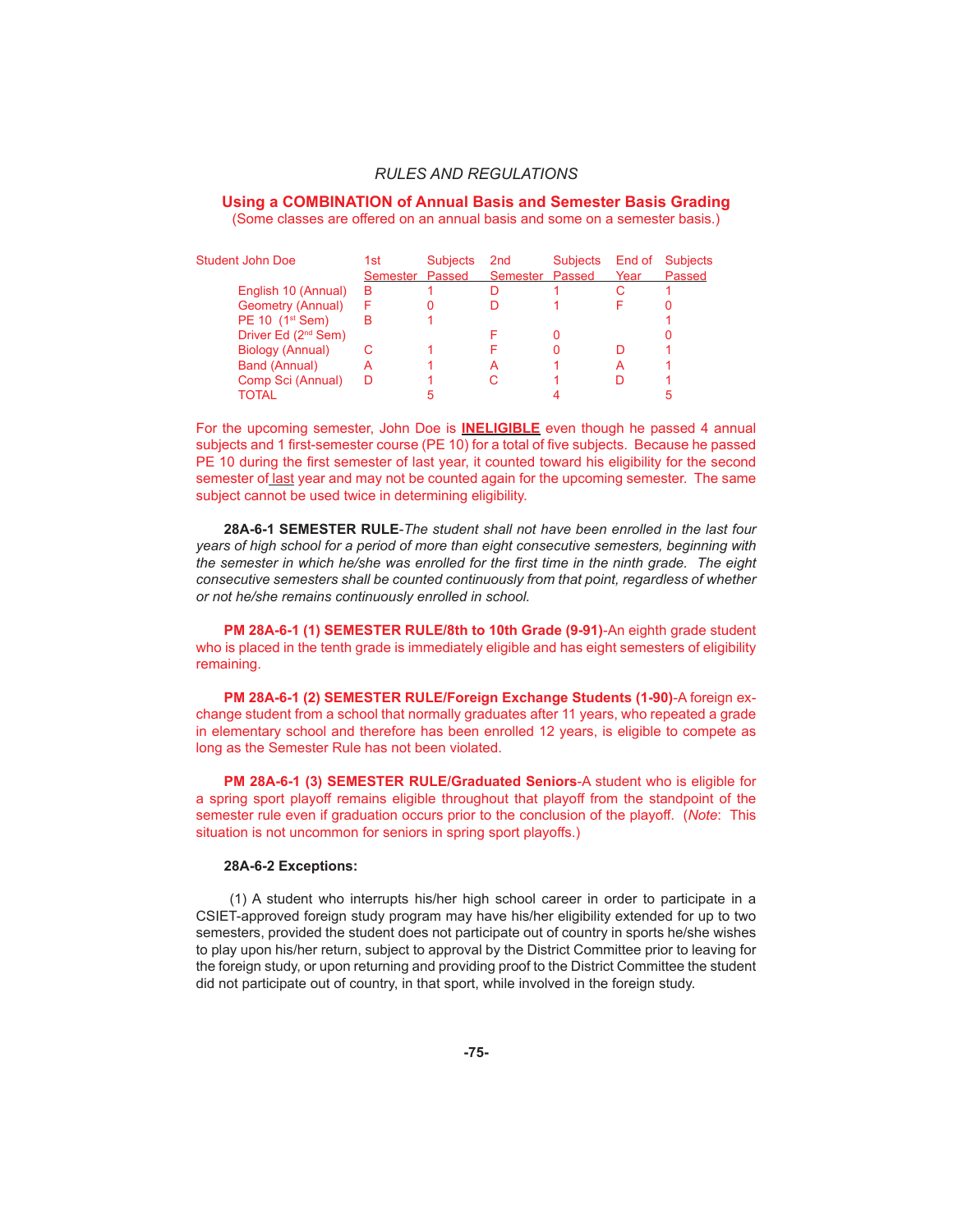(2) The Executive Director shall waive the Semester Rule for designated students at non-public member schools the first year such schools are members in the public school division if the student participated in varsity athletics in 8th grade or because the student repeated a high school grade and therefore is, or in the future will be, a fifth-year senior. The Semester Rule waiver will apply to each designated student throughout his or her time in high school and is not a waiver of the Age Rule or Scholarship Rule.

#### **28A-6-3 Interpretation:**

 (1) For the purposes of this rule, the eighth semester as applied to those completing their eighth semester at mid-year shall be defined as terminating the last day of classes of the first semester.

**28A-7-1 TRANSFER RULE**-*The student shall not have enrolled in one high school and subsequently transferred to and enrolled in another high school without a corresponding change in the residence of his/her parents, parent, or guardian. The original residence must be abandoned as a residence, that is sold, rented or otherwise disposed of as a residence, and must not be used as a residence by the immediate family. The entire family must make the change and take with them the household goods and furniture appropriate to the circumstances. The change must be made with the intent that it is permanent. The sending*  and receiving VHSL school principals are required to complete and file the VHSL Transfer *Form, acknowledging that to the best of their knowledge the student has met all aspects of the transfer rule or its exceptions. Home instruction does not constitute enrollment in a public school. Home schooling is a process through which Virginia Code compulsory education requirements may be met, as is private schooling. Home schooling is the equivalent of school enrollment for Transfer Rule purposes, and determining whether the student has met Scholarship Rule requirements of having passed fi ve academic subjects recognized by the Virginia Department of Education in the most recent prior semester.*

 *Note A:* The provisions of the Transfer Rule apply to students transferring from one school to another, including transfers from a private school to a public school as well as transfers from one public school to another. For the purposes of this rule only, the phrase "high school" is defined as a school providing instruction at the ninth or tenth or eleventh or twelfth grade level(s).

*Note B:* Any student who transfers from a non-VHSL member school (i.e., a non-member VHSL non-public school, a home school or a school from a state outside Virginia) to a VHSL non-public member school shall be eligible immediately, provided that student was continuously enrolled in the school from which he/she is transferring for one calendar year prior to such transfer.

*Note C:* Any student who transfers after a VHSL member receiving school's regular season, in that sport, has concluded is ineligible to participate in postseason play for that VHSL member school in postseason play, in that sport.

 **PM 28A-7-1 (1) TRANSFER RULE/Move Requirement (1-71)**-A student who moves from one school to another with no move on the part of his parents is ineligible. This student can become eligible immediately when his/her parents established residency in the zone served by the student's new school.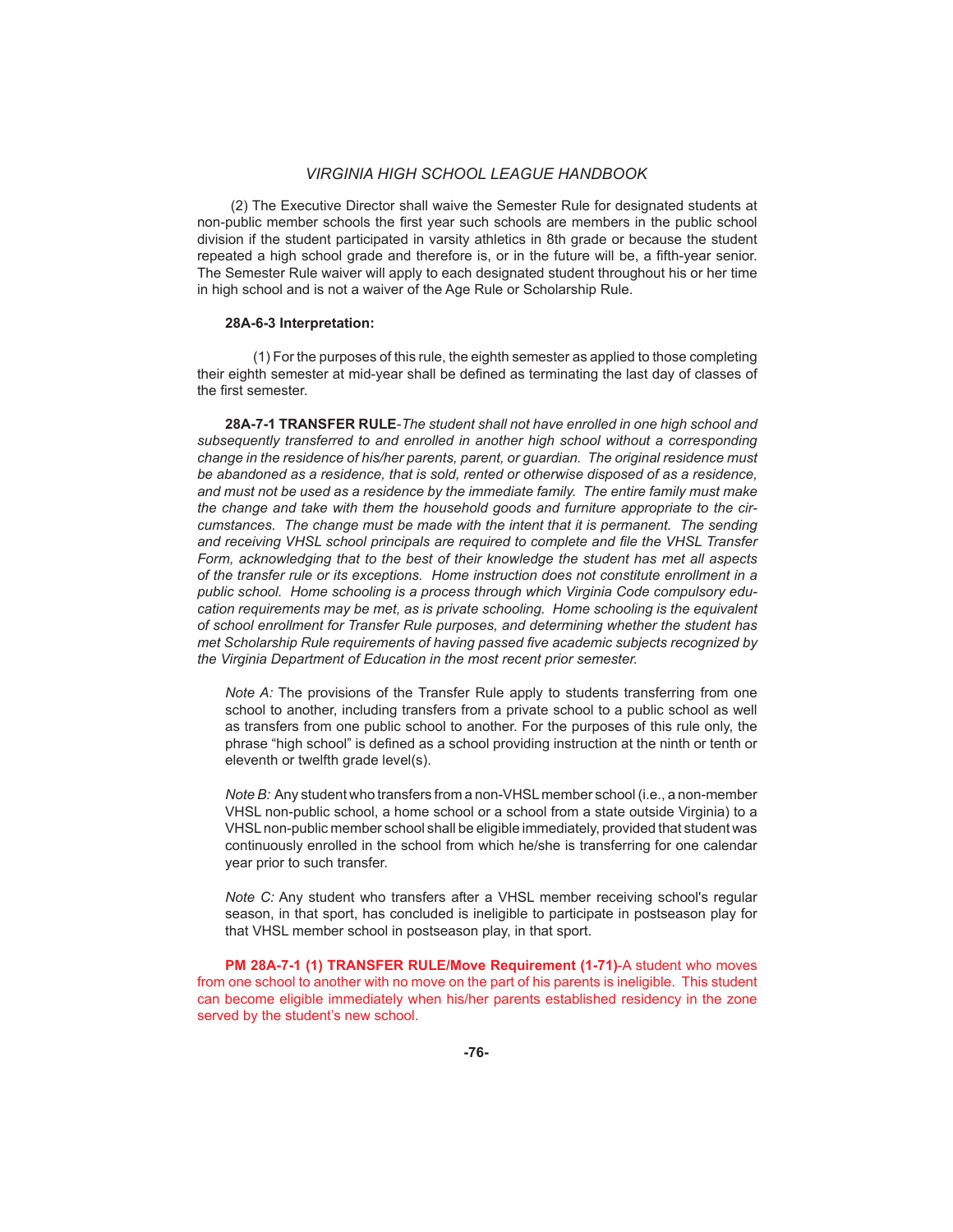**PM 28A-7-1 (2) TRANSFER RULE/State Event Qualifi er (5-94)**-Students who transfer to another VHSL school after qualifying to the state tournament are not allowed to participate in cross country, wrestling, indoor and outdoor track/field, tennis, golf, gymnastics, forensics and debate; parents or students may request a hardship based on the circumstances for the move.

**PM 28A-7-1 (3) TRANSFER RULE/Site Designated Programs (5-15)**-Students who have established eligibility in a school and subsequently change into or out of a site designated program (Academy, Speciality Program, etc.) in that school, will be ineligible for 90 school days.

#### **28A-7-2 Exceptions:**

 **PM 28A-7-2 TRANSFER RULE/Wise County Exception (5-11)**-For the start of the 2011- 12 school year only, a one-time transfer eligibility exception applies only to those students attending a Wise County school that closes due to consolidation and the student wishes to return to the school serving his/her parents' out-of-county residence. Students whose parents live in Wise County but who choose to transfer out of county without a corresponding move by their parents, or those who fail to meet the prescribed VHSL Transfer Rule or one of its Exceptions, would not be eligible and would need to file an application for VHSL Transfer Rule Waiver with the appropriate district committee. All necessary forms, appeals procedures and criteria for considering appeals are available on the VHSL website. No appeal will be heard in advance on a presumptive basis but only after a student becomes ineligible.

 (1) A student shall become eligible for interscholastic competition after he/she has been enrolled in the school for 365 consecutive calendar days. Exception: If a student transfers during the summer and remains ineligible for the entire subsequent school year, he/she would become eligible beginning with the fall season of the following academic year.

 (2) A student transferring from a school closed by executive or administrative order to the school serving the district in which his/her parent, parents or guardian reside.

 (3) A student transferring to the high school serving the district in which his/her parents reside upon completion of the highest grade level offered by the intermediate school, middle school, junior high school or non-public high school from which he/she transfers.

(4) The first time a student transfers from a non-member high school to a member school of the attendance area of the student's parents or guardians, he/she shall be eligible immediately provided that he/she has been enrolled in the non-member school a minimum of one full year, or has never been enrolled at a member school or is returning to the member school where he/she had been enrolled and has been eligible immediately prior to his/her transfer to the non-member school. Additionally, he/she is only eligible for participation in one season of a particular sport each school year with a maximum of four seasons of participation in eight semesters of high school regardless of member or non-member school. For the purpose of this exception only, the student must have been a ward of the guardian for at least one semester prior to his/her transfer. If the transfer occurs during a sports season, Contest Limitation Rule (54-3-1) guidelines would be binding.

*Note*: If a student is returning to a member school where he/she was previously enrolled as an out of zone student, he/she will be immediately eligible provided any of the other aspects of the above exception is satisfied.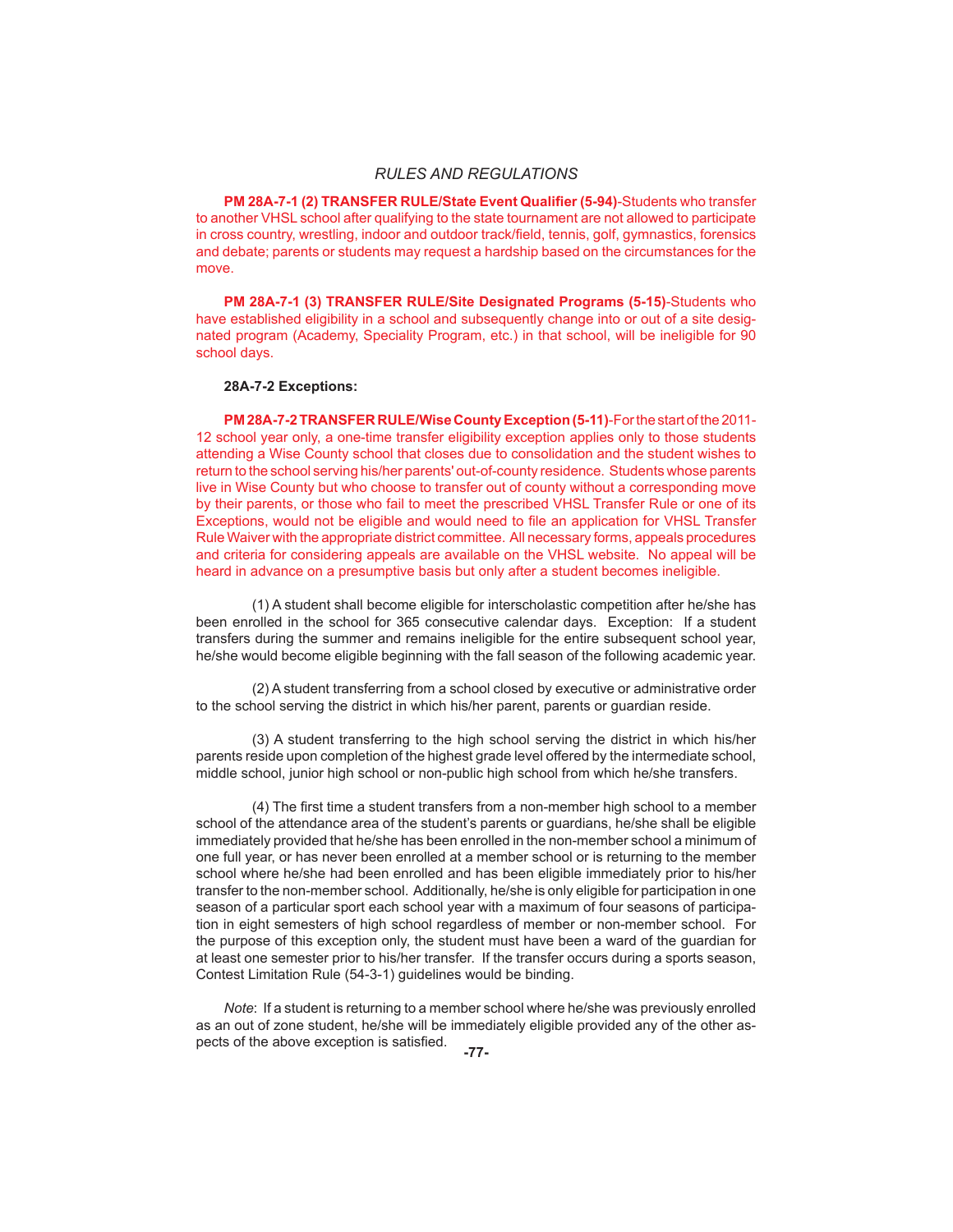(5) A student entering the eighth grade for the first time becomes immediately eligible in the high school in which he/she enrolls regardless of his or her residence status. A student entering the ninth grade for the first time becomes immediately eligible in the high school in which he/she enrolls regardless of his or her residence status.

 (6) A foreign exchange student may become immediately eligible in the high school in which he/she is placed regardless of his/her residence status by meeting the conditions of this exception; however, all other eligibility requirements shall be met. A bona fide foreign exchange student with a J-1 or F-1+ visa may be immediately eligible the first year in residence and is limited to eligibility only during that first year in residence, and only while the student remains enrolled in an established foreign exchange program accepted for listing by the Council on Standards for International Educational Travel (CSIET). The foreign exchange program must comply with all applicable CSIET and federal regulations and there must be no evidence of athletic recruitment resulting in the student's attendance at the school either by school personnel or other outside parties. Once the student no longer is a participant in a foreign exchange program or subsequent to his/her first year of enrollment in such program, he/she must meet all normal requirements of the Transfer Rule and would have to meet 28A-7-2 (1), discounting any period while enrolled in the foreign exchange program, at the high school in which the student wishes to be eligible.

 **PM 28A-7-2 (6) TRANSFER RULE/Foreign Student (3-93)**-A foreign student who is not under any foreign exchange program and who transfers to a VHSL school in January is not eligible for spring sports, unless the parents move into the school's zone.

 (7) A school board or division superintendent may transfer a student, by name, within the school division without affecting that student's eligibility by specifically granting a waiver of the Transfer Rule (28A-7-1). Such waivers should be considered for the welfare of the student and/or school system and not for athletic and/or activity purposes. The Master Eligibility List of all teams which have students who have been so waived shall reference the specific school board minutes or written documentation granting the waiver.

 *Note*: Due to Virginia law stating the powers of local school boards as to internal decisions, all individual eligiblity appeals of this exception lie exclusively with the local school board.

 (8) When a local school board requires students within a geographical area, or those who fall within any other category as distinguished from individuals by name, to attend a high school other than the one the students have been attending, such students shall become eligible in the high school to which they are required to transfer at the time the transfer becomes effective.

 (9) In the case of a school reorganization or consolidation which results in the discontinuance of one or more high schools in which students had been or would be eligible under this rule, these students become eligible in the school designated by the school board to receive pupils from the discontinued school at the time set for the reorganization or consolidation and only in the high school so designated.

 (10) If the city or county school board redistricts the city or county for high school purposes, students who by this action are required to transfer to another high school are immediately eligible at the school to which they are reassigned.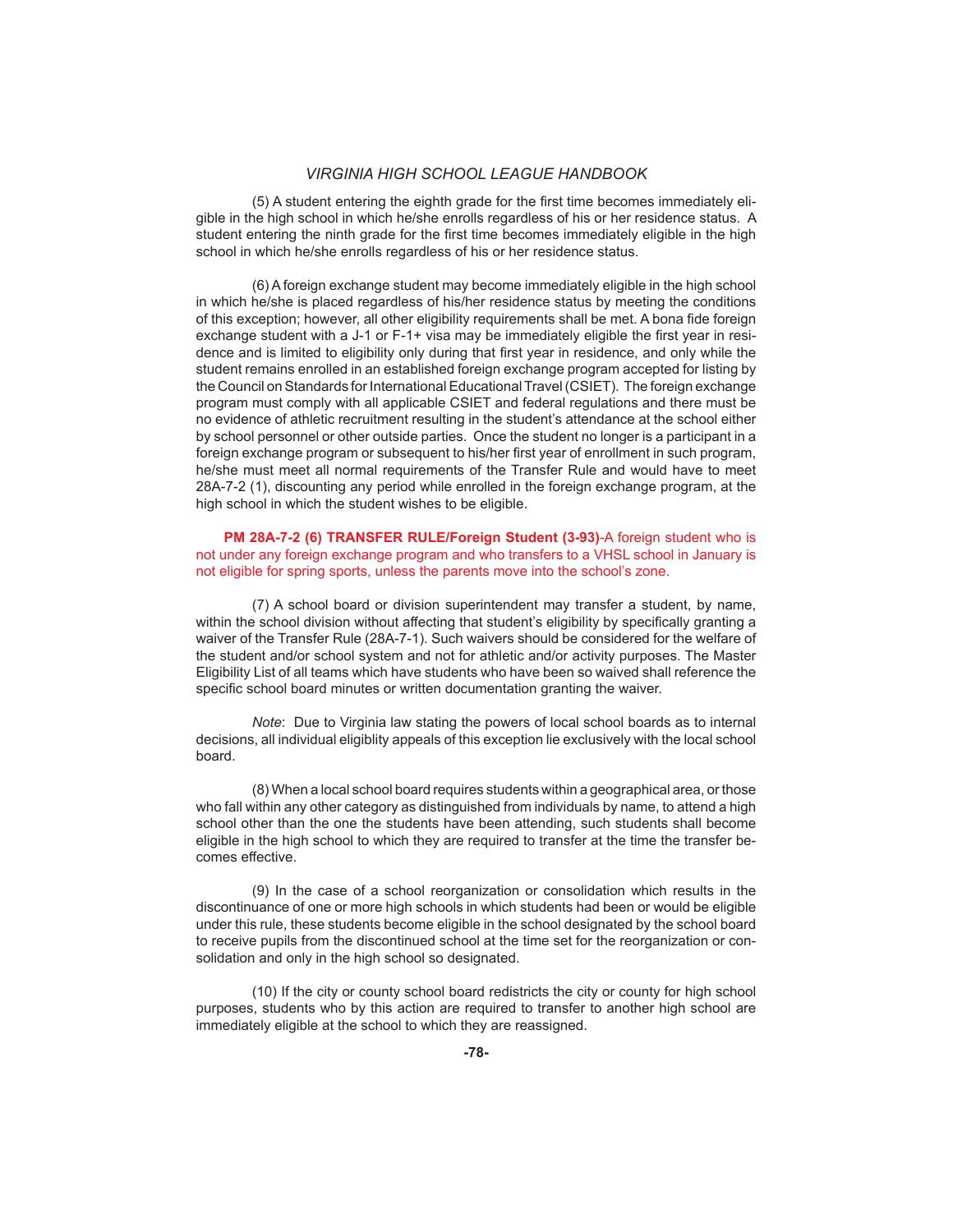(11) A student under the care and guidance of any department of welfare, any department of corrections or an orphanage who is required to change residence by court order, unless that order was sought to enable the student to participate in extracurricular activities, or who is legally adopted, is eligible to participate in League activities in the school district in which he/she is placed.

 (12) In cases of court-ordered custody, a copy of the appropriate legal custody document, signed by the presiding judge of the appropriate jurisdiction, shall be submitted to the Executive Director for review and approval. Approval is contingent upon the receiving school's principal attesting that there is no evidence that the transfer was for athletic and/or activity purposes. A student, 18 years of age or older, who would be subject to a transfer of custody if he/she were less than 18 years of age may petition the Executive Director through the student's principal for eligibility, and the Executive Director has authority to grant such eligibility immediately.

 (13) If the District Committee of the district in which the student wishes to participate approves such eligibility, a student may, for the first time only, transfer from one school to another as the result of a move from one parent to another parent or from a guardian to a parent, when the parents are residing in different school attendance zones, and become eligible at the beginning of the next school year.

 (14) The eligibility of students transferring to a Governor's School or a magnet school shall be determined by the policies approved by the respective Governor's School or magnet school's Board of Directors. The eligibility of students transferring from a Governor's School or magnet school back to the home school of the student shall be approved by the home school division superintendent.

 (15) Students who qualify under the McKinney Vento Homeless Education Act are eligible provided the school has on file all required documentation substantiating the student's status and provided the student is eligible in all other respects.

 (16) If a student transfers into a school to live with a relative or guardian due to the fact the parent(s) or legal guardian is deployed overseas and/or to a combat assignment by orders of the United States Military, or temporarily assigned in excess of 90 days, the student will be granted immediate eligibility. Student must meet all other eligibility requirements. A copy of the Special Power of Attorney stating the guardian, residence of guardian, and school to be enrolled must be provided to the school the student is transferring into. A copy of Military Orders of Deployment must be provided to the school the student is transferring into. Student must not have any other parent (with custody) or legal court ordered guardian available.

 (17) If a student previously attended the school and (i) moved with a parent, as defined in §22.1-1, out of the school's attendance area because that parent is a full-time active duty member of the uniformed services of the United States, including service in the National Guard and Reserve on active duty orders pursuant to 10 U.S.C. §§ 1209 and 1211, and received orders to relocate and (ii) moved back to and currently lives in the school's attendance zone.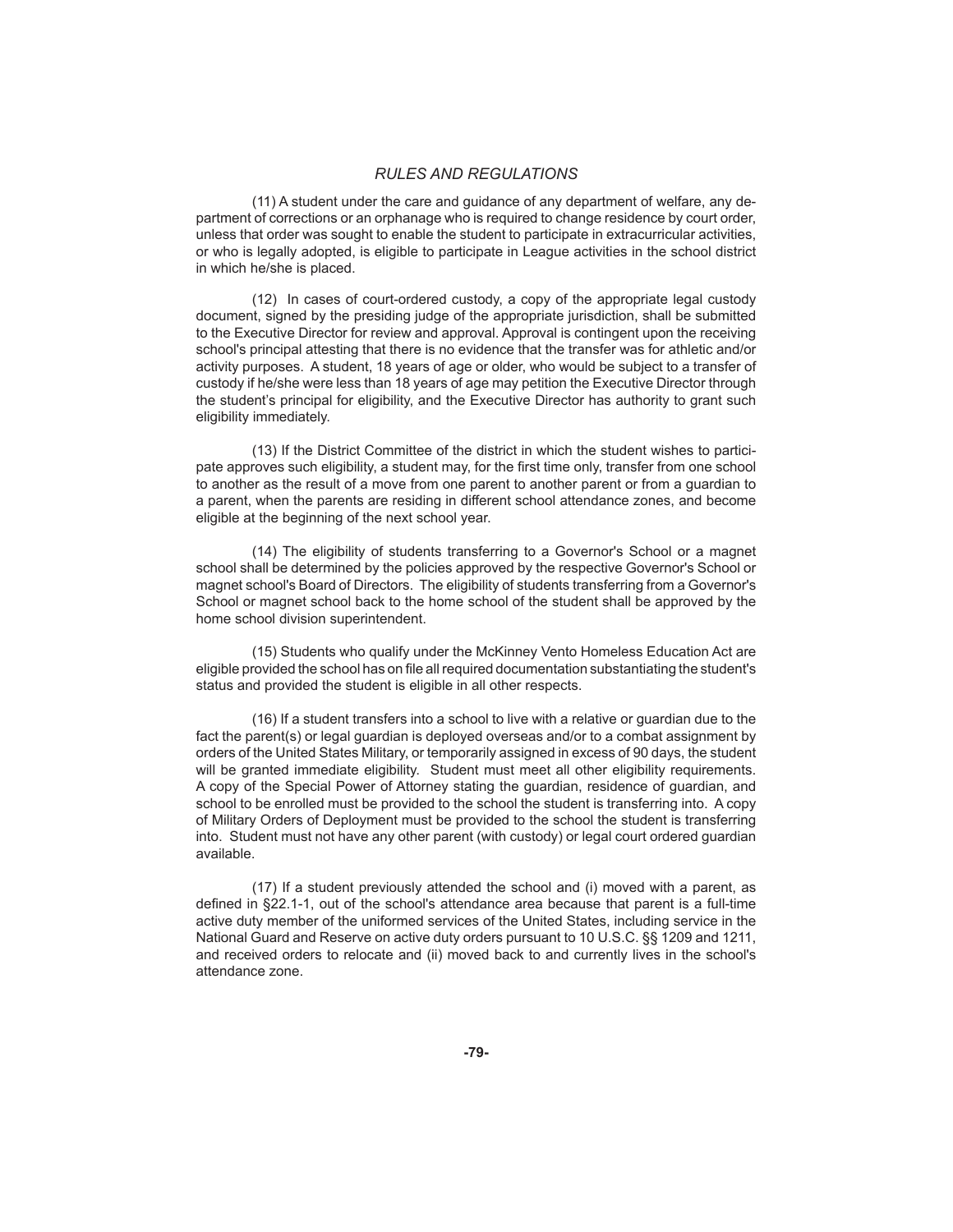#### **28A-7-3 Interpretations:**

(1) Enrollment is defined as official registration and attendance in classes for at least three consecutive school days thereafter.

(2) Engaging in a contest, regardless of whether or not said student has officially registered in the school or attended classes, shall be evidence that the student is enrolled in the school.

 (3) Once a student becomes eligible in a school, he/she may complete his/her eligibility at that school even though his/her parents or guardians may change address, as long as he/she remains continuously enrolled there. However, if a student remains enrolled in that school beyond the third day of the fall semester after the parents' or guardians' move, he/she forfeits the right to transfer to the school serving the district to which his/her parents or guardians have moved without first meeting 28A-7-2 (1).

 (4) A student who attends a school other than the one serving the school district in which his/her parents reside must comply with one of the exceptions in 28A-7-2 to establish his/her eligibility, unless the student residing in a VHSL member school attendance zone attends a virtual academy recognized by the Department of Education. Such a student, with the approval of that school district's superintendent, may, for the first time only, receive permission to participate for the school district in which the parent(s) reside. Also, a student who has established his/her eligibility at a school other than the one serving the school district in which his/her parents reside must comply with one of the exceptions in 28A-7-2 to establish his/her eligibility if he/she returns to the school serving the school district in which his/her parents reside. However, a student residing in a VHSL member school attendance zone who attended a virtual academy recognized by the Department of Education, may, for the first time only and upon receiving approval of that school district's superintendent, be eligible to participate in the school district in which the parent(s) reside.

 (5) The appointment of a legal guardian will not render a student immediately eligible in the school to which he/she transfers except in the case of the death of his/her parents, parent or guardian, and then only if the new guardianship is made legally and without delay. A student who has neither parents nor legal guardian must meet 28A-7-2 (1) in the school to which he/she transfers, unless the family with whom he/she lives has been given custody ordered by a court of competent jurisdiction in which case he/she becomes eligible immediately.

 (6) If the parents of a student who has previously enrolled in the high school grades move from a district served by one high school into a district served by another high school and the student enters a high school other than the one serving the district into which his/her parents move, he/she is not eligible in the high school of his/her choice until after meeting 28A-7-2 (1) in that school.

(7) Residence is defined as the domicile of an individual, meaning that the individual lives in a locality with the intent to make it a fixed and permanent home. Domicile requires more than bodily presence as an inhabitant in a given place; it requires bodily presence and an intention to make such a place a fixed and permanent home. Other indicia of domicile include automobile registration, voter registration and the reporting of a mailing address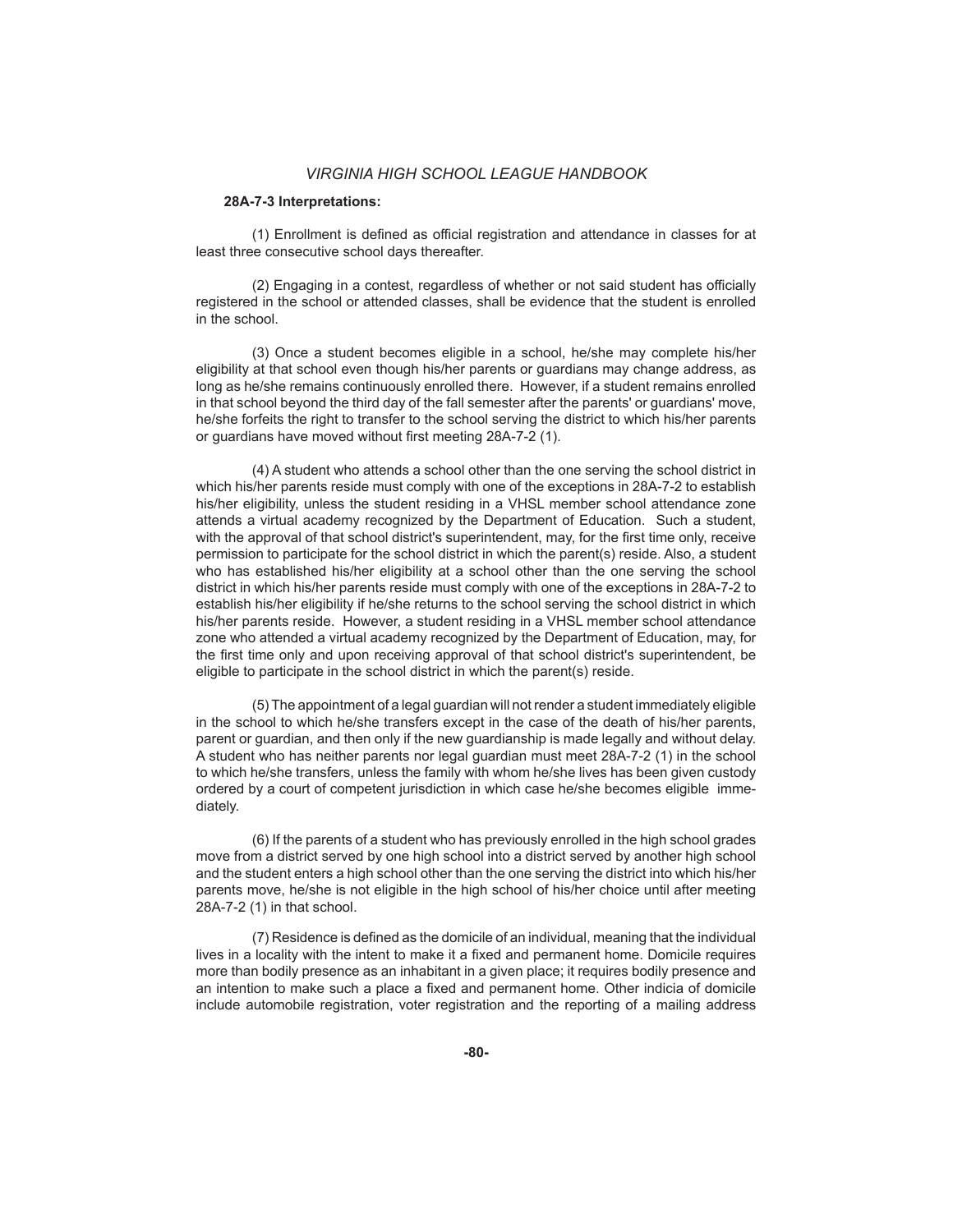change to the appropriate agencies, such as the post office, utility companies, creditors and employers. Under no circumstances can a family or student participant have two residences for eligibility purposes. It is the obligation of the school to know the complete residence status of each student participant and to see that all comply with these requirements. Any change in residence must be bona fide. Determination of what constitutes a bona fide change of residence depends upon the facts of each case.

 (8) For purposes of transfer, VHSL does not recognize student emancipation by age 18 or through marriage.

(9) Upon seeking membership in the League and subsequently prior to reclassification, a non-public high school may define its attendance zone as one of the following options:

 (a) The attendance zone of the VHSL member public school in which the nonpublic school is located; or

 (b) The attendance zone (a) above and one additional public school attendance zone contiguous to the public school attendance zone in the same county or city in which it is located; or

 (c) The attendance zone (a) above and one additional public school attendance zone contiguous to the public school attendance zone in which it is located but that is not in the same county or city in which the school is located.

(10) The first time during high school that a student transfers without a corresponding parent move between a member public school and a member non-public school in the non-public school's declared attendance zone, the student is exempted from the normal one-year eligibility delay for such transfers.

**28A-8-1 TRANSGENDER POLICY (12-14)**-Students who wish to participate in a VHSL gender-specific sports team that is different from the gender identity listed on the student's official birth certificate or school records are advised to address the gender identification issue with the local school district well in advance of the deadline for athletic eligibility determinations for a current sports season. Students should not be permitted to participate in practices or to try out for gender-specific sports teams that are different from their publicly identified gender identity at the time or to try out simultaneously for VHSL sports teams of both genders.

When a school identifies a transgender student who seeks to participate in VHSL sports and/ or activities, the school principal should submit a letter requesting an appeal to the district chairman and the VHSL executive director. The letter should be responsive to the conditions in the policy below.

**Privacy Statement**: All discussions and documents at all levels of the process either by a member school, appeals panel, and/or the VHSL shall be kept confidential unless specifically requested by the student and family.

*Note*: VHSL honors and respects all individuals based on gender, gender identity, gender expression, race, sexual orientation and creed while striving to provide safe and equitable competition.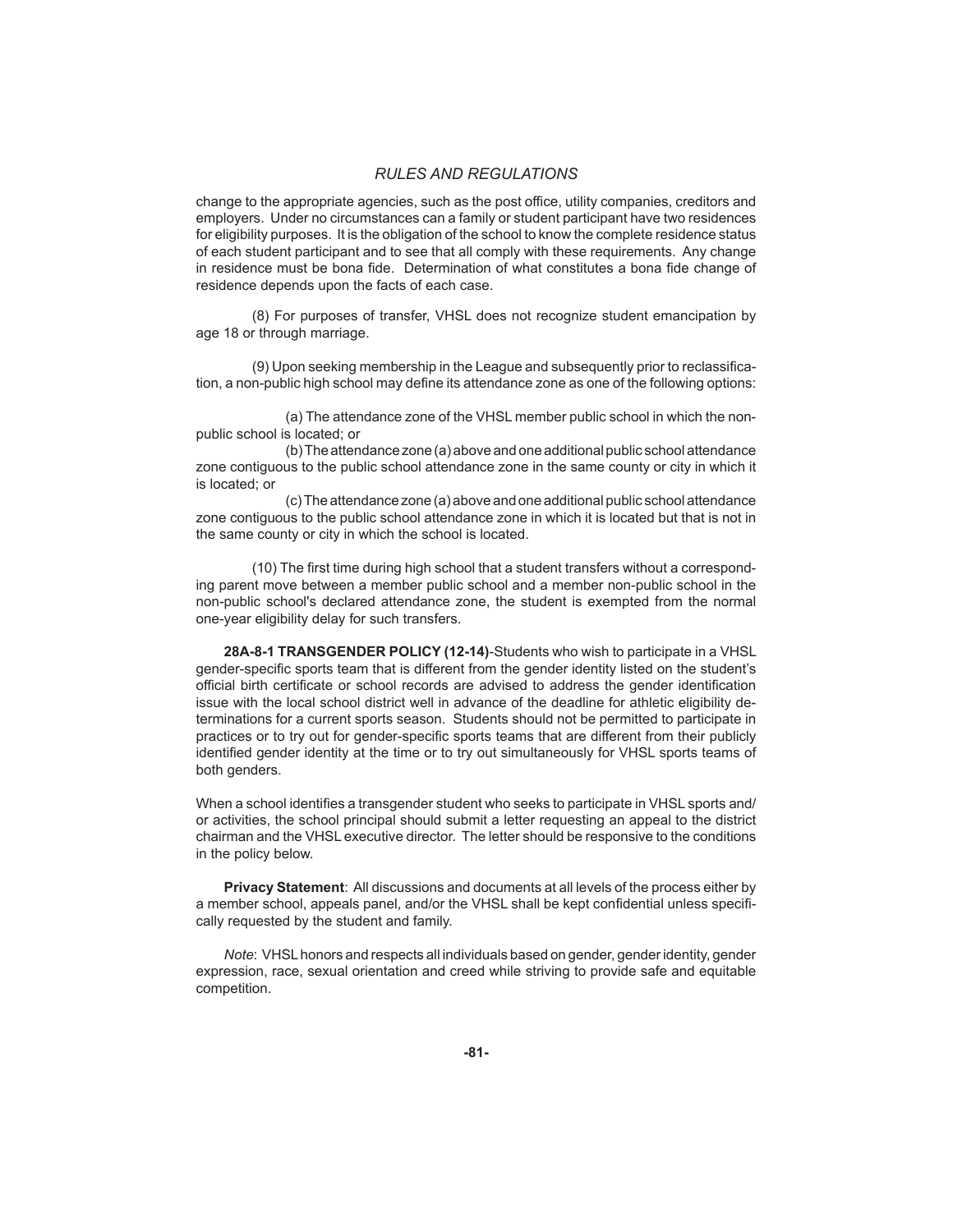VHSL rules and regulations allow transgender student-athlete participation under the following conditions:

 1. The student/or parents shall contact the school principal or athletic director indicating that the student has a consistent gender identity different than the gender listed on the student's official birth certificate or school registration records, and that the student desires to participate in activities in a manner consistent with his/her gender identity.

2. The first level of review shall be the District Committee. All documentation supporting the appeal shall be forwarded to the District Chairman. The District Chairman does not have to call a meeting until the request and all materials are filed with the District Chairman. The District Committee (three members only) shall review the case within three working days. The student/appellant is entitled to be present at hearing. If they choose not to attend, a conference call shall suffice. The District Committee must confer with the Executive Director or VHSL Assistant Director for Compliance before rendering a final decision. Within 24 hours, the District Committee will provide the student/appellant in writing the Committee's recommendation as to whether eligibility should or should not be granted. Within 24 hours, the District Chairman will provide the Executive Director with a copy of the District Committee' recommendation plus a copy of the student/appellant's application and documentation.

3. The second level of review shall be the Executive Director and/or Compliance Officer. If the Executive Director concurs with a favorable District Committee decision that eligibility should be granted, the student shall become eligible immediately. In all other cases, the Executive Director will advise the student/appellant of his decision regarding the case, and the student/appellant has the option of requesting in writing that the appeal advances to the Executive Committee. The Executive Director will send a written notice to the student/appellant and the District Chairman.

 4. If the recommendation of the District Committee or the decision of the Executive Director is not to grant eligibility, the student/appellant may file a written application for appeal to the Executive Committee. Within 10 working days after the written request and all materials are filed at the VHSL office, the Executive Committee will hear all cases advanced by the Director. The Director will inform all parties of the date, time and site of hearing. The student/appellant is entitled to be present. At least two-thirds favorable vote is required for a waiver. The Executive Committee may not grant retroactive eligibility. The Executive Director will provide the decision in writing to the student/appellant and the District Chairman.

 5. Documentation: The student/appellant must provide the principal or athletic director and the VHSL with the following documentation and information:

• A written statement from the student affirming the consistent gender identity and expression of which the student relates;

 • Documentation – preferably no more than one or two letters – from individuals such as, but not limited to, parents, friends and/or teachers, which affirm that the actions, attitudes, dress and manner demonstrate the student's consistent gender identification and expression;

 • A complete list of all the student's prescribed, non-prescribed or over the counter, treatments or medications;

• Written verification from an appropriate health-care professional (doctor, psychiatrist, and psychologist) of the student's consistent gender identification and expression; and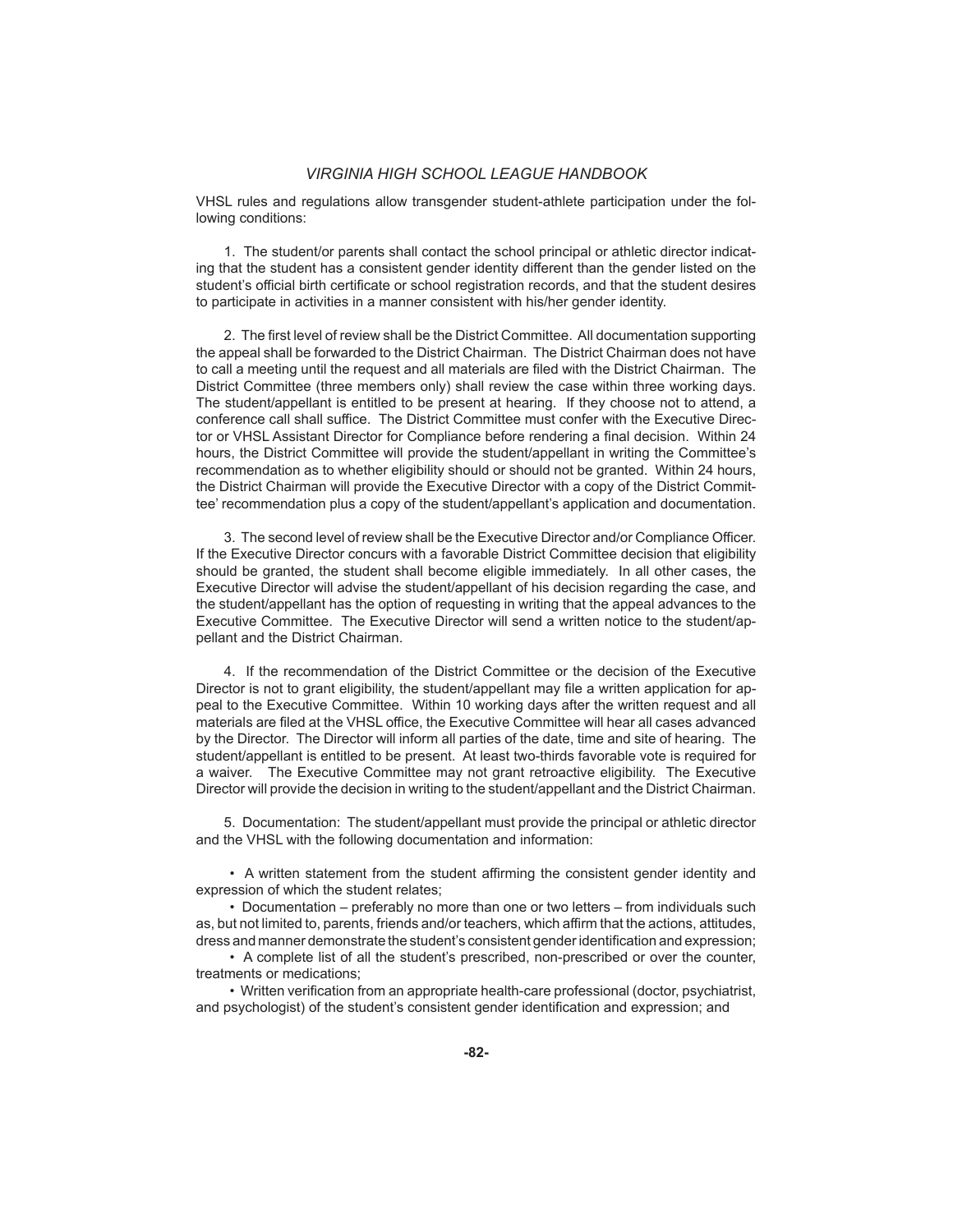• Any other pertinent documentation or information which the student or parent(s) believe relevant and appropriate.

 *Note*: The VHSL discourages submission of documents providing medical or psychological information that is unrelated to a student's gender identity and/or transgender transition.

 6. The school principal is expected to provide a current transcript and school registration information as well as a statement that he/she has determined that the expression of the student's gender identity is bona fide and not for the purpose of gaining an unfair advantage in competitive athletics (or indicate that he/she does not believe such is the case).

 7. At each level of review, the goal is to determine if the evidence and documentation submitted is sufficient to establish that the expression of the student's gender identity is bona fide and not for the purpose of gaining an unfair advantage in competitive athletics. In the second and third levels of review (to the Executive Director and the Executive Committee), consultation with medical professionals from the VHSL Frank C. McCue Sports Medicine Advisory Committee (SMAC) or those familiar with World Professional Association for Transgender Health (WPATH) protocols for transitioning (the process by which a transgender person lives consistently with their gender identity) is encouraged.

 8. As a general matter, after the issue of gender identity has been addressed by the student and the VHSL appeals process, the determination shall remain consistent for the remainder of the student's high school sports eligibility and does not need to be renewed every sports season or school year.

#### **B. Regulations Governing Athletes Only.**

 **In addition to meeting the foregoing individual eligibility requirements, a student shall meet the following additional requirements to be eligible to represent the school in any VHSL sponsored interscholastic athletic contest:**

**28B-1-1 ALL-STAR PARTICIPATION RULE**-*Only students of member schools who have completed their eligibility in a sport may participate in all-star games in that sport. (See also 27-1-1 and 27-1-2.)*

Underclassmen are only eligible to participate in All-Star games which meet one of the following two criteria:

 (1) There is a "tryout" process which determines the team composition and selection of team members.

 (2) The event has no connection with the VHSL and the school (in name, use of equipment or travel expense).

 **PM 28B-1-1 (1) ALL-STAR PARTICIPATION RULE/Junior Nationals (5-95)**-Athletes participating in USOC-sponsored Junior National events are not in violation of this rule.

 **PM 28B-1-1 (2) ALL-STAR PARTICIPATION RULE/Olympic Teams**-Athletes trying out for USOC teams are not in violation of this rule.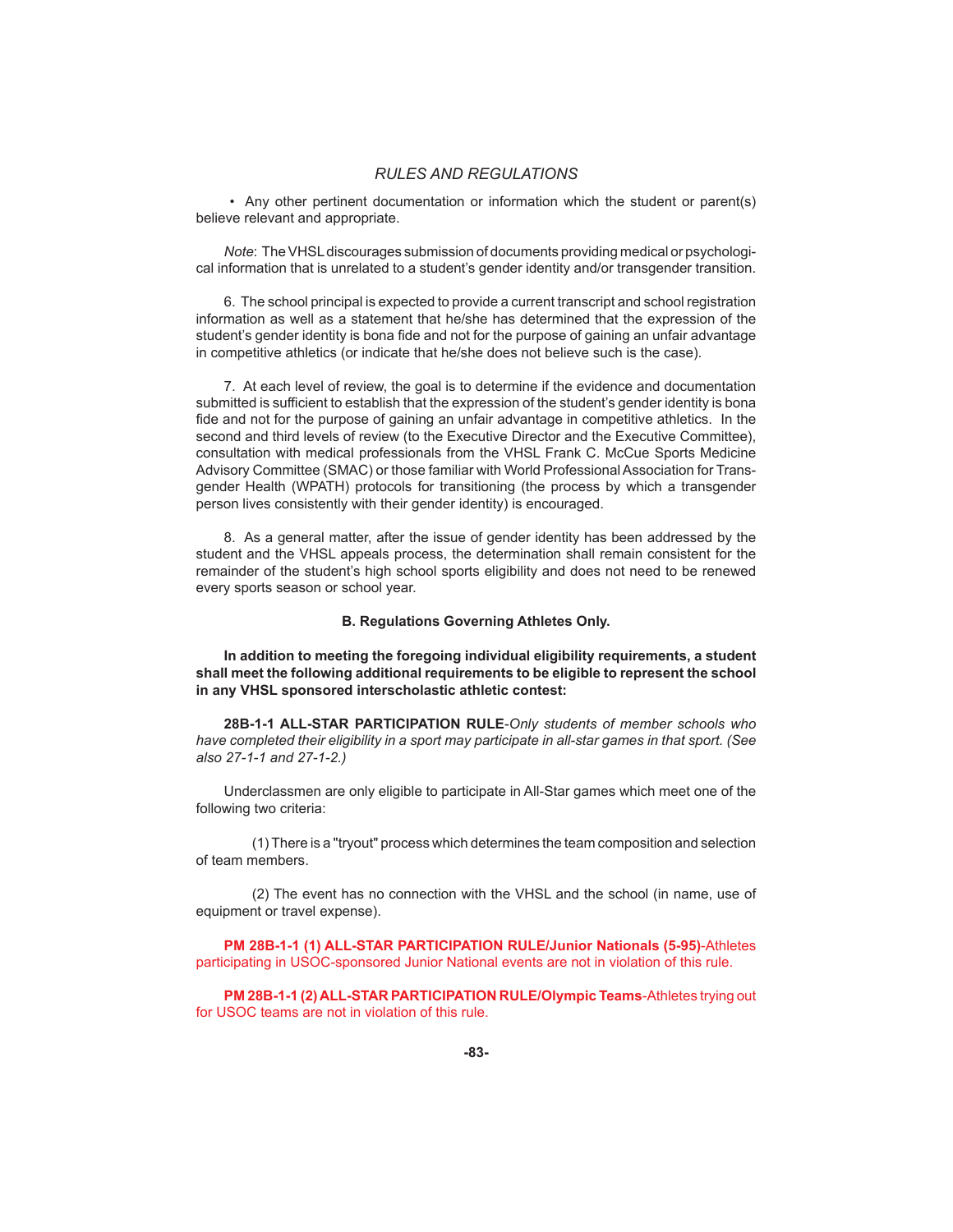**28B-1-2 Exception:** A student involved in an event designated by the Executive Committee as one involving competition with international ramifications.

**28B-1-3 Interpretation:** An All-Star team is a team composed of players selected from two or more existing or previous high school teams. An All-Star game is a game played between two teams consisting of "selected" players. Whenever teams are formed of players selected from two or more existing or previous high school teams, any game in which they participate against another team is All-Star in nature regardless of how the game is labeled. Such games are often listed as "bowl" or "charity" but are interpreted as All-Star under the All-Star Participation Rule.

**28B-1-4 Penalty:** Any student adjudged guilty of participating in all-star contest shall be ineligible from the time he/she participates until the end of one calendar year subsequent to such time of participation.

**28B-2-1 AMATEUR RULE**-*A student who represents a school in an interscholastic sport shall be an amateur in that sport. An amateur athlete is one who engages in athletic competition solely for the physical, mental, social and pleasure benefits derived therefrom.* 

**28B-2-2 Exception:** Accepting a fee for instructing, supervising or officiating in an organized youth or recreation, playground, or camp activities program shall not jeopardize amateur status.

#### **28B-2-3 Interpretations:**

 (1) An individual loses amateur status and thus shall not be eligible for interscholastic competition in a particular sport if the individual:

 (a) Uses his or her athletics skill (directly or indirectly) for pay in any form in that sport;

 (b) Accepts a promise of pay for participation in that sport even if such pay is to be received following completion of interscholastic athletics participation;

 (c) Signs a contract or commitment of any kind to play professional athletics, regardless of its legal enforceability or any consideration received, in that sport;

 (d) Enters into a professional draft or an agreement with an agent or other entity to negotiate a professional contract in that sport;

 (e) Accepts payment for expenses beyond actual and necessary travel, room and board expenses for practice and competition in that sport;

 (f) Accepts preferential treatment, benefi ts or services (e.g., loans with deferred pay-back) because of the individual's athletics reputation or skill or pay-back potential as a professional athlete in that sport. An award of a country club or sports club membership is prohibited. Receipt of a benefit by student-athletes or their relatives or friends is not a violation if it is demonstrated that the same benefit is generally available to students or their relatives or friends determined on a basis unrelated to athletics ability;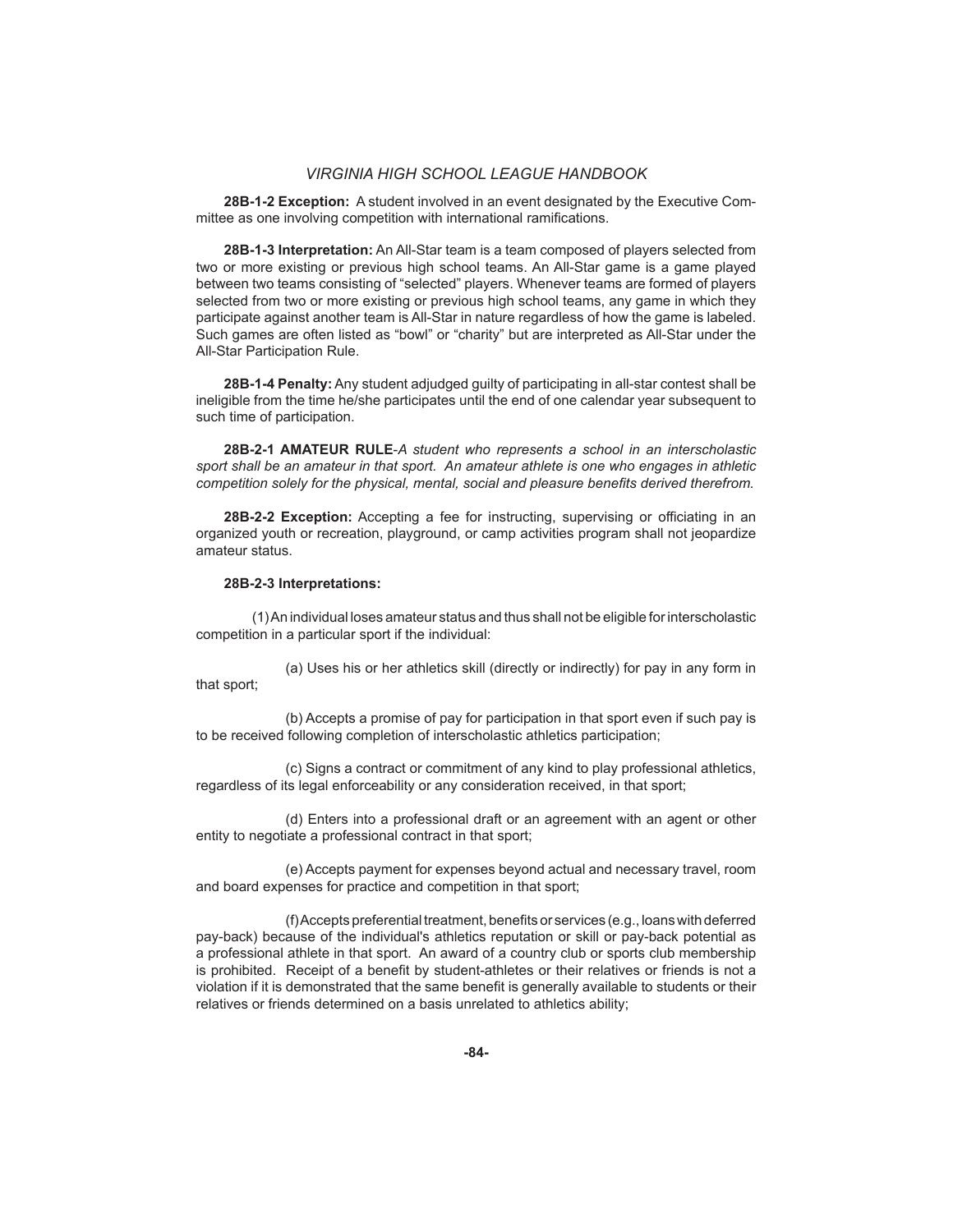(g) Accepts merchandise, prizes or awards having a retail value greater than that permitted by the amateur athletic governing body regulating amateur status in that sport. If that governing body has no limit, the maximum value of merchandise, prizes or awards shall be \$500 per event.

(h) Received compensation or benefit, directly or indirectly, for the use of name, picture and/or personal appearance, as an athlete in that sport, or provides endorsement, as an athlete in that sport, in the promotion of a commercial or profit-making event, item, plan or service;

 (i) Plays in any contest (school or non-school) in that sport under a name other than his/her own name.

 (2) **Road Racing**-"Road racing" is essentially the same as cross country or track competition and cannot be separated effectively from those sports for the purposes of this rule. Therefore, a student-athlete who accepts pay in any form for participation in such a race is ineligible for interscholastic cross country or track competition.

 (3) **Institutional Fund-Raising Activities involving the Athletics Ability of Student-Athletes**-Institutional fund-raising activities that involve the use of athletics ability by student-athletes to obtain funds (e.g., "swim-a-thons") are permitted only if:

(a) The total money is contributed to the institution; and

(b) The student-athletes receive no compensation or prizes for their participa-

tion.

 (4) Scholarships to institutions of higher learning may be accepted provided the amount of the scholarship is paid by the donor(s) directly to the college/institution of choice.

**28B-2-4 Penalty:** A pupil who has lost his/her amateur standing through violation of this rule shall be ineligible for interscholastic athletic competition. Such student may be reinstated as an amateur by the Executive Committee, provided his/her principal requests in writing his/ her reinstatement as an amateur and certifies that the student has not during that one-year period violated this rule, and that the student is not now under contract to, or owned by, any professional athletic organization.

**28B-3-1 ATHLETIC PARTICIPATION/PARENTAL CONSENT/PHYSICAL EXAMINA-TION RULE**-*The student shall have submitted to the principal of his/her school, prior to becoming a member of any school athletic squad or team, League Form No. 2 (Athletic*  Participation/Parental Consent/Physical Examination Form), completely filled in and properly signed, attesting that he/she has been examined and found to be physically fit for athletic *competition, and that his/her parents consent to his/her participation. (See 30-4-3.)*

 *Notes:*

 (1) The physical examination shall be required before any student is accepted as a squad member or is permitted to engage in tryouts or practice. Any person licensed to practice medicine or osteopathy may conduct the physical examination and may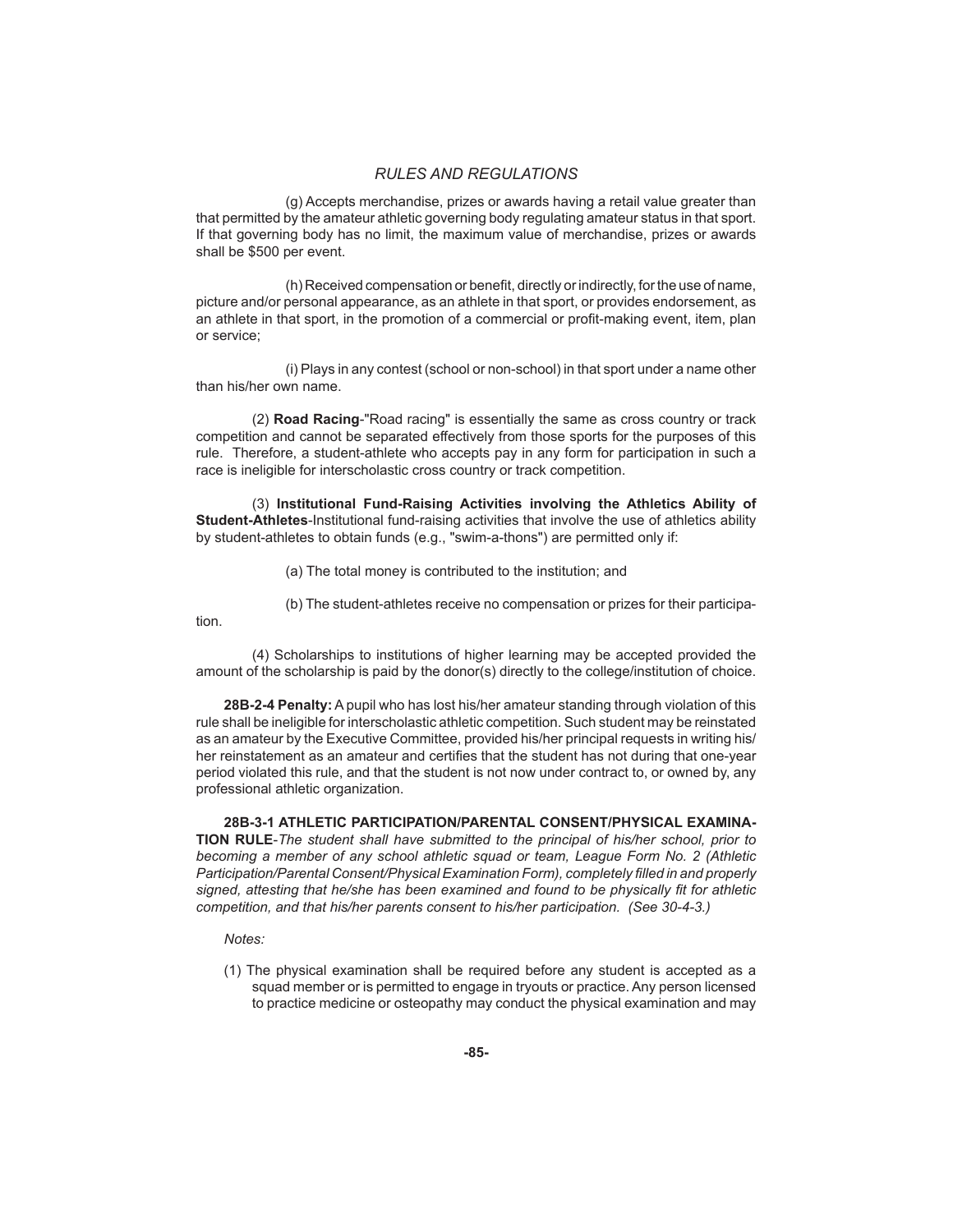sign the form, as can a licensed nurse practitioner or a physician assistant under the regulations of the state Boards of Medicine and Nursing and under the supervision and direction of a licensed physician.

- (2) Students taking part in athletic contests should be in fit physical condition. This condition can be attained only through properly conducted and systematic training procedures. It is recommended that coaches and physical education directors insist upon strict observance of the accepted rules of training as a requisite for squad membership.
- (3) Students who have been examined once during the period of May 1 of the current year through June 30 of the succeeding year (14 months) do not have to be examined again during that period unless they have had a serious injury or a serious illness. In case of a serious illness or serious injury, the medical doctor or doctor of osteopathy treating the student may specify in his/her release of the patient that the student is approved for athletic participation for the remainder of the school year.

 **PM 28B-3-1 (1) PHYSICAL EXAMINATION RULE/Emancipated Student (8-96)**-An emancipated student may sign the parental section of VHSL Form No. 2.

 **PM 28B-3-1 (2) PHYSICAL EXAMINATION RULE/Licensed Nurse Practitioner (9-93)**- LNPs under the supervision of a chiropractor are not authorized to sign the physical form.

 **PM 28B-3-1 (3) PHYSICAL EXAMINATION RULE/Transfer Student (10-90)**-When an out-of-state student who has received a current physical examination elsewhere transfers to Virginia and attaches proof of that physical examination to the League's Form No. 2, the student is in compliance with physical examination requirements.

28B-3-2 Penalty: A student who has failed to fulfill the requirements of this rule shall be ineligible for practice or competition until such time as the requirements have been met. Schools failing to require strict adherence to this regulation may be subject to such disciplinary action as the appropriate District Committee may impose.

**28B-4-1 AWARDS RULE**-*Students may accept permissible awards presented or approved by the student's school.*

 **PM 28B-4-1 (1) AWARDS RULE/Gifts (10-92)**-A student is not in violation of the Awards Rule by accepting tennis shoes for participation in outside competitions or for being selected as an outstanding member of a high school team.

 **PM 28B-4-1 (2) AWARDS RULE/Grants-in-Aid (1-72)**-Even though grants-in-aid at various colleges are open competitively to students of more than one school, they are not in violation of the League's Awards Rule.

 **PM 28B-4-1 (3) AWARDS RULE/State Wrestling (2-94)**-Awards for most valuable wrestler(s) and those given by non-school groups are not allowed.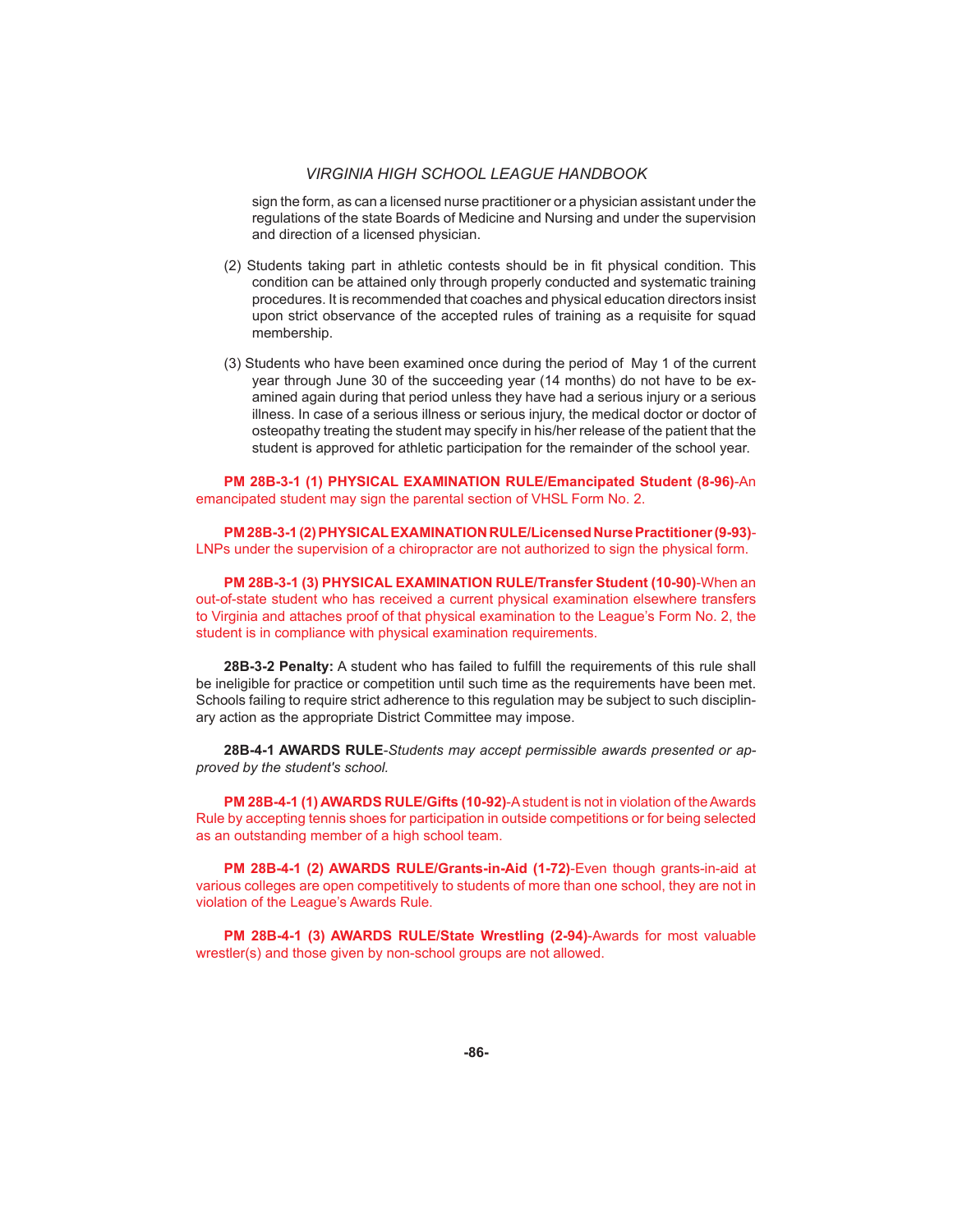**PM 28B-4-1 (4) AWARDS RULE SANCTION/Waiver (5-75)-An officials' association** may present awards to a school or individual at the district and regional levels, but not at a state event.

#### **28B-4-2 Interpretations:**

(1) It is intended by this rule that control of awards to school athletes be in the hands of the school principal. Outside agencies or organizations which desire to present awards or recognitions to students for achievement in some phase of the school's activities program must first secure the concurrence of the school principal or the Executive Director.

(2) Permissible awards include trophies, medals, plaques, certificates, cups, ribbons, pins, letters, pictures, event T-shirts, event hats, game balls, jackets and suitably inscribed rings or watches which are symbolic (no intrinsic value) in nature.

 (3) Cash or any other type of negotiable document or other monetary compensation are not permissible awards. Gift certificates may not be exchanged for cash, even in part.

 (4) A banquet for a school team (or seniors, letter winners, etc.), sponsored by other than the school, shall not constitute a violation if arranged with the approval of the school.

**28B-4-3 Penalty:** A student who accepts an award in violation of this regulation shall be ineligible in the specific sport from the date of discovery for the number of contests listed below. Such numbers shall include all contests in which the school participates subsequent to the date of violation. The penalty as applied to the student involved under this rule shall be applied and shall be counted consecutively from the date of discovery. The penalty as applied to the school under Section 30-5-1 (1) of this Handbook shall be effective from the date of violation. The penalty may extend into the next school year, but in no case will the penalty extend beyond one calendar year.

| <b>SPORT</b>         | <b>NUMBER OF CONTESTS</b> |
|----------------------|---------------------------|
| Baseball             | 9                         |
| <b>Basketball</b>    | 10                        |
| <b>Cross Country</b> | 5                         |
| Field Hockey         | 6                         |
| Football             | 5                         |
| Golf                 | 6                         |
| Gymnastics           | 5                         |
| <b>Indoor Track</b>  | 5                         |
| Soccer               |                           |
| Softball             | 9                         |
| <b>Tennis</b>        | 6                         |
| Track                | 5                         |
| Volleyball           | 6                         |
| Wrestling            | 6                         |

**28B-5-1 COLLEGE PARTICIPATION RULE**-*The student shall not have been a member of a college team in the sport in which he/she desires to represent his/her high school.*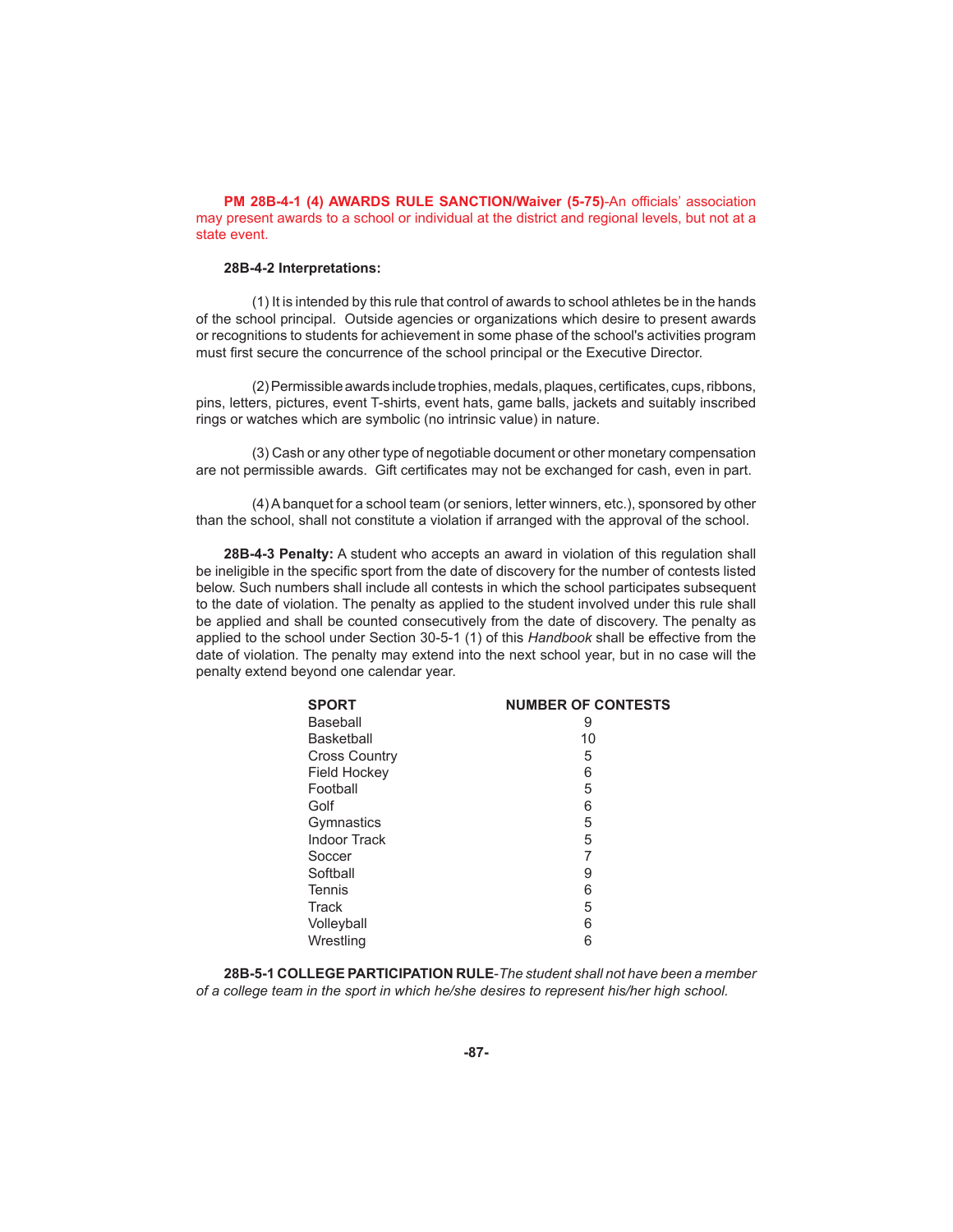**28B-6-1 INDEPENDENT TEAM RULE-***Student responsibility for sports participation. During the sports season for the relevant sport, a student may, while a member of a school squad or team engaged in interscholastic sports become a member of or participate with an organized team in the same sport which is independent of the school's control so long as*  such participation does not conflict with the scheduled activities of the school squad or team. *No school or student shall be declared ineligible for participation in interscholastic sports because of participation by a student as a member of an organized team in the same sport which is independent of the school's control during the sports season for the relevant sport.*

 **PM 28B-6-1 INDEPENDENT TEAM RULE/Boys Home (10-92)**-Alleghany County has students who live at Boys' Home and who want to play on the Boys' Home team when Alleghany is not scheduled. The Executive Committee agreed that they not be permitted to play on the Boys' Home team when it engages in competition with VHSL schools.

#### **C. Special Rules Applicable to All Students.**

**28C-1-1 DUE PROCESS RULE**-*Whenever a principal has information that a student who wants to represent the school in a League-sponsored activity may be ineligible to do so because of failure to qualify under one or more of the individual eligibility regulations in Section 28 of the* Handbook*, he/she shall promptly conduct an informal hearing within three working days to resolve the question. The student shall be entitled to be present at the*  hearing and to offer information about his/her eligibility. If, subsequent to the hearing, the *principal determines that the student is ineligible, he/she shall inform the student by letter*  of his/her ineligibility and the specific individual eligibility regulations involved. Excluding *those exceptions listed under 28C-1-2, the student or parent may appeal the principal's declaration of ineligibility to the District Committee by writing to the district chairman. The District Committee shall review the case within five working days after receiving notice of the appeal. The student shall be entitled to be present at the District Committee hearing and to off er information about his/her eligibility. The District Committee may set aside a rule only*  for these specific cases: Enrollment Rule 28A-3-2 (2), Scholarship Rule 28A-5-2 (3) and *Transfer Rule 28A-7-2 (13). All other decisions of the District Committee shall be recommendations only. Any decision of the District Committee may be appealed by the student, parent or member school principal to the Executive Director and subsequent levels of appeal in accordance with Section 33 of the* Handbook*.* 

 *Whenever a District Committee or an interDistrict Committee has information that a*  student previously certified as eligible by the principal may not be eligible because of failure to qualify under one or more of the individual eligibility regulations in Section 28 of the Handbook, the committee shall promptly, within five working days, conduct an informal hearing *to resolve the question. The student and the principal shall be entitled to be present and to off er information about the case, and the District Committee shall consult the Executive Director as required in Section 21-3-1 of the* Handbook. *The District Committee may set*  aside a rule only for these specific cases: Enrollment Rule 28A-3-2 (2), Scholarship Rule *28A-5-2 (3) and Transfer Rule 28A-7-2 (13). All other decisions of the District Committee shall be recommendations only. If, subsequent to the hearing, the committee determines that the student is ineligible, it shall notify the student and the principal of the ineligibility and*  the specific individual eligibility regulations involved. The student, parent or member school *principal, in keeping with Section 33 of the* Handbook, *may appeal the committee's decision to the Executive Director and subsequent levels of appeal in accordance with Section 33 of the* Handbook.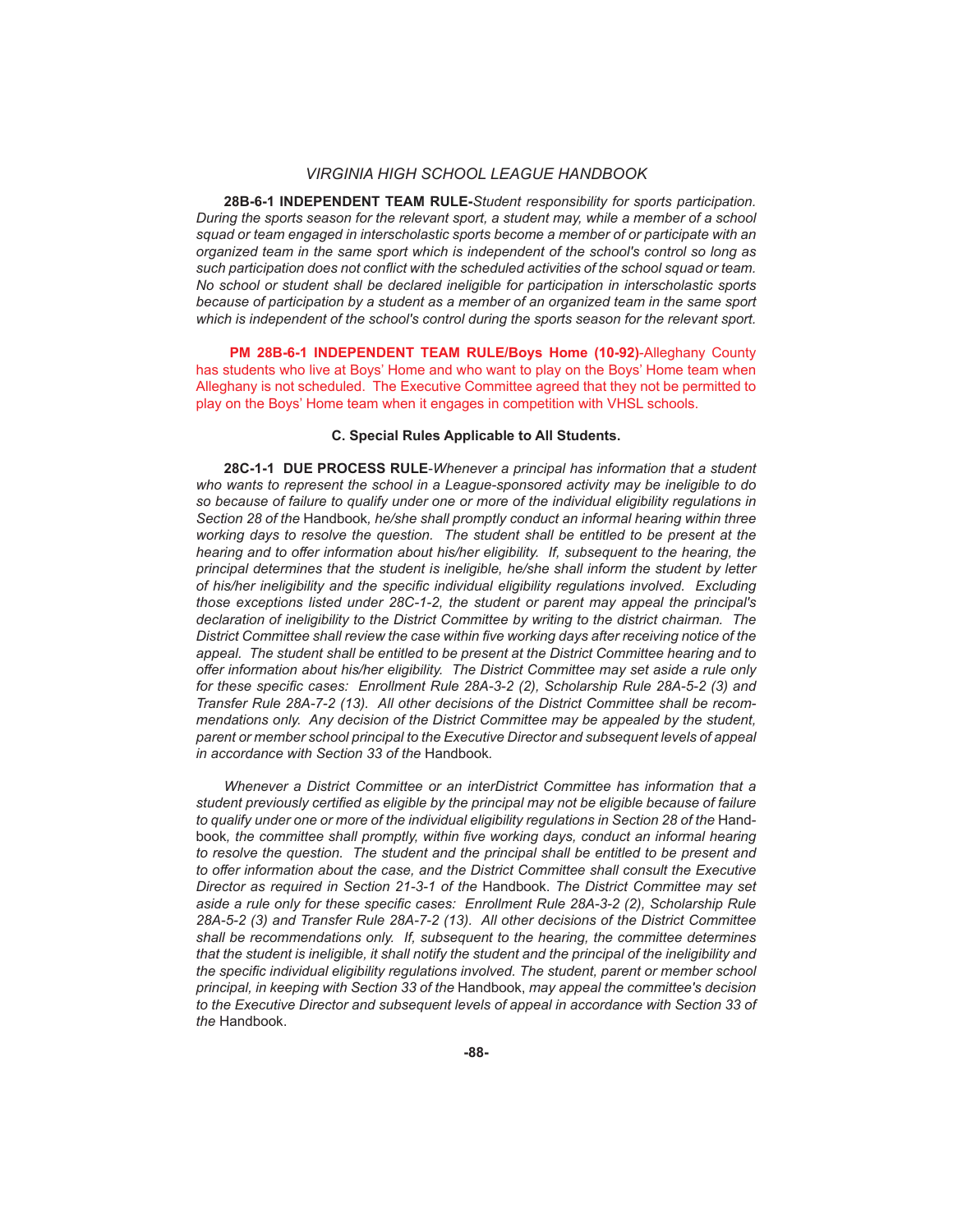**28C-1-2 Exceptions**-A student who is denied participation in League activities (a) because of local rules authorized in Section 27-8-10, or (b) because of any rule or regulation of any local school board or division superintendent.

#### **28C-1-3 Interpretations:**

 (1) Upon receipt of information that a student may be ineligible, or that a district or interDistrict Committee is considering the eligibility of a student, the principal may temporarily suspend that student's participation in League activities until the required hearing has been completed and the question resolved. If the principal permits the student to continue participation until the hearing, and the student is subsequently found to have been ineligible, the provisions of Section 30-3-1 of the *Handbook* shall apply.

 (2) The failure of any person entitled to be present at a hearing under this rule shall not prevent the conduct of the hearing if the person has been previously invited to appear.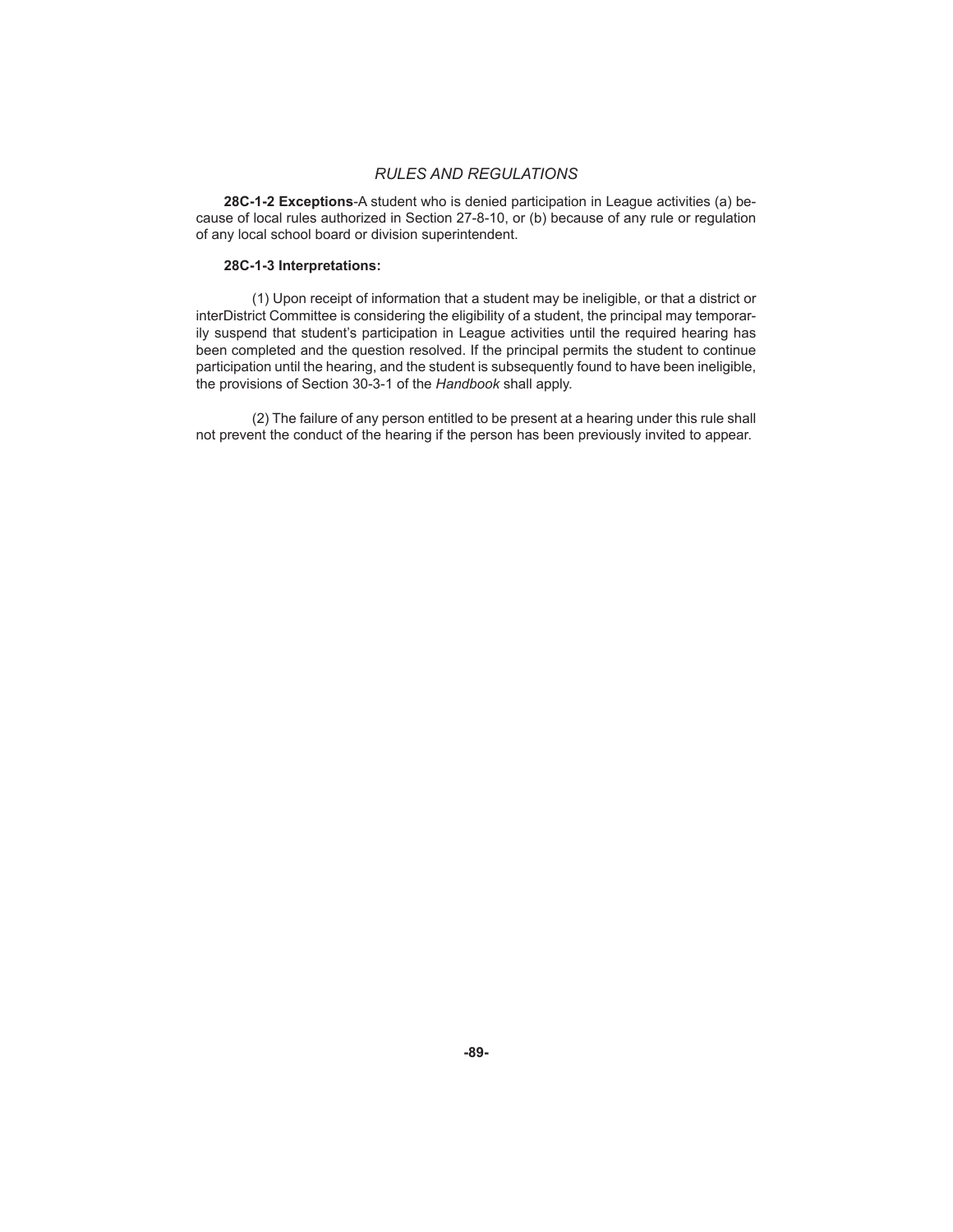## **SECTION BREAK**

**The following pages include information on violations, penalties, interpretations, protests and appeals. The following sections are included:**

- Section 29 Reporting Violations
	- 29-1 Violations of League Rules and Regulations

## Section 30 Penalties

- 30-1 Appeals
- 30-2 Imposition of Penalties
- 30-3 Participation of Ineligible Student/Coach
- 30-4 Participation of Ineligible Student/Coach under court order
- 30-5 Specific Penalties
- 30-5 Specific Penalties
- 30-6 Types of Penalties
- Section 31 Rules Interpretations
	- 31-1 Authority
	- 31-2 Requests by Principals
	- 31-3 Oral Interpretations
	- 31-4 Written Interpretations
- Section 32 Protests
	- 32-1 Filing
	- 32-2 Procedure
	- 32-3 Ineligible Student/Coach
	- 32-4 Use of Protested Student
- Section 33 Appeals
	- 33-1 When Appeals are Permissible
	- 33-2 Appellant's Pre-meeting Procedures
	- 33-3 Review by Executive Director or Assistant Director
	- 33-4 Executive Committee Review
	- 33-5 Independent Hearing Officer
	- 33-6 Hearing Notice
	- 33-7 Hearing Policies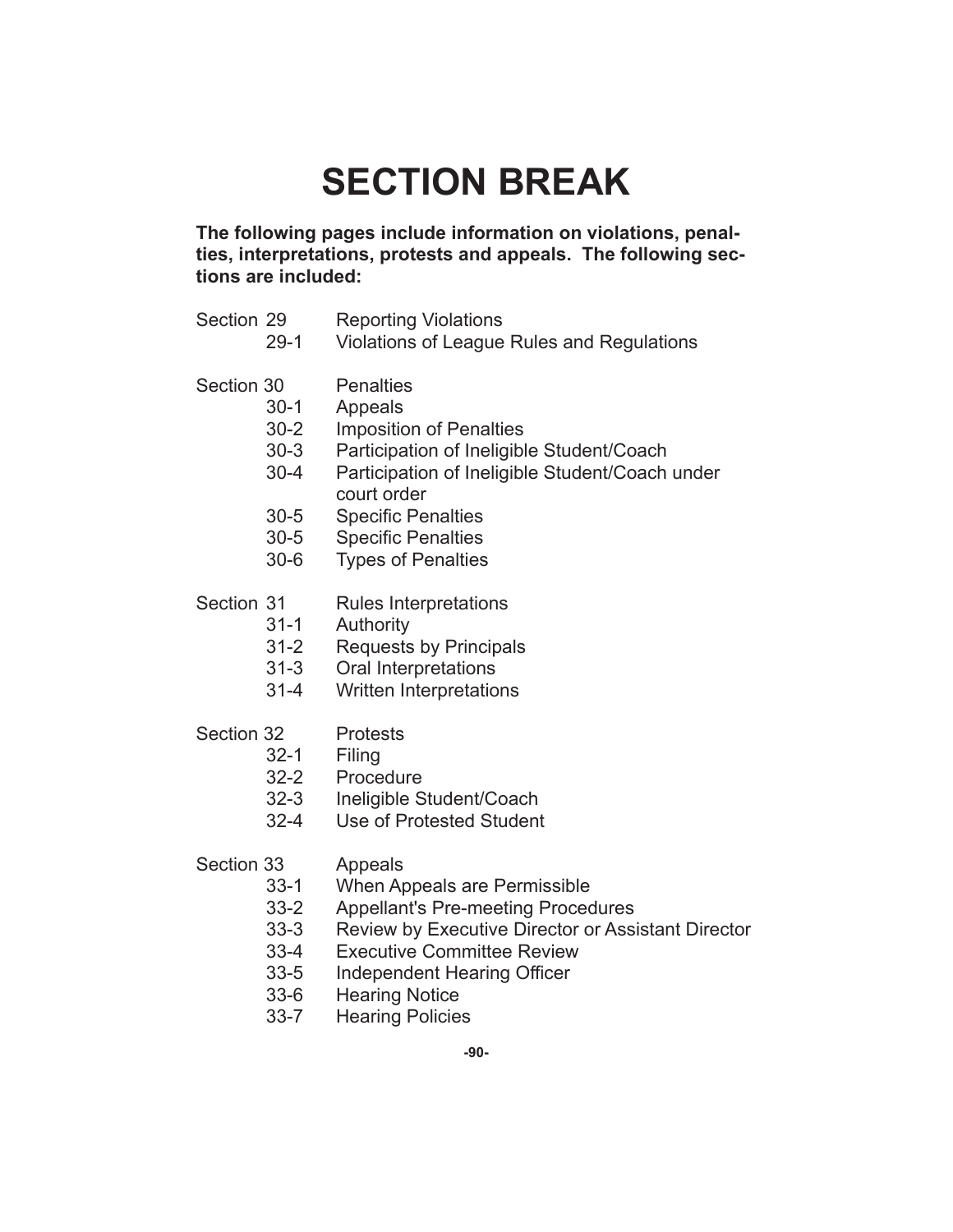#### **SECTION 29: REPORTING VIOLATIONS.**

**29-1-1 Violations of League Rules and Regulations**-The principal of each member school is obligated to report any violation of League rules and regulations to the appropriate district chairman; but if the violation is an interdistrict, intergroup or non-member matter, or is a violation of the Sportsmanship Rule, the principal shall report it to the Executive Director. Whenever the district chairman or the Executive Director learns officially of an alleged violation, he/she shall make a complete and thorough investigation and shall initiate appropriate action through the District Committee or the Chairman of the Executive Committee, as the case may be.

**29-1-2 Violations of Sportsmanship Rule**-The principal of each member school will report any violation of the Sportsmanship Rule to the Executive Director within seven calendar days. A final report will be filed with the VHSL as soon as possible and will include a complete description of the incident and explanation of any disciplinary action taken by the principal in addressing the problem.

#### **SECTION 30: PENALTIES.**

**30-1-1 Appeals**-The principal of any school on which a penalty has been imposed may appeal the decision in accordance with Section 33 of this *Handbook*.

**30-2-1 Imposition of Penalties**-When League rules and regulations have been violated, penalties may be imposed on the offending school by the appropriate District Committee (or by the appropriate District Council in those instances where the District Committee elects to refer violations to the District Council for decision), or by the Sportsmanship Committee for violations of the Sportsmanship Rule, and by such interDistrict Committees as may be appointed by the chairman of the League to decide cases involving interdistrict, intergroup and non-member offenses. Penalties may include warning, probation, suspension and payment of a fine. Please refer to specific references elsewhere in this Handbook describing penalties for violating the **SPORTS SEASON RULE (27-12-1)**, the **OUT-OF-SEASON PRACTICE RULE (27-7-1)**, the **PROSELYTIZING RULE (27-9-1)**, the **ATHLETIC PARTICIPATION/PARENTAL CONSENT/PHYSICAL EXAMINATION RULE (28B-3-1)**, **THEATRE FESTIVAL Rules and Regulations (101-2-1)**, and **SPEECH ACTIVITIES Rules and Regulations (110-6-1)**.

**30-2-2 Ineligibility for Steroid Use**-Consistent with the Code of Virginia, a student who is a member of a school athletic team shall be ineligible for two years to compete in interscholastic athletics if it is determined by the school principal and division superintendent that the student used anabolic steroids during the training period immediately preceding or during the sport season of the athletic team, unless such steroid use was prescribed by a licensed physician for a medical condition.

**30-3-1 Participation of Ineligible Student/Coach**-For participation of an ineligible student/coach or students/coaches in any interscholastic contest or contests: forfeiture of the contest or contests in which the ineligible student/coach or students/coaches participated and disqualification of ineligible student/coach or students/coaches until such time as he/ she or they become eligible under League rules in addition to fine as stated in 30-5-1. If the ineligible student/coach participated after he/she had been officially declared ineligible and his/her principal had been so notified, his/her school shall be automatically suspended from the League for a period of one calendar year unless the principal was acting under a court order.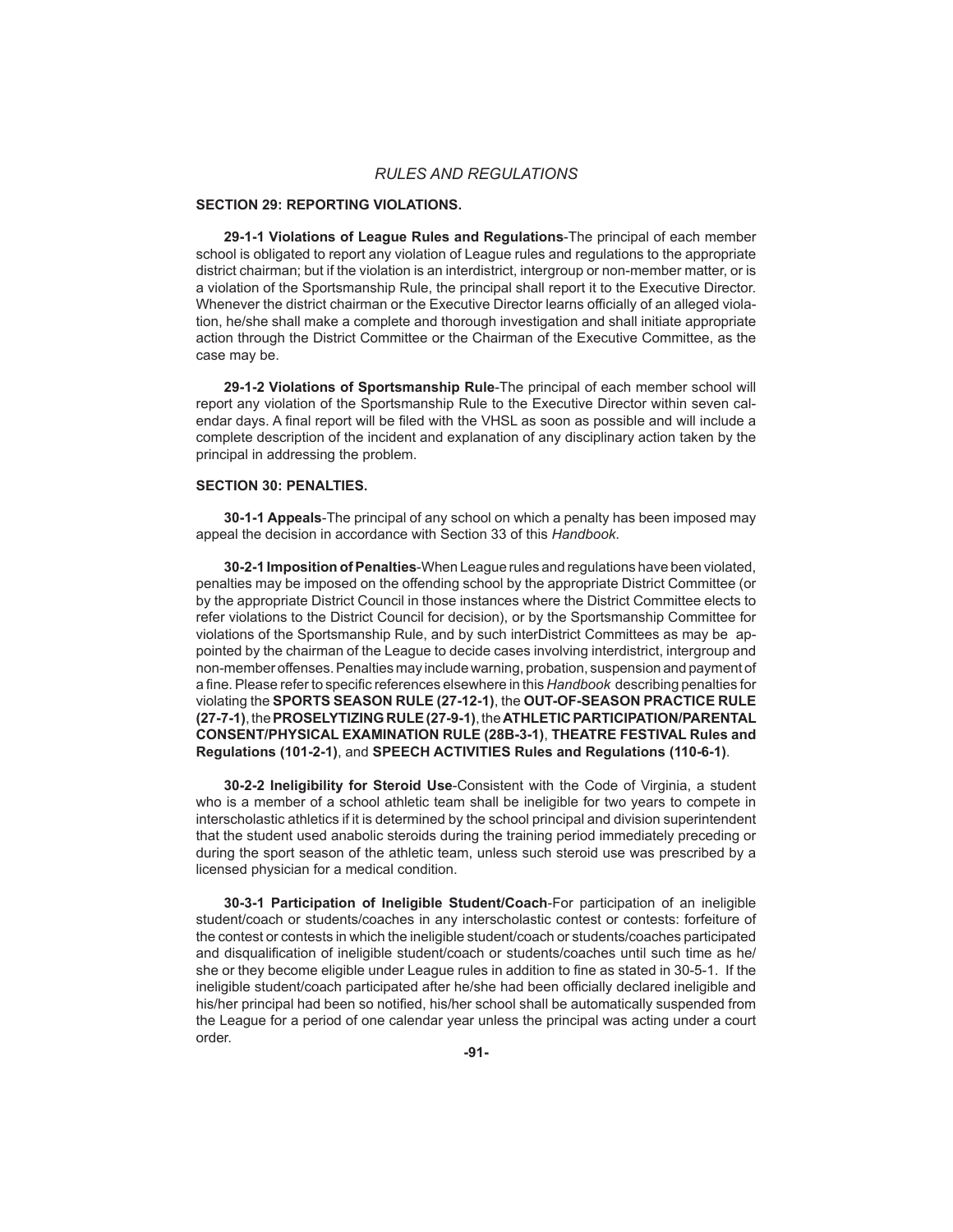*Note:* If an ineligible student/coach participates in any interscholastic contest without the knowledge of his/her principal, the principal, upon learning of that student's/coach's participation, shall report such participation to the principals of all schools against which the ineligible student/coach participated, to the district chairman and to the Executive Director. Such action on the part of the principal shall not automatically cancel any penalty which the District Committee may impose, but will be considered as evidence of good faith by the District Committee in determining what penalty or penalties to impose.

**30-3-2 Restitution Rule**-Any member school (or school board acting on behalf of a member school) which institutes an unsuccessful court suit challenging a rule, rules or decision of the League, either prior to or after having first exhausted the internal appeal procedures of the League, shall be assessed the full costs resulting from such litigation, including, but not limited to, court costs, counsel and actual expenses incurred by the League. Any member school that does not make full payment of such costs within sixty days of the assessment shall be prohibited from playoff participation in all sports. The restriction shall continue until the full amount plus interest at the statutory rate is paid.

**30-4-1 Participation of an Ineligible Student/Coach under a Court Order**-If a student/ coach who is finally determined to be ineligible participates in a League contest under a temporary or other court order, the Executive Director shall forfeit the contest, and all team awards, individual awards and other awards and honors won during the term of said order shall be forfeited and returned to the League office or to the appropriate district or region.

**30-4-2 Specifi c Penalties for Violations of Individual Eligibility Rules and Rules for a Sport-Refer to the following sections for guidance on penalties when violating a specific** rule: **AMATEUR RULE (28B-2-4), ATHLETIC PARTICIPATION/PARENTAL CONSENT/ PHYSICAL EXAMINATION RULE (28B-3-1), AWARDS RULE (28B-4-3), ALL-STAR PAR-TICIPATION RULE (28B-1-4), GOLF (70-4-1)** and **TENNIS (82-4-9).**

**30-4-3 Specifi c Penalty for Giving False Information**-If a student or his/her parent(s) or guardian gives false information, written or verbal, relating to his/her residence, eligibility or any other aspect of these rules and regulations, the student shall be deemed ineligible at any VHSL school for a period of one year from the date the information is certified as being false.

 **PM 30-4-3 (1) PENALTY/False Information (02-96)**-The penalty (ineligibility at any VHSL school for one year) for giving false information will apply for all VHSL activities (athletic and non-athletic).

**30-4-4 Specifi c Penalty for VHSL Event Not Being in Compliance with Policies**-In situations where a member school hosts an event in which all VHSL guidelines are not enforced the following can apply:

- The host and all participating member schools will receive a Warning.
- The host school loses the ability to sanction that sport/activity tournament for three years.
- The host will be subject to a fine of \$50 for each VHSL member school participating in the event.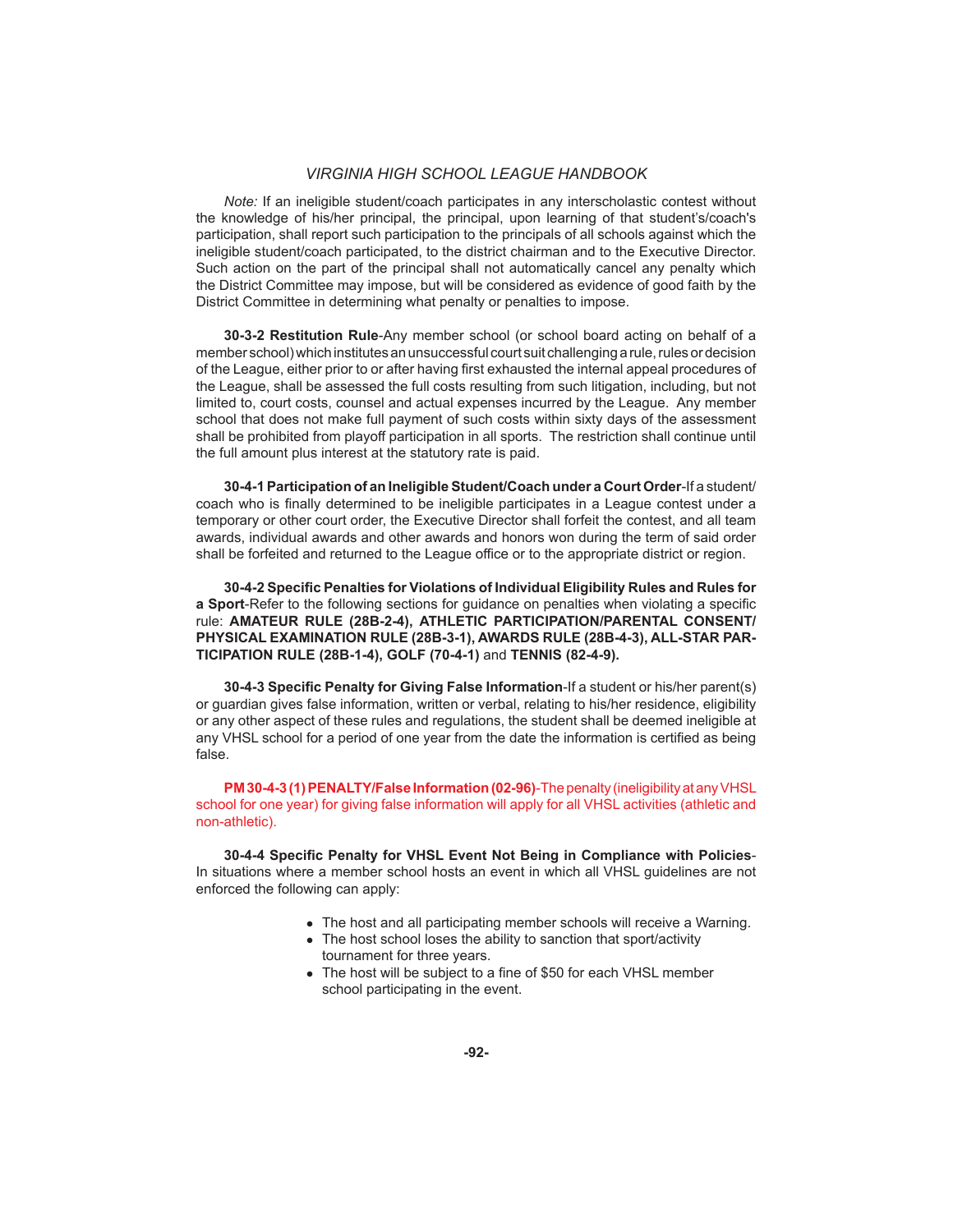**30-5-1 Specifi c Penalties**-The following penalties shall be specifi c and shall be enforced by the Executive Director, with the provision that the Executive Director shall notify all member schools involved and the District Committee in case of the forfeiture of a contest.

 (1) Use of an ineligible student/coach in any contest with any other school. **Penalty**-Fine as stated below, plus forfeiture of the contest to the team opponent or forfeiture of any events won or lost by the ineligible contestant to the next best opponent in the case of individual events. If competing schools are both guilty of using ineligible contestants, this constitutes a double forfeiture and each school is credited with a loss. In addition, it is required that the District Committee be apprised of the violation and the District Committee may hold a hearing on the case at its convenience to determine whether or not the violation justifies further action against the violating school.

#### **PM 30-5-1 (1) PENALTIES/Fines (10-97)**-The maximum is \$100 if multiple ineligibles compete in the same contest.

(2) Failure to send eligibility list at least one day before the first contest. Penalty-Fine as stated below. Refer to 27-8-6 and 27-8-7 (3).

(3) Failure to use eligible game official in any sport requiring registered officials or to comply with the proviso that the principal notify the Executive Director within three days. Refer to 27-6-1, 27-6-2 and 27-6-3. **Penalty**-Fine as stated below for each instance chargeable to the home team after any contest when an emergency official has been used, regardless of any agreement with the other team for the use of the unauthorized official.

 (4) Violation of sanction rules or of the rule against competing with non-member schools. Refer to 27-13-1, 27-13-2, 27-14-1 and 27-14-2. **Penalty**-Fine as stated below, plus such other penalty as may be imposed by the appropriate District Committee.

 (5) Failure to comply with the provisions in 68-1-2 shall impose upon the school involved a fine as stated below. Refer to 68-4-6 (2).

 $(6)$  Competing schools that fail to comply with  $68-4-6$   $(4)$  shall be fined as stated below; neither school shall receive rating points for the unreported game, their opponents will receive appropriate rating points.

(7) Failure to complete the state rules clinics in years in which they are offered (Baseball, Boys Basketball, Girls Basketball, Cheer, Field Hockey, Football, Golf, Gymnastics, Boys Soccer, Girls Soccer, Softball, Boys Swim and Dive, Girls Swim and Dive, Boys Track and Field, Girls Track and Field, Boys Volleyball, Girls Volleyball, Wrestling, Debate, Forensics, Theatre and Scholastic Bowl, Film Festival). **Penalty**-Head coach is required to take a written rules examination and the school shall be fined as stated below.

 (8) Violation of participation rules in team sports, including exceeding the Contest Limitation Rule. **Penalty**-Forfeiture of the contest to the team's opponent.

(9) Failure to attend a VHSL State Area Meeting. **Penalty-**School shall be fined as stated below.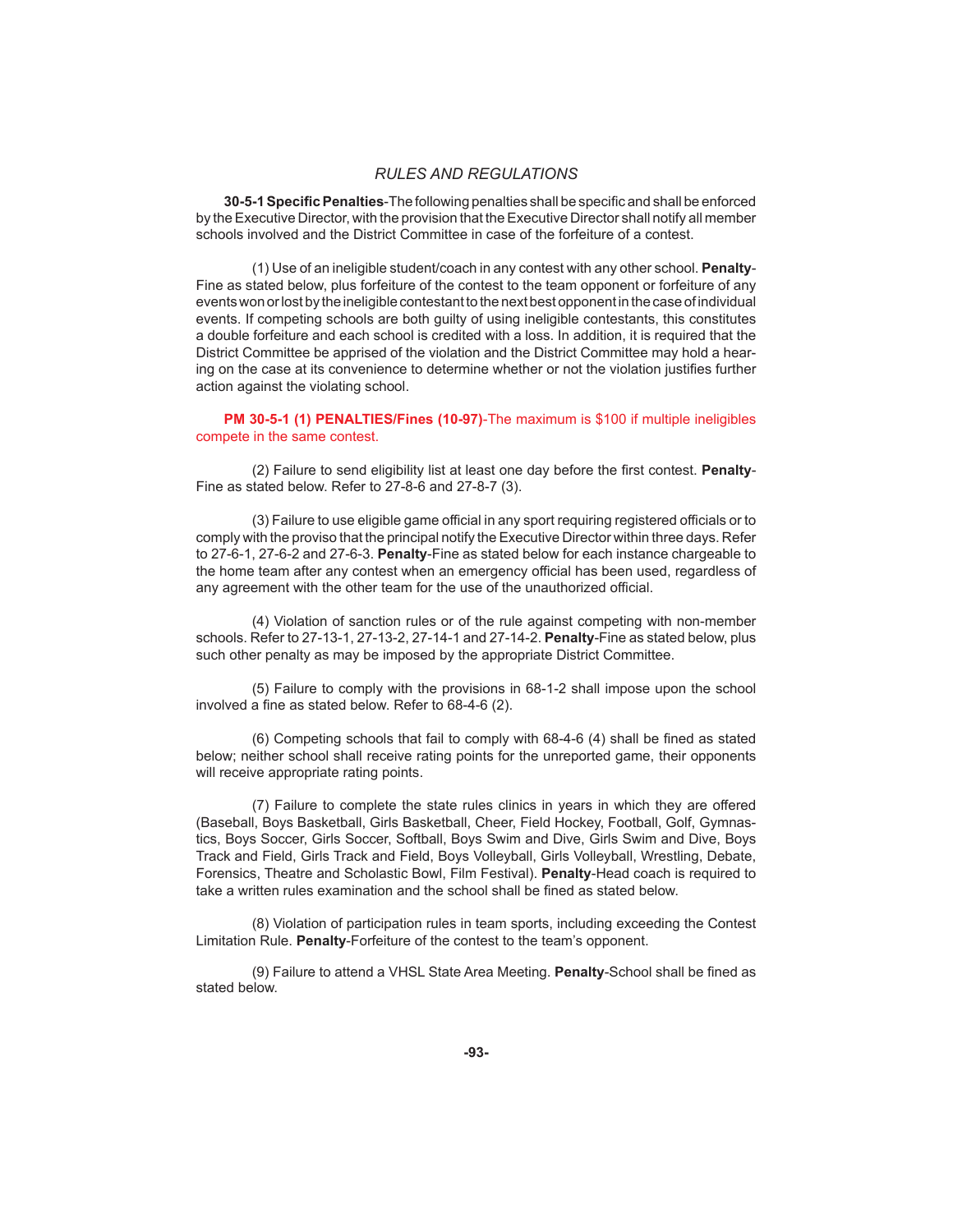(10) Failure to attend a VHSL state rules clinic which is off ered each year (magazine, newspaper/newsmagazine, yearbook, broadcast or online newspaper) prior to submitting a publication for VHSL evaluation. Penalty-School shall be fined as stated below.

(11) A school whose substitute players or bench personnel enter the playing field/ court during a verbal or physical altercation shall be subject to a fine as stated below and an official VHSL Warning to that specific sports program and a two game suspension for the offending bench personnel.

 (12) A school whose team personnel engage in excessive unsportsmanlike conduct before, during or after a contest shall be subject to a fine as stated below.

 $(13)$  Effective beginning with the 2013 Fall Season, a player or coach who is ejected for fighting (including throwing punches as an instigator, in retaliation, or intentionally kicking or stomping an opponent), biting, aggressive physical contact shall result in a three-game suspension. For using/directing profanity toward a contest official, a student/athlete shall be ineligible for the teams' next two contests. Student/athletes who leave the bench area and become actively involved in an altercation will result in a two-game suspension. The first time a player is ejected for fighting, he/she must show proof of completion of the NFHS online "Sportsmanship" Course. The player will be ineligible to participate in any contest until the proof of completion is received. A subsequent ejection of any player from the same team for any of the noted offenses listed above will result in the need to show proof of their completion of the NFHS online "Teaching and Modeling Behavior Course."

 (14) Failure to provide a required Student Congress judge at state debate competition.

**FINES:** In addition to other penalties, fines not to exceed the following schedule will be imposed on member schools. Monies from fines shall only be used for student and member school services.

| <b>Fine</b><br>\$25 | <b>Infraction</b><br>• Late eligibility lists                                                                                                                                                                                                                                                                                                                                                                                                                                                                                                                                                                                                                                                                                                                                                                                                                     |
|---------------------|-------------------------------------------------------------------------------------------------------------------------------------------------------------------------------------------------------------------------------------------------------------------------------------------------------------------------------------------------------------------------------------------------------------------------------------------------------------------------------------------------------------------------------------------------------------------------------------------------------------------------------------------------------------------------------------------------------------------------------------------------------------------------------------------------------------------------------------------------------------------|
| \$50                | • Use of a coach who has not completed the coaching education<br>requirement in the prescribed time<br>• Use of non-registered officials<br>• Failure to properly report additional football games<br>• Failure of coach to attend required rules clinic<br>• Failure of school to have representative attend VHSL State Area<br>Meeting<br>• Failure to provide a required judge at state forensic competition<br>• Failure to provide a required judge at state debate competition<br>• Failure of a magazine, newspaper/newsmagazine or yearbook<br>adviser to attend a VHSL state rules clinic and subsequently<br>submitting a publication for VHSL evaluation.<br>• Failure of a District and/or Region to maintain required accounting<br>records in QuickBooks (Page 6 - VHSL Financial Policies and<br>Procedures Manual) on the VHSL Accounting Server. |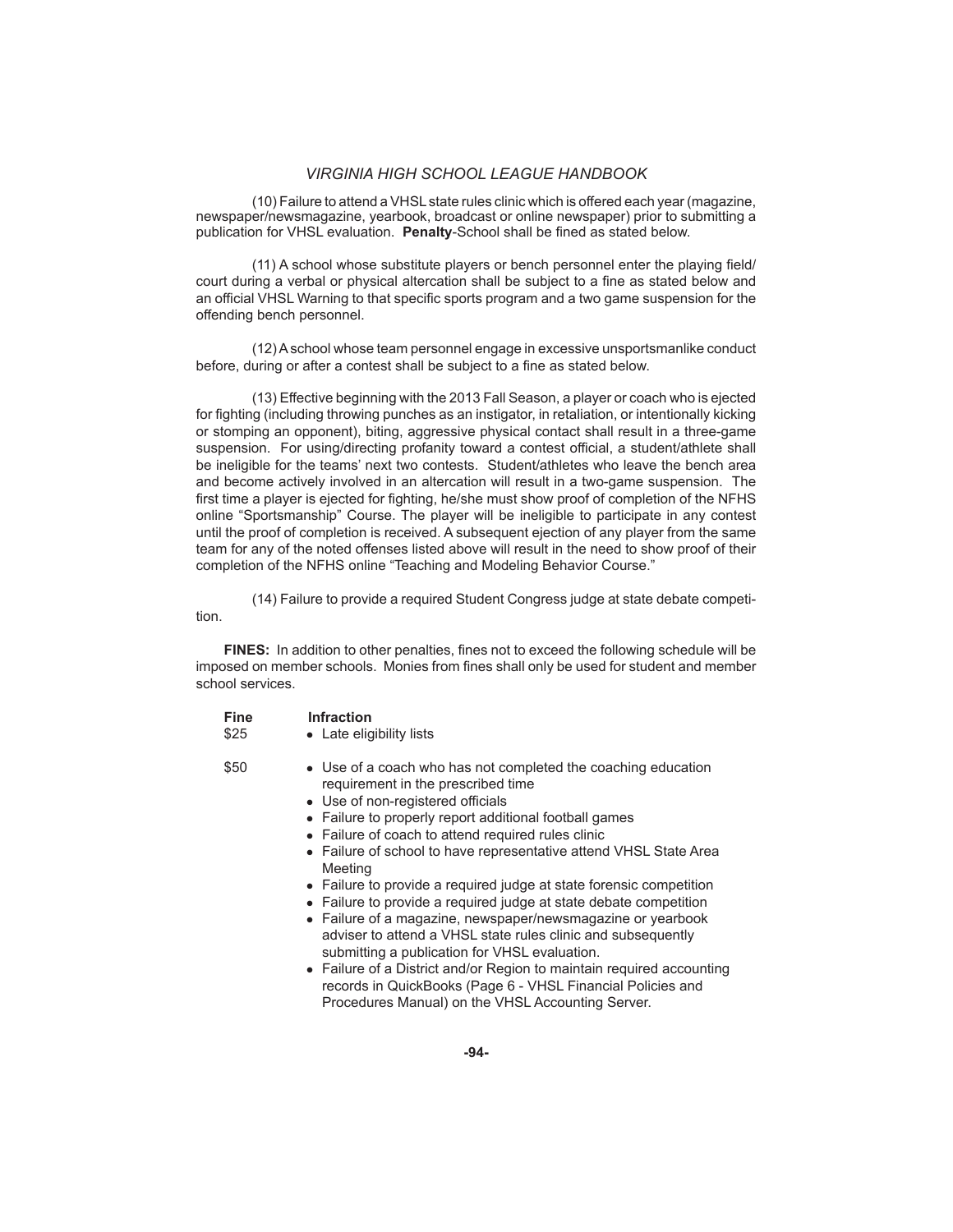- \$100 Removing team from field or court prior to completion of game unless removal is by mutual agreement of both administrators
	- Failure to report sportsmanship violations (fine is per unreported occurrence)
	- Use of an ineligible player/participant
	- Use of an ineligible coach
	- Failure to properly report required football scheduling information
	- Failure to submit regional tournament reports/proceeds on time (fine is per occurrence)
	- Failure to submit Coaches Eligibility Form (CEF) prior to deadline
	- Failure of a District and/or Region to submit the required Financial Report for the VHSL Finance Department by July 15

- \$200 · Illegal practice
	- Sunday restrictions
	- Out-of-season practices
	- Minimum practice sessions
	- Violations of equipment restrictions
	- Illegal scrimmage or game
	- Sanction rule violation
	- Failure of a District and/or Region to submit the required Financial Report for the VHSL Finance Department by July 31

\$300 • Damage of school/facility property (in addition to cost of replacement/repair of property)

- Substitute players or bench personnel enter the playing field/court during a verbal or physical altercation
- Team personnel who engage in excessive unsportsmanlike conduct before, during or after the contest, scrimmage, jamboree or **Benefit Game**
- Coach who does not complete the requirements outlined in Coaches Education Requirements, State and Local Knowledge Requirement and Child Abuse Recognition, CPR, and AED Requirements in the prescribed time.

**30-6-1 Types of Penalties**-For violation of any rule or regulation (other than participation of an ineligible student and sportsmanship) by any member school: such penalty as may be called for under the specific rule or regulation, or, in case no specific penalty is called for, such disciplinary action, including warning, probation, suspension and payment of a fine, as the appropriate District Committee may impose.

 (1) **Warning**-A warning may be given by the League to an individual sport, academic activity or school for a one-year period of time. Cumulative warnings over a period of time may result in suspension or probation for that sport, academic activity or the school. It is official notice that an inexcusable, unethical or unsportsmanlike action, has occurred, is a matter of record, and that such an action must not be repeated.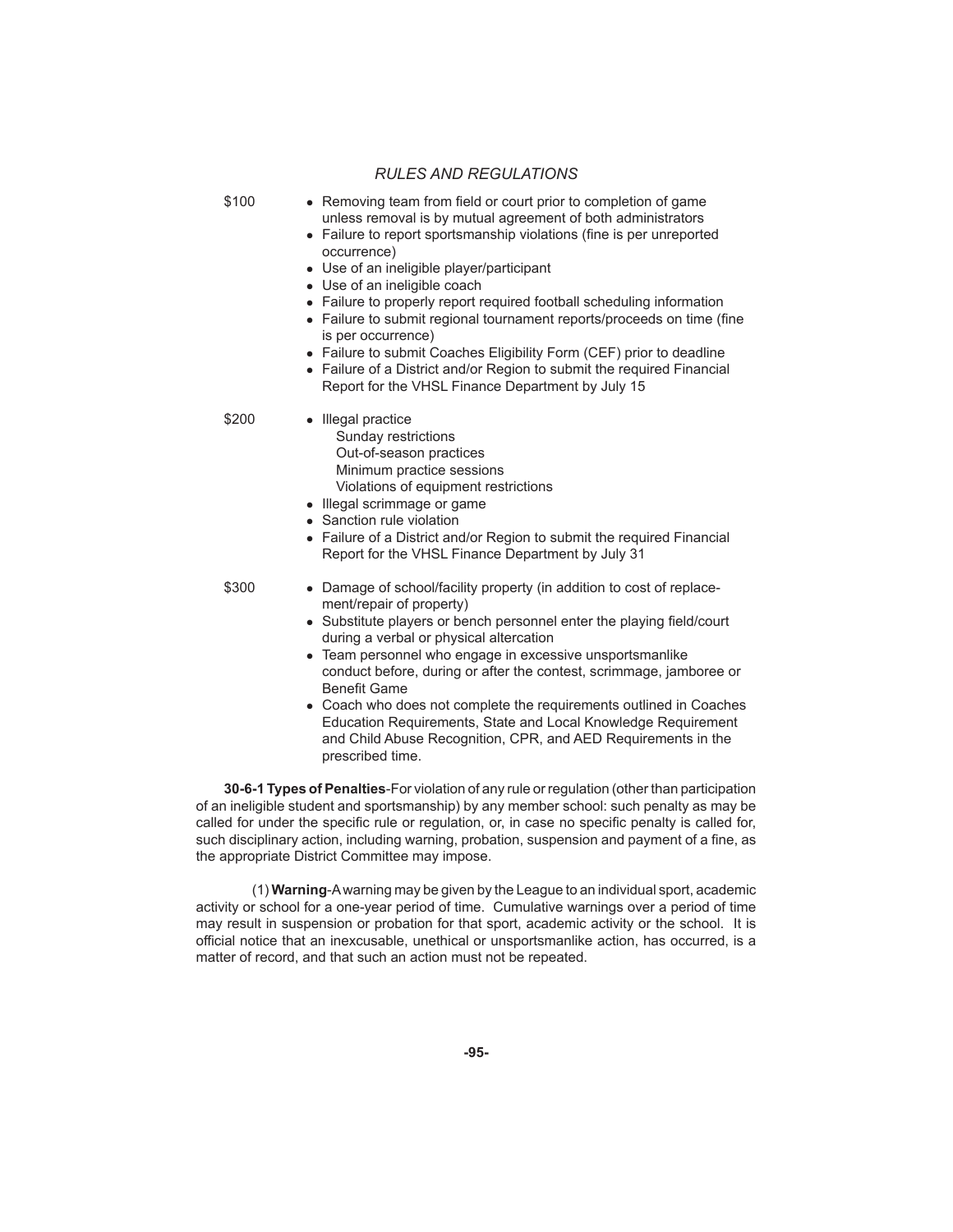(2) **Probation**-Probation is a more severe penalty based on the nature of the incident, a second incident within the sport or academic activity within a two-year period or cumulative warnings over a period of time within the school. A school or program on probation may not enter any play-off toward a district, regional or state championship nor may the school enter any sanctioned event.

 (3) **Suspension**-A school suspended from the League may not meet in interscholastic competition of any kind with a member of the League or a school that is a member of another state associated with the National Federation of State High School Associations.

(4) **Fine**-A fine not to exceed \$1,000 may be levied with or without any other penalty that is imposed on the school.

#### **SECTION 31: RULES INTERPRETATIONS.**

**31-1-1 Authority**-The Executive Director and in some instances an assistant director is authorized and required to interpret League rules and regulations.

**31-2-1 Requests by Principals**-The principal of any member school may request an interpretation of rules and regulations and may place his/her request directly with the Executive Director instead of the district chairman.

**31-3-1 Oral Interpretations**-Oral interpretations by the Executive Director or assistant directors shall not be regarded as binding, but merely advisory, and shall not be considered official. If later committed to writing, however, such interpretations shall have the same force and effect as other written interpretations.

#### **31-4-1 Written Interpretations:**

 (1) Written interpretations by the Executive Director or assistant director in his/her area of responsibility, shall be official and binding on member schools unless and until they are challenged by written request for a hearing by an Appeals Committee, as authorized in Section 33.

 (2) When the Executive Director or assistant director replies in writing to a request for an interpretation, he/she shall send a copy of his/her reply to the district chairman concerned, unless the request came from the chairman, in which case the chairman would receive the original reply.

#### **SECTION 32: PROTESTS.**

#### **32-1-1 Filing:**

 (1) Protests or complaints growing out of interscholastic competitions, such as those dealing with the eligibility of participants or with alleged violations of rules and regulations, shall be filed with the appropriate district chairman for adjudication or settlement by the District Committee.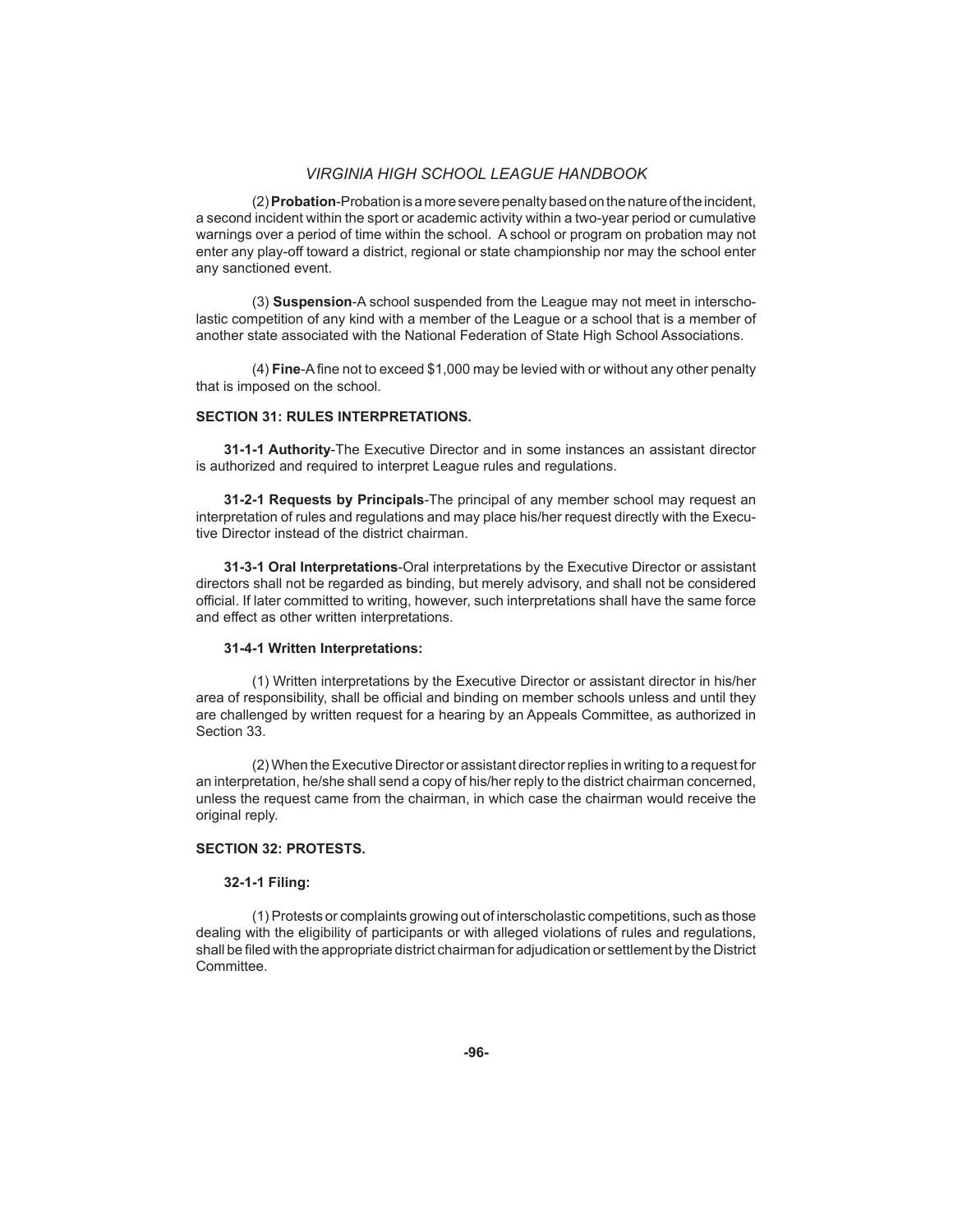(2) Protests involving the Sportsmanship Rule shall be filed with the designated Assistant Director as prescribed in the Sportsmanship Rule (Section 27-11-8). Protests involving schools from more than one district or group or involving a non-member school shall be filed with the Executive Director, as prescribed in Section 32-2-1. In those cases that do not involve the Sportsmanship Rule, the Executive Director shall request the chairman of the Executive Committee to appoint an interDistrict Committee to investigate and adjudicate the protest. The interDistrict Committee shall be empowered to act with the authority of a District Committee, and its decisions shall be subject to such rights and restrictions as govern the authority granted to a District Committee.

 (3) The Virginia High School League permits the correction of clerical or scoring errors in each interscholastic activity as specified in that activity's specific rule book. In those cases in which there is no rule book for an activity or in which the rule book does not specify a definite time period for the correction of clerical or scoring errors and the results are not announced until the conclusion of the activity, clerical or scoring errors must be corrected within 60 minutes of the announced results. In debate, drama and forensics, a school which leaves the site prior to the end of the review period forfeits the right to appeal the results. No protests will be considered which are based upon the real or alleged failure of contest officials to interpret or apply game or contest rules properly, or to render correct decisions in matters of judgment. League rules provide that officials for all League athletic contests shall be registered with the League. When this has been done and the contest has been started, differences of opinion which arise during the progress of the contest must be considered on the spot, and the decision of the contest official shall be final. Games may not be played "under protest" for later review by a District Committee.

#### **32-2-1 Procedure:**

 (1) Principals only may initiate protests. Protests shall be in writing, addressed to the district chairman or the Executive Director, as the case may be, and shall contain a digest of all the facts pertinent to the case. Protests shall be delivered in person or sent by special delivery or first class mail. They shall be delivered or postmarked not later than two working days after the contest or receipt of the information on which the protest is based. The District Committee shall meet promptly to consider and act upon each protest properly filed with the district chairman. The Executive Director, when protests are filed with him/her. shall act promptly to initiate action through the Chairman of the League, as prescribed in Section 32-1-1 (2).

#### **PM 32-1-1 (1) PROTEST FILING/Acceptable Protests (5-89)**-Regarding school and individual protests, a violation of a *Handbook* regulation can be protested, but any other policy can not be protested to the League.

 (2) In each case in which disciplinary action is taken or a penalty is imposed by a District Committee, Sportsmanship Committee or interDistrict Committee, the committee secretary shall file within five (5) working days, unless an extension of time is granted by the League Chairman, a complete report of the case with the principals of all schools involved, with the State Superintendent of Public Instruction, with the appropriate division superintendents of schools and with the Executive Director of the League.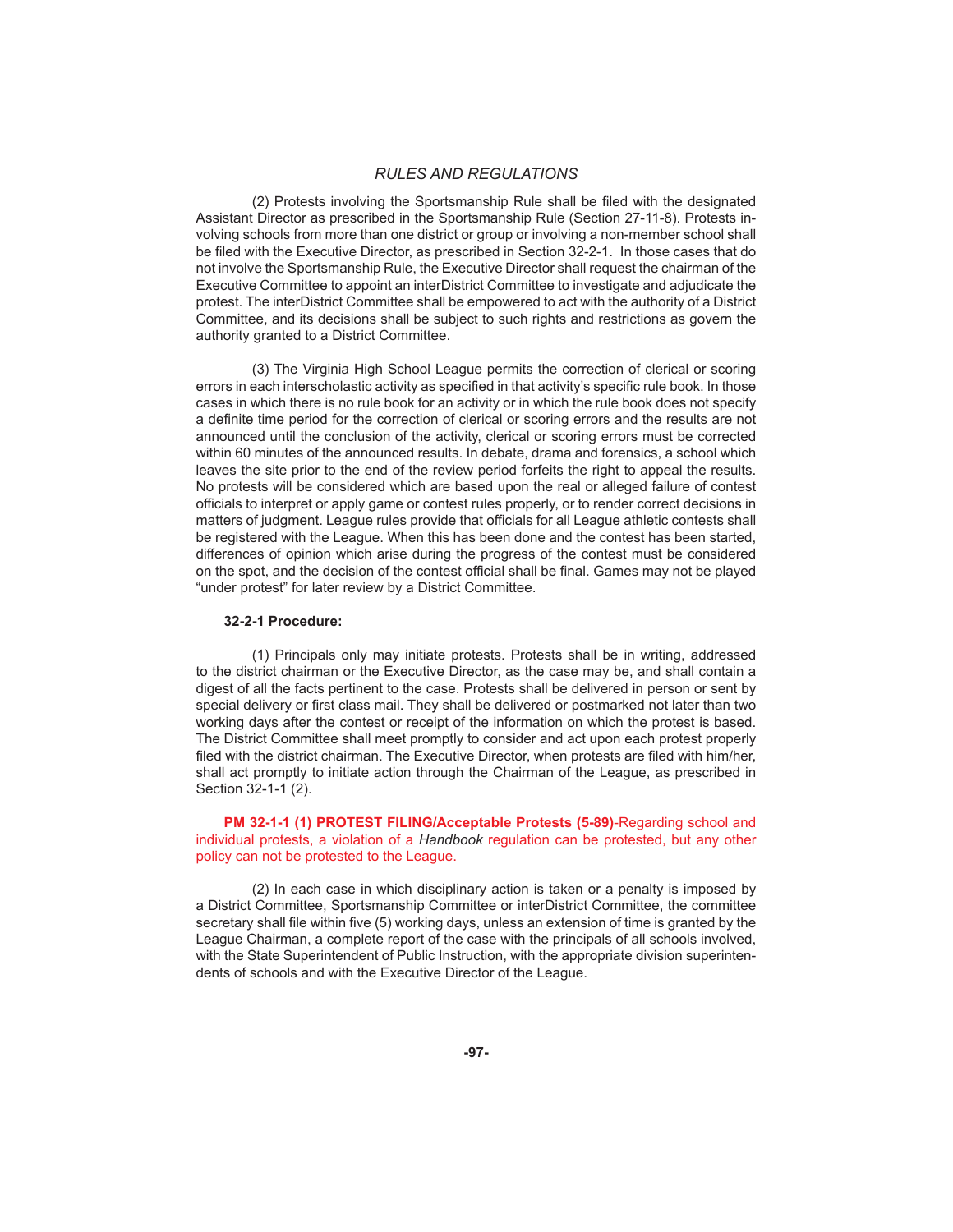**32-3-1 Ineligible Student/Coach**-Whenever the District Committee, or an interDistrict Committee empowered with the same authority, establishes the fact that an ineligible student/ coach has participated in any interscholastic contest, the committee shall report the infraction to the Executive Director and the school committing the infraction shall forfeit the contest. If the infraction is discovered and reported to the appropriate committee or to the Executive Director within the three weeks after the League-designated end of the season, no matter how long it takes to reach a finding, the school in violation shall also lose any district, regional or state honors affected by the violation.

 **32-4-1 Use of Protested Student**-If, when a protest has been made, time does not permit its consideration and settlement prior to a contest in which an individual or a point of protest is involved, the contest shall be held as scheduled, and any protested student may compete in that contest at the risk of the school which he/she represents. If the student is subsequently declared ineligible, or if the point of protest is sustained, the appropriate penalty shall be imposed, as provided for in Section 30, Penalties.

#### **SECTION 33: APPEALS.**

**33-1-1 When Appeals Are Permissible**-Any decision involving a penalty or protest rendered by a District Committee, District Council, Sportsmanship Committee or interDistrict Committee adjudicating an interdistrict, intergroup or non-member dispute, or one which a District Committee was unable to adjudicate, or any rules interpretation rendered or upheld by a District Committee, may be appealed by any principal whose school is directly involved in the penalty, protest or rules interpretation. Excluding those exceptions listed under 28C-1-2, decisions involving individual eligibility (Section 28) of any student may be appealed by the student, parent or member school principal involved through the procedure outlined in the Due Process Rule (28C-1-1).

**33-2-1 Appellant's Pre-meeting Procedures**-No appeal shall be heard or acted upon unless the appellant, within seven days after receiving the decision or the rules interpretation from which the appeal is being taken, files a written application for appeal, containing a digest of the facts pertinent to the case.

**33-2-2** The appeal is filed when it is submitted in writing by special delivery or registered mail or delivered personally to the Executive Director or designated Assistant Director.

**33-3-1 Review by Executive Director or His/her Designee-** The first level of appeal after review by the District Committee shall be to the Executive Director or his/her designee. Any student affected by the decision, his/her parents or a member school principal may request a review by the Executive Director or his/her designee. The person(s) requesting such a review shall be known as the petitioner. The petitioner shall request the review in writing, shall set forth the specific reason(s) supporting the request for waiver of the eligibility regulation and shall provide all documents pertinent to the case. If the District Committee recommends waiving the eligibility regulation(s) and the Executive Director or his/her designee concurs that waiver of the rule is appropriate under the League's published criteria, the Executive Director or his/her designee may declare the student eligible immediately but may not grant retroactive eligibility. If the Executive Director or his/her designee determines that there is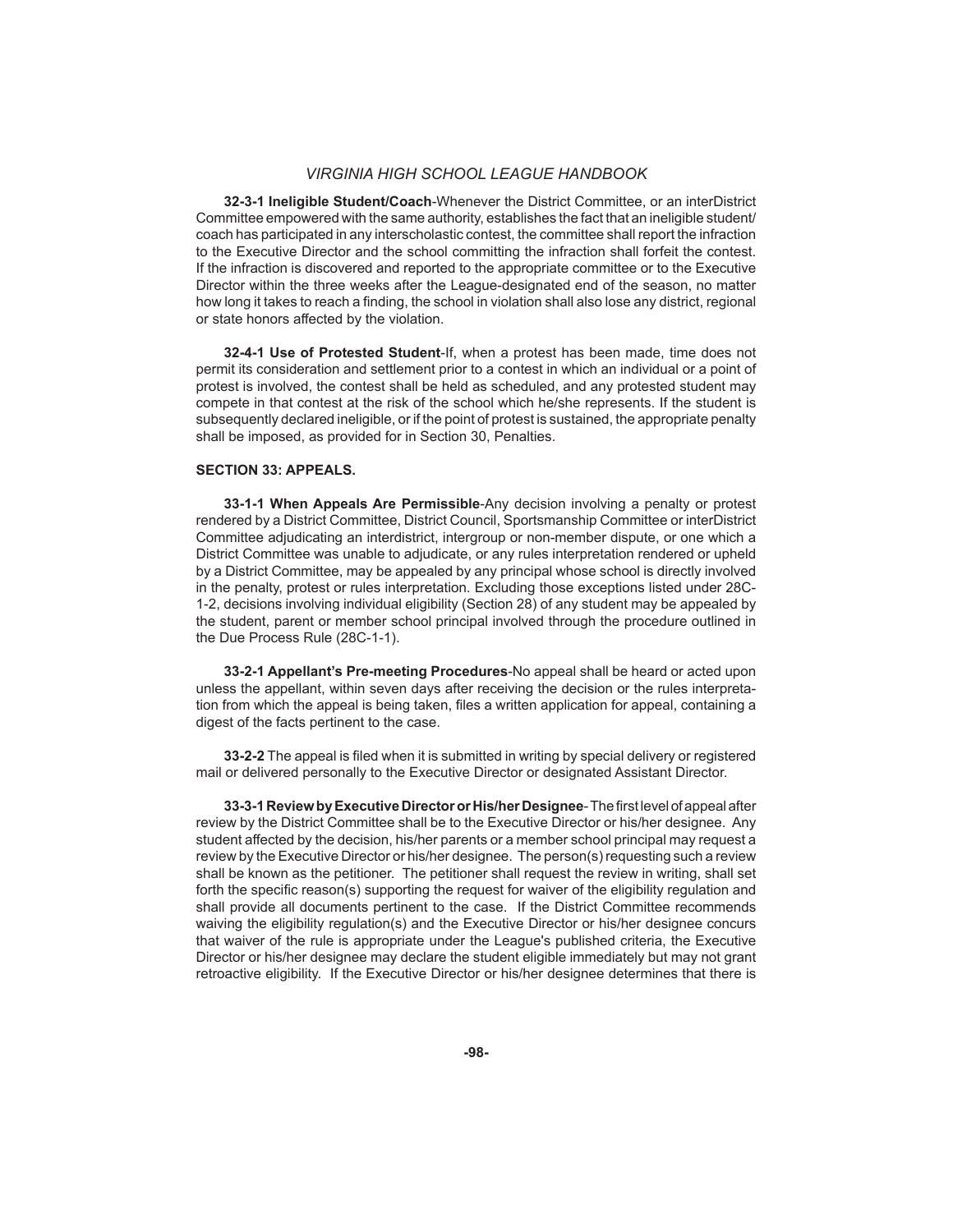sufficient evidence that a waiver should be considered, the appeal will be advanced to the Executive Committee or a duly authorized subcommittee thereof. If the Executive Director or his/her designee determines that there is no evidence meeting the criteria for waiver, the Executive Director or his/her designee may dismiss the appeal.

**33-4-1 Executive Committee Review**-No appeal shall be heard or acted upon by the Executive Committee unless the appellant within five working days after receiving the decision of the District Committee or the Executive Director or designated Assistant Director files a written application for appeal containing a digest of the facts pertinent to the case. The Executive Committee or a duly authorized sub-committee thereof, which may include active members of the Executive Committee and/or prior Executive Committee members who remain active school administrators or who have been retired no more than three years, hereinafter called the Executive Committee, shall hear the case referred to it within 10 working days after referral or an appeal is made by a member school principal or a student who failed to qualify under one or more of the individual eligibility regulations in Section 28 of the *Handbook* or his/her parent, hereinafter called appellant. The Executive Committee is authorized to review the substantive as well as the procedural aspects of the case referred to it. The Executive Committee is authorized to set aside VHSL rules and regulations in a specific case when at least two-thirds of the Executive Committee members agree that an inequity exists and that only such setting aside will rectify the situation. Any decision not involving the setting aside of VHSL rules and regulations shall be decided by a majority vote. The eligibility for a student who is granted a waiver shall not precede the day the Executive Committee acts.

*Note*: The 10-working-day requirement for a hearing by the Executive Committee shall not apply during the time from May 10 to August 10, during which time hearings shall be held as soon as the Executive Committee can reasonably be assembled.

**33-4-2 Decision**-Based on the facts of a particular case, the Executive Committee may enlarge, reduce, alter or sustain any penalty imposed by the committee which first heard the case. The decision of the Executive Committee shall be binding except for cases involving individual eligibility (Section 28), which may be appealed to the independent hearing officer.

**33-5-1 Independent Hearing Officer-Any decision rendered by the Executive Commit**tee involving individual eligibility (Section 28) may be appealed to the independent hearing officer by any principal whose school is directly involved or by the original appellant.

**33-5-2 Appellant's Pre-meeting Procedures**-No appeal shall be heard or acted upon by the independent hearing officer unless the appellant within five working days after receiving the decision of the Executive Committee files with the VHSL Executive Director or designated Assistant Director a written application for appeal containing a digest of the facts pertinent to the case.

**33-5-3 Independent Hearing Officer Appointment-The independent hearing officer** shall be appointed by the Council of School Attorneys of the Virginia School Boards Association and the State Superintendent of Public Instruction and may not represent any political subdivision that includes any school immediately involved in the appeal.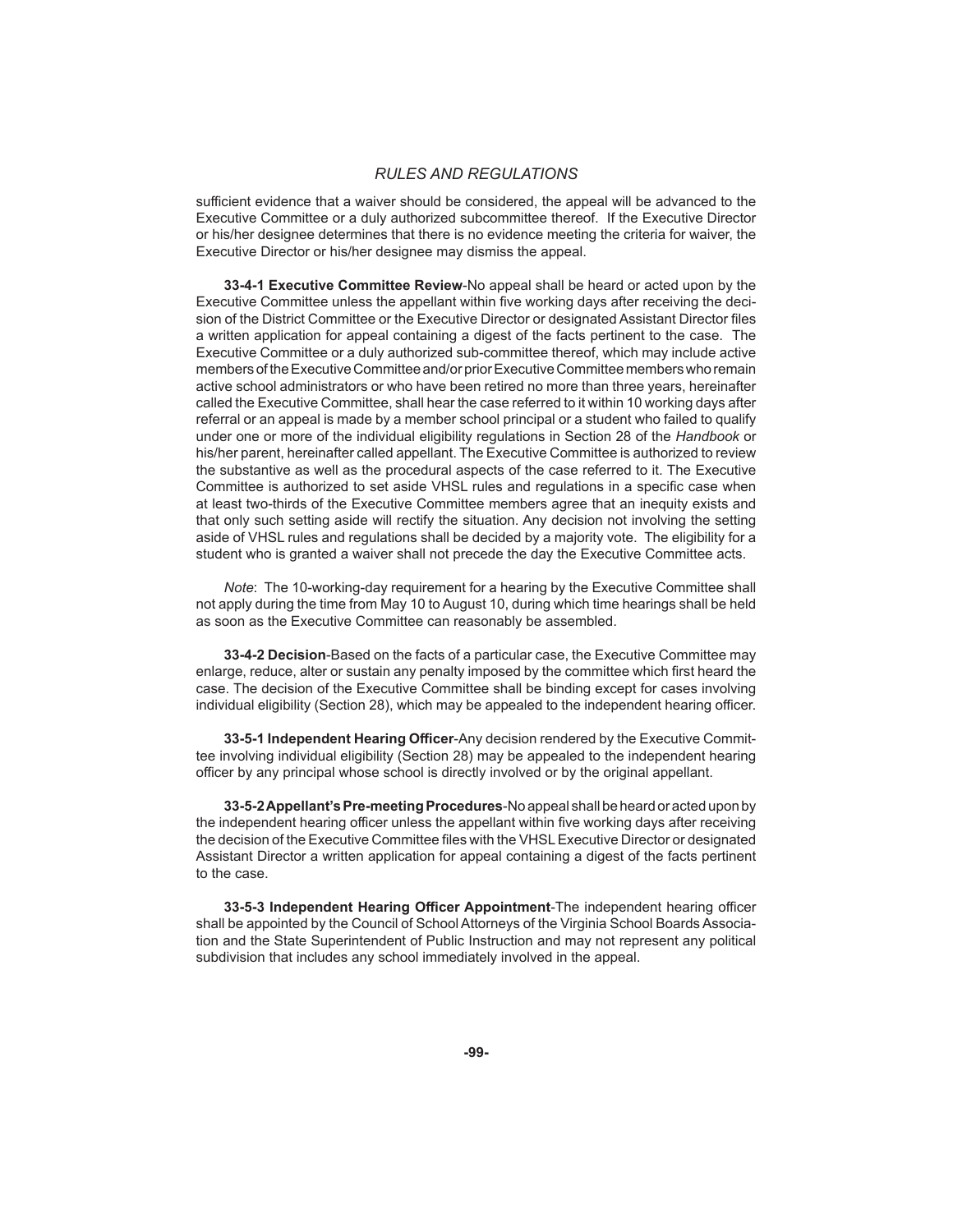**33-5-4 Authority**-The independent hearing officer is authorized to review the substantive as well as the procedural aspects of the case referred to him/her and is authorized to waive VHSL rules and regulations only when he/she finds that the student meets the stated criteria for a waiver, and an inequity would exist if the waiver were not granted. The independent hearing officer may not ignore, alter, or decline to apply the rules and regulations as agreed upon by the member schools and published annually by the VHSL. The eligibility for a student who is granted a waiver shall not precede the day the Independent Hearing Officer acts. The decision of the independent hearing officer shall be final.

**33-5-5** Costs for an independent hearing will be shared equally by the appellant and the League.

**PM 33-5-5 Independent Hearing Officer Costs (5-09)-Appellants must submit a \$600** deposit prior to the scheduling of any hearing.

**33-6-1 Hearing Notice for Executive Committee Appeal-**The Executive Director or Associate Director shall notify the appellant and the principals of all schools concerned in the appeal of the date, place and hour set for the hearing.

**33-6-2** The chairman of the committee whose original decision is being appealed may provide a written statement relative to the decision of their committee.

**33-7-1 Hearing Policies**-The designated VHSL staff member shall serve as recorder and conduct the meeting in accordance with the League rules and regulations as provided by this Section and Section 17, Robert's Rules of Order.

**34-1-1 Freedom of Information Act (9-73)**-The Attorney General's office ruled that for the purposes of the Freedom of Information Act, a VHSL member school could be treated as an employee and those portions of the Act permitting executive or closed meetings as they relate to employees could be exceptions applicable to the League.

 **34-2-1 Non-discrimination Policy (12-01)**-An alliance of member public high schools, the Virginia High School League serves a diverse population and respects that diversity in all League activities. The Virginia High School League encourages equity awareness and supports compliance with Title IX among its member schools.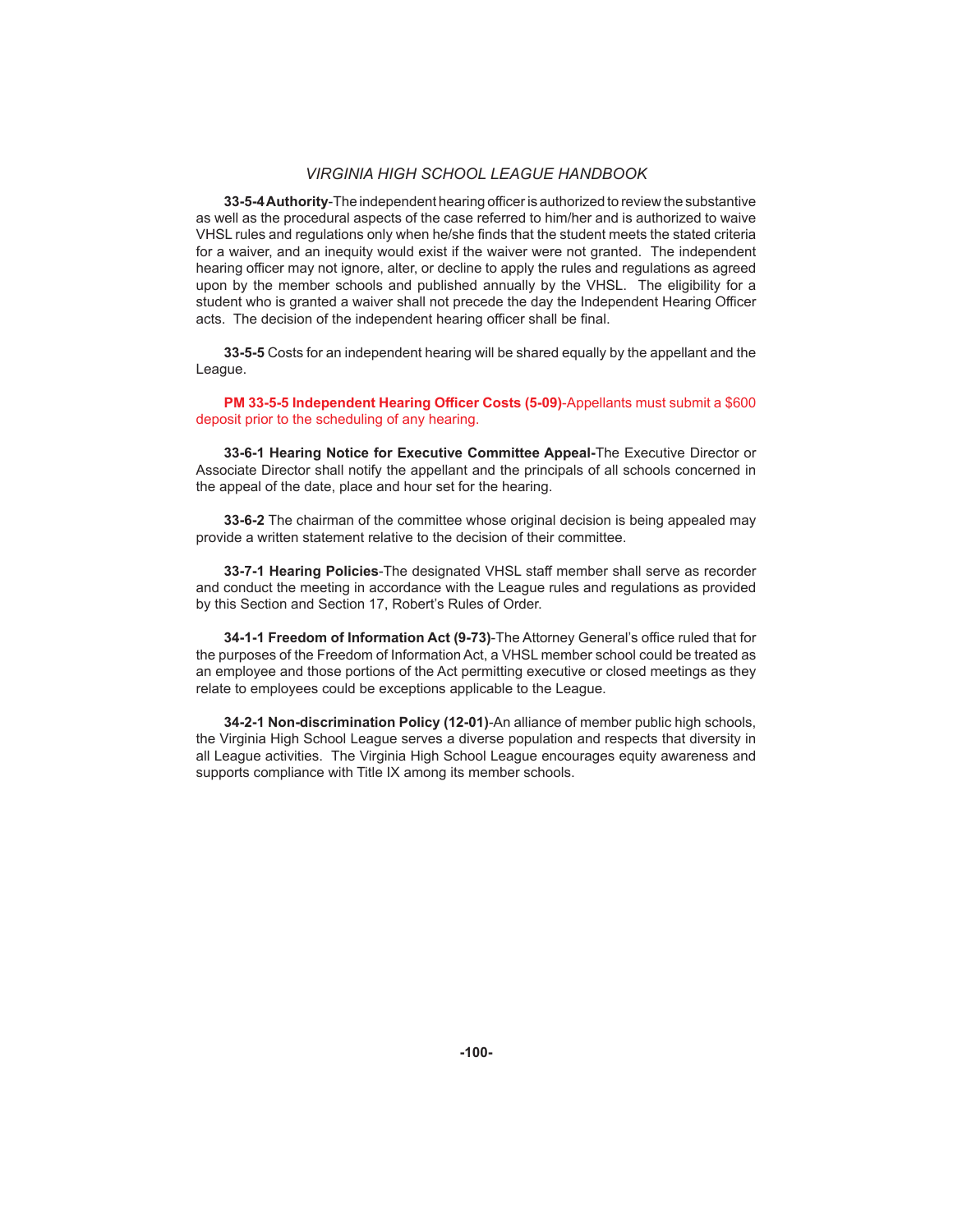# **SECTION BREAK**

**The following pages include information on athletics. The following sections are included:**

- Section 50-88 Athletic Activities
	- 50 Introduction
	- 52 National Federation of State High School Associations
	- 54 Athletic Program
	- 55 State Events
	- 56 Baseball
	- 58 Basketball
	- 62 Cheerleading
	- 64 Cross Country
	- 66 Field Hockey
	- 68 Football
	- 70 Golf
	- 74 Gymnastics
	- 77 Lacrosse
	- 78 Soccer
	- 79 Softball
	- 80 Swimming and Diving
	- 82 Tennis
	- 84 Track and Field
	- 86 Volleyball
	- 88 Wrestling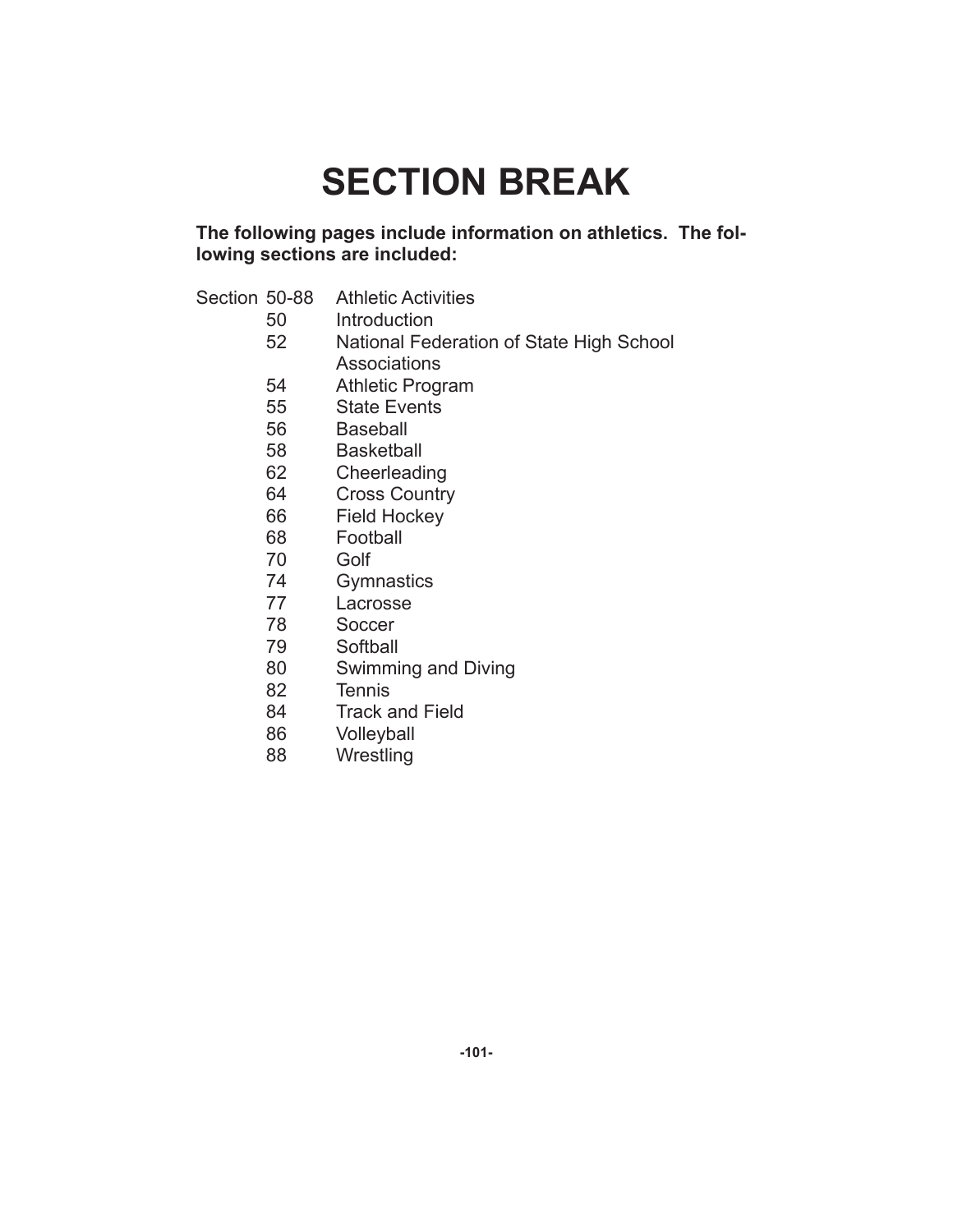## **Athletic Activities**

#### **SECTION 50: INTRODUCTION.**

**50-1-1**-The League seeks to foster a broad general program of desirable sports and related activities which are suited to the individual needs and capacities of high school students. It is interested in those sports which are individual as well as in those which are team and in sports which are primarily intramural in character as well as in those which are interscholastic.

**50-1-2 Student Participation-Significant is the League's desire to stimulate student** participation in these sports which may be enjoyed in adult recreational life. However, while considering the development of a program in this field in the future, the League is not unmindful of its current responsibilities in the important field of interscholastic athletics.

**50-1-3 Competition**-Competitive team sports are regarded by the League as an important part of the general school program of physical and health education. It is felt that interscholastic athletics, which should stem from a well-rounded program of intramural sports and recreational activities, serve a definite educational purpose when properly conducted and controlled.

**50-2-1 Control**-To exercise control, and to ensure that competitive athletics in the high schools of Virginia are so conducted as to provide maximum opportunities for the educational growth of participants, the League has adopted rules and regulations governing interscholastic athletic competitions. These are set forth in Sections 26 through 33 of this *Handbook* and are in addition to rules and regulations which govern all interscholastic competitions.

**50-3-1 Standards**-The League's interest in interscholastic athletics is not limited to mere regulation and control, however. It seeks to encourage schools to provide opportunities for each individual to develop to the limit of his/her capacity those skills, appreciations and health concepts which engender personal satisfaction and are a part of a good foundation for civic usefulness. The League has therefore followed certain basic concepts relating to the place of athletics in the school program. It has developed a Code for Interscholastic Athletics, with implications for the administrator, the spectator, the coach, the athlete and the official, and it will seek by further means to assist member schools in the development and maintenance of an educationally sound athletic program. (The code is an integral part of the Sportsmanship Rule located in Section 27 of this *Handbook.*)

**50-3-2 School Programs**-The League feels that a school athletic program, to be of maximum effectiveness, should:

 (1) Be closely coordinated and articulated with the general instructional and activity program of the school.

(2) Provide for the participation of a sufficient number of students to justify the funds used for its support.

 (3) Be so organized that the time and attention given to the acquisition of such funds is not so great as to interfere with the efficiency of any other part of the school program.

**-102-** (4) Be limited to those competitions which are sponsored and supervised by the proper school authorities.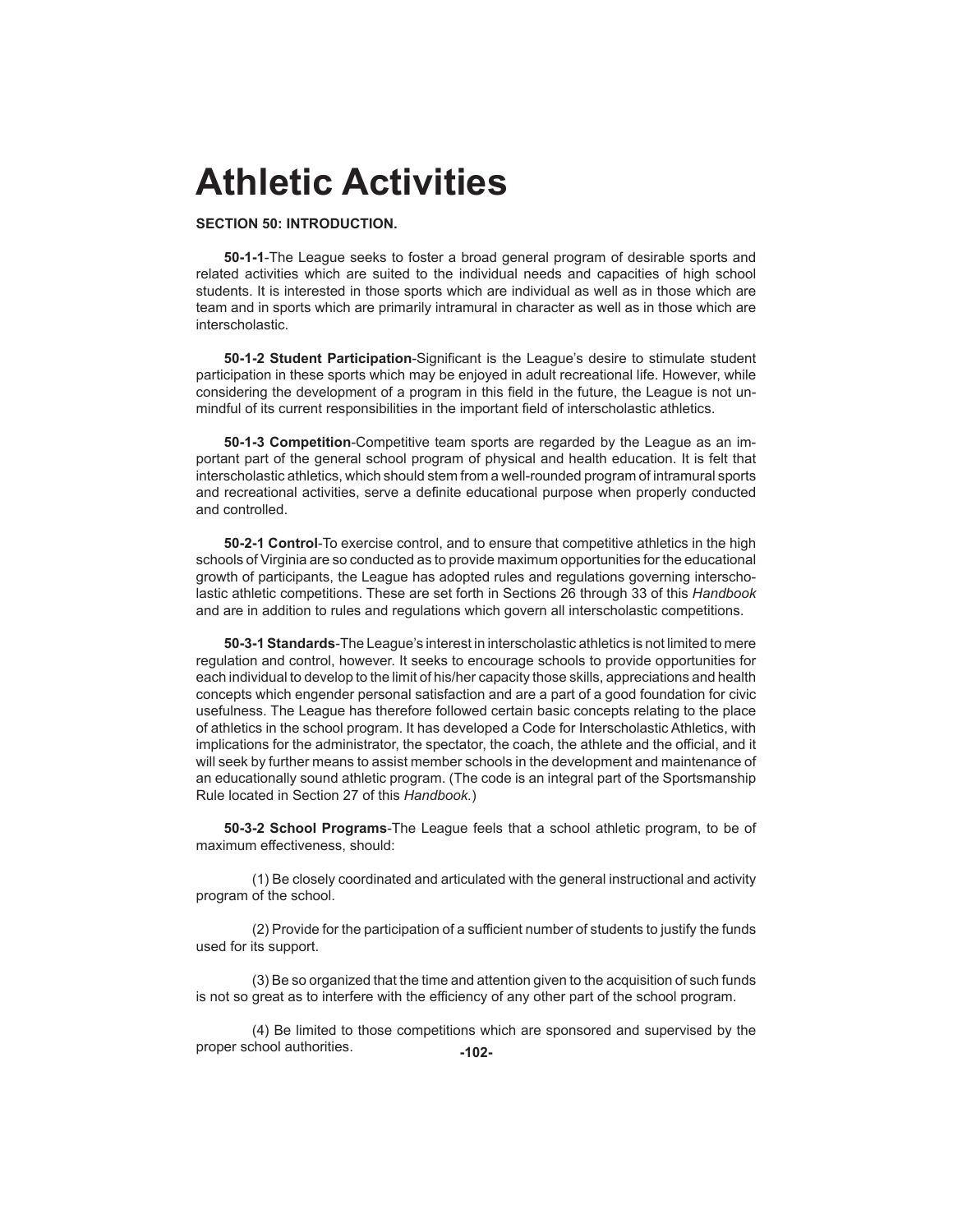## *ATHLETIC ACTIVITIES*

(5) Provide opportunities for many individuals to explore a wide variety of sports.

 (6) Include educational exercises for nonparticipating students and community supporters to ensure a proper understanding and appreciation of athletic skills and the need for adherence to recognized principles of good sportsmanship.

 (7) Be so controlled as to avoid the elements of professionalism and commercialism frequently associated with widely publicized "bowl" games, "barnstorming" trips, "all-star" games and interstate or intersectional contests requiring excessive travel, expense or loss of school time.

 (8) Encourage a balanced program of intramural activity in grades below the high school level, rather than contests of a championship nature.

 (9) Engender respect for the rules and policies under which the school conducts its program.

(10) Provide that a doctor be on call for all contests and a person qualified in first aid procedure be in attendance at all contests and practices.

 (11) Provide that all athletes be covered by accident insurance that protects them during athletic participation.

(12) Provide a healthful, safe and sanitary environment for all participants.

#### **SECTION 52: NATIONAL FEDERATION OF STATE HIGH SCHOOL ASSOCIATIONS.**

**52-1-1 Membership**-The League's Legislative Council voted in March, 1947, to make application for membership in the National Federation of State High School Associations (NFHS), in which organization 50 state associations hold membership. The application was accepted at the annual meeting of the Federation in January 1948.

 **PM 52-1-1 ATHLETIC PROGRAM/Authenticating Mark (12-98)**-VHSL will comply with the National Federation Authenticating Mark Program. (3-00) Violations will result in a \$25 fine to the host school.

**52-2-1 Constitution and Bylaws**-The Federation Constitution and Bylaws appear in the Federation *Handbook*, a copy of which is supplied upon request to any member school. Provisions thereof are binding upon the League and all member schools.

**52-3-1 Services**-The Federation makes available to schools of member state associations, through their state association office, publications in the field of sports, including rule books, interpretation leaflets, player handbooks, manuals of administration and the like. It supervises the production of motion pictures dealing with the rules in football, basketball, baseball, track and wrestling and provides machinery for the conduct of competitions between schools in different states, provides for representation on rules committees, serves as a clearing house for the exchange of ideas and developments in the scholastic sports field and generally provides administrative assistance to member state associations.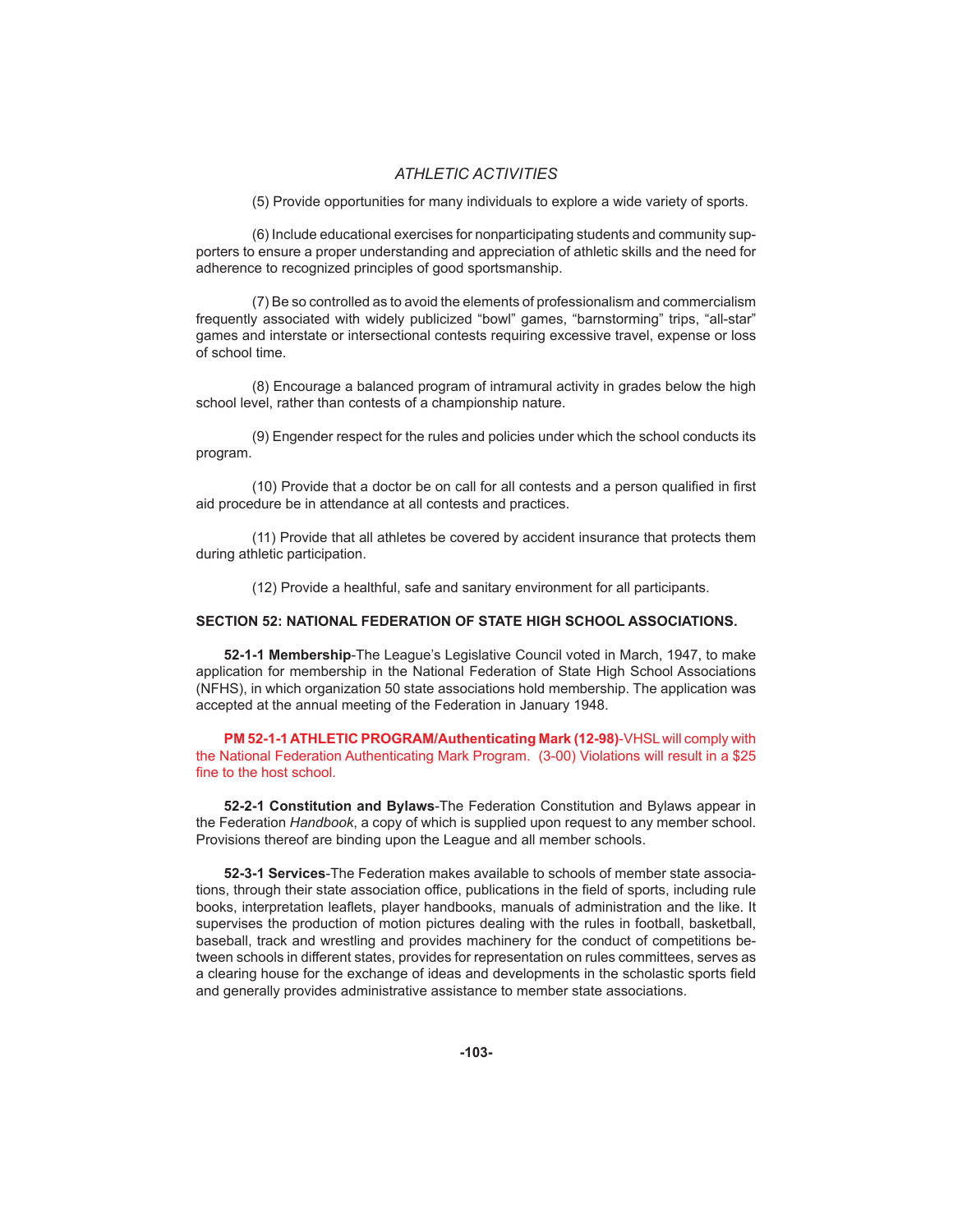#### **SECTION 53: REGIONAL EVENTS.**

 **53-1-1 Awards Procurement (1-81)**-Regions may secure their own or procure their awards from the VHSL state supplier.

 **53-2-2 Broadcast/Telecast Fees**-Any fees for regional broadcasts or telecast of any event will be set by the appropriate regional council.

 **53-2-3 Crowd Control (5-72)**-For regional events, the appropriate regional council has the same responsibility for crowd control as a school hosting a game during the regular season.

 **53-4-1 Expense Limitations**-The following expenses may not exceed the state limitations unless the excess is paid from the region's 65% share of the net income.

 **(1) Facility Rental**-Field or court facility rental may not exceed the regular season game rental for high school facilities. Use of municipal facilities must be authorized by the Executive Director.

 **(2) Personnel Fees**-Tournament personnel fees may not exceed the customary and normal fees of a regular season contest.

**(3) Other Costs-Costs for such items as lights, field maintenance and clean-up** may not exceed the customary costs of a regular season contest.

**(4) Film/Scouting Costs-All expenses for films and/or scouting must be paid from** the region's 65% share of the net income.

 **(5) Team Travel Reimbursement**-See VHSL *Handbook* 55-5-1 "VHSL State Team Travel Reimbursement Chart." Regional team travel reimbursement may not exceed the state schedule, unless the excess is paid from the region's 65% share of the net income.

 **(6) Hospitality Costs (5-88)**-Hospitality food and hostess costs may not exceed \$100 per session for the sports of basketball and wrestling and \$75 per session for gymnastics and volleyball unless the excess is paid from the region's 65% share of the net income. Hospitality costs for all other sports must be paid from the region's 65% share of the net income.

 **53-5-1 Financial Reports**-Any tournament charging an admission fee must submit a tournament report (even if a deficit) to the League office.

53-5-2 Filing Deadline (12-03)-Each regional financial report, with appropriate check if one is due VHSL, must be submitted to the VHSL office within three calendar weeks after the event has ended; a three-week grace period may be permitted by the Executive Director upon request. A \$100 fine may be imposed on the region that has not submitted its reports and tournament proceeds within the grace period.

 **53-5-3 Team Travel Shares from Region (2-78)**-Those regions paying money to teams advancing to the state level must take those funds from the region's 65% and not from the region's total event expenses.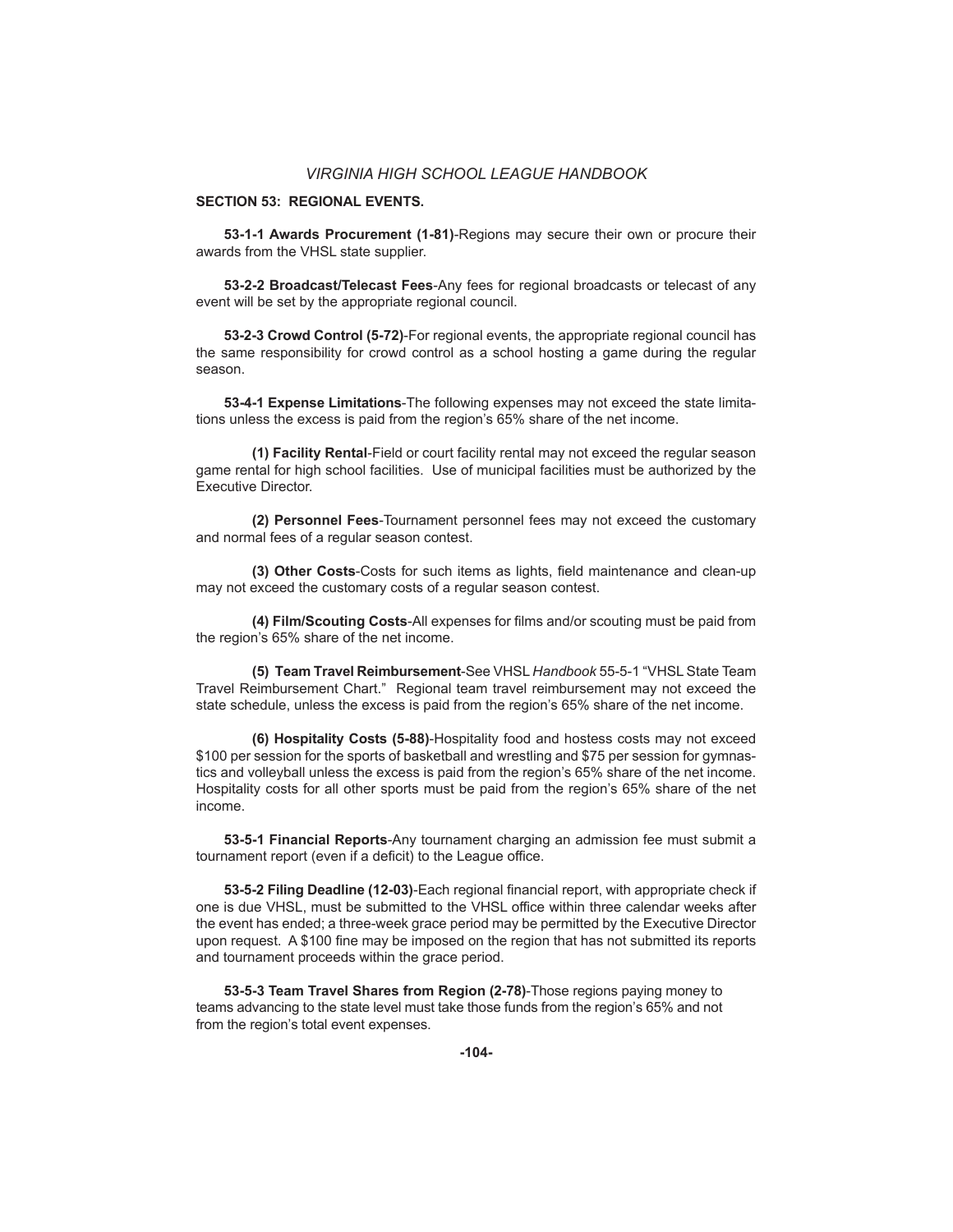## *ATHLETIC ACTIVITIES*

 **53-6-1 Regional Postponement Policy**-In case of extreme weather conditions which imperil travelers attempting to reach the regional event site, the regional director has permission to postpone the regional event, and therefore the state event entry form deadline, one day at a time, excluding Sundays, until the day preceding the state event. If the regional event is delayed beyond the adopted regional deadline, the regional director is required to advise the Executive Director of the postponement and required to call in, deliver or fax the regional results to the state event director as soon as the regional event is completed. In addition, the regional director is required to mail, email, deliver or fax the results to the VHSL office.

In the event that the regional event director cannot meet the "day preceding the state event" deadline, he/she shall call the Executive Director to request a delay in the state event so that the regional qualifiers will be eligible for the state event. If at all possible the Executive Director and the state event director through consultation with the Group Board Chairman and VHSL Chairman shall reschedule the state event.

**53-7-1 Tournament Entry Certification-Principals are required to certify entries for** region level activities, but athletic directors or coaches may certify entries from the region level to the state level.

 **53-8-1 State Event Responsibility (5-93)**-Regions failing to identify coordinators for regional activities are responsible for obtaining all materials from VHSL office in person.

 **53-9-1 Videotaping (3-02)**-Filming or videotaping of games/contests for scouting purposes is limited to the schools that are participating in the event. Schools not competing in the event may not film or tape the event.

#### **SECTION 54: ATHLETIC PROGRAM.**

**54-1-1 Introduction**-The League sponsors competitive interscholastic athletic programs leading to regional or sectional, and state championships in those activities as indicated in the following sections. Because all students should have the benefit of participation, the League strives to ensure that competitive athletics in Virginia high schools are conducted to provide maximum opportunities for the educational growth of all participants. The athletic game playing rules as set forth in the current National Federation of State High School Associations publications shall govern all League athletic events unless other game rules have been specified to govern a particular sport or where the adopted National Federation rules are in conflict with special rules set forth under a specific sport section of the Handbook, in which case the special rules take precedence. The Executive Committee may authorize those exceptions to National Federation playing rules which are permitted by the "State Association Adoption" clause.

**PM 54-1-1 (1) Emerging Activity/Sport Procedure**-Schools can petition to request that specific sports or activities be added to the VHSL membership application, subject to Executive Committee approval, and with the understanding that the sport/activity has three years to meet the existing state criteria to be a recognized VHSL state event. When filing such a petition with the VHSL office, the school must provide the following information:

- a. Names of schools and genders presently offering the sports/activity
- b. Number of students at each school participating in the sport/activity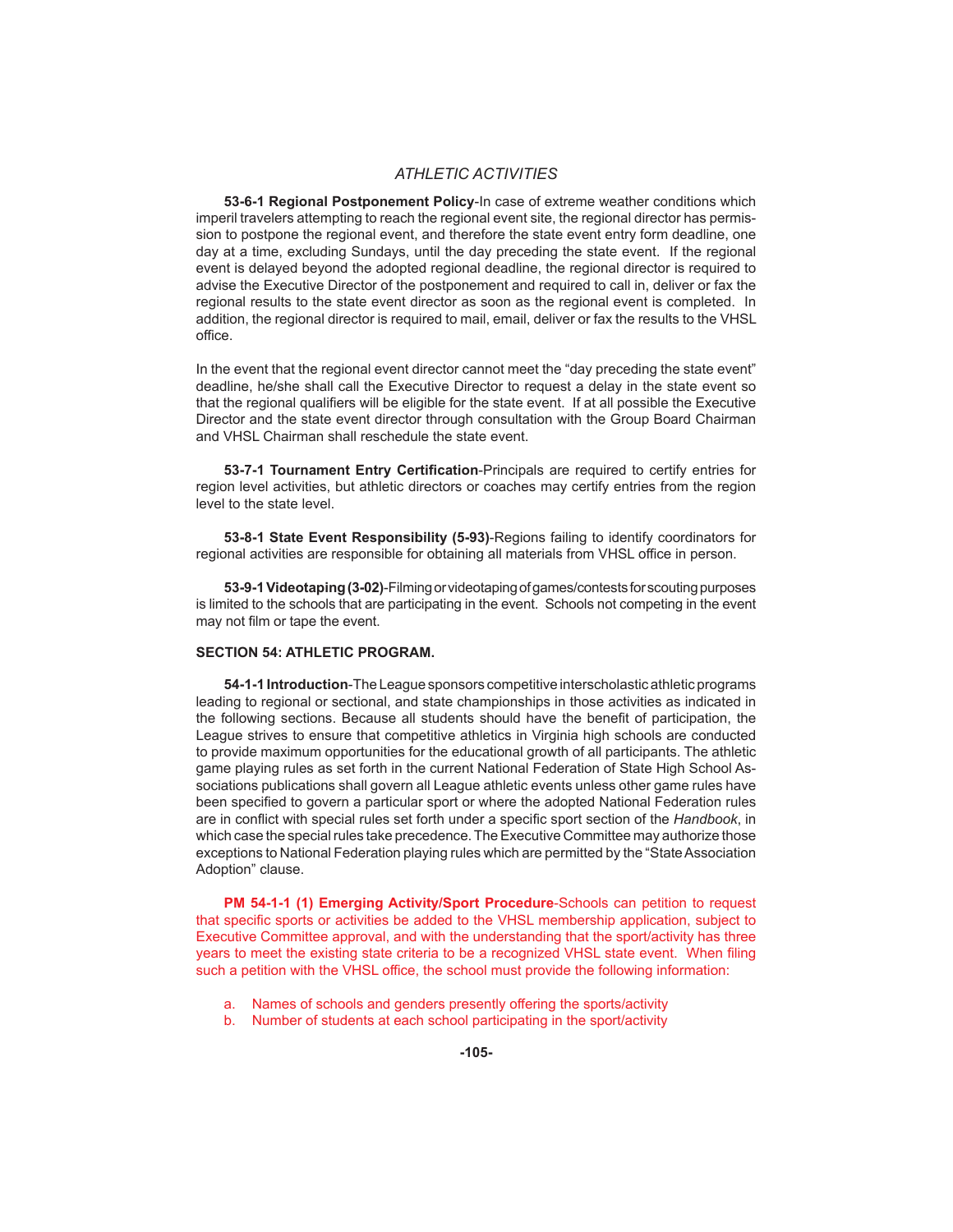c. Historically identified participation sustainability of the activity/sport

 d. Letters of support from appropriate groups such as: the superintendent, school board and VHSL region and classification

e. Season of participation (fall, winter, spring)

f. Proposed contest limit

g. Acknowledgment that VHSL eligibility requirements will apply

h. Playing rules that govern the sport/activity (NFHS or other to be specified)

i. Facility availability for both practice and official competition

j. Adequate coaching and officiating pools available to sustain the sport k. Financial impact associated with sport/activity at the local, region and

Financial impact associated with sport/activity at the local, region and state level which may include but are not limited to: the ability to charge admission, official's cost, basic event expenses, coaching supplements, facility rental, catastrophic insurance

**54-2-1 Combined Schools/Teams**-Subject to District, Region, Group Board and Executive Committee approval, Group 1 schools with limited enrollment may sponsor combined teams under the following conditions:

 (1) The two schools involved must be in the same school division with a combined enrollment (ADM) (grades 9-12) not to exceed 300 students;

(2) The schools must have the written consent of their school board, and

 (3) The "combined team" must be approved by a majority vote of the Group 1 Board for a two-year period only. Application for a combined team must be submitted to the League office prior to September 1 in an even-numbered year.

**54-3-1 Contest Limitations**-No member school may permit its athletes or teams to compete in more than the total number of regular season interscholastic contests, meets or tournaments specified below for each sport either on the varsity or sub-varsity level.

*Note*: When a region sponsors both a postseason junior varsity and postseason varsity competition/tournament, a player shall be limited to participating in only one of these competitions/tournaments.

**Baseball** - 20 **Basketball** - 22 **Competition Cheer** - 5 **Cross Country** - 10 **Field Hockey** - 16 **Football** - 10 **Golf**- 12 **Gymnastics** - 10 **Indoor Track** - 10 **Lacrosse** - 14 **Soccer** - 16 **Softball** - 20 **Swimming** - 10 **Tennis** - 16 Tennis players are limited to three "traditional" matches per day, or four 8- or 10-game "pro-set" matches per day. **Track** - 10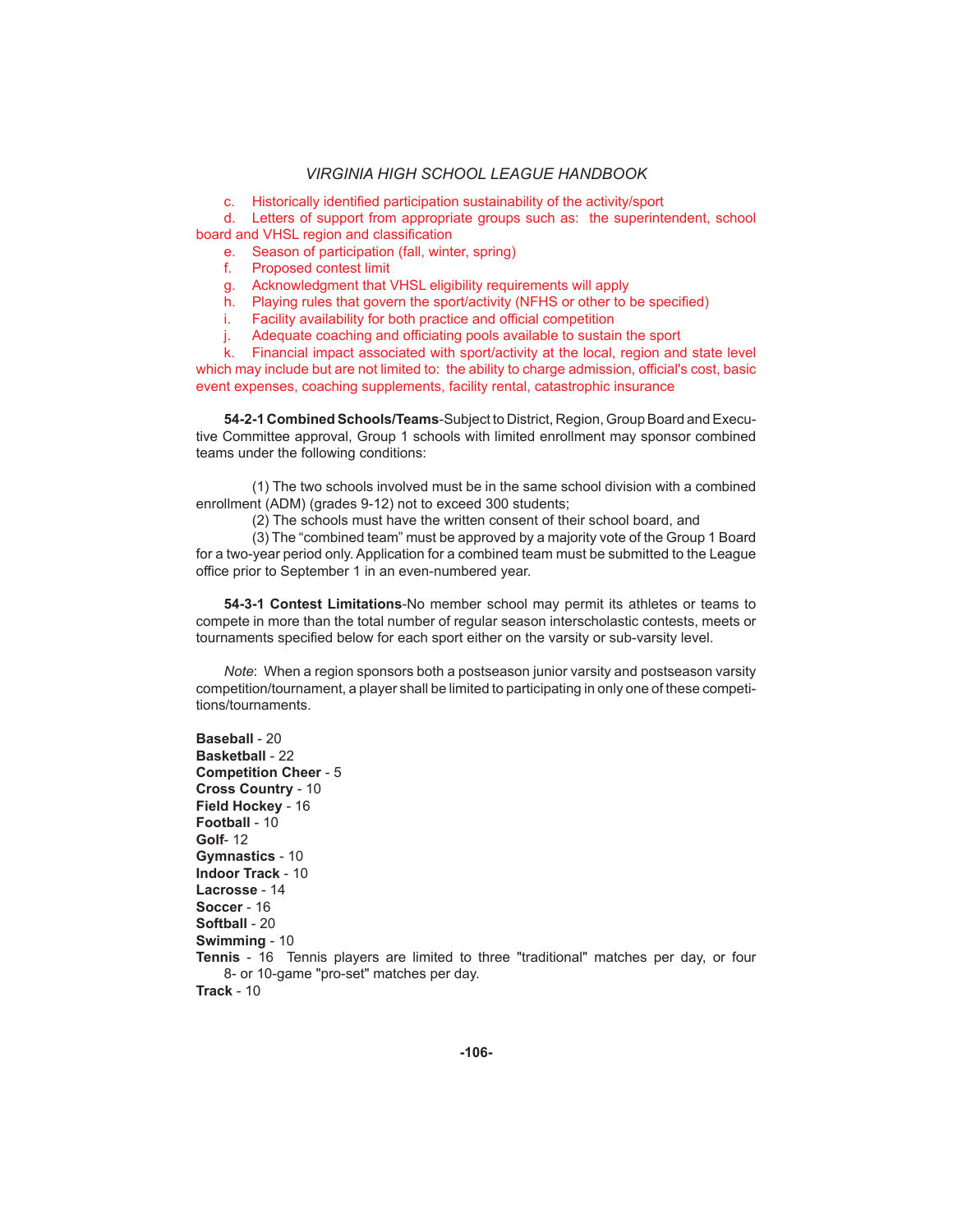## *ATHLETIC ACTIVITIES*

- **Volleyball** 20 dual matches; or 18 duals and 1 invitational tournament; or 16 duals and 2 invitationals. Invitational tournaments may be conducted over no more than two consecutive days. Teams participating in invitational tournaments may play a maximum of 15 sets per tournament.
- **Wrestling** 12 Wrestlers are limited to 5 matches per individual per day over no more than two days. Each individual is limited to 60 mat appearances prior to the culminating region tournament (or the published VHSL calendar region deadline if no region tournament is held).

 **PM 54-3-1 CONTEST LIMITATIONS (5-95)**-Any school that schedules a contest and then cancels or forfeits it cannot add another contest to its schedule.

#### **54-3-1 Exception:**

 (1) Female golfers and wrestlers may participate in no more than fi ve VHSL-sanctioned all-girls invitational tournaments in addition to the contests permitted in 54-3-1.

#### **54-3-1 Interpretations:**

 (1) In creating schedules within the Contest Limitation Rule, schools must count the maximum number of games possible in any invitational, whether or not they ultimately play those games, and they may not later add games to replace those not played.

**54-3-2 Lengthening of Contests**-Contests may not be lengthened to accommodate team members who have not competed or for any other reason. For the sports of wrestling, swim and dive, indoor and outdoor track, cross country, golf, gymnastics, and tennis, exceptions to this limitation may be made. If the principals or designees of the two or more schools involved in the scheduled contest agree prior to the contest to allow exhibition (preliminary or post event or extra) matches or heats in these sports, they may be allowed, as long as all other VHSL rules and contest limitations per athlete are not violated. Schools or school divisions may organize teams as they see fit below the varsity level. These teams must be recognized by the schools or school divisions.

**54-3-3 Alumni, Faculty and Practice Games**-So called "alumni," "faculty," and "practice" games shall be counted in the number of games permitted.

**54-3-4 Benefit Game-**These games are optional, one or more per revenue sport, and may not extend the season. They do not count against the season limitation in that sport, will not count on a school's record and will not be used as part of the football ratings system. Benefit Games must be revenue producing. After expenses, the competing schools will each receive one-third of the net income and the remaining one-third share will be sent to the VHSL. A Benefit Game may be played anytime prior to the end of the regular season but after players have met minimum practice requirements for that sport (example: 15 practices for football) and must be in lieu of an authorized scrimmage or counted against contest limits. Schools have the option of extending play beyond the normal length; the extension shall not exceed one-half the length of a game and shall be conducted under scrimmage (not game) conditions as noted in 54-4-1 through 54-4-4. In football, the game may be played including or not including the kicking game based on agreement between the two competing schools. Benefit Games must be approved in advance by the VHSL.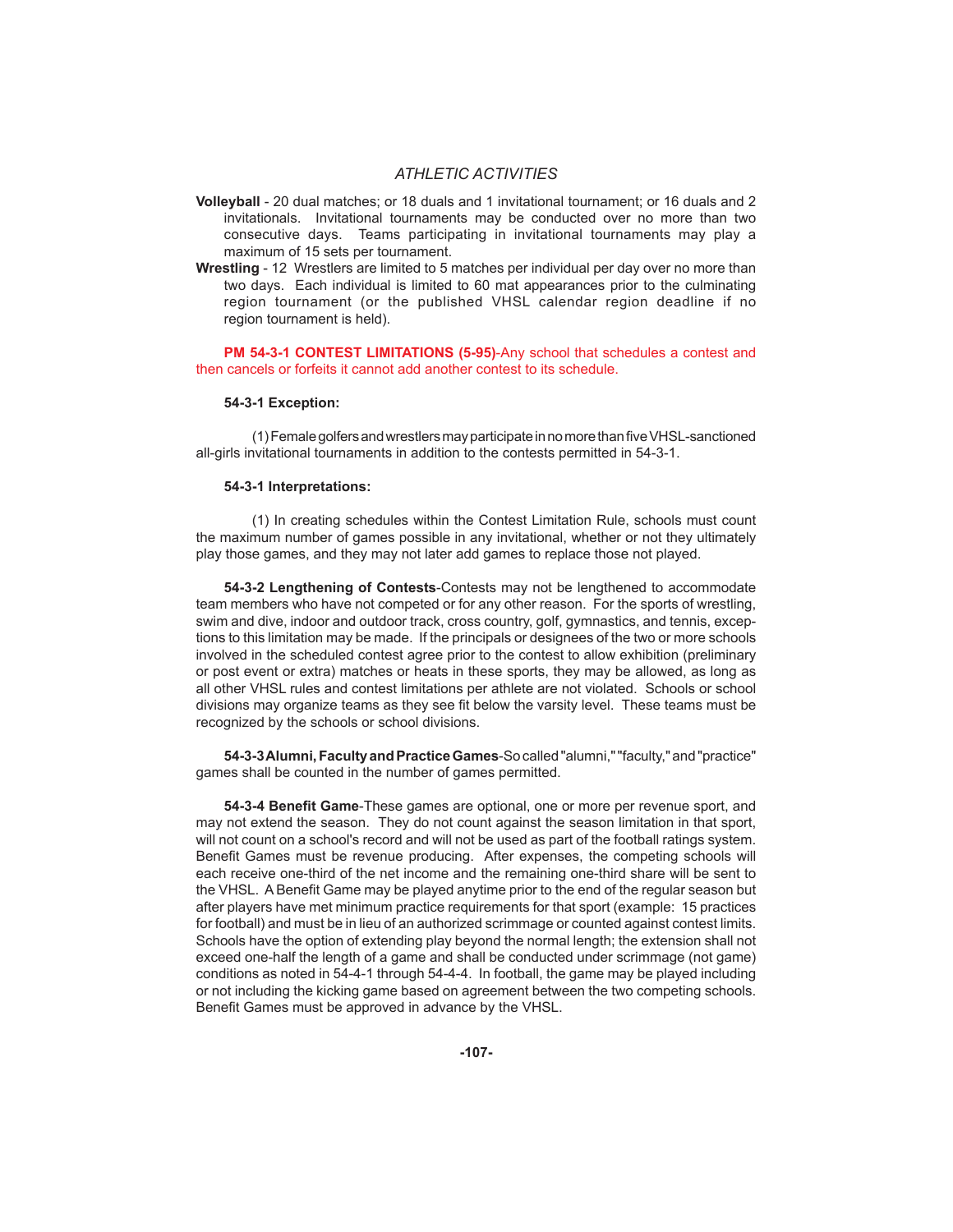**54-3-5 "Exhibition" Contests**-No member school may permit its athletes to compete in more than the total number of regular season interscholastic contests, meets or tournaments specified for each sport either on the varsity or sub-varsity level. (See 27-11-1, 27-11-2 and 54-8-1.)

 The VHSL does not recognize "exhibition" or "novice" competition. Any competition that matches athletes from other schools must be counted as either scrimmages or contests. To be counted as scrimmages they must meet the requirements set in 54-4-1 through 54-4-4 of the Virginia High School League *Handbook*.

**54-4-1 Scrimmages**-A scrimmage is a practice session between two or among three organized teams, or between groups of players representing their respective teams, or between one organized team and a group of players from another organized team which is representing its team in play. A scrimmage in wrestling may involve a maximum of four teams.

**54-4-2 Scrimmage Limitations**-Member schools are prohibited from participating in, or allowing their teams or players representing the teams to participate in, more than two scrimmages in any sport.

#### **54-4-3 Special Scrimmage Provisions**:

 (1) **Football**-A football team may participate in two scrimmages if it has scheduled a minimum of 18 and a maximum of 20 regular daily practices of training and conditioning; otherwise, the football team is limited to one scrimmage.

*Note*: Eighteen or twenty regular daily practices means 18 or 20 calendar days, not counting Sundays, and has no reference to the actual number of times the squad of players appears and reappears for practice sessions.

 (2) **Wrestling**-A wrestling team whose membership has been depleted by elimination of its team members in the regional meet can seek workout arrangements with other teams without being held in violation of Section 54, but may not continue practice beyond the conclusion of the state wrestling tournaments.

**54-4-4 Scrimmage Purpose**-Scrimmages are teaching situations at which coaches are expected to interrupt the practice session to provide instruction from time to time. Prior to any scrimmage the coach should outline the basic purposes and aims of the particular scrimmage so that the players may receive the maximum training and practice from the scrimmage. Principals responsible for a scrimmage shall observe the following guidelines, except as permitted in 54-4-3:

 (1) No public announcement of the scrimmage should be made and coverage by the news media should be discouraged;

(2) No admission price shall be charged anyone for attendance at a scrimmage;

(3) Officials may be paid travel fees if applicable, but not game fees;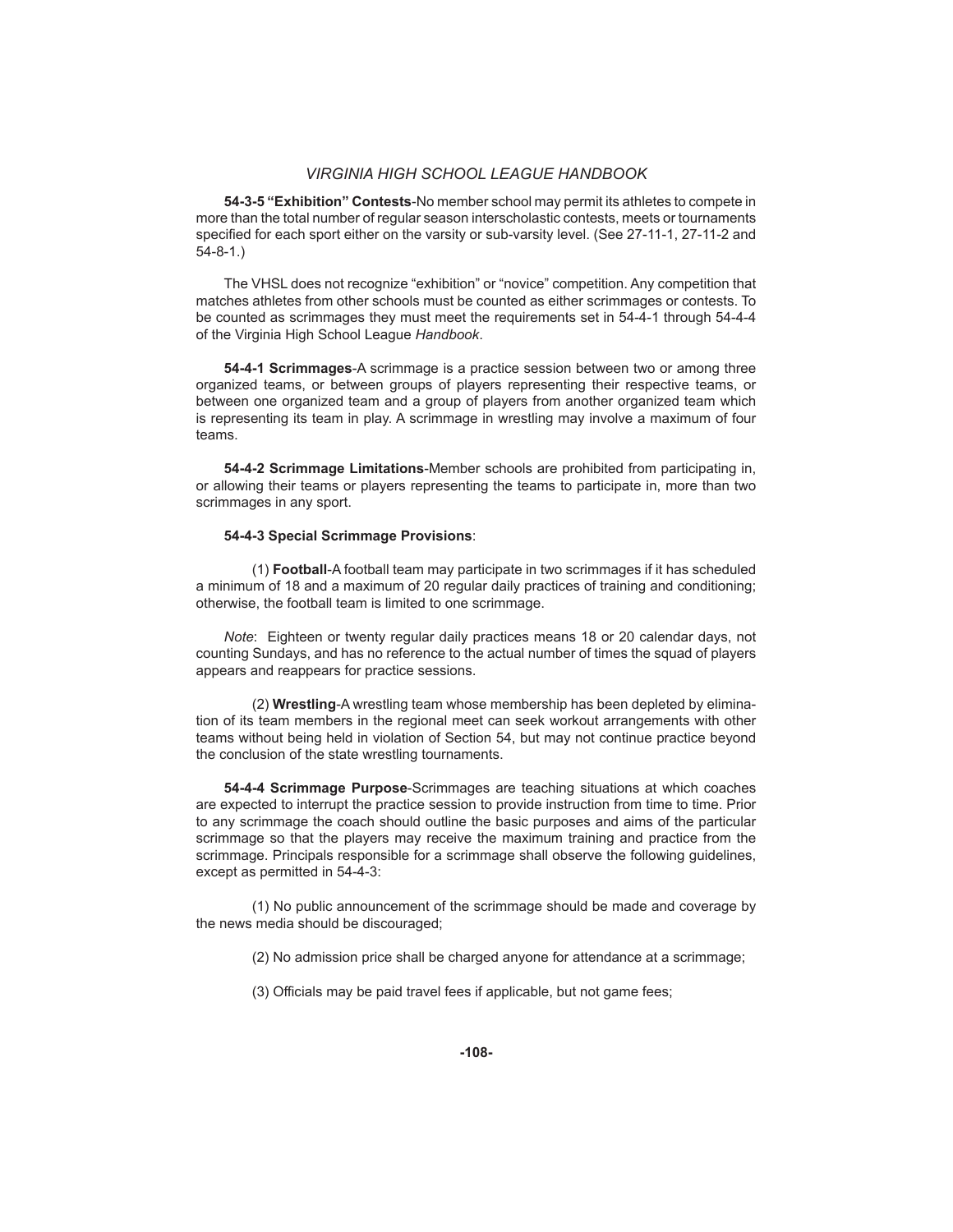(4) Each school in a scrimmage shall be limited to no more than 1 1/2 times the normal length of the contest (ex. football and basketball, 6 quarters; baseball, 10 1/2 innings);

(5) Except for those rules which have been modified by the provisions of this paragraph, all League rules shall apply to scrimmages.

**54-5-1 Jamborees**-A member school may participate in a baseball, basketball, competitive cheer, field hockey, football, lacrosse, soccer, softball, tennis, volleyball or wrestling jamboree if the following conditions are met.

(1) General Conditions:

 (a) The jamboree must be sanctioned by the VHSL, Inc., and must be sponsored by a member school; or, in the case of an out-of-state or other non-member school jamboree, must be sponsored by a school in good standing with its association;

 (b) Member schools may participate in two jamborees in each sport allowed with each jamboree being in lieu of a permitted scrimmage(s) or Benefit Game;

 (c) A jamboree shall be played under game conditions including the wearing of game uniforms, use of registered officials and charging of admissions;

 (d) Only those expenses as outlined by the Executive Committee and printed on the Jamboree Sanction Form may be included in computing the net proceeds; and

 (e) Eighty (80) percent of the net proceeds will be shared by the competing member schools and twenty (20) percent of the net proceeds will be deposited into the League's treasury.

(2) Each team's participation in a jamboree is limited to the following:

- a. Baseball 10 innings pitching regulations apply
- b. Basketball 6 quarters
- c. Competition Cheer 2 routine performances
- d. Field Hockey 3 halves
- e. Football 6 quarters
- f. Lacrosse (Boys) 6 quarters
- g. Lacrosse (Girls) 3 halves
- h. Soccer 3 halves
- i. Softball 10 innings
- j. Tennis 35 games per individual
- k. Volleyball 8 sets
- l. Wrestling 28 matches per team; 2 matches per individual

 **PM 54-5-1 (1) JAMBOREES/Fee (12-99)**-Any VHSL school participating in an out-ofstate or non-member school jamboree is required to pay \$100 processing fee, but VHSL will not collect 20% of net income.

 **PM 54-5-1 (2) JAMBOREES/Exceptions (5-80)**-The Executive Director may grant specific exceptions to the playing rules when he/she sanctions jamborees. The Executive Director may also make appropriate exceptions in reference to out-of-state schools when sanctioning jamborees.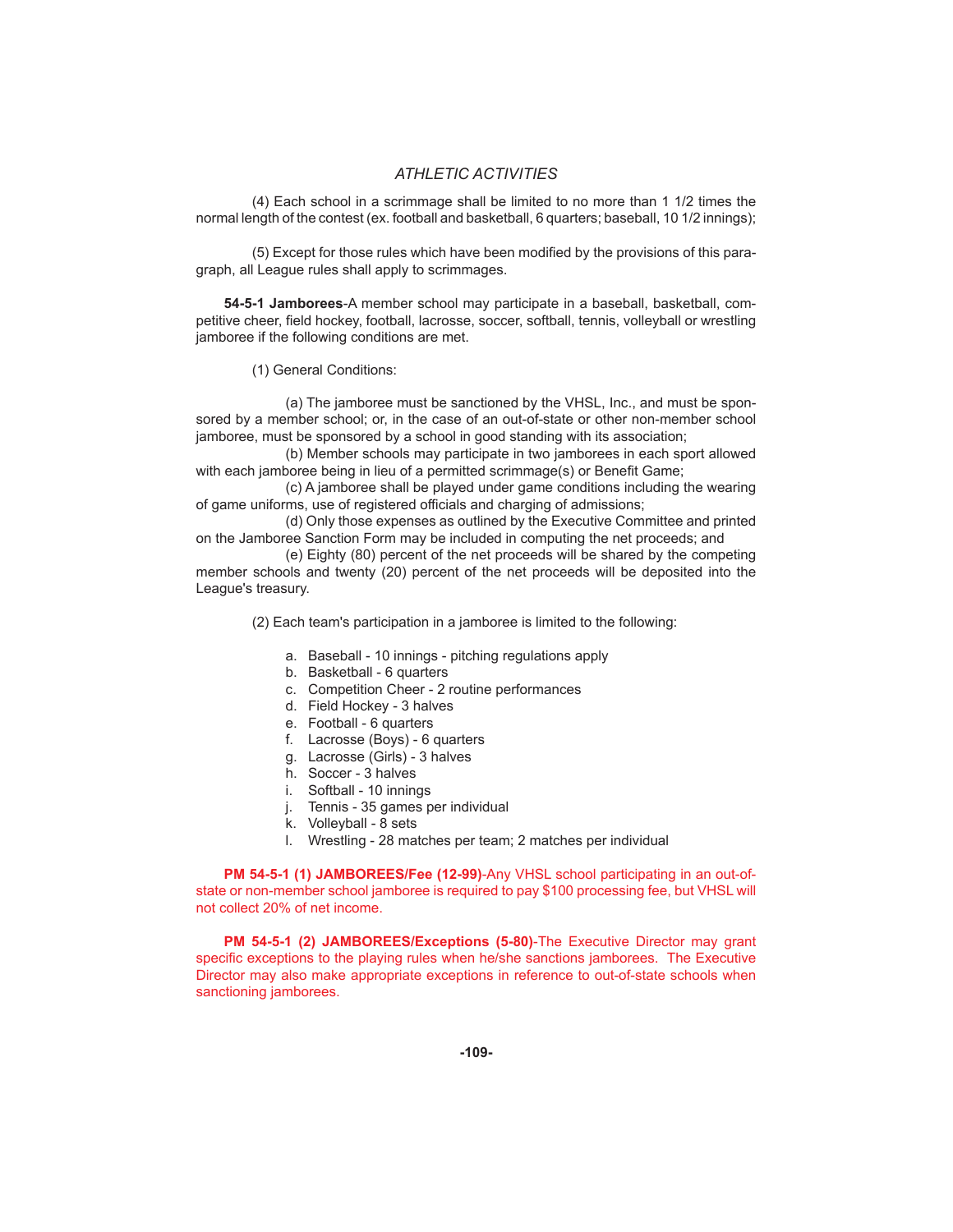**PM 54-5-1 (3) JAMBOREES/Fees (5-95)-Effective with the 1995-96 school year schools** requesting jamborees must submit a fee of \$100 with their request. If the League's share is more than \$100, the \$100 fee will be applied to the amount owed the VHSL; otherwise, the fee will be a part of the jamboree expenses.

**54-6-1 Participation Limitation**-If a school maintains separate teams in the same sport for girls and boys during the school year, regardless of sports season, girls may not compete on boys teams and boys may not compete on girls teams. If a school maintains only a boys team in a sport, girls may compete on the boys team. Boys may not participate on a girls team in any sport other than cheerleading unless the Executive Committee determines that boys' opportunities for participation in athletics have been limited in the past.

 **PM 54-6-1 (1) PARTICIPATION LIMITATIONS/Girls on Boys Teams (2-95)**-If a school offers a team for girls but not at the comparable level (sub-varsity or varsity) which would permit girls to participate, girls are permitted to play for the comparable boys team.

**PM 54-6-1 (2) PARTICIPATION LIMITATION/Baseball vs. Softball (3-91)-The Office** of Civil Rights has ruled that softball and baseball are not "comparable" sports under Title IX. Therefore, if a school sponsors both softball and baseball, a girl must be allowed to tryout and, if judged to have the ability, be allowed to be a member of the school's boys baseball team.

 **PM 54-6-1 (3) PARTICIPATION LIMITATION/Girls on Boys Cross Country Teams (9-75)**-A girl who is a member of the boys cross country team may not compete in an invitational tournament designated for girls only. A separate division for girls at a cross country invitation meet is appropriate for schools that have both a separate boys team and a separate girls team. When a member of a boys team, a girl may still compete in an individual girls invitational tournament but not a team girls invitational tournament.

**54-6-2 Participation by Seventh Graders**-Seventh graders may not represent a Virginia High School League school at any level. This does not prohibit a school from organizing seventh and/or eighth graders to compete on the junior high or middle school level.

 **54-6-3 Participation by Eighth Graders-**Eighth graders may represent a Virginia school at the sub-varsity level only and may not compete in any manner in a varsity contest. This does not prohibit a school from organizing seventh and/or eighth graders to compete on the junior high or middle school level. All athletes competing in VHSL athletic programs must be eligible students in all regards. They must meet requirements set by the VHSL, their schools, school division, district or region. Contest rules established by the National Federation shall be followed except where modified by the VHSL Handbook.

**54-6-4 Multiple Season Limitation**-A student who participates on a varsity, junior varsity or ninth grade team in one season shall not be eligible to participate in that sport in a different season at a VHSL member school during the same school year unless there is a corresponding move which complies with VHSL's Transfer Rule (28A-7-1, *Handbook*) by the student's parent(s) from the attendance zone of the previous school to the attendance zone of the VHSL member school at which the student wishes to participate. However, such student may not participate during any one school year in more than the total number of contests permitted for each sport by VHSL's Contest Limitations (54-8-1, *Handbook*). Such student shall also be limited to participation in only one post season per sport during any one school year.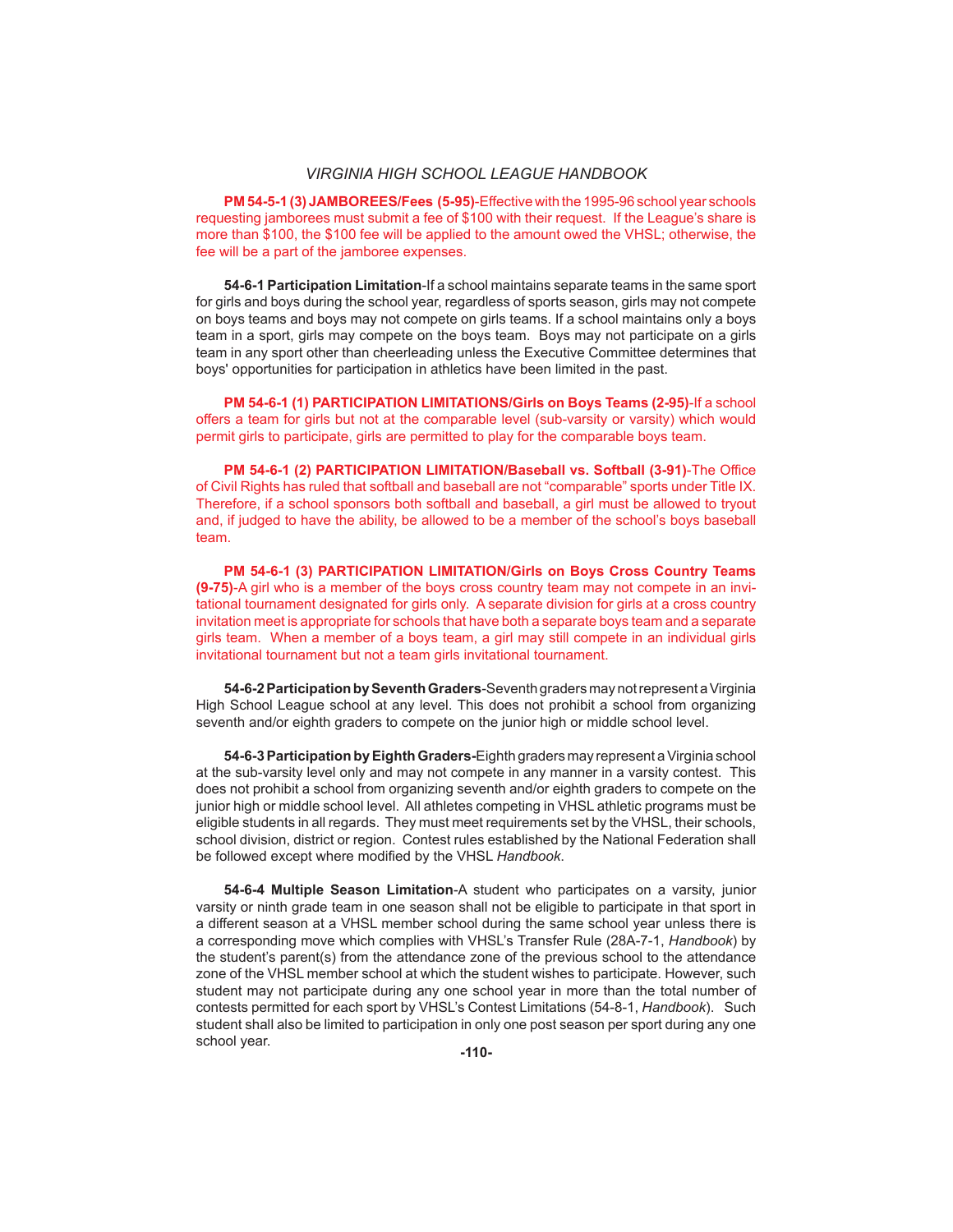**54-7-1 Forfeits**-A forfeiture shall be counted as a game won by the school receiving the forfeit and as a lost game by the team forfeiting. A double forfeiture counts as a loss for both teams.

**54-8-1 "Point Rules"**-Point rules (often referred to as "mercy rules") exist in the sports of Baseball, Basketball, Field Hockey, Football, Lacrosse, Soccer, and Softball. For specifics, please refer to the appropriate sport section in the VHSL *Handbook*. Point rules, where they exist, will be in place for all regular season and district events unless a district "opts out" prior to the start of that sport's season.

**54-8-1 Exception**-Districts may not opt out of the Football Point Rule.

54-9-1 Interrupted or Suspended Games/Events-Unless otherwise specified in this Handbook, games that are suspended/interrupted for reasons such as darkness, artificial light failure, rain, malfunction of irrigation systems, or any other cause that interferes with play such that the game is stopped by officials prior to having reached "complete game" status (as defined by each sport's rule book) shall be resumed from the point of interruption unless both schools agree to accept the score at the time of the interruption as final. See the appropriate sport-specific section of this Handbook for detailed procedures for that sport.

**54-9-1 Exception**-Prior to the start of each sport's season, district may "opt out" of the interrupted/suspended game rule. Opting out will result in following the rules as prescribed in each sport's rule book.

**54-9-2 Light Failure**-Any regular season or tournament game terminated by artificial light failure shall be considered a suspended game and shall be continued from the point of suspension at a later time, unless the two teams involved mutually agree otherwise.

 **54-9-3 Rescheduling of Postponed or Suspended Games**-Postponed or suspended games must be rescheduled for the same evening or the afternoon of the next calendar date, except for Sundays and except for extenuating circumstances approved by the district chairman if both schools involved are within the same district or by the three (3) Executive Committee representatives and the two (2) region AD's that will provide section information if the section is involved; if it is not a district or sectional contest, the VHSL Executive Director will rule on the extenuating circumstances. Friday games would be rescheduled for Saturday; Saturday for Monday and Monday for Tuesday.

**54-11-1 Regional Tournaments**-Each region shall conduct a region tournament to determine its state tournament representatives on or before the region deadline date published on the VHSL Activities Calendar. Unless otherwise specified or the Region Council determines another method prior to the season, the regional tournament shall be an eight-team, single elimination tournament. Failure of a region to determine its representatives by the deadline will disqualify that region from participation.

**54-11-2 Officials for Regional Tournaments-Only officials classified as "Certified" shall** be eligible to work regional tournament games.

**54-12-1 Provision for Sectional Tournaments**-If a Regional Council does not establish a Regional Tournament in a specific sport for a specific season by October 31, the Execu-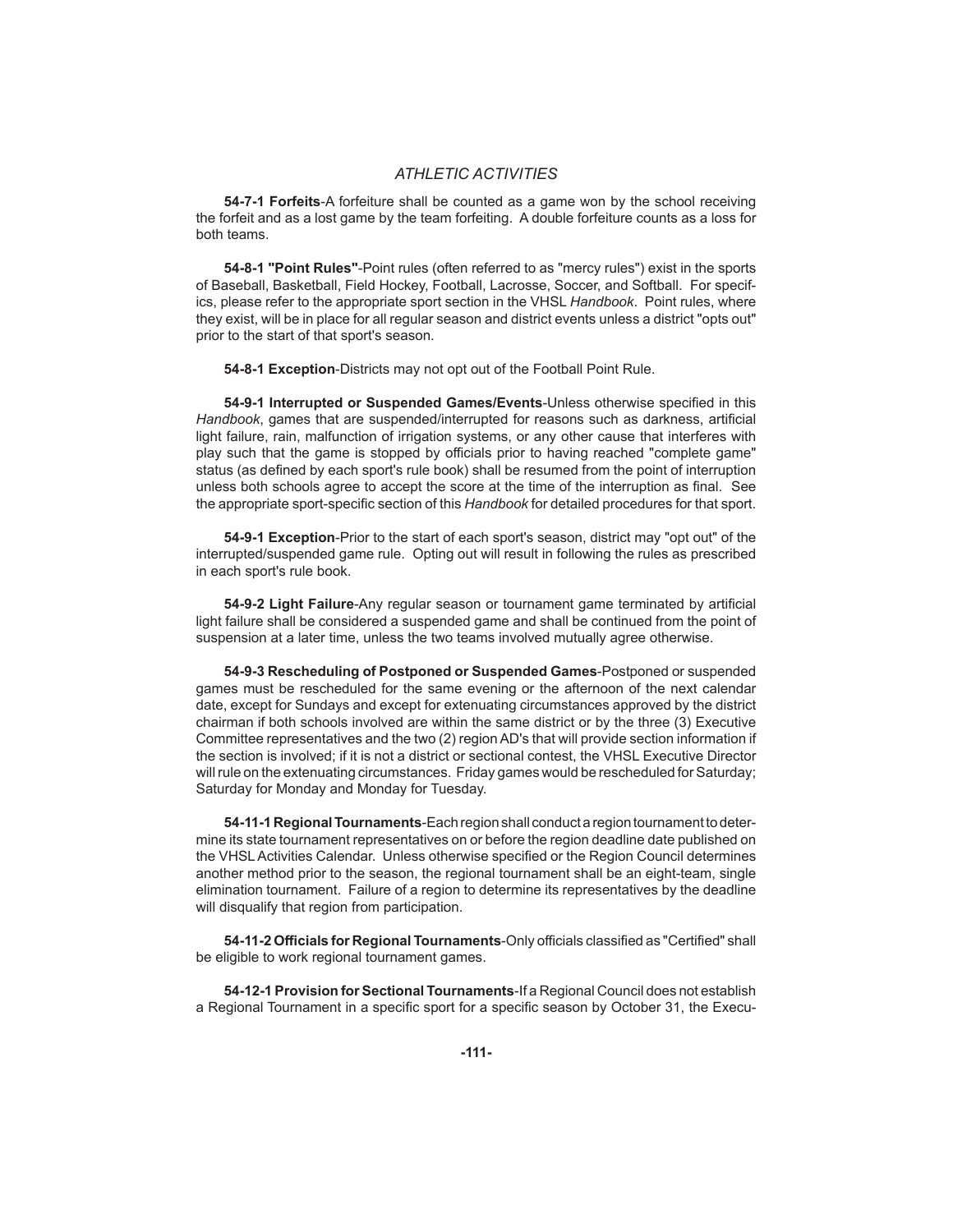tive Committee may provide a sectional tournament or authorize the region to designate its representative(s) for the state championships.

**54-13-1 Insurance**-The League's insurance program covers all in-season practices and competitions that are in compliance with VHSL rules.

## **54-14-1 General Sport Information**:

| <b>Sport</b>         | <b>National</b><br><b>Rules</b><br><b>Body</b> | <b>Mercy</b><br>Rule                          | <b>Rules Option State Travel</b><br>that must be<br>considered<br>annually | <b>Reimbursement Practice</b> | <b>Minimum</b><br>Days                                                                                                                                               |
|----------------------|------------------------------------------------|-----------------------------------------------|----------------------------------------------------------------------------|-------------------------------|----------------------------------------------------------------------------------------------------------------------------------------------------------------------|
| <b>Baseball</b>      | <b>NFHS</b>                                    | 10 runs<br>after 5<br>innings                 | Mercy Rule;<br>Suspended<br><b>Game Rule</b>                               | Yes: Refer to<br>Reimb. Table | N/A                                                                                                                                                                  |
| <b>Basketball</b>    | <b>NFHS</b>                                    | N/A                                           | N/A                                                                        | Yes; Refer to<br>Reimb. Table | N/A                                                                                                                                                                  |
| Cheerleading         | <b>NFHS</b>                                    | N/A                                           | N/A                                                                        | Yes: Refer to<br>Reimb. Table | 20 days each<br>participant -<br>stunt or compete                                                                                                                    |
| <b>Cross Country</b> | <b>NFHS</b>                                    | N/A                                           | N/A                                                                        | Yes; Refer to<br>Reimb. Table | 20 days                                                                                                                                                              |
| Field Hockey         | <b>NFHS</b>                                    | 6 goals<br>after mid-<br>point of 2nd<br>half | Mercy Rule                                                                 | Yes: Refer to<br>Reimb. Table | 14 days                                                                                                                                                              |
| Football             | <b>NFHS</b>                                    | 35 points<br>after halftime                   | Mercy Rule                                                                 | Yes: Refer to<br>Reimb. Table | Min. 15 days,<br>Max. 20 days,<br>first 3 days each<br>participant<br>shorts, helmets<br>and shoes,<br>next 2 days<br>shorts, helmets,<br>shoes and<br>shoulder pads |
| Golf                 | <b>USGA</b>                                    | N/A                                           | N/A                                                                        | N/A                           | N/A                                                                                                                                                                  |
| Gymnastics           | <b>NFHS</b>                                    | N/A                                           | N/A                                                                        | N/A                           | N/A                                                                                                                                                                  |
| <b>Indoor Track</b>  | <b>NFHS</b>                                    | N/A                                           | N/A                                                                        | N/A                           | 14 days                                                                                                                                                              |
| <b>Boys Lacrosse</b> | <b>NFHS</b>                                    | N/A                                           | N/A                                                                        | Yes; Refer to<br>Reimb. Table | N/A                                                                                                                                                                  |
| Girls Lacrosse       | <b>US Lacrosse</b>                             | N/A                                           | N/A                                                                        | Yes; Refer to<br>Reimb. Table | N/A                                                                                                                                                                  |
| <b>Outdoor Track</b> | <b>NFHS</b>                                    | N/A                                           | N/A                                                                        | N/A                           | 14 days                                                                                                                                                              |
| Soccer               | <b>NFHS</b>                                    | 8 goals<br>after mid-<br>point of 2nd<br>half | Mercy Rule                                                                 | Yes: Refer to<br>Reimb. Table | N/A                                                                                                                                                                  |
| Softball             | <b>NFHS</b>                                    | 10 runs<br>after 5<br>innings                 | Mercy Rule;<br>Suspended<br>Game Rule                                      | Yes; Refer to<br>Reimb. Table | N/A                                                                                                                                                                  |
| Swim/Dive            | <b>NFHS</b>                                    | N/A                                           | N/A                                                                        | N/A                           | N/A                                                                                                                                                                  |
| <b>Tennis</b>        | <b>USTA</b>                                    | N/A                                           | N/A                                                                        | N/A                           | N/A                                                                                                                                                                  |
| Volleyball           | <b>NFHS</b>                                    | N/A                                           | N/A                                                                        | Yes: Refer to<br>Reimb. Table | 14 days                                                                                                                                                              |
| Wrestling            | <b>NFHS</b>                                    | N/A                                           | N/A<br>$-112-$                                                             | N/A                           | N/A                                                                                                                                                                  |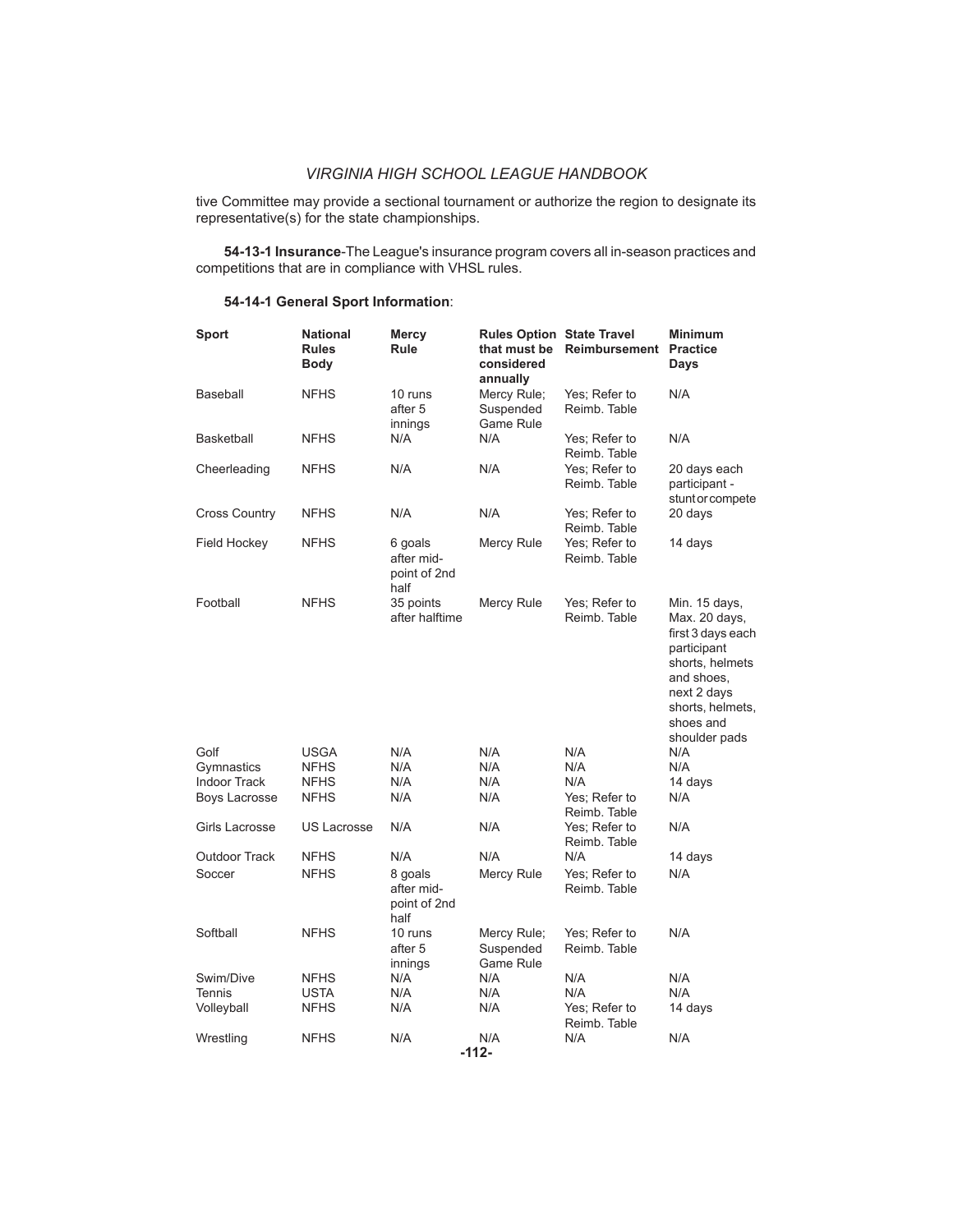**54-15-1 Mandatory Compliance With All Rules**-In all interscholastic athletic competitions, individual contestants and member schools shall observe and comply with all appropriate VHSL recognized rules and with all League rules and regulations set forth in Sections 26 through 33 and with the rules governing specific sports set forth in Sections 50 through 99. These rules and regulations are binding upon all member schools and may not be waived except as authorized in specific sections of this Handbook. Violations are punishable by such penalties as the appropriate body may impose.

**54-16-1 District Scheduling**-Every school in a district must play all other schools within a three classification spread in regular season play in all sports. Schools are not required but may choose to play above the three-classification spread within their district.

**54-16-2 Deviation from District Scheduling Requirement**-By unanimous vote of all members, a district may request of the Executive Committee, annually, to deviate from the requirement in a district to play all other schools within a three classification spread in regular season play in all sports.

 **54-17-1 Team Uniform Logo (10-95)**-Schools may obtain uniforms from corporate sponsors and may display logos on uniforms as long as they conform to the specific sports rules of the NFHS.

**54-18-1 Bands**-Participating schools' bands/pep bands are not allowed to play during live ball situations at any VHSL event. Any deviation from this policy will constitute a VHSL Sportsmanship Violation under Section 30 (Penalties/Fines) and may be defined as excessive unsportsmanlike conduct (\$300 fine).

 *Note*: For the purpose of this rule in football, live ball situations begin with the offense breaking the huddle or for no huddle offenses when the offense begins getting into a formation.

**54-19-1 Artificially and/or Amplified Noisemakers-The use of artificially and/or am**plified noisemakers (examples of this include, but are not limited to, train or diesel horns, amplified quitar note or riff) are not allowed during live ball situations at any VHSL event. Any deviation from this policy will constitute a VHSL Sportsmanship Violation (Excessive Unsportsmanlike Conduct - \$300 Fine).

 *Note*: For the purpose of this rule in football, live ball situations begin with the ball being handled by the snapper.

## **SECTION 55: STATE EVENTS.**

**55-1-1 Adoption and Termination of State Tournaments**-Each group board may adopt a state championship in a sport when fifty percent plus one of the schools within the same group sponsor that sport in the same season. The adoption must be made by June 30 of the preceding year. The Executive Committee is empowered to provide state level events for those activities which do not meet the criteria previously stated. Any sport that does not meet the criteria above will be evaluated annually to determine if it will be continued.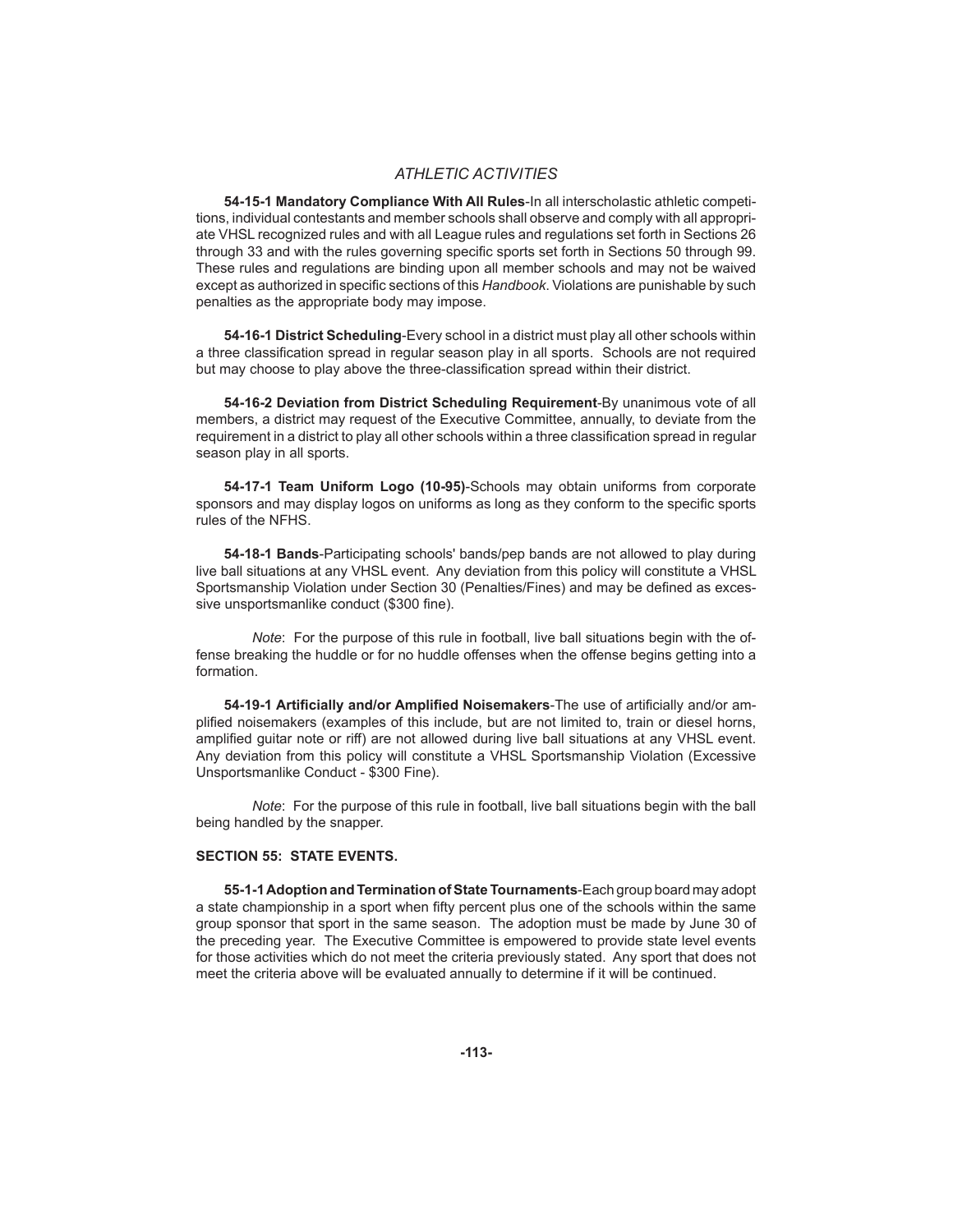**PM 55-1-1 (1) Authority Designation (3-78)**-Each group board will establish its own date and site for each individual state championship and may determine format with regard to entrants and tournament pairings that are not set by the Executive Committee. The Executive Committee also has the authority to set sites and dates in emergency situations. If the situation involves only one group board, the group board officers have authority to set the site and date. Group Boards may not eliminate events within a specific tournament. State Tournaments shall be completed on or before the dates published on the VHSL Activities Calendar.

**(2)** Unless otherwise specificed by the Executive Committee, state tournaments in all team sports shall be eight-team, single-elimination tournaments, with each Region advancing two representatives, except in football where each Region advances one representative.

**(3)** In sports where individuals can qualify, unless otherwise specified by the Executive Committee, each Region shall advance representatives that have met the qualification criteria for that championship.

 **PM 55-1-1 (2) TOURNAMENT REPLACEMENT POLICY**-In cases where teams/individuals in bracketed tournaments are found to be ineligible for competition or are unable to attend a state event due to factors beyond their control (i.e., weather, car accident, etc.), and a designated mechanism is not already accepted, those teams/individuals may be replaced by that participating region.

The following criteria will be used when considering whether to replace a team or declare a forfeit/bye for that bracket:

- a. Region and VHSL approval of the substitution.
- b. The replacing team or individual, League office and host site be notified in a time frame that includes 24 hours plus travel time to the site from the geographic center of the region with the exception of football.
- c. For football the same procedures would apply except that 72 hours plus travel time would be required.

**55-1-2 Combined Tournaments**-When a group/classification sponsors a sport but does not meet the 50 percent plus one threshold, that group/classification will combine with the next highest classification which sponsors a state championship. VHSL staff will determine the tournament format for these events. The format will be approved by the Executive Committee.

**55-2-2 Changes in State Tournament Format**-Each Group Board may request changes in its state tournament format - such as number of teams or number of participants - or may drop a championship if the following provisions are met.

 (1) For items which are not designated in this *Handbook*, the Group Board must take action by June 30 of the preceding year, or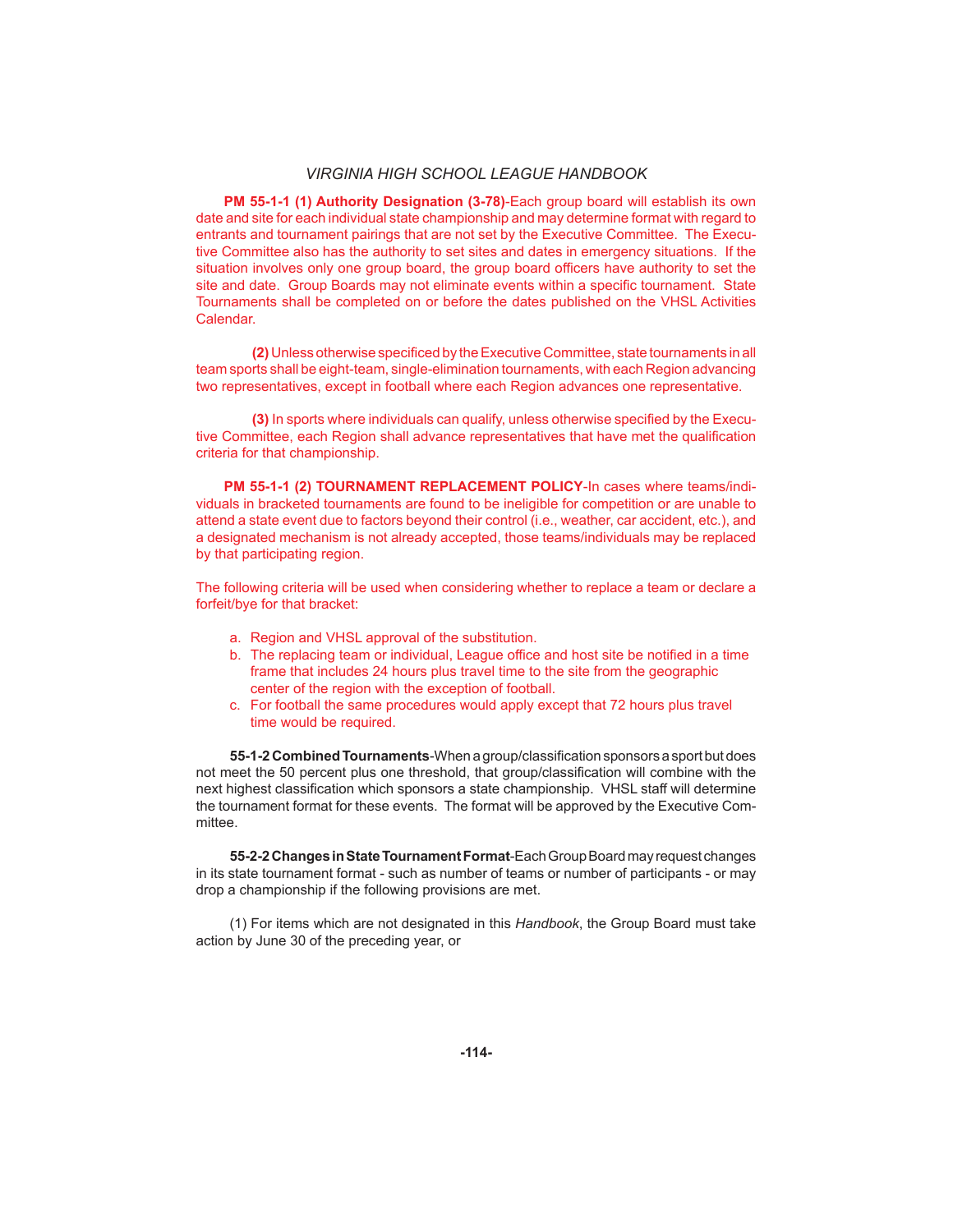(2) For items which are designated in this *Handbook*, the Executive Committee must take action by June 30 of the preceding year or pass emergency legislation to change the *Handbook*.

**55-2-3 Pairings for State Events**-Pairings for bracketed tournaments will be posted on the VHSL website.

**PM 55-2-3 Pairings (9-94)-**The Executive Committee has the authority to set playoff pairings for all sports. For those playoffs where teams from the same region might face each other in the semifinals and are scheduled to play one school's home field, the regional champion will host the game.

**55-3-1 Tournament Dates**-All tournaments shall be held no later than the dates published on the VHSL Activities Calendar. Only the Executive Director can authorize postponement of state semifinal or final games beyond the specified dates.

### **55-3-2 Postponement of State Events**:

 (1) In the event of unusual conditions, and when the VHSL Executive Director determines that the state tournament cannot expediently be postponed, the state tournament can be played if a majority of teams are at the state tournament site.

 (2) In the event unusual conditions prevent a majority of teams or individuals in nonteam events from arriving at the state tournament site on time, the state tournament director, with approval from the VHSL Executive Director, has the authority to rearrange the original schedule to allow the late arriving team(s) the latest possible scheduled participation time.

**55-3-3 Scheduling/Rescheduling of Games**-All games will be held on the dates scheduled with the exception of postponement due to weather conditions, scheduled graduation at either of the competing schools, or if postponement of regional contests (and/or state semifinal contests) causes the team to travel the next day in excess of 250 one-way miles to the next game site. With the exception of graduation, no game will be postponed because of conflicts with exams, proms and other school functions. Changes will be made for graduations only when doing so will not unduly disrupt the tournament/event or put another school at a significant disadvantage.

**PM 55-3-3 Game Time (9-99)**-Boys and girls basketball and soccer state tournament game times shall be rotated so each group is given opportunity to play "prime time" games.

**55-4-1 Tournament Officials**-Officials for all state tournament contests shall be assigned by VHSL staff. Only officials who have been classified as "certified" will be eligible to work.

**55-4-2 Officials Game Fees** – Officials' game fees are as published in the most recent VHSL Financial Policies Manual. This manual is viewable on the VHSL website.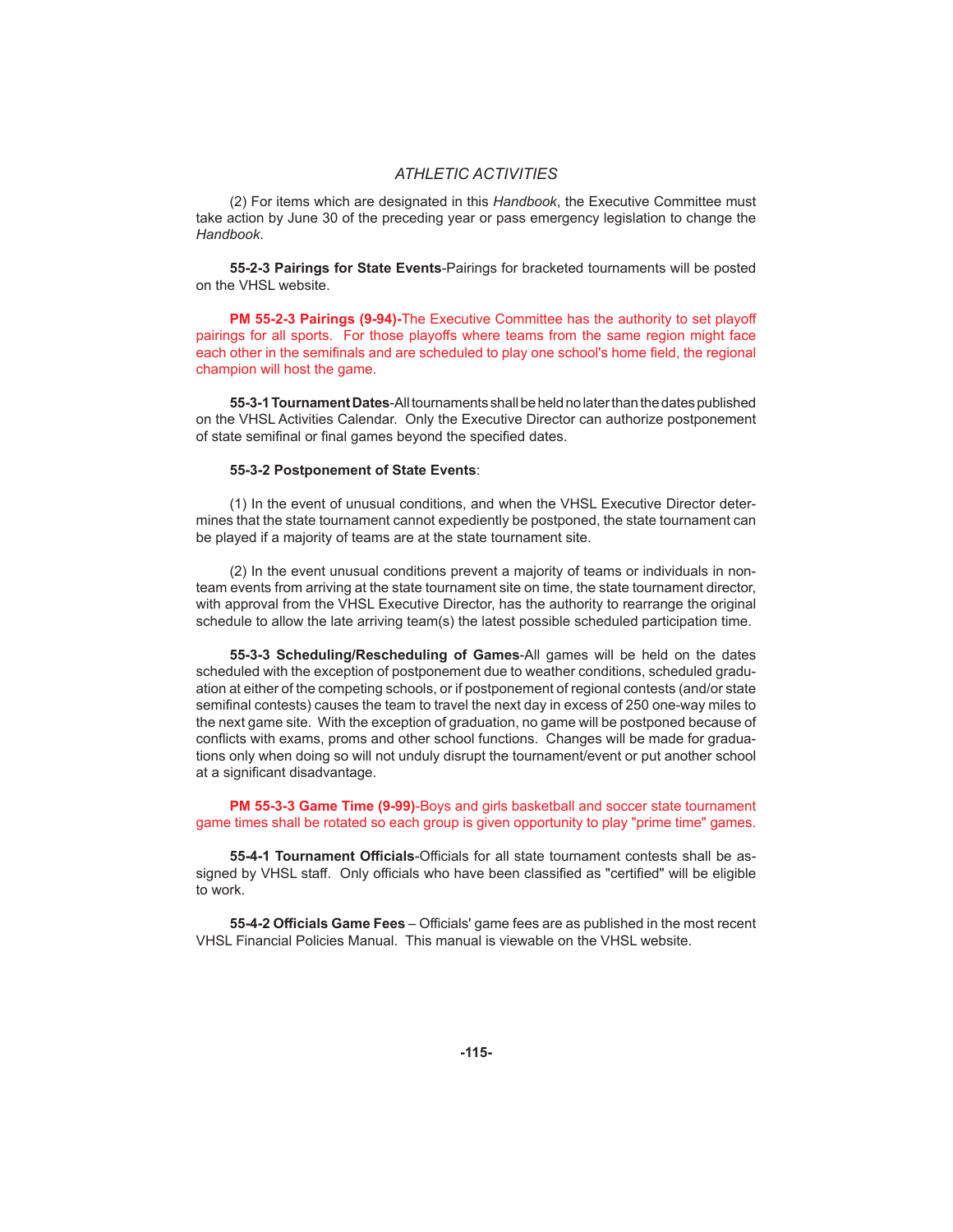**PM 55-5-1 (1) Team Travel Reimbursements (5-94) (9-08)**-When the Executive Committee has authority relative to the travel reimbursement process, consistent with VHSL policy, schools will receive team travel reimbursement for state events only when they submit a properly completed form. Each competing school must pay its expenses, including any charges for food and lodging at the game site, unless special instructions are received stating otherwise. After paying all tournament expenses and VHSL expenses, team reimbursements in baseball, basketball, cheer, cross country, field hockey, football, lacrosse, soccer, softball, volleyball, theatre and scholastic bowl will be reimbursed at 50% of travel expenses following each sport season. If the VHSL has sufficient funding after Spring sports all team reimbursement for the year will be paid at 100%. If VHSL does not have sufficient income to reimburse all teams in full, reimbursements will be pro-rated.

 **PM 55-5-1 (2) Mileage Rates (5-92)**-The mileage rate for football is \$5.00 per mile and for all other authorized sports is \$2.00 per mile for teams more than 75 miles from the game site. Mileage shall be determined by the most direct and through highways. Actual deadhead mileage that commercial vehicles charge shall be an allowable expense as well as actual highway tolls paid by a school.

 **PM 55-5-1 (3) Housing Expenses (10-95)**-The motel expense reimbursement shall be limited to the "official team party" of players, managers, certified athletic trainer (ATC), bus driver and coaches (and not cheerleaders, cheerleader sponsors, coaches' relatives, principals or other personnel). For purposes of reimbursement, the number of authorized motel rooms is shown in the Team Travel Reimbursement Chart found in this section and games scheduled from noon through 5:00 p.m. shall be considered "afternoon games".

**55-6-1 Broadcasts and Telecasts for State Tournaments**-Charges for radio broadcasts and telecasts of state level contests shall be set by the League's Executive Committee. No advertising for tobacco, alcoholic beverages or patent medicines may be associated with the broadcasts. A check made payable to VHSL, Inc. shall be presented to the site Tournament Director prior to the broadcast, telecast, taping or filming. Telecast fees not shown below shall be set and approved by the Executive Director (9-79). The Executive Director, in consultation with the director of an event, may authorize arrangements to televise on a live or delayed basis a VHSL state or sectional event. Fees for district and regional events are to be set by the appropriate district or regional council.

**PM 55-7-1 Other State Event Related Policy Manual References (listed alphabetically):**

**(1) Admission Prices**-Please see the VHSL website for a listing of approved fees.

 **(a) Children Age 6 and Under**-For general admission seats, children age 6 and under may be admitted free if accompanied by a paying adult.

 **(b) Senior Citizens (3-82)**-No discounts are provided for senior citizens.

 **(2) Awards (5-88)**-The VHSL staff will select or approve all persons who present awards at VHSL state championship events. (1-76) Only official VHSL awards or VHSL sanctioned awards will be presented at any VHSL state athletic event. (2-94) – Awards for most valuable wrestler(s) and those given by non-school groups are not allowed.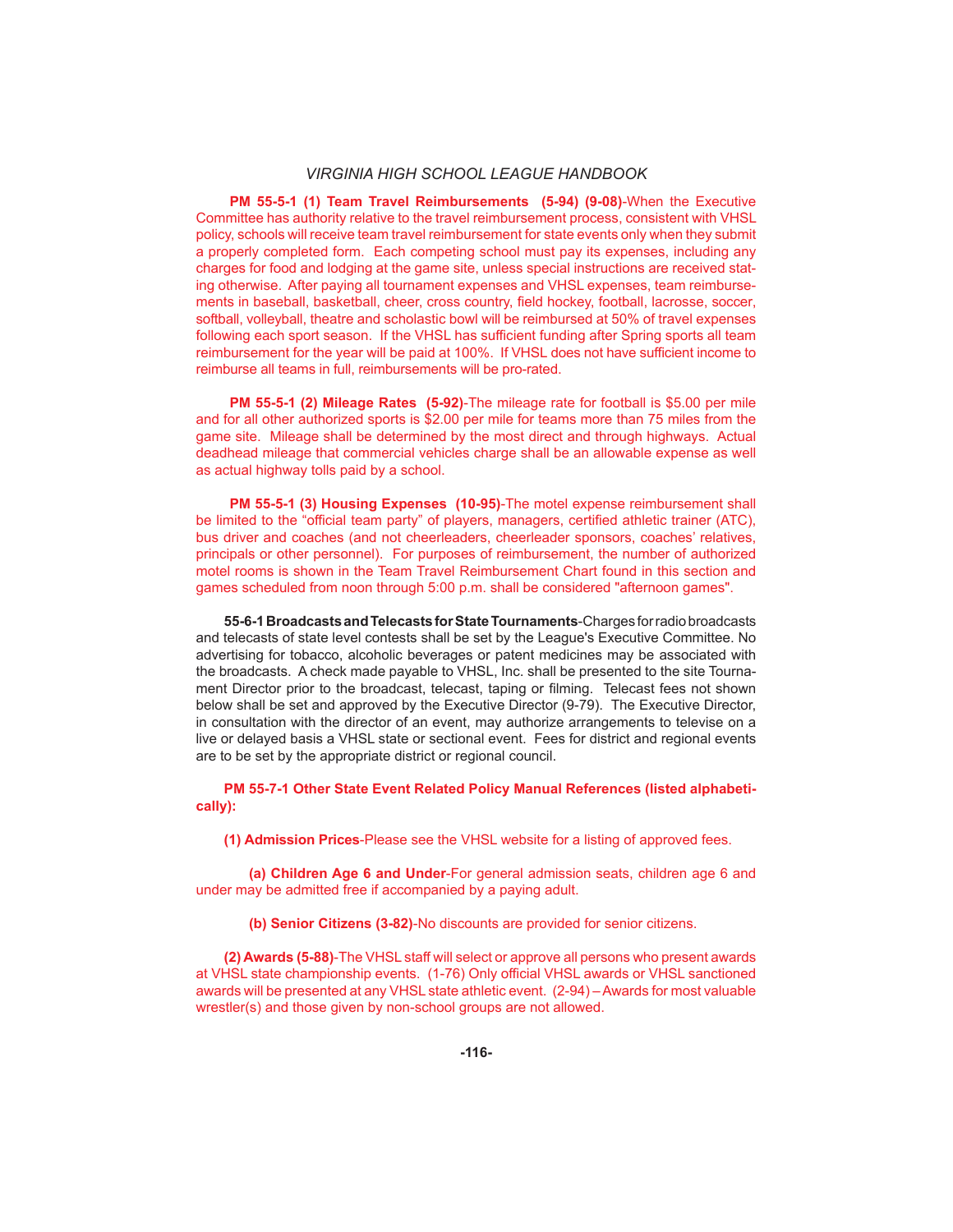## **55Ͳ5Ͳ1 Team Travel Reimbursement ChartͲ9/17**

| Sport/Activity                                                                                        | Basketball /<br>Volleyball       | <b>Baseball / Cheer / Field</b><br>Hockey / Lacrosse /<br>Soccer / Softball | Football                         | <b>Cross Country</b>             | Scholastic Bowl/<br><b>Theatre</b> |
|-------------------------------------------------------------------------------------------------------|----------------------------------|-----------------------------------------------------------------------------|----------------------------------|----------------------------------|------------------------------------|
| <b>Mileage Reimbursement</b>                                                                          | \$2.00 per mile                  | \$2.00 per mile                                                             | \$5.00 per mile                  | \$2.00 per mile                  | \$2.00 per mile                    |
|                                                                                                       |                                  |                                                                             |                                  |                                  |                                    |
| <b>Authorized Rooms</b>                                                                               | $\overline{7}$                   | 10                                                                          | 20                               | N/A                              | 5                                  |
|                                                                                                       |                                  |                                                                             |                                  |                                  |                                    |
| Travel 75 miles or less -                                                                             | <b>No</b><br>reimbursement       | No reimbursement                                                            | <b>No</b><br>reimbursement       | No<br>reimbursement              | <b>No</b><br>reimbursement         |
| one way                                                                                               |                                  |                                                                             |                                  |                                  |                                    |
| Morning, afternoon or<br>evening game and travel<br>$76 - 150$ miles $-$ one way                      | Mileage Only                     | Mileage Only                                                                | Mileage Only                     | Mileage Only                     | Mileage Only                       |
|                                                                                                       |                                  |                                                                             |                                  |                                  |                                    |
| Morning or evening game<br>(scheduled to end after 9<br>pm) and travel 151 miles<br>or more - one way | Mileage plus<br>authorized rooms | Mileage plus<br>authorized rooms                                            | Mileage plus<br>authorized rooms | Mileage plus<br>authorized rooms | Mileage plus<br>authorized rooms   |
| Afternoon game -<br>scheduled to start after 2                                                        |                                  |                                                                             |                                  |                                  |                                    |
| pm and evening game<br>ending prior to 8 pm and                                                       |                                  |                                                                             |                                  |                                  |                                    |
| travel 151 - 200 miles -<br>one way                                                                   | Mileage Only                     | Mileage Only                                                                | Mileage Only                     | Mileage Only                     | Mileage Only                       |
|                                                                                                       |                                  |                                                                             |                                  |                                  |                                    |
| Game scheduled to start                                                                               |                                  |                                                                             |                                  |                                  |                                    |
| after 6 pm and travel is                                                                              | Mileage plus                     | Mileage plus                                                                | Mileage plus                     | Mileage plus                     | Mileage plus                       |
| more than 200 miles - one                                                                             | authorized rooms                 | authorized rooms                                                            | authorized rooms                 | authorized rooms                 | authorized rooms                   |
| way                                                                                                   |                                  |                                                                             |                                  |                                  |                                    |

#### VHSL Handbook Team Travel Information

1.Trip mileage is determined from the high school to the event site.

2.Verification of trip distance using Google maps, MapQuest etc. will be required.

3.In order to receive 100% allowable reimbursement a request must be received in the VHSL office within 3 calendar weeks following the event.

4.The following criteria are in place for team travel reguests that are submitted after the three calendar week window:

a. All late team travel requests must be submitted by the principal, otherwise the request will not be considered.

b. If the request is received after three calendar weeks, but before six calndar weeks have elapsed, reimbursement will be pro-rated to 75% of the allowed amount.

c. If a request is received after six calendar weeks, but before nine calendar weeks have elapsed reimbursement will be pro rated to 50% of the allowed amount.

d.Any request received after nine calendar weeks of the event will not be reimbursed.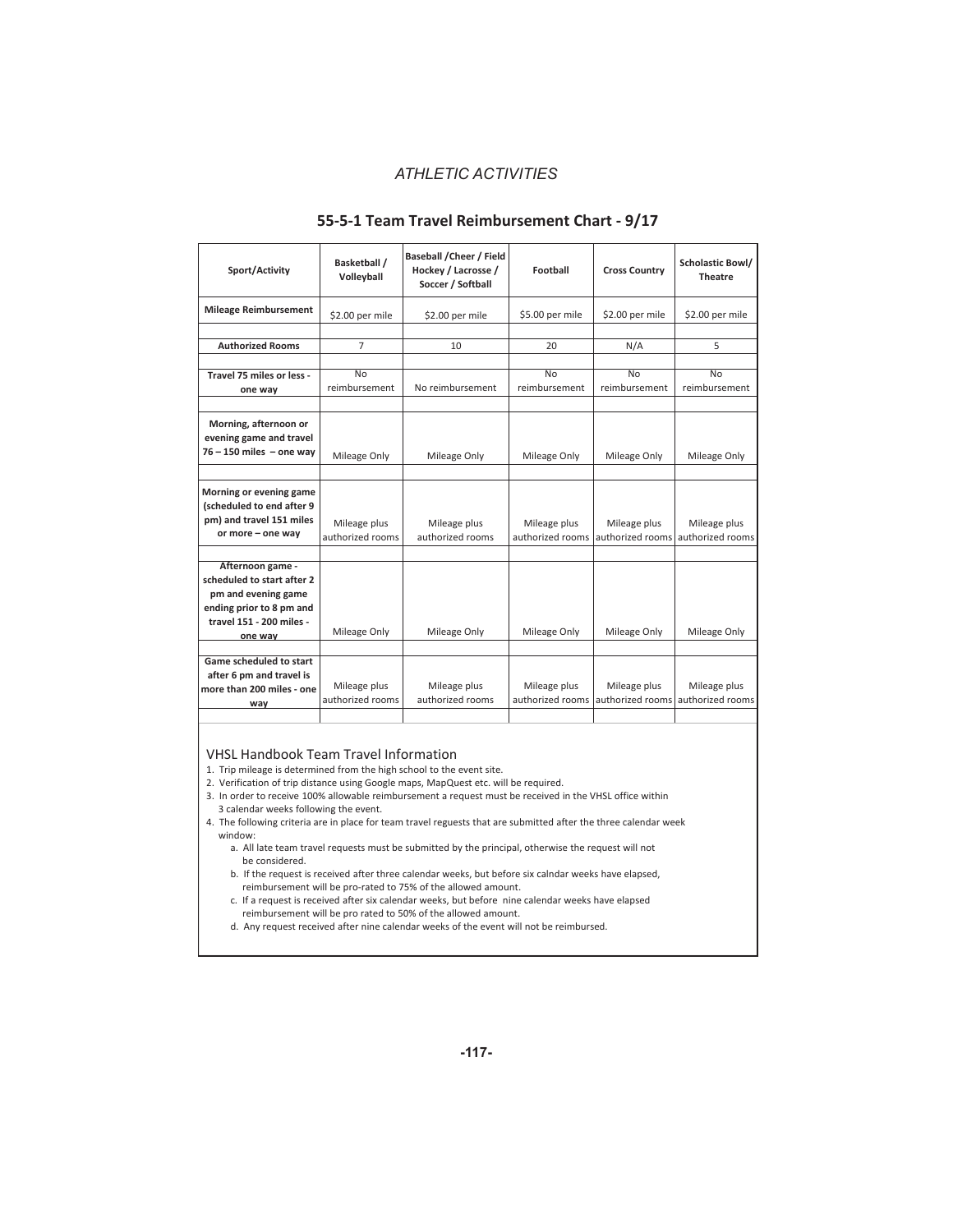**(3) Bands**-Participating schools' bands/pep bands are allowed at state tournaments with the limitations of not playing during live ball situations. Any deviation from this policy will constitute a VHSL Sportsmanship Violation under Section 30 (Penalties/Fines) and will be defined as excessive unsportsmanlike conduct (\$300 fine).

 **(4) Banners and Signs (5-83)**-Stationary signs are permissible if they are in good taste as determined by the state event director and provided they do not block spectators' views.

 **(5) Basketball Nets (1-76)**-The state basketball tournament director must inform all involved teams that the League will not permit team members to cut down basketball nets, but that basketball nets will be awarded to the victorious teams following the tournament games, if requested.

### **(6) Other State Event Related Policy Maual References**-

 **(a) Fee Schedule for Radio Broadcast/Live Stream Audio**-Per Game Per Station Outlet – \$100 (5-19)

 **(b) Fee Schedule for Telecast**-Please see the VHSL website for a listing of approved fees. Fees can be found in the VHSL Financial Policies and Procedures Manual, listed under Financial Forms.

 **(c) Telecasts on Public Access Television Channels**-A request by an individual, station or company that seeks the right to record and telecast a state playoff contest on a delayed basis only on a cable channel restricted for public, educational or governmental use ("PEG") shall be governed by this section. The fee charged for telecasting on a PEG channel on a delayed basis shall be the same fee as charged for a radio broadcast. In addition, the broadcaster must sign an agreement that restricts the use of the taped material to be aired on a delayed basis only on a PEG channel and provides that a minimum of three VHSLapproved promotional spots shall air at no charge to VHSL in conjunction with the telecasting of the contest with at least one airing immediately preceding the start of the telecast of the game.

 **(d) Webcasting/Live Stream Audio**-There shall be a \$100 fee for any electronic broadcasting (webcasting) of any VHSL state event.

 **(7) Athletic Trainers' Fees (4-01)**-Please see the VHSL website for a listing of approved fees.

 **(8) Cheerleader Admissions**-The number of cheerleaders and coaches permitted to represent each team in a state event shall be no more than the number placed on the event entry list. Actual playing area restrictions may further limit the ability of all cheerleaders to be on the floor or field during an event. The site or tournament director will have final authority over an appropriate number accessing the actual event area.

 **(9) Contract With Host School (5-91)**-Schools hosting VHSL state events shall be required to enter into a contractual agreement with the VHSL in which VHSL requirements and expectations of current merchandisers and/or corporate sponsors are defined. Failure of a host school to fulfill the requirements of the contract will subject the school to review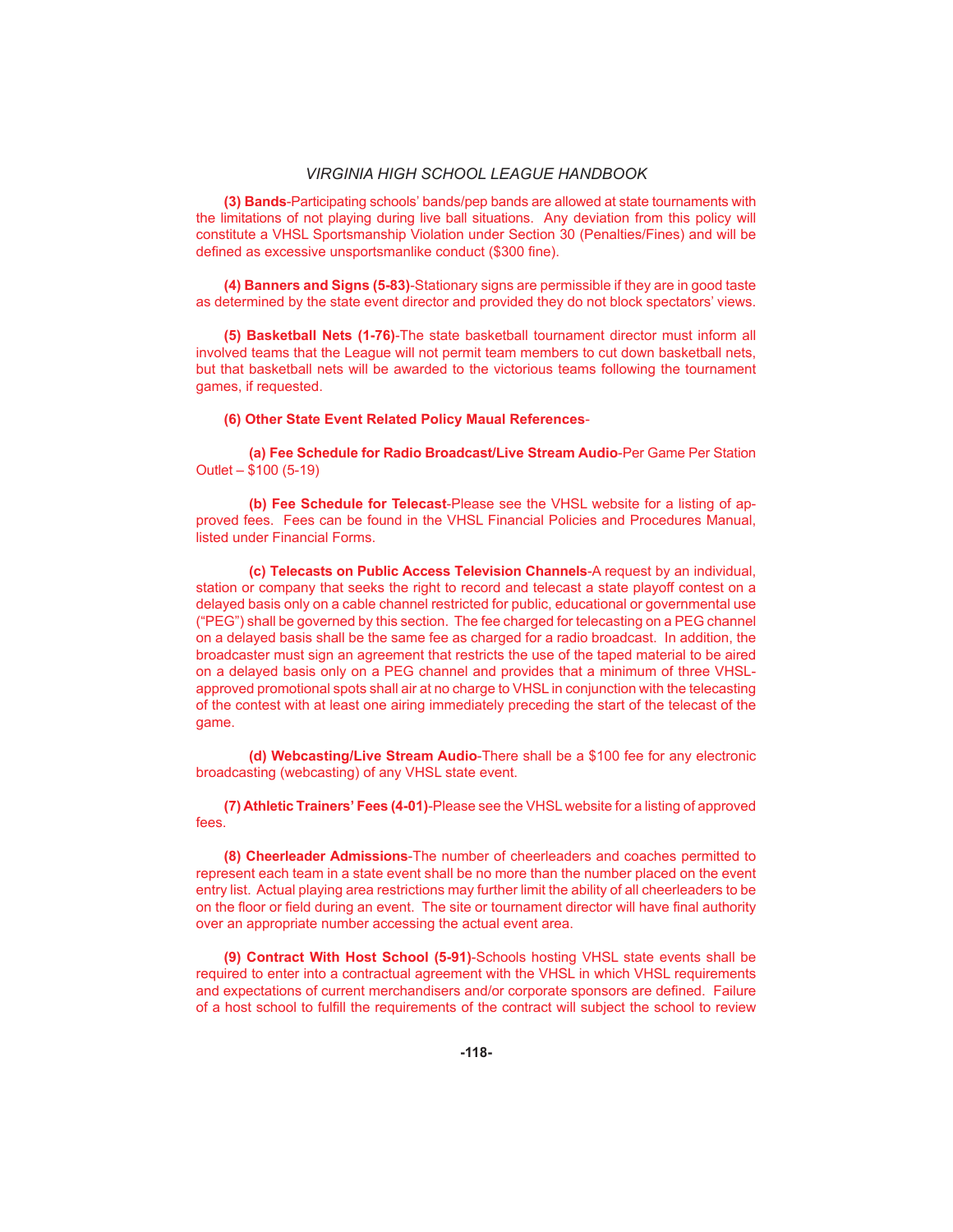by the Executive Committee. In cases of review, the Executive Committee shall have the authority to impose financial penalties on the host school commensurate with the damages to the VHSL. The host school contract, which is to be signed by the principal, should include a note that the principal will review the contract with the event director.

 **(10) Directors' Fees (5-96)**-Directors of state events will not be paid their fees until all required reports are submitted and reconciled at the VHSL office. Please see the VHSL website for a listing of approved fees.

 **(11) Facilities Requirements**-No teams playing at a neutral (home area) designated site are allowed to practice at that site prior to a contest. For all other facility requirements refer to the VHSL website.

**(12) Game Balls-The official game balls are as follows.** 

| Baseball - Wilson A1010         | Soccer – Forte Fybrid (9-05)               |
|---------------------------------|--------------------------------------------|
| Basketball Boys - Wilson B0700  | Softball - Wilson A9011SST                 |
| Basketball Girls - Wilson B0701 | Tennis – Wilson U.S. Open (5-04)           |
| Football – Wilson (5-04)        | Volleyball - Wilson i-COR (Red/White/Blue) |

 **(13) Hospitality Costs (5-13)**-Hospitality costs are authorized for multi-day events and events where four (4) or more contests are scheduled consecutively at the same site. The costs to the League may not exceed \$500.00 per day, unless otherwise approved by the appropriate assistant director.

 **(14) Merchandising Program (1-77)**-The sale of any VHSL items with either the VHSL seal, name or event on them is prohibited unless specifically approved by the Executive Committee. (5-82) The Executive Director may approve the sale of souvenir items at VHSL events as long as approval is reported to the Executive Committee.

 **(15) Recognized Passes**-The current year's membership card of ACTIVE members as follows, when presented with a valid photo ID, each card will be recognized for one admission. The VHSL Honored Guest Card will be recognized for two admissions.

 (a) VHSL Card-Superintendents, Member School Principals and Athletic/Activities Directors (assistant superintendents, member school assistant principals and assistant athletic/activities director by request) (5-16)

(b)VHSL Honored Guest Card - Special Guests

(c) VHSL State Event Pass (purchased through member school or officials association) (9-01) - (also may be sold to middle school administrators and local city council members)

 (d) VHSL Coaches Pass (12-10) - Available to all current VHSL head and assistant coaches. Good for admission to all VHSL regular and post-season events (bearer only) and includes liability insurance in the purchase price. Cost: \$25.00.

(e) VHSL State Event Pass - State Clinicians - complimentary (9-00)

(f) VHSL State Event Pass - Commissioner of Officials Association (complimentary) (9-02)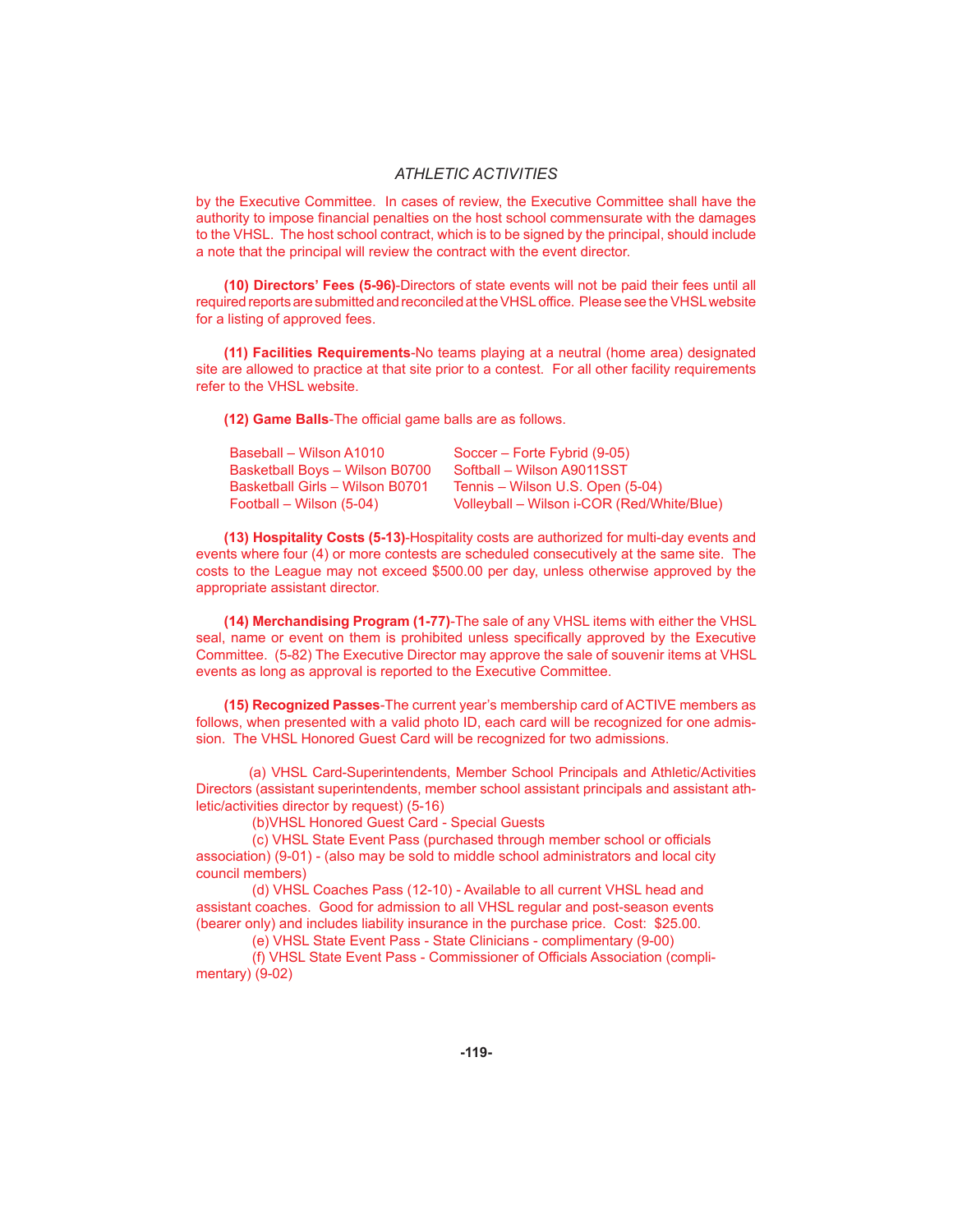(g) VHSCA Card - High School Coaches who are active VHSCA members

(h) VHSCA Life Member Card - Special Guest

 (i) VIAAA Card - Athletic Directors and Asst. Athletic Directors who are active VIAAA members

(j) VIAAA Life Member Card - Athletic Directors and Asst. Athletic Directors

(k) NATA Card (National Athletic Trainers Association) - Trainers (5-96)

(l) VSBA Card - School Board Members (5-96) and, by superintendent

request, non-VSBA school board members (9-01)

Cards not recognized include any stamped "Allied" or "Associate" from the above listing as well as college coaches, VASSP, professional teams' scouts, middle school principals, SDE regional personnel (5-92), faculty, district and/or regional cards. Membership cards are not transferable (5-96).

 **(16) Photography and Recording of State Events** – The following photography and recording procedures have been set for directors of all VHSL state tournaments.

(a) Photographers shall:

the contest.

(1) Obtain proper credentials as required by each site director.

(2) Follow directives by the site director as to the location limits for working

(3) Not display conspicuous partisan support during the contest.

 (4) Avoid contact with players and coaches and inappropriate involvement with the crowd during the contest.

(5) Not interfere with the action of the contest.

(6) Not take flash pictures of players during the progress of the contest, except when using electronic flash/strobe cameras.

(7) Observe special limitations for the sports of gymnastics.

 **(b) Recording by Competing Schools**-A competing school desiring to record an athletic event in which that school competes must receive permission in advance from the tournament director. Under no conditions may the recording be used for scouting purposes by schools other than those involved in the event recorded. Schools not competing in the event may not record the event. The recording is not to be used to second guess decisions made by game/meet officials. The recording may not be sold, rented, or loaned for commercial purposes.

 **(c) Recording by Media**-The recording of VHSL events must be cleared through the Virginia High School League. Members of the media may, without paying a fee, arrange with the local tournament manager to take clips of VHSL events for public showing. Under no conditions may an entire athletic event be recorded for showing without advance clearance through the VHSL and the local tournament director.

 **(d) Recording by Spectators-**Spectators must receive permission from the tournament director for any live action taken of athletic events other than snapshots. If permission is granted for spectators to record the entire event or take clips, it is to be with the understanding the recording may not be sold, leased, borrowed, or rented for commercial purposes. The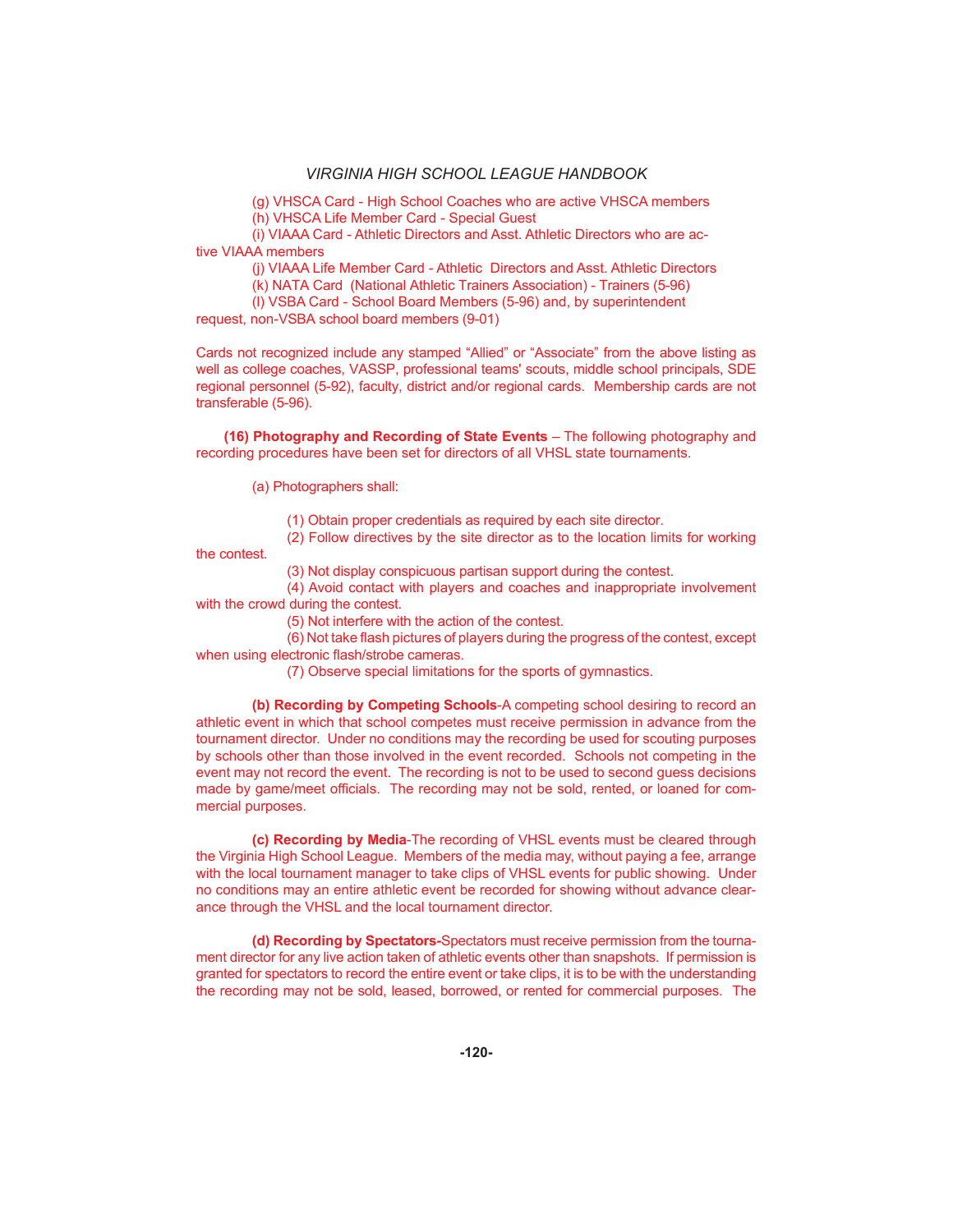tournament manager shall not permit spectators to interfere with the view of other spectators or news media personnel covering the activity, and if there is any question as to the purposes of recording, the request should be denied by the local tournament management.

 **(17) Practice at Game Site (5-94)**-When events are hosted at "neutral" sites, teams may not practice at those sites, unless the opposing team(s) can be accommodated.

 **(18) Prayer (10-92 and 5-15)**-There is to be no publicly-sponsored prayer or publiclysponsored invocation at VHSL state events. Privately-sponsored prayer, whether the speech of students or private schools, is not prohibited at VHSL state events. The Committee's action was in response to a Supreme Court decision and recommendations by the League attorney.

**(19) Raffles (5-92)-Raffles are allowed if the following criteria are met.** 

- (1) proper local permit is obtained;
- (2) seller not be allowed near entrance gate;
- (3) signs clearly identify that VHSL is not sponsor;
- (4) signs clearly identify the raffle's sponsor; and
- (5) the state event is hosted at a VHSL school.

**(20) Reentry Policy (12-03)**-Because of the differing nature of team and individual tournament formats, uniqueness of facilities, and local security policies, a general reentry policy is not feasible. A re-entry policy that would permit spectators to re-enter an event without paying a new admission fee will be decided on a case-by-case basis. The policy on whether or not re-entry will be permitted would be communicated in the tournament format and posted at the tournament entrance for each event. If re-entry is not permitted, spectators who leave the premises and subsequently return will be required to purchase a new ticket.

 **(21) Refunds (Tickets) (9-93)**-No refund is allowed for rain outs; ticket stubs will be recognized for admission for continued game.

 **(22) Sportsmanship Responsibility (3-73)-**Regardless of the site of the event, each school participating in a state tournament event is host of that event and therefore responsible for sportsmanship during the tournament games or events. Further, as each school is host, it can report a violation of the sportsmanship rules. As state sponsor, the VHSL has key responsibilities in enforcing the sportsmanship rule.

 **(23) Vendors Authorization (5-92)**-The Executive Committee shall approve all vendors for state events.

## **SECTION 56: BASEBALL.**

**56-1-1 Schedules**-Each member school shall make its own playing schedule and allow practice within the dates published on the current year's VHSL Activities Calendar.

**56-1-2** Each team shall be limited to a maximum of 20 games, excluding district, regional and state tournament games.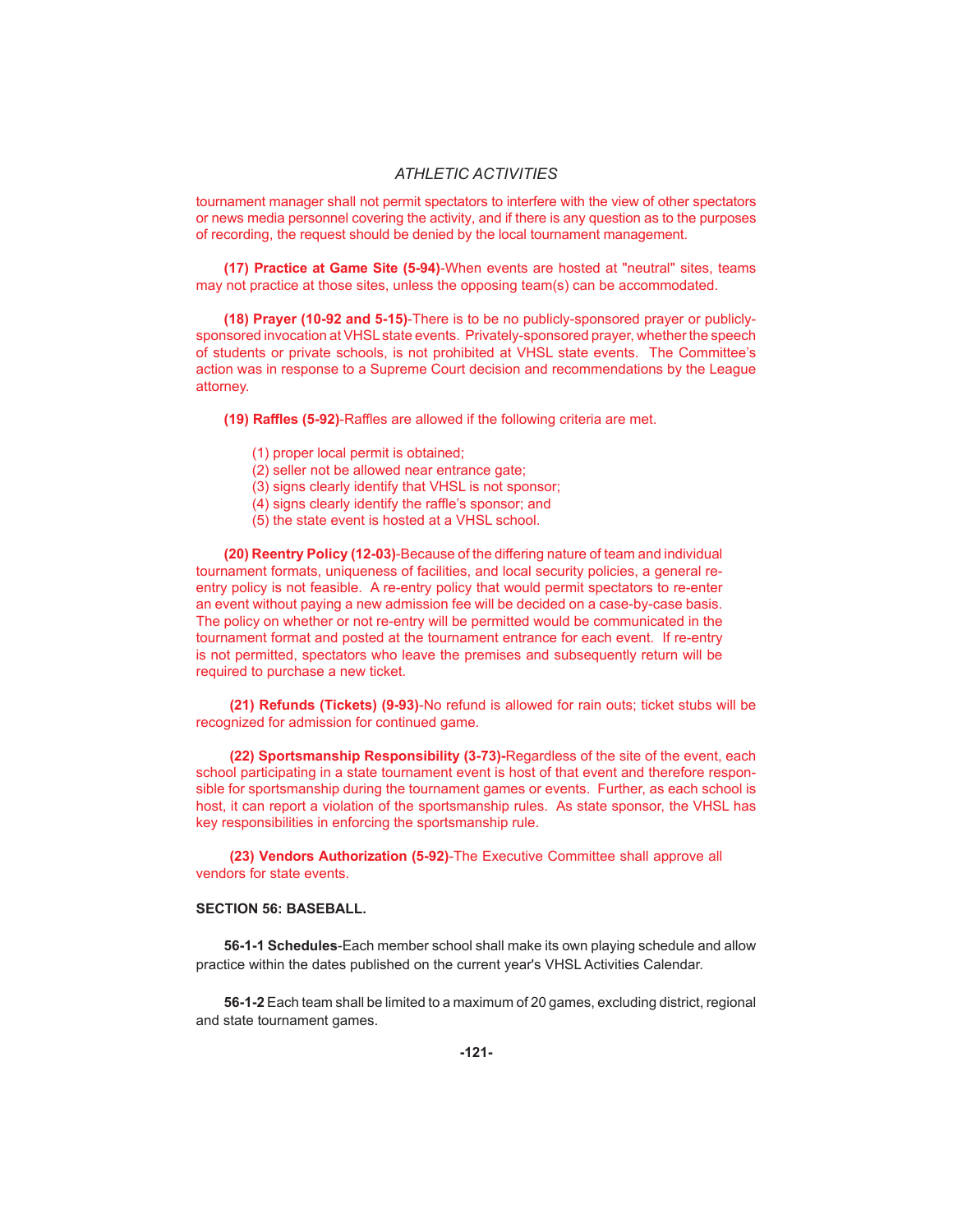**56-2-1 Minimum Practice Requirement**-There is no minimum practice requirement for baseball.

**56-3-1 Suspended/Interrupted Games**-A game called for any reason where a winner cannot be determined (less than 4 1/2 or 5 innings have been completed or the game is tied) or anytime for mechanical failure (i.e., artificial lights, irrigation systems, etc) will be treated as a suspended game. The game will be continued from the point of interruption with the line-up and batting order of each team exactly the same as the line-up and batting order at the moment of interruption subject to the rules of the game.

**56-3-1 Exception**-Prior to the beginning of the season an appropriate council may opt to not use this rule.

#### **56-4-1 Special Rules/State Association Adoptions**

 **PM 56-4-1 BASEBALL/Pregame Equipment Inspection (2-11)**-It is the responsibility of member schools to verify that any equipment used by a player meets the quality and technical inspection standards dictated by NFHS and VHSL rule. The burden for compliance rests with the member school. Students/athletes who participate using illegal equipment are subject to ejection from that game and a further suspension for the next two games.

**56-4-2 Pitching Regulations**-For the purposes of this rule, the pitch count is based on pitches thrown to the batters during their time at bat. Warm up pitches allowed before each inning or warm up pitches allowed by the umpire in case of injury or game delay do not count. All NFHS substitution and pitching rules must be followed.

 A dead ball pitch will not be considered as a pitch for the purposes of pitch count (e.g., a pitch thrown when time is called, a balk or illegal pitch, etc.)

 A pitcher at the Varsity or Sub-varsity level who reaches the maximum pitch count limitation allowed per day during an inning will be afforded the opportunity to finish pitching to the current batter at bat.

The following provisions apply to regular season as well as post season play.

Specific rest periods are in place when a pitcher reaches a high threshold of pitches delivered in a day.

 MAXIMUM PITCHES ALLOWED PER DAY Varsity and Sub-Varsity 110

 The rest periods required during regular season and post season tournament play are listed below:

 \*If a pitcher throws 101 or more pitches in a day, four (4) calendar days of rest must be observed.

 \*If a pitcher throws 76-100 pitches in a day, three (3) calendar days of rest must be observed.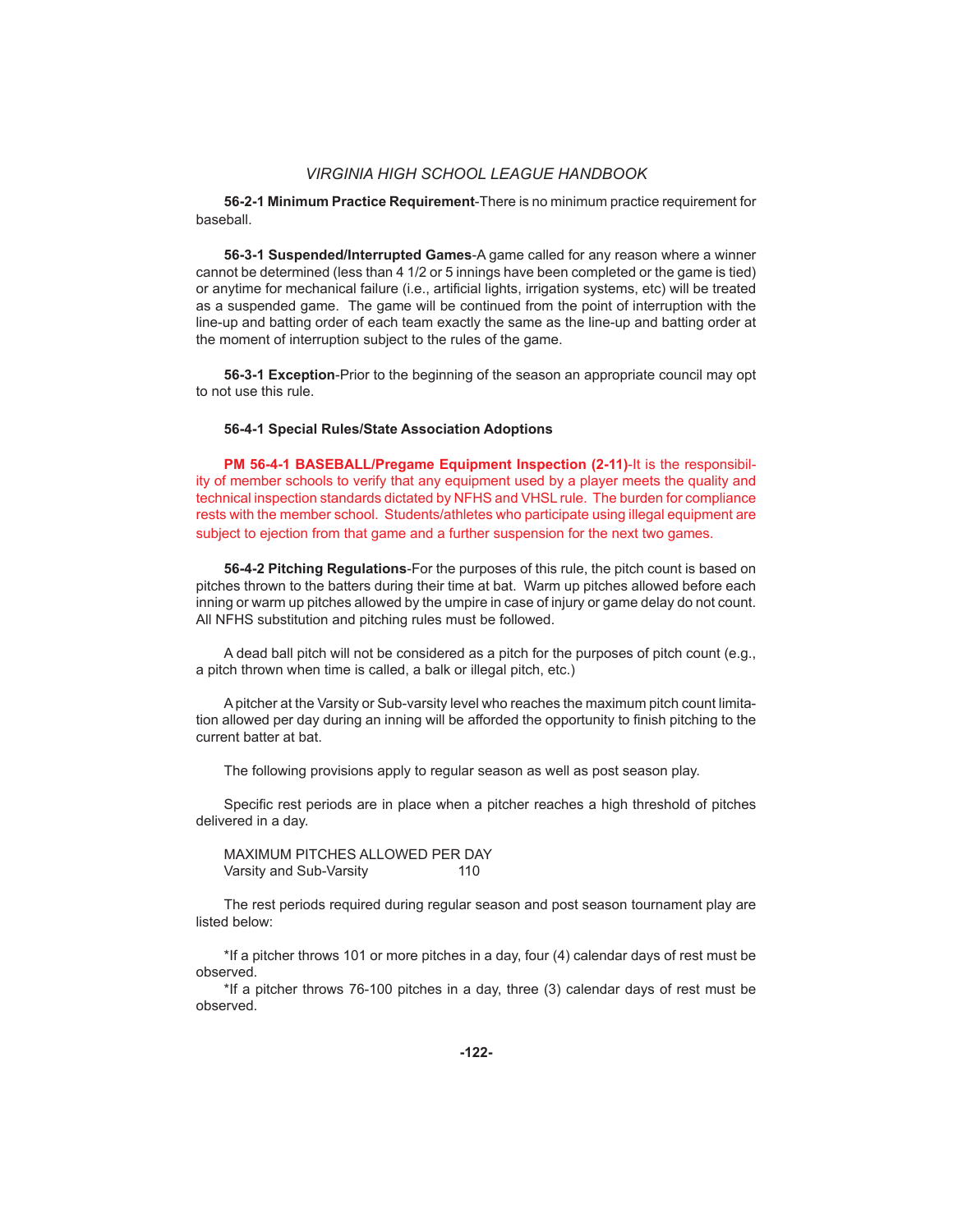\*If a pitcher throws 51-75 pitches in a day, two (2) calendar days of rest must be observed. \*If a pitcher throws 26-50 pitches in a day, one (1) calendar day of rest must be observed. \*If a pitcher throws 1-25 pitches in a day no calendar day of rest is required before pitching again.

 If a pitcher throws 51 or more pitches over two consecutive days, at least one calendar day of rest must be observed. The days of rest required are determined by the number of pitches thrown on day two of consecutive days. If a third consecutive day of pitching occurs, the pitcher is limited to a maximum of 25 pitches on that third consecutive day of pitching. At least one day of rest must be observed after three consecutive days of pitching.

 A calendar day refers to a time period beginning at midnight on one calendar day and ending at 11:59 p.m. on that same day. A calendar day of rest begins with the day following the first day a pitch is thrown.

 A calendar day means that if a pitcher throws 76 pitches on Tuesday that player may not pitch again until Saturday. If a pitcher throws 25 pitches on Tuesday, that pitcher may pitch again on the next day which is Wednesday. The starting time of the game does not matter in the calculation of when a pitcher is eligible to pitch again.

 Schools shall document each player's pitch count using the GameChanger Application for tracking purposes. The home score book and pitch count accounting are official. Because the home pitch count record is official, the home team shall provide a responsible adult to record pitch count totals in GameChanger. The home and visiting teams shall compare pitch count totals each inning for accuracy. Umpires will not be a part of the process.

**56-4-2 Penalty**-Violation of this rule constitutes use of an ineligible and forfeiture of any games in which such violation occurs and carries a \$100 fine for the offending school. Additionally, the first time a team violates the VHSL pitch count rule, the designated head coach must take the "Introduction to Pitch Smart" course offered through the NFHS on the NFHSLearn website prior to being allowed to return to coaching. Any subsequent violations, by a team of this designated head coach, will result in the suspension of that coach for two games for "Excessive Unsportsmanlike Conduct".

**56-4-3 Speed-Up Rules**-The suggested speed-up rules as listed in the NFHS Baseball Rule Book shall be used in all VHSL baseball contests.

 **PM 56-4-3 BASEBALL/Doubleheaders (5-00)**-By mutual agreement of the competing schools, doubleheaders may consist of only five (5) innings per game.

**56-4-4 The Ten-Run Rule-**The Ten-Run Rule is in effect for all VHSL games.

**56-4-4 Exception**-Prior to the start of the season, any Council may elect not to use the Ten-Run Rule for its VHSL games.

**56-4-5 Resolving Ties During the Regular Season**-If a group opts not to use the Suspended/Interrupted Game Rule, and a regulation called game ends in a tie score, the game shall be counted as one-half (1/2) game won and one-half (1/2) game lost (NFHS Baseball Rules Book). Tie games shall not be completed (or made up) by mutual agreement.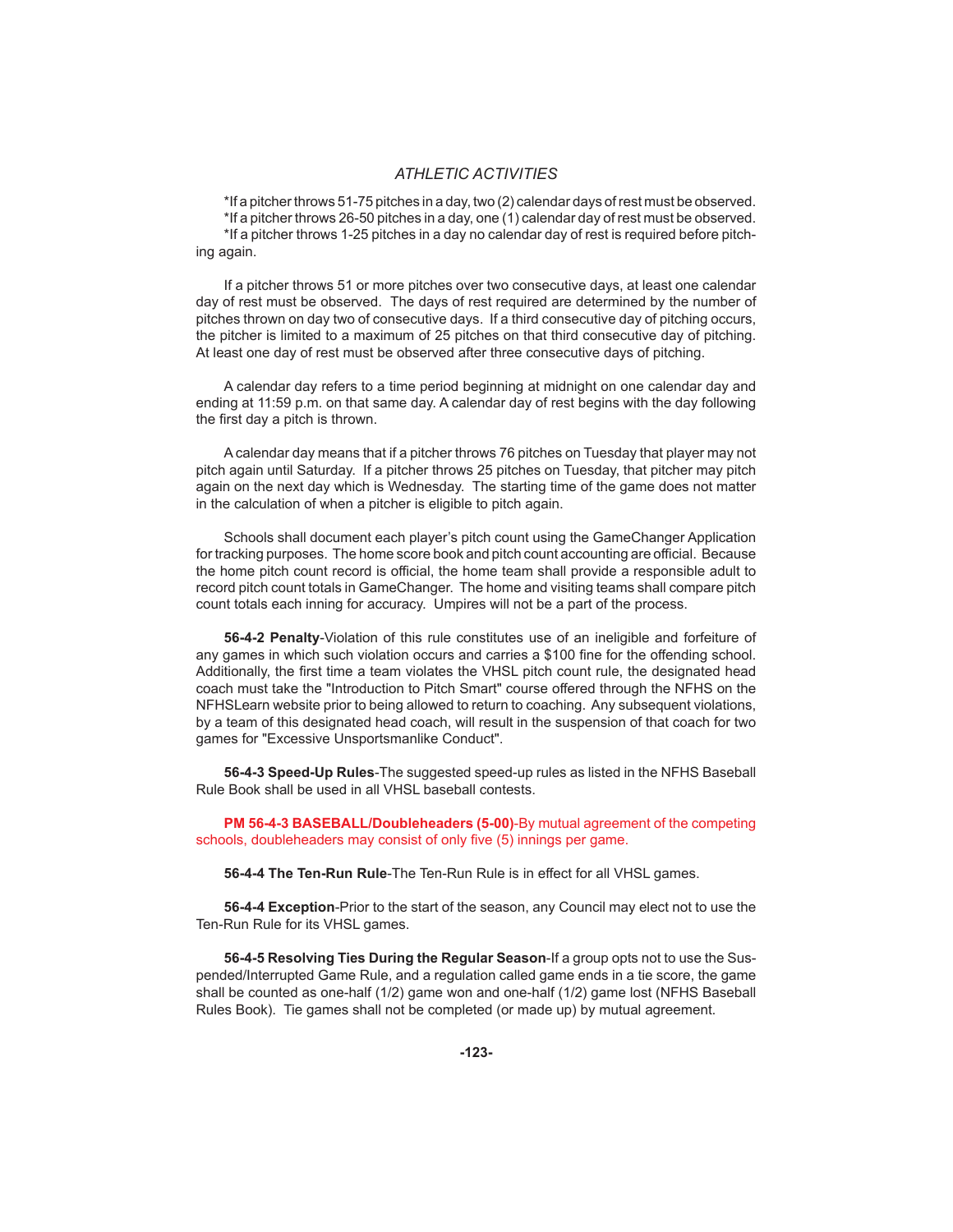### **56-5-1 Other Baseball-Related Policy Manual References**

**PM 56-5-2 BASEBALL/Rescheduling of State Semifinal (12-01)-If the first game** of the state semifinals has been played and the second semifinal is postponed, the State Director may reschedule the second game no later than 1:00 p.m. on Saturday and play the championship game at 7:00 p.m. on Saturday.

### **SECTION 58: BASKETBALL.**

 **58-1-1 Schedules-**Each school shall make its own playing schedule and allow practice within the dates published on the current year's VHSL Activities Calendar.

**58-1-2** The number of basketball games in any one season shall be limited to 22 regular season games, exclusive of district, regional and state tournament games.

**58-2-1 Minimum Practice Requirement**-There is no minimum requirement for basketball.

**58-3-1 Suspended/Interrupted Games**-Games which are suspended or interrupted prior to completion shall be resumed from the point of interruption unless both schools agree to accept the score at the time of interruption as final.

### **58-4-1 Special Rules/State Association Adoptions**

**58-4-2 Thirty (30)-Point Rule-**The 30-Point Rule will be in effect for all games. The 30-Point Rule provides that if at any time during the fourth quarter one team is ahead by 30 or more points, the clock shall continue to run except during free throws, time-outs, injuries, and the administration of technical fouls.

 (1) By mutual agreement of both coaches, the 30-Point Rule may be used at any time during the second half.

 (2) If at any time after the 30-Point Rule has been implemented a team's lead becomes less than 30 points, the clock will be run normally.

**58-4-3 Exception**-Prior to the start of the season, any Council may elect not to use the 30-Point Rule for its VHSL contests.

**58-4-4 Coaching Box Rule**-Provisions as listed in the National Federation Basketball Rules Book dealing with the Coaching Box Rule (10-5-1) shall be used in all VHSL basketball contests.

### **SECTION 62: CHEERLEADING.**

**62-1-1 Schedules**-Each school shall make its own playing schedule and allow practice within the dates published on the current year's VHSL Activities Calendar.

**62-1-2** The number of cheer competitions in any one season shall be limited to 5 regular season competitions, exclusive of district, regional and state competitions. A multiple school competition shall count as one contest.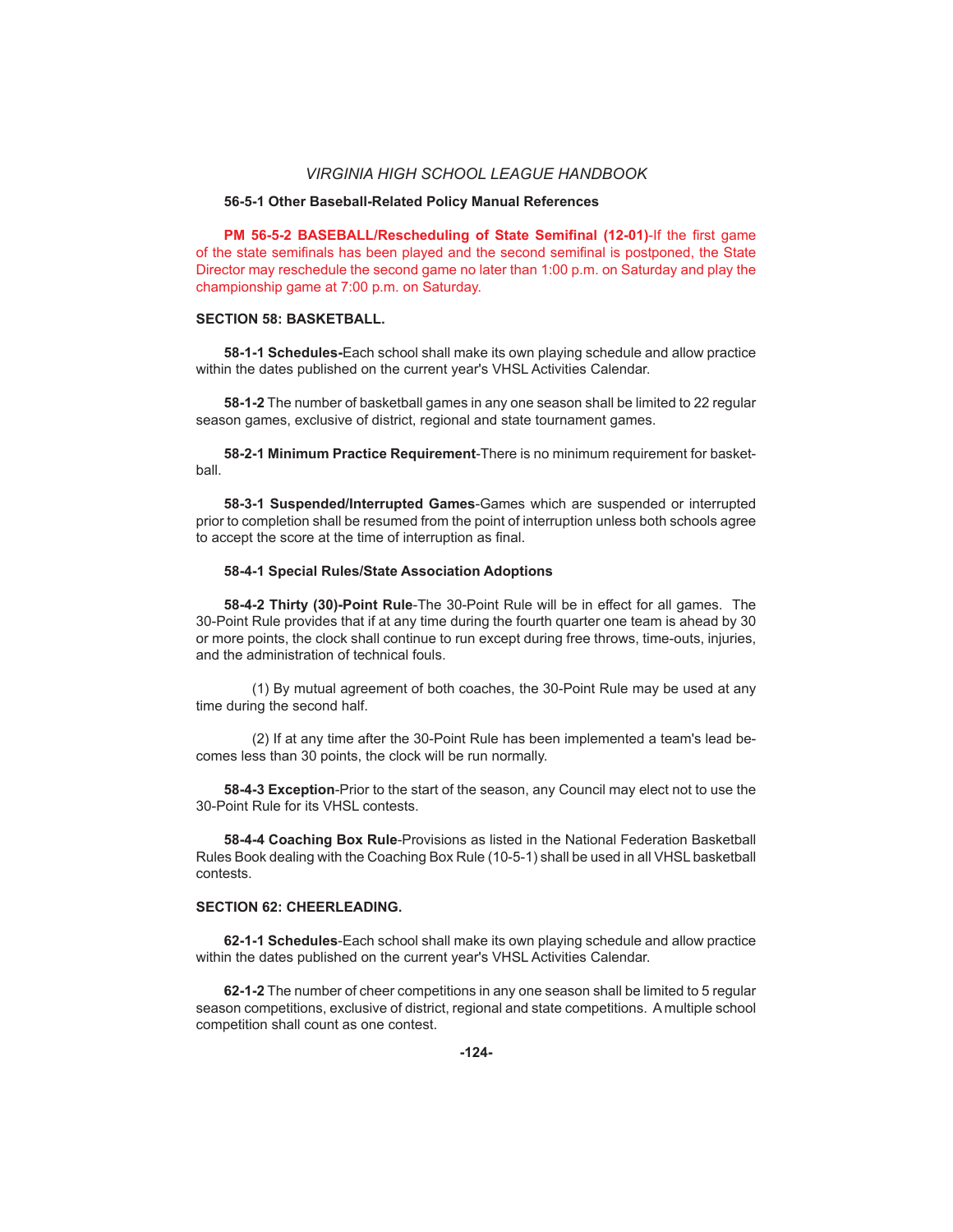**62-2-1 Minimum Practice Requirement-**Prior to either the first performance by a sideline cheer squad involving stunting, or the first competition by a competition cheer squad, each participant shall practice a minimum of 20 days. The 20 daily practice sessions applies to each student and means 20 calendar days, not counting Sundays, and has no reference to the actual number of times the team appears and reappears for practice sessions.

**66-2-2 Fall Practice Guidelines**-Schools must adhere to the VHSL Fall Practice Guidelines as provided in this *Handbook*, or with those guidelines submitted to the Executive Director and accepted for use by the member school.

**62-3-1 Suspended/Interrupted Competitions**-In the event a competition must be suspended because of conditions which make it impossible to continue, the competition, if/when resumed, shall be resumed from the point of interruption unless all participating schools agree to accept the scores at the time of interruption as final. If the interruption occurs while a team is performing, that team will be given the option of starting their routine over or resuming their routine from the point of interruption.

#### **62-4-1 Special Rules/State Association Adoptions**

**62-4-2** All cheerleading practices and performances, whether by sideline or competition squads, must be conducted under proper adult supervision and must comply with the NFHS Spirit Rules Book.

**62-4-3 Sideline Cheer**-Sideline cheerleaders may serve as an auxiliary group for any sports team sponsored by a member school. Students *selected* to be cheerleaders for a school's sports team shall comply with Parts A and C of Section 28 and the Athletic Participation/Parental Consent/Physical Examination Rule (28B-3-1). The Athletic Participation/ Parental Consent/Physical Examination form is also required of all students trying out for or practicing for the cheerleading squad as specified in the Notes under Section 28B-3-1. MEL's are required to be filed for sideline cheerleaders. A school that sponsors cheerleaders for its school's sports teams shall comply with the following regulations in Section 27: Principal's Responsibility Rule - 27-8-1, Coaches Rule - 27-2-1, Sports Season Rule - 27-12-1, Out-of-Season Practice Rule - 27-7-1, Proselytizing Rule - 27-9-1, Sunday Rule - 27-15-1, and Sportsmanship Rule - 27-11-1. Their "season" is from the first fall practice date until the last contest by any school team they support as a cheer squad or the last day of school, whichever is later.

**62-4-4 Competitive Cheer**-Students selected to be cheerleaders for a school's competition squad shall comply with Parts A, B and C of Section 28. MELs must be filed for competition cheer squad members. A school that sponsors competition squad cheerleaders shall comply with all regulations in Section 27.

### **SECTION 64: CROSS COUNTRY.**

**64-1-1 Schedules**-Each school shall make its own playing schedule and allow practice within the dates published on the current year's VHSL Activities Calendar.

**64-1-2** Each school team shall be limited to 10 meets per season, exclusive of district, regional and state meets. A multiple school meet shall count as one meet.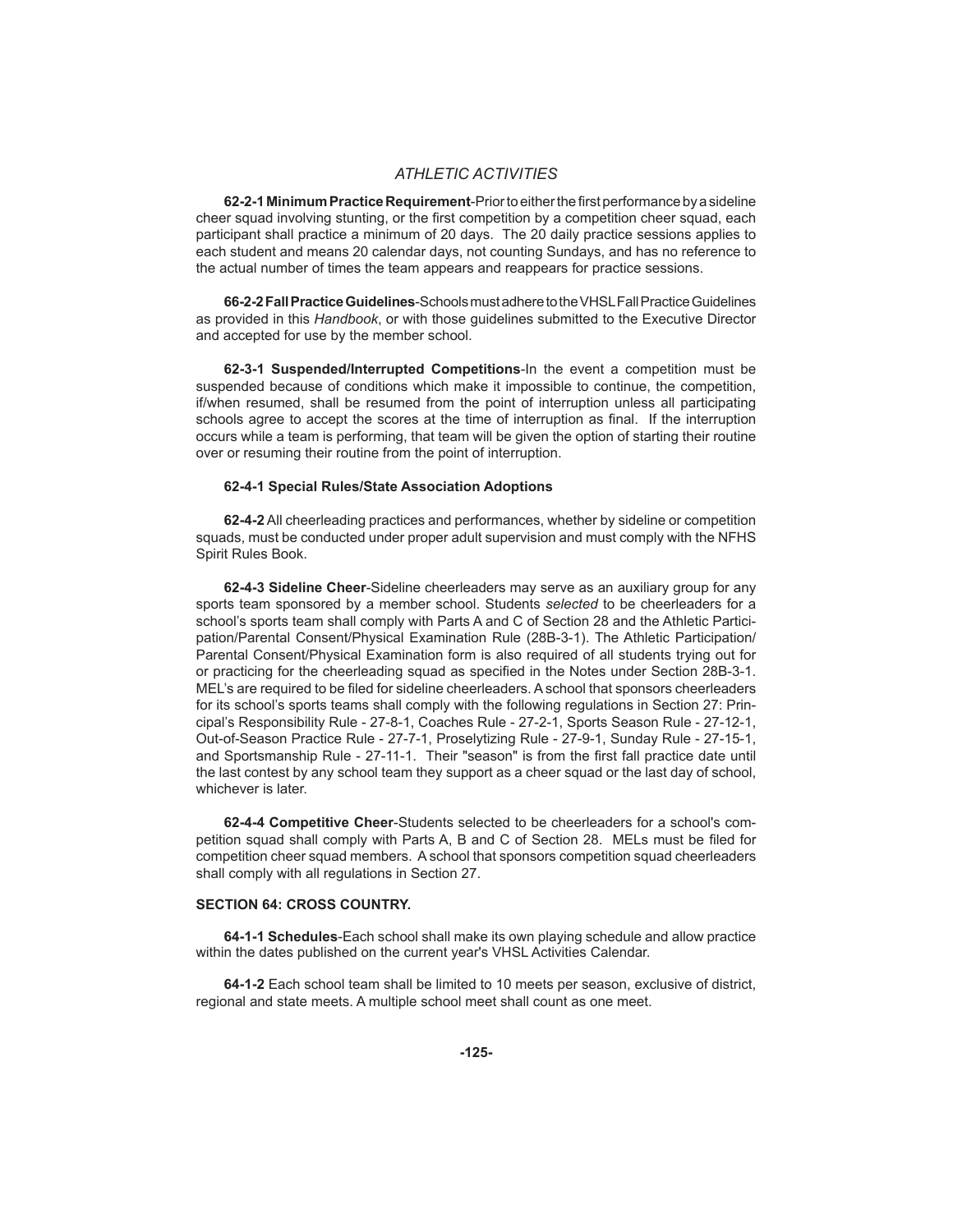**64-1-3** Each individual team member may compete in four other sanctioned meets and each competition shall count as one of the team contests as permitted in this *Handbook* for that individual, but shall not count for the team.

**64-2-1 Minimum Practice Requirements**-Twenty days is the minimum number of practice days required prior to the first contest. The 20 daily practice sessions means 20 calendar days, not counting Sundays, and has no reference to the actual number of times the team appears and reappears for practice sessions.

**64-2-2 Fall Practice Guidelines**-Schools must adhere to the VHSL Fall Practice Guidelines as provided in this *Handbook*, or with those guidelines submitted to the Executive Director and accepted for use by the member school.

**64-3-1 Suspended/Interrupted Meet**-There is no suspended/interrupted meet rule for cross country.

### **64-4-1 Special Rules/State Association Adoptions**

**64-4-2 State Meet Qualifying Criteria/Standards**-Participation at the state meets shall be limited to the top three (3) teams from a regional meet and the first five (5) individual finishers not in the top three teams from each regional meet.

### **64-4-3 State Meet Regulations:**

(1) Only entries that are submitted on the official entry form and received by the Meet Director not later than the deadline date for entry will be accepted.

(2) The meet shall be conducted over a course approximately 3 miles in length.

(3) No additions to, or changes in, the official list of entries (other than scratches) shall be permitted after the entry form has been received by the Meet Director.

(4) Teams shall consist of a minimum of five members and a maximum of seven members.

### **SECTION 66: FIELD HOCKEY.**

**66-1-1 Schedules**-Each school shall make its own playing schedule and allow practice within the dates published on the current year's VHSL Activities Calendar.

**66-1-2** Each school team shall be limited to 16 games, per season, exclusive of district, regional and state championship games.

**66-2-1 Minimum Practice Requirement**-Fourteen days is the minimum number of practice days required prior to the first contest. The 14 daily practice sessions means 14 calendar days, not counting Sundays, and has no reference to the actual number of times the team appears and reappears for practice sessions.

**66-2-2 Fall Practice Guidelines**-Schools must adhere to the VHSL Fall Practice Guidelines as provided in this *Handbook*, or with those guidelines submitted to the Executive Director and accepted for use by the member school.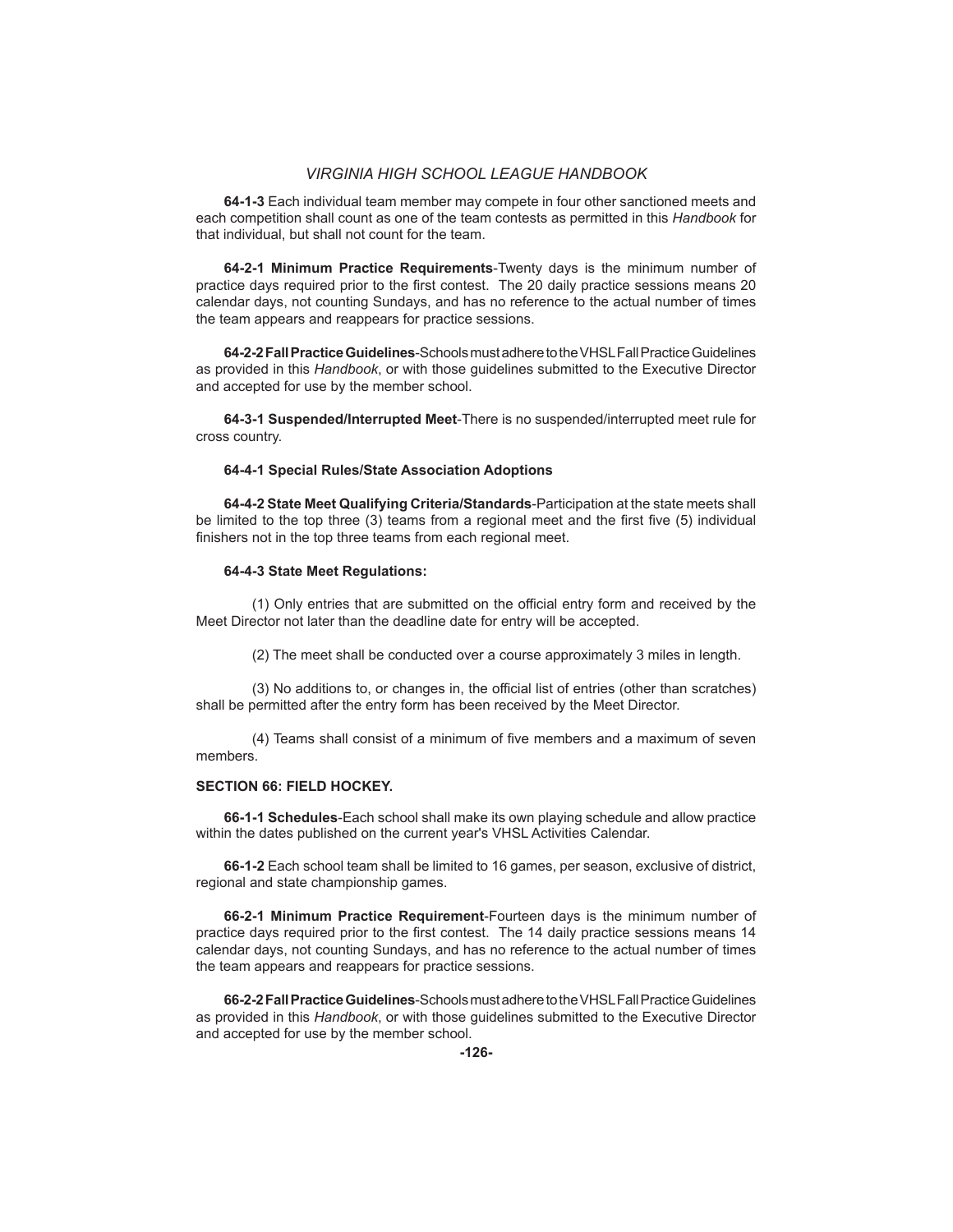**66-3-1 Suspended/Interrupted Games**-In the event a game must be suspended by the officials because of conditions which make it impossible to continue play, the officials/ tournament director shall;

(a) Declare it an official game if one complete half or more of the game has been played and one team is ahead;

(b) At any point after completion of the first half if the score is tied, resume the game from the point of interruption;

 (c) If less than one complete half has been played, resume the game from the point of interruption.

### **66-4-1 Special Rules/State Association Adoptions**

**66-4-2 Breaking Ties, Regular Season Play**-If a tie exists during regular season play, the tie shall be broken by administering the Regular Season Tie-Breaking Procedures published on the League's website.

### **PM 66-4-2 FIELD HOCKEY REGULAR SEASON TIE-BREAKER (OT-OO-OOSV)**

- 5-minute intermission
	- $\bullet$  Captains meet with officials
	- Visiting team captain calls the coin toss
	- Winner chooses possession or direction
- 15-minute, Reduced Player, sudden victory overtime
- $\bullet$  Teams will change ends of the field at the first stoppage of play at or after the 7 minute 30 second mark
- Any "eligible" player may participate in overtime.
- All rules governing the 11-player game will be used EXCEPT: A maximum of FOUR (4) defenders may be behind the end line on penalty corners.
- Neither team may request a time out.
- Substitution during the 15-minute overtime period will be allowed.

If after the completion of the overtime period, the game is still tied, the procedure described below will be followed.

**ONE-ON-ONE-A** series of five shots on goal shall be taken by individual players in a oneon-one situation (attacker vs. goalkeeper). To begin this procedure, the attacker stands on the 25 yard line and the goalkeeper stands on the goal line. Play continues for 10 seconds with follow up shots permitted.

*Note*: The one-on-one play could be conducted with follow-up shots not permitted. A foul or violation by the attacker ends the procedure. A goal is awarded for a foul or violation against the goalkeeper.

The procedure also ends when: (1) the 10 seconds has elapsed; (2) a goal is scored; (3) the ball goes out of play over the end line, sideline or outside the circle.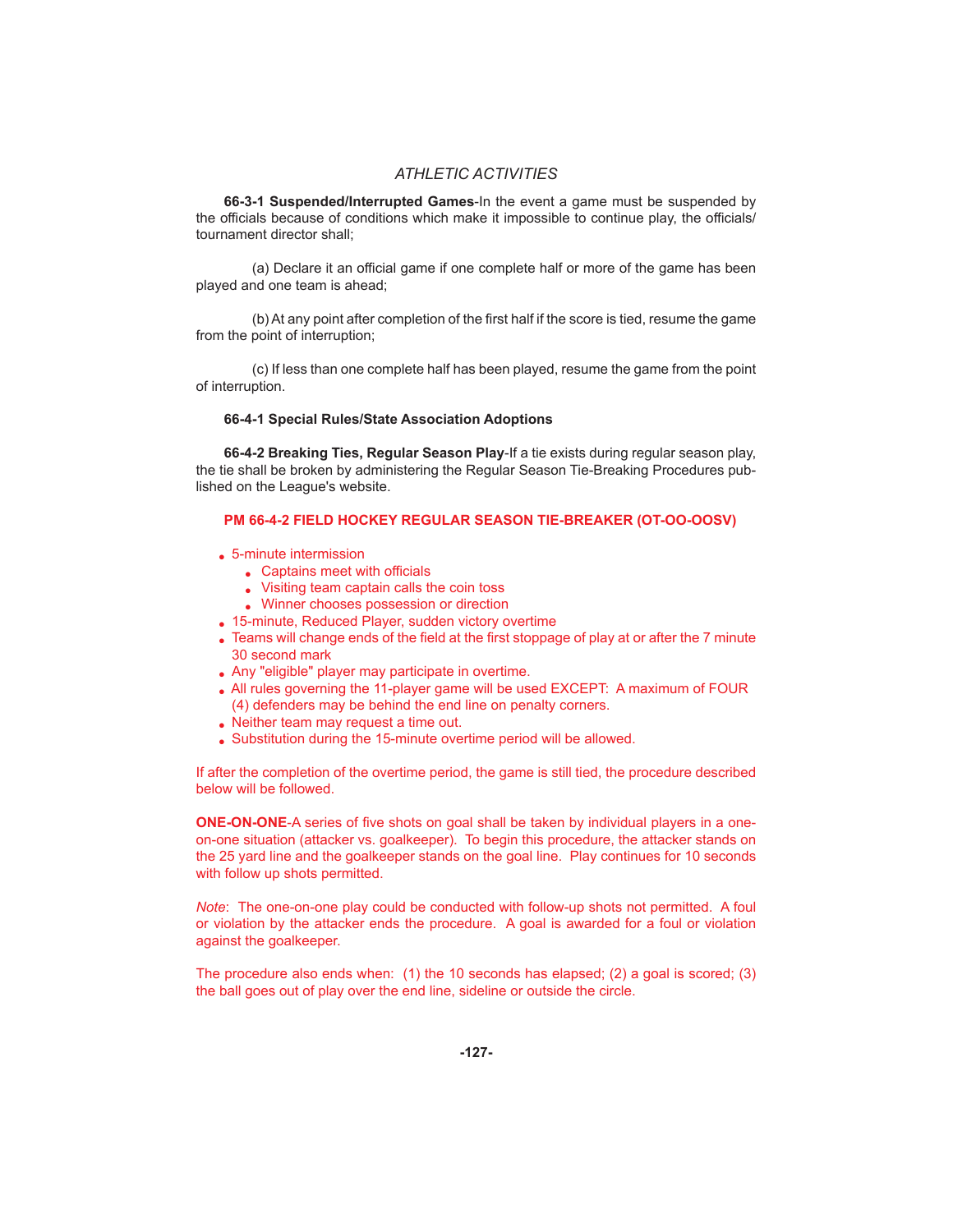(a) Each coach will present a list of 5 players to the official and the shots will be taken by the players in the order they are listed. The team attempting the first shot will be decided by a coin toss, with the visiting captain calling the toss. If a player participates out of order, that one-on-one is over and no goal is awarded. The next correct player is to play the team's next one-on-one.

(b) The five players listed for each team will attempt the shots on goal on an alternating basis and the team scoring the most goals is declared the winner.

 (c) If the game is still tied each team will attempt "sudden victory" shots on an alternating basis. This procedure will continue until the tie is broken. You may allow a repeat of the first 5 players. The order of the players may be changed at this time.

**66-4-3 Breaking Ties, Post-Season Play**-If a tie exists during post-season play, the tie shall be broken by administering the Post Season Tie-Breaking Procedures published on the League's website.

### **PM 66-4-3 FIELD HOCKEY POST SEASON TIE-BREAKER (OT-OT-OO-OO-OOSV)**

If the game is tied at the end of regulation, teams will play a maximum of TWO 15-minute, reduced-player, sudden victory overtime periods. The first OT will be played as detailed in the Regular Season procedure described previously.

If the game is still tied at the end of the first overtime, a second 15-minute, reduced-player, sudden victory overtime period shall be played.

- 2-minute intermission
- Report lineup changes to the Official Scorer
- Teams change goals
- Team not having the center pass to start the first OT will have it to begin the second
- Play a second 15-minute, REDUCED PLAYER, sudden victory overtime

**ONE-ON-ONE-A** series of five shots on goal shall be taken by individual players in a oneon-one situation (attacker vs. goalkeeper). To begin this procedure, the attacker stands on the 25 yard line and the goalkeeper stands on the goal line. Play continues for 10 seconds with follow up shots permitted.

*Note*: The one-on-one play could be conducted with follow-up shots not permitted. A foul or violation by the attacker ends the procedure. A goal is awarded for a foul or violation against the goalkeeper.

The procedure also ends when: (1) the 10 seconds has elapsed; (2) a goal is scored; (3) the ball goes out of play over the end line, sideline or outside the circle.

(a) Each coach will present a list of 5 players to the official and the shots will be taken by the players in the order they are listed. The team attempting the first shot will be decided by a coin toss, with the visiting captain calling the toss. If a player participates out of order, that one-on-one is over and no goal is awarded. The next correct player is to play the team's next one-on-one.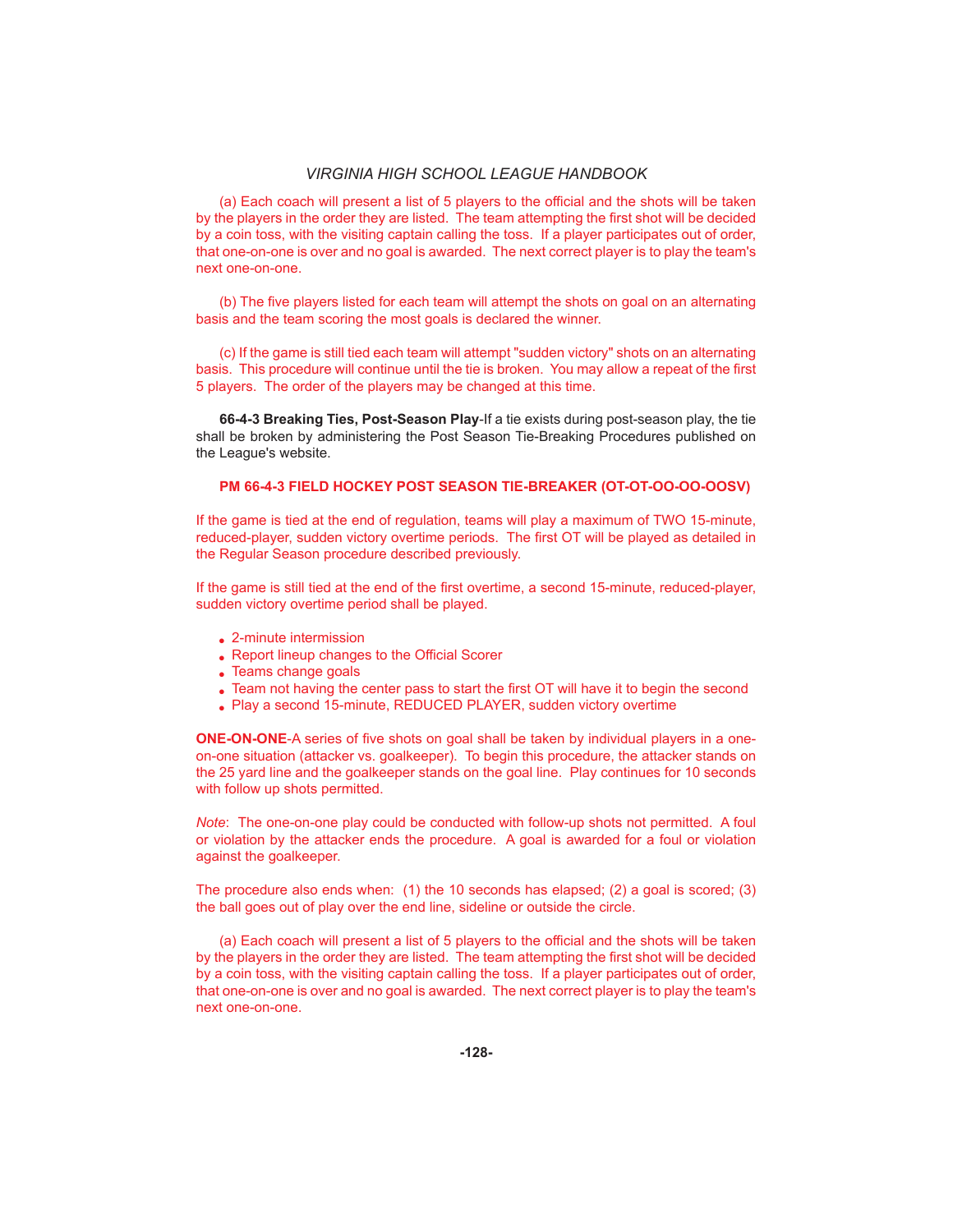(b) The five players listed for each team will attempt the shots on goal on an alternating basis and the team scoring the most goals is declared the winner.

(c) If after completion of the first five one-on-ones the score is still tied, teams shall REPEAT the one-on-one procedure and the following provisions apply:

- 2 minute intermission prior to beginning this second set of one-on-ones.
- Coaches may change the players and/or order of players to take this set of oneon-ones.
- $\bullet$  The team that defended first in the previous set of one-on-ones will go first for the second set.

 If the game is still tied, each team will attempt "sudden victory" shots on an alternating basis. This procedure will continue until the tie is broken. You may allow a repeat of the first 5 players. The order of the players may be changed at this time.

66-4-4 Six-Goal Rule-The Six-Goal Rule shall be in effect for all VHSL games. The Six-Goal Rule provides that if, at any time after the mid-point of the second half of play, one team leads by six (6) or more goals, the game shall be terminated. When schools play games outside their district, the six goal rule will apply.

**66-4-4 Exception-**Prior to the start of the season, a Council may elect not to use the Six-Goal Rule for its VHSL games.

### **SECTION 68: FOOTBALL.**

**68-1-1 Schedules**-Each member school shall make its own playing schedule and allow practice within the dates published on the current year's VHSL Activities Calendar.

**68-1-2 Schedules**-All schedules (in-state, out-of-state and non-public Virginia schools) for the next school year shall be submitted to the League Office by May 1 of the current school year. Failure of a school to comply with this provision shall result in that school being fined \$100.

**68-1-3** Additional games may be scheduled after May 1 provided they are reported in writing to the Executive Director on or before September 15.

 **PM 68-1-1 (1) FOOTBALL/Schedule Waiver (9-90)**-The requirement that schools must report scheduled games prior to September 15 may be waived if schedule changes are necessary because opponents discontinue fielding a team.

 **PM 68-1-1 (2) FOOTBALL/Schedule Change Responsibility (1-73)**-In reference to schools adding to or changing their football schedules after those schedules have been submitted to the League office, it is the responsibility of both schools concerned to report to the League office additions to or changes in their football schedules.

**68-1-4** No member school shall play more than 10 football games during any one season, exclusive of play-off games authorized by a group board, nor more than an average of one game per week by the same team. By group board adoption, schools in that classification may permit football players to compete in no more than 40 quarters. Additionally, by group board adoption, a classification may permit junior varsity players, when participating on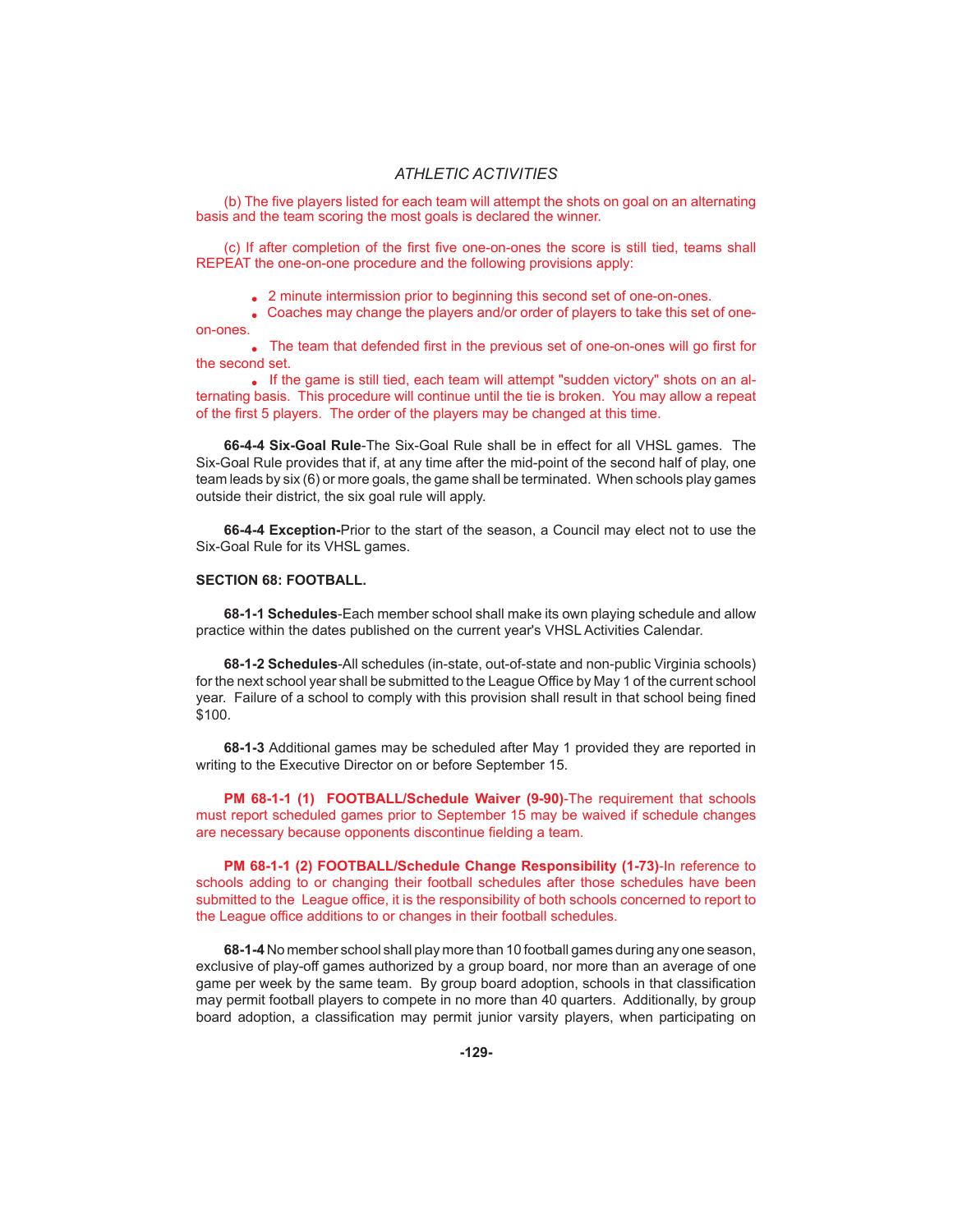both varsity and junior varsity teams, to compete in no more than 48 quarters. *Note*: 1, 2, 3, 4, 5 and 6 Boards have adopted the 40-quarter rule. When member schools have been reclassified, the present rule shall apply until the new group's membership can reconsider the 40-quarter or 48-quarter rule option.

**68-1-5** Dates 1 through the 11th football playing weekend shall be regular season dates, the 12th, 13th and 14th football playing weekends are regional play dates, and the 15th and 16th football playing weekends are state semifinals and championships respectively.

68-1-6 The first official play date shall be Week 8 of the NFHS calendar and after all preseason requirements have been met.

68-1-6 Exception-If a district or region designates a district/region first contest date later than the first official contest date as published in the VHSL calendar, those football teams shall have had a minimum of 15 and a maximum of 20 regular daily sessions of training and practice prior to that designated district/region first contest date. All other provisions of 68-2-1, 68-2-2 and 68-2-3 shall apply.

68-2-1 Minimum Practice Requirements-Prior to the first contest date, the football team of a member school shall have had a minimum of 15 and a maximum of 20 regular daily sessions of training and practice, the first 3 days of which players' protective equipment shall be limited to helmets and shoes, and the next two days shall be limited to helmets, shoes and shoulder pads. Each individual player, regardless of when he/she reports for practice, must undergo the first three days wearing protective equipment limited to helmets and shoes, and the next two days shall be limited to helmets, shoes and shoulder pads.

**68-2-2** *Fifteen or twenty daily practice sessions* means 15 or 20 calendar days, not counting Sundays, and has no reference to the actual number of times the squad of players appears and reappears for practice sessions.

**68-2-3** Schools must adhere to the VHSL Fall Practice Guidelines as provided in this *Handbook*, or with those guidelines submitted to the Executive Director and accepted for use by the member school.

**68-2-4** Football players are limited to a maximum of ninety (90) minutes of full contact practice per week. For the purposes of this rule, "full contact" is defined as game situation; tackling to the ground; playing football.

**68-2-5** Football players are restricted from any post game padded contact practice.

 **68-3-1 Postponed or Suspended/Interrupted Games**-Postponed or suspended games must be rescheduled for the same evening or the afternoon of the next calendar date, except for Sundays and except for extenuating circumstances approved by the district chairman if both schools involved are within the same district. If it is not a district contest, the VHSL Executive Director will rule on the extenuating circumstances. Friday games would be rescheduled for Saturday; Saturday for Monday; and Monday for Tuesday.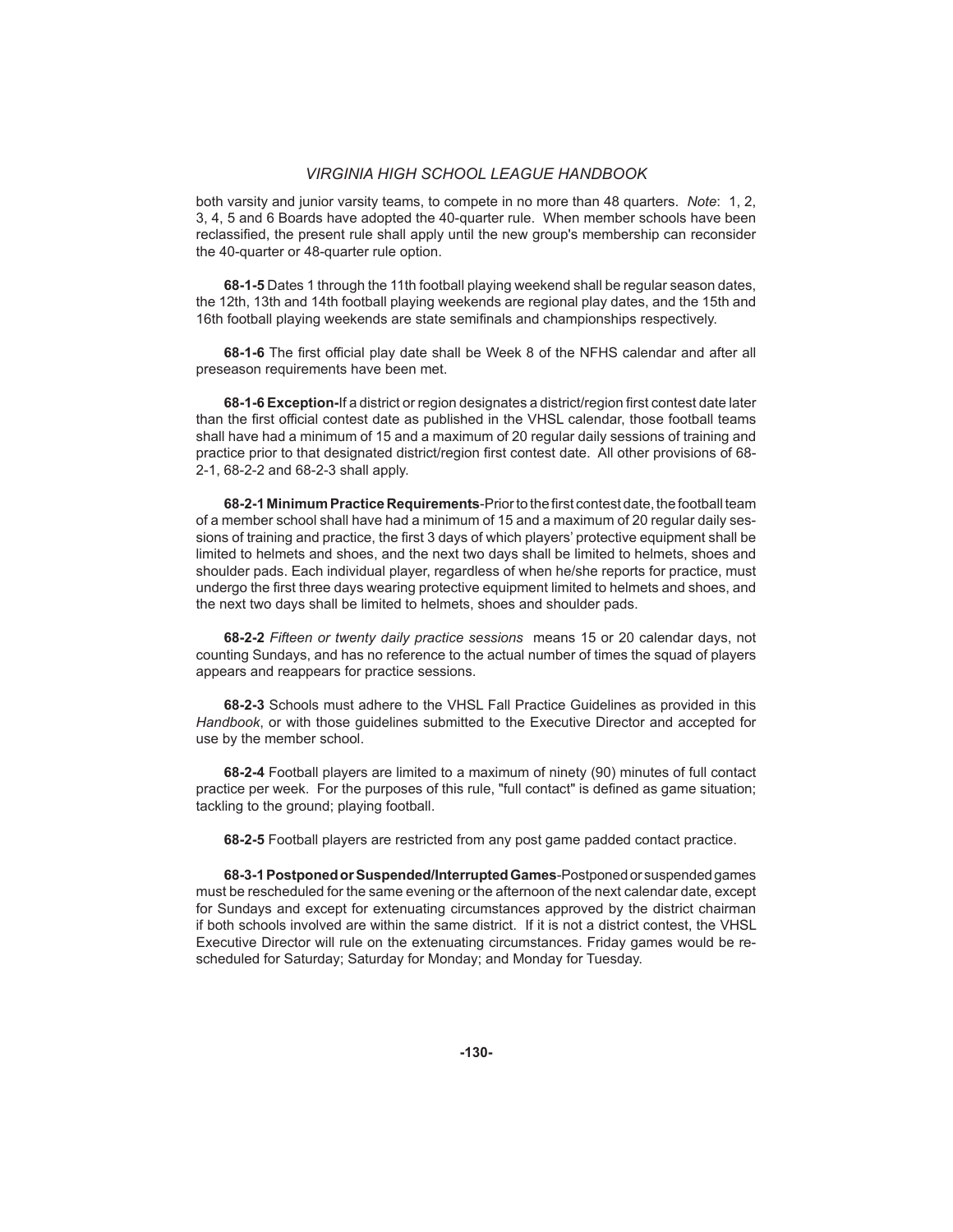(1) Schools, who have reported such incidents prior to the official release of the brackets for that classification, will receive the allowable bonus/rider points when a game involving a non-VHSL member school is not played and a forfeit has not been awarded as part of the result of that game.

 (2) Schools who experience an opponent canceling a game have the options of receiving a forfeit for that game, scheduling another opponent, or declaring a nine-game schedule. After the official release of the initial power ratings, schools who experience an opponent canceling a game will only have the options of receiving a forfeit for that game or scheduling another opponent.

68-3-2 All make-up games must be concluded by Tuesday preceding the first regional play-off date. Games not concluded by that day will be counted as a loss for both teams. If two schools cannot agree on a make-up date, the VHSL Executive Director shall set the date. A school may choose to forfeit only if approved by the VHSL Executive Director.

#### **68-4-1 Special Rules/State Association Adoptions**

**PM 68-4-1 (1) FOOTBALL POINT RULE-When a thirty-five (35) point differential is** reached at half-time or at any point during the second half, the game clock will continue to run anytime there is an incomplete pass, the runner goes out of bounds or the offensive team obtains a first down. Additionally, when the mercy rule is in effect and there is a:

 - Change of possession the clock will stop for substitutions and setting the chains and then start on the "ready for play" signal.

 - Score, the clock will stop for the extra point. The clock will run by rule during the subsequent free kick, then after setting the chains, started on the "ready for play" signal.

 - Charged timeout, the clock will stop and then start on the "ready for play" signal following the timeout.

Should the point differential subsequently be reduced to less than thirty-five points, game officials will discontinue the use of this timing adjustment. This adoption will be utilized during regular season and playoff games and at all levels of play (varsity and sub-varsity). This adjustment may not be utilized when Rule 3-1-3 is in effect.

**PM 68-4-1 (2) FOOTBALL/Officials Associations (3-98)-Associations shall meet with** every football team prior to the team's first game to discuss safety, sportsmanship and rules.

**68-4-2 Recommendation**-The League recommends that no member school which has less than 25 students physically fit and eligible for participation engage in varsity football.

**68-4-3 Non-Varsity Games-**Ten-minute quarters shall be used for sub-varsity games. For games involving only 8th graders, eight-minute quarters shall be used.

**68-4-4 Determining Championships**-The League declares football champions in each classification at the district level and has provisions for single division champions at the regional and state levels. District champions are determined on the basis of their won-and-lost records, as prescribed in this *Handbook* and by each school's compliance with all provisions in this section.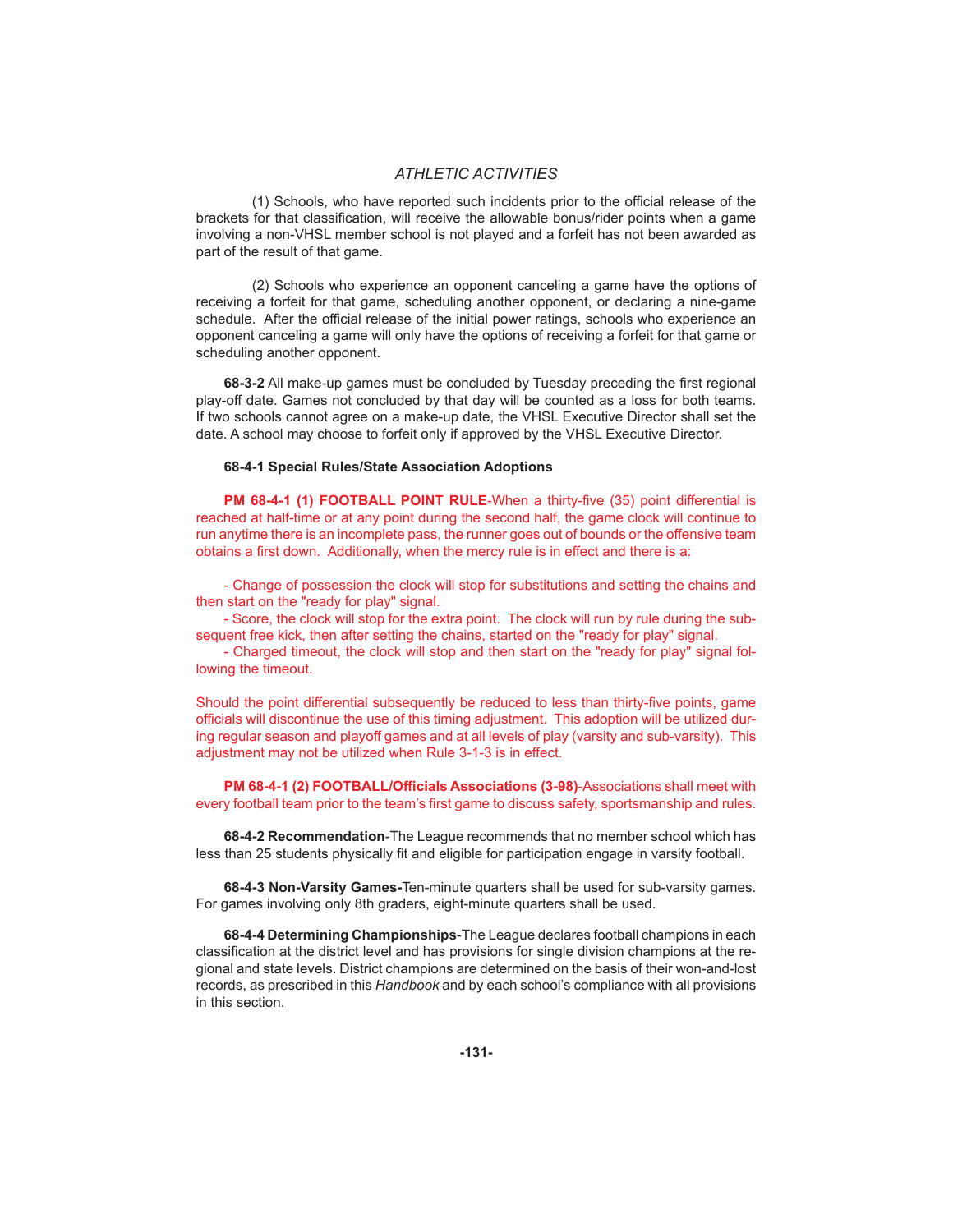**68-4-6 Rating Scale-**To find the rating of a team, total the number of points it has earned in accordance with the following table and divide that total number by the number of games played.

*Note*: The VHSL shall apply a 2.0 multiplier, for classification purposes, to any Virginia non-public school that serves students of one gender (e.g., an all-boys high school). Other multipliers are defined in 10-1-4 (a), (b) and (c).

|                                                                         | 6             | 5             |               | 3             |               |    |
|-------------------------------------------------------------------------|---------------|---------------|---------------|---------------|---------------|----|
| For winning from                                                        | 26            | 24            | 22            | 20            | 18            | 16 |
| For losing from                                                         | 14            | 12            | 10            | 8             | 6             | 4  |
| *Two (2) bonus points per classification                                |               |               |               |               |               |    |
| For each game won by a defeated<br>opponent** in ANY classification     | $\mathcal{P}$ | $\mathcal{P}$ | $\mathcal{P}$ | $\mathcal{P}$ | $\mathcal{P}$ |    |
| For each game won by a non-defeated<br>opponent** in ANY classification | $\mathbf{1}$  | 1             | 1             | -1            |               |    |

*\*Bonus points award to higher classifi cation teams playing lower classifi cation teams*

*\*\*VHSL rating scale recognized opponents*

**68-4-6 (1)** To calculate ties in football games with out-of-state teams (when the games are played out-of-state) and rider points for out-of-state games ending in a tie.

| For tying                                  | 20 | 18 | 16 | 14                  | 12 | 10  |
|--------------------------------------------|----|----|----|---------------------|----|-----|
| For each game won by the<br>tied opponent  |    |    |    | 1.5 1.5 1.5 1.5 1.5 |    | 1.5 |
| For each game lost by the<br>tied opponent |    |    |    | 1 1 1 1             |    |     |

**68-4-6 (2)** When the Rating Scale is used to designate teams for championship playoffs, only games between members of the Virginia High School League, other public schools and non-public Virginia schools shall be counted. The following provision applies:

(1) It is the VHSL member school's responsibility to inform the VHSL office by May 1 of the following:

(a) Non-VHSL opponent's schedule.

(b) VHSL enrollment standards for classification will be applied so as to determine the awarding of bonus rating points to the VHSL member school.

**68-4-6 (3) Penalty**-Failure to comply with 68-4-6 (2) (1) and (2) shall result in the school being fined as stated in 30-5-1.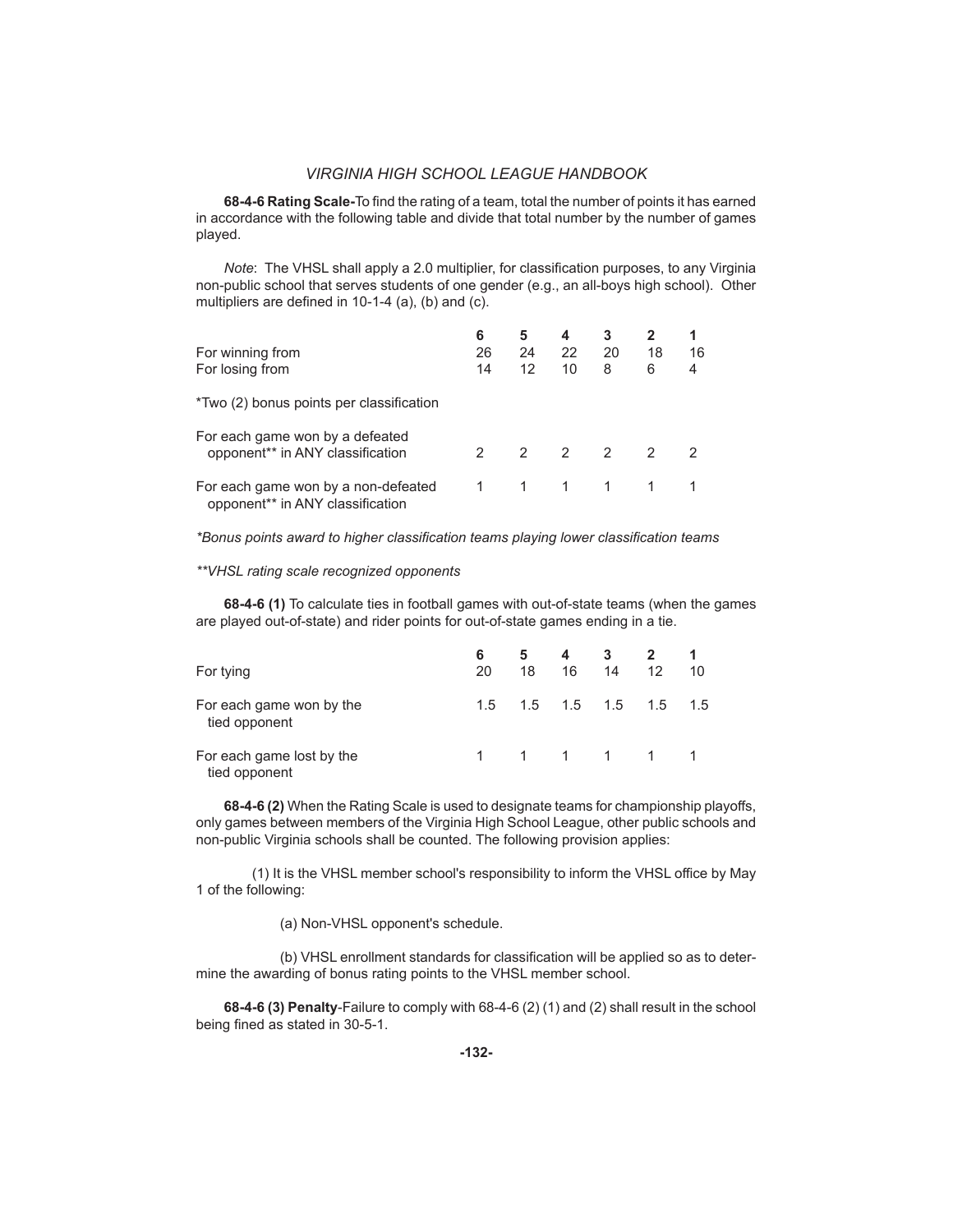**PM 68-4-6 (3) FOOTBALL/Out-of-State Football Schedules (9-05)**-For counting outof-state school's 10 games of an 11-game schedule, use the following criteria: (a) if a game occurs before the first contest date set by the VHSL, it is not counted; (b) if no game is played before the first contest date set by VHSL, do not count the 11th and subsequent games.

*Note*: Any state in which a VHSL member school plays that allows Endowment Games, those schools may exchange a win in accordance with that state's rules which will be recognized in the VHSL football ratings, unless that out-of-state school should subsequently exchange a loss with a VHSL member school for a win with another opponent, the VHSL Rating Scale will recognize that out-of-state game exchanged for VHSL rating purposes and not count the first game of the season for the out-of-state opponent since that game traditionally is outside of the VHSL playing dates.

**68-4-6 (4)** Only those games originally scheduled to be played on or before the 11th football playing weekend (inside back cover, *Handbook*), with all games scheduled by or before September 15, shall be used in determining a school's rating.

**68-4-6 (4) Penalty:** Competing schools that fail to comply with 68-4-6 (4) shall be fined as stated in 30-5-1; neither school shall receive rating points for the unreported game. Their opponents will receive appropriate rating points.

**68-4-6 (5)** A forfeiture shall be counted as a game won by the team receiving the forfeit, and as a game lost by the team forfeiting.

**68-4-6 (6)** Any school that has scheduled a game to be played after the 11th football playing weekend (inside back cover, *Handbook*) shall not be eligible to compete in the championship football play-off series.

### **68-4-7 Playoff Sites**

**PM 68-4-7 (1) FOOTBALL/State Semifinal Sites (9-09)-For state football semifinal** games, each region would determine at least three sites for the region to use as alternate sites in the event of inclement weather or poor field conditions and submit their sites to the VHSL office by October 1. All sites must meet the minimum criteria for hosting a state football semifinal or have been pre-approved as an appropriate site by the VHSL staff. A Region Independent Inspection Study Team would determine the best site.

 **PM 68-4-7 (2) FOOTBALL/Independent Inspection Study Team (9-09)**-Each region will determine an inspection team to be a neutral decision making authority on suitability of semifinal sites in cases of inclement weather or poor field conditions. This team must be made up of a minimum of three members. Other suggestions for the committee include:

 (a) Teams should have a coach, principal and athletic administrator represented (retired representatives could be used for institutional knowledge as well as neutral association).

(b) Some regions may need to select more than three sites based on geography.

(c) Reporting of findings should be made to both the host director as well as VHSL staff.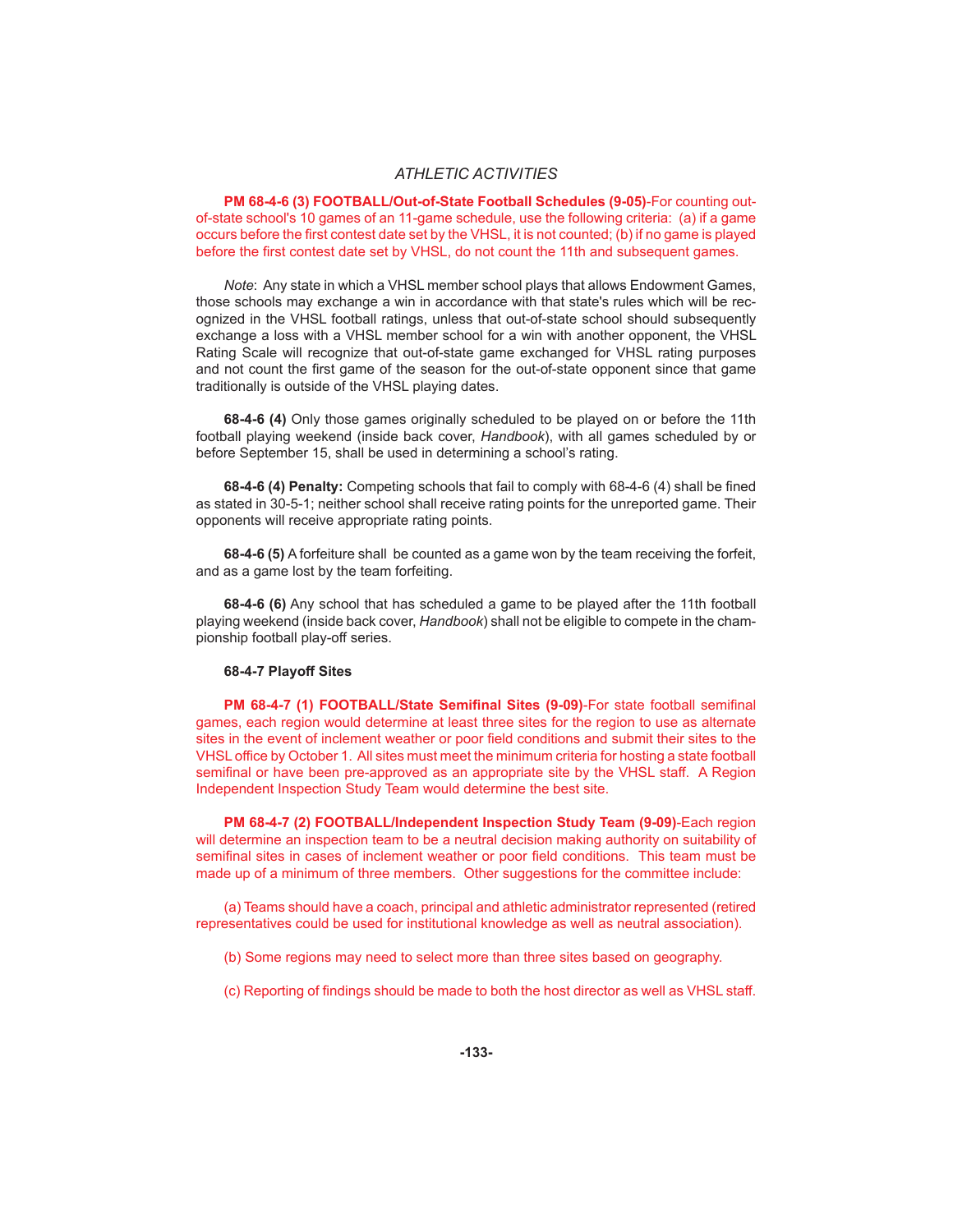**68-4-8 Regional Playoff Representation**-There shall be four regions for each classification consisting of no more than 8 playoff teams in each region.

(1) District champions will not automatically advance to the regional playoffs. All ties, including seeding ties, between or among any teams eligible to participate in the regional play-off series shall be resolved by applying the following provisions in the order listed:

 (a) The Rating Scale-Considering all regular season games played against public and non-public Virginia schools and scheduled in accordance with the provisions of 68-4-6.

 (b) The winner of any games between the two tied teams if only the tied teams are involved. If more than two teams tied, and one of the tied teams beat all other tied teams, that team shall advance.

(c) The team with the better record against all common opponents.

(d) A team that played an opponent with an effective nine (9) game schedule (non-recognized opponent, i.e., home school or out-of-state non-public school, or inability to schedule/play a 10th game) shall be seeded ahead of a school whose opponents play 10 game schedules.

 (e) Schools that played an opponent with nine-game schedules shall be seeded ahead of opponents who played 10-game schedules.

 (f) The team with the highest winning percentage against rating scalerecognized opponents.

(g) The team with the higher average rating of all of each team's opponents.

 (h) The team with the higher average rating of all of each team's VHSL public and VHSL non-public school opponents.

 (i) The regional chairman, or his/her alternate if his/her school is involved, shall draw by lot to determine the playoff representative.

 (j) The group chairman or vice chairman if the chairman's school is involved, shall draw by lot to determine the playoff representative. Should both the group chair and vice chair be involved in the tie the group secretary would oversee the process.

(2) The rating scale will be used to determine the regional representation.

(3) Seeding for the regional playoff would be based solely upon the final power ratings.

(4) A region may opt to bracket its football championship in two four-team sections.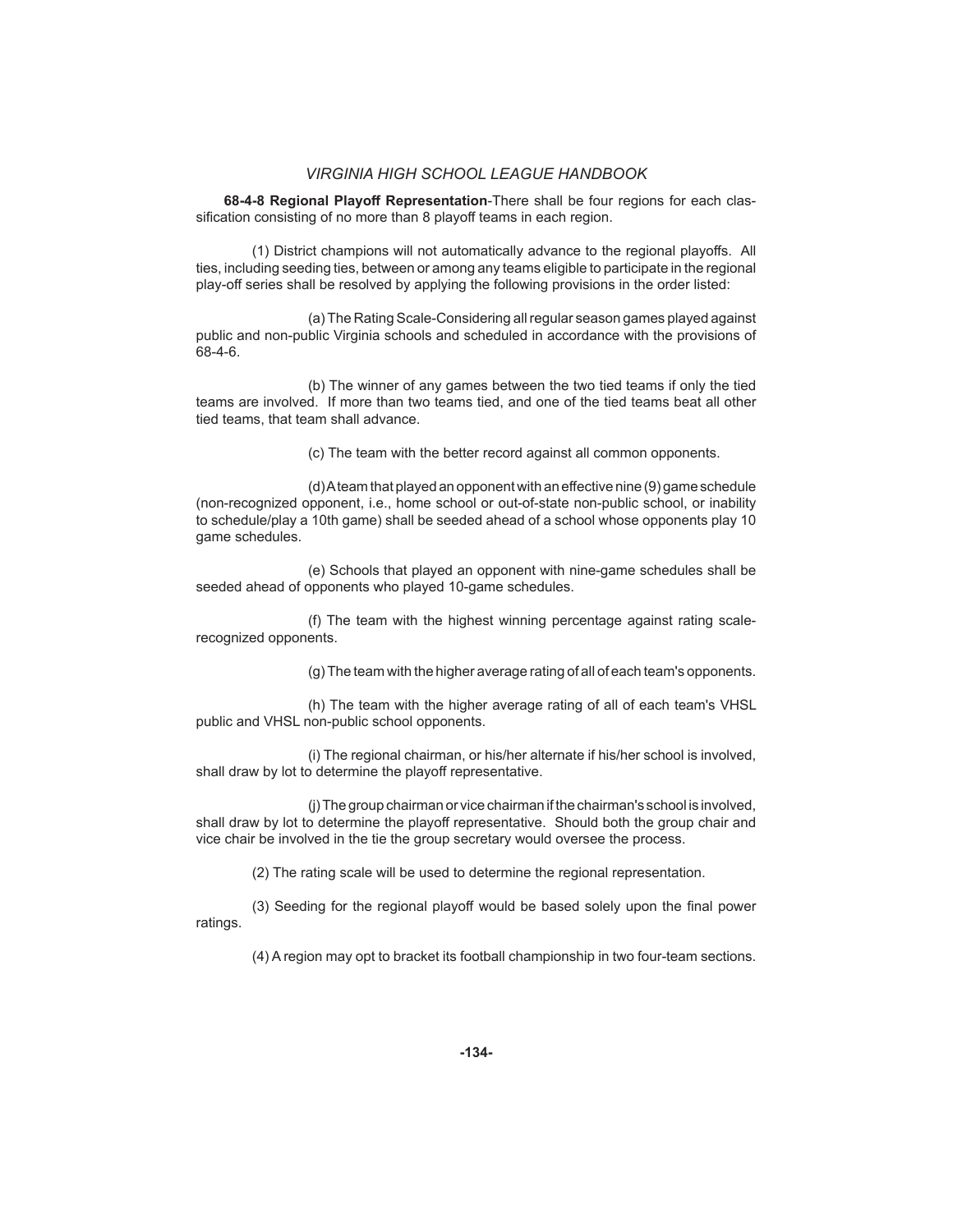**68-4-9 Regional Championships**-Regions using the described football format shall determine their state football semifinalists in four regions through playoff games held no later than the date published on the current year's VHSL Activities Calendar. The arrangements for conducting regional games shall be described by the classification.

 (1) Within each region playoff , teams will be seeded from one to a maximum of eight based on their VHSL power rating. Ties shall be resolved by the procedures outlined in Section 68-4-8.

 (2) The regional playoff shall be conducted as a bracketed playoff and the seeded matchups shall be as follows: 1 vs. 8, 2 vs. 7, 3 vs. 6, 4 vs. 5. This pairing format may be changed by group board adoption.

 (3) If any regional game should end in a tie, the tie shall be resolved by the procedures outlined in the NFHS Football Rules Book.

**58-4-10 State Semifinal and Championship Seeding Ties-All ties between state** semifinal and championship teams shall be resolved by applying the following provisions in the order listed:

 (a) The Rating Scale-Considering all regular season games played against public and non-public Virginia schools and scheduled in accordance with the provisions of 68-4-6.

 (b) The winner of any games between the two tied teams if only the tied teams are involved. If more than two teams tied, and one of the tied teams beat all other tied teams, that team shall host.

(c) The team with the better record against all common opponents.

 $(d)$  A team that played an opponent with an effective nine  $(9)$  game schedule (nonrecognized opponent, i.e., home school or out-of-state non-public school, or inability to schedule/play a 10th game) shall be seeded ahead of a school whose opponents play 10 game schedules.

 (e) Schools that played an opponent with nine-game schedules shall be seeded ahead of opponents who played 10-game schedules.

 (f) The team with the highest winning percentage against rating scale recognized opponents.

(g) The team with the higher average rating of all of each team's opponents.

 (h) The team with the higher average rating of all of each team's VHSL public and VHSL non-public school opponents.

(i) The team with the higher seed.

(j) The team at the top of the bracket as posted on the VHSL website.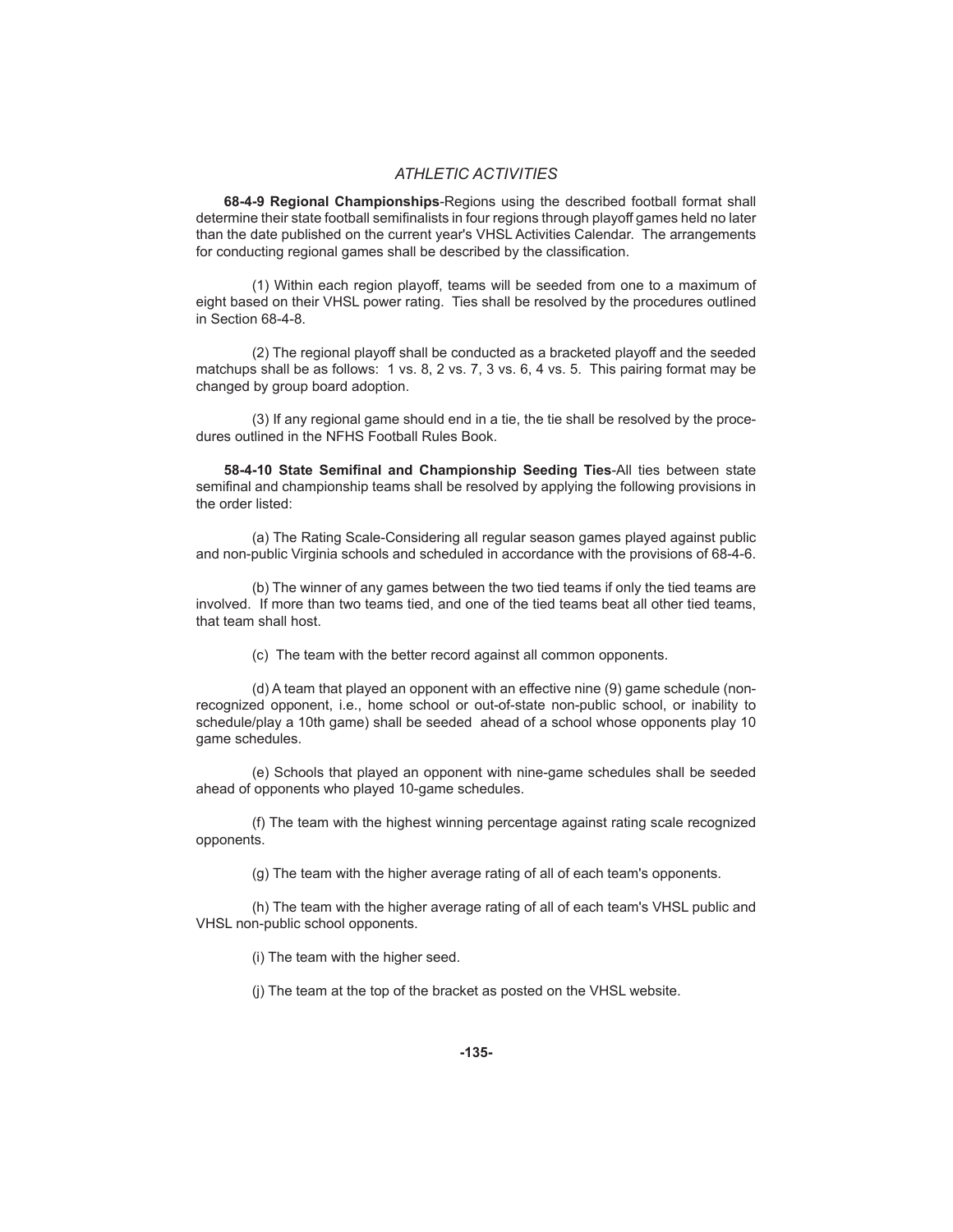**68-4-11 State Championships**-Each classifi cation shall determine a state football champion by single elimination play-off games which shall be held no later than the dates published on the current year's VHSL Activities Calendar. Regional champions shall be matched in the semifinal games and the winners of these two games shall play for the state championship. If a semifinal or final game ends in a tie, the tie shall be resolved by the procedures outlined in the NFHS Football Rules Book.

## **SECTION 70: GOLF.**

**70-1-1 Schedules-**Each school shall make its own playing schedule and allow practice within the dates published on the current year's VHSL Activities Calendar.

**70-1-2** Each school team shall be limited to 12 matches per season, exclusive of district, regional and state tournament matches. A multiple school match shall count as one match.

**70-2-1 Minimum Practice Requirements**-There is no minimum practice requirement for golf.

**70-3-1 Suspended/Interrupted Matches/Rounds**-Matches/rounds which are suspended or interrupted prior to completion and cannot be completed which are contested from:

 (1) The same tee and scheduled for 9 holes will consist of three three-hole stipulated rounds and will follow USGA calculation of scores.

 (2) The same tee and scheduled for 18 holes will consist of three six-hole stipulated rounds and will follow USGA calculation of scores.

 (3) Multiple tees and scheduled for 9 holes will consist of three three-hole stipulated rounds and will count only scores for holes completed by every individual. The Committee must determine the stipulated rounds and make that information available to the competitors prior to the start of the contest.

 (4) Multiple tees and scheduled for 18 holes will consist of three six-hole stipulated rounds and will count only scores for holes completed by every individual. The Committee must determine the stipulated rounds and make that information available to the competitors prior to the start of the contest.

 (5) For the purpose of satisfying this rule, a District Council is determined to be "The Committee" for district play, a Regional Council is determined to be "The Committee" for regional play, and the Executive Committee is determined to be "The Committee" for state play.

*Note*: If a district or region desires to be more restrictive by requiring more than three holes per stipulated round for a scheduled 9-hole contest or more than six holes per stipulated round of a scheduled 18-hole contest, the district or region must declare that intent prior to the start of a regular season competition.

### **70-4-1 Special Rules/State Association Adoptions**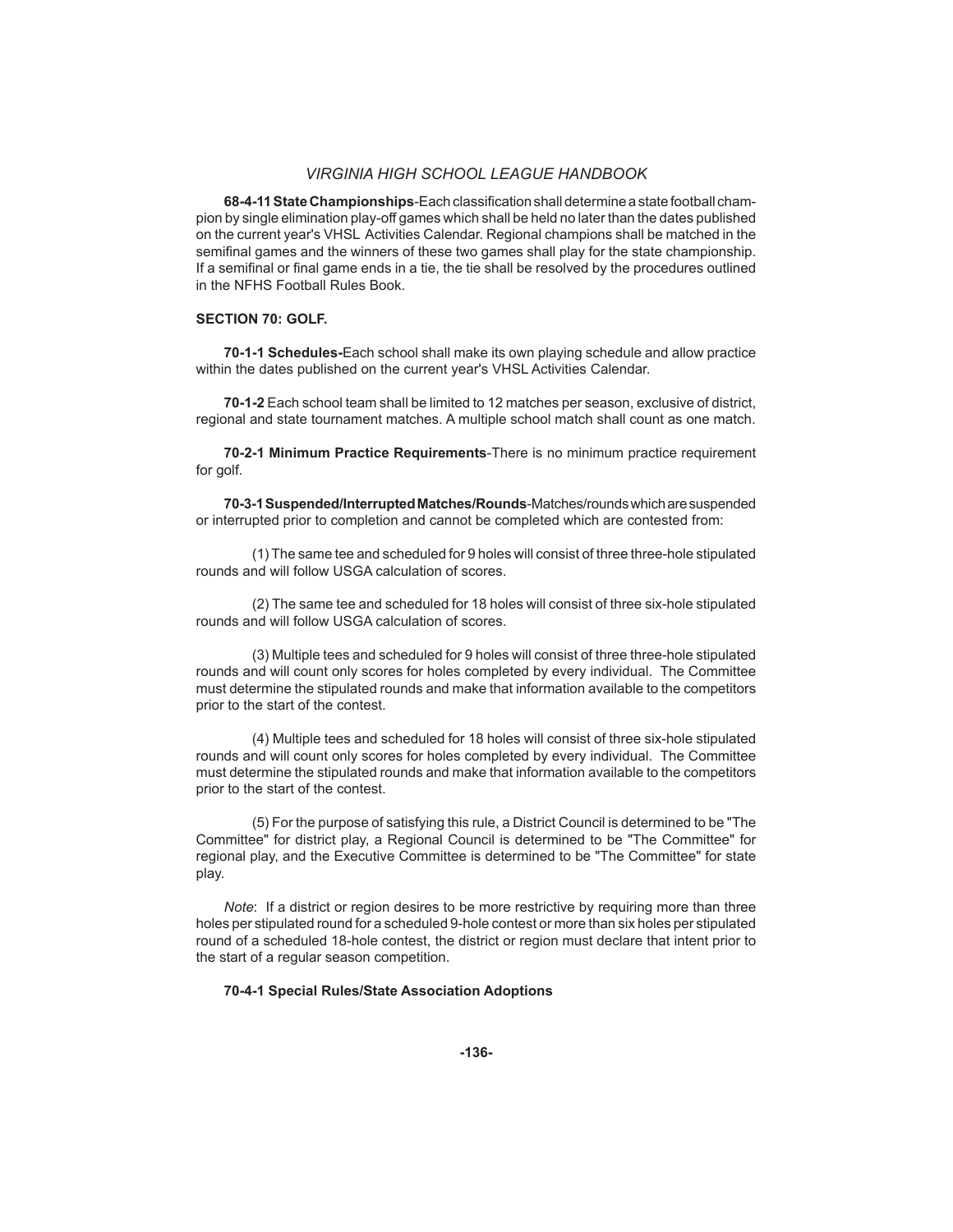**PM 70-4-1 GOLF/Carts (12-14)**-Players may use a push cart or pull cart provided that the cart is not motorized or in any other manner self-propelled. The use of push carts or pull carts is subject to course discretion. The Executive Director can approve use of riding golf carts for players with a significant and permanent disability if proper medical documentation for the need for the riding cart as a reasonable and necessary accommodation is provided. Use of a riding cart is not permitted to accommodate a sports injury or other similar temporary condition.

**70-4-2 Course Distance**-Girls competing on boys teams, where there is no separate girls team, will play 85 percent of the distance from the men's tees. The course manager or pro will determine which holes and which tees are necessary to accomplish the 85 percent (or as close to as reasonably possible). It is the home team coach's responsibility to provide this information to opposing teams prior to the start of the match. If the course pro cannot determine the 85 percent factor, girls may play from the designated forward tees.

#### **70-4-3 Playing Etiquette**-

 (1) A player will not be permitted to throw or abuse any piece of equipment during the match.

 Penalty-Such action constitutes a sportsmanship violation and must be reported to the League.

(2) A player shall not use profanity during the match.

 Penalty-Such action constitutes a sportsmanship violation and must be reported to the League.

(3) A player shall not use tobacco or tobacco-like products during the match.

Penalty-Disqualification from match.

**70-4-4 Playing Procedures**-A team shall consist of a minimum of four players and a maximum of six players.

**70-4-5 Determining Regional Championships**-A team shall consist of a minimum of four players and a maximum of six players. Each entrant shall play either 18 or 36 holes of stroke play (determined in advance by individual Councils). The four-person team with the lowest aggregate score for the tournament shall be declared the champion. The individual with the lowest aggregate score shall be declared the individual champion.

#### **70-4-6 Determining State Championships:**

 (1) All groups shall determine state team and individual championships on the dates published on the current year's VHSL Activities Calendar. All championship matches on the state level shall be determined by stroke play.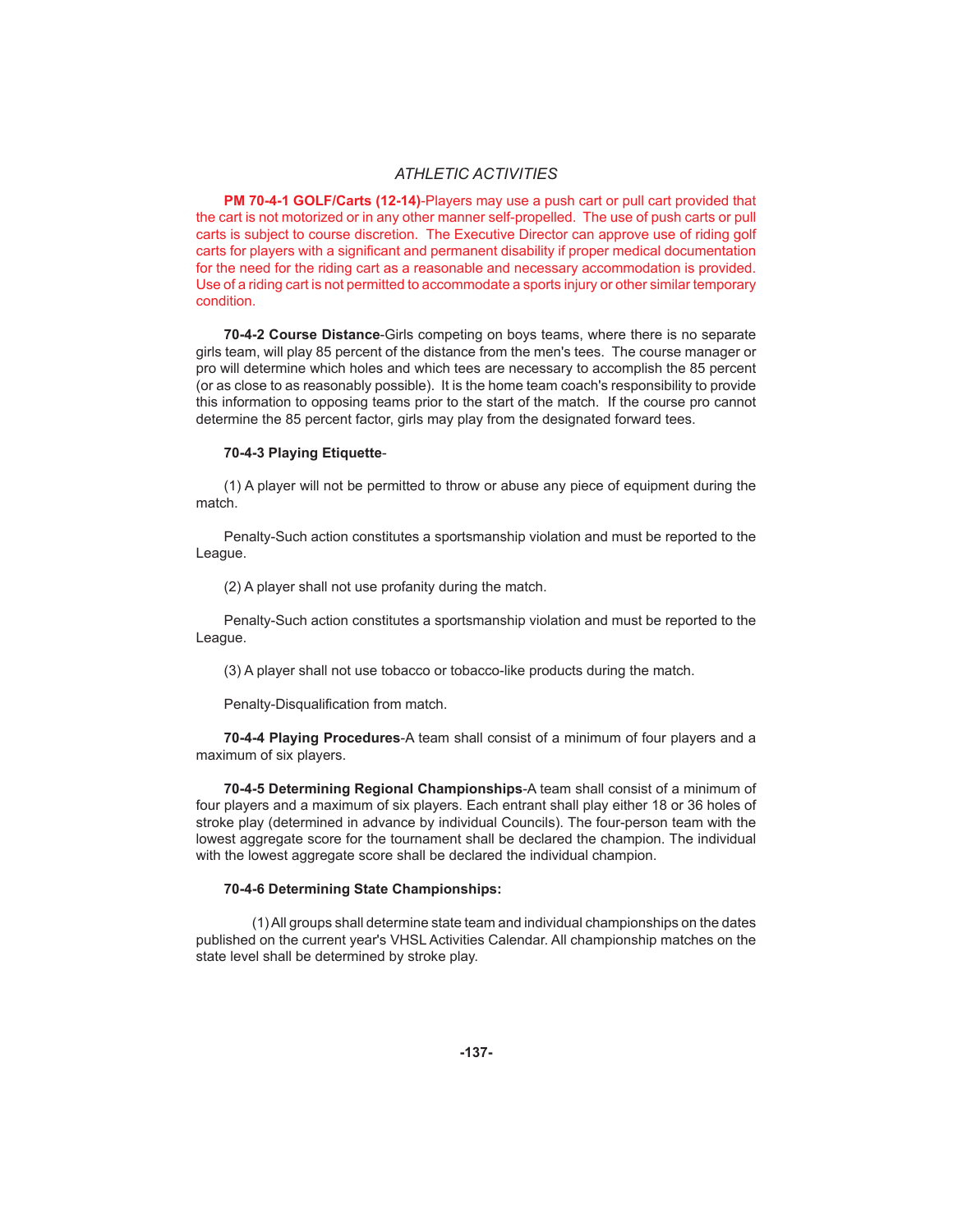(2) For the state tournament each region may qualify two teams that will provide an eight team state tournament. Alternates for individual qualifiers will be determined by the results of regional tournaments. The tournament director must be notified by the regional director regarding substitutions by noon of the day before the state tournament begins. Each region may further qualify 3 individual golfers determined by the 3 lowest regional scores attained by golfers who are not members of qualifying teams. A team shall consist of a minimum of four players and a maximum of six players.

 (3) Each entrant should play 18 holes of stroke play. The team score for 18 holes will be the total of the four lowest scores for the individual team members for those 18 holes. The team score for the tournament will be the total of each team's 18 hole round as determined above. The team with the lowest score for the tournament will be declared the state team champion. The individual with the lowest 18 hole aggregate shall be declared the individual champion.

 (4) The tournament director will assign competitors on the basis of schools represented and scores reported on the entry form.

 a. Pair Region A/Region B champion and Region C/Region D champion together, Region A/Region B runner-up and Region C/Region D runner-up together with No. 1 through No. 6 players respectively in each foursome, and one from each team in each foursome.

b. Pair the first through the third individuals from each region in the same manner.

c. Players from the same classification will tee off from the same tee, with the best scores teeing off first to promote faster play. Tee times will be based on entries.

d. Teams will tee off first followed by individuals.

 e. Alternates listed on the team entry form may be inserted on either day of the tournament until the scheduled tee time for the individual being replaced.

 (5) In addition to provisions of USGA Rule 8, each team may appoint only one person, either its head or assistant coach as identified to the tournament director before the start of the competition each day, to give advice or ask for advice from members of that team. The designated coach may not be given advice or ask for advice from another team's players or coaches or from any other representative of his/her own team. Advice may be given anytime on the course except on the green, where coaches will not be permitted. Swing demonstration and shot alignment will also be prohibited by the coach. Coaches whose players fall out of position when competing in an event in which the VSGA Pace of Play flag system is in effect will only be allowed to give advice from green to tee, and only when all balls of all players in the group are no longer in play. Once players are back in position as noted by the flag system, coaches will regain their full advice privileges. Advice is to be given in a private manner that does not unduly delay play. The penalty for breach of conditions by a player is a two-stroke penalty, by a coach is two strokes added to his/her team's score.

 (6) Local rules of the host club shall be observed implicitly, and the authorized faculty sponsor for each competing school shall be responsible for such compliance by members of his/her group. As noted under Rule 6-3 of the USGA rules, if the player arrives ready to play within five minutes after his/her starting time, the penalty for failure to start on time is two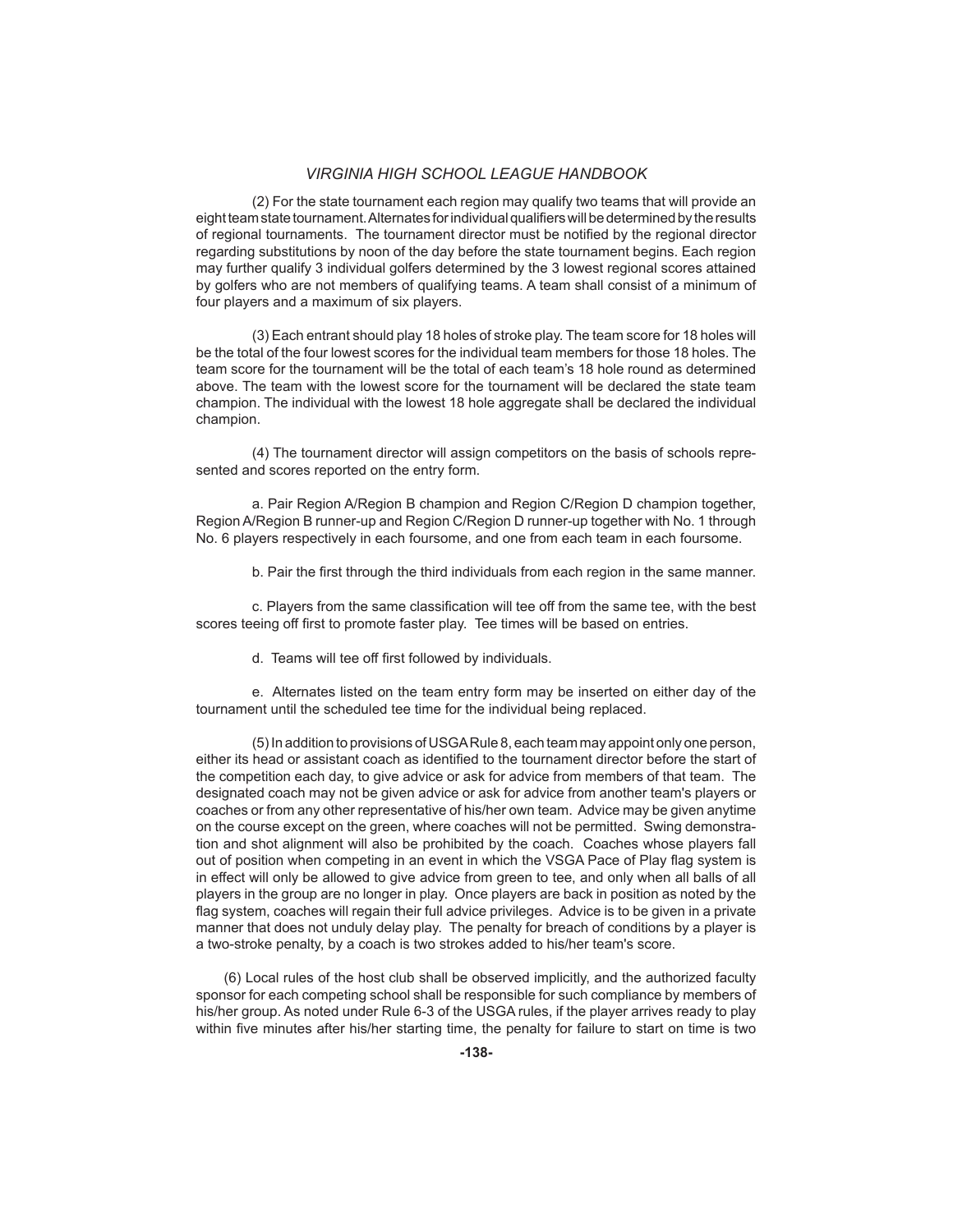strokes to be added to the first hole score. No caddies or carts shall be used by participants. The tournament director may share his/her responsibility to rule on technical questions arising from play to some other person and/or committee, appointed by the director. The decisions of the committee are final.

**70-4-7 Committees**-The USGA rules stipulate that "The Committee may make a local rule allowing players to use devices that measure or gauge distance only." For the purposes of satisfying this rule a District Council is determined to be "The Committee" for district play, a Regional Council is determined to be "The Committee" for regional play, and the Executive Committee is determined to be "The Committee" for state play.

**70-4-8 Play Stoppage**-In case the state tournament cannot be completed in its entirety (inclement weather, darkness or otherwise), the following rules shall apply:

 (1) All rounds in which participants begin on the same tee will consist of three sixhole stipulated rounds and will follow USGA rules in calculation of scores.

 (2) All rounds in which a six-hole stipulated round cannot be completed will be canceled.

 (3) If all stipulated rounds are not completed, all ties will be broken using the last stipulated round (6 holes) completed by all players. If ties remain unbroken, the last three holes of the last stipulated round will be used, then the last hole of the last stipulated round. In the case of ties involving teams, the four lowest individual scores for that day will be used to break ties in all calculations.

Exception: If the first day is entirely rained out or otherwise canceled, the second day of play will consist of six three-hole stipulated rounds.

**70-4-9 Breaking Team Ties-Team ties for regional and state champions and qualifiers** for the next level of play, and for place finishers at the state tournament will be resolved in the following manner:

 (1) The playoff holes for state golf events will be chosen based upon availability and the format of the final round. The appropriate representative with input from the VSGA and/ or course manager will determine the appropriate playoff option. Competitors involved will be informed of the intended rotation prior to teeing off in the playoff. All playoffs are stroke play therefore NO concessions can be made and all shots of the winner necessary to finish play must be completed.

(2) Each coach will select 4 players to represent the school in the playoff .

(3) The playoff will start on a hole designated by the tournament director.

 (4) A sudden victory format will be used. The aggregate total, after each hole, of the four-member teams, will count.

(5) Each coach must rank his/her players 1 through 4.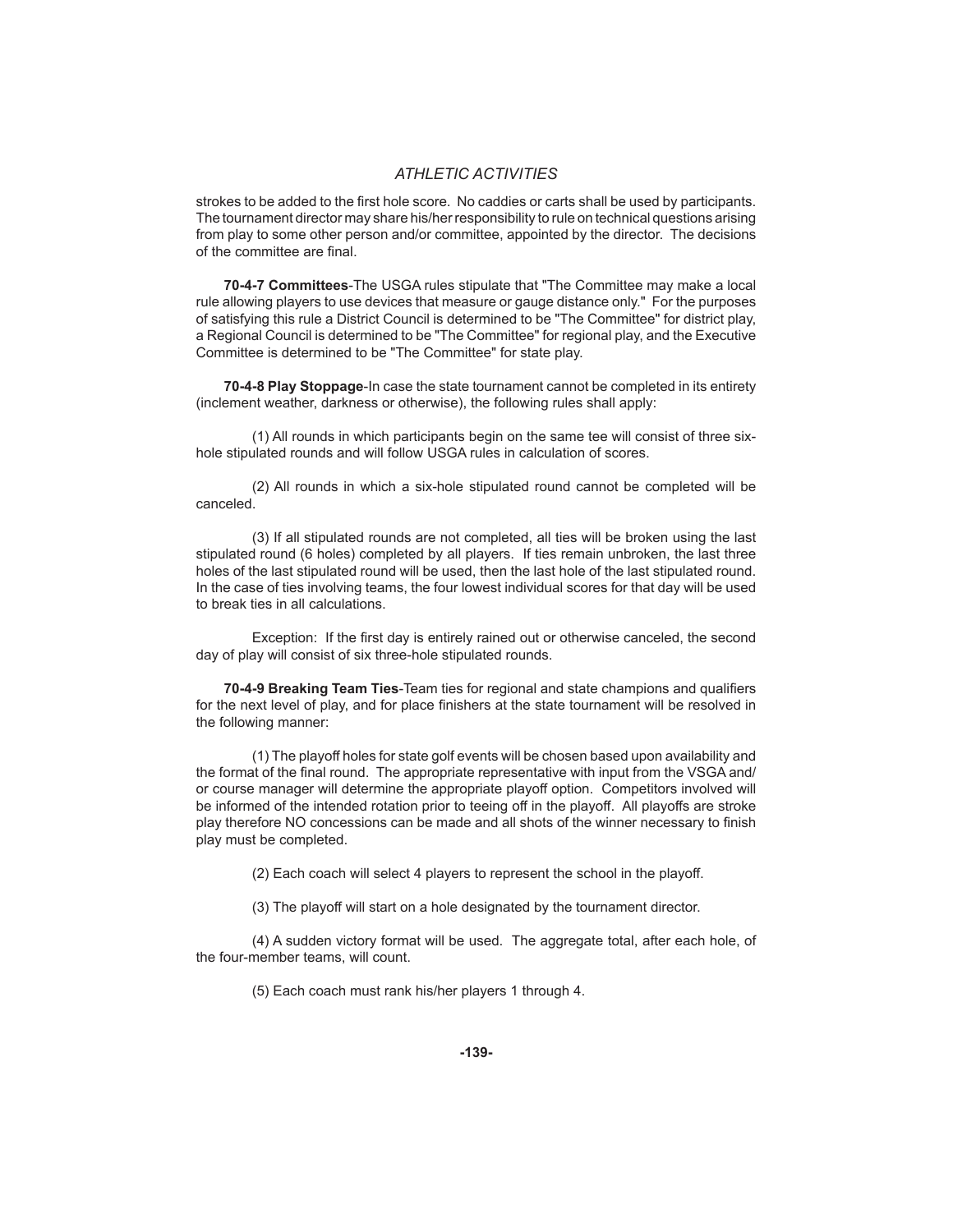(6) In a two team playoff , the third and fourth ranked player from each team will be paired together in a foursome. In a three or four way tie, one player from each team will be paired with equally ranked members of each team.

(7) Play should be continuous. When the first group finishes the first hole, they should move directly to the second hole and continue play.

(8) Play will continue until all ties are broken.

 (9) In the event a playoff cannot be completed, all ties will be broken using the acceptable method of matching cards as prescribed in Appendix I of the USGA Rules of Golf.

#### **70-4-10 Breaking Individual Ties:**

 (1) In the event of a tie in a stroke play competition for medalist, a hole-by-hole playoff will be used to determine placement. The playoff holes for state golf events will be chosen based upon availability and the format of the final round. The appropriate representative with input from the VSGA and/or course manager will determine the appropriate playoff option. Competitors involved will be informed of the intended rotation prior to teeing off in the playoff. All playoffs are stroke play therefore NO concessions can be made and all shots of the winner necessary to finish play must be completed.

 (2) In the event a playoff cannot be completed, all ties will be broken using the acceptable method of matching cards as prescribed in Appendix I of the USGA Rules of Golf.

**70-4-11 Practice Round on Sunday**-When the regional or state championship is scheduled to open on Monday, schools have permission to have a practice round at the site on the Sunday preceding the championship unless the region denies permission for a Sunday practice preceding its own championship. It is recommended that only courses that can provide adequate practice time be considered for a state championship.

#### **70-5-1 Additional Golf-Related Policy Manual References**

 **PM 70-5-1 (1) GIRLS GOLF (12-05)-**Approved the following guidelines to establish a stand-alone girls golf program:

- 1. 18-hole (three 6-hole or two 9-hole stipulated rounds) zone qualifiers will be used to determine entrants into the VHSL State Girls Open.
- 2. Qualifying will remain on an individual basis, with the possibility of team competition and/or championships at the zone level within zones where an adequate number of golfers from the same schools participate.
- 3. Suggested "zones" are based on the Department of Education Superintendent Zones and are identified as follows:
	- a. Zone 1 (Central Virginia) comprised of member schools in the counties of Charles City, Chesterfield, Dinwiddie, Goochland, Hanover, Henrico, New Kent, Powhatan, Prince George, Surry, Sussex, as well as the cities/towns of Colonial Heights, Hopewell, Petersburg, and Richmond.
- Portsmouth, Suffolk, Virginia Beach, and Williamsburg (James City County).<br>**-140** b. Zone 2 (Tidewater) - comprised of member schools in the counties of Accomack, Isle of Wight, James City (Williamsburg), Northampton, Southampton, York, as well as the cities/towns of Chesapeake, Franklin, Hampton, Newport News, Norfolk, Poquoson,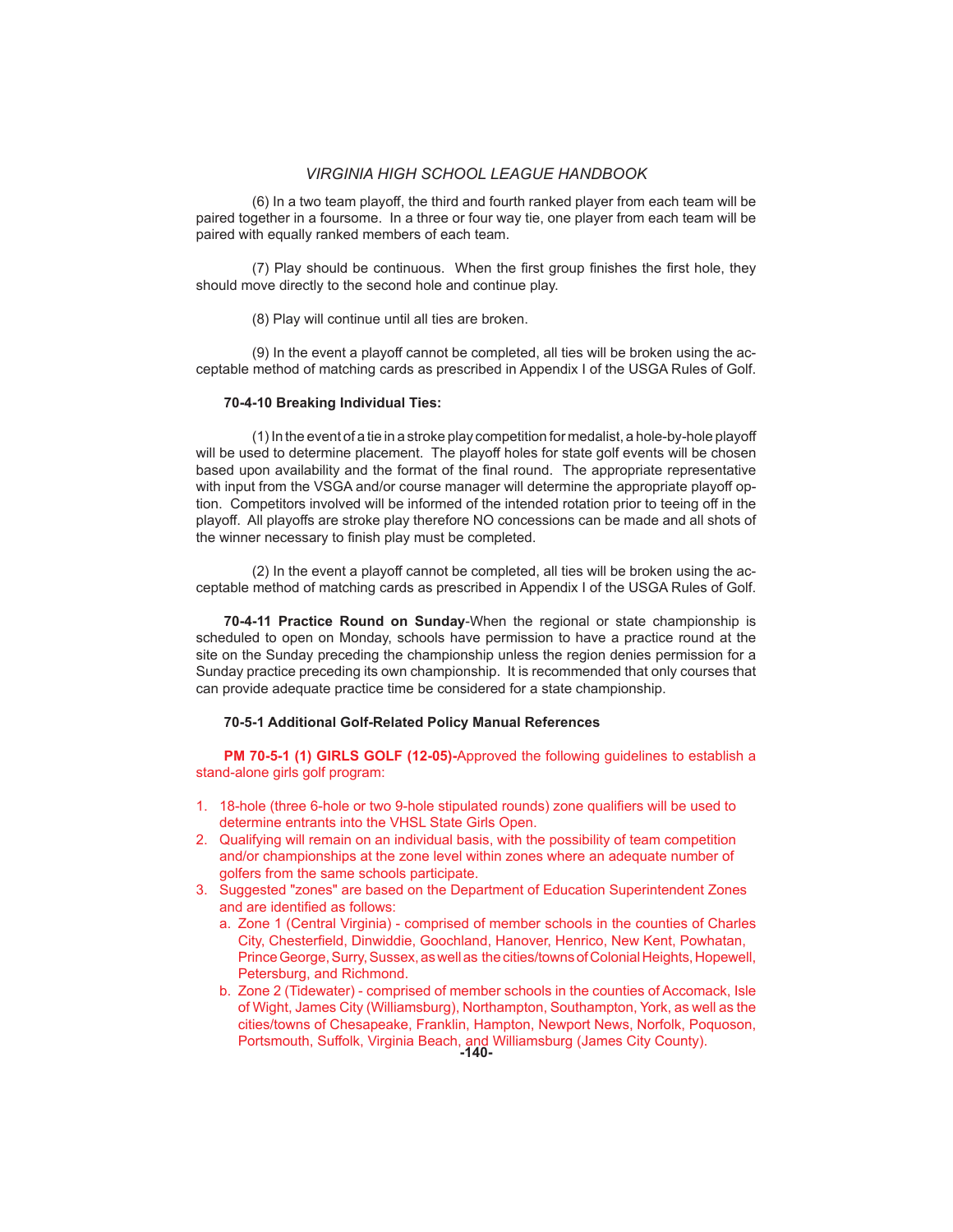- c. Zone 3 (Northern Neck) comprised of member schools in the counties of Caroline, Essex, Gloucester, King George, King William, King & Queen, Lancaster, Mathews, Middlesex, Northumberland, Richmond, Spotsylvania, Stafford, Westmoreland, as well as the cities/towns of Colonial Beach, Fredericksburg, and West Point.
- d. Zone 4(A) (Northern Virginia "A") comprised of member schools in the counties of Arlington and Fairfax as well as the cities/towns of Alexandria, Falls Church, Manassas, and Manassas Park.
- e. Zone 4(B) (Northern Virginia "B") comprised of member schools in the counties of Clarke, Culpeper, Fauquier, Frederick, Loudoun, Madison, Orange, Page, Prince William, Rappahannock, Shenandoah, and Warren, as well as the city of Winchester.
- f. Zone 5 (Valley) comprised of member schools in the counties of Albemarle, Amherst, Augusta, Bath, Bedford, Campbell, Fluvanna, Greene, Highland, Louisa, Nelson, Rockbridge, and Rockingham, as well as the cities/towns of Buena Vista, Charlottesville, Harrisonburg, Lexington, Lynchburg, Staunton, and Waynesboro.
- g. Zone 6 (Western Virginia) comprised of member schools in the counties of Alleghany, Botetourt, Craig, Floyd, Franklin, Henry, Montgomery, Patrick, Pittsylvania, and Roanoke, as well as the cities/towns of Covington, Danville, Martinsville, Roanoke, and Salem.
- h. Zone 7 (Southwest) comprised of member schools in the counties of Bland, Buchanan, Carroll, Dickenson, Giles, Grayson, Lee, Pulaski, Russell, Scott, Smyth, Tazewell, Washington, Wise, and Wythe, as well as the cities/towns of Bristol, Galax, Norton, and Radford.
- i. Zone 8 (Southside) comprised of member schools in the counties of Amelia, Appomattox, Brunswick, Buckingham, Charlotte, Cumberland, Greensville, Halifax, Lunenburg, Mecklenburg, Nottoway, and Prince Edward.
- 4. The girls zone qualifiers will be conducted on the Monday, Tuesday or Wednesday in between the VHSL State Boy's Tournament and the VHSL State Girls Open.
- 5. The number of golfers advancing to the State VHSL Girls Open will be 15% from each of the zone qualifiers. Any partial number achieved when calculating the 15% will be rounded up to the next whole number and those ties which fall into the 15% calculation will advance. (1-18)
- 6. Exemptions will be offered to any girl who participates in her Region golf tournament and finishes among the top 8 individual scorers (this includes ties for 8th place) or who participates as a member of her school's boys team in the boys championship and finished among the top 8 individual scorers. (12-15)
- 7. The expense of the Zone qualifiers will be borne by the member school(s).
- 8. Girls will be permitted to play on their boys golf teams until such time as a viable stand-alone program for girls exists. Girls who qualify as individuals from regional competition to state competition must choose whether they intend to participate in the individual portion of the Boys State Championship event or in the Girls Open Championship. (12-10)
- 9. The girls open championship will be conducted as an 18-hole scheduled event.

### **SECTION 74: GYMNASTICS.**

**74-1-1 Schedules**-Each school shall make its own competition schedule and allow practice within the dates published on the current year's VHSL Activities Calendar.

**74-1-2** Each school team shall be limited to 10 meets per season, exclusive of district, regional and state championship meets. A multiple-school meet shall count as one meet.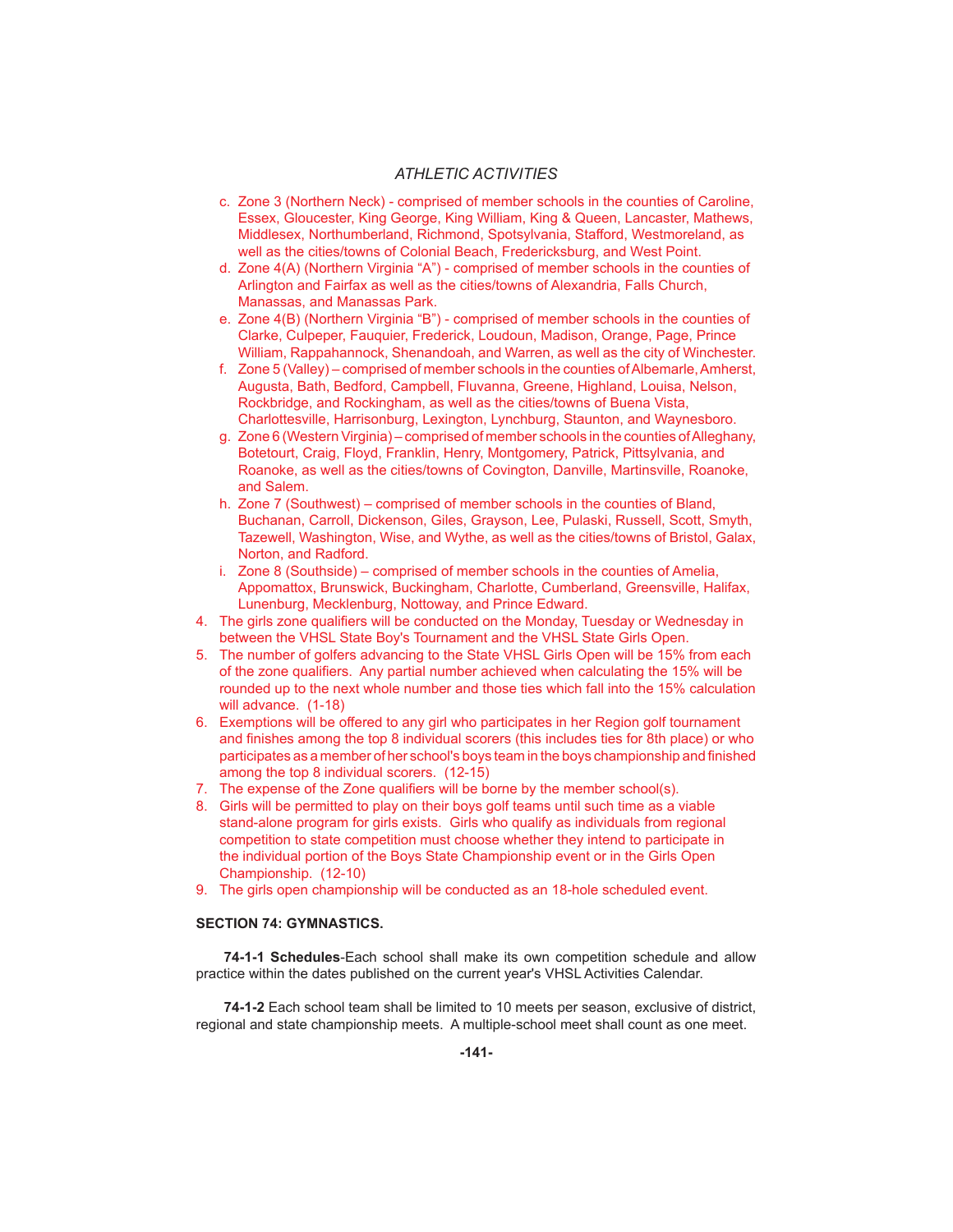**74-2-1 Minimum Practice Requirement**-There is no minimum practice requirement for gymnastics.

 **74-3-1 Interrupted/Suspended Meets**-In the event a meet must be suspended by the Meet Referee because of conditions which make it impossible to continue competition on that day, if all teams have completed at least two "common" events (the same two events), the meet will be considered official and the results final based on scores in the completed common events. If all teams have NOT completed at least two common events, the meet, if rescheduled, shall be resumed from the point of interruption.

#### **74-4-1 Special Rules/State Association Adoptions**

**74-4-2 State Meet Entries, Team Championships**-Each region may qualify one team to compete for each classification's team championship.

(1) Each team shall be limited to a maximum of five entries per event, and if five gymnasts are entered, one entry must be all-around. If no all-around is entered, a team is limited to four entries per event. Alternate(s) for team competition are permitted.

 (2) Only entries which are properly submitted to the state director by the deadline date will be accepted. No additions in the official list of entries shall be permitted after the entry form has been received by the state director, except as noted in (2) below.

**74-4-3 State Meet Entries, Open Individual/All-Around Championships**-Each region may qualify the top four finalists per event (inclusive of all-around), the top two all-around finalists, any individual not placing who scores a state qualifying individual score by event, and any all-around gymnast not placing who scores a state qualifying all-around score in the regional meet.

(1) State qualifying scores shall be published by VHSL each year.

 (2) Alternates are permitted for events in team competition, and for events in individual competition. If a gymnast qualifies to the state meet in an individual event and then withdraws from competition, her place may be taken by the next placing contestant for that event in the regional meet. Known scratches shall be reported to the State Gymnastics Meet director by 9:00 a.m. the day before the State Open Meet with the name and school of the qualified replacement. No alternates for individual competition will be allowed after 9:00 a.m. the day before the State Open Meet.

### **SECTION 77: LACROSSE.**

**77-1-1 Schedules**-Each school shall make its own playing schedule and allow practice within the dates published on the current year's VHSL Activities Calendar.

**77-1-2** Each school team shall be limited to 14 games, exclusive of district, regional and state championship games.

**77-2-1 Minimum Practice Requirements**-There are no minimum practice requirements for lacrosse.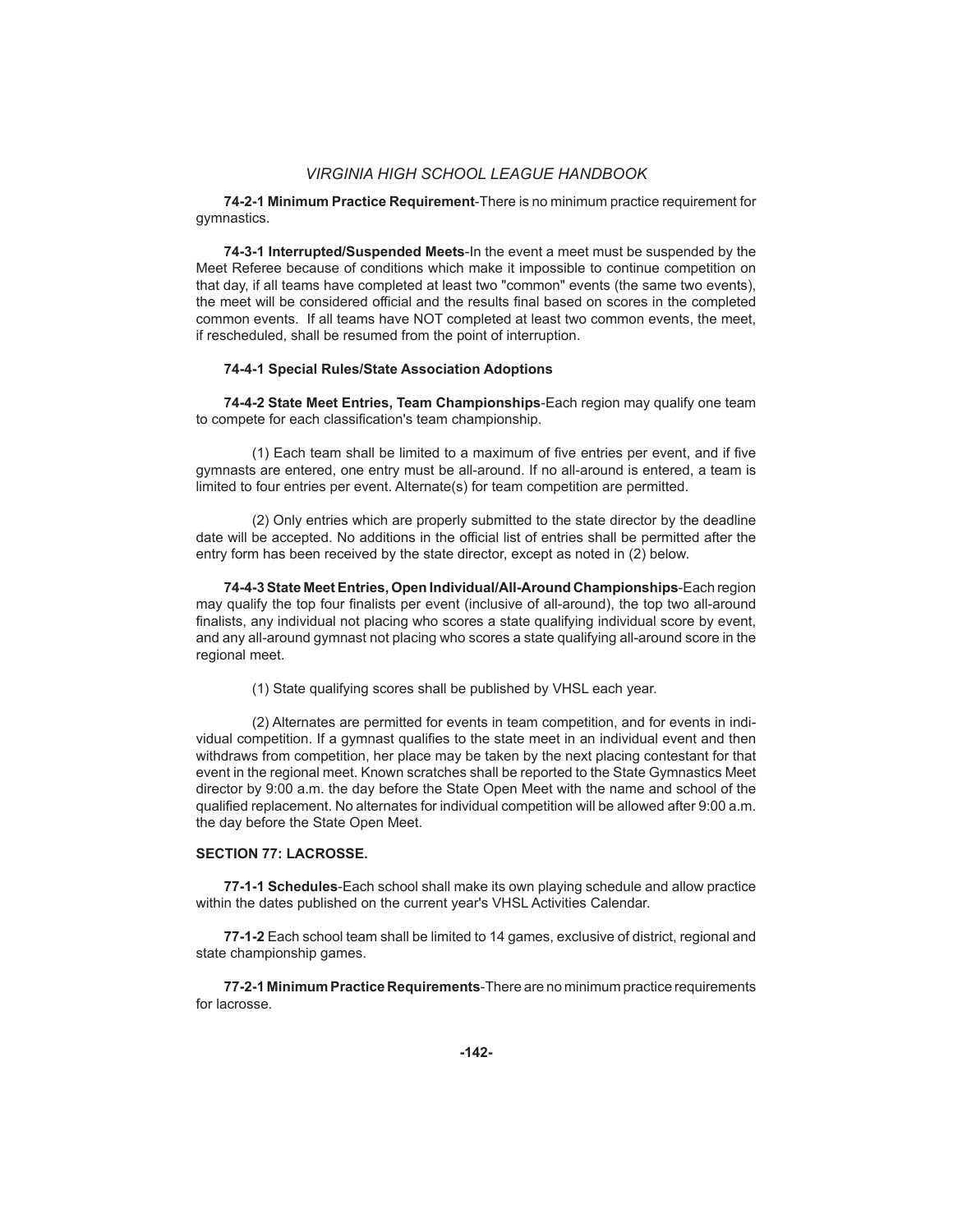### **77-3-1 Interrupted/Suspended Games**

 **(1) Suspended/Interrupted Girls Games**-In the event a game must be suspended by the referee because of conditions which make it impossible to continue play, the game shall:

(a) Be declared an official game if 80% (40 minutes) of the playing time has elapsed and one team is ahead;

 (b) After completion of 80% (40 minutes) of the playing time, the score is tied, resume the game from the point of interruption;

 (c) If less than 80% (40 minutes) of the playing time has been completed, resume the game from the point of interruption.

 **(2) Suspended/Interrupted Boys Games**-In the event a game must be suspended by the referee because of conditions which make it impossible to continue play, the game shall:

(a) Be declared an official game if three periods or more of the game has been played and one team is ahead;

 (b) After completion of three periods or more of the game and the game is tied, resume the game from the point of interruption;

 (c) If less than three periods have been played, resume the game from the point of interruption.

#### **77-4-1 Special Rules/State Association Adoptions**

 **PM 77-4-1 GIRLS LACROSSE/Eyewear (3-04)**-The use of eyewear is required in practices as well as in games.

#### **SECTION 78: SOCCER.**

**78-1-1 Schedules**-Each school shall make its own playing schedule and allow practice within the dates published on the current year's VHSL Activities Calendar.

**78-1-2** Each school team shall be limited to 16 games, per season, exclusive of district, regional and state championship games.

**78-2-1 Minimum Practice Requirement**-There is no minimum practice requirement for soccer.

**78-3-1 Suspended/Interrupted Matches**-In the event a match must be suspended by the officials because of conditions which make it impossible to continue play, the officials/ tournament director shall:

(a) Declare it an official match if one complete half or more of the match has been played and one team is ahead;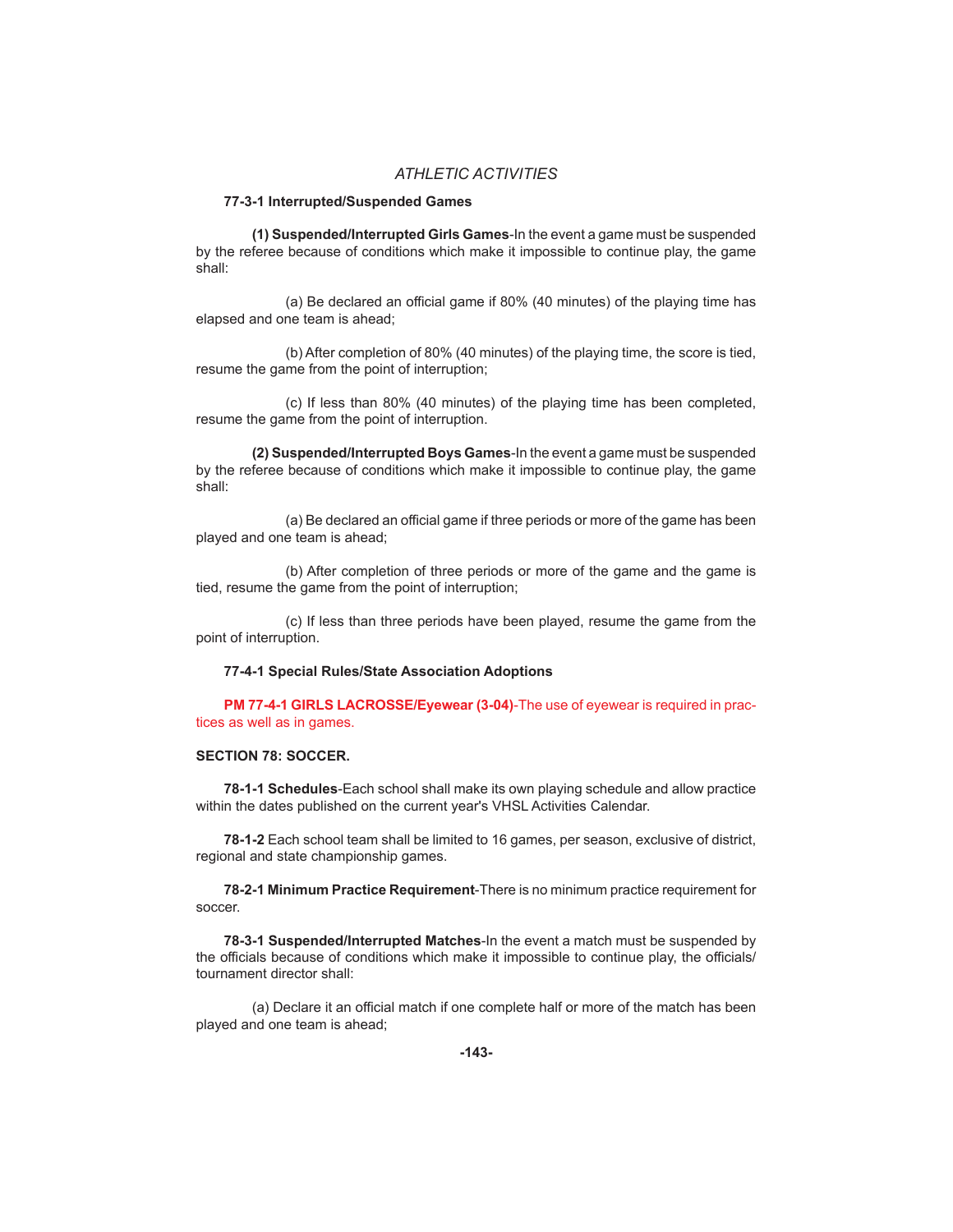(b) At any point after completion of the first half if the score is tied, resume the match from the point of interruption unless both teams agree to the tie;

 (c) If less than one complete half has been played, resume the match from the point of interruption.

**78-3-2 Exception**-Prior to the beginning of the season an appropriate council may opt to not use this rule.

#### **78-4-1 Special Rules/State Association Adoptions**

**78-4-2 Breaking Ties, Regular Season Play**-If a tie exists in regular season play, the teams shall play two five-minute overtime periods. At the end of the first overtime period, teams shall change ends of the field. If a tie still exists, the game shall be recorded as a tie.

**78-4-3 Breaking Ties, Post-Season Play**-If a tie exists during post-season play, the tie shall be broken by the Tie-Game Procedure posted on the VHSL website.

78-4-4 Eight-Goal Rule-The Eight-Goal Rule shall be in effect for all VHSL matches. The Eight-Goal Rule provides that if, at anytime after the mid-point of the second half of play, one team leads by eight (8) or more goals, the match shall be terminated. When schools play outside their district, the eight-goal policy applies.

**78-4-4 Exception**-Prior to the start of the season, any Council may elect not to use the Eight-Goal Rule for its VHSL matches.

### **SECTION 79: SOFTBALL.**

**79-1-1 Schedules**-Each member school shall make its own playing schedule and allow practice within the dates published on the current year's VHSL Activities Calendar.

**79-1-2** Each team shall be limited to a maximum of 20 games, excluding district, regional and state tournament games.

**79-2-1 Minimum Practice Requirements**-There is no minimum practice requirement for softball.

**79-3-1 Suspended/Interrupted Games**-A game called for any reason where a winner cannot be determined (less than 4 1/2 or 5 innings have been completed or the game is tied) or any time for mechanical failure (i.e., artificial lights, irrigation systems, etc) will be treated as a suspended game. The game will be continued from the point of interruption with the line-up and batting order of each team exactly the same as the line-up and batting order at the moment of interruption subject to the rules of the game.

#### **79-4-1 Special Rules/State Association Adoptions**

 **PM 79-4-1 (1) SOFTBALL/Pregame Equipment Inspection (2-11)**-It is the responsibility of member schools to verify that any equipment used by a player meets the quality and technical inspection standards dictated by NFHS and VHSL rule. While umpires may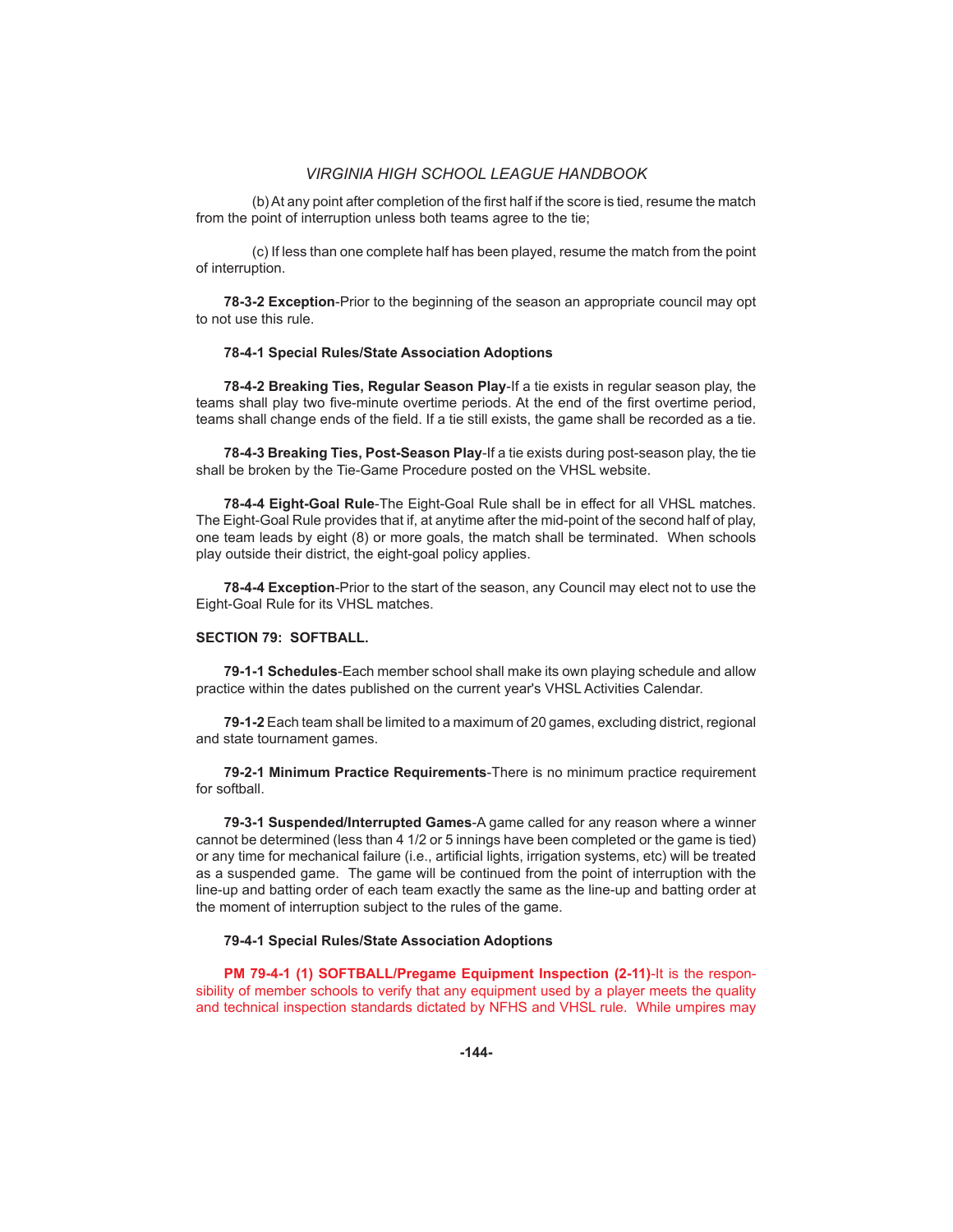be requested to check equipment before the game the burden for compliance rests with the member school. Students/athletes who participate using illegal equipment are subject to ejection from that game and a further suspension for the next two games.

**PM 79-4-1 (2) SOFTBALL/Double first base (9-99)-Schools may use a double first** base.

**PM 79-4-1 (3) SOFTBALL/Doubleheaders (5-00)**-By mutual agreement of the competing schools, doubleheaders may consist of only five (5) innings per game.

**PM 79-4-1 (4) SOFTBALL/Pitching Machines (2-91)**-Pitching machines are prohibited in the state playoff games.

79-4-2 Ten-Run Rule-The Ten-Run Rule is in effect for all VHSL games.

**79-4-2 Exception**-Prior to the start of the season, any Council may elect not to use the Ten-Run Rule for its VHSL contests.

**79-4-3 Courtesy Runner Rule**-The suggested courtesy runner rules as listed in the NFHS Softball Rule Book shall be allowed in all VHSL softball contests.

**79-4-4 Resolving Ties During the Regular Season**-If an appropriate council has opted not to use the Suspended/Interrupted Game Rule and a regulation called game ends in a tie score, the game shall be counted as one-half (1/2) game won and one-half (1/2) game lost (NFHS Softball Rules Book). Tie games shall not be completed (or made up) by mutual agreement.

### **PM 79-4-4 Softball Tie-Breaking Procedure:**

 (1) The VHSL Softball Tie-Breaking Procedure is to be used beginning in the 9th inning of any regular season contest. The tie-breaking procedure (often referred to as the "International" or "Olympic" tie-breaker) shall use the following procedure:

(a) Each half-inning shall begin by placing a runner on second base.

 (b) That runner is the player in the batting order who precedes the lead-off batter in that inning and this procedure is maintained until a winner is determined in that inning or subsequent innings.

 (2) Prior to the beginning of the season, District Councils may opt to not use this tiebreaking procedure.

(3) This procedure may NOT be used in region or state tournament play.

(4) Local commissioner of officials shall be contacted so their association may be prepared to implement this rule.

(5) If opponents are in conflict over implementation of this rule, the home team's policy will prevail for that contest.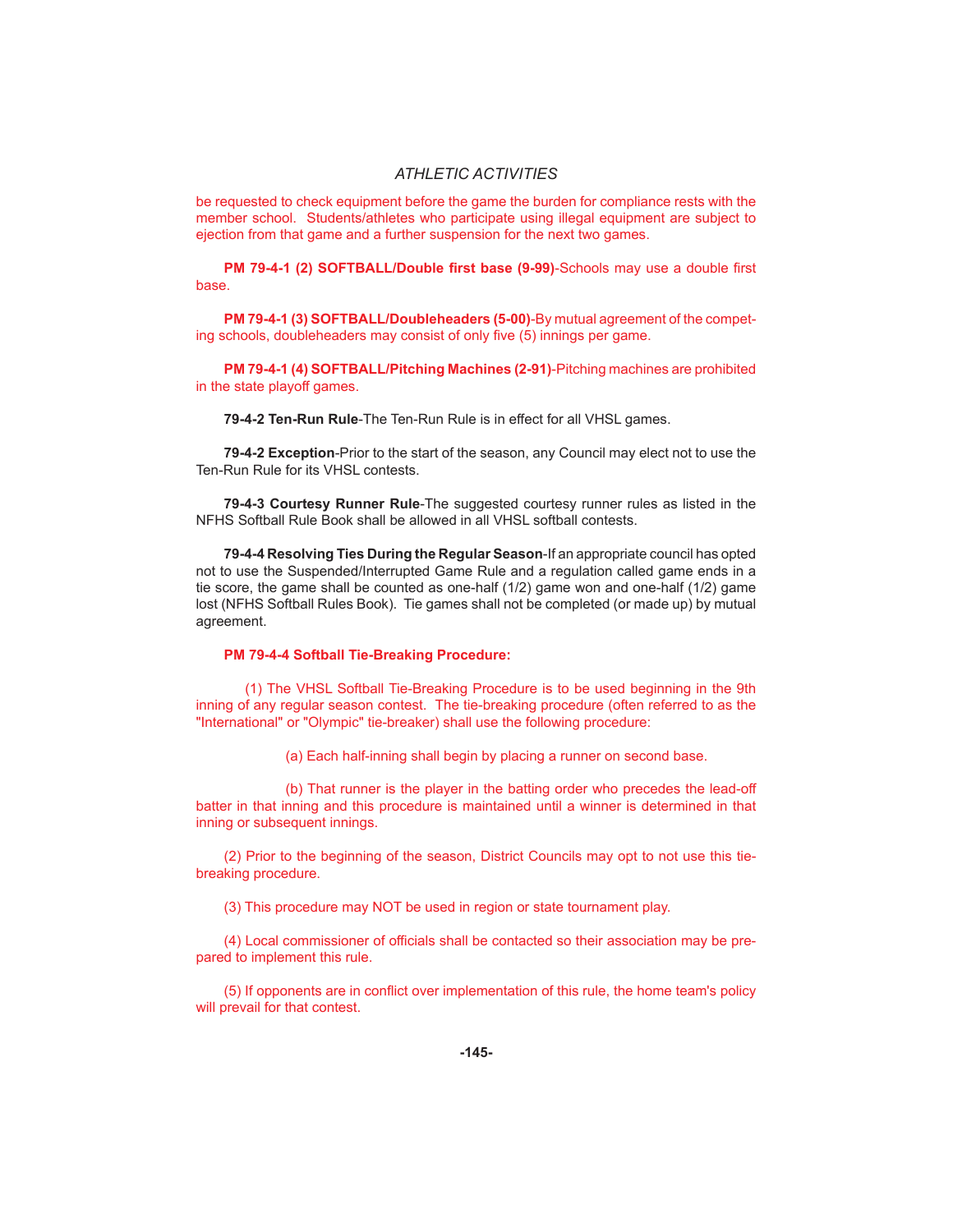### **SECTION 80: SWIMMING AND DIVING.**

**80-1-1 Schedule-**Each school shall make its own playing schedule and allow practice within the dates published on the current year's VHSL Activities Calendar.

**80-1-2** Each school team shall be limited to 10 meets per season, exclusive of district, regional and state championship meets. A multiple school meet shall count as one meet.

**80-2-1 Minimum Practice Requirement**-There is no minimum practice requirement for swimming and diving.

**80-3-1 Suspended/interrupted Meets**-Suspended/interrupted meets shall be resumed from the point of the last completed heat, unless all competing schools agree to accept, as final, the results at the point of interruption.

### **80-4-1 Special Rules/State Association Adoptions**

**80-4-2 Relay Teams**-As allowed by State Association adoption, schools may enter their relay teams without individual names. It shall not count as an entry unless the competitor actually competes in the event. Any individual on the team may swim in the preliminaries, swim-offs and/or finals provided he/she does not exceed the permitted entries for the meet.

**80-4-3 Qualifying Standards**-VHSL state qualifying standards will be produced annually in accordance with the NFHS rules. Regions shall set swimming and diving standards for qualifying into their respective championship meets in accordance with NFHS rules. If a region fails to set such standards, the default for those championships will be the VHSL state qualifying standards.

 **80-4-4 State Meet Entries**-Eligibility of individual contestants shall be governed by the following provisions:

(1) Only entries which are properly submitted using the Hy-Tek Meet Manager file, provided by the State Meet Director, and received by the State Meet Director not later than the deadline date for entry, will be accepted.

(2) The entry list must show those participants who place first, second, third, fourth, fifth, sixth, seventh, or eighth in a regional championship meet or who were certified by the regional meet director as having met the qualifying performance times and/or scores for the state meet during the regional championship meet or in a regular meet, as defined by the NFHS rules book.

(3) No additions to, or changes in, the official list of entries (other than scratches) shall be permitted after the entry form has been received by the meet director.

(4) Relay events are considered as school team events. Any student included on a school's Master Eligibility List may be included on the state meet entry form as an alternate.

(5) Each school's relay team must place first, second, third, or fourth in a regional champinship meet or must have met the state qualifying standards in the regional championship meet or a regular meet, as defined by the NFHS Swimming and Diving Rules Book.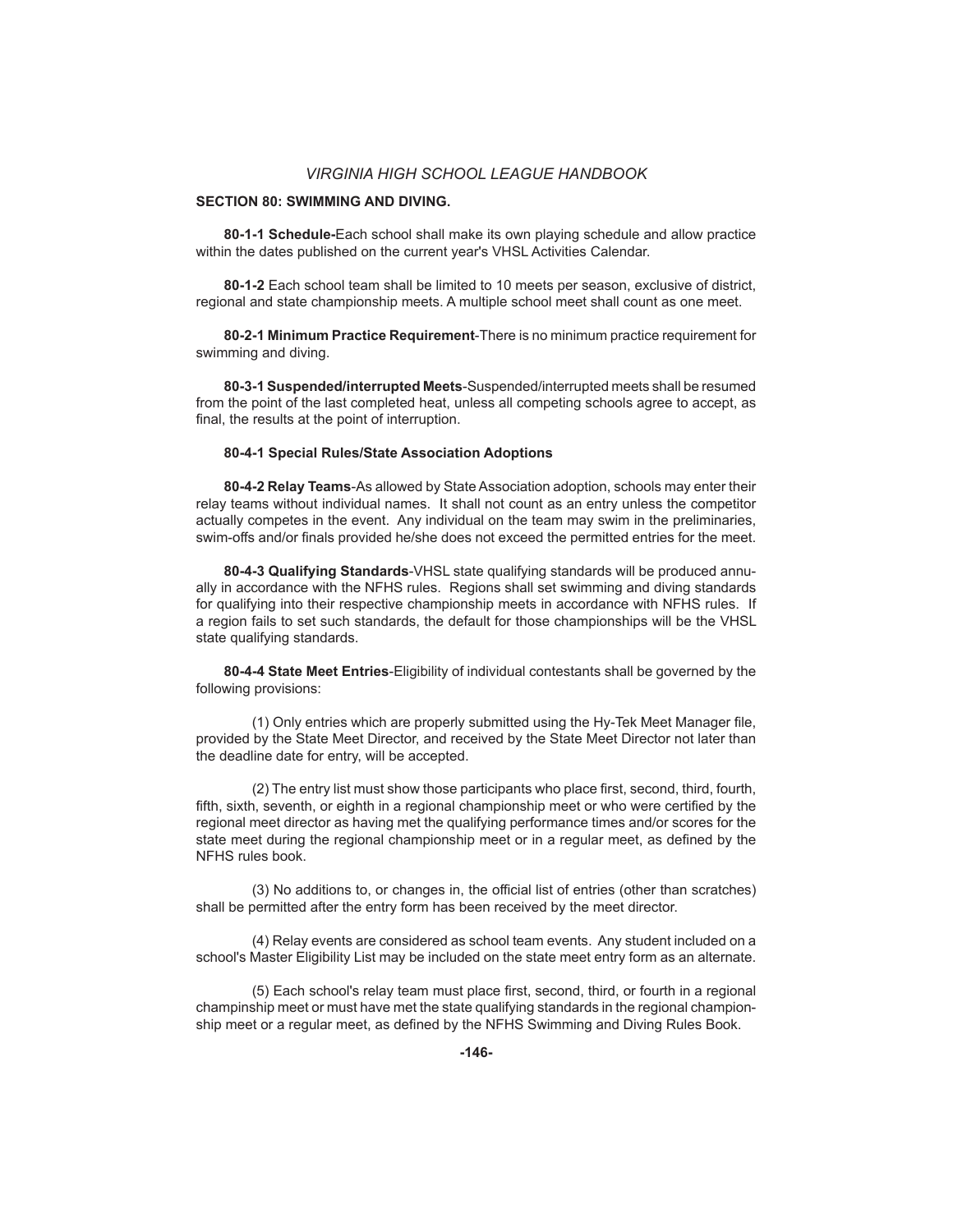### **80-4-5 Other Swimming and Diving Related Policy Manual References**

 **PM 80-4-5 (1) SWIMMING AND DIVING/Whistle Start (9-05)**-It is required by all member schools sponsoring swim/dive teams to use the NFHS whistle starting protocol at all dual, district, regional and state championship meets.

 **PM 80-4-5 (2) SWIMMING AND DIVING/Use of Hy-Tek (9-05)**-The use of Hy-Tek Software by teams submitting entries in the VHSL state swim and dive meets is mandatory.

 **PM 80-4-5 (3) SWIMMING AND DIVING/State Championships (9-03)**-Four relay teams and five individuals qualify from each region to the state championship.

### **SECTION 82: TENNIS.**

**82-1-1 Schedules**-Each school shall make its own playing schedule and allow practice within the dates published on the current year's VHSL Activities Calendar.

**82-1-2 Schedule**-Each school team shall be limited to 16 matches, per season, exclusive of district, regional and state championship matches.

**82-2-1 Minimum Practice Requirement**-There is no minimum practice requirement for tennis.

 **82-3-1 Suspended/Interrupted Matches**-Matches which are suspended or interrupted prior to completion shall be resumed from the point of interruption unless both schools agree to accept the score at the time of interruption as final. When resuming from the point of interruption, the line-ups and game/set/match scores shall be the same as when the suspension occurred.

### **82-4-1 Special Rules/State Association Adoptions**

**82-4-2 Team Match**-A team match shall consist of nine matches–six singles and three doubles. One team point shall be scored for each singles or doubles match won.

**82-4-3 Regular Season Match Format**-Districts may adopt one of two match formats for regular season play:

 (1) Best of three sets using "traditional" (advantage) scoring with seven-point tiebreaker at six games all; or

 (2) Eight- or ten-game "pro set" matches with a seven-point tie-breaker at eight or ten games all.

**82-4-4 Post Season Match Format**-All post-season play will be best of three sets using "traditional" (advantage) scoring with seven-point tie-breaker played if a set score reaches six games all.

**82-4-5 Exception**-Prior to the start of season, District or Region Councils may elect to substitute the best of three sets "traditional" (advantage) scoring with seven-point tie-breaker with the eight- or ten-game "pro set format" for any district and region post season tournament matches.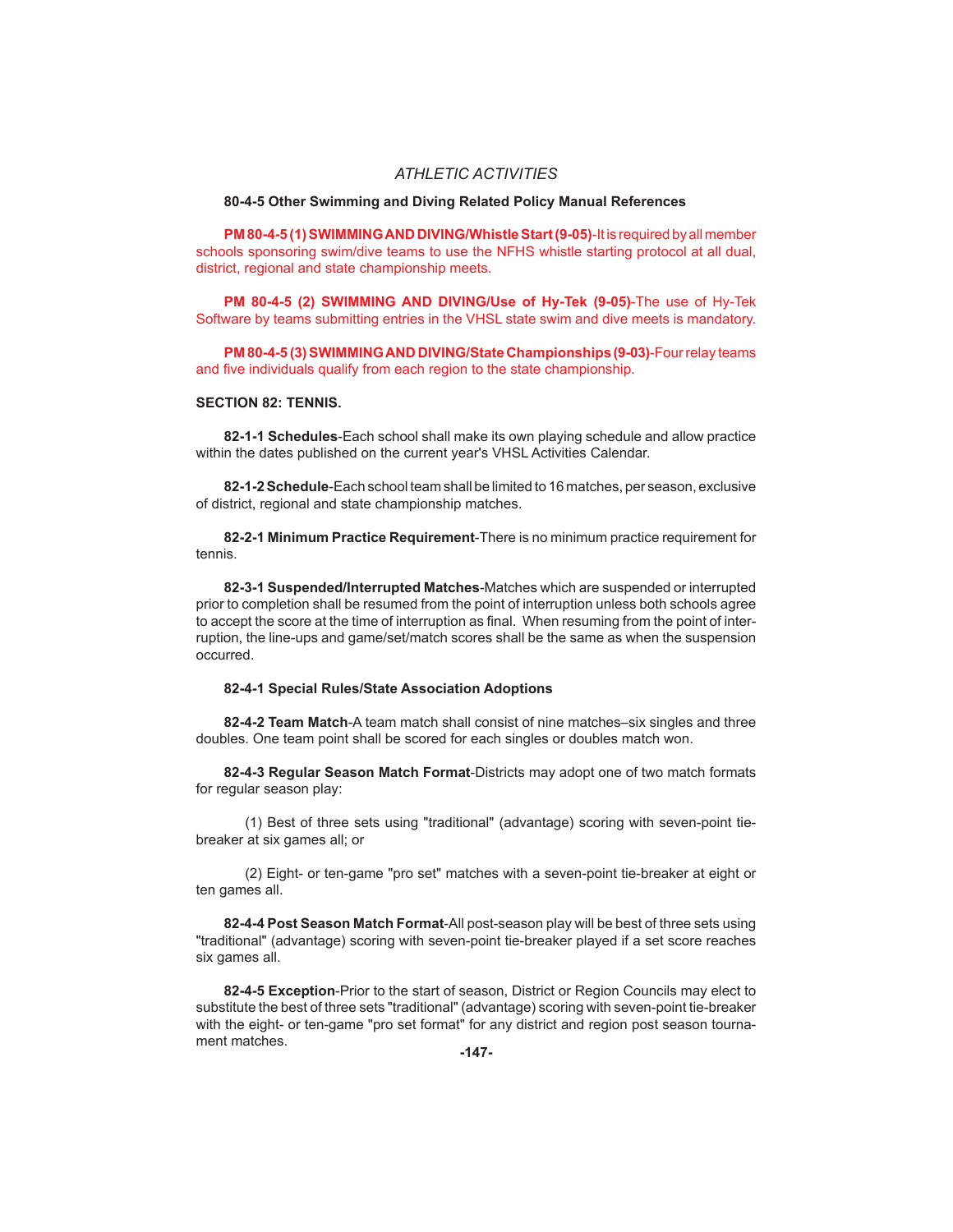**82-4-5 Player Limitations**-Individuals are limited to three "traditional" matches per day, or four eight- or ten-game "pro set" matches per day.

**82-4-6 Team Composition and Line-up**-Each team shall consist of six singles players and three doubles teams. Singles players may be members of a doubles team. The six singles players on a school team shall be seeded according to their ranking and ability when compared to other players on that school team. Accordingly, the team's best player shall play in the Number 1 division, the second best player shall play in the Number 2 division, and so forth, with the weakest player in the Number 6 division. The doubles teams shall also be seeded according to their ranking and ability when compared to other doubles teams on that school team. The school's best doubles team shall play in the Number 1 division, the second best team shall play in the Number 2 division, and the weakest doubles team shall play in the Number 3 division.

**82-4-6 (1) Individual Competition Line-up**-Each single and doubles team entered in an indiidual state advancing event shall be based on ranking and ability compared to other players representing that school team.

**82-4-7 Team Line-up Substitution**-Substitutions shall be made by the following provisions or the match at the vacated division shall be forfeited.

(1) Substitute alternate in the vacated position; or

 (2) In singles, substitute alternate in the 6th singles division and move all other players up one division until all divisions are filled; or

 (3) In doubles, substitute alternate in the 3rd doubles division and move all other players up one division until all divisions are filled.

**82-4-7 (1) Individual Doubles Substitution**-Once the state advancing process has begun substitutions in doubles play will only be allowed using the following criteria:

 (1) The sum of the ordinals of competing team may not be lower than the original entry. Example: School X enters its #2 and #3 players as their best double team (ordinal sum is 5). The school designated  $#1$  player would not be eligible to replace either  $#2$  or  $#3$ in competition (reason - the sum ordinal would be lowered to either 3 or 4 depending on the substitution.)

 (2) A player who defaults in an earlier match would not be eligible to return the same day to play in any individual competition.

(3) With principal or their designee verification, a substitution will be allowed in cases of injury, sickness, family emergency or when a match is delayed due to weather creating a school-related scheduling conflict.

**82-4-8 Exchange of Line-ups**-Prior to the start of a team match, coaches shall exchange singles and doubles line-ups. Each team's line-up should be in compliance with 82-4-6. Unless there has been a successful challenge in practice, the team's line-up/ladder shall be the same as that used in the most recent preceding match. If a coach elects to play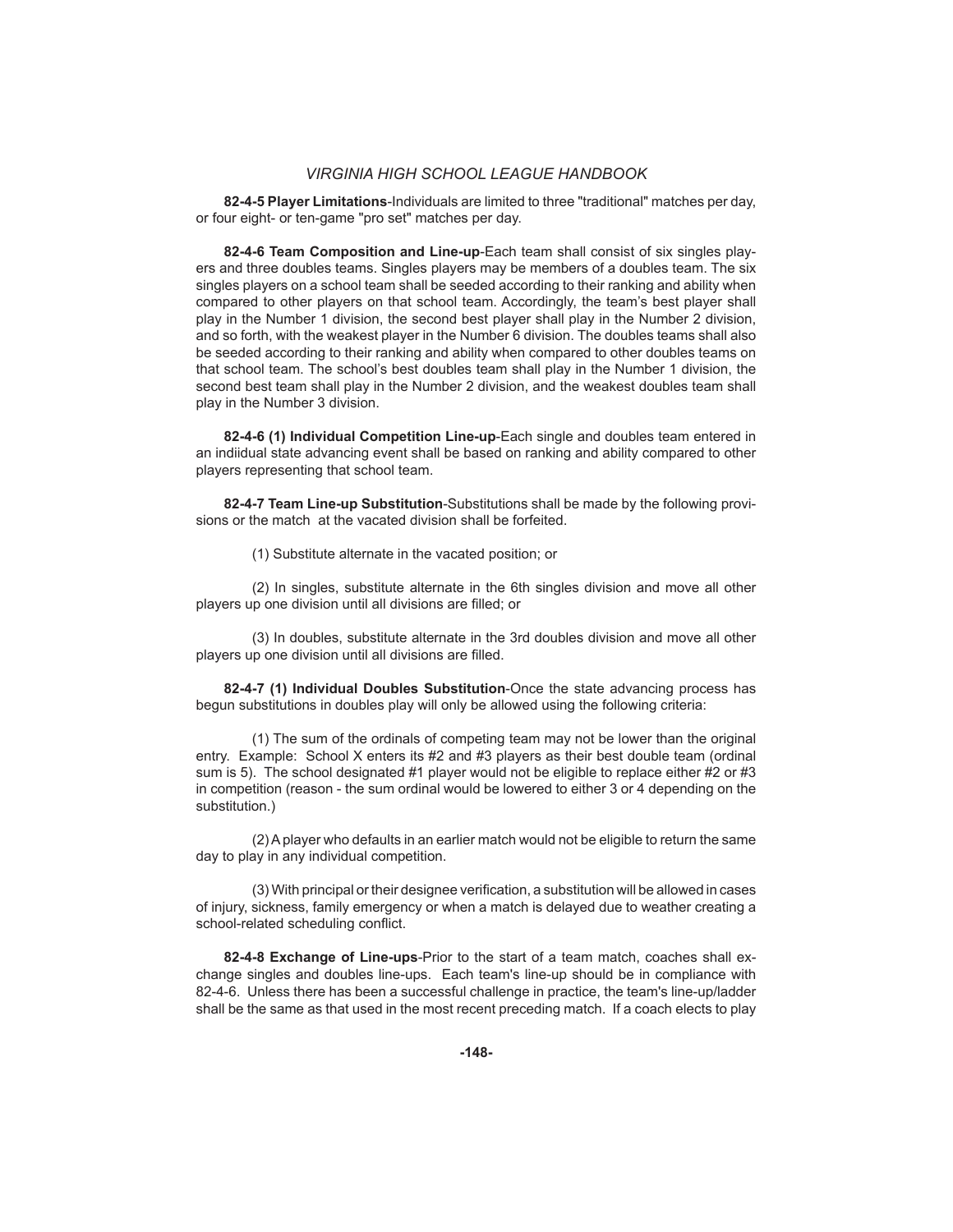a substitute(s), the coach shall draw a line through the name(s) of the player(s) for whom he/she is substituting and write the name(s) of the substitute(s) on the same corresponding line(s). Substitution for doubles play may be made until the first doubles match begins. All substitutions must comply with the substitution rules prescribed in this section.

*Note*: Coaches should be prepared to show proof of any challenge matches.

**82-4-9 Playing Etiquette**-A player shall not display unsportsmanlike conduct such as, but not limited to, throwing/abusing equipment; hitting a ball in the direction of an opponent, official or spectator; using profane or obscene language in any way that may be heard by other persons; using obscene gestures; or threatening bodily injury.

**82-4-9 (1) Penalty-**Apply the penalty designated by the current USTA Rule Book.

**82-4-10 Use of Tobacco**-A player shall not use tobacco or tobacco-like products during the match.

82-4-10 Penalty: First Offense - Loss of game; Second Offense - Loss of match

**82-4-11 Tennis Apparel**-All contestants are required to wear appropriate tennis apparel. Any major lettering or pictures on clothing must pertain to the school name or emblem and must be approved by the school's principal and appropriate tournament or match director.

**82-4-12 Forfeits**-For purpose in ranking, a forfeiture shall count as a match won by the school receiving the forfeit and as a match lost by the school forfeiting. In determining singles or doubles champions and runners-up, a singles player or doubles team shall play more than one-half of the matches in the team's first division.

82-4-13 Determining Regional Championships-Qualifications for regional tournaments shall be set by the appropriate Regional Council, except that the official line-up for team tennis listed on the official Regional Tournament Entry Forms shall be the same line-up, including alternates, as used for the last regular season district contest. Subsequent substitution of an alternate listed on the official Regional Tournament Entry Forms is permissible if it conforms to the regulations listed in Section 82 of this *Handbook*.

*Note*: Once the district/regular season has ended and the state advancing process begins (regional play) bracket challenges are suspended for the duration of that competitive season.

**82-4-14 Determining State Championships-Each classification shall determine the** state team, singles and doubles team champions for girls and boys on the date specified on the VHSL Activities Calendar.

**82-4-15 State Tournament Entries**-Eligibility of teams and contestants shall be governed by the following provisions: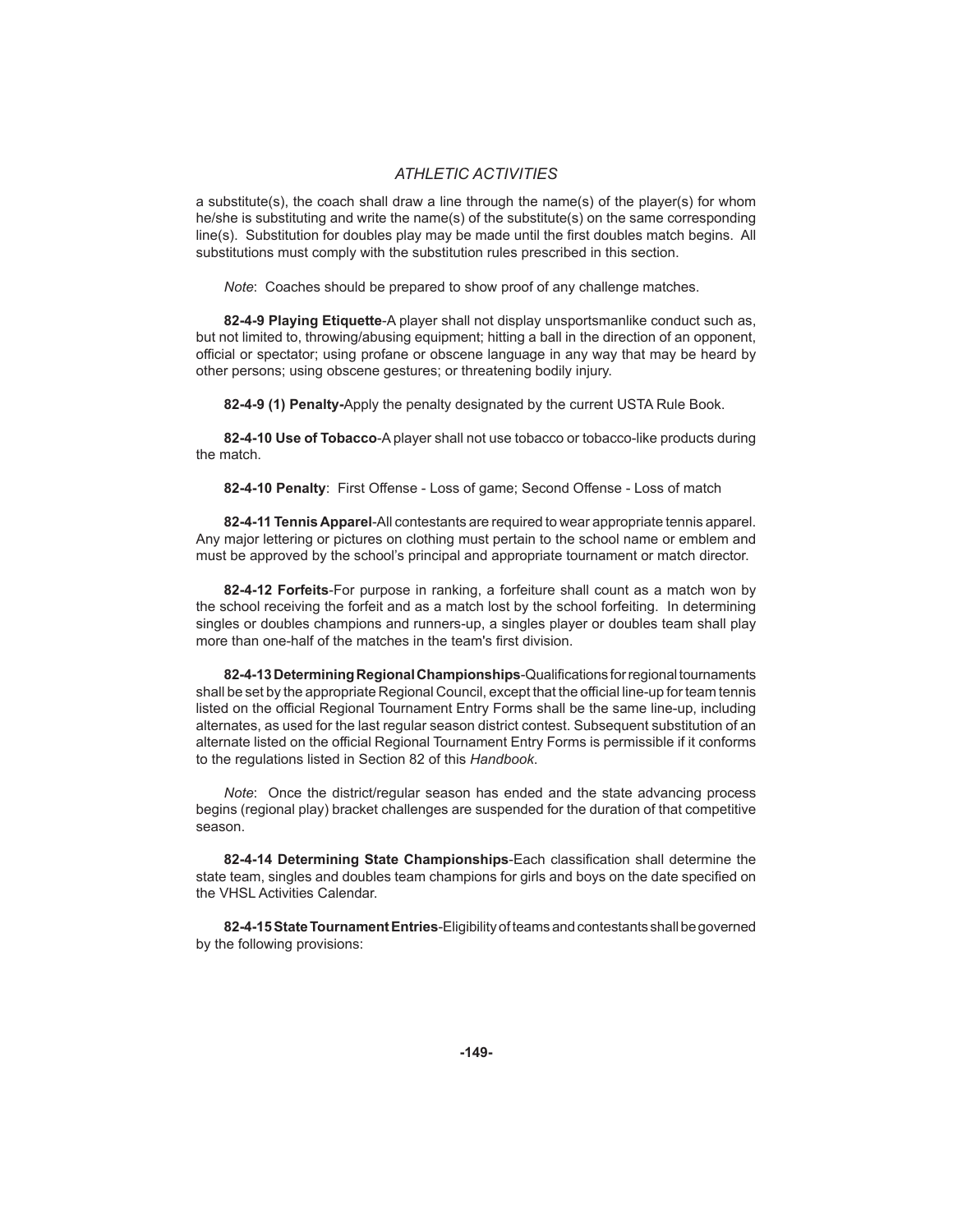(1) Regional team champions and runners-up, singles champions, and doubles champions will play in the state tournament. In the event a team, singles or doubles qualifier(s) cannot participate, the next-place team, singles or doubles winner may participate. Scratches of the regional team, singles or doubles team qualifiers must be announced, through the principal or their designee, to the state tournament director at least 24 hours prior to the beginning of the state tournament or a forfeit will result.

(2) Only entries which are submitted on the official state advancing entry form (available on the website) received not later than the deadline date will be accepted.

(3) No changes in the official list of entries shall be permitted after the entry form has been received by the tournament director, unless the substitution of alternates conforms with substitution regulations.

(4) Substitutions shall be made by the provisions in Section 82.

### **SECTION 84: TRACK AND FIELD.**

**NOTE**: The VHSL does not follow all NFHS rules and regulations for track and field. *The VHSL diff ers in the number of events allowed by an athlete at three running events (including relays) and any number of field events. NFHS rules allow an athlete to compete* in four events total, including relays and field events.

**84-1-1 Schedules**-Each school shall make its own playing schedule and allow practice within the dates published on the current year's VHSL Activities Calendar.

**84-1-2** Each school's team shall be limited to 10 schedule meets per season, exclusive of district, regional and state championship meets.

**84-1-3** Each individual team member may compete in four other sanctioned meets and each competition shall count as one of the ten contests as permitted in 54-8-1 of this *Handbook* for that individual, but shall not count for the team.

**84-1-4** A multiple school meet shall count as one meet.

**84-2-1 Minimum Practice Requirements**-Fourteen (14) days is the minimum number of practice days required prior to the first contest. The 14 daily practice sessions means 14 calendar days, not counting Sundays, and has no reference to the actual number of times the team appears and reappears for practice sessions.

**84-3-1 Suspended/Interrupted Meets**-Suspended/interrupted meets shall be resumed from the point of the last completed heat, unless all schools agree to accept the results at the time of interruption as final.

### **84-4-1 Special Rules/State Association Adoptions**

**PM 84-4-1 (1) Track and Field (5-78)**-No team championship shall be designated if the state track meet is terminated by weather conditions unless a clear-cut champion can be determined based on the events that are completed. Individual medals will be presented to those athletes whose events have been completed.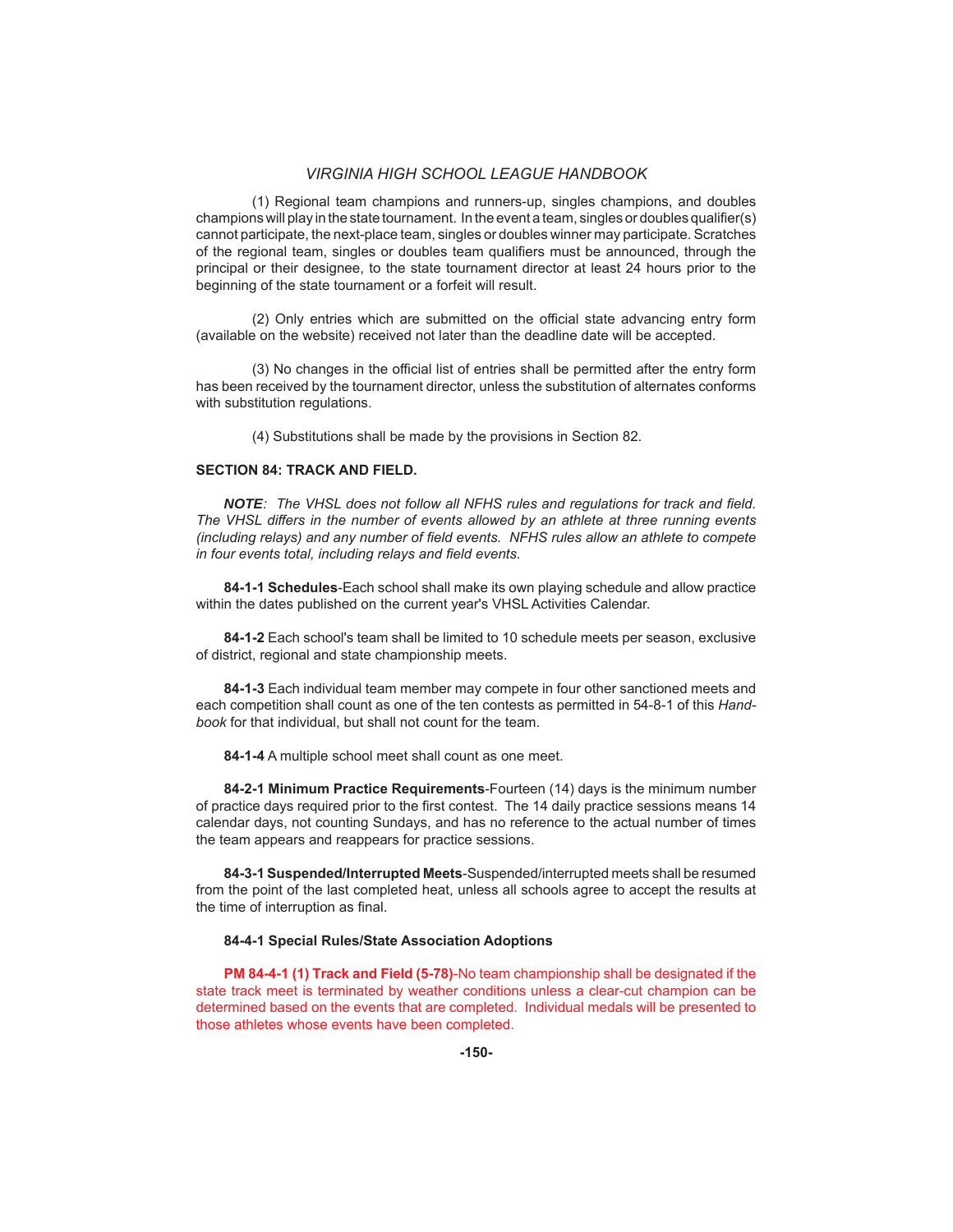**84-4-2 Separate Programs for Boys and Girls**-The League sponsors separate state track and field programs for boys and girls and recommends that districts and regions offer separate programs. If a school sponsors separate teams for boys and girls, the boys team shall follow the VHSL boys standards and NFHS boys rules at all levels of participation and the girls team shall follow the VHSL girls standards and NFHS girls rules at all levels of participation. If a school sponsors one team composed of members of both sexes, the principal shall designate the team as a boys team on the eligibility form. The principal shall make only one such designation each school year. The team shall follow the VHSL boys standards and NFHS boys rules at all levels of participation.

 **84-4-3 Individual Participation**-In one meet a contestant may compete in any number of field events but shall be limited to participation in only three running events, except that a contestant who competes in the 3200 meter run may compete in only one other running event. No individual contestant may compete in more than one meet in any one day. In any meet contested over two days, a contestant competing in the 3200 meter run may compete in two additional running events as long as only one of the two is contested on the same day as the 3200 meter run.

**Declaration Rule**-All individuals declared for participation at the deadline set by the state meet director in consultation with the VHSL office will have those events count toward their participation limit as specified in this rule whether they compete in them or not. If an athlete is declared in more than the allowable number, the meet director has the authority to remove the athlete from the last event declared according to the meet schedule.

If an athlete at the district, region or state meet is excused from an event by a certified athletic trainer or a physician appointed by the games committee, that athlete will be eligible for any and all other events entered unless the certified athletic trainer or physician determines that the athlete's health would be in danger with any further participation.

**84-4-3 Interpretation:** A 1600 meter qualifying race and the 1600 meter run are considered two events, as are a 3200 meter qualifying race and the 3200 meter run.

**84-4-4 School Participation**-A school may enter as many athletes in any individual event of a district, regional or state track meet as have met the qualifying standards for that meet. In state events of 200 meters or less, including hurdles, hand held qualifying times will be converted for seeding purposes.

84-4-5 Determining Regional Qualifiers-A region may determine the number of entries per event that each school may qualify for the regional meet. A school's entry list must show only those participants certified by the regional director as having met regional meet standards or who are certified by the regional director as having met regional standards in a regular season meet.

**84-4-6 State Meet Entries**-Eligibility of individual contestants shall be governed by the following provisions:

### **INDOOR**

(1) Only entries which are properly submitted on the official entry form, available from each regional track meet director, and received by the State Director not later than the deadline date for entry, will be accepted.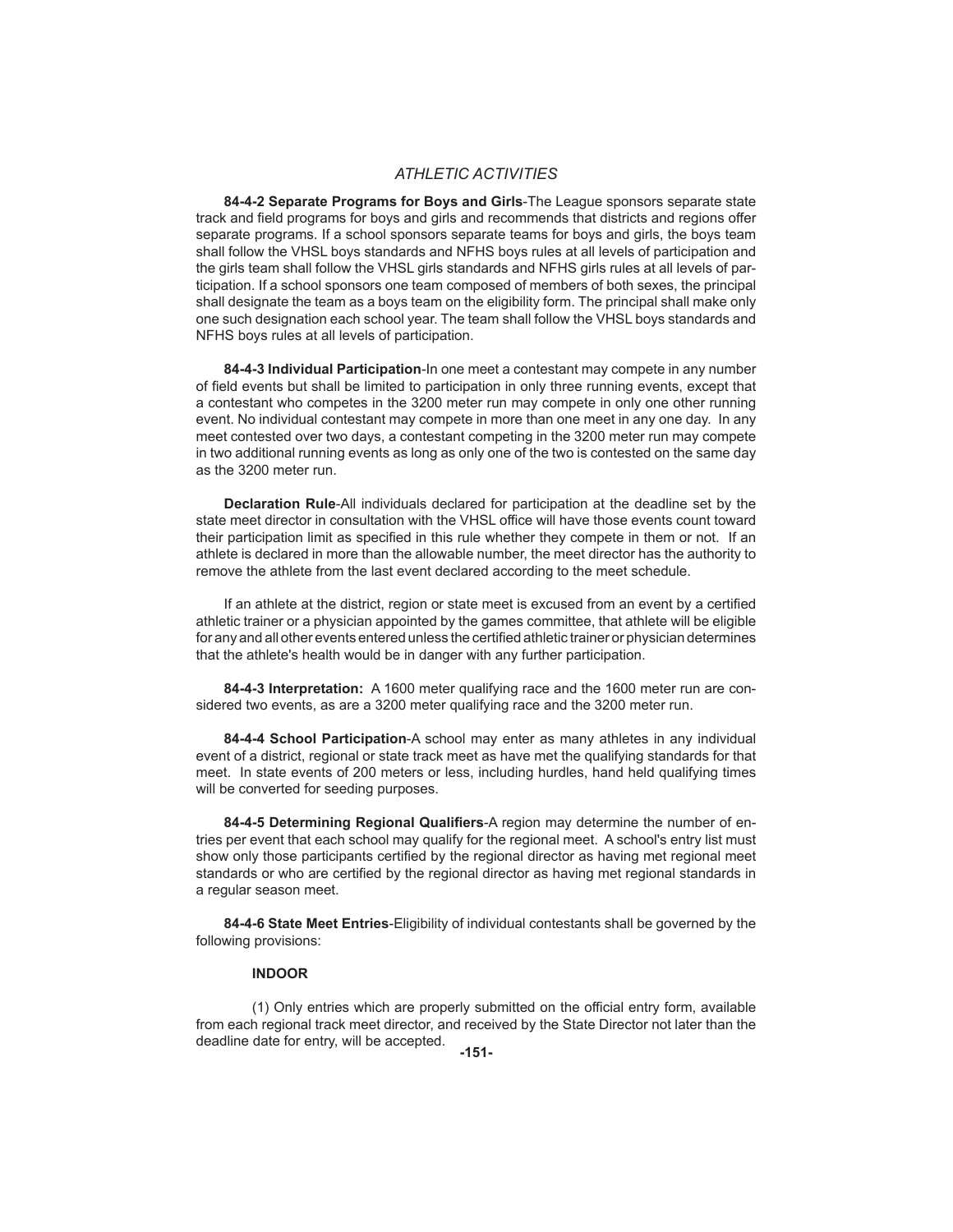(2) The entry list must show those participants who place first, second or third in a regional championship meet or who were certified by the regional meet director as having met the qualifying times, heights and distances for the state meet during the regional championship meet or in a regular meet of 3 or more teams.

(3) No additions to, or changes in, the official list of entries (other than scratches) shall be permitted after the entry form has been received by the meet director.

 (4) Relay events are considered as school team events. Any student included on a school's Master Eligibility List may be included on the state meet entry form as an alternate.

(5) Each school's relay team must place first, second or third in a regional championship meet or must have met the state standards in the regional championship meet or a regular season meet involving 3 or more teams, contingent on verification by the meet director.

### **OUTDOOR**

(1) Only entries which are properly submitted on the official entry form, available from each regional track meet director, and received by the State Meet Director no later than the deadline date for entry, will be accepted.

(2) The entry list must show those participants who place first, second, third or fourth in a regional meet or who were certified by the regional meet director as having met the qualifying times, heights and distances for the state meet during the regional meet or a sanctioned meet involving 10 or more teams (5 or more teams if fully automated timing is utilized) which is verified by the meet director.

(3) No additions to, or changes in, the official list of entries (other than scratches) shall be permitted after the entry form has been received by the meet director.

 (4) Relay events are considered as school team events. Any student included on a school's Master Eligibility List may be included on the state meet entry form as an alternate.

(5) Each school's relay team must place first, second, third or fourth in a regional championship meet or must have met the state standards in the regional championship meet or a sanctioned meet involving 10 or more teams (5 or more teams if fully automated timing is utilized), contingent on verification by the meet director.

(6) For the state track and field meet a school may enter a contestant who meets the state qualifying standards in a regional championship meet as posted on the VHSL website.

84-4-7 State Meet Regulations-The following regulations, along with those specified under Section 84 above, shall apply to state meets, and, where applicable or practicable, to regional meets also:

(1) **Scoring**-Points are scored 10-8-6-5-4-3-2-1.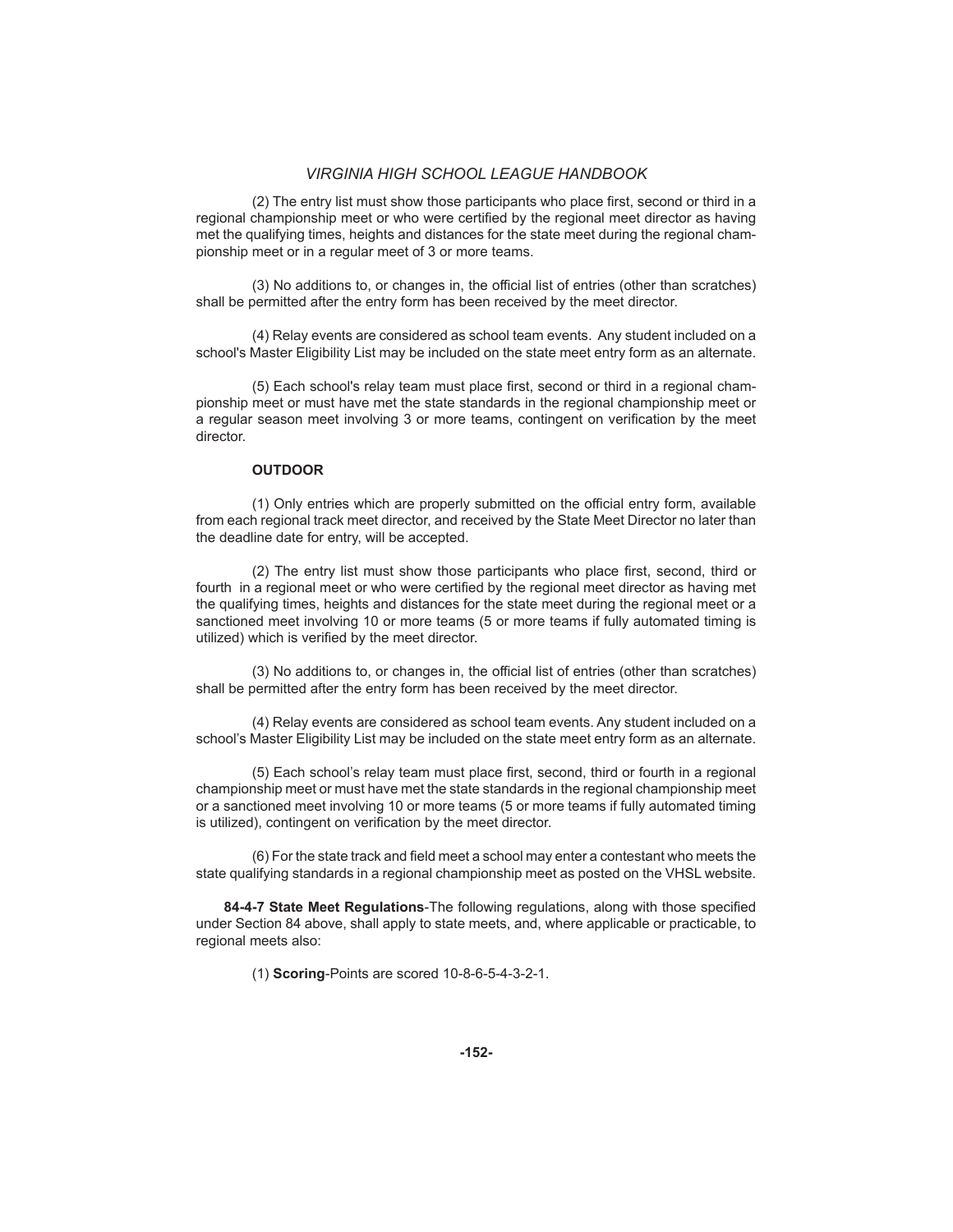(2) **Order of Events**-The order of events for state meets shall be that published by the NFHS with all authorized preliminaries in the 100, 200 and hurdles being run immediately before the regular order of events.

 (3) **Seeding**-Seeding for running events shall be conducted with the following provisions:

### **INDOOR**

 A contestant qualifying for the State Indoor Championship by placing among the top three finishers in his/her regional championship meet, may use for seeding purposes in the State Meet his/her best performance of the season as long as that performance has been made in a meet that serves as a state qualifying meet and has been verified by the Regional Meet Director.

# **OUTDOOR**

 Seeding shall be done on the basis of times attained in the regional championship meet or times attained in meeting the state qualifying standard at a sanctioned meet involving 10 or more teams (5 or more teams if fully automated timing is utilized) which is verified by the meet director.

 (4) **Lane Assignments**-Lane assignments will be made in advance for preliminary events.

(5) **1600 and 3200 Meter Run**-These events may be run in one or more sections.

(6) **800 Meter Run**-This event may be run in heats or sections.

 (7) **Special Arrangements**-Provided the host school can arrange it, the 1600 meter run and 800 meter run may be staggered with a break on the back stretch.

 (8) **400 Meter Run**-This event is run in lanes with the number of participants in each section being determined by the number of lanes available at the host school's track.

(9) **Relays**-These events may be run in lanes (through the first handoff for the 1600 meter relay). Sections are to be set up on the basis of times with the top seeded competitors running in the last section. If it is found necessary to run relay events in sections because of the number of entries, winners shall be selected on the basis of comparative times.

 (10) **Reporting for Events**-Each contestant in a running event shall report to the clerk of the course by the third call. Failure to report by the third call will result in a scratch. All individuals declared for participation at the deadline set by the state meet director in consultation with the VHSL office will have those events count toward their participation limit as specified in rule 84-4-3 whether they compete in them or not. When a contestant who has qualified in a preliminary withdraws from competition, no substitute may replace him/her. No event in the meet is to be held up because a participant is engaged in another event. If a contestant is entered in a field event which conflicts in the time schedule with a track event in which he/she is entered, he/she shall make advance arrangements with the official in charge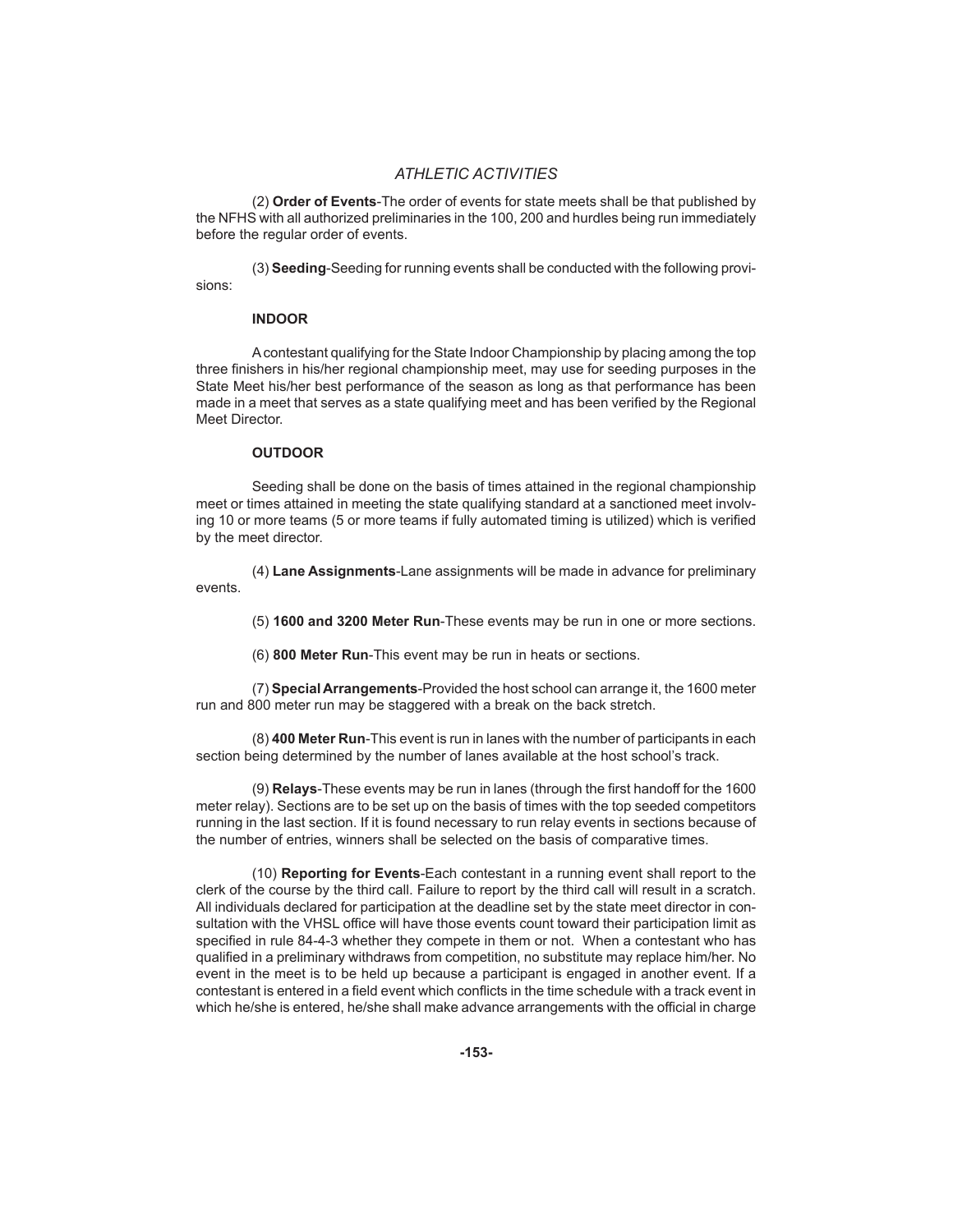of the field event to postpone his/her trials until after the track event has been run. No track event will be held up to accommodate a contestant likewise competing in a field event.

 (11) **High Jump and Pole Vault**-The starting heights for the boys and girls high jump and the boys and girls pole vault shall be set by the Games Committee and announced at the coaches' meeting. The starting height should not be higher than one increment below the qualifying standard. The Games Committee is authorized to change announced heights and to determine successive elevations depending on the number of entries and the weather conditions.

(12) **Shot and Discus-Shots**, discuses and pole vault poles shall be certified.

(13) **Disqualification**-A competitor shall be disqualified from an event if the coach, manager, attendant or anyone associated with the competitor's team is in a restricted area as designated by the Games Committee.

(14) **Events-Meet events for the boys and girls state track and field meet shall be** as follows:

### **INDOOR**

 55 meter hurdles (boys-39"; girls-33"), 55 meter dash, 800 meter relay, 1600 meter run, 500 meter run, 1000 meter run, 300 meter dash, 3200 meter run, 1600 meter relay, 3200 meter relay, shot put (boys-5.443 kg; girls-4.0 kg), long jump, pole vault, triple jump and high jump.

### **OUTDOOR**

Boys state track and field meet shall be as follows: 100, 200, 400, 800, 1600 and 3200 meter runs, 400 meter relay, 1600 meter relay, 3200 meter relay, 110 meter high (39") hurdles, 300 meter intermediate (36") hurdles, long jump, high jump, pole vault, shot put (5.443 kg.), discus (1.6 kg.). and triple jump.

Girls state track and field meet shall be as follows:  $100, 200, 400, 800, 1600$  and 3200 meter runs, 400 meter relay, 1600 meter relay, 3200 meter relay, 100 meter high (33") hurdles, 300 meter low (30") hurdles, long jump, high jump, pole vault, shot put (4.0 kg.), discus (1 kg.) and triple jump.

 (15) **Equipment**-Competing schools shall furnish their own equipment, such as shot, discus, vaulting pole and starting blocks. Meet management reserves the right to require teams to use equipment with the exception of the vaulting pole provided by meet management.

 (16) **Dress**-Participants shall be required to wear school uniforms and adhere to NFHS Track & Field Rules Book regulations.

### **SECTION 86: VOLLEYBALL.**

**86-1-1 Schedules**-Each school shall make its own playing schedule and allow practice within the dates published on the current year's VHSL Activities Calendar.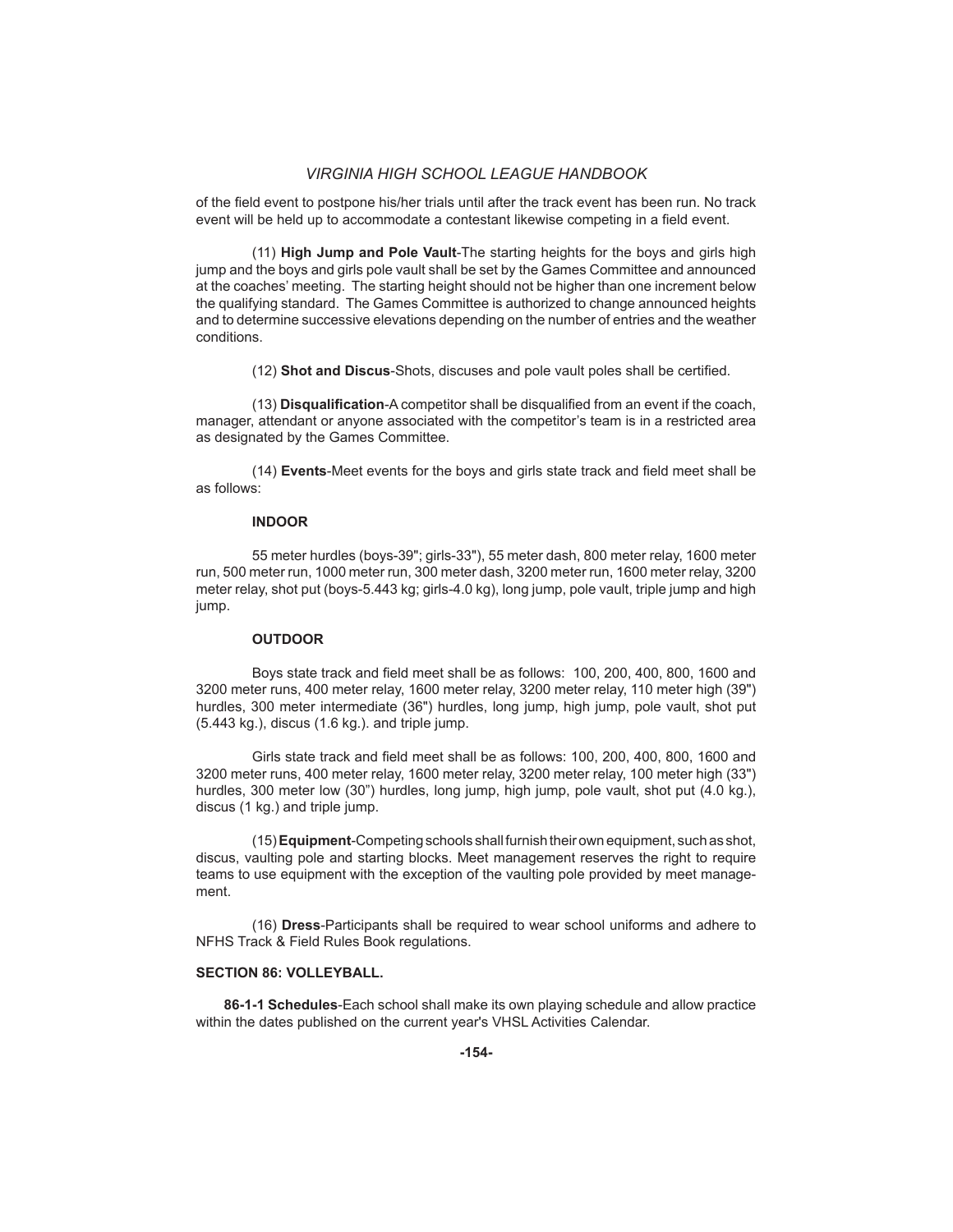**86-1-2** Each school team shall be limited to 20 dual matches; or 18 duals and 1 invitational tournament; or 16 duals and 2 invitational tournaments per season, exclusive of district, regional and state tournament matches.

**86-1-3** Invitational tournaments shall be conducted over no more than two consecutive days.

**86-1-4** Teams participating in invitational tournaments may play a maximum of 15 sets per tournament.

**86-2-1 Minimum Practice Requirement**-Fourteen days is the minimum number of practice days required prior to the first contest. The 14 daily practice sessions means 14 calendar days, not counting Sundays, and has no reference to the actual number of times the team appears and reappears for practice sessions.

**86-2-2 Fall Practice Guidelines**-Schools must adhere to the VHSL Fall Practice Guidelines as provided in this *Handbook*, or with those guidelines submitted to the Executive Director and accepted for use by the member school.

**86-3-1 Suspended/Interrupted Matches**-Matches which are suspended or interrupted prior to completion shall be resumed from the point of interruption unless both schools agree to accept the score at the time of interruption as final.

### **86-4-1 Special Rules/State Association Adoptions**

 **PM 86-4-1 (1) VOLLEYBALL/Length of Matches (12-04)**-Districts are allowed to approve two-out-of-three game matches in regular season play.

 **PM 86-4-1 (2) VOLLEYBALL/Match Scoring (9-03)**-Prior to the start of the season, a district council may adopt a modified match format for series other than dual-varsity matches; the match format for non-district, non-dual varsity matches (including invitation tournaments) shall be set by the host school. Match format in volleyball would include the number of points that constitute a game and the number of games that constitute a match, but would not include the manner in which points are scored. Districts could opt, for example, to play non-varsity matches in a best two-out-of-three games format, with each game played to 21 points (rally scoring). Districts cannot, however, modify the manner in which points are scored. All games, varsity and non-varsity, must be scored using rally scoring. Traditional (side-out) scoring is not an option.

**PM 86-4-1 (3) VOLLEYBALL/Officials (5-98)-Four certified volleyball officials are required** for all regional and state playoff matches.

 **PM 86-4-1 (4) VOLLEYBALL/Volunteers**-Student and/or adult volunteers may be used as line judges for regular season matches under the following provisions:

- a. The student must be at least 16 years of age.
- b. The student/adult volunteer must complete the VHSL registration process for volleyball officials. There will be no registration fee.
- c. The student/adult volunteer must attend a training session for line judges if one is offered by the local volleyball officials association.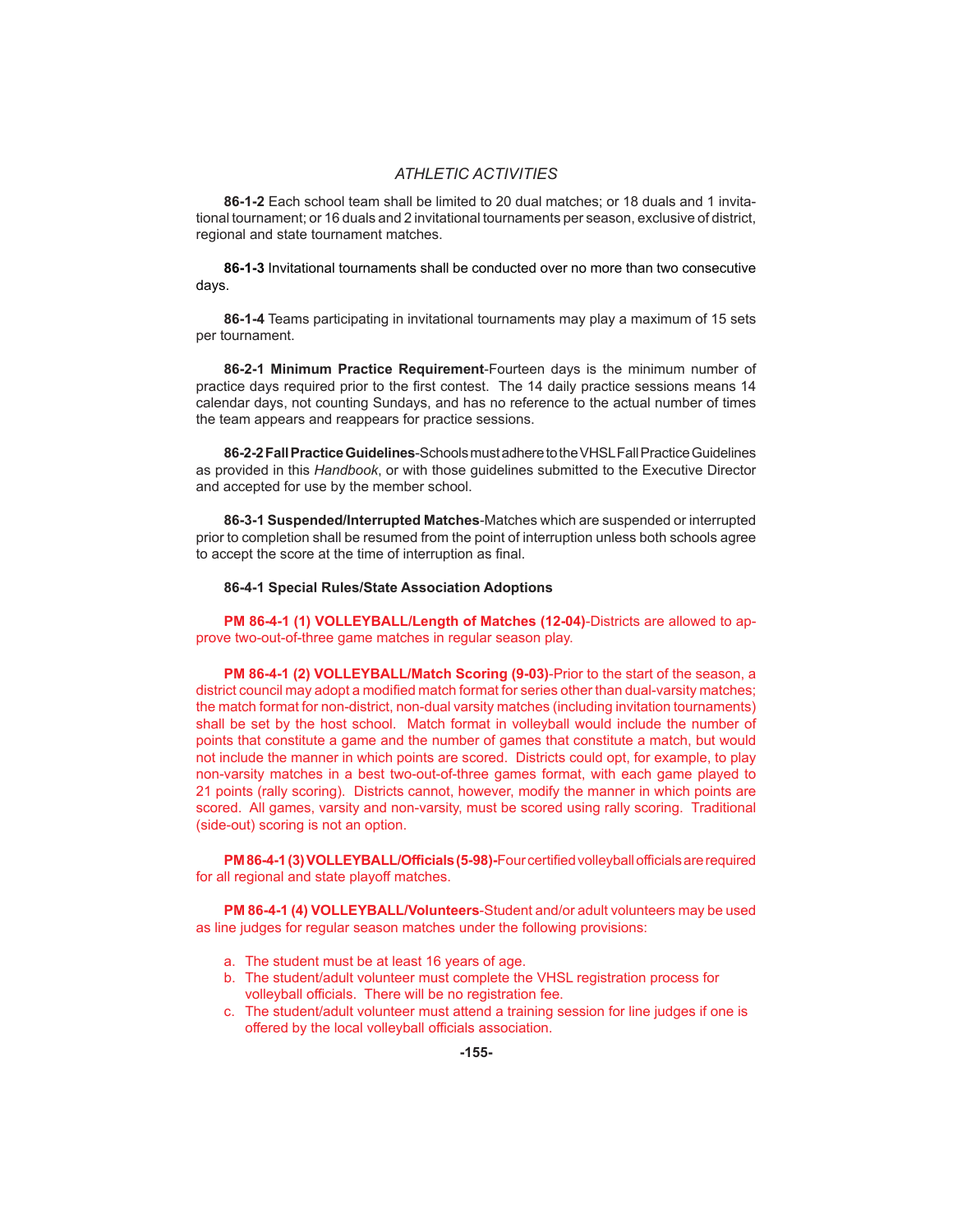### **SECTION 88: WRESTLING.**

**88-1-1 Schedules**-Each school shall make its own playing schedule and allow practice within the dates published on the current year's VHSL Activities Calendar.

**88-1-2** Each member school shall be limited to participation in 12 interscholastic meets.

**88-1-3** Each individual team member may compete in three other sanctioned meets and each competition shall count as one of the 12 contests as permitted in 54-8-1 of this *Handbook* for that individual, but shall not count for the team.

 **PM 88-1-3 WRESTLING/Match Limitations (3-83)**-Wrestling teams may participate in tournaments as long as they do not exceed 5 matches per day in a 2-day tournament.

**88-2-1 Minimum Practice Requirement**-There is no minimum practice requirement for wrestling.

**88-3-1 Suspended/Interrupted Match**-Matches which are suspended or interrupted prior to completion shall be resumed from the point of interruption unless schools agree to accept the results at the time of the interruption as final.

#### **88-4-1 Special Rules/State Association Adoptions**

**88-4-2 Weight Classes**-Weight classes shall be 106, 113, 120, 126, 132, 138, 145, 152, 160, 170, 182, 195, 220, 285.

### **88-4-3 Weight Requirements:**

 (1) Wrestlers will follow all provisions of the VHSL Weight Control Program (WCP). All coaches are cautioned that rapid reduction and exaggerated fluctuations in weight can endanger the health of a wrestler.

 (2) All wrestlers will establish a minimum weight using the procedures established under the VHSL WCP. This minimum weight must be established in a time period beginning one week prior to the VHSL practice start date and ending two weeks after the VHSL practice start date for a total of a three week period. Wrestlers weighing in at the official weigh in at a weight lower than permitted based on the allowable weight loss per week including buffer will be ineligible for that date event. Wrestlers competing in a weight class lower than their proper weight class as established by the VHSL WCP shall be considered an unsportsmanlike violation, shall be ineligible participants subject to the prescribed penalty of match forfeiture(s) and school fine for use of an ineligible. There will be no appeals in cases of VHSL WCP violations.

 (3) All wrestlers will receive a one-pound growth allowance on December 24 when WCP testing is completed on or before December 8 with the exception of wrestlers participating in fall season playoffs as outlined in Section 88. All wrestlers will receive an additional one-pound growth allowance on January 24 when WCP testing is completed on or before January 8 for a two-pound total allowance.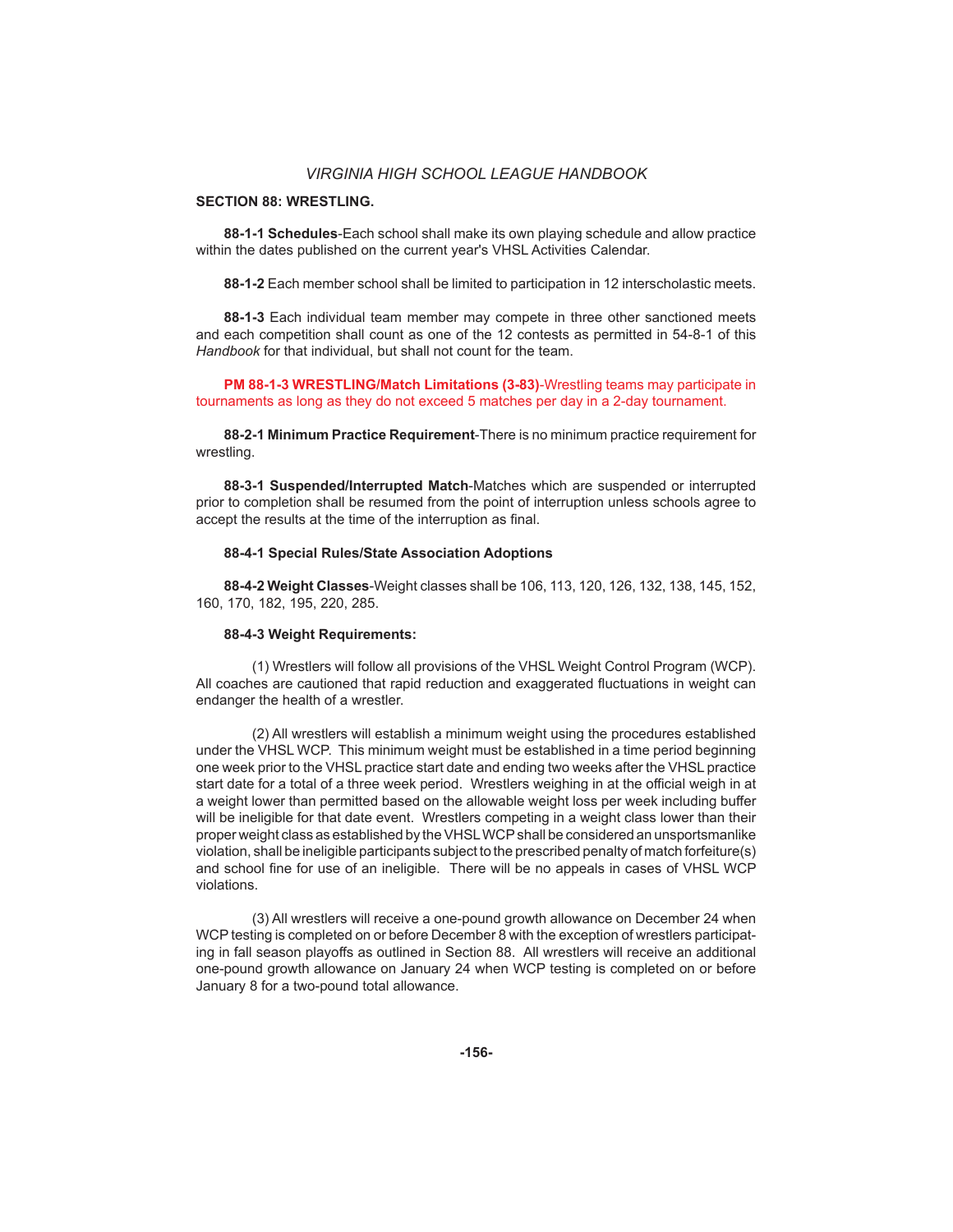(4) A wrestler's minimum weight class will be determined by the initial measurements of the VHSL WCP. The minimum weight class is not impacted by any proposed growth allowance.

(5) Wrestlers must have at least one official competition weigh-in at scratch weight for a weight class and participate that day at that event at that weight class or one weight class above to be eligible for regional tournament participation at the weight class they weighed in at. The wrestler cannot use the buffer to get to a weight class earlier than the WCP allows in order to wrestle that weight class in the post season.

 (6) A wrestler eligible for competition in a weight class who makes that weight as the result of the 2% buffer may be eligible to wrestle at that lower weight class that day. The wrestler cannot use the buffer to get to a weight class earlier than the WCP allows in order to wrestle that weight in the post season.

 (7) Forms for reporting original wrestling weights and for necessary supplements to the original list are available upon request to all schools participating in wrestling. If a wrestler fails to make his/her weight, or fails to have his/her exact weight shown on the scales when wrestling one weight above his/her certified weight, he/she shall be reclassified and placed in the proper weight classification. The wrestler's weight classification for state competition shall be that classification in which he/she entered the region tournament.

 (8) A wrestler may wrestle one weight class above his/her current weight at weigh-in for that particular competition.

(a) If the wrestler desires to return to his/her certified weight after wrestling up a weight class, he/she may do so at any time during the season pending compliance with the allowable weight loss per week as indicated by the VHSL WCP. At no time may a wrestler compete in a weight class lower than his/her lowest allowable weight class as indicated by the VHSL WCP.

 (b) The coach must provide proof of actual weight for all weigh-ins for each entry in the region tournament. VHSL weight form with required signatures will be used for verification.

(c) The regional tournament director will be responsible for checking verification of each region entry prior to the region tournament.

 (9) Principal or designee shall verify each wrestler's compliance with the VHSL WCP through verification comparing MELs with WCP Coach Official Team Reports and match weight sheets one time during the season, during the second week of January.

(10) Athletes participating in fall sport playoffs occurring after Dec. 1 are provided the option of being tested in the VHSL WCP within 8 days of participation in the athlete's last playoff contest and still be eligible for the first allowable growth allowance pound and appeals process. The eligibility for the growth allowance pound will not impact the athlete's eligibility to reach a lower weight class based on current testing results. If the athlete who competes in fall sport playoffs is not tested with 8 days of their last participation in a playoff contest, they may be tested within one week of the athlete's first wrestling practice date, and are not eligible for the growth allowance pound if the test is completed after Dec. 15.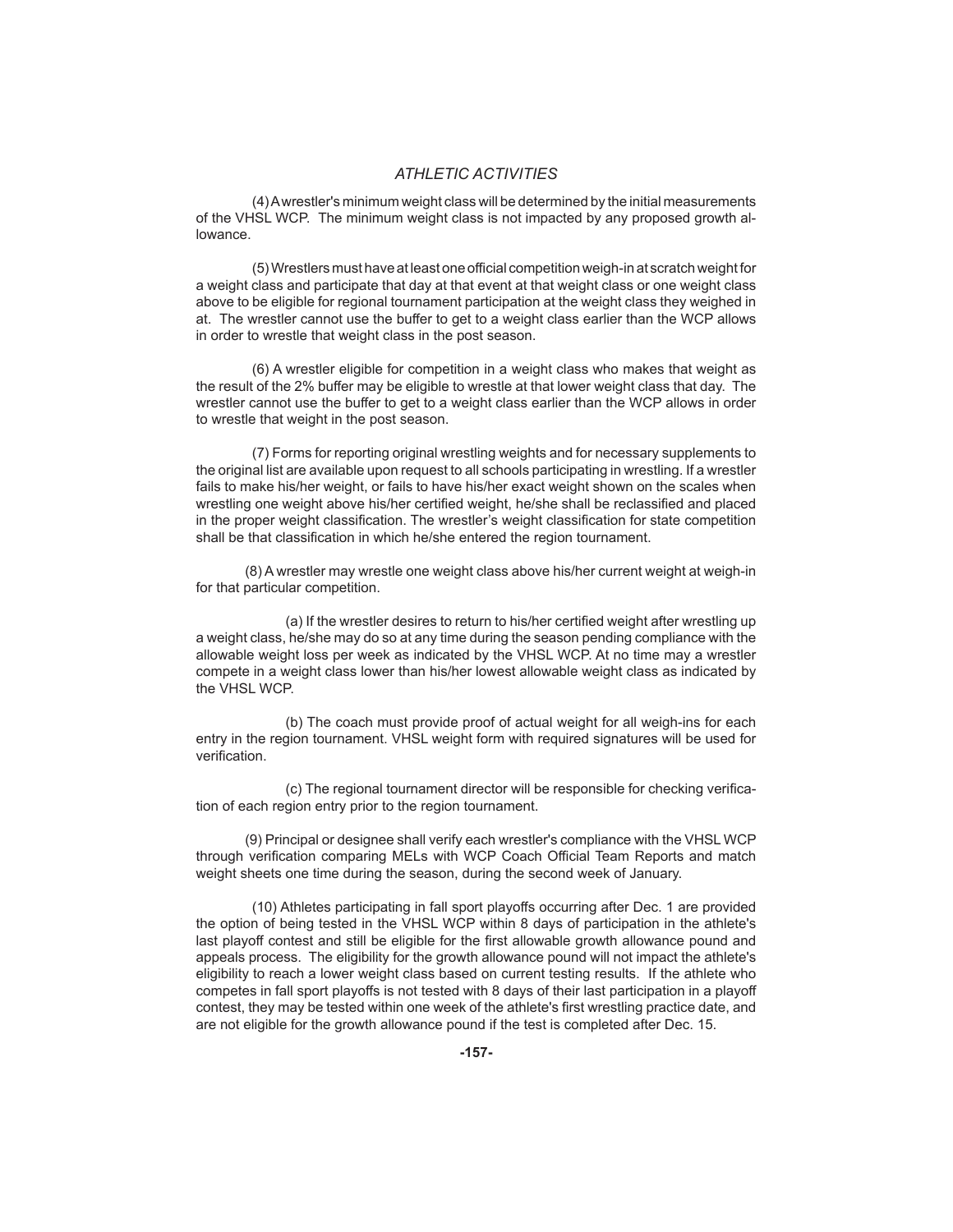(11) Coaches are required to complete the W-1 form for all dual meets providing allowable weight loss per week and verification the weight class entered is permitted based on the WCP Coach Official Team Report for each athlete. The date and actual weight of the most recent weigh-in is also required on the W-1 form which must be reviewed for accuracy and compliance and signed by the principal or their designee (not a coach) within 24 hours from the time of weigh-in. The host school is responsible to confirm accuracy and compliance of both team W-1 forms.

(12) Coaches are required to provide WCP Coach Official Team Report and all W-1 forms (to date) to opposing coaches for review, if requested, within 24 hours of a match or tournament. Coaches are to report any problems to match/tournament official.

 (13) Athletes should weigh prior to each practice and record the weight on a weight chart providing a tracking system that can be reviewed daily by coaches to monitor and discourage unhealthy weight bouncing.

 (14) In tournaments or matches conducted in a non-dual, multiple school open format, schools may enter more than one wrestler from the same weight class into the event.

 **PM 88-4-3 (1) WRESTLING/Weights Requirements (7-11)**-VHSL member schools will use the National Wrestling Coaches Association (NWCA) on-line Weight Loss Calculator. Use of this program will require:

- (1) School administrators to load wrestling schedules in the NWCA program by Nov. 1 each year.
- (2) Event weights to be loaded within 24 hours of each weigh-in. In order to determine ineligibility prior to a match this process must occur at the time of the weigh-in.
- (3) School administrators to access a program switch, when permission is received by the League office, to allow 1 pound allowances for inclement weather.
- (4) School administrators to access a program switch to allow consecutive-day match pound allowances as allowed by rule.

 (5) The WCP program allows for one pound of weight allowance to be removed from the system, when multiple pounds are granted for an event, at the time a wrestler's data is entered for that event.

 **PM 88-4-3 (2) WRESTLING/Weights Requirements (7-11)**-Using the NWCA program weight loss and weight loss allowance will be determined on a daily basis.

### **88-4-4 Determining Regional and State Championships:**

 (1) Procedures for regional tournaments will be set by the appropriate Regional Council. Required regional and state tournaments shall be held no later than the deadline date specified on the current year's VHSL Activities Calendar. Where sectional tournaments are held, a wrestler must participate and qualify through the meet to be eligible to participate in the regional tournament. A school must enter a regional meet to be eligible to enter the state tournament. Regions shall designate wrestlers placing 5th and 6th. Team points shall be scored for these places. Entering a wrestler in the regional tournament requires the wrestler who subsequently qualifies for the state tournament to compete. In the event a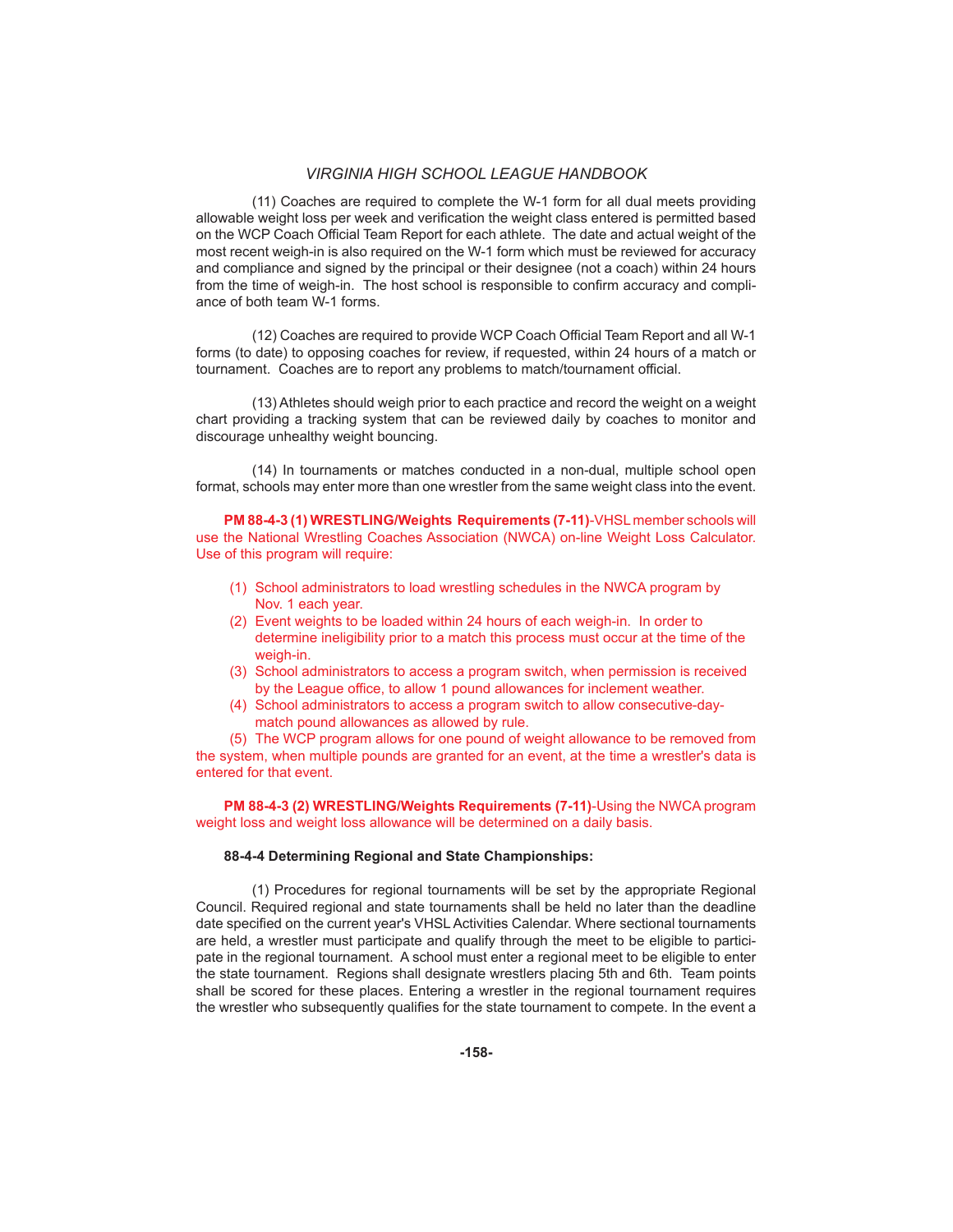qualified wrestler cannot compete, his/her place shall be taken by the next placing contestant. Known scratches shall be reported to the State Wrestling Tournament meet director no later than the Thursday coaches meeting before the State Tournament with the name and school of the qualified replacement. The contestants who qualify in each weight class from the regional tournaments, four from each region, for the state tournament shall be bracketed for competition as designated under Section 88-5-2. In the event a region or school fails to have its qualified wrestler contest his/her assigned match, the match shall be automatically forfeited.

(2) No additions to, or changes in, the official list of entries (other than scratches and another school's replacement for scratches) shall be permitted after the entry form has been received by the meet director; however, it is mandatory that known scratches be reported to the director no later than the Thursday coaches meeting before the meet. Attention to this item will facilitate meet organization and permit all weight classes to be completely contested. When a competitor enters and subsequently withdraws from competition, no substitute may replace him/her.

**88-4-5 Pairings**-State wrestling pairings are drawn from one of three possible bracket options. The League office shall randomly select one of the three available brackets. This is a random draw and the same bracket may be used successive years. The release of this selection will take place after the conclusion of the last Region tournament and will be made available to the League schools immediately thereafter. When two regions from a classification make up the state championship bracket, the lowest seed/place finisher from one region will be paired against the highest seed/place finisher from the other region (W4 vs. E1), the next lowest remaining seed/place finisher from one region will be paired against the next highest remaining seed/place finisher from the other region (W3 vs. E2) and so on until bracketing is completed.

**88-4-6 Penalty for Unsportsmanlike Forfeiture**-Any competitor in an advancing bracket of district or regional tournament who fails to compete without a medical reason or extenuating emergency circumstances will forfeit their placement in that tournament and subsequent advancement to the next level of competition.

### **88-5-1 Other Wrestling Related Policy Manual References**

 **PM 88-5-1 (1) WRESTLING/Videotaping (1-82)**-Wrestling teams may videotape regular season wrestling matches as permitted by the National Federation Wrestling Rules book.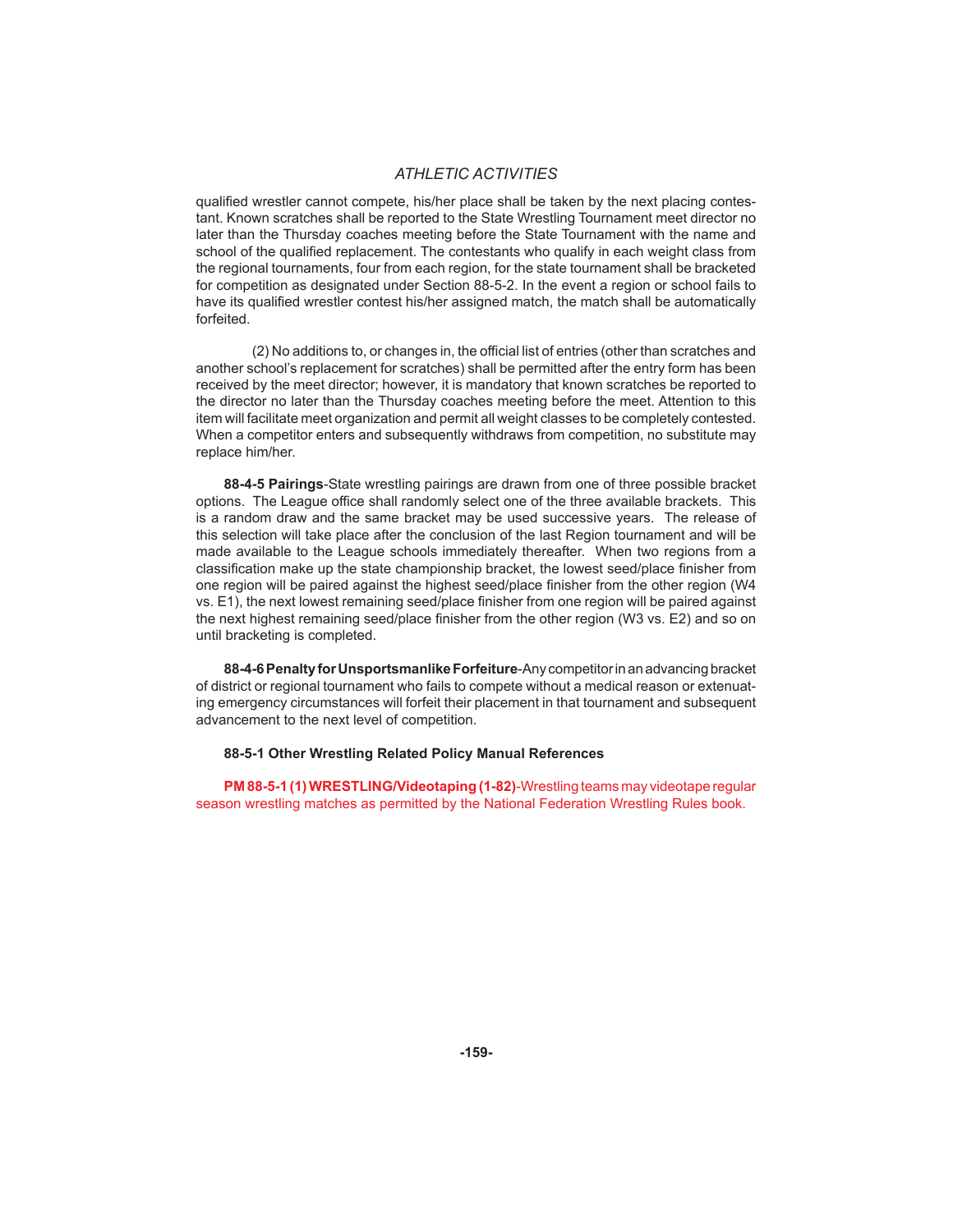# **SECTION BREAK**

**The following pages include information on dramatic, speech, literary and academic activities. The following sections are included:**

- Section 100-101 Dramatic Activities 100 Introduction
	-
	- 101 Theatre Festivals
- Section 110-116 Speech Activities
	- 110 Introduction
		- 111 Forensics
		- 112 Extemporaneous Speaking
		- 113 Original Oratory
		- 114 Impromptu Speaking
	- 115 Oral Interpretation
	- 116 Debate
- Section 120-122 Literary Activities
	- 120 Introduction
	- 121 Creative Writing Contests
	- 122 Publications Evaluation Services
- Section 126-136 Academic Activities
	- 126 Scholastic Bowl
	- 128 Film Festival
	- 129 Narrative
	- 130 Documentary
	- 131 Animation
	- 132 Experimental
	- 133 Commercial/PSA
	- 135 **Preview and Officials Selection Process**
	- 135 State Film Festival
	- 136 Awards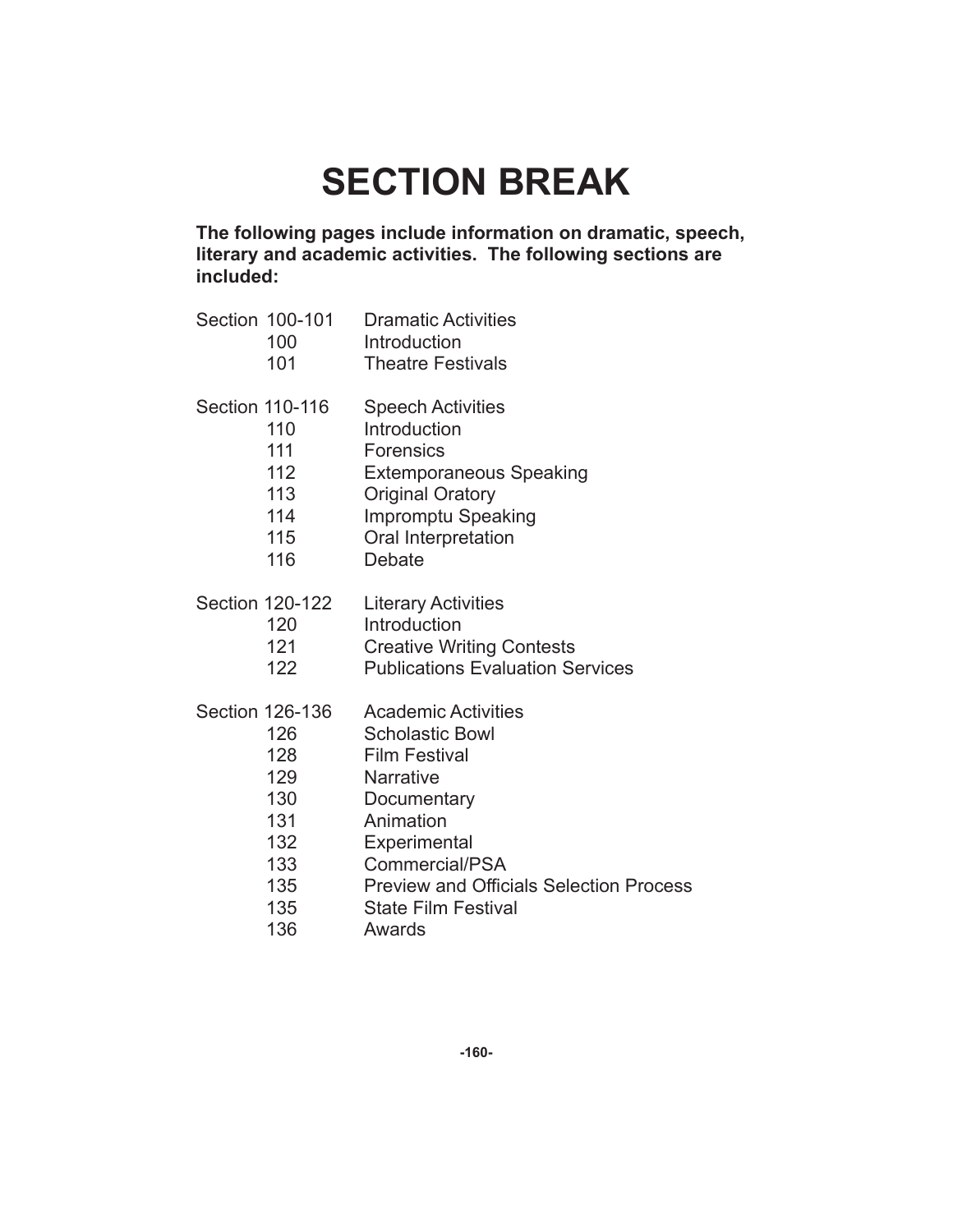# **Dramatic Activities**

### **SECTION 100: INTRODUCTION.**

**100-1-1 Sponsored Activity**-The League sponsors a competitive interscholastic program within groups leading to sectional, super-regional and state recognition in one form of dramatic activity: Theatre Festival.

**100-2-1 Purpose and School Participation**-The general purpose of this program is to stimulate interest and participation in dramatic art as a means of furthering the cultural and educational development of students in Virginia high schools. This purpose is best served when a large number of schools engage in the program on school sectional levels. The theatre festival program is intended to motivate the development of a broad school drama program in which many students participate as well as to provide a means of evaluating and improving standards of school dramatic performance.

### **Notes:**

(1) Virtually all schools include in their offering some form of dramatic activity, usually of the co-curricular type, such as class plays, club skits and the like. Few are able to provide opportunities for participation in dramatic art for all who might enjoy or profit from this experience. The theatre festival serves as a means of stimulating school interest in a type of vehicle which can be produced in a comparatively short time at little expense, so that a number of plays, rather than a few, may be included in the school's drama calendar. A bill of three short plays, produced by the players of the same school or of neighboring schools, has proved to be a popular means of increasing the number of participants in the drama program as well as an effective means of providing general school and community entertainment.

 (2) The principal should formulate plans for his/her school's participation in the theatre festival early in the school year and he/she should select the teacher or sponsor who will be in charge of the program well in advance of the dates for the sectional/super-regional festivals. As a general rule, four to six weeks are required for preparation and preliminary presentations before school and community audiences. The principal should also allow students and faculty who are participating in sectional, super-regional and state festivals the time and opportunity to participate in the total festival as audience and observers or critiques.

**100-3-1 Program**-The League's dramatic art program consists of a series of theatre festivals conducted on optional sectional, required super-regional and state levels within groups. Each participating school selects a play, in accordance with the regulations and suggestions given in Sections 100 and 101, and enters it in the appropriate sectional festival, if available, or in the appropriate super-regional festival. Schools receiving first and second place awards in sectionals opting to hold a sectional festival and all interested schools in sectionals not opting to hold a sectional festival are eligible for participation in the super-regional festivals; schools opting to be rated for possible advancement to the state festival and receiving first and second place awards in the super-regional festivals are eligible for participation in the state festival. A school may not change plays between rounds of competition. If a first-orsecond-place school is unable to advance to the super-regional or state competition, the third-place school in the appropriate sectional or super-regional festival may compete at the next level. No replacements beyond third-place schools shall be permitted.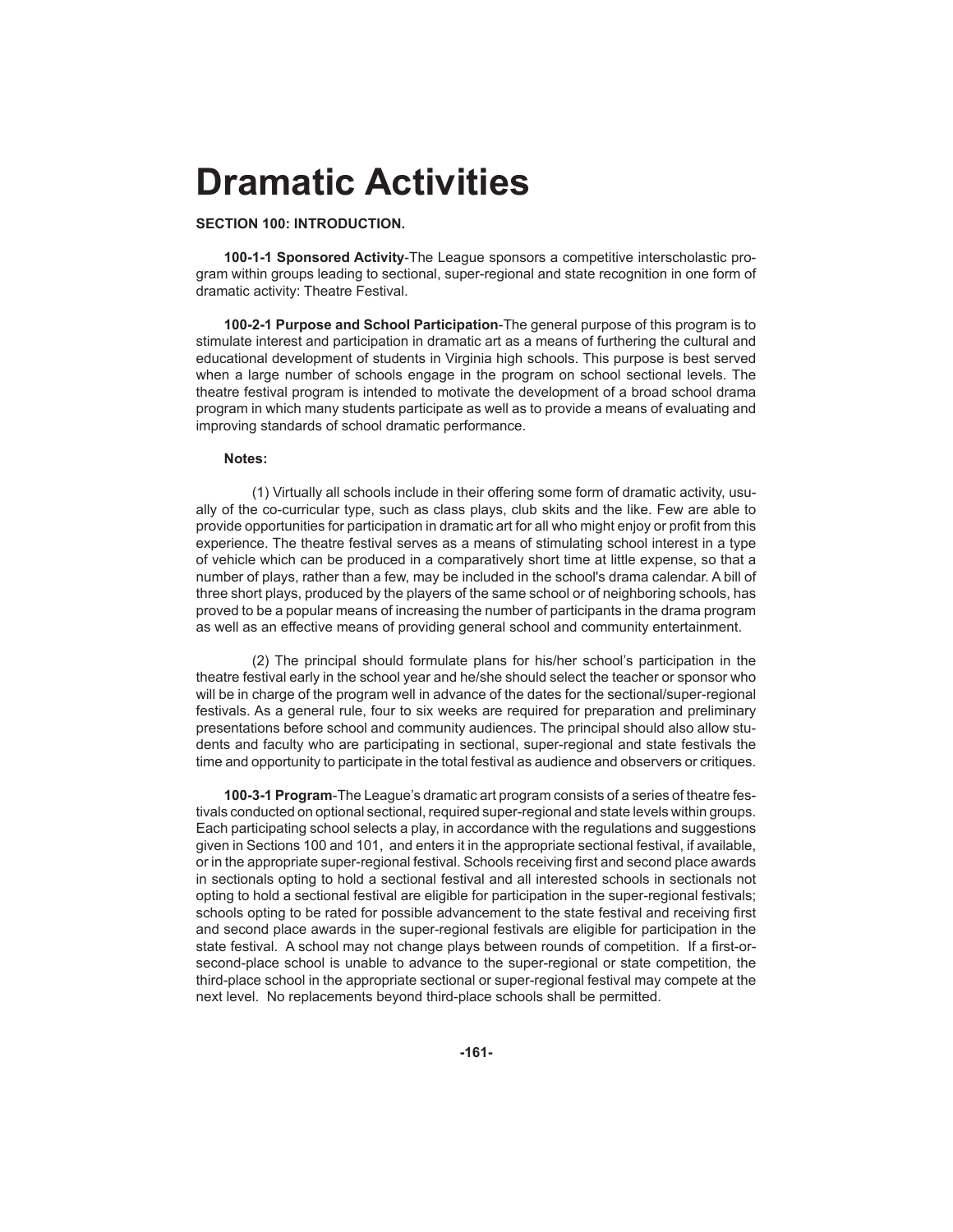**100-3-2** Schools in sectionals which do not hold a festival must make known their desire to participate.

**100-4-1 Aids to Coaches and Sponsors**-Whenever circumstances make it possible, the League sponsors clinics on dramatic and forensic activities in various sections of the state.

# **SECTION 101: THEATRE FESTIVALS.**

**101-1-1 Selection**-Any script, including musical theatre, children's theatre and mime, may be selected and used in theatre festivals provided it meets the following qualifications:

 (1) An entry may not exceed 35 minutes in scheduled playing time. A 30-second grace period will be granted for productions that exceed 35 minutes in playing time at any sectional, regional, super-regional or state festival.

(a) Timing begins with the first theatrical effect, or whatever device is used to create mood and/or convey meaning, story or character. Likewise, timing stops when all effects stop. A light or sound slowly fading will be timed until it stops, as will a character in continuous motion.

(b) The time to set and strike should take no more than five minutes each. Set and strike must not be used to create mood and/or convey meaning, story or character. This includes choreographed movement in character, singing, timed/prolonged blackouts at top or end of show, etc.

 (2) An entry may not have been presented at a VHSL regional or state festival by the same producing school during the last two years.

 (3) The school must have secured the necessary permission to perform a published selection, including payment of royalty if any, from the author or publisher.

 (4) The school submitting a play -- published or unpublished -- for theatre competition must fully credit the author(s). If unpublished, the following guidelines shall apply:

 (a) An original play must either be conceived in full by the director and/or cast, or receive necessary verification from the author that the work is unpublished and original, and that the school has permission from the author to perform the work.

 (b) An adaptation, in full or in part, must cite the written or oral source(s) of the story in the program. The dramatic/theatrical realization of adapted sources must be conceived by the director and/or cast; otherwise, images and moments seen from another production must have permission for creative use. Any part of the play taken from another original play, protected published work or work existing in manuscript form only must have permission from the source or author(s) and be acknowledged in the program.

 (c) In entering original work, the director must sign off on these guidelines on the festival entry form. Appropriate sources/references must be given in the festival program. If the competing school is found to be in violation of these guidelines (i.e. theatrical plagiarism as opposed to copyright infringement for published works) the school shall be disqualified from the festival.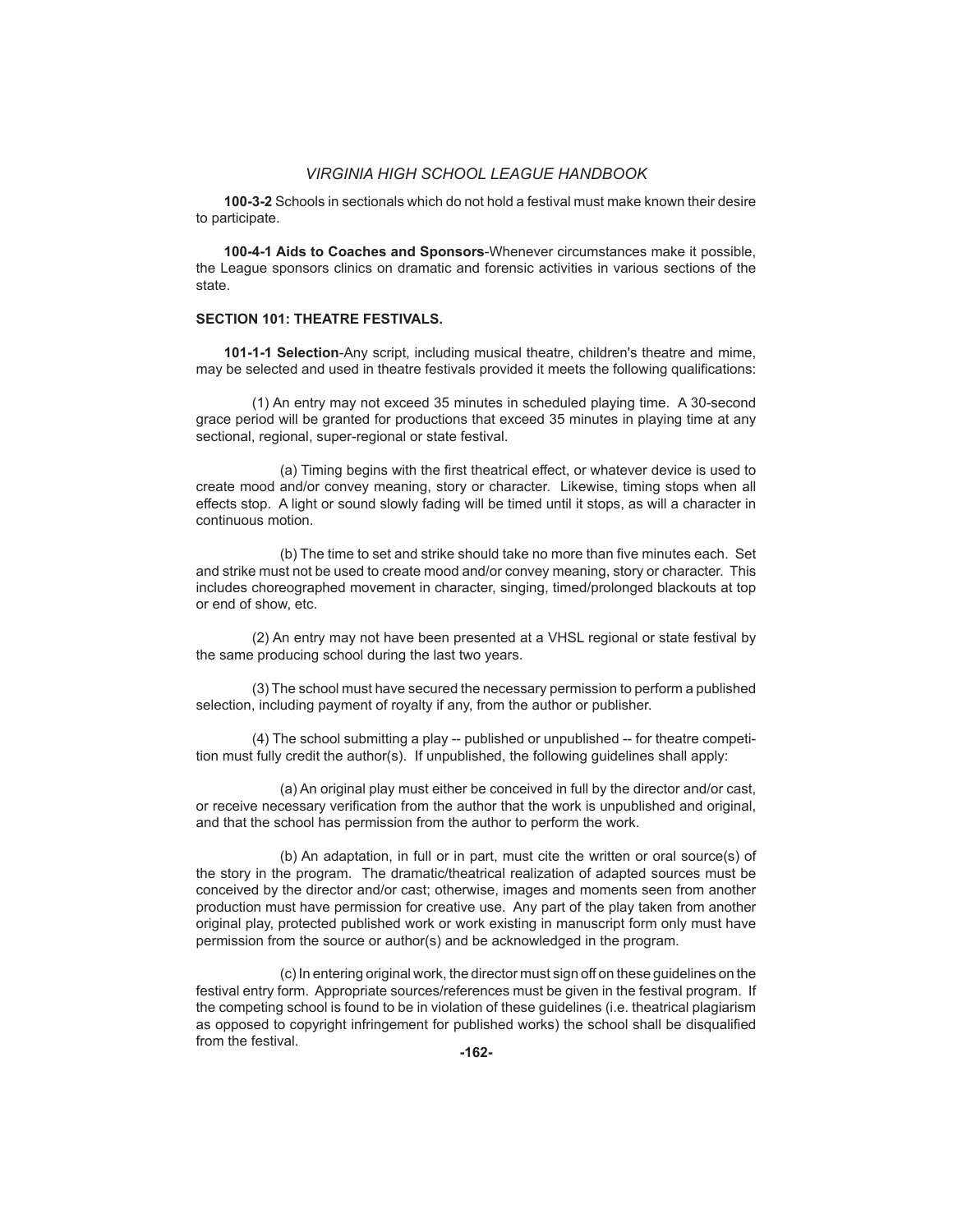# *DRAMATIC ACTIVITIES*

 (5) Proof of required permission to perform a published play or an unpublished adaptation from another source must be presented to the festival director prior to performance.

 (6) If a school uses a cutting from a full-length script, it may not be a scene from a full-length production the school has performed during the current school year.

**101-1-2** The choice of the script is important. The principal's signature on the entry form shall indicate approval of material to be performed. Competition directors will not disqualify a selection approved by the principal unless editing or performance decisions significantly alter the selection after approval has been given.

 *Note*: It is important that coaches review questionable content, language, use of firearms or other weapons or use of tobacco or other drug with the principal prior to performance.

**101-1-3** Any editing of published work must be honest to the original text. No changes or deletions in the text, lyrics, music, title or gender of the characters shall be made for the purpose of production unless permission is granted by author or author's representative. This includes changes or updating the time and place/setting of the play.

**101-1-4** Each school participating in a sectional, regional, super-regional, or state festival must bring a copy of its script to the festival site.

**101-1-5** If a challenge of material, performance, royalty, or publication is made, and the competition director deems the challenge is legitimate, a school representative must provide the script on the spot. If the script is not made available immediately, the school will be disqualified.

 *Note*: If a school is producing a cutting from a full-length play, both the original, full-length script and the cutting must be brought to the festival site.

**101-1-6** All challenges involving material, performance, royalty or publication status will be settled at the sectional, regional, super-regional or state level where the challenge was made.

**101-2-1 Rules and Regulations**-In all theatre festivals both individual representatives and member schools are required to observe and comply with all League rules and regulations set forth in Sections 26 through 33 of this *Handbook*, with the exception of those that make specific reference to athletics, as well as with those rules and regulations which govern the theatre festival program as set forth in Sections 100 and 101. All members of the cast and crew, as well as any person providing live music as part of the performance, must meet eligibility requirements. Violations of any of these rules render the offender liable to such disciplinary action as the appropriate sectional, regional or state committee may impose.

**101-2-2** Adult directors' participation at VHSL festivals must cease when timing begins and may resume after timing ends. Adult directors may take part in pre-performance production meetings, set and strike. Adult directors must not assist backstage or in the sound/light booth during the performance, as such tasks are considered work of crew.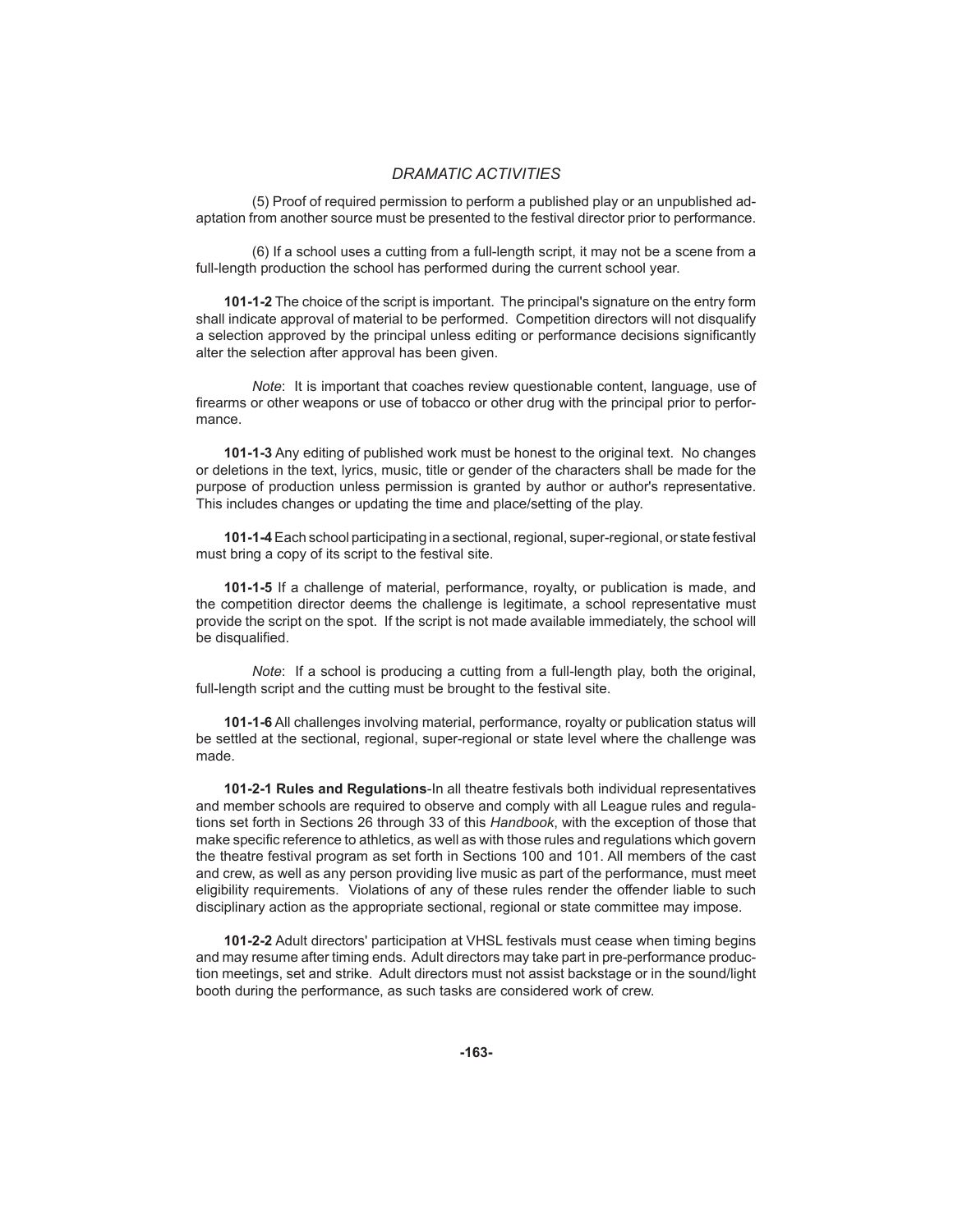**101-2-3** Four critic judges shall be used at all League theatre festivals; however, if a festival director cannot secure four critic judges, or a secured judge cancels at the last minute, he/she may go ahead with the festival with three judges with the notification of all participating schools.

**101-2-4** Each critic judge shall rank and score each production without consulting with the other judges. The tournament director or designee shall then compile the results, dropping the low rank/score combination for each production (rank/score is not dropped if fewer than four judges are used). The production with the lowest total of three ranks shall be declared the winner and the school with the second lowest total the runner-up. In the event of a tie in total rank, the decision will be given to the tied production with the highest total of the three scores. In the event there is still a tie, the dropped ranks will be added for the tied productions, and if there is still a tie, the dropped scores will be added. If there is still a tie, all judges will consult in making a decision.

**101-2-5** Each judge shall also rate each production as superior, excellent or good, and the three highest ratings will be averaged to determine an overall rating for each play.

**101-3-1 Festivals**-Each school is limited to one entry in a state advancing competition. Each entry will have at least two opportunities to participate prior to the culminating state event. Each Region Council determines their regions format. Festival regulations and procedures are given in this section. The specific time, place and date for the festival is determined by the festival director, who is approved by the Region Council. The names of the festival director and critic judges must be reported to the League Office at least two weeks in advance of the sectional festival. Approval or disapproval of the critic judges selected if not on the list of recommended critic judges sent to the sectional festival director will be sent within 48 hours if the backgrounds of the persons selected are given. The director is responsible for the conduct of the festival in accordance with League regulations. He/she is supplied by the League Office with a festival kit, containing all necessary instructions, critic judges' rating forms and supplies, well in advance of the deadline date for the festival.

 *Note:* The format for festivals may include sectionalizing at the region level or conducting a super-regional at the post-region level. A super-region consists of two regions. Groups choosing the super-region option must, prior to the beginning of the season, determine the rotation of region pairings and hosting responsibility.

**101-4-2** Schools whose productions receive first and second place awards in sectionals opting to hold a festival and up to two schools in sectionals opting not to hold a festival are eligible to participate in super-regional festivals. However, a Region Council may, prior to the beginning of the season, approve more than two schools advancing from sectionals which do not hold festivals. If a sectional does not hold a festival and the super-region does not opt prior to the beginning of the season to permit more than two schools to advance, it is up to the sectional to determine by some other system which schools will advance. A qualifying school may not change plays between rounds. (See 100-4-1.)

**101-5-1 State Festival**-A state theatre festival for all groups shall be held annually on dates specified on the VHSL Activities Calendar. Only those schools opting to be rated for possible advancement to the state competition and whose productions receive first and second place awards in the super-regional festival shall be eligible to perform those plays in the state festival. (See 100-4-1.) Super-regions shall not advance more than two schools to the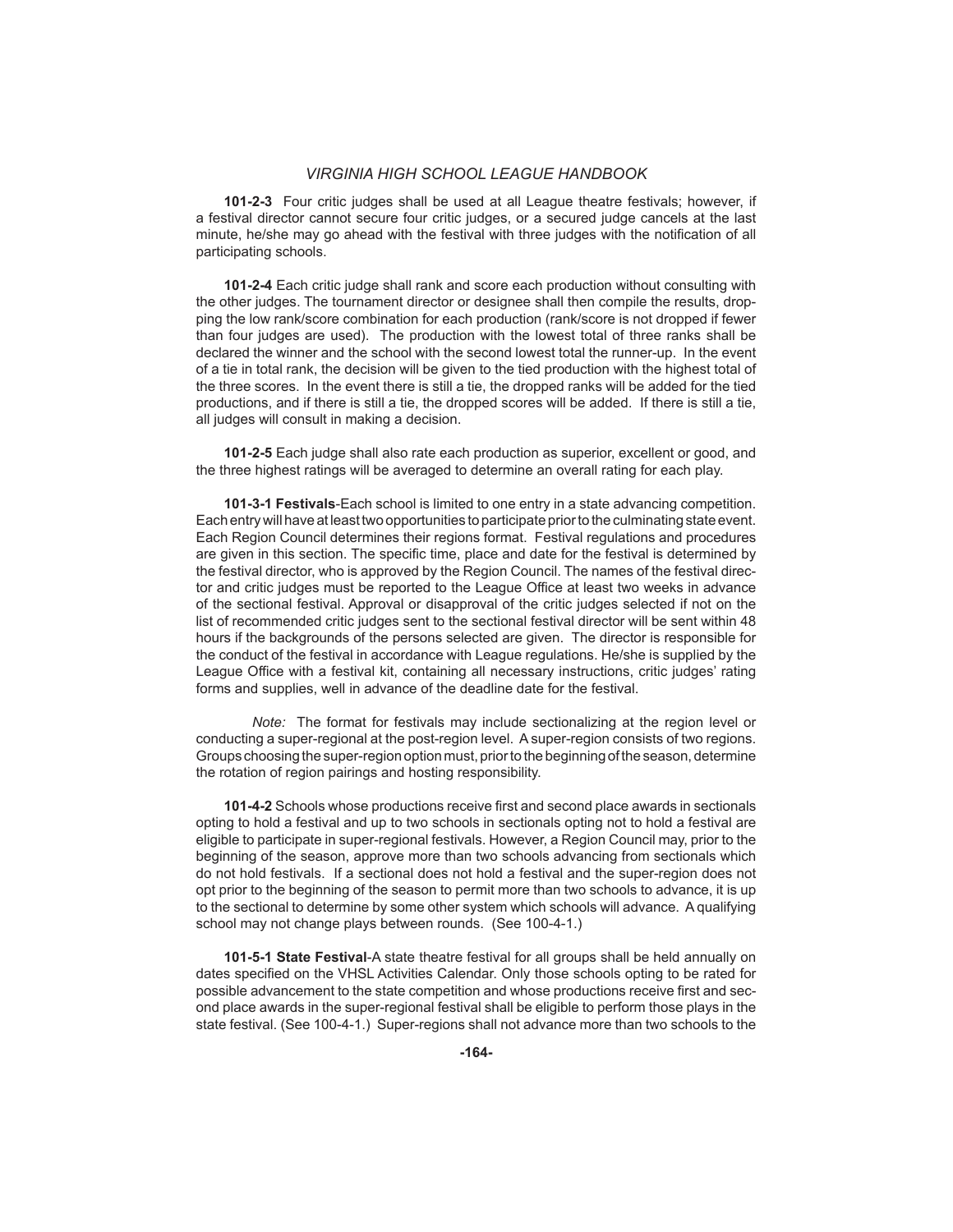# *DRAMATIC ACTIVITIES*

state festival; therefore, they must resolve ties or disputes in accordance with policies in the VHSL Theatre Resource Guide since only two schools may qualify from each super-region to state.

**101-5-2** Each school participating in the state festival should carefully adapt its production for presentation on the festival stage. Because of the tight scheduling involved in the state festival, schools are reminded that there will be no time for rehearsal at the festival stage. Each producing group will set up immediately before it performs.

**101-6-1 Festival Regulations and Procedures-Only entries submitted on the official** entry form, properly certified by the school principal, and received by the deadline date for entry, shall be accepted.

**101-6-2** A production shall be eligible for entry only if (1) it does not exceed 35 minutes in scheduled playing time and (2) it has not been presented at a VHSL sectional, regional, super-regional or state festival by the same producing school during the last two years.

**101-6-3** The order of presentation shall be determined by the festival director.

101-6-4 Specifications of the festival stage will be sent to all entering schools. All productions shall, if possible, be presented before a curtain backdrop.

**101-6-5** Elaborate stage sets shall not be used, and only such incidental scenery as is essential to the production shall be authorized. Such incidental scenery shall be provided by the participating school.

**101-6-6 Use of Weapons**-Any school using weapons in its performance must use simulated or dummy weapons, and follow established safety regulations for the use of same. State and federal laws must be honored at all times. Selected state laws pertaining to firearms may be accessed at https://www.vsp.virginia.gov/Firearms\_StateLaws.shtm.

**101-6-7** Participating schools shall provide their own costumes, make-up and all stage and hand properties. All items must be self-supporting. The festival director shall provide a trained stage crew to assist the group's technical staff.

**101-6-8** All expenses of travel, board, lodging and royalties shall be defrayed by participating schools or their participants.

 *Note:* The foregoing regulations and procedures shall govern sectional, regional and super-regional festivals.

**101-7-1 Bases for Critic Judges' Evaluations**-The criteria for evaluation shall include, but not be limited to: execution of direction, acting and ensemble effect.

**101-7-2** Execution of direction shall include: casting, blocking, interpretation of dramatic values and realization of the playwright's intent.

**101-7-3** Acting shall include: characterization, interpretation, focus, concentration, articulation and movement.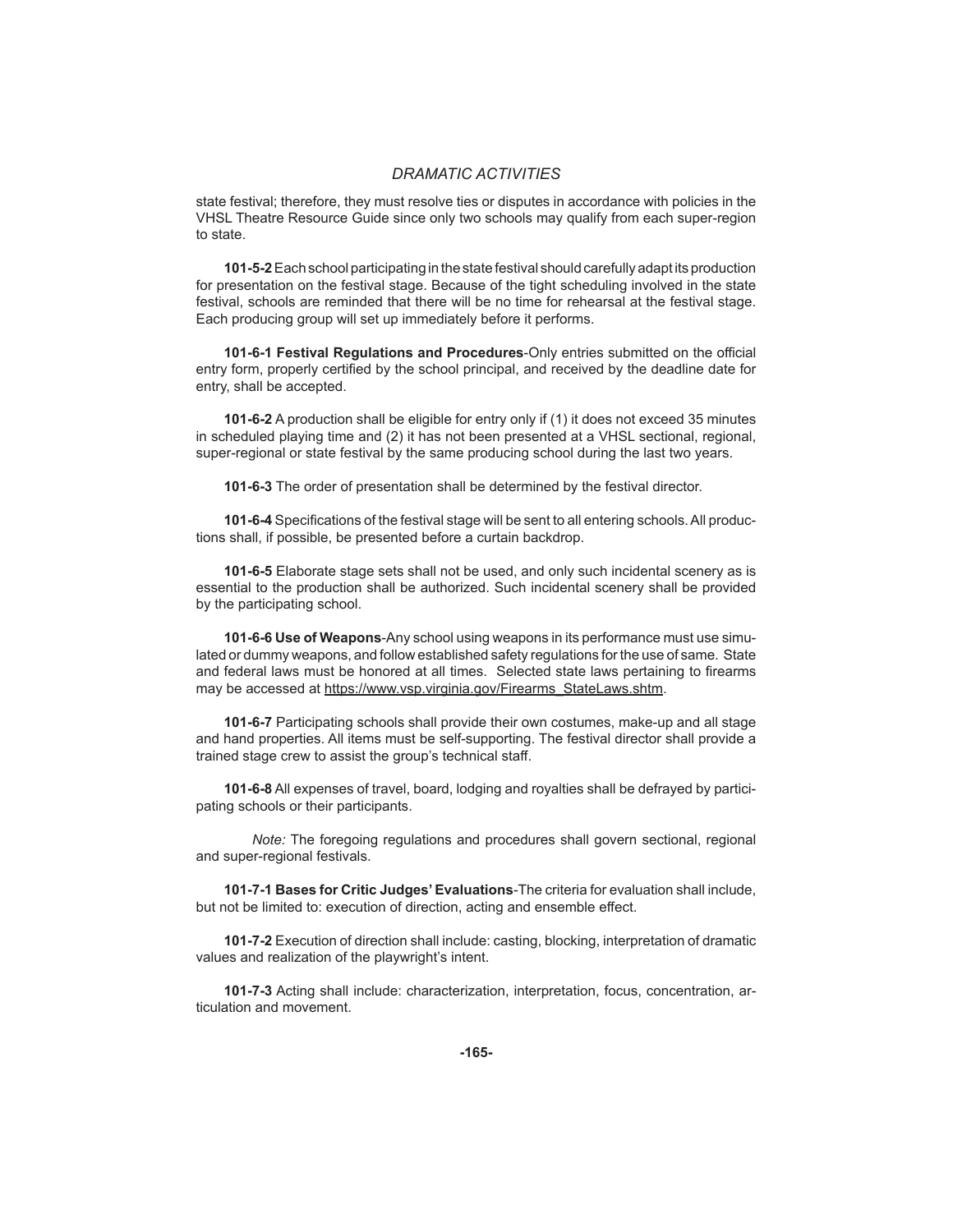**101-7-4** The focus of the critic judges' evaluation shall be on the above criteria rather than on such incidental elements as costumes, sets, properties and lighting. An oral critique of each production shall be given after all schools have completed their performances.

**101-8-1 Penalties**-Any production that exceeds the maximum playing time of 35 minutes, plus a 30-second grace period, at any sectional, regional, super-regional or state festival shall not be eligible to advance to the next level of competition, or receive a first or second place ranking. Any school that does not secure permission from the publisher to produce the competition play and pay relevant royalties will be disqualified from competition.

**101-9-1 Awards**-Each Regional Council shall adopt a program of awards for its theatre festival competition. The Virginia High School League shall present trophies to first and second place productions at the state festival, and medals shall be presented to individuals whose number shall not exceed four selected by the judges for their outstanding performances.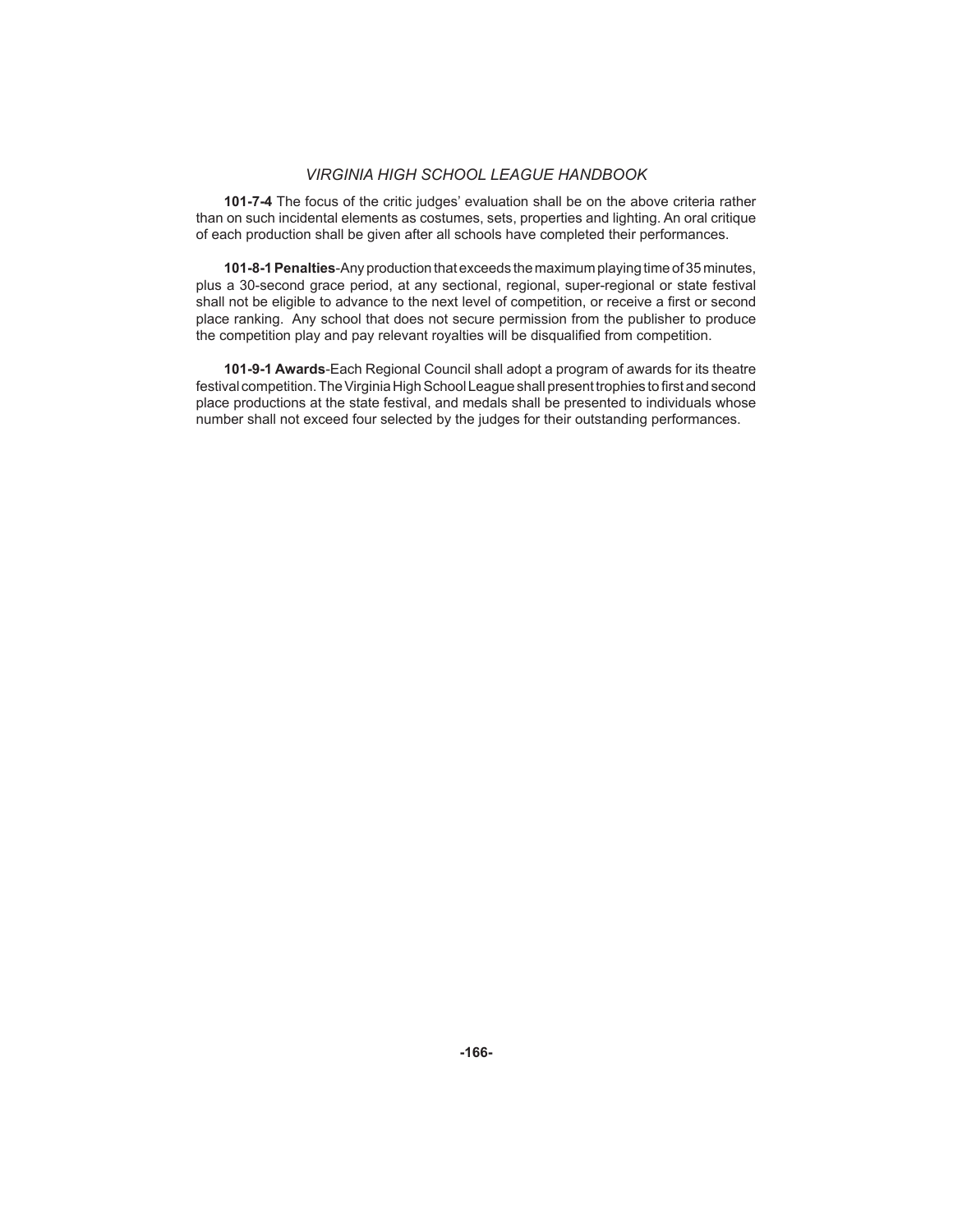# **Speech Activities**

### **SECTION 110: INTRODUCTION.**

**110-1-1 Contests**-The League sponsors a competitive interschool program within groups, leading to regional, super-regional and state championships in 10 forensic contests of two types, grouped for competitive purposes, and four debate formats, as follows:

(1) *Speaking:* Extemporaneous Speaking on Foreign and Domestic Affairs, Original Oratory and Impromptu Speaking.

 (2) *Oral Interpretation:* Storytelling, Prose Interpretation, Poetry Interpretation, Serious Dramatic Interpretation, Humorous Dramatic Interpretation, Serious Duo Interpretation of Literature and Humorous Duo Interpretation of Literature.

(3) *Debate:* Policy, Lincoln-Douglas, Student Congress and Public Forum.

**110-2-1 Purpose**-The general purpose of these contests is to motivate participation in and to improve the level of speech and debate activities among Virginia high school students. This purpose may be served effectively only when a large number of students participate on the school level.

**110-3-1 School Participation**-Speech contests are closely related to curricular offerings and should be deeply rooted in the instructional program of the school. Principals are urged to plan a school speech program and to encourage student participation. It is recommended that the principal:

**110-3-2** Discuss and review plans for school participation in speech and debate activities at a meeting of the faculty held early in the school year and present these plans to a subsequent student assembly.

**110-3-3** Appoint a teacher to sponsor and develop the school program and to coach participants therein. It is recommended that this sponsor be appointed early in the school year and that he/she be encouraged to attend conferences conducted for speech sponsors and coaches.

**110-3-5** Request all teachers, especially those instructing in English, speech and drama, to cooperate in the selection of promising students in their classes for participation in preliminary and school forensic and debate meets.

**110-4-1 Aid to Coaches and Sponsors**-To assist individual coaches and sponsors of speech activities in preparing their students for participation in the several contests, the League conducts conferences and clinics when practicable. These are usually held in the fall in cooperation with interested colleges and universities throughout the state. The date, time, place and program for these conferences are announced on the VHSL website. Specialists in the field of speech lead discussions of problems common to forensic and debate coaches and sponsors and suggest ways and means by which the program may be made more effective in the school.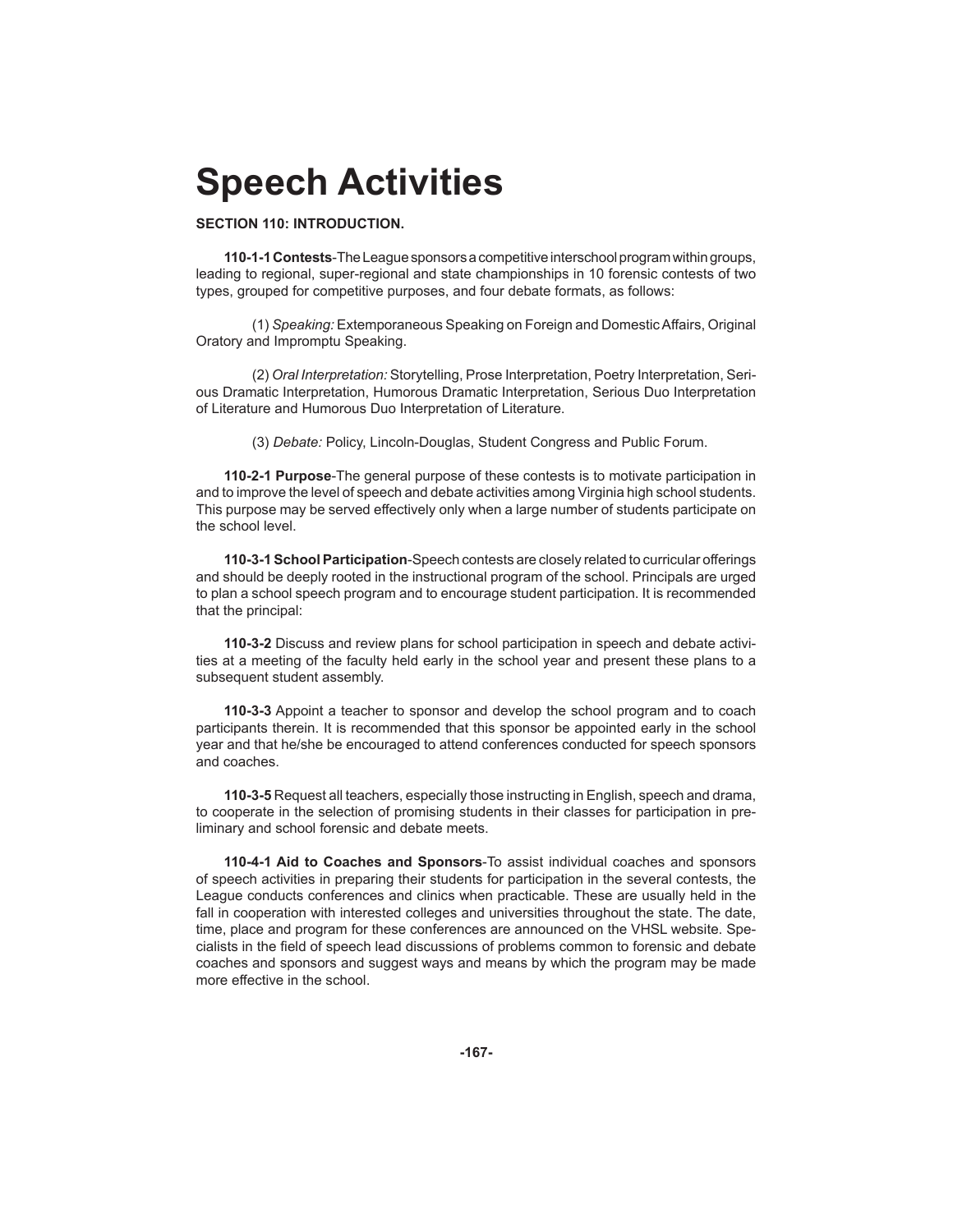**110-5-1 Kits**-A kit of materials and instructions containing the essential administrative items required in the conduct of a forensic or debate meet is supplied by the League Office to directors of regional and super-regional meets.

**110-6-1 Rules and Regulations**-In all speech and debate contests, both individual representatives and member schools shall observe and comply with League rules and regulations set forth in Sections 26 through 33 of this *Handbook*, except those that apply exclusively to athletes, as well as with those rules which govern each specific contest as set forth in Section 110 through 119. Violations of any of these rules render the offender liable to such disciplinary action as the appropriate Regional Committee may impose.

**110-6-2** In regional, super-regional and state contests, the judges shall determine at least first-, second-and third-place winners in forensics, first- and second-place in policy debate, first- and second-place in Public Forum, and first-, second-, third- and fourth-place winners in Lincoln-Douglas debate; and first, second, third and fourth place winners in Student Congress. No ties shall be declared for any awards or alternates in regional, super-regional or state contests. Each region shall be responsible for resolving disputes in accordance with policies in the VHSL Forensics and Debate Resource Guide so that no more than three individual entries per event in forensics, three in policy debate, three in Public Forum, four in Lincoln-Douglas debate and twelve in Student Congress advance to state.

# **SECTION 111: FORENSIC MEETS.**

**111-1-1 Program**-The League program in forensic activities consists of a series of meets conducted on school, regional, super-regional and state levels. The program for individual events (speaking and oral interpretation) culminates with the state meets held annually.

 *Note*: A super-region consists of two regions. Each level (region or state) must determine the rotation of region pairings and hosting responsibility prior to the beginning of the season.

**111-1-2** The program originates within each member school desiring to participate. Each school may enter two students or duo teams per category, not to exceed seventeen total entries in the regional meet.

**111-1-3 Tournament Format**-First, second and third place regional winners are eligible to compete in the super-regional contests. If a first, second or third place team or individual is unable to advance to the super-regional tournament, the fourth alternate team or individual in the appropriate regional tournament may compete at the next level and will be inserted in the schematic pairings in the vacated spot without regard to protection. If the fourth alternate team or individual is unable to advance to the super-regional tournament, the firth alternate team or individual in the appropriate regional tournament may compete at the next level and will be inserted in the schematic pairings in the vacated spot without regard to protection. No replacements beyond fifth place teams or individuals shall be permitted. First, second and third place super-regional winners are eligible to compete in the state championship meet held annually on the dates specified in the VHSL Activities Calendar. If a first, second or third place team or individual is unable to advance to the state tournament, the fourth place team or individual in the appropriate super-regional tournament may compete at the next level and will be inserted in the schematic pairings in the vacated spot without regard to protection. No replacements beyond fourth place teams or individuals shall be permitted.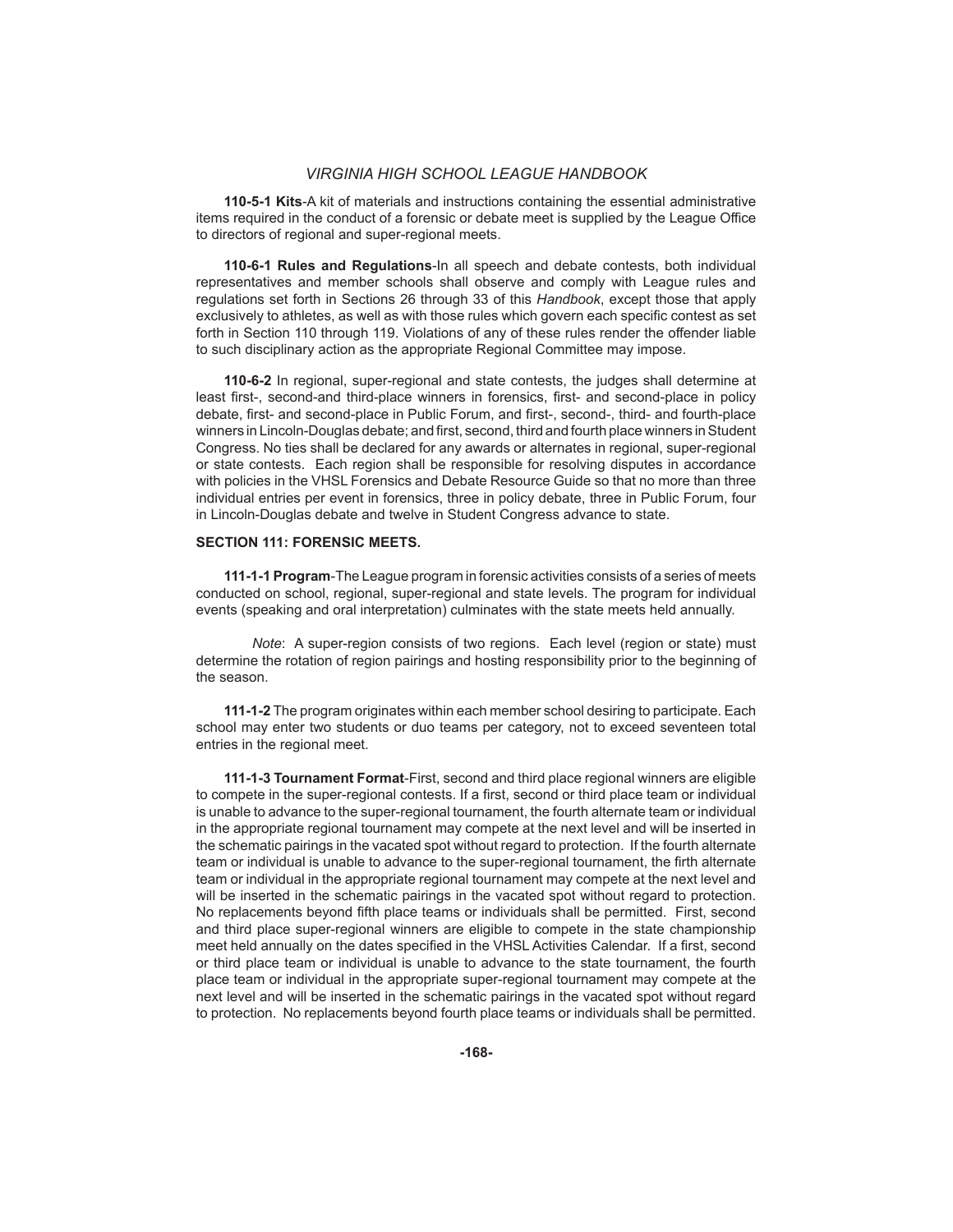# *SPEECH ACTIVITIES*

 (a) Forensics competitors advancing from the regional to the super-regional meet and from the super-regional to the state meet are expected to participate at the next level except in emergency situations. A discretioinary drop, as opposed to an emergency drop, must be completed at least one week prior to the super-regional or state tournament, or it will be considered a sportsmanship violation and is to be addressed under *Handbook* rules 27-13-11 and 27-13-12 (7).

 (b) Schools are not permitted to make substitutions for competitors who are unable to advance, excxept for one-half of a duo interpretation team when that participant's withdrawal could not have been anticipated.

 (c) Such circumstances as illness or an unexpected family commitment may justify a substitution. A substitution will not be allowed for a duo team member who is aware of another commitment on the dates of the super-regional or state tournament at the time of entry into the regional tournament.

 (d) If a substitution for one member of a duo team is necessary, the principal may contact the League office in writing and explain the circumstances, giving the name of the student unable to attend the tournament and the name of that student's replacement. The decision on the substitution will be based on the information given.

(e) If a first-, second- or third-place team or individual is unable to advance to the super-regional or state tournament, the fourth-place alternate in the appropriate regional or super-regional tournament may compete at the next level and will be inserted in the schematic pairings in the vacated spot provided that the alternate placement is made given four days advanced notice (or Tuesday at 12 noon for tournaments held on Saturday). No replacements beyond fourth-place teams or individuals shall be permitted.

**111-2-1 Meet Regulations and Procedures**-A meet shall consist of ten separate contests, as follows: extemporaneous speaking on foreign and domestic affairs, original oratory, impromptu speaking, storytelling, prose interpretation, poetry interpretation, serious dramatic interpretation, humorous dramatic interpretation, serious duo interpretation of literature and humorous duo interpretation of literature.

 **111-3-1 Regional Meets**-Regional forensic meets shall be held not later than the deadline date specified in the VHSL Activities Calendar to determine regional championships in each of the contests comprising the meet and to qualify winners for participation in the super-regional meet. Failure of a region to conduct a meet on or before this deadline date shall disqualify regional winners from participation in the super-regional meets.

 *Note*: Subject to region council approval, a tournament director may establish a drop-dead deadline and refuse to accept additional entries. To impose the drop-dead deadline, the director must inform the school principal or forensics coach by telephone, fax or email at least 24 hours in advance of the deadline that additional entries will not be permitted after the deadline.

 **111-4-1 Director Attendance (9-95)**-Every regional and super-regional forensics director shall attend one of the speech rules clinics. If a director is unable to attend, the region or super-region should consider replacing him/her.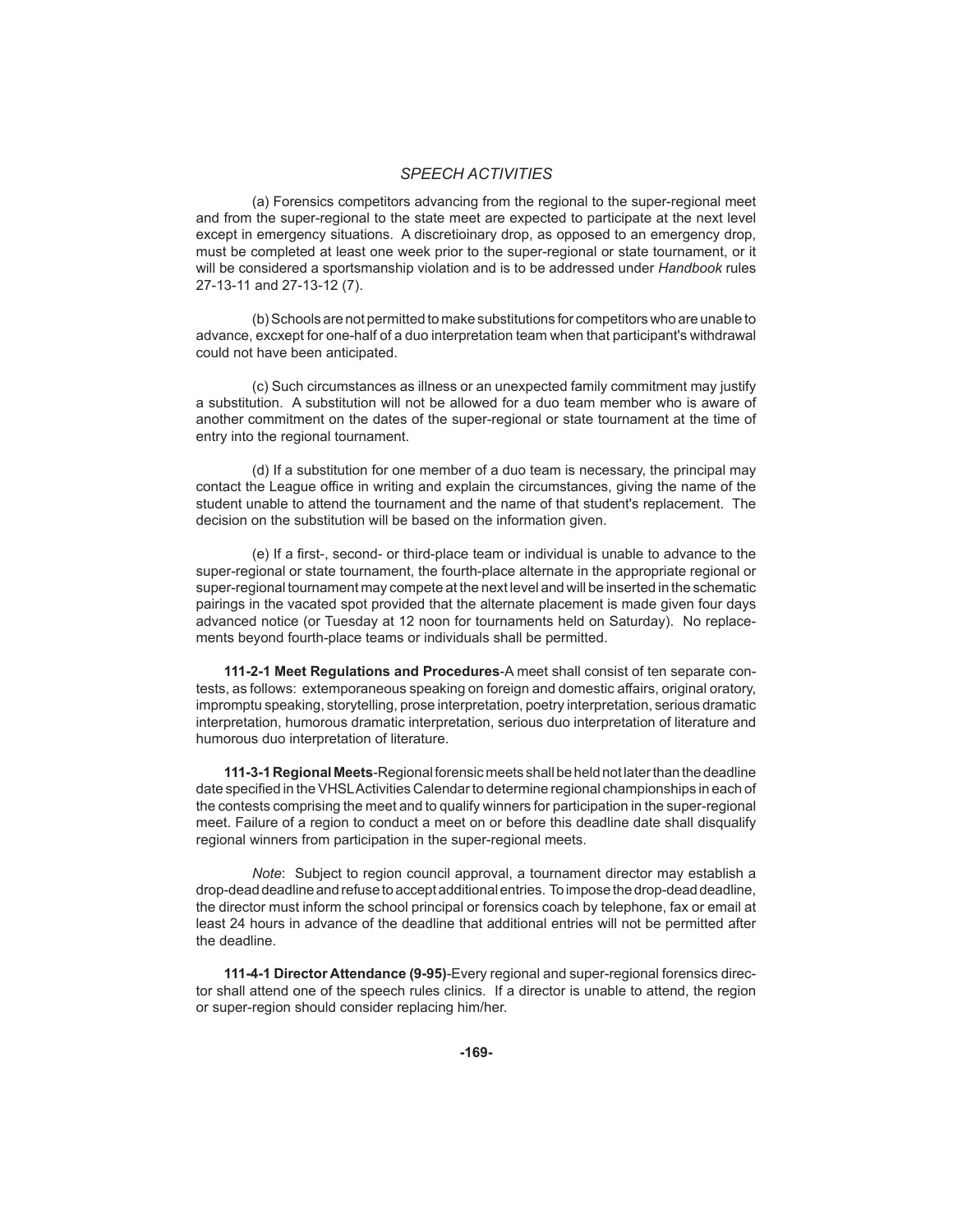**111-4-2** Each school is limited to a maximum of two entries in each of the contests comprising the regional meet, with each school limited to no more than seventeen entries total. No student shall represent his/her school in more than one contest.

**111-4-3** Tournament directors may wish to appoint a rules committee of three diverse, knowledgeable coaches, plus alternates, in the event there is a conflict of interest, to assist in the review of any dispute over rules violations (other than tabulations and time violations) prior to distribution of awards.

**111-4-4** Regional meets shall be structured following one of four options:

 (1) Option A: Regional forensics meets shall consist of three preliminary rounds of competition followed by a final championship round. Multiple sections of no more than six competitors per event per round shall be used. At the conclusion of the three preliminary rounds, the six finalists will be announced in each event. The final round will immediately follow the posting. One judge shall be used for each preliminary round and three judges shall be used for each final championship round. Judges shall not see the same event more than once per tournament.

 (2) Option B: Regional forensics meets shall consist of three rounds of competition. This could be three consecutive rounds of competition or two preliminary rounds followed by a final round of six competitors. Multiple sections of no more than six competitors per event per round shall be used. If there are three consecutive rounds, two judges shall be used for each round. If there are two preliminary rounds followed by a final round, two judges shall be used in the preliminaries and three judges shall be used in the final round. One judge shall not see the same event more than once per tournament.

 (3) Option C: A two-round forensics tournament shall be used at the regional level. Multiple sections of no more than six competitors per event per round shall be used. At least two judges should evaluate each round with no judge judging the same event more than once in a tournament.

 (4) Option D: If fewer than eight competitors participate in each event of the regional forensics tournament, a one-round tournament may be used at the regional level. If a oneround format is used, three judges shall be used.

 When eight or more contestants are scheduled to compete in any event, tournament directors are encouraged to conduct a three-round tournament. Likewise, if an event has eighteen or more competitors, tournament directors are encouraged to schedule a final round made up of the top six competitors from the initial three rounds of competition. Three judges should be used for any final round.

**111-5-1 Super-Regional Meets**-Super-regional forensic meets shall be held not later than the deadline date specified in the VHSL Activities Calendar to determine super-regional championships in each of the contests comprising the meet and to qualify winners for participation in the state meet. Failure of a super-region to conduct a meet on or before the deadline date shall disqualify regional winners from participation in the state meets.

*Note:* A super-region consists of two regions. Groups must, prior to the beginning of the season, determine the rotation of region pairings and hosting responsibility.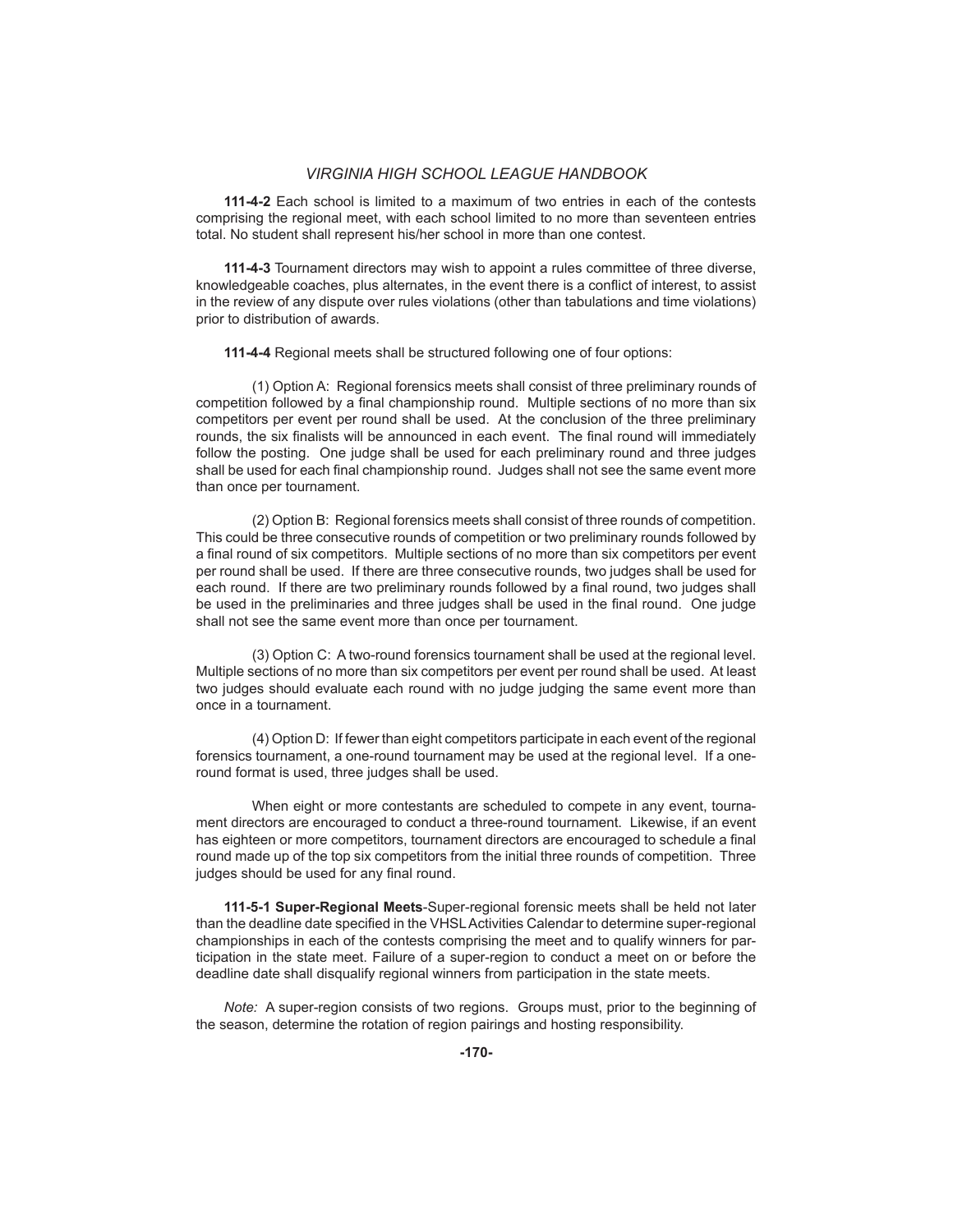# *SPEECH ACTIVITIES*

 **PM 111-4-1, 111-5-1 FORENSICS/Director Attendance (9-95)**-Every regional and super-region forensics director shall attend one of the speech rules clinics. If a director is unable to attend, the region or super-region should consider replacing him/her.

**111-5-2** First, second and third place winners in each regional meet are eligible to compete in the super-regional meet.

**111-5-3** Meet regulations and procedures are given hereafter in this section. The specific date, time and place of the meet is determined by the appropriate Regional Council, which likewise designated the meet director. The director is responsible for the conduct of the meet in accordance with League regulations. He/she is supplied by the League office with a meet kit well in advance of the deadline date for the meet.

**111-5-4** Procedures for super-regional meets parallel in general those followed in regional meets. Super-regions may choose any one of the four options listed in Section 111-4-4 for conducting the regional forensics tournament. Super-regions are encouraged to have at least a two-round tournament to determine super-regional championships and to qualify winners for participation in the state meet.

**111-6-1 Honorarium and Travel Expense**-Experience has shown that Region Councils which pay judges an honorarium plus travel expense find the judging situation to be much improved.

**111-7-1 State Meets**-State meets for all groups shall be held not later than the deadline dates specified in the VHSL Activities Calendar to determine state championships in each of the contests comprising the meet. Entrants shall be the first, second and third place winners of super-regional contests. In addition to declaring first, second and third place individual champions in each event by group classification, a team champion and runner-up shall be determined.

**111-8-1 General Judging and Scoring Procedures**-The following procedure for judging and scoring are in place for all speech competitions.

 (1) Independently and without conferring, judges shall rank each individual performer 1, 2, 3, 4, etc., assigning Rank 1 to the best overall performer, Rank 2 to the next best performer, and so on, being careful to avoid any ties in ranking.

 (2) Judges shall also assign each performer a numerical score from 70-100. If there is a violation of the time limit, there is no scoring penalty, but no judge may rank or score that performer first in the round.

 (3) The tournament director will tabulate the results and prepare a cumulative score sheet. If a final-round format is used, ranks/scores for the final round should be added to ranks/scores for preliminary rounds to determine final placement.

(4) The first criterion for determining the order of finish is each performer's cumulative ranking. The performer with the lowest overall ranking is the first-place finisher, the next lowest ranking is second, etc.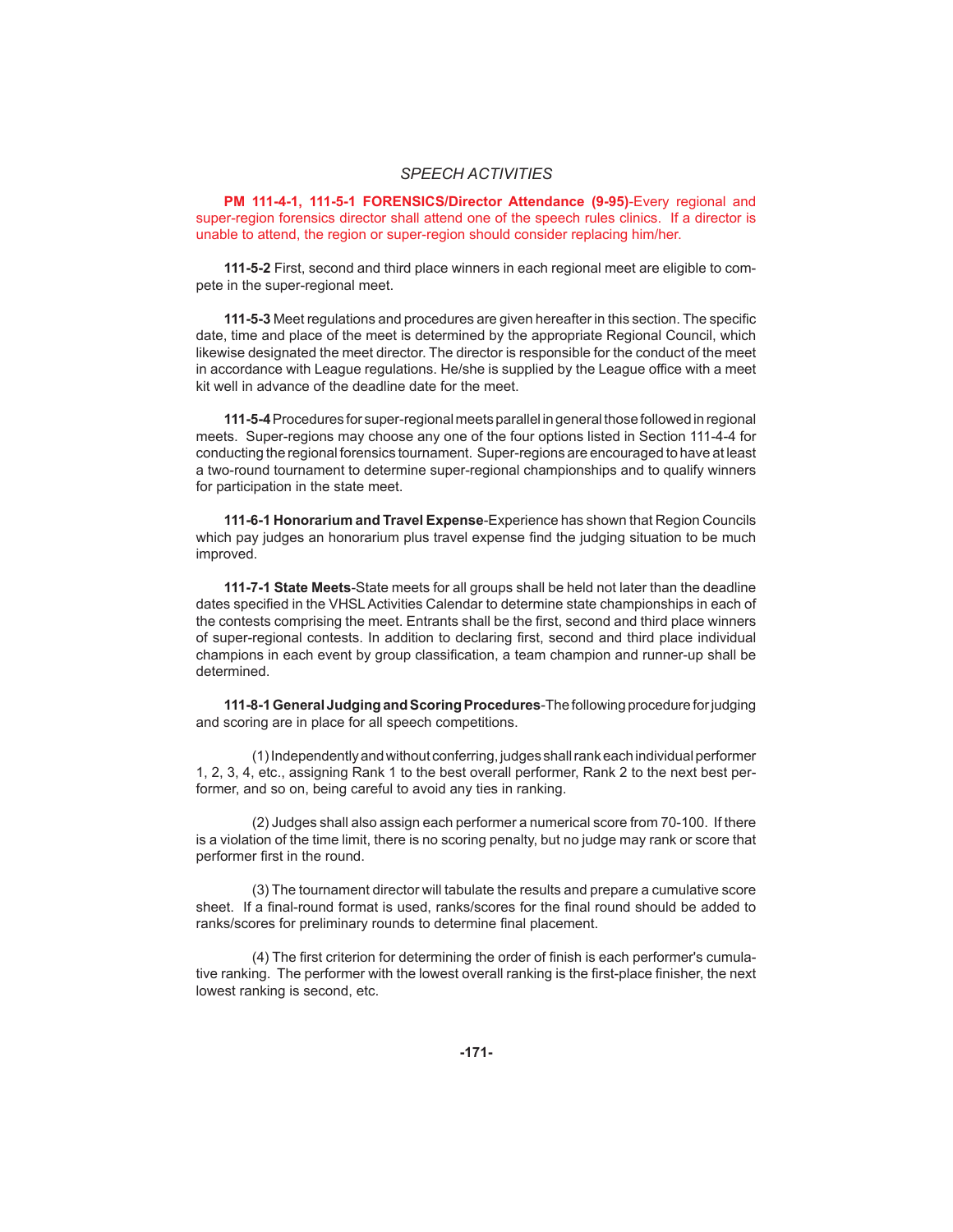(5) In the event of a tie in total ranking, the cumulative numerical scores of the tied performers will be compared, with the greatest score being the highest finisher and so on. If the tied performers' numerical scores are also identical, the tie should be broken first by reinserting any dropped ranks, second by reinserting any dropped scores, and then by counting the number of first place ranks each performer received, the number of second place ranks, etc. until the tie is broken.

 (6) When an odd number of entries or last-minute drops prevent balanced sections of an event, the Tab Room needs to adjust ranks to avoid penalizing lower finishers in the larger section. No competitor in either section should be ranked lower than the lowest rank in the smaller section (for example, four competitors in one section would be ranked 1, 2, 3, 4 and six competitors in the other section ranked 1, 2, 3, 4, 4, 4). No adjustment would be made in the scores.

 *Note*: The following scoring system is used at the State Forensics Championships and may be used by regions and super-regions if they so desire. It is particularly appropriate when multiple rounds/judges are employed.

 (7) To eliminate extreme disparities, the worst of the six rankings in preliminary rounds will be dropped and reinstated only when necessary to break a tie. This means ranks/ scores are only dropped in a three round plus final tournament. The five remaining judges' ranking of each entry are totaled for a cumulative rank. For example, a student receives three first-place ranks, one second-place rank, one third-place rank and one sixth-place rank from the judges; the Tab Room drops the lowest (the sixth-place), totals the remaining ranks, and assigns an overall rank of 8. The six entries earning the highest rankings would advance to the finals. If there is a tie for the last spot, the five numerical scores (excluding the score given by the judge who gave the lowest ranking) would be added for each of the entries involved in the tie, and the entry with the highest score would advance.

(8) Following the final round, the three additional ranks will be added to the five best preliminary ranks to determine the final overall rank for each entry, with the lowest rank total place first, second lowest placing second, etc. In the event of a tie, the three numerical scores earned in the finals would be added to the five preliminary scores (excluding the score given by the judge who gave the lowest ranking) for those students tied to determine their final placing, with the higher numerical total placing ahead of a lower total. If both total rank and total numerical scores are tied, then the lowest ranks are reinstate; if still tied, the lowest numerical scores are reinstated; if still tied, a progressive comparision of the total number of first-place ranks is made, then second, third, etc.

 (9) Because of potential tabulation errors following preliminary rounds when a final-round format is used, an audit to ensure that all students who qualify for the finals are permitted to participate shall be conducted. A comparison of computer tabulations and hand tabulations (if both systems are used) will be considered an audit. Otherwise, the following system will be used:

(a) An audit of preliminary results is required after the final round begins by a team of coaches not involved in the original tabulations. Students who did not advance are not to leave until the audit confirms the posted results. If a mistake is found, the entry incorrectly eliminated is to be taken immediately to the final round. That will result in seven finalists, with the top six medaling at the state level.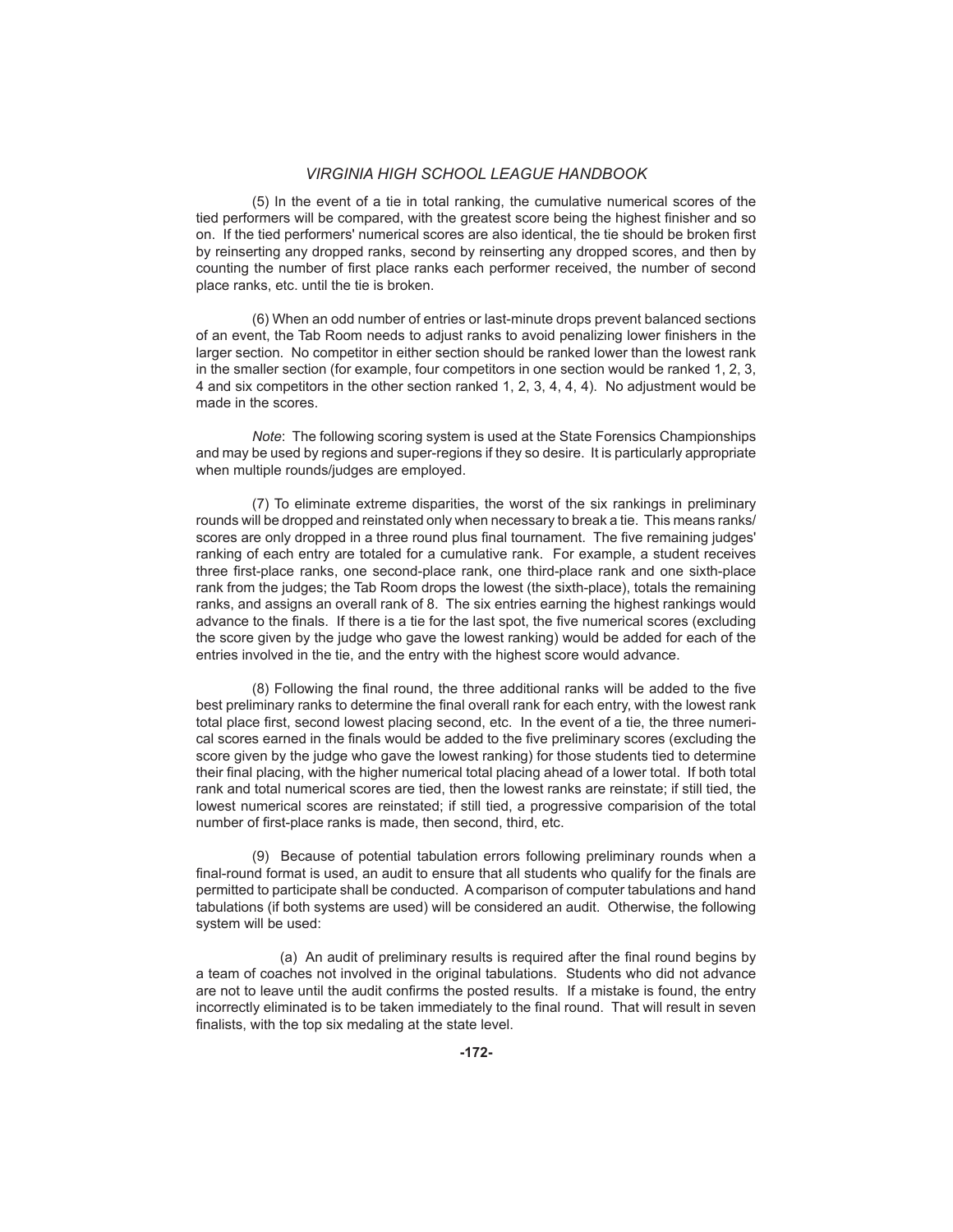# *SPEECH ACTIVITIES*

 (b) At the state level, the audit will be done by asking each Tab Room staff to audit the results from a different Tab Room. For example, the Class 1 Tab Room staff might audit Class 2, Class 2 audit Class 3 and Class 3 audit Class 1. At regional or super-regional competition, where there is only one Tab Room, the director will appoint a team of auditors who are not part of the Tab Room staff.

(c) If a student who should have qualified leaves the tournament before the audit finds the error, he/she forfeits the right to advance. If the audit does not uncover the error, the results stand, but the student unfairly eliminated will share last place among the finalists.

 *Note*: This is not an issue in those sections, regions and super-regions that do not use the preliminary/final round format.

**111-8-2** The choice of the selection, with reference to its intrinsic merit and its suitability to the contestant, constitutes one of the bases of evaluation. Schools should select material which is honest in its fundamental concept, which is suited to the emotional development of the contestant and which is handled with taste and restraint. Content should be appropriate to the audience for which it is performed and in support of contemporary community standards. Any editing of published work must be honest to the original text. It is important that coaches review questionable content or language with the principal prior to performance. The principal's signature on the entry form will indicate approval of material to be performed. Competition directors will not disqualify a selection approved by the principal unless editing or performance decisions significantly alter the selection after approval has been given.

**111-8-3 Forfeits**-Once the tournament is underway, the discretionary decision by any student or duo team not to participate in any round of scheduled competition constitutes a sportsmanship violation, a forfeit and immediate elimination of that student or duo team from competition.

**111-8-4** As a means of standardizing competition conditions, students should not be permitted to use a lectern or podium even if it is available in the competition room.

**111-8-5** A student may be disqualified by the tournament director for a violation of a *Handbook* rule.

 (a) A violation of the 30-second grace period following the time limit for an event means that a student may not be ranked first or scored highest for that round.

(b) To earn disqualification, the violation must be clear and absolute (e.g., a student using the same selection as was used in last year's competition).

 (c) If a judge questions whether or not a rules violation took place, he/she should evaluate the presentation without prejudice, and share his/her concern with the tournament director, who shall make a ruling on whether or not a disqualification is in order based on the evidence presented. The judge is the arbiter of the presentation and what did or what did not happen in the room. The tournament director makes the final call on disqualifications.

**111-8-6** No student shall represent his/her school in more than one contest.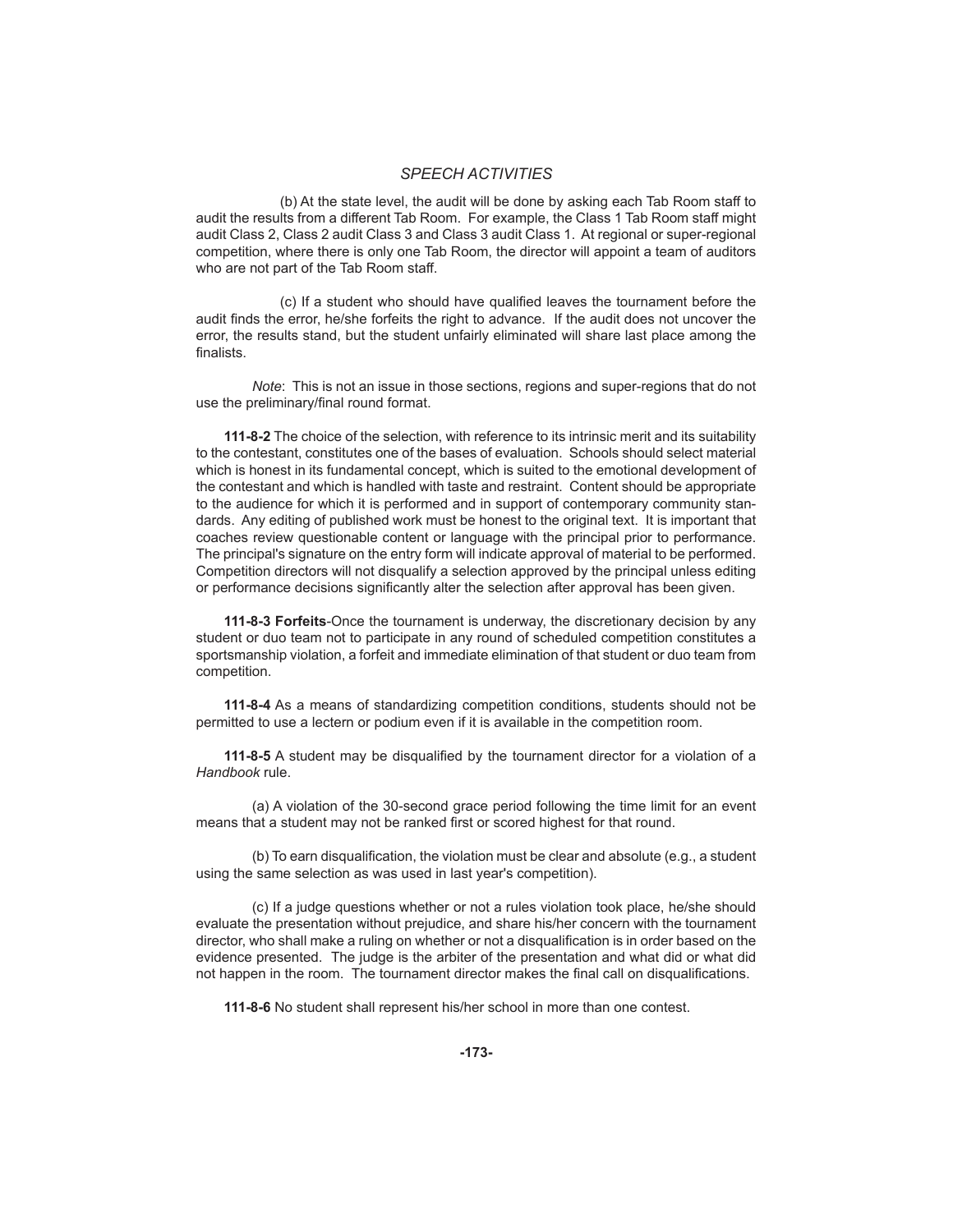**111-8-7** Only entries which are submitted on the official entry form, properly certified by the school principal and received by the deadline date for entry, shall be accepted.

**111-8-8** State forensics meets shall consist of two preliminary rounds of competition and a final championship round. One section of no more than six competitors per event per round shall be used. At the conclusion of the two preliminary rounds, the three finalists will be announced in each event. The final round will begin immediately following the postings. Two judges shall be used for each preliminary round with three judges for the final championship rounds. Judges should not see the same event in the same tournament more than once.

**111-8-9** All expenses of travel, board and lodging shall be defrayed by the competing schools or their contestants.

**111-8-10** Each school participating at the state meet must provide at least one qualified judge to evaluate competition in a group other than the one represented by the school. The coach may serve as the school's required judge. Penalty for violation is as stated in 30-5-1.

**111-9-1 Awards**-Each Region Council shall adopt a program of awards for its forensics competition. The Virginia High School League shall present trophies to first and second place teams (sweepstakes) at the state level, and medals shall be presented to the top four finishers in each category.

**111-9-2** Team scoring and awards are based on a 7-5-3-1 format for finalists in each event when there is a final round. A first place individual earns 7 points, a second place individual earns 5 points, a third place individual earns 3 points, and all other individuals in the finals receive 1 point.

*Note*: If the format selected for all events does not include a final round and all entrants compete in each round (or in the case of the state championship where the final round only includes three contestants), scoring in all events should be based on 5 points for first, 3 points for second and 1 point for third, with no points given to other contestants.

**111-9-3** The sum of all its individuals' points represents a school's team score. If there is a tie for either first or second place in the school sweepstakes, the tie should be broken by counting the number of firsts, the number of seconds, etc. earned by each school until the tie is broken. A sweepstakes tie below second place will not be broken.

 *Note*: Scoring at sectional, regional and super-regional levels should follow the same cumulative methods for both individuals and team standings. The number of evaluations and scores may be different for individuals at the regional and super-regional levels depending upon the option that best suits the size of your local tournament.

### **SECTION 112: EXTEMPORANEOUS SPEAKING.**

**112-1-1 Introduction**-The League sponsors a program in extemporaneous speaking leading to championships in each group. These contests are held as part of the school, regional, super-regional and state forensic meets.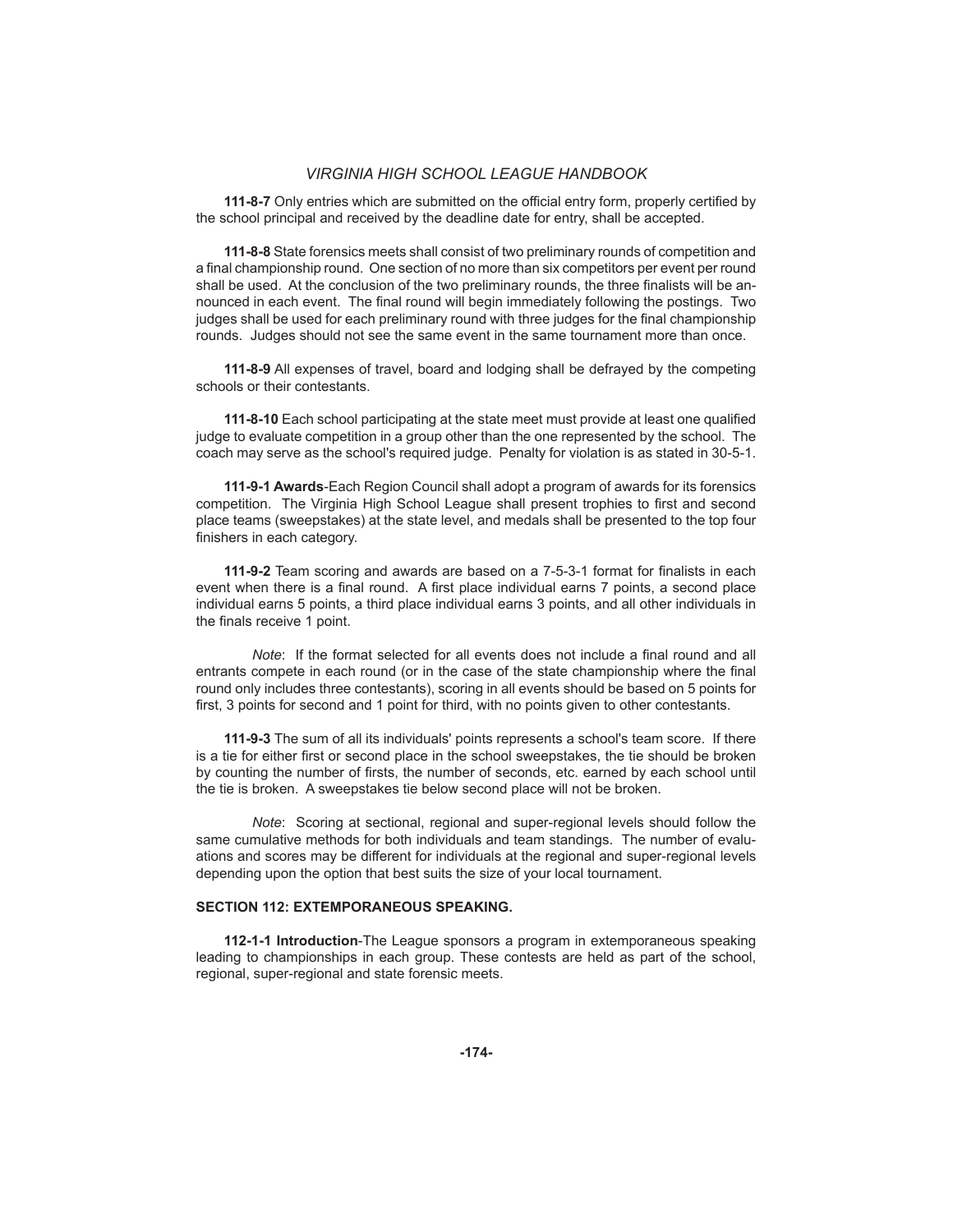# *SPEECH ACTIVITIES*

**112-2-1 Purpose**-The purpose of the extemporaneous speaking event is to encourage students to combine clear thinking, good extempore, conversational speaking and interesting presentation in establishing a definite thought with respect to current fact and opinion on a designated topic as presented by contemporary sources.

**112-3-1 Contest Regulations**-Topics for extemporaneous speaking shall be chosen from articles appearing in the issues of national newsmagazines such as *Newsweek*, *Time* and *U. S. News and World Report* or from mainstream newspapers with national circulations. Topics will be selected from these periodicals, may relate to either domestic or foreign affairs and will be released at least 30 days before each tournament.

**112-3-2** Questions pertaining to topics will be provided and are not to be made known to the contestants before the event.

**112-3-3** The speech shall not exceed seven minutes in length. There is no minimum time requirement as long as the topic is adequately covered; however, the contestant is encouraged to speak at least four minutes.

**112-4-1 Preparation**-Speeches should have as their purpose either to stimulate, to convince, to persuade or to influence action.

**112-4-2** In preparing his/her speech, the contestant should concentrate on originality of his/her theme, relevance of his/her content to his/her topic, depth and logic of thought in his/ her content, fresh and challenging approach, clarity of organization and adequate evidence. When delivering his/her speech, the contestant should keep in mind the conversational style of delivery, earnestness and concerned delivery (sincerity plus ardor), simplicity, accurateness and vividness of language and manner, pleasing and varied vocal qualities, posture and bodily movement that are neither stiff nor slovenly, and gestures that are *felt* as necessary. Above all, he/she should concentrate more on quality of content than on quality of delivery even though the latter is important in the process of communication.

**112-5-1 Contest Procedures**-The order in which contestants speak is determined by lot on the schematic pairings.

**112-5-2** Contestants shall report to an assigned area where they will, in order, draw three questions each. From these, each contestant is to choose one and return the other two. All students in each section will draw from the same list of questions. After the first speaker has chosen his/her question, the second speaker will draw his/her question ten minutes later, and so on, in ten-minute intervals for each speaker. A different topic area will be used for each round.

**112-5-3** Each contestant shall have 30 minutes to prepare before he/she is to speak. Timing begins immediately after the three questions are drawn. The speaker shall withdraw to the specified area and prepare himself/herself to speak. During this preparation period, he/she must not consult with anyone or make use of previously prepared notes. Reference books, newspapers and magazines shall be permitted. The use of a laptop computer during preparation is allowed under the provisions below.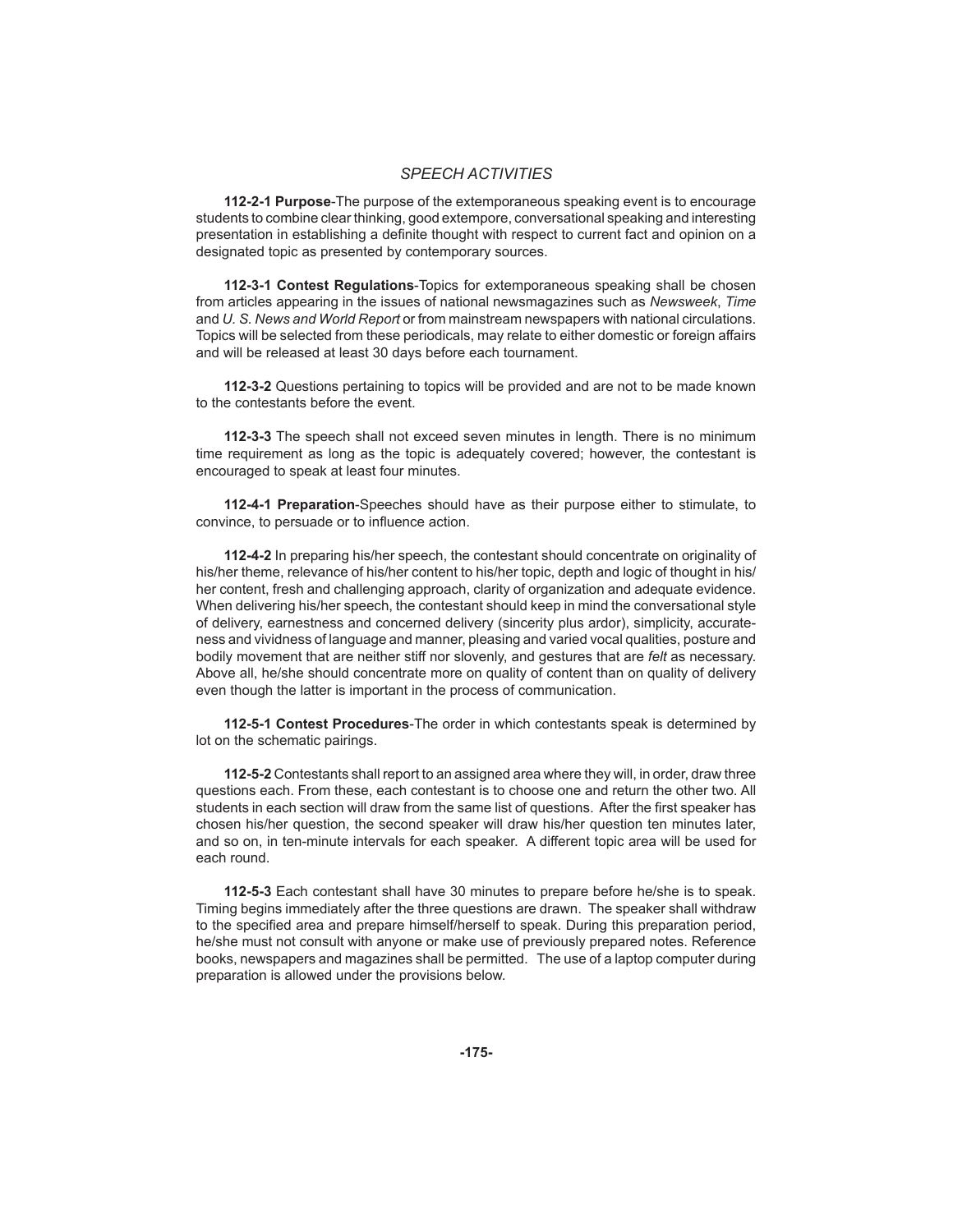**112-5-4 Extemporaneous Source Materials**-Any student who opts to use a laptop during preparation must provide his or her own laptop and is not allowed connectivity to other computers, persons or the internet. The penalty for students found using connectivity will be immediate disqualification from the tournament and forfeiture of all rounds. Use is limited to retrieval of sources that the student has researched previously and stored on the laptop in PDF, JPG, or another static, uneditable format. Students are also responsible for their own battery and power; tournaments are not responsible for providing outlets.

 *Note*: Students may take a simple bibliography with them to the preparation room. It must NOT be an annotated bibliography. It may contain authors, titles, publications and dates. It may be arranged in broad, general categories (all articles on the Middle East, for example, may be listed together). Students may also have their own resource file containing articles or clippings, but prepared and annotated notes are not allowed. This includes notes and markings (other than one color highlighting) in the publications themselves. Students may have acquired background information via the Internet and included it in their files and they may use computers as specified in the VHSL Handbook. All stored documents must be in static format and may not have notes or markings, consistent with the restrictions above. Internet connectivity is strictly prohibited.

**112-5-5** The speaker shall be allowed to use both sides of one note card not exceeding 4" x 6" in size and provided by the tournament.

**112-5-6** At the end of the 30-minute preparation period, it shall be the responsibility of the student to report immediately to the speaking area. Students must not leave the prep room with any materials other than their question strip and optional note card.

**112-5-7** Either before beginning the speech or as part of the introduction, the contestant is to read his/her question in the *exact words or phrasing* as it appears on the paper he/she selected.

**112-5-8** Visual aids and/or props used while speaking are prohibited.

**112-5-9** A judge or person appointed by the judge will use a stopwatch to time each speech, indicating progress with hand signals. There is NO minimum time requirement but the contestant must cover the subject adequately. The timekeeper will indicate time elapsed at the beginning of the fourth minute of the speech, show the progression of minutes at five and six, 6:30 and at the end of the seventh minute indicate that time has expired. The speaker must conclude the speech at the end of the seven minutes. The timekeeper will note for the speaker and judges the time for each speech. Extemp students have a seven-minute time limit plus a 30-second grace period.

**112-6-1 Bases for Judges' Decisions**-Criteria followed by judges in determining winners are relevance of theme to topic, thought content, logic, freshness, depth, clarity of organization, sincerity of speaker, adequacy and concreteness of supporting details, use of language (vividness, simplicity and comprehension), voice and diction (variety, acceptable pronunciation, clear enunciation), and control and use of body. Judges' rating forms are supplied by the League Office. All contestants are ranked and scored. Judges shall write a criticism for each speaker. Judges may not question a speaker at the conclusion of his/her speech.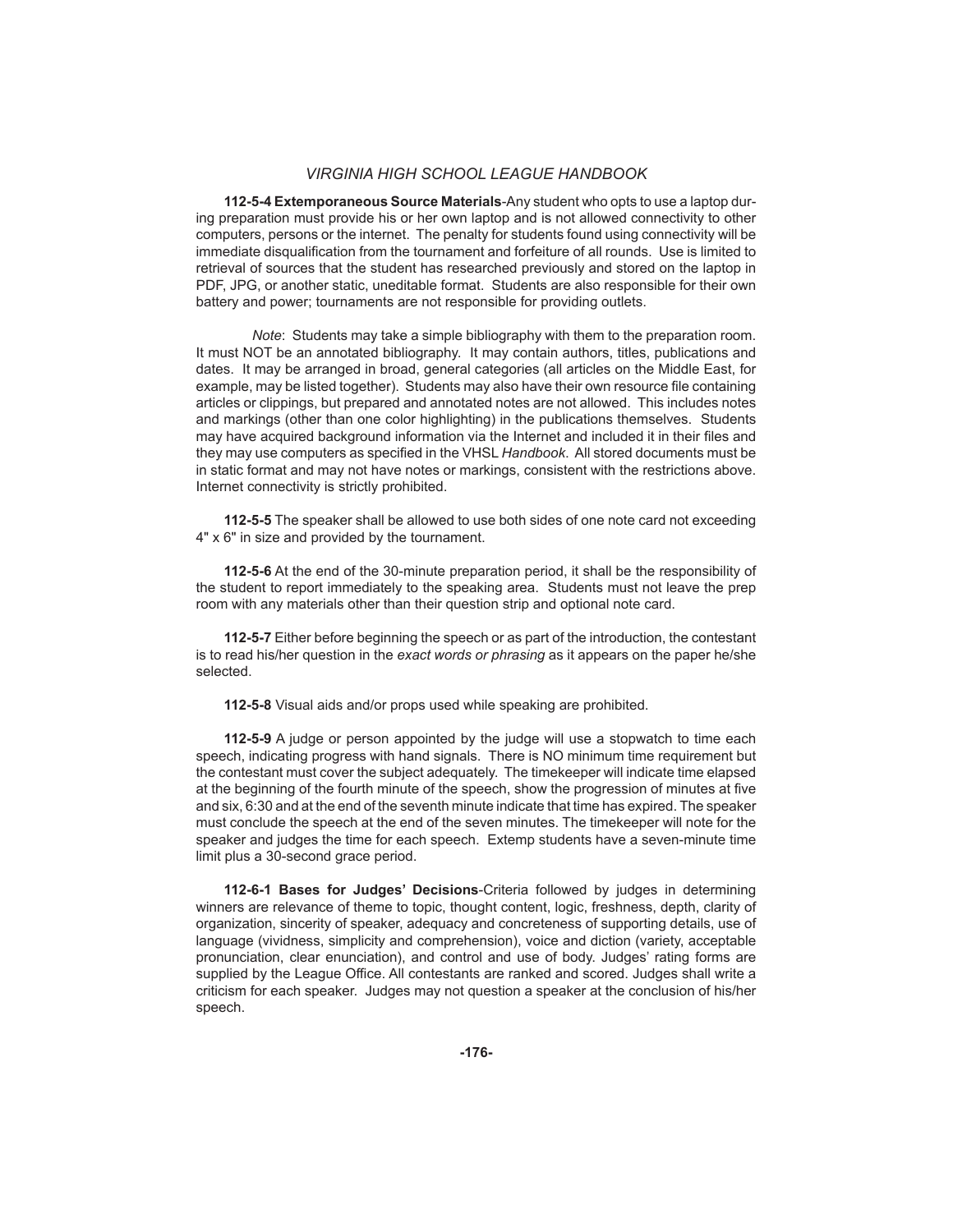# *SPEECH ACTIVITIES*

**112-7-1 Penalties**-In each contest, the contestant shall be given a 30-second grace period beyond the time limit for that event. Any student going over the grace period may not rank first in the round. No other penalty for a time violation shall be assessed. Any contestant at any regional, super-regional or state contest who violates any other regulation in this section shall be disqualified.

### **SECTION 113: ORIGINAL ORATORY.**

**113-1-1 Introduction**-The League sponsors a program in original oratory leading to championships on all levels within each group. These contests are held as part of the regional, super-regional and state forensic meets.

**113-2-1 Purpose**-The purpose of the original oratory contest is to train and encourage students to present speeches intelligently and truthfully (in an interesting and original manner, direct and conversational in delivery, clear in arrangement and presentation, and with some profit to an audience) on any worthwhile topic suitable for a public speech.

**113-3-1 Contest Regulations**-A speaker may not use a speech he/she has delivered in any previous year's contest.

**113-3-2** Each contestant shall deliver his or her own original speech not to exceed ten minutes in delivery. Contestant must present the same speech in each round of a given tournament. Adjudicator will not provide time signals, and there is no minimum time requirement.

**113-3-3** The oration shall not contain in excess of 150 words of directly quoted material, nor shall the oration be a paraphrase taken completely from one source. The speaker shall clearly acknowledge the sources of any quotations used.

**113-3-4** Speeches shall have been thoroughly prepared. The speaker shall be allowed to use both sides of two note cards each of which may not exceed 4" x 6" in size. Visual aids used while speaking are not permitted.

**113-3-5** Each speaker shall prepare a manuscript of his/her speech for each round of competition. Following the completion of the speech in each round, each speaker shall submit a copy of his/her manuscript to a judge who shall submit it to the tournament director, who may return it to the speaker.

**113-4-1 Preparation**-The original oration should have as its purpose to persuade. Therefore, one might wish to speak in order to convince, to stimulate or to inspire.

**113-4-2** Any idea might become a subject for an oration, provided it "bothers" a speaker and interests the audience.

**113-4-3** In preparing his/her speech, the contestant should concentrate on originality and worthwhileness of content and theme, soundness of thinking, excellence of organization, adequacy and concreteness of developmental or supporting details and illustrations and vividness of style. In rehearsing his/her speech, the contestant should keep in mind the conversational style of delivery, earnestness and concerned delivery (sincerity plus ardor), simplicity, accurateness and vividness of language and manner, pleasing and varied vo-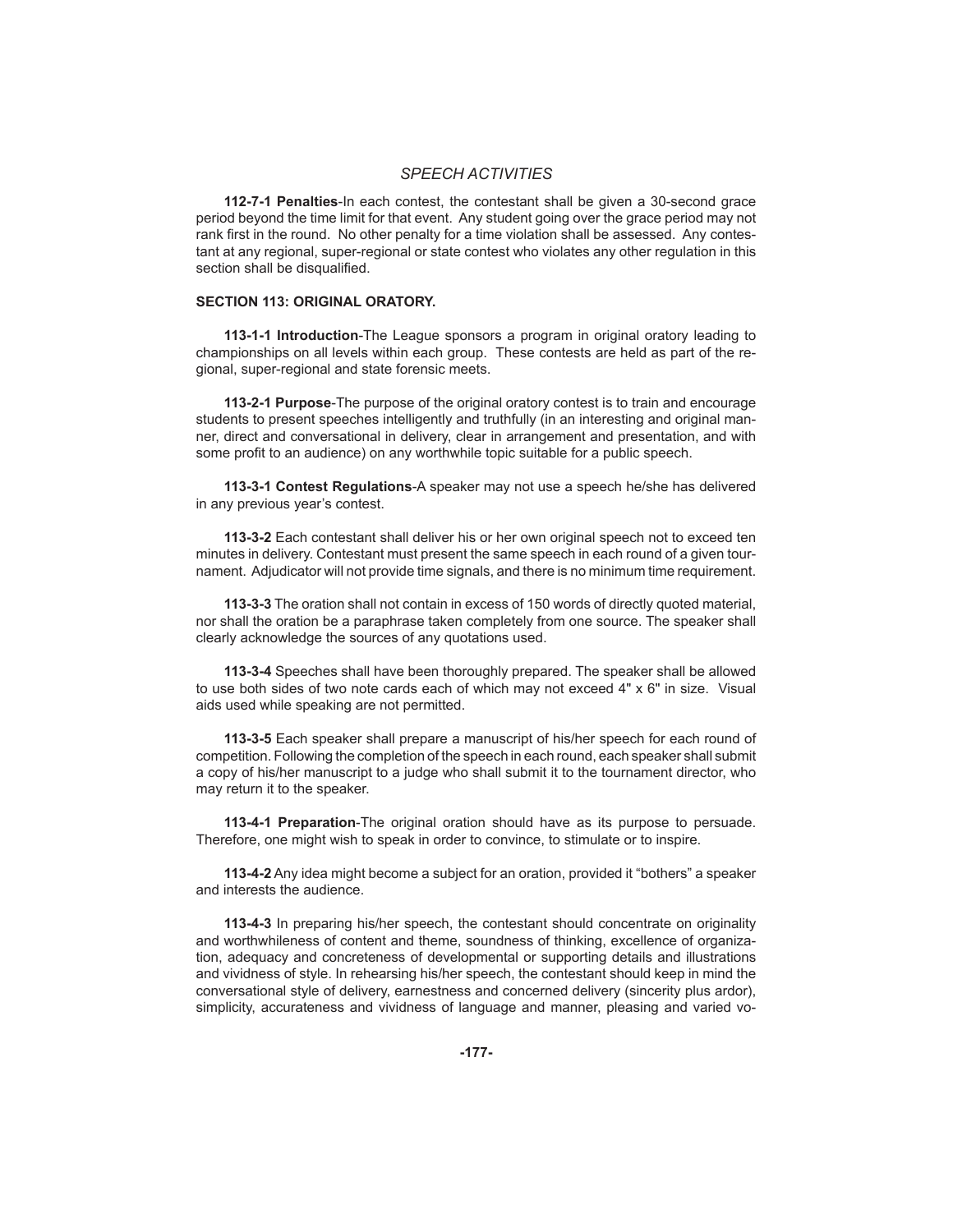# *SPEECH ACTIVITIES*

cal qualities, posture and bodily movement that are neither stiff nor slovenly, gestures that are *felt* as necessary, and general effectiveness as a persuasive, convincing, stimulating or inspirational speaker whose speaking gives prominence to imaginative and emotional elements. ("Soundness of thinking and weight of content are supplemented by a degree of eloquence in delivery by a speaker who is stirred, aroused, and challenged by his/her subject and audience.") Above all, the speaker should predominately concentrate on quality of content rather than on quality of delivery even though the latter is important in the process of communication.

**113-5-1 Contest Procedures**-The order in which contestants speak is determined by lot on the schematic pairings.

**113-6-1 Bases for Judges' Decisions**-Criteria followed by judges in determining winners are originality and worthwhileness of subject, thought content (logic, freshness, depth), clarity of organization, sincerity of speaker, voice and diction (variety, acceptable pronunciation, clear enunciation), and control and use of body. Judges rating forms are supplied by the League Office. All contestants are ranked and scored. Judges shall write a criticism for each speaker. Judges may not question a speaker at the conclusion of his/her speech.

**113-7-1 Penalties**-In each contest, the contestant shall be given a 30-second grace period beyond the time limit for that event. Any student going over the grace period may not rank first in the round. No other penalty for a time violation shall be assessed. A violation of any other rule in this section, if discovered and reported to the tournament director before the end of the competition will result in disqualification and a redistribution of awards as necessary.

### **SECTION 114: IMPROMPTU SPEAKING.**

**114-1-1 Introduction**-The League sponsors a program in impromptu speaking leading to regional, super-regional and state championships.

**114-2-1 Topics**-Impromptu topics will include proverbs, ordinary objects, events, quotations and famous people. All students, in each section, will draw from the same list of topics. A different subject area will be used for each round.

**114-2-2 Drawing**-Students will be assigned to a room with an adjudicator present. All students assigned to the room will check in with the adjudicator and then wait outside the room until they are called for their turn to speak. When the student is asked to speak, he/ she will be brought into the room, given three topics and asked to choose one. All students will choose from the same three topics.

**114-2-3 Preparation**-The contestant shall prepare a speech without consultation and without reference to prepared notes or research materials. The student may make limited notes on both sides of one note card not exceeding 4" X 6" in size and provided by the adjudicator.

**114-2-4 Time**-Timing begins immediately after the three topics are drawn. There is NO minimum time requirement, but the contestant must cover the subject adequately. The maximum time for preparation and speaking is seven minutes. The student may divide this time in any way he/she see fit. Visual aids and/or props are prohibited. The adjudicator is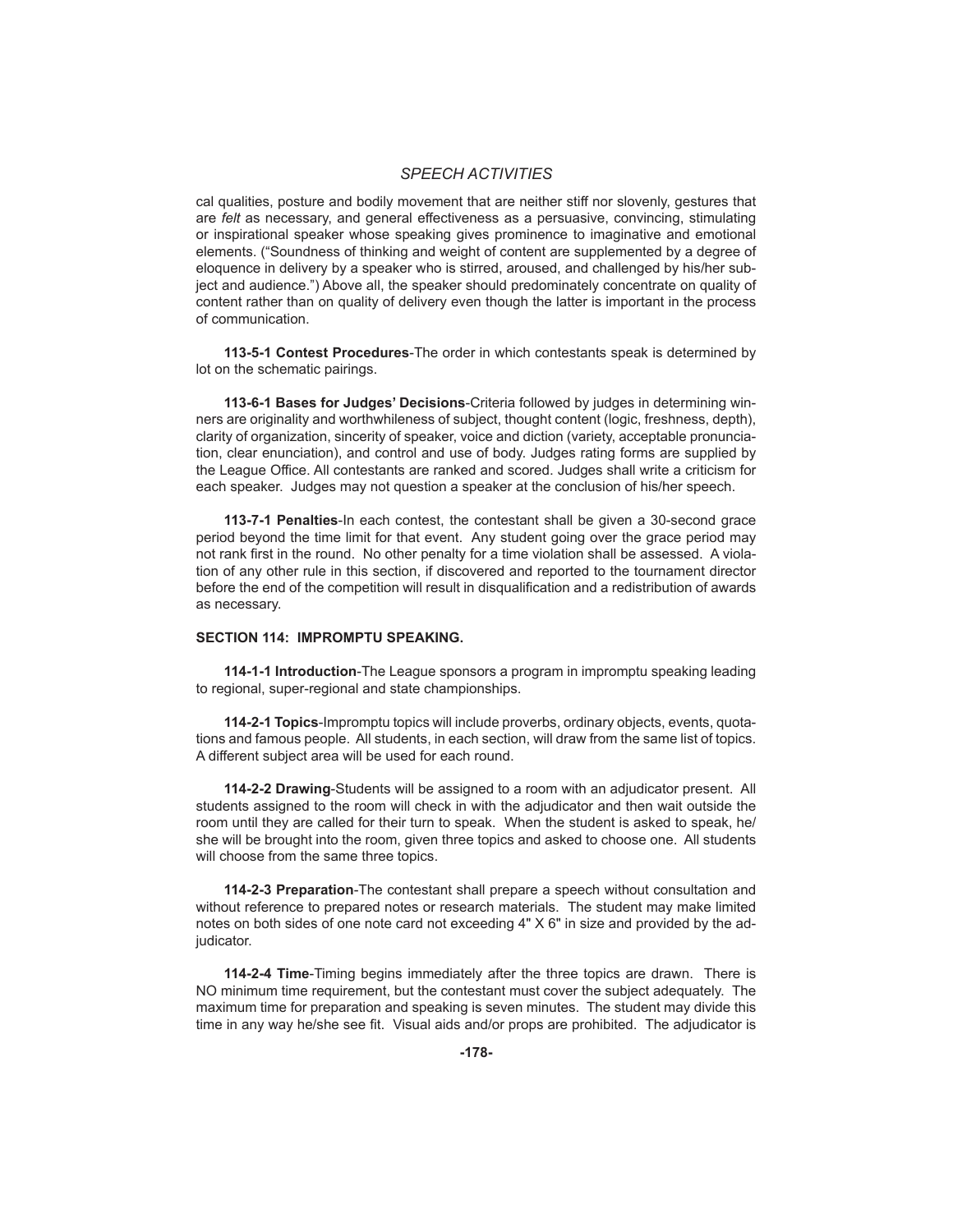expected to provide the student with oral time signals, indicating the amount of time elapsed at one minute, two minutes, etc. until the student begins speaking. The adjudicator should then provide the student with hand signals, showing the progression of each minute, again at 6:30 and at the end of the seventh minute, indicate that time has expired. The speaker must conclude the speech at the end of the seven minutes. Impromptu students have a seven-minute time limit plus a 30-second grade period.

**114-2-5 Recuse**-A student may not leave the impromptu round until all students have finished speaking.

**114-3-1 Bases for Judges' Decisions**-Criteria followed by judges in determining winners are relevance of theme to topic, thought content, freshness, depth, clarity of organization, sincerity of speaker, adequacy of support and development, use of language, voice and diction and control and use of body. Judges' rating forms are supplied by the League office. All contestants are ranked and scored. Judges shall write a criticism for each speaker.

**114-4-1 Penalties**-In each contest, the contestant shall be given a 30-second grace period beyond the time limit for that event. Any student going over the grace period may not rank first in the round. No other penalty for a time violation shall be assessed. A violation of any other rule in this section, if discovered and reported to the tournament director before the end of the competition will result in disqualification and a redistribution of awards as necessary.

### **SECTION 115: ORAL INTERPRETATION.**

**115-1-1 Introduction**-The League sponsors a program in oral interpretation leading to championships on all levels within each group. Championships are determined in storytelling, prose interpretation, poetry interpretation, serious dramatic interpretation, humorous dramatic interpretation, serious duo interpretation and humorous duo interpretation. These contests are held as part of regional, super-regional and state forensic meets.

**115-2-1 Purpose**-The purpose of these contests is to encourage appreciation of the full meaning of the printed page and the oral communication of that meaning to others with apparent spontaneity, directness, simplicity and sincerity, without distracting the hearer through faulty pronunciation or indistinct enunciation. A speaker may not use a selection he/she has written or a selection written about his/her own experiences.

**115-3-1 Oral Interpretation Regulations**-Oral interpretation events require the use of published work. Selections used shall be cuttings from published, printed material, the approved list of online sources, the approved list of apps, or e-books that also exist in published printed format. Recorded material not printed and published is prohibited. If a selection is challenged, a school representative must be able to identify the printed source or e-book on the spot and will be asked to produce an original or copy of an original to verify publication. For online sources, a school representative must provide a printed copy of the complete, original text with cuts denoted, in addition to a digital copy loaded from the original source link. For apps, a school representative must be able to identify the published material by accessing it on the spot via the app. If publication cannot be verified to the satisfaction of the tournament director, the student will be disqualified. All disputes will be settled at the regional, super-regional or state level where the challenge was made.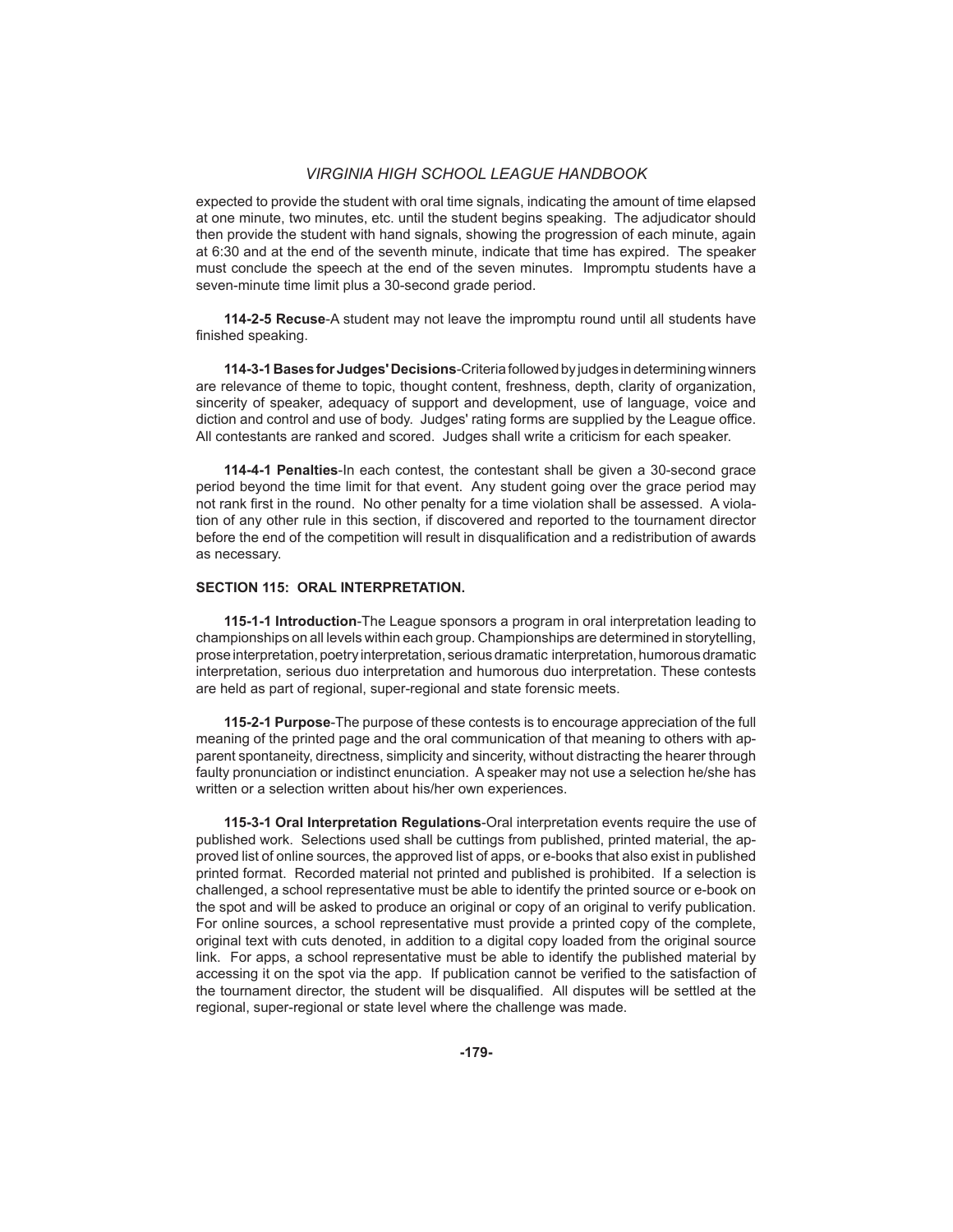**115-4-1 Storytelling Contest Regulations**-A contestant will present a published children's story, not exceeding ten minutes in length including an introduction. Contestant must present the same selection in each round of a given tournament. Adjudicator will not provide time signals and no notes may be used and a contestant may not use a story he/she has presented in any previous year's contest. Each contestant is to work alone without costume or props since he/she will be judged only on storytelling ability. Gestures are encouraged; however, movement must be restricted to movement in place, no walking. The contestant should assume that the audience consists of a group of children. The contestant may differentiate characters by the use of different voices, focal points and body postures.

**115-5-1 Prose Interpretation Contest Regulations**-Each contestant shall read one prepared published prose selection of his/her own choice with a total reading time of not more than ten minutes. The contestant should preface his/her reading with an introductory statement which will give the audience a better understanding of the selection read, provided this total time does not exceed ten minutes. Contestant must present the same selection in each round of a given tournament. Adjudicator will not provide time signals. The use of a manuscript is required. No reader may use a prepared prose selection, adaptation or cutting that he/she has read in a regional, super-regional or state contest in a previous year.

**115-6-1 Poetry Interpretation Contest Regulations**-Each contestant shall read one prepared published poem or poetic group of his/her own choice with a total reading time of not more than ten minutes. The contestant should preface his/her reading with an introductory statement which will give the audience a better understanding of the selection read, provided this total time does not exceed ten minutes. Contestant must present the same selection in each round of a given tournament. Adjudicator will not provide time signals. The use of a manuscript is required. No reader may use a prepared poetry selection, adaptation or cutting that he/she has read in a regional, super-regional or state contest in a previous year.

**115-7-1 Serious Dramatic Interpretation Regulations**-Each contestant shall present one selection of a serious nature chosen from published material. Contestant must present the same selection in each round of a given tournament. The selection should emphasize character development through consistent use of distinct voices, focal points and postures. Adaptations may be for the purpose of continuity only. The contestant should preface the selection with an introductory statement that will give the audience a better understanding of the selection, provided the total time does not exceed ten minutes. Adjudicator will not provide time signals. The use of a manuscript is prohibited. No contestant may use a selection, adaptation or cutting that he/she has used in a regional, super-regional or state contest in a previous year. Properties or costumes are not permitted. Movement is allowed, but such movement should be restricted to bending (knees and/or waist); leaning, twisting or swiveling; and no walking. Use of body (gestures, appropriate audience/eye contact, etc.) to suggest character is permitted.

**115-8-1 Humorous Dramatic Interpretation Regulations**-Each contestant shall present one selection of a humorous nature chosen from published material. Contestant must present the same selection in each round of a given tournament. The selection should emphasize character development through consistent use of distinct voices, focal points and postures. Adaptations may be for the purpose of continuity only. The contestant should preface the selection with an introductory statement that will give the audience a better understanding of the selection, provided the total time does not exceed ten minutes. Adjudicator will not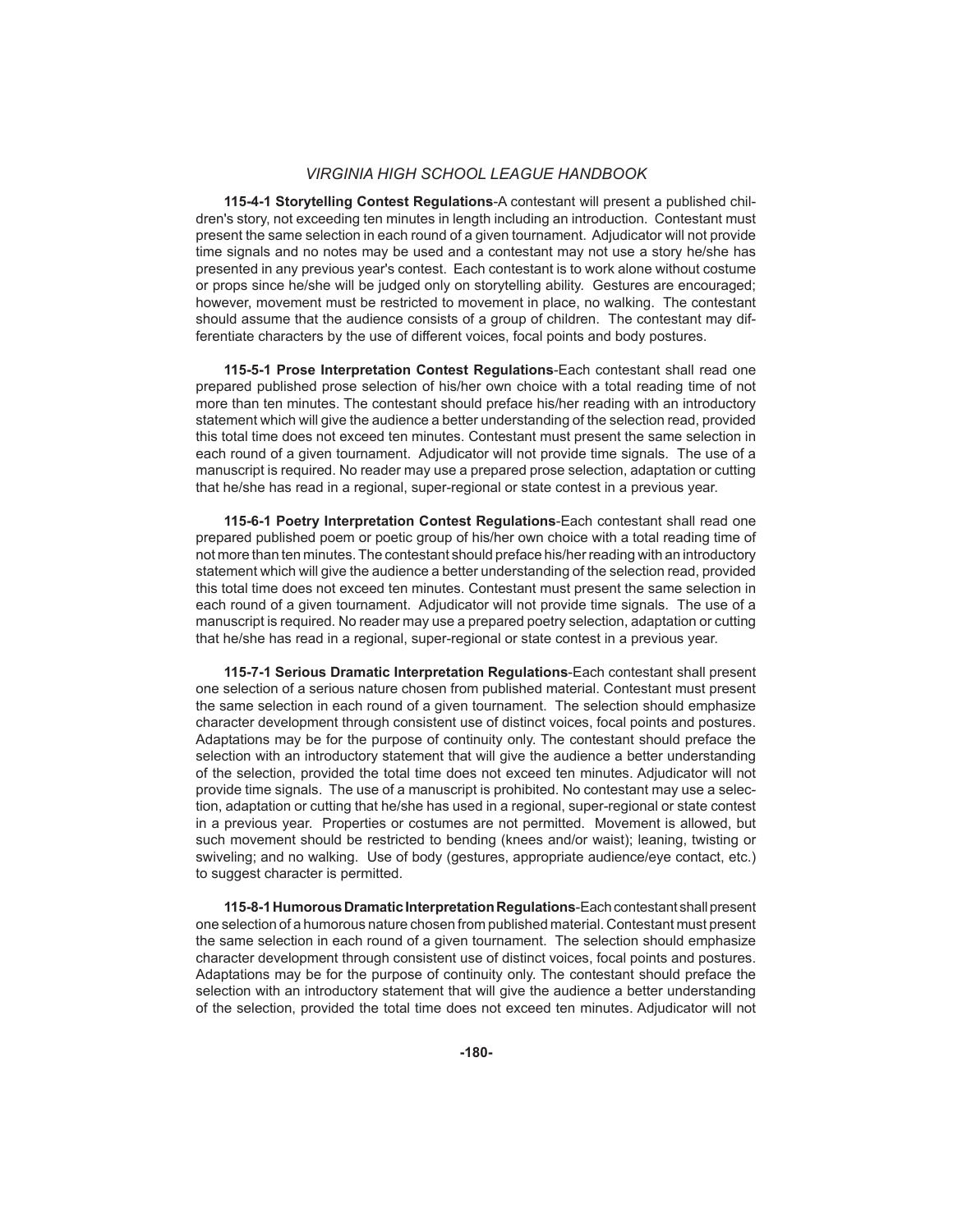# *SPEECH ACTIVITIES*

provide time signals. The use of a manuscript is prohibited. No contestant may use a selection, adaptation or cutting that he/she has used in a regional, super-regional or state contest in a previous year. Properties or costumes are not permitted. Movement is allowed, but such movement should be restricted to bending (knees and/or waist); leaning, twisting or swiveling; and no walking. Use of body (gestures, appropriate audience/eye contact, etc.) to suggest character is permitted.

**115-9-1 Serious Duo Interpretation of Literature**-Each duo team must present one selection of a serious nature chosen from a single published work. Though the material may contain humorous tones, the climax and resolution must be a serious dramatic nature. Contestant must present the same selection in each round of a given tournament. Each interpreter may present one or more characters and either or both may present narration. A selection must maintain the author's intent, characters and words as written, except for minor use of transitions, unless written permission is granted by the author or publisher for modification and/or adaptation of the published work. No contestant may use a selection, adaptation or cutting that either member of the duo team has used in a regional, super-regional or state contest in a previous year. The contestants should preface the selection with an introductory statement that will give the audience a better understanding of the selection. The use of a manuscript is prohibited. The performers may not have eye or physical contact with each other except during the introduction and should focus off stage. The performers must begin their presentation from center stage and restrict their physical blocking to movement around one another, switching positions, pivoting from side to side or turning around completely. No properties or costumes are permitted. The timing for this event shall be a maximum of ten minutes, with no minimum time requirement. Adjudicator will not provide time signals.

**115-10-1 Humorous Duo Interpretation of Literature**-Each duo team must present one selection of a humorous nature chosen from a single published work. Though the material may contain serious tones, the climax and resolution must be of a humorous nature. Contestant must present the same selection in each round of a given tournament. Each interpreter may present one or more characters and either or both may present narration. A selection must maintain the author's intent, characters and words as written, except for minor use of transitions, unless written permission is granted by the author or publisher for modification and/or adaptation of the published work. No contestant may use a selection, adaptation or cutting that either member of the duo team has used in a regional, super-regional or state contest in a previous year. The contestants should preface the selection with an introductory statement that will give the audience a better understanding of the selection. The use of a manuscript is prohibited. The performers may not have eye or physical contact with each other except during the introduction and should focus off stage. The performers must begin their presentation from center stage and restrict their physical blocking to movement around one another, switching positions, pivoting from side to side or turning around completely. No properties or costumes are permitted. The timing for this event shall be a maximum of ten minutes, with no minimum time requirement. Adjudicator will not provide time signals.

**115-11-1 Preparation-**In preparing for the contests, the following definition of good oral interpretation should be carefully considered: The prime requisite of oral interpretation is intelligibility, and to that end the contestant must have an intelligent comprehension of what he/ she interprets and a due appreciation of its values, as well as the ability to communicate them to his/her audience. A pleasant voice, an acceptable accent and clear enunciation are first of all desirable. Monotony of tone or of pace and overemphasis or acting are to be avoided.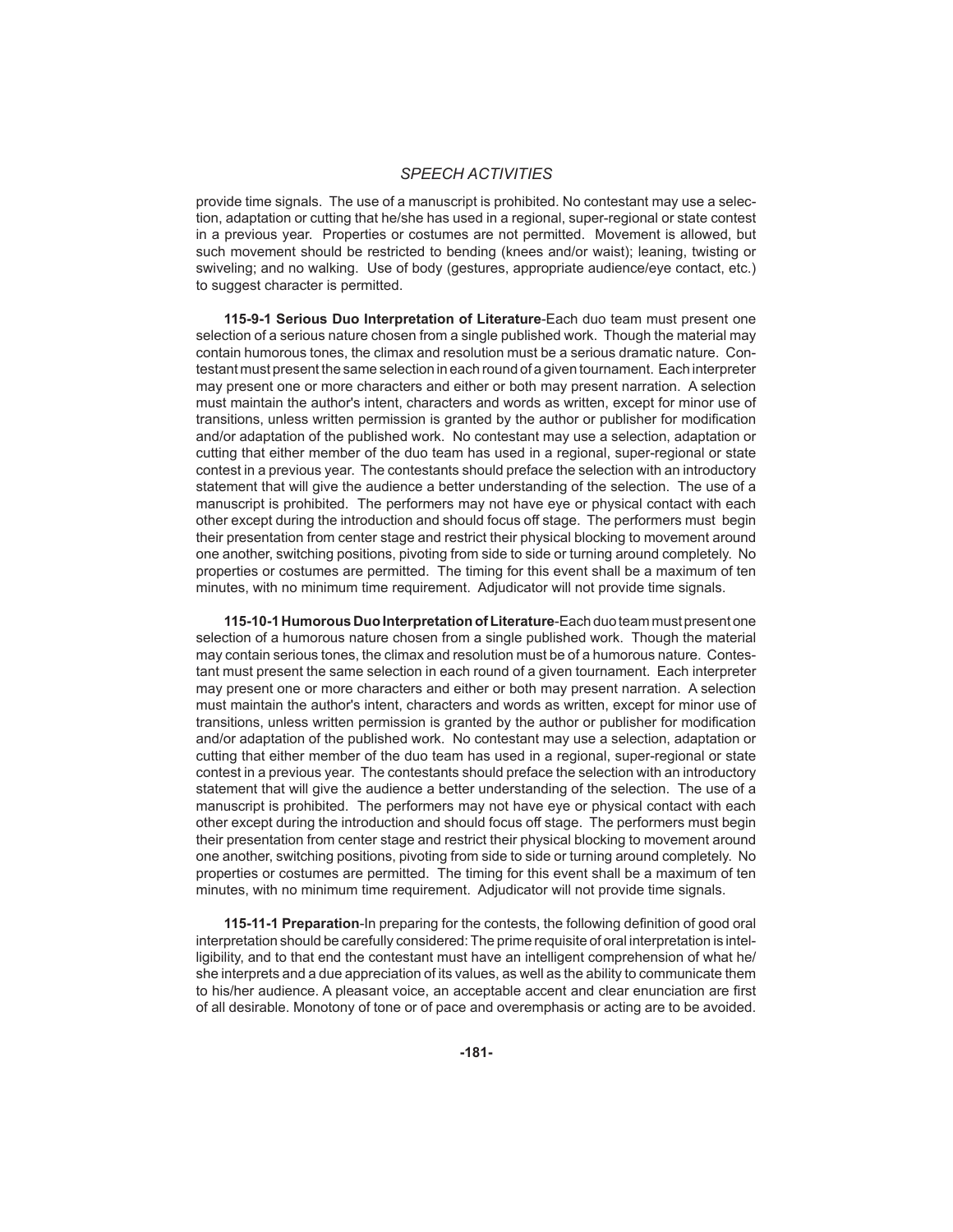Through modulation, proper stress and timing not only must the meaning of the passage be brought out, but also its *mood*-whether of humor, pathos, earnestness, excitement, satire or whatever. The audience must be given an opportunity to *hear*, to *understand*, and to *feel what the author is striving to convey*.

**115-12-1 Contest Procedures**-The order in which contestants read is determined by lot on the schematic pairings.

**115-13-1 Bases for Judges' Decisions**-Criteria followed by judges in determining winners are choice of selection, interpretation, pronunciation, timing, enunciation, eye contact, posture, gestures, voice, poise, appearance, energy level, coherence of story cutting, vocal expression, facial expression, characterization, appeal to children and impact of message and performance. All contestants are ranked and scored. Judges shall write a criticism for each speaker.

*Note*: Appeal to children only applies to storytelling.

**115-14-1 Penalty**-In each contest, the contestant shall be given a 30-second grace period beyond the time limit for that event. Any student going over the grace period may not rank first in the round. No other penalty for a time violation shall be assessed. A violation of any other rule in this section, if discovered and reported to the tournament director before the end of the competition will result in disqualification and a redistribution of awards as necessary.

#### **SECTION 116: DEBATE.**

**116-1-1 Introduction**-The League sponsors four forms of debate: Policy, Lincoln-Douglas, Student Congress and Public Forum. The League will offer state-level championships for each form of debate based on level of participation. In cases of low participation, groups may be combined to facilitate competition. Team championships will be based on sweepstakes points earned in each of the four debate events.

 *Note*: A super-region consists of two regions. Each level (region or state) must determine the rotation of region pairings and hosting responsibility prior to the beginning of the season.

**116-2-1 Purposes**-The purposes of the debate program include training in research, analysis, sound argument, quick thinking and effective extemporaneous speaking.

**116-3-1 Preparation**-Schools planning to participate in the debate program are urged to make preparations well in advance of the date for regional tournaments. Organization of a debate club early in the fall session and a series of intramural club debates are recommended. A schedule of interscholastic debates prior to the regional tournament is suggested.

 **PM 116-3-1 DEBATE/Source Materials (3-06)**-Any student who opts to use a laptop in debate competition must provide his or her own laptop and is not allowed connectivity to other computers, persons, or the Internet. The penalty for students found using connectivity will be immediate disqualification from the tournament and forfeiture of all rounds. Use is limited to the taking of notes and for the retrieval of evidence that the student has pre-written and stored on the laptop. Students are also responsible for their own battery and power; tournaments are not responsible for providing outlets.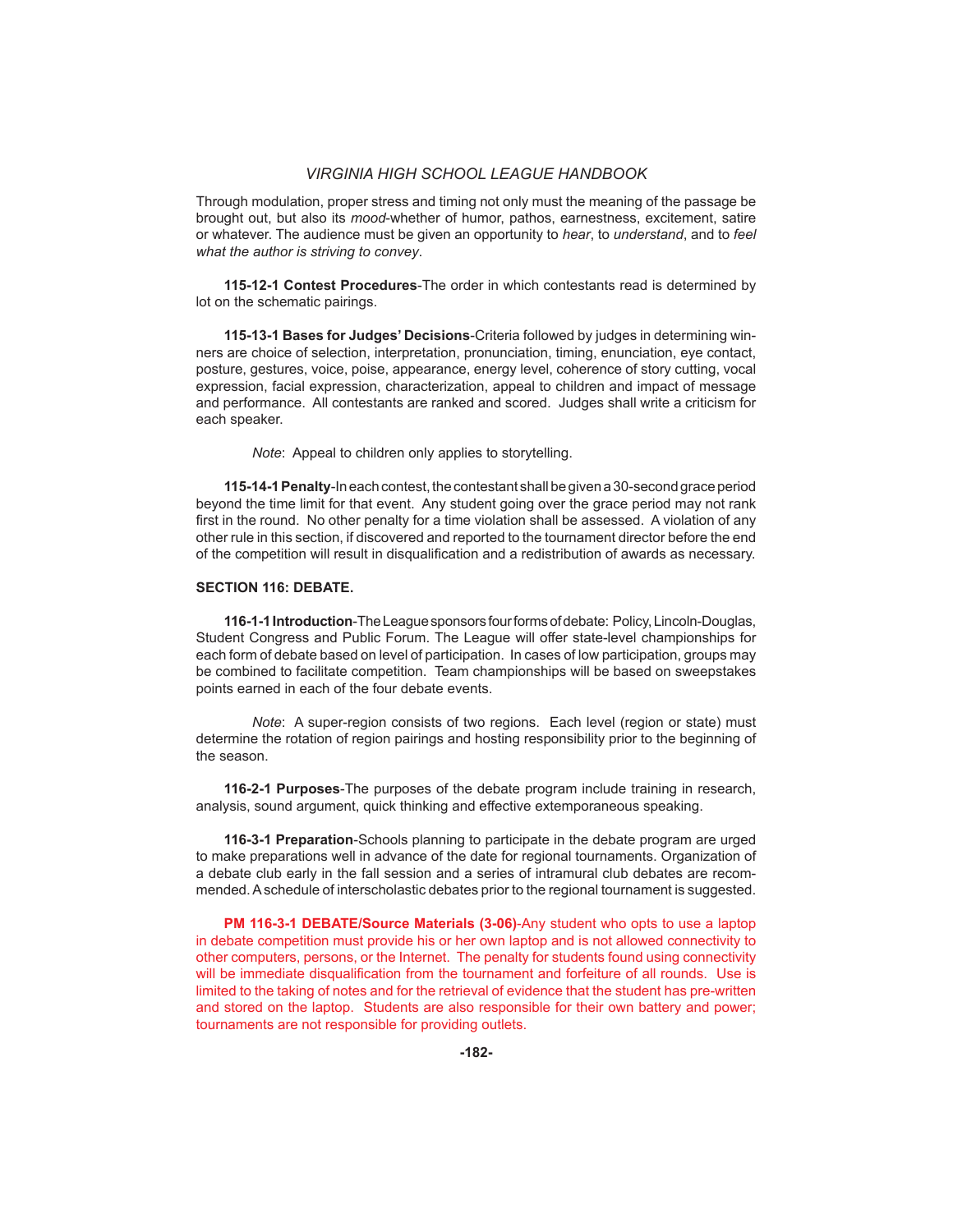# *SPEECH ACTIVITIES*

**116-3-2** Coaches and sponsors of debate are encouraged to charge participating students with full responsibility for the collection of facts and materials in preparation for debates. Students should make maximum use of their school and community libraries as well as other sources available to them. All evidence used in a debate must be printed matter in general circulation.

**116-4-1 Policy Debate Contest Rules and Regulations**-Each school entering Policy debate on the regional level may enter in each event a maximum of two two-speaker debate teams, each of which is prepared to debate both sides of the resolution.

**116-4-2 Tournament Format**-Each region entering the super-regional meet may certify first, second and third place teams in each event to the super-regional meet. Each super-region entering the state meet may certify first, second and third place teams in each event to the state meet. If one of the first three Policy teams is unable to advance to the super-regional or state tournament, the fourth place Policy team in the appropriate region or super-regional tournament may replace the Policy team unable to attend. No replacements beyond fourth place shall be permitted. Each super-region shall be responsible for resolving ties or disputes in accordance with policies in the VHSL *Handbook* so that it advances no more than three teams to state.

(1) **Substitutions**-Debate teams advancing from the regional to the super-regional tournaments and from the super-regional to the state tournament are expected to remain intact. However, under unusual circumstances a school may substitute one member of a team advancing to the next tournament. Such circumstances as illness or an unexpected family commitment may justify a substitution. A substitution may not be allowed for a debater who is aware of another commitment on the dates of the super-regional or state tournament at the time of entry into the regional tournament. A discretionary drop, as opposed to an emergency drop, must be completed at least one week prior to the super-regional or state tournament, or it will be considered a sportsmanship violation and is to be addressed under *Handbook* rules 27-13-1 and 27-13-12 (7).

 (2) If a substitution for one member of a debate team is necessary, the principal may call the League office and explain the circumstances giving the name of the student unable to attend the tournament and the name of that student's replacement. The decision on the substitution will be based on the information given. If a first- or second-place team is unable to advance to the super-regional or state tournament, the third-place team in the regional or super-regional tournament may replace the team unable to attend. No replacements beyond third-place teams will be allowed. If a team member is replaced for the super-regional tournament, he may not rejoin the team for the state tournament.

**116-4-3** Pairings shall be determined by the tournament director to provide the most equitable schedule possible depending on the number of participants in each group. A director may choose either a round-robin format, with each team assigned a debate against each of the other teams, or five or six preliminary rounds utilizing power pairings as published in the VHSL Debate Resource Guide, followed by a single elimination tournament pairing the top four or eight qualifiers.

**116-4-4** Policy debate teams will alternate between the affirmative and negative sides. with a draw for sides in the final round. An adaptation of the Oregon Plan is used in Policy debate. The procedure is as follows: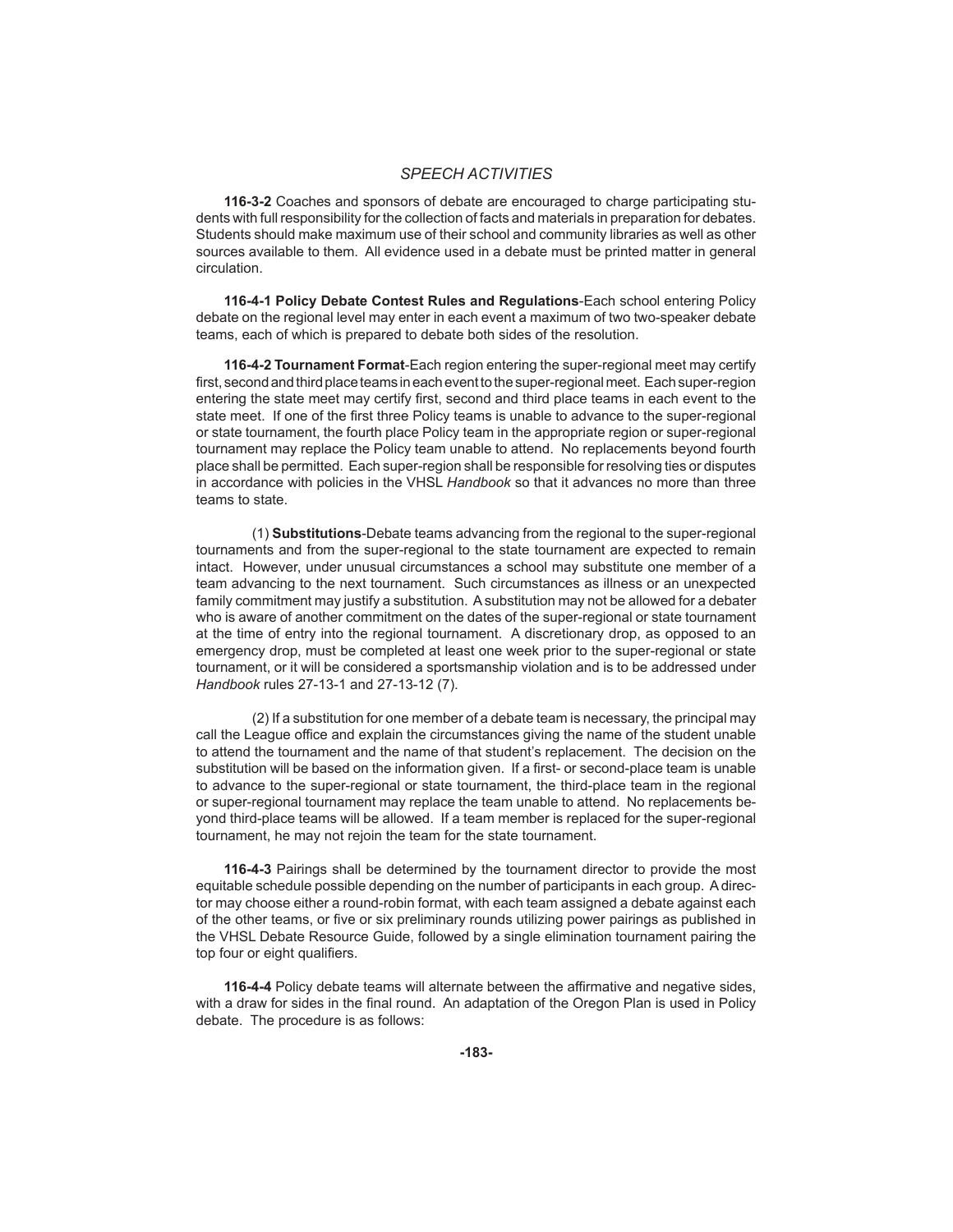(a) First affirmative speaker: eight minutes.

(b) Second negative speaker questions first affirmative speaker: three minutes.

- (c) First negative speaker: eight minutes.
- (d) First affirmative speaker questions the first negative speaker: three minutes.

(e) Second affirmative speaker: eight minutes.

(f) First negative speaker questions the second affirmative speaker: three

minutes.

(g) Second negative speaker: eight minutes.

(h) Second affirmative speaker questions the second negative speaker: three

minutes.

(i) First negative speaker presents rebuttal speech: five minutes.

(i) First affirmative speaker presents rebuttal speech: five minutes.

(k) Second negative speaker presents rebuttal speech: five minutes.

(I) Second affirmative speaker presents rebuttal speech: five minutes.

(m) Each team shall have a total of eight minutes preparation time to use during

the debate.

 (1) Cross-examination will be a closed format, whereby the individual whose turn it is to ask questions, will be the only one to ask questions and the individual whose turn it is to answer will be the only one to answer questions.

 (2) All requests for evidence or other materials count against either the questioning time or the preparation time (or both of the requesting team).

**116-4-5** The critic judge (or set of three judges at the discretion of the meet director) decides the better team in each debate and ranks each individual debater. After each debate, the judge(s) will rank each debater in order of excellence (first for best, second for next best, etc.) and pick a winning team. After each debate, the judge will also provide a numerical score for each team and comment briefly on the required critique form. If three judges are used, each judge makes his/her decision independent of the other two. Each judge's ballot is counted as a win or a loss in determining the winner of the meet.

**116-4-6** Total wins of each team are computed to determine the teams winning the tournament or advancing to elimination rounds. In case of ties in number of wins, the decision in head-to-head competition (first if it is a clean decision), total speaker points (second) and total speaker ranking (third) are employed to determine a winner.

**116-4-7** A judge may serve throughout a meet, but it is preferable that he/she not judge the same team twice.

**116-4-8 Judging Requirements**-Each school participating in Policy debate at the state meet must provide at least one qualified judge to evaluate Policy competition in a group other than the one represented by the school, unless judge is provided by host. The coach may serve as the school's required judge. Penalty for violation is a fine as stated in 30-5-1.

**116-4-9 Bases for Judges' Decisions**-Criteria used by judges in determining winners include all aspects of general effectiveness in debate. Most important of these criteria are analysis of issues, extension of major and minor arguments, adequacy and accuracy of evidence, primary qualities of the affirmative case, clarity of organization and refutation and persuasiveness of over-all argumentation by both teams.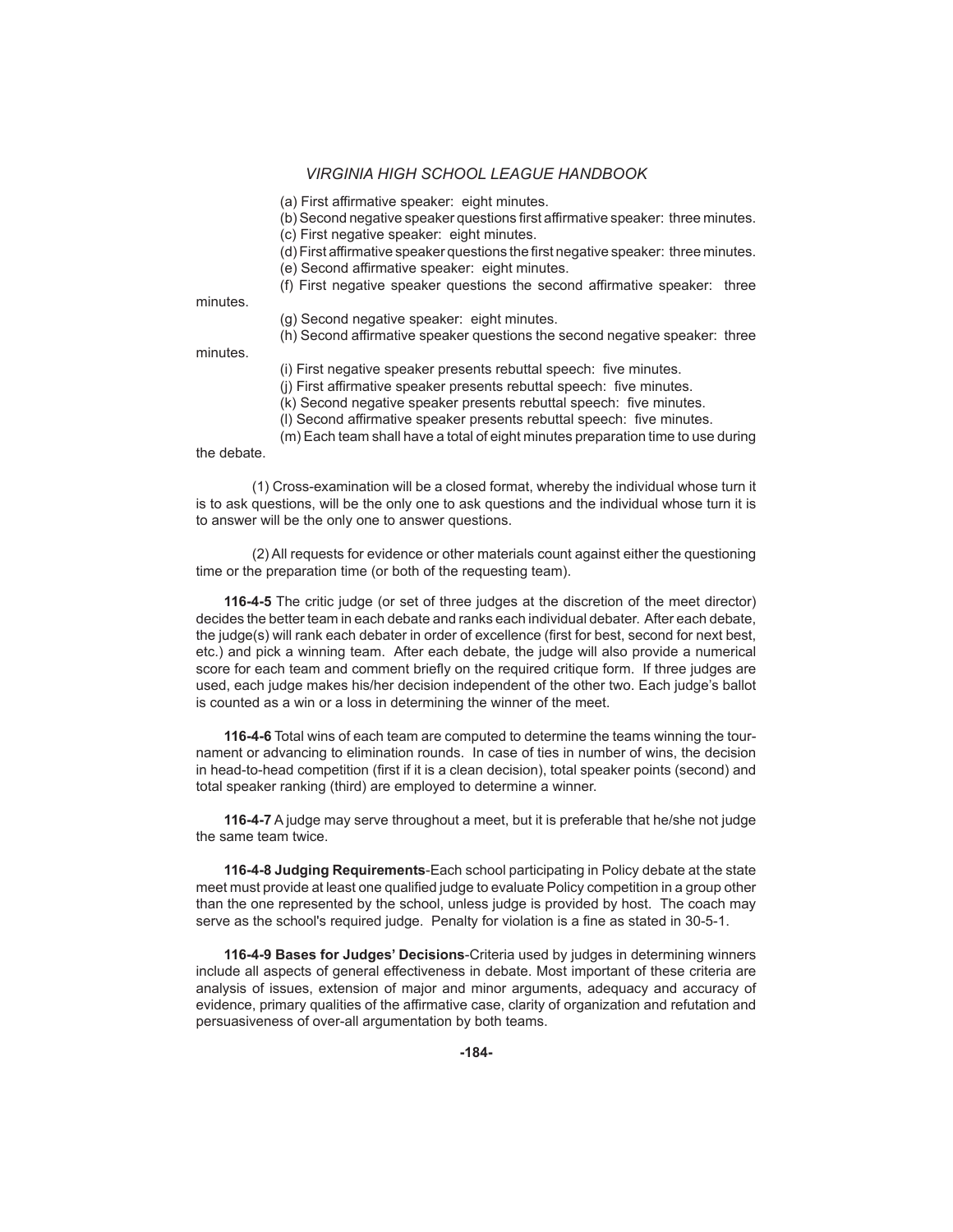# *SPEECH ACTIVITIES*

**116-4-10 Suggestions**-Competing teams should strive to clash on the issues. Teams should strive to show essential differences in regard to policy with reasons for the differences. Penetrating analysis, clear exposition of terms and arguments and a definite evaluation and summary should be sought throughout. In general, it is better to develop one or two crucial issues rather than to mention many without developing any.

**116-4-11** The role of the questioner or cross-examiner is very important. He/she should frame in advance a great many questions, but should use in any given debate only those which are relevant and those which manifestly tend to reveal the weakness of the opponent's case or to emphasize and amplify the strong points of his/her own case. The questioner should show an awareness of the affirmative position and should adapt his/her questions to the affirmative arguments. The affirmative should in turn shift in point of view to take account of and satisfy the negative objections. The purpose of cross-examination is to bring to light weaknesses or inconsistencies in the opponent's case, preparatory to refutation in rebuttal. Such weaknesses or inconsistencies as are uncovered should be exploited. Questioners should avoid the use of trick queries and of farfetched and elaborate traps, and should not become legalistic, nor resort to hair-splitting.

**116-4-12** In Policy, emphasis should be placed on teamwork and on the function of each speaker as a part of the team. Every effort should be made by the coach to stimulate flexibility and independence of thought. Judges look for direct and forthright speaking, informality, and ease and good humor in delivery. Speakers should be prepared to establish all authorities quoted and to relate quotations to the point at issue. The validity of each quotation should be established individually. In general, fewer and more effective quotations are recommended.

**116-5-1 Lincoln-Douglas Contest Rules and Regulations**- Each school entering Lincoln-Douglas debating on the regional level will be afforded the option of entering a maximum of three Lincoln-Douglas debaters, each of whom is prepared to debate both sides of the resolution.

**116-5-2** Each region entering the regional meet shall qualify a maximum of four debaters to the regional meet. Each region entering the state meet shall qualify a maximum of four debaters to the state tournament. If one of the first four debaters is unable to advance to the regional or state tournament, the fifth place debater in the appropriate regional or superregional tournament may replace the debater unable to attend. No replacements beyond fifth place shall be permitted, and each region shall be responsible for resolving ties or disputes in accordance with policies in the VHSL Debate Resource Guide so that it advances no more than four Lincoln-Douglas debaters to state.

**116-5-3** Pairings shall be determined by the tournament director to provide the most equitable schedule possible depending on the number of participants in each group. A director may choose either a round-robin format, with each team assigned a debate against each of the other teams, or five or six preliminary rounds utilizing power pairings as published in the Debate Resource Guide, followed by a single elimination tournament pairing the top four or eight qualifiers.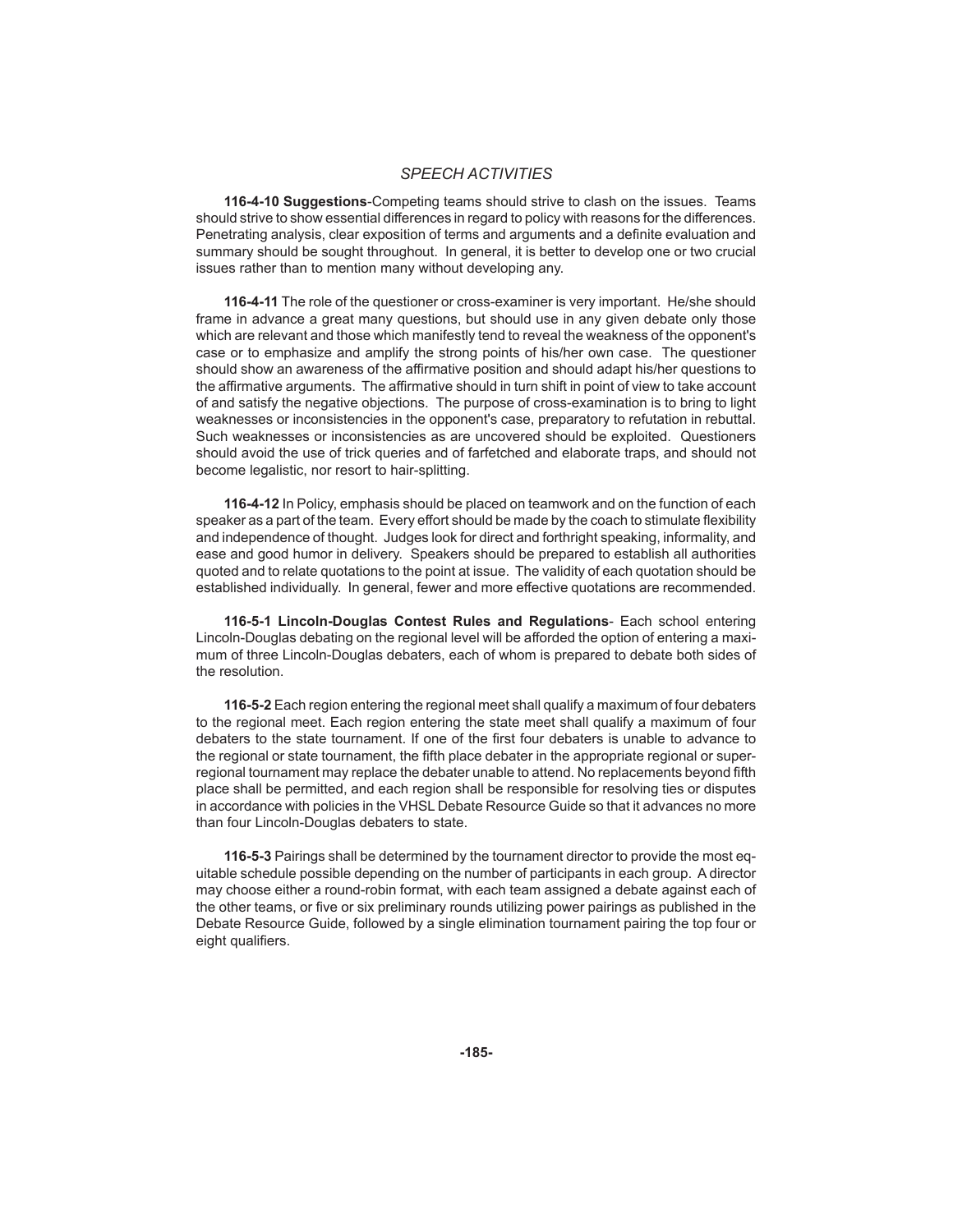**116-5-4** The following format is used in Lincoln-Douglas debates:

(a) Affirmative speaker presents constructive speech: six minutes.

(b) Negative speaker questions the affirmative speaker: three minutes.

(c) Negative speaker presents constructive speech: seven minutes.

(d) Affirmative speaker questions the negative speaker: three minutes.

(e) Affirmative speaker presents first rebuttal speech: four minutes.

(f) Negative speaker presents rebuttal speech: six minutes.

(g) Affirmative speaker presents second rebuttal speech: three minutes.

 (h) Each speaker shall have a total of three minutes preparation time to use during the debate.

**116-5-5** The critic judge (or set of three judges at the discretion of the meet director) decides the better speaker in each debate. If three judges are used, each judge makes his/ her decision independent of the other two. Each judge's *ballot* is counted as a *win* or *loss* in determining the winner of the meet. In case of ties in number of wins, decision in head-tohead competition (first if it is a clean decision) and total speaker points (second) are employed to determine a winner.

**116-5-6** A judge may serve throughout a meet, but it is preferable that he/she not judge the same contestant twice.

**116-5-7 Judging Requirements**-Each school participating in Lincoln-Douglas debate at the state meet must provide at least one qualified judge to evaluate Lincoln-Douglas competition in a group other than the one represented by the school, unless judge is provided by host. The coach may serve as the school's required judge. Penalty for violation is a fine as stated in 30-5-1.

**116-5-8 Bases For Judges' Decision**-Criteria used by judges in determining winners include all aspects of general effectiveness in debate. Most important of these criteria are clear and persuasive speaking, analysis of issues, persuasiveness of over-all argumentation, clarity and organization of arguments, adequacy and accuracy of evidence and consistent defense of a core value. If a judge determines that a contestant speeds, spreads, uses technical jargon, or otherwise employs Policy tactics in a manner that makes his/her argument unable to be understood by an intelligent high school student or well-informed citizen, that judge must vote against the offending contestant.

**116-6-1 Student Congress Rules and Regulations**-Each school entering Student Congress may send up to six representatives to the regional tournament and each region may send up to twelve senators to the state tournament. A list of topic areas will be presented at least 30 days before each tournament; students should be able to speak on all topic areas. Each participating student must write either a bill or a resolution to be discussed. This legislation should be labeled "A." Participants may write one additional bill or resolution, labeled "B," which may be considered only after first bills/resolutions "A" from all participants in the chamber have been brought forward.

 (1) Bills/resolutions must be electronically submitted at least one week in advance of the regional and/or state tournament(s) via the Student Congress website.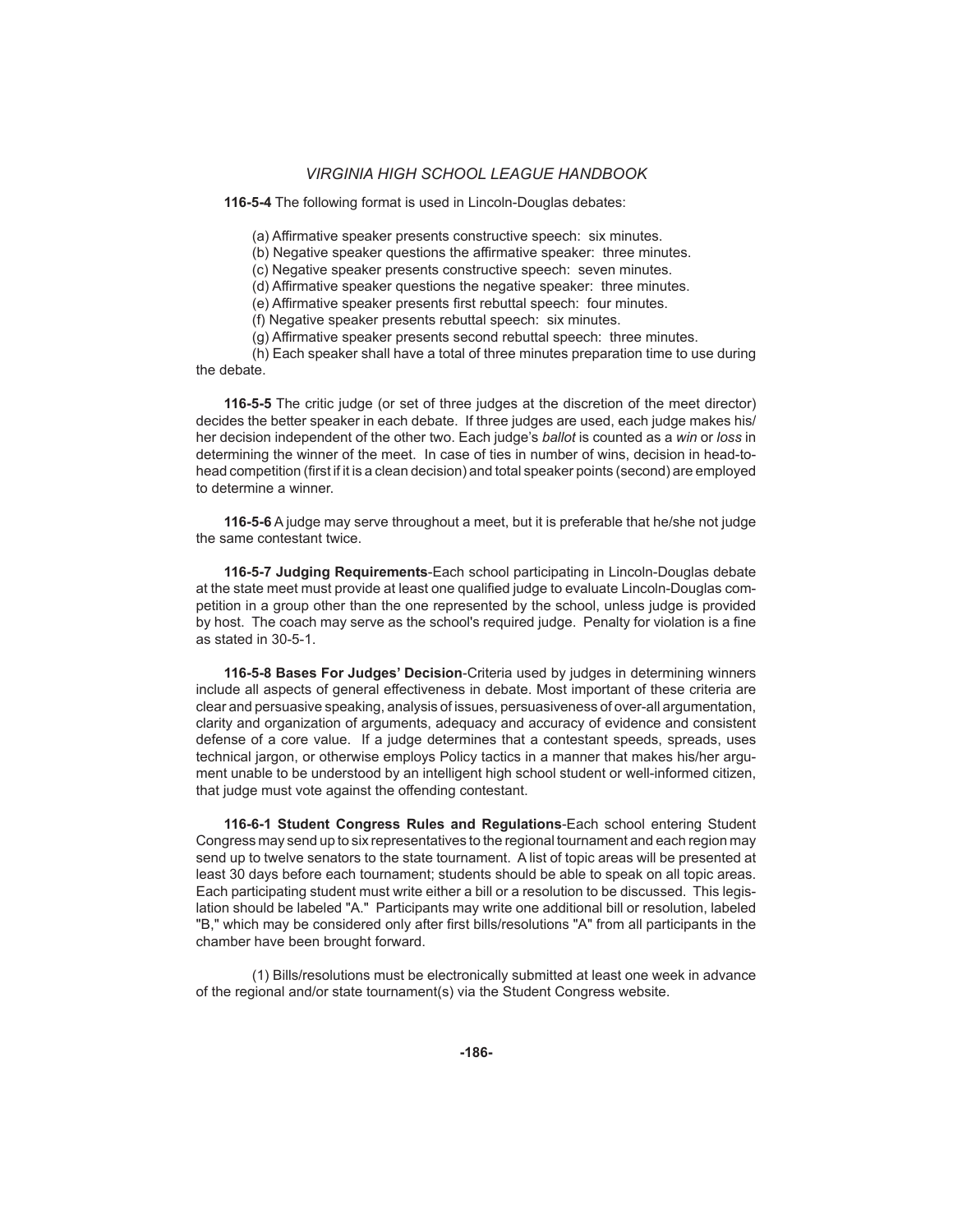# *SPEECH ACTIVITIES*

 (2) The Clerk of Congress will choose two domestic topics, two international topics, two economic topics and two statewide topics that provide a breadth and depth of topic areas without presenting an overwhelming research burden. To provide debate on a wide variety of subjects, schools are encouraged to have no more than one bill or resolution per topic area. A tournament official may scan all legislation prior to the posting deadline to eliminate duplicate legislation, nontopical legislation or inappropriate material. The tournament official will notify students and coaches of any problems or concerns, but will not edit or revise student-produced legislation. Once the legislation has been approved, it is up to the students to determine the order of the docket. Legislation must alternate (domestic, international, economic and statewide) among the topic areas.

 (a) The Clerk's interpretation of the docket of legislation must follow the DIEV format for the entirety of docket A legislation. After a chamber has set the docket of legislation and has started debate procedures, the chamber must follow the DIEV format for one complete DIEV cycle. After this cycle is completed, the chamber may modify the legislative order using standard procedures for altering the docket. The Super Session must also follow the DIEV format for a minimum of one cycle.

**116-6-2** Each school may enter a maximum of six students to the region; each region may qualify a maximum of 12 representatives to the state final. Up to three call-ups from the regional to the state tournament are permitted. At the regional level, student competitors shall be called "representatives," and at the state tournament they shall be called "senators." There will be no difference in the rules of procedure. Regional and state tournaments in Student Congress may be held in conjunction with the regional and state tournaments in debate.

 (1) Up to three call-ups from the region to the super-region tournament, and up to three call-ups from the super-region to the state tournament will be permitted. In order for a call-up from the regional or super-regional tournaments to be able to compete at the next level, he or she must have submitted legislation prior to the deadline for the tournament for which he or she is being called up to compete in.

**116-6-3** The number of representatives or senators participating determines whether the meet is divided into multiple chambers. In general, 24 representatives or senators per chamber is ideal, with chambers ranging in size from 15 to 30 members. If there is to be more than one chamber, schools and regions should be split equally between or among chambers. At the regional tournament, each chamber should meet between two and four sessions, as determined by the Clerk of Congress. At state, each chamber will meet in four sessions, with a fifth Super Session set for any group split between two chambers. The Super Session will include all students placing in the top half of the two split chambers. Each school qualifying for the state tournament in a group with split chambers will provide one bill or resolution to be considered for the Super Session docket, and that bill or resolution must be submitted electronically on the Student Congress website at least one week in advance of the state tournament. At the regional tournament, the time of each legislative session will be determined by the Clerk of Congress. At state, each session will last 90 minutes.

**116-6-4** A parliamentarian will be chosen by the Clerk of Congress to preside over all sessions and will fill out an evaluation of each student. In preliminary sessions, two judges will evaluate each speaker using ballots provided by the League. In Super Sessions, three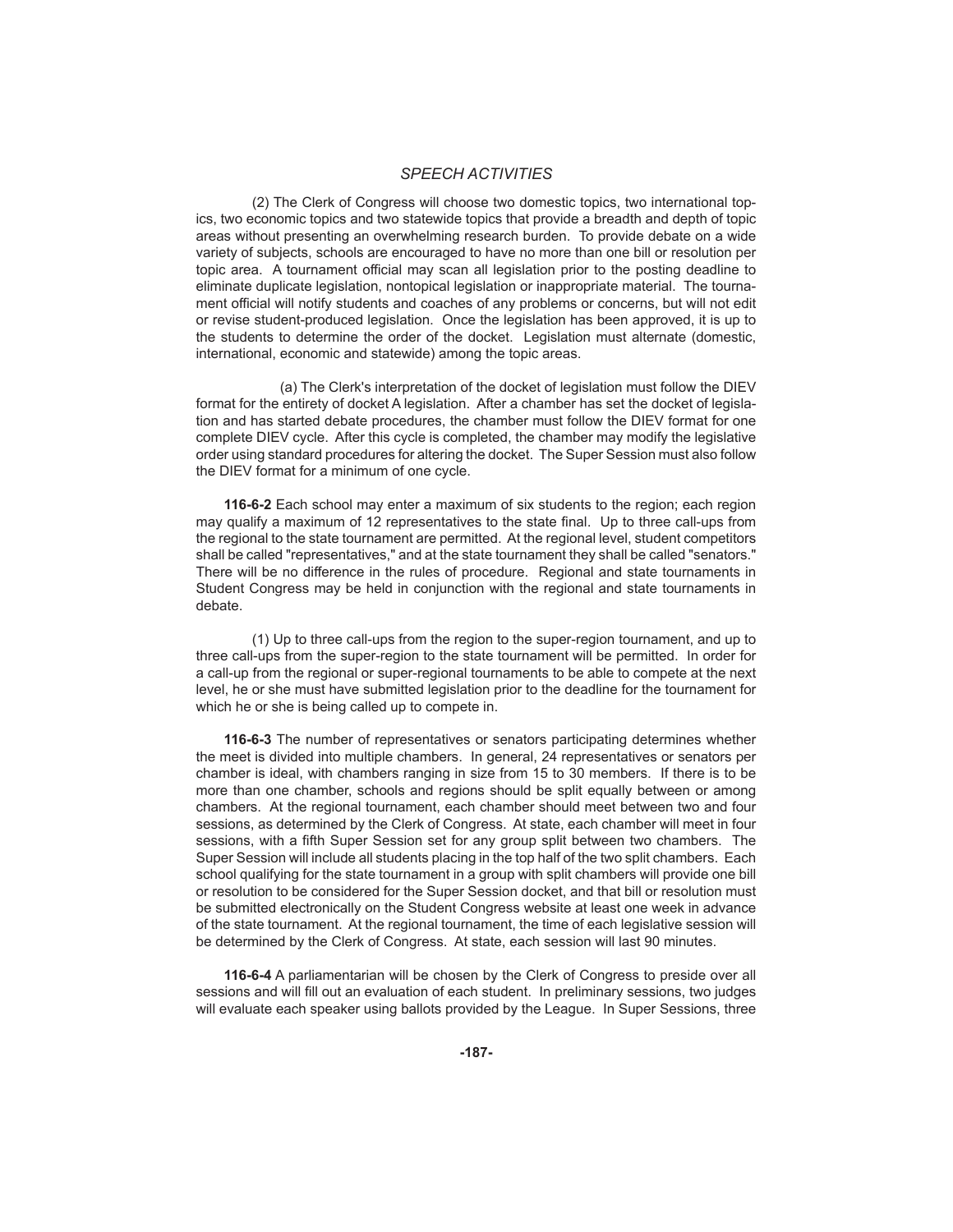judges will be used. The judges will change for each legislative session, with no judge being used more than twice. Students will elect presiding officers for each session. The Parliamentarian may not serve as both parliamentarian and judge of the same chamber. The two judges will evaluate each speaker and the presiding officer using ballots provided. Three judges may be used if needed at the region and super region levels.

**116-6-5** The following format is used for Student Congress:

(a) An elected official or appointed student presiding officer will call the chamber to order followed by a call for a main motion.

 (b) Call for a three-minute authorship speech followed by two minutes of questioning.

 (c) Call for a three-minute negative speech; time not used by the speaker may be used for questioning. The speaker has the right to refuse to answer questions.

 (d) Repeat b and c until an appropriate motion is made (motion to table or to call the previous question, etc.).

 (e) Exact precedence for speaking order and approximate precedence questioning order will be kept by the parliamentarian and the presiding officer. In the event of a conflict, the parliamentarian's tally is final.

 (f) Once action has been taken on a bill or resolution, the next legislative item on the docket will be considered.

 (g) Each session may last between one and three hours, as determined in advance by the tournament director and the participating schools.

**116-6-6 Speeches-**All speeches shall have been written by the competing student during the school year in which the contest is conducted and not contain an excess of directly quoted material, nor shall the speech be a mere paraphrase taken completely from one source. The student shall acknowledge the sources of any quotations used. Penalty for a plagiarized speech is disqualification.

**116-6-7 Speaker's Precedence-**The presiding officer and parliamentarian will number student speeches, with the presiding officer's opening comments considered the first speech of the session. Speaker order will be determined by precedence, meaning the presiding officer will select first the representatives/senators (R/S) who have given no speeches, then R/S's who have given one speech and so on. In the event that two or more R/S's who have the same number of speeches wish to speak, the presiding officer will recognize the one who spoke least recently. Numbering speeches will facilitate determining who has precedence to speak. In the event of a discrepancy between the parliamentarian and the presiding officer, the parliamentarian's tally will control.

**116-6-8 Judging Requirements and Bases for Judges' Decision**-Each school participating in Student Congress debate at the state meet must provide at least one qualified judge to evaluate Student Congress competition in a group other than the one represented by the school, unless judge is provided by host. The coach may serve as the school's required judge. Penalty for violation is a fine as stated in 30-5-1. Criteria used by judges will include all aspects of general effectiveness in debate. Most important will be clear and persuasive speaking, documentation of sources, clarity, organization and responding to previous arguments.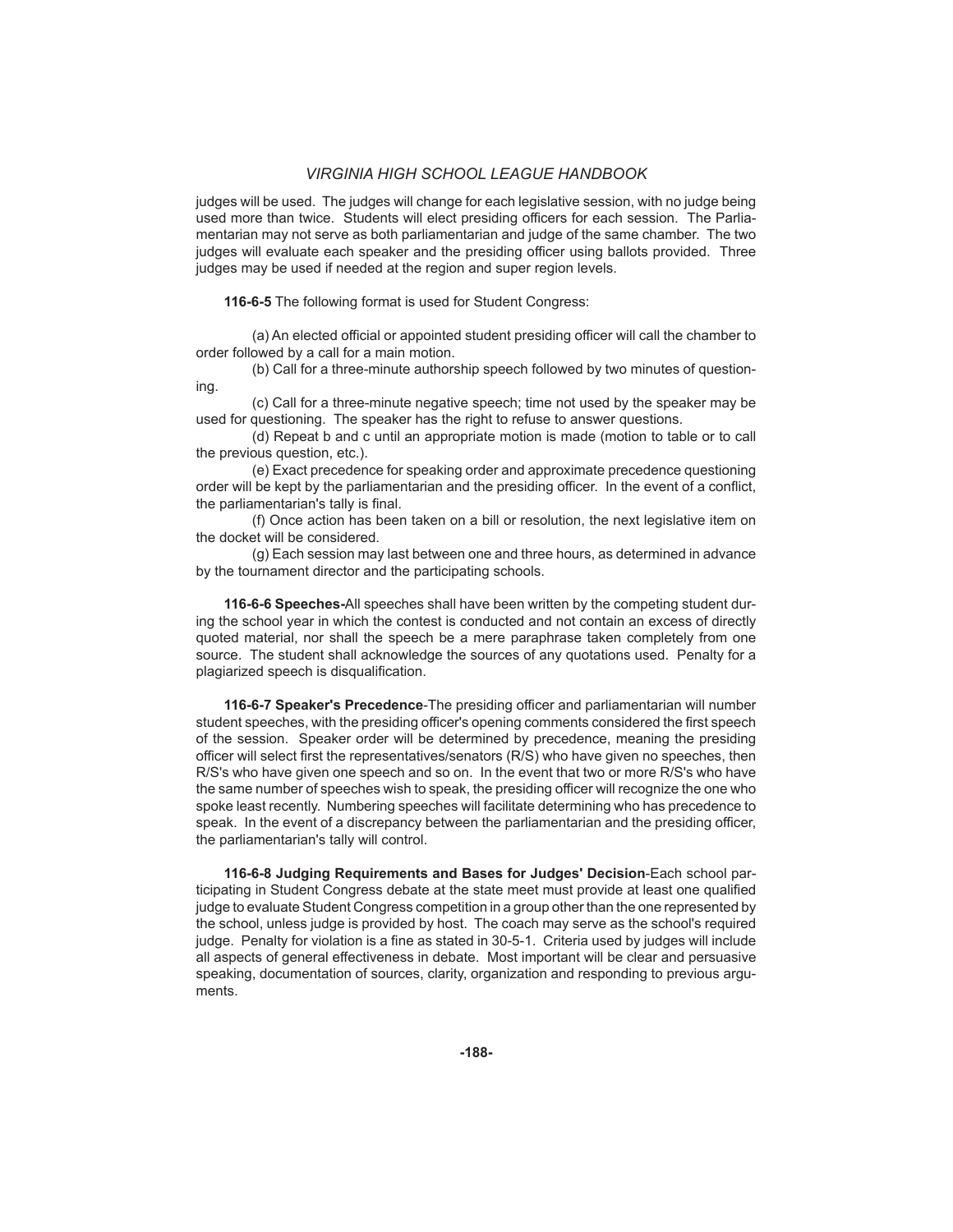# *SPEECH ACTIVITIES*

**116-6-9 Determining Winners**-Each representative or senator may speak up to six times. His or her best two speeches will be added to the parliamentarian's score. The highest score will place first, the next highest second and so on. In the case of a tie, drop the parliamentarian's score. If scores are still tied, refer to the third best speech and continue until ties are broken. If there is a Super Session, the representative or senator's best Super Session speech scores, one from each of the three judges, are added to the parliamentarian's score. This score is then added to the preliminary score. Thus, the Super Session final score will be the sum of five scores: (1) the three Super Session judges' scores, (2) the Super Session parliamentarian's score, and (3) the preliminary score. In the case of a tie, drop the Super Session parliamentarian score. If scores are still tied, drop the preliminary parliamentarian score.

**116-7-1 Public Forum Debate Contest Rules and Regulations**-Each school entering Public Forum debate on the regional level may enter a maximum of two, two-speaker debate teams, each of which is prepared to debate both sides of the resolution.

**116-7-2** Each region entering the super-regional meet may certify first, second and third place teams in each event to the regional meet. Each region entering the state meet may certify first, second and third place teams in each event to the state meet. If one of the first three Public Forum teams is unable to advance to the regional or state tournament, the fourth place Public Forum team in the appropriate region or super-regional tournament may replace the Public Forum team unable to attend. No replacements beyond fourth place shall be permitted. Each region shall be responsible for resolving ties or disputes in accordance with policies in the VHSL Debate Resource Guide so that it advances no more than three teams to state.

**116-7-3** Pairings shall be determined by the tournament director to provide the most equitable schedule possible depending on the number of participants in each group. A director may choose either a round-robin format, with each team assigned a debate against each of the other teams, or five or six preliminary rounds utilizing power pairings as published in the debate resource guide, followed by a single elimination tournament pairing the top four or eight qualifiers. In Public Forum debate, pro or con positions are decided by coin toss every round. The team winning the toss may choose to either go first or select a position. The opponent then has the opportunity to choose the remaining option. For example, Team A wins the coin toss and decides to go second. Team B would then have a choice of going pro or con.

**116-7-4** The following format is used for Public Forum debate:

(a) Speaker 1 (Team A, 1st speaker presents Constructive): four minutes.

(b) Speaker 2 (Team B, 1st speaker presents Constructive): four minutes.

(c) Crossfire (between speakers 1 & 2): Speaker 1 asks the first question; thereafter, either speaker may ask questions: three minutes.

(d) Speaker 3 (Team A, 2nd speaker): four minutes.

(e) Speaker 4 (Team B, 2nd speaker): four minutes.

(f) Crossfire (between speakers  $3 \& 4$ ): Speaker 3 asks the first question; thereafter, either speaker may ask questions: three minutes.

(g) Speaker 1 (Team A) Summary: two minutes.

(h) Speaker 2 (Team B) Summary: two minutes.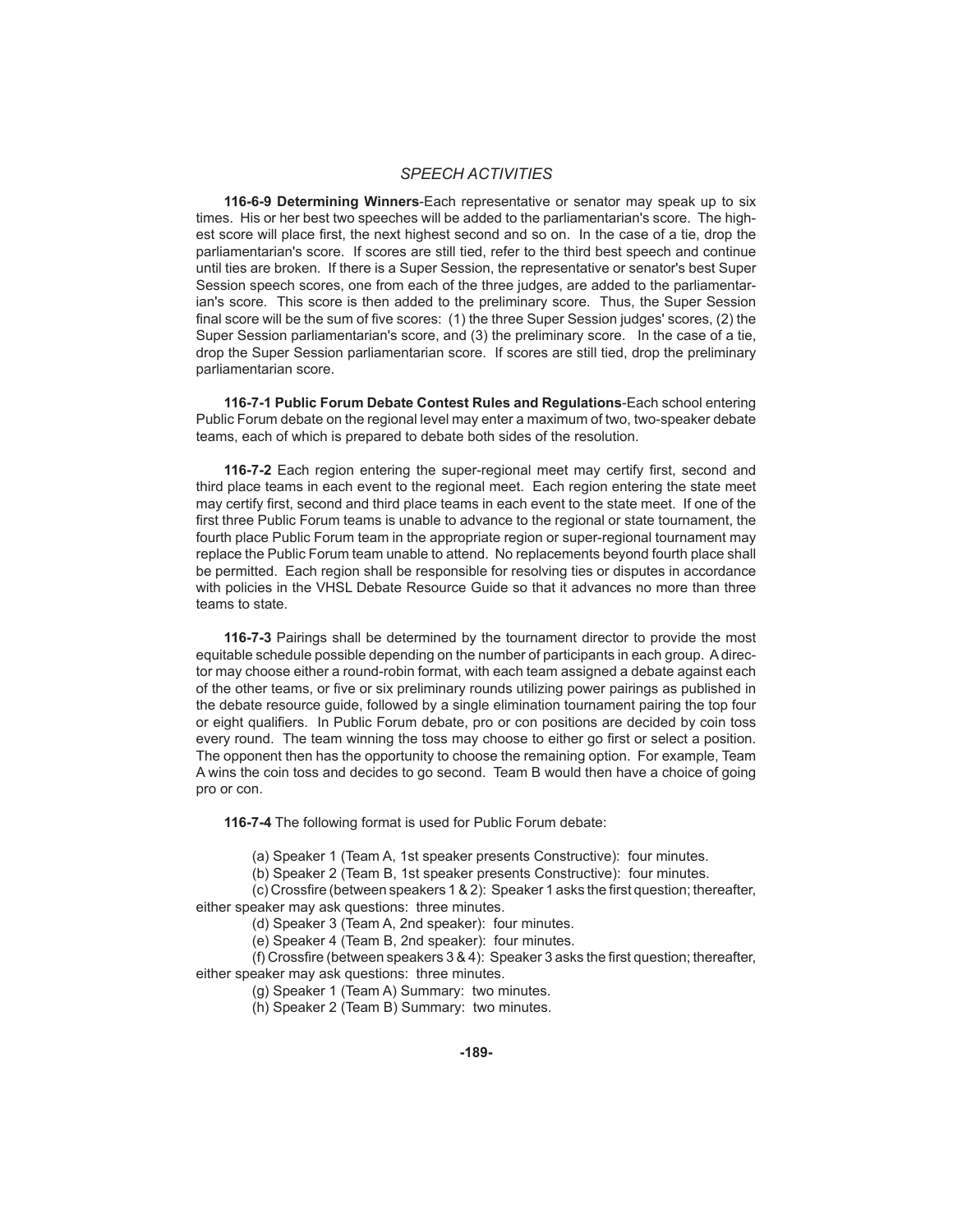(i) Grand Crossfire (all speakers): one member from Team A asks the first question; thereafter, any speaker may ask questions: three minutes.

(j) Speaker 3 Final Focus: two minutes.

(k) Speaker 4 Final Focus: two minutes.

Each team may use up to two minutes of prep time.

**116-7-5** The critic judge (or set of three judges at the discretion of the meet director) decides the better team in each debate. *Note*: If three judges are used, each judge makes his/her decision independent of the other two. Each judge's ballot is counted as a win or a loss in determining the winner of the meet.

**116-7-6** Total wins of each team are computed to determine the teams winning the tournament or advancing to elimination rounds. In case of ties in number of wins, the decision in head-to-head competition (first if it is a clean decision), total speaker points (second) and total speaker ranking (third) are employed to determine a winner.

**116-7-7** A judge may serve throughout a meet, but it is preferable that he/she not judge the same team twice.

**116-7-8 Judging Requirements**-Each school participating in Public Forum debate at the state meet must provide at least one qualified judge to evaluate Public Forum competition in a group other than the one represented by the school, unless judge is provided by host. Qualifications for judging Public Forum debate are guided by the notion that the activity be geared for a "person on the street" and that decisions be based upon that person's impression, not be prescribed burdens like those in Policy debate. The coach may serve as the school's required judge. Penalty for violation is a fine as stated in 30-5-1.

**116-7-9 Bases for Judges' Decisions**-Criteria used by judges in determining winners include all aspects of general effectiveness in debate. Most important of these criteria are clash of ideas in a persuasive manner; support of assertions through logical thinking and evidence when needed; adequate and accurate use of evidence; strong and solid argumentation; clarity of speech, organization and refutation; fairness; courtesy; professionalism, and persuasiveness of overall argumentation by both teams. Judges look for a professional and serious debate, as well as direct and forthright speaking. If a judge determines that a contestant speeds, spreads, uses technical jargon, or otherwise employs Policy tactics in a manner that makes his/her argument unable to be understood by an intelligent high school student or well-informed citizen, that judge must vote against the offending team.

**116-7-10** Competing teams should strive to clash on the issues in a persuasive manner. In Public Forum debate contests, teams should strive to advocate or reject a position posed by the resolution. Penetrating analysis, clear exposition of terms and arguments and a definite evaluation and summary should be sought throughout. In general, it is better to develop two or three crucial issues rather than to mention many without developing any. Good Public Forum debaters should display logic and analysis. They should use evidence when needed with the understanding that evidence is not limited to traditional cards often associated with Policy Debate, but rather, any information that helps a judge understand a position and may include analogies, examples, anecdotes or stories. They should win their case and refute that of their opponents. They should communicate effectively, using the fundamentals of good speaking. There are no burdens on either side.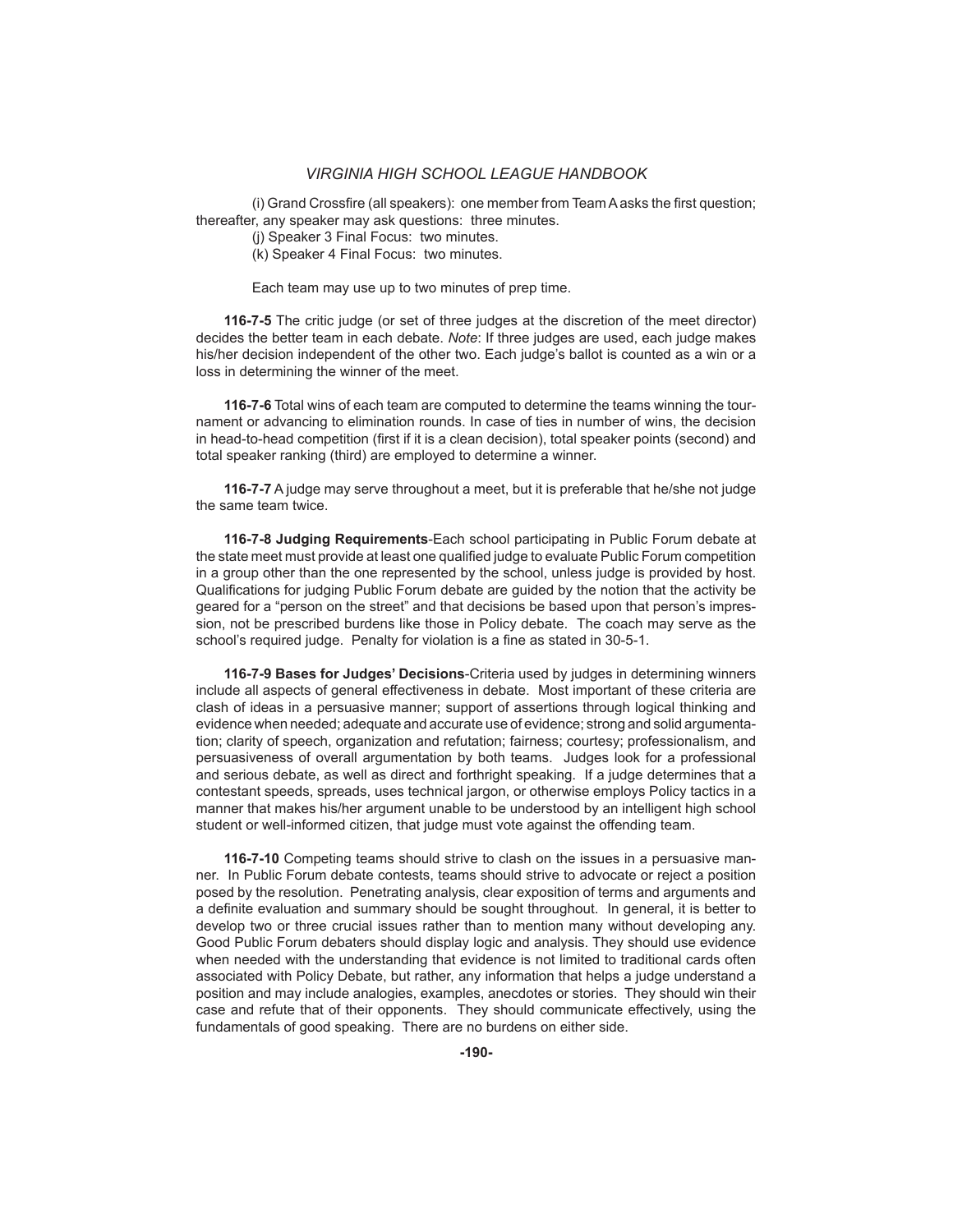# *SPEECH ACTIVITIES*

**116-7-11** The role of the questioner or cross-examiner is very important. He/she should frame in advance a great many questions, but should use in any given debate only those which are relevant and those which manifestly tend to reveal the weakness of the opponents' case or to emphasize and amplify the strong points of his/her own case. The questioner should show an awareness of the pro position and should adapt his/her questions to the pro arguments. The pro should in turn shift its point of view to take account of and satisfy the con objections. The purpose of cross-examination is to bring to light weaknesses or inconsistencies in the opponents' case, preparatory to refutation in rebuttal. Such weaknesses or inconsistencies as are uncovered should be exploited. Questioners should avoid the use of trick queries and of farfetched and elaborate traps, and should not become legalistic, nor resort to hair-splitting.

**116-7-12** In Public Forum, emphasis should be placed on teamwork and on the function of each speaker as a part of the team. Every effort should be made by the coach to stimulate flexibility and independence of thought. Judges look for a professional and serious debate, as well as direct and forthright speaking, informality and ease and good humor in delivery. Speakers should be prepared to establish all authorities quoted and to relate quotations to the point at issue. It is recommended that quotes are effective, but few in number.

**116-8-1 Tie-Breaking-As no first-, second- or third-place ties shall exist in VHSL** competition, the following tie-breaking procedures shall be used at sectional, region and super-region competitions. Regions and super-regions are expected to establish additional tie-breaking methods to be employed if a tie still exists even after the procedures below are followed. Such additional methods could include, but are not limited to: (1) a coach's ballot,  $(2)$  restage head-to-head competition and  $(3)$  coin flip or draw.

Ties in win-loss record will be broken on the basis of:

 (a) Decision if the teams have debated and if in the event of ties involving multiple debaters there is a clear decision

- (b) Total speaker points
- (c) Total speaker rankings
- (d) Median speaker points (drop highest and lowest)

Ties in speaker awards total points will be broken on the basis of:

- (a) Total ranks
- (b) Median points (drop highest and lowest)

**116-9-1 Debate Tournaments**-Regional, super-regional and state tournaments in Policy debate, Lincoln-Douglas debate, Student Congress and Public Forum shall be held not later than the dates specified in the VHSL Activities Calendar.

**116-9-2** A student may participate in Policy, Lincoln-Douglas, Student Congress and/or Public Forum debate but may participate in only one form of debate at the regional, superregional and state tournaments.

**116-9-3 Forfeits**-Once the tournament is underway, the discretionary decision by any student or team not to participate in any round of scheduled competition constitutes a sportsmanship violation, a forfeit and immediate elimination of that student or team from the competition.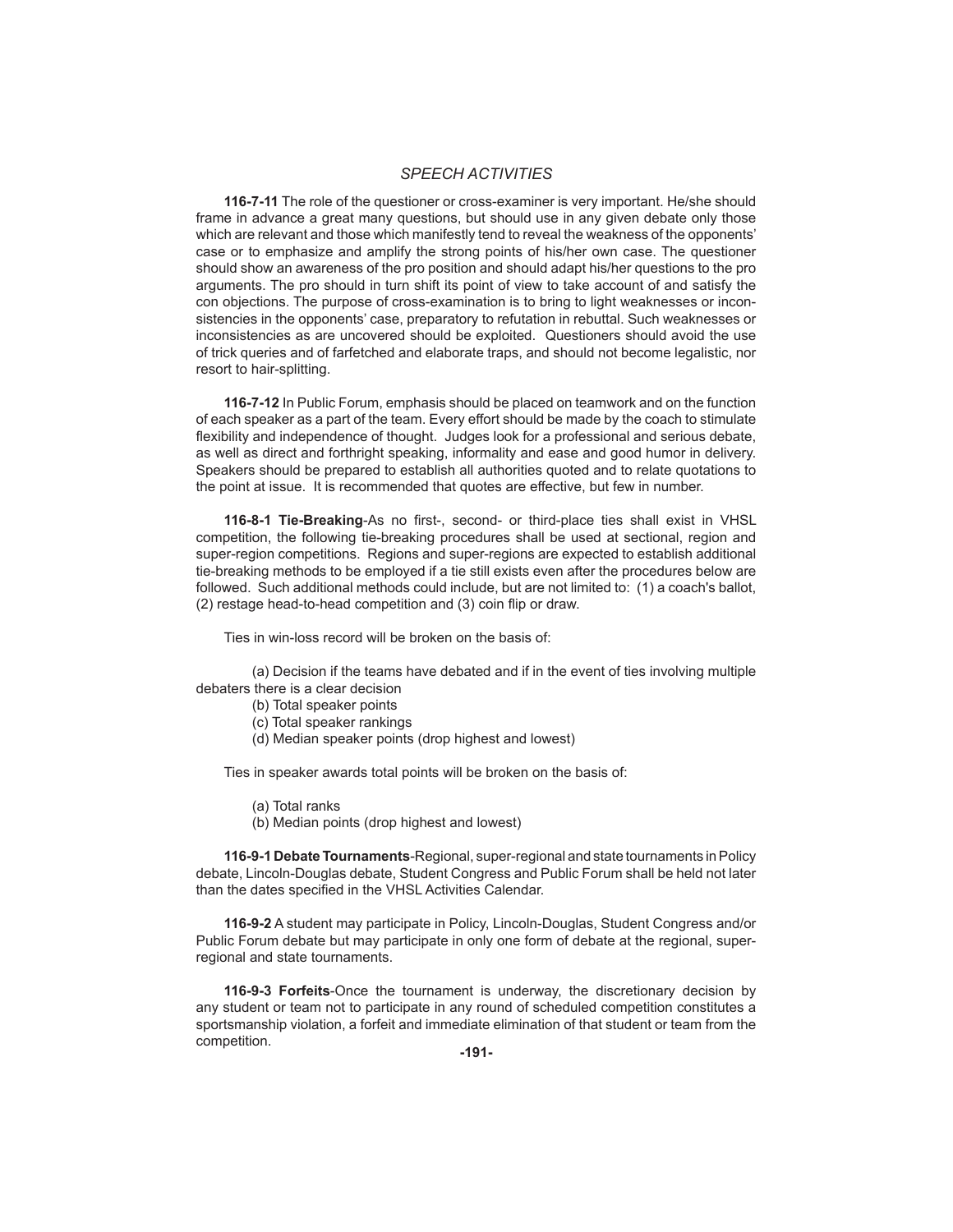**116-9-4 Penalty**-Unless prescribed otherwise, a violation of any rule in this section, if discovered and reported, will result in disqualification.

**116-10-1 Tournament Limitations**-No individual or team may participate in more than 16 tournaments during the school year, excluding VHSL regional, super-regional and state tournaments. A student who registers at and participates in a debate tournament under a name other than his/her own or under a name other than his/her bona fide school name shall be disqualified from participating in the regional, super-regional and state debate tournaments.

*Note***: Limitations (2-89)**-This section was interpreted to address individual and twoperson team limits rather than the total number of debate tournaments a school may enter.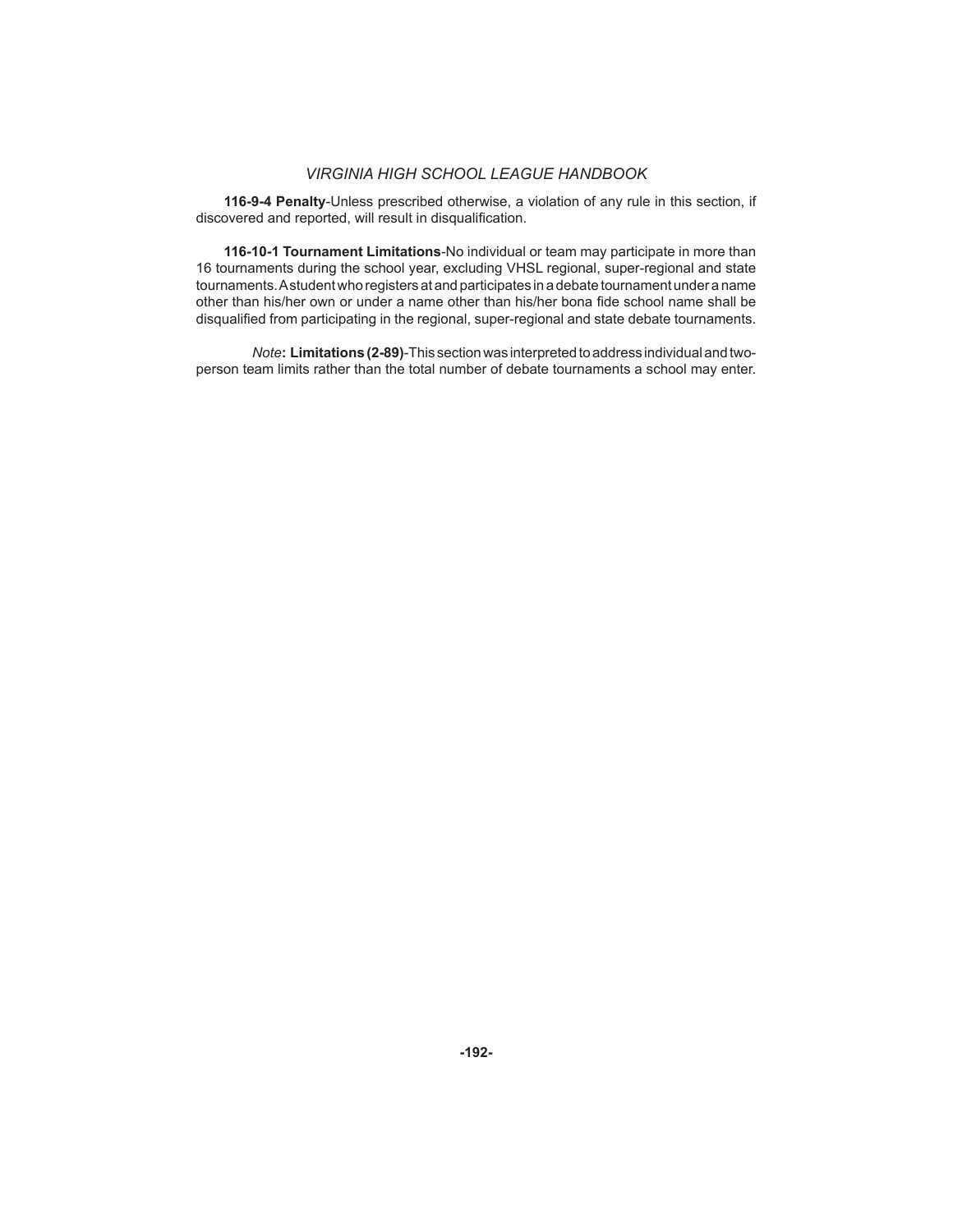# **Literary Activities**

## **SECTION 120: INTRODUCTION.**

**120-1-1 Contests**-The League sponsors a competitive interscholastic program in two fields of literary activity, as follows:

 (1) *Creative Writing:* School Folder Contest, Short Story Contest, Essay Contest, Poetry Contest.

 (2) *Publications:* Newspaper Evaluation, Yearbook Evaluation, Magazine Evaluation, Newsmagazine Evaluation, Online News Evaluation, Broadcast Evaluation.

**120-2-1 State Area School Media Meetings Attendance**-In order to assist school broadcasting, magazine, newspaper/newsmagazine, yearbook and online news advisers to better understand the role for and obligations of student media, the League shall conduct regular area meetings to clarify the responsibilities of advisers and review VHSL support programs. Every adviser shall be required to attend a meeting annually.

#### **SECTION 121: CREATIVE WRITING CONTESTS.**

**121-1-1 Purpose**-The purpose of the Creative Writing Contests is to encourage and stimulate the development of creative writing ability among the high school students of the state. While the emphasis is upon the general quality of the school's product rather than upon the work of the individual student, the contests provide for recognition of both school and individual.

**121-2-1 School Participation**-Principals should request their teachers of English to announce the contests in their classes early in the school year. The teachers should select the best examples of each type submitted (short story, poem and essay) for inclusion in the school's folder entry. All schools are urged to submit entries, since each individual contribution is rated and the ratings and criticisms are helpful in improving the standards of the school's work in this field. Folders only are accepted; no individual short story, essay or poem will be considered unless it is included in the school folder.

**PM 121-2-1 CREATIVE WRITING/Eligibility (9-93)**-Creative writing students are exempt from the eligibility rules.

**121-3-1 Program**-The League program in creative writing consists of separate contests in each of four divisions: school folder (the cumulative effort of the six original compositions submitted; see 121-5-1 and 121-5-2), short story, essay and poetry. Each member school desiring to participate submits its folder for judgment in accordance with the following rules and regulations.

**121-4-1 Aids to Sponsors**-To stimulate interest in creative writing and to enable sponsors and students to evaluate the quality of writing submitted in the contest, the League publishes annually a booklet containing the winning selections from each group in contests of the previous year and the comments thereon by the judges. This booklet will be sent to member schools without charge upon request to the League Office.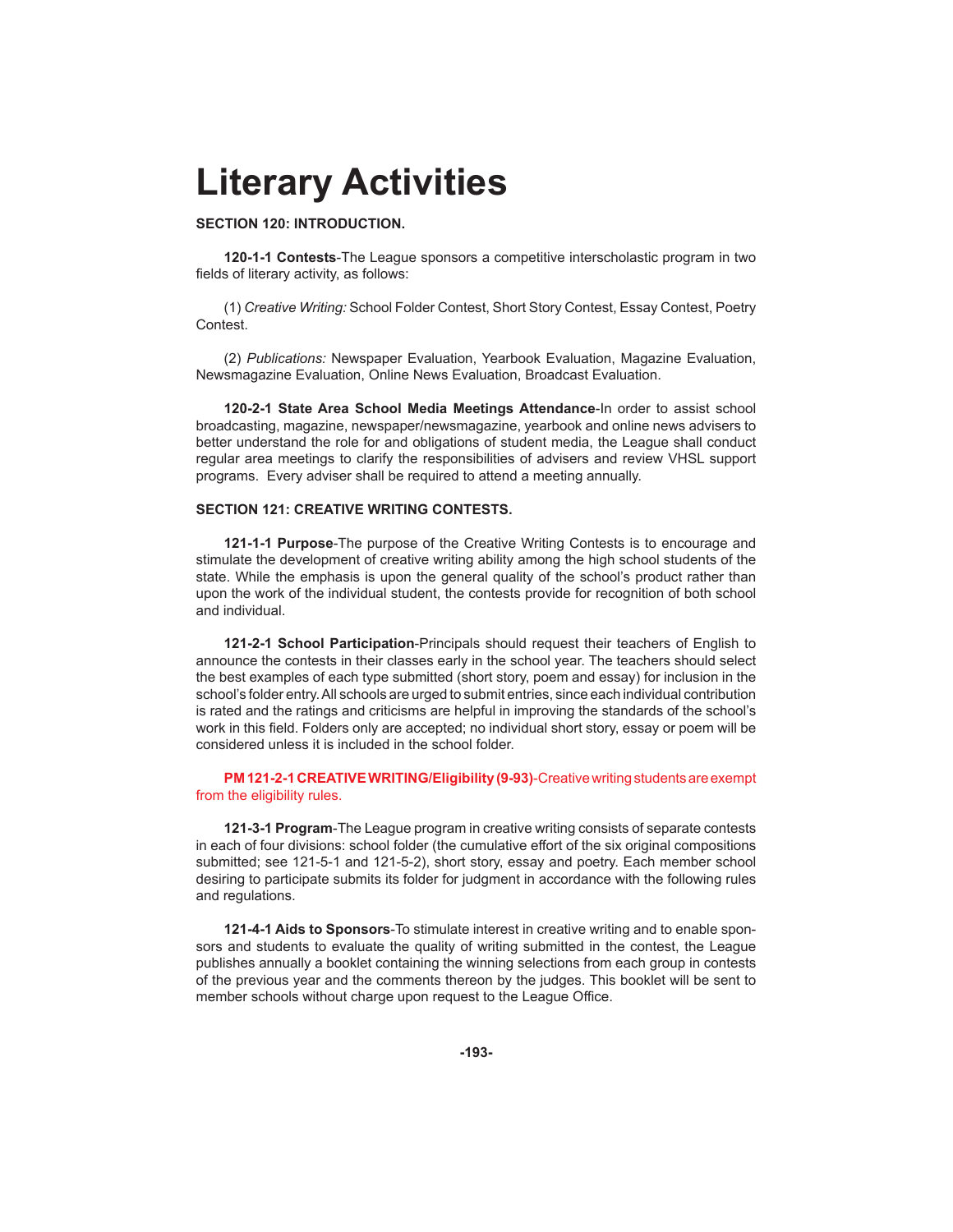**121-5-1 Rules and Regulations**-Each school entering the contest shall submit a folder containing six original compositions: two essays, two poems and two short stories.

**121-5-2** Only one selection by any one student shall be included in the folder.

**121-5-3** All selections shall have been written by students during the school year in which the contest is conducted. A violation, if discovered and reported to the executive or assistant director prior to or within three weeks after the date results are distributed, will result in disqualification of both the individual entry and the school folder and a redistribution of awards as necessary.

**121-5-4** Essays shall be limited to not more than 3,000 words and short stories to not more than 4,000 words. Poems may be of any length.

**121-5-5** Entries shall be received by March 15.

**121-5-6** Entries shall be submitted in booklet form secured in a folder only with a paper clip. The cover and title page of the folder shall contain the name of the contest and the name, address and group classification of the school. The folder shall contain a table of contents listing the title and author under each type of writing, as well as page references.

**121-5-7** Selections shall be typed on standard (8 1/2 x 11 inch) typewriter paper and shall be double-spaced. Frequent errors in copy reading, spelling or punctuation shall disqualify entry.

**121-5-8** No illustrations shall be used in either the selections themselves or on the cover of the folder.

**121-5-9** Each school entering the contest shall make every effort to determine that all compositions included in the school folder are the original work of the student author named.

**121-6-1 Judgments**-Creative writing contest judges are selected from college and university faculty members or professional writers. The judges rate each folder as a whole and each individual composition within each folder.

**PM 121-6-1 CREATIVE WRITING/JUDGMENTS (1-90)-Creative writing competition judges** rate the top eight schools.

**121-7-1 Evaluations**-A general summary of the contest entries by groups, with a critical evaluation of the standard of excellence attained by both schools and individuals, is prepared by the judges and distributed with the announcement of winners and individual school ratings to all competing schools. Outstanding essays, poems and short stories are collected in a booklet available to interested schools without charge if requested.

**121-8-1 Guidelines for Appropriate Content**-Although the League has no desire or intention to act as a censoring agency, it does recognize a responsibility to maintain reason-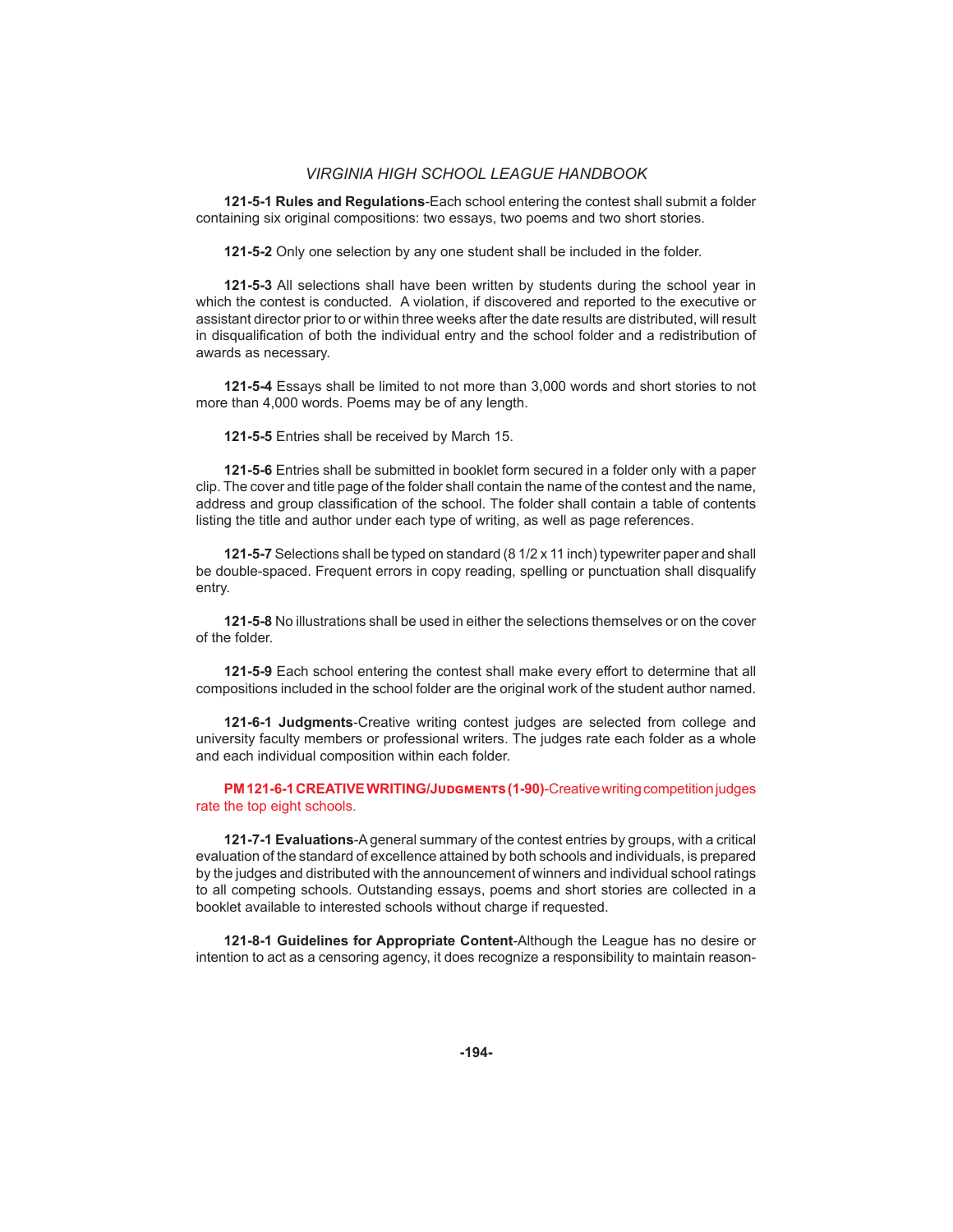## *LITERARY ACTIVITIES*

able standards for written expression. The League recommends that each school adopt and publish policy guidelines on how students may deal with questionable or controversial content and that the principal or his/her designated agent ensures that entries approved for submission in the League's creative writing competition conform to those guidelines. No entry containing plagiarized or libelous material will be rated nor will it receive an award.

## **SECTION 122: PUBLICATIONS EVALUATION SERVICES.**

**122-1-1 Purpose**-The six publications evaluation services (Newspaper, Yearbook, Magazine, Newsmagazine, Online News, Broadcasting) are intended to encourage schools to produce student publications as a part of their activities programs and to assist the advisers and editorial staffs of school publications in improving the quality of their products.

122-2-1 Program-The League program in the field of student publications consists of separate evaluation services for each group of schools in each of four divisions: newspapers, yearbooks, magazines, newsmagazines, online news and broadcasting. Each member school desiring to participate submits its publications for evaluation in accordance with the following regulations and instructions.

**122-2-2** In order that all interested schools may receive the benefits of additional training as well as the comments and criticisms of the evaluators for all publications, League-sponsored workshops will be offered each fall on the dates specified on the Activities Calendar (inside front cover of *Handbook*). Information regarding the content and the general organization of the workshops will be mailed to every member school well in advance of each activity.

**122-3-1 School Participation**-Every school producing a publication, no matter how infrequently or in what form, is encouraged to participate in the appropriate publication evaluation service in order that its advisers and staffs may benefit from the criticisms, suggestions and comments of the evaluators. Each entry receives an individual evaluation. Mimeographed publications have an equal chance of receiving top awards in comparison with more costly printed publications as each will be considered on its merits within the limits of the medium used.

**PM 122-3-1 PUBLICATIONS/Eligibility (9-93)-Publication staffs are exempt from the** VHSL eligibility rules.

#### **Rules and Regulations:**

**122-4-1 Entry Deadline**-Only those publications which are received in the League Office on or before the deadline date for entry specified on the Activities Calendar (inside front cover of *Handbook*) will be accepted for the evaluation services.

**122-4-2** A school may enter any or all of the evaluation services.

**122-4-3** Only entries which are submitted with the official entry form, complete and properly certified by the school principal, and appropriate fees and received not later than the deadline date for entry will be accepted.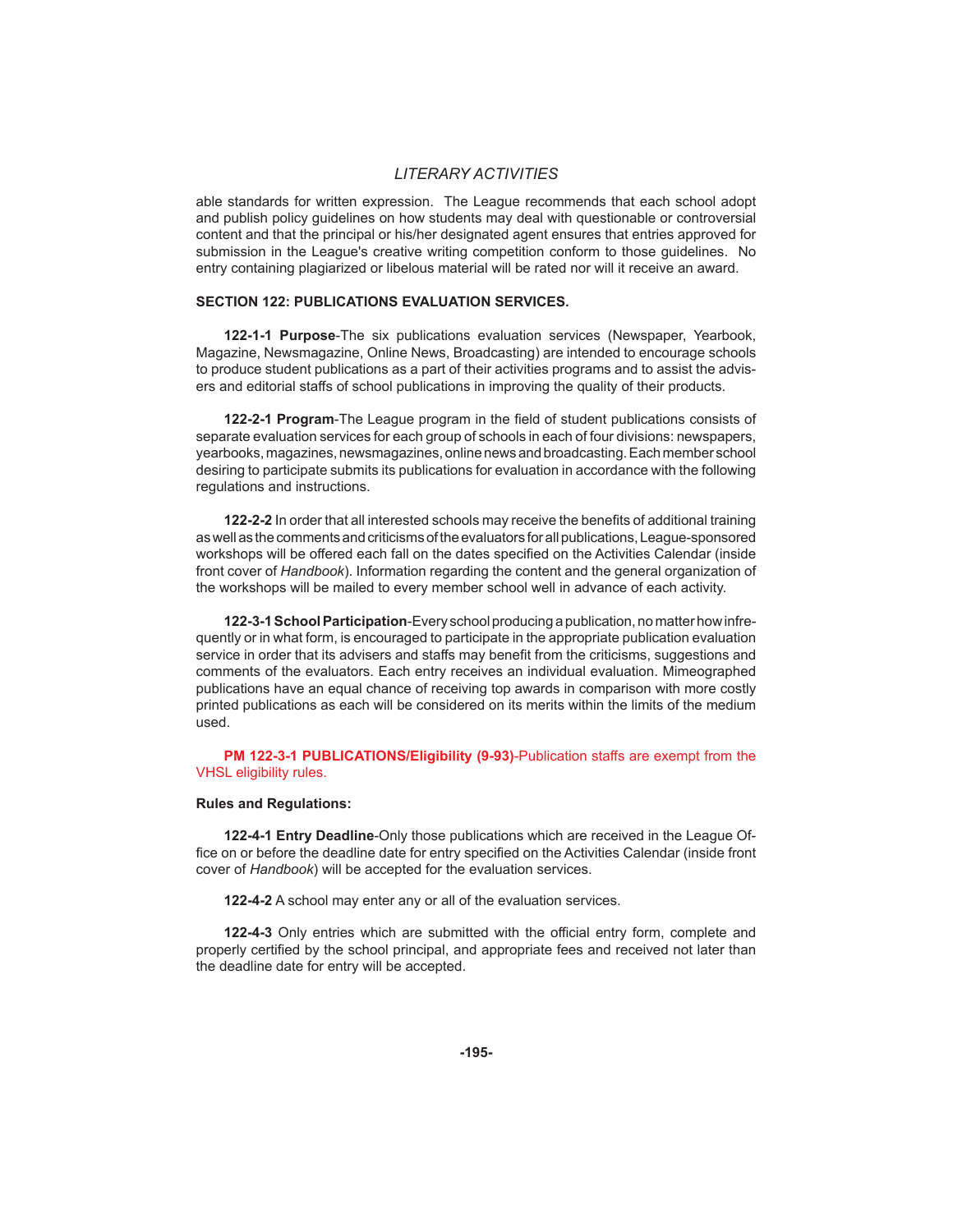**122-5-1 Evaluation Procedures**-Each evaluator prepares an evaluation of each entry. This consists of a written report on the appropriate evaluative criteria booklet and annotated comments written on the publications which have been submitted.

**122-6-1 Levels of Evaluation**-For the purpose of assigning publications to levels of evaluation within each group classification, all schools entering publications shall be listed by order of their membership as recorded in their evaluative criteria booklets.

 (1) Newspaper, Newsmagazine and Yearbook entries shall be listed in order from the largest school membership being served to the smallest and each publication shall then be subdivided into ranking levels, each with a separate evaluator.

 (2) Magazine entries shall be listed in the same order and shall be subdivided into ranking levels as necessary, each with a separate evaluator.

 (3) Online News and Broadcast shall be listed in the same order and shall be subdivided into ranking levels as necessary, each with a separate evaluator.

**122-7-1 Awards**-The ratings of Trophy Class, First Class, Second Class and Third Class will be awarded within each level of evaluation. No maximum or minimum number of awards, within the four award classifications, are allotted to any rating level.

**122-7-2** All rankings and awards given will be announced at the Media Championship and a listing of all publications ranked shall be distributed to all member schools.

**122-8-1 Evaluative Criteria**-The Evaluative Criteria Booklets are designed to provide general guidelines for the incorporation of sound journalistic practices and will be sent to evaluators along with the registration form which assists the evaluator by permitting the staff to alert him/her to special problems in finance, production, personnel and/or possibly such complications as peer expectations and traditions. The more that an evaluator knows about a publication, the more capable he/she is in rendering a realistic reaction to the work accomplished and in suggesting methods for improvement.

**122-8-2** Any member school may propose changes in the evaluating criteria by mailing suggestions to the League office, by presenting these suggestions, in writing, to the assistant director at a Publications Workshop or by sending the suggestions to the chairman of the Scholastic Publications Advisory Committee.

**122-8-3** Proposed changes shall be discussed at the regular meetings of the Scholastic Publications Advisory Committee. Proposals which the committee adopts would become effective the following school year and would be printed and distributed to all member schools immediately after acceptance.

**122-9-1 Publications Evaluators**-Evaluators used to evaluate publications submitted to the Publications Evaluation Services shall be selected by the assistant director depending on their knowledge of the particular type of publication and their prior experience with evaluating publications. The assistant director may select both Virginia and non-Virginia evaluators for original evaluations and/or re-evaluations.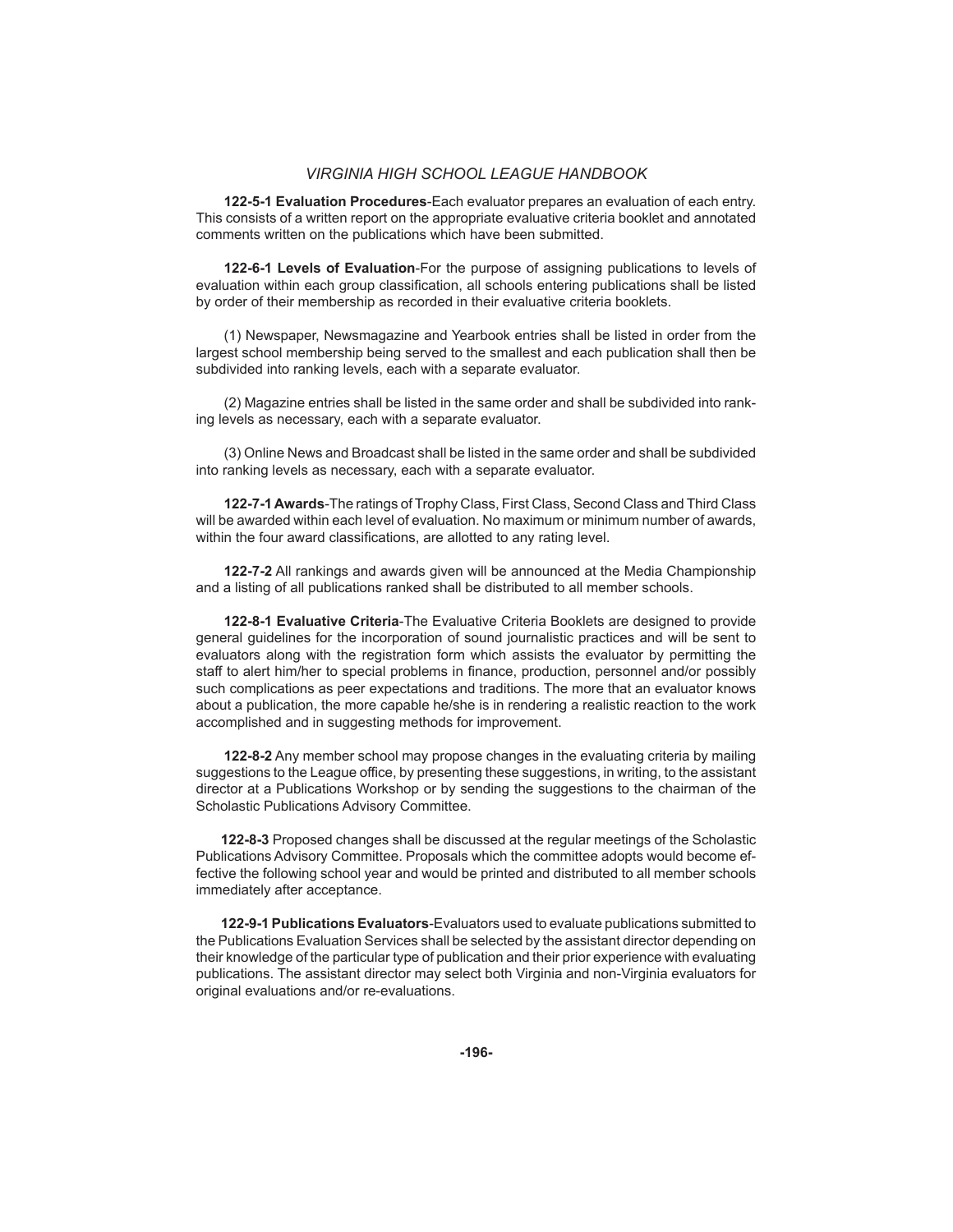# *LITERARY ACTIVITIES*

**122-10-1 Guidelines For Responsible Journalism**-Although the League has no desire or intention to act as a censoring agency, it does recognize a responsibility to maintain reasonable standards of responsible journalism. The League believes that the publication of slanderous and/or libelous statements, obscenities or nudity should not be a part of a secondary school publication. Experience has disclosed that while such violations are indeed rare, problems occasionally arise in areas such as letters to the editor, poems and staff attempts to produce "cute" captions, copy and/or headlines. The League recommends that each school adopt and publish a Code of Journalistic Standards which can serve as a guide for the various staffs and potential contributors and will spell out what will and will not be acceptable material for publication. Furthermore, no publication will be rated nor will it receive an award if it uses obscene graphics or language (whether obvious, coded or disguised). No publication that violates copyright or contains plagiarized or libelous material will be rated nor will it receive an award.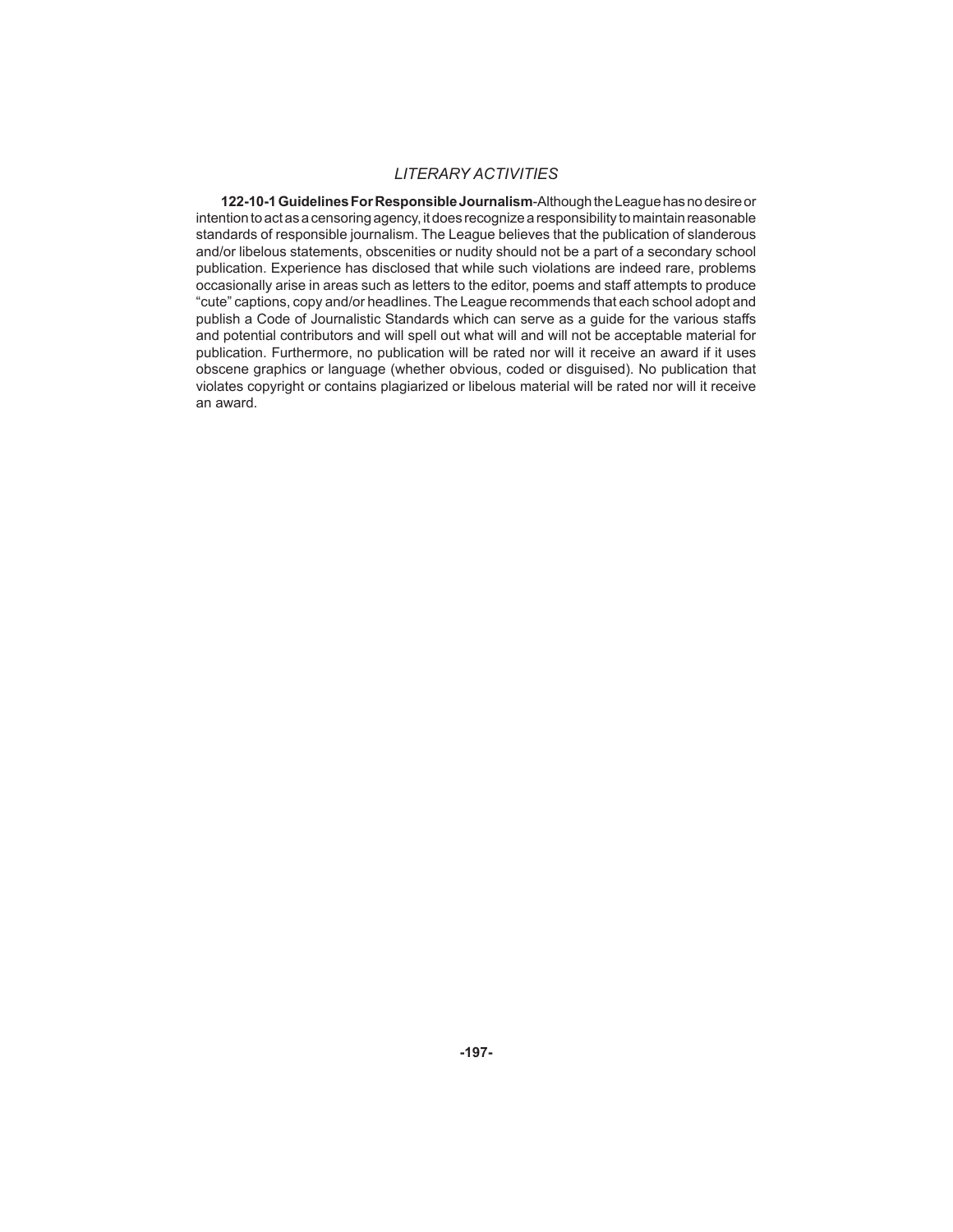# **Academic Activities**

## **SECTION 126: SCHOLASTIC BOWL.**

**126-1-1 Sponsored Activity**-The Virginia High School League sponsors the activity called Scholastic Bowl, which is an academic competition held at local/district, region (and/ or super-region), and the state levels, leading to recognition at each level.

**126-2-1 Purpose**-To stimulate interest and recognize student achievement in the academic program which is the foundation of a school's mission, the League encourages competition emphasizing knowledge of English, mathematics, science and social studies.

**126-3-1 School Participation**-The League program is designed to supplement, not replace any existing local or regional academic competition.

 *Note*: The VHSL places no restriction on participation in independent tournaments or on travel out of state. However, individual regions may elect to place restrictions on teams in that region.

**126-4-1 Program**-The League's Scholastic Bowl competition begins at the regional level with optional regular season and/or district tournament competition designed to determine two schools that will advance to a regional tournament. Each region participating will hold a tournament to select first place and second place teams to advance to a super-region tournament. Each super-region will hold a tournament to select first place and second place teams to advance to a state tournament. If a first or second place school is unable to advance to the super-regional or state competition, the third place school in the appropriate regional or super-regional tournament may compete at the next level. No replacements beyond thirdplace schools shall be permitted. Deadline dates for regional and super-regional tournaments and the date of the state tournament are published in the annual official VHSL Calendar.

 *Note*: A super-region consists of two regions. Each level (region or super-region) must determine the rotation of region pairings and hosting responsibility prior to the beginning of the season.

**126-4-2 Regional Qualification-Regions determine the number of teams that can** qualify to a regional tournament through regular season and/or district tournament competition as determined by the Regional Council. If no more than two schools in a region want to participate, the region may designate the school(s) as the region's representative(s) in a regional tournament. Any disputes about which school should represent the region at the state tournament level must be resolved within VHSL rules and regulations at the regional level so that no more than two schools advance.

*Note*: The format for Scholastic Bowl may include sectionalizing at the region level or conducting a super-regional at the post-region level. A super-region consists of two regions. Groups choosing the super-region option must, prior to the beginning of the season, determine the rotation of region pairings and hosting responsibility.

**126-4-3** The specific time, place and date for the regional tournament is determined by the tournament director, who is approved by the Regional Council. The name of the tournament director must be reported to the League office at least one month before the regional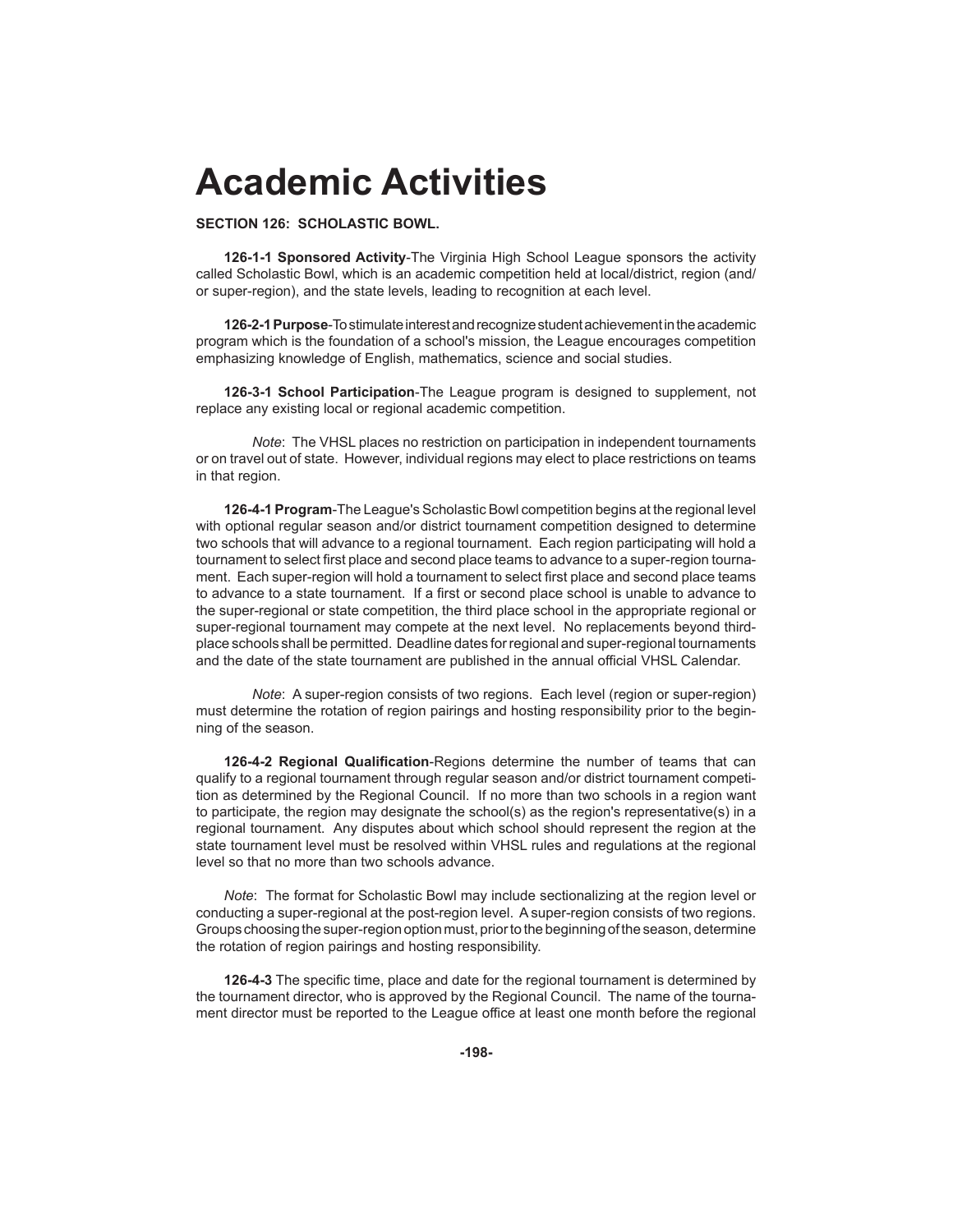# *ACADEMIC ACTIVITIES*

tournament. The director is responsible for the conduct of the tournament in accordance with League regulations. If a region opts to use questions provided by the state commissioner, the tournament director must meet all deadlines and requirements established by the commissioner. The League office will supply tournament directors with a festival kit, containing all necessary instructions, well in advance of the deadline date for the tournament.

**126-5-1 Rules and Regulations**-In all League sponsored academic competitions, both individual representatives and member schools are required to observe and comply with all League rules and regulations set forth in Section 26 through 33 of this *Handbook*, with the exception of those that make specific reference to athletics, as well as those rules that govern each specific contest as set forth in Section 126. All VHSL rules governing eligibility and sportsmanship shall apply. Violations of any of these rules render the offender liable to such disciplinary action as the appropriate district, regional or state committee may impose.

**126-5-2 Certification-Only entries submitted on the official entry form properly certified** by the school principal and received by the deadline date for entry shall be accepted.

**126-6-1 Competition Format**-Regions and super-regions holding qualifying tournaments must follow state guidelines governing the tournament format. The state guidelines are not mandatory for regular season competition or for tournaments independent of the VHSL series.

**126-6-2 Tournament Format**-Each team advancing to the state competition will compete in a round-robin tournament within its own classification group  $(1, 2, 3, 4, 5, 6)$ . The team with the best win-loss record shall be declared the state champion, and the team with the second best win-loss record shall be runner-up. Regions and super-regions may use either a double-elimination or a round-robin format. Extenuating circumstances are determined by the tournament director. At the beginning of each match, each student's paper must be blank. Players may start making notes on their paper when the quizmaster starts testing the electronic equipment, but substitutes, when they come in, must have a blank sheet of paper. Any poster or props, such as a list of Presidents or a periodic table, in the room should be covered or removed.

**126-7-1 Participation**-Each team must start each tournament with four players. If there are extenuating circumstances such as illness, a team may finish the tournament with fewer than four players. Each school shall provide one person to serve as scorekeeper. Scratch pads and pencils will be provided by the host institution and available to teams during the competition. All other materials must be removed from the contestant's tables prior to the beginning of each round.

**126-8-1 Questions**-Questions will be drawn from the following areas--mathematics, science/health, social studies, English and miscellany. Miscellany questions will include current events, fine arts, music, entertainment and sports. The questions will be randomly selected from among the categories within a particular game. There will be no guarantee that questions will be evenly distributed among the categories, although a balance will be sought. Questions will be read once except math questions, which will be read twice. The questions used for competition are to be kept secure and confidential at all times by official staff members. Coaches are not permitted access to questions until formally released by the commissioner at the end of the Scholastic Bowl season. Exception: coaches may be permitted to view a specific question(s) at end of match, but only for the purpose of resolv-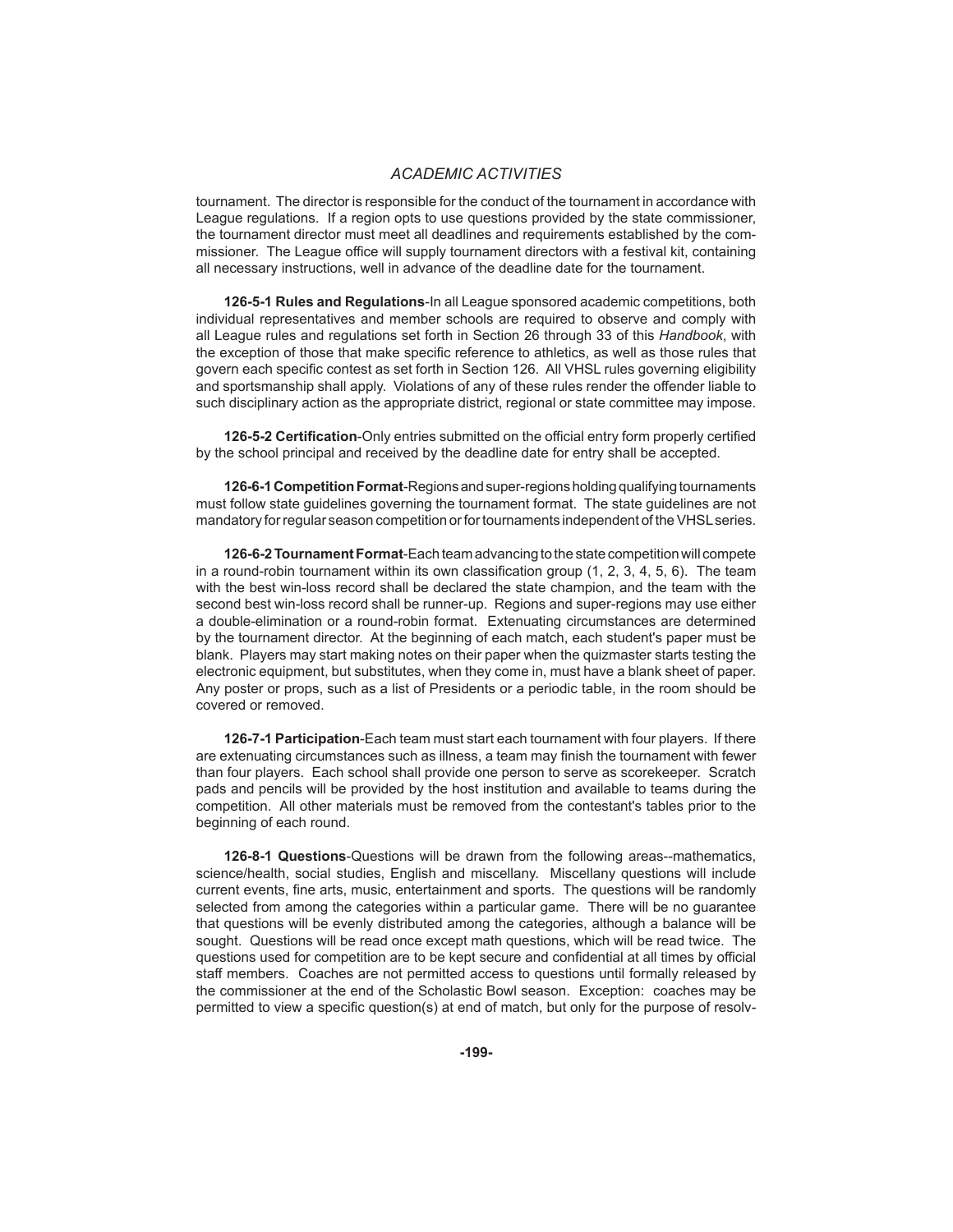ing disputes or appeals. Seeking access to or sharing content of competition questions or answers before formal release - whether intentional or unintentional, in casual conversation, writing, or electronic means - is a VHSL sportsmanship violation.

**126-9-1 Games**-Each game consists of two toss-up rounds and one directed team round (which is played between the two toss-up rounds). Each toss-up round has 15 questions, and the directed team round has 20 total questions, 10 directed to each team.

**126-9-2 Toss-up Rounds**-Fifteen questions will be asked in each toss-up round for a total of 30 toss-up questions within each game. Any of the four team members from either team may respond by activating the electronic equipment and waiting to be recognized. Once the quizmaster finishes reading the question, a team member must activate the equipment within the designated time. Otherwise, time will be called, and the quizmaster will give the correct answer and proceed to the next question. Once a contestant has been recognized, he/she must immediately give the correct answer. ("Immediately" shall be defined as three seconds after the team member is recognized, at which time the timekeeper should call "Time.") Teammates may not confer during the toss-up round. If the game officials rule that conferring has occurred, that will be treated as if that team answered incorrectly, with a five-point penalty for interrupting with an incorrect answer if appropriate. The quizmaster will accept only the first answer given. Each correct answer is worth 10 points. There will be no penalty for an incorrect answer on an uninterrupted question. The opposing team shall have the remainder of the original designated response time for one person to buzz in and respond after the original answer has been ruled incorrect. If time is up, the other team must give an immediate answer. The default reponse time for all questions, unless otherwise noted, is 10 seconds.

#### **126-9-3 Procedures for toss-up rounds:**

 (1) If there is a tie between the tone indicating time has expired or the timekeeper calling time and the player buzzing in during toss-up rounds (or the beginning of an answer during directed rounds) the tie will go to the player and he/she will have a chance to answer the question.

 (2) When the timepiece marking the remaining time is not visible to participating players, the timekeeper shall count down verbally the final three seconds of remaining time. For example, "Three, two, one, TIME."

 (3) If the quizmaster is unsure of a player's answer, the quizmaster may ask the player to repeat her/his answer - the player may not change his/her answer. If the quizmaster believes the player has changed his/her answer, the quizmaster will then determine the answer was wrong.

 (4) The quizmaster and judges will determine whether conferring has occurred. Conferring is defined as:

 (a) Any verbal or written communication during a toss-up between players or between players and audience members (including coaches and players not in the game). Players may, of course, make notes on their own scratch paper, but looking at a teammate's scratch paper, even if that teammate is unaware, is conferring. Coaches are permitted to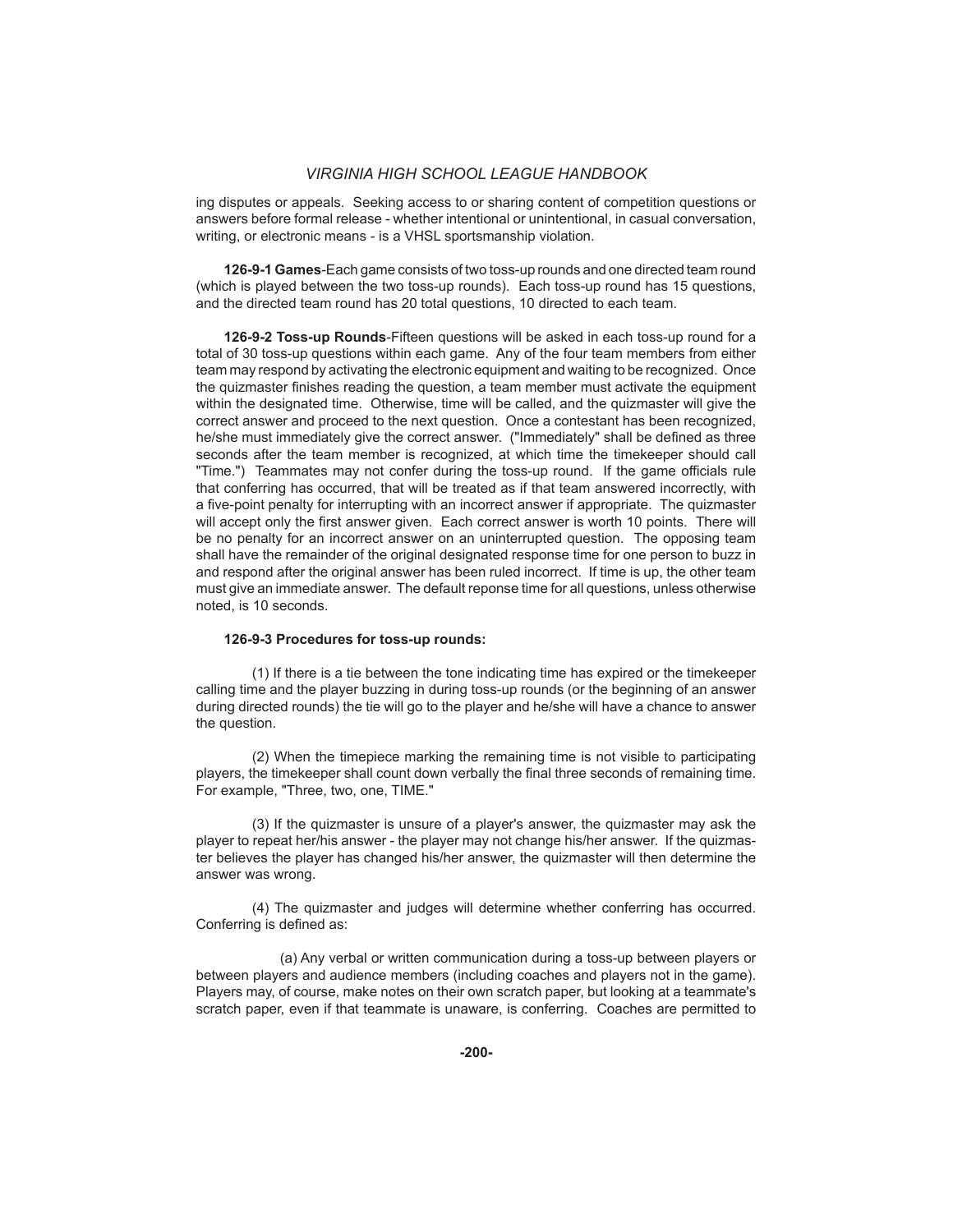# *ACADEMIC ACTIVITIES*

whisper or write notes to other audience members to see (including other coaches and players not in the game), provided they cannot be seen or heard by players in the game.

 (b) Any gestures players make which communicate information about an answer, or gestures made by audience members (including coaches and players not in the game) for players to see. Players are permitted to look at their teammates (provided they don't look at their teammates' scratch paper), hold their buzzers forward and/or extend their arm to indicate they know the answer, or to make appropriate "thinking" gestures.

 (5) If the quizmaster has determined that a team is conferring, then that team forfeits the opportunity to answer that question.

 (6) Players and coaches are allowed to communicate between rounds. Between questions, communication must be limited to brief words of encouragement or deciding whether or not to appeal a particular question.

(7) At any time, players, coaches or audience members may alert the officials to unsafe or unacceptable conditions, either in the room or with a player/official/audience member. This is not conferring.

 (8) If a player discovers his lockout system is not working during a toss-up, that player may signal by saying, "Buzz," or something equivalent. This is not conferring. If the lockout system malfunctions and two or more players say "Buzz" simultaneously or the quizmaster cannot easily determine who "buzzes" first, then that question may be thrown out and replaced.

 (9) If a player stalls during the giving of an answer, this will be considered incorrect. Stalling is defined as a cumulative pause of three or more seconds after an answer has begun. Likewise, if a player precedes his answer with an interjection such as "Oh no!" the quizmaster will not consider that as the answer. However, it should not be counted as starting an answer.

 (10) If a player in the game stutters or has another physical condition that might reasonably prevent him/her from speaking quickly, this must be made known to the tournament director and game officials before the match. The quizmaster should be reasonable in accepting answers from those players; a handicap is not the same thing as intentional stalling.

 (11) If a participant provides two intricately related pieces of information (e.g. author/ book, character/work, composer/opus, creator/creation, person/title, etc.) this will be treated as one answer, provided the relationship is correct and the answer to the question must be contained in the two pieces of information. If three or more related pieces of information are given (e.g. a character in a book by an author), only the first two are to be considered.

*Note*: Only the first answer to a question may be accepted. If a participant gives an answer with two or more parts in an attempt to "hit upon" the correct answer, the quizmaster, with the assistance of the judges, should determine that part of the response that constitutes the first answer. The remainder of the response may not be considered.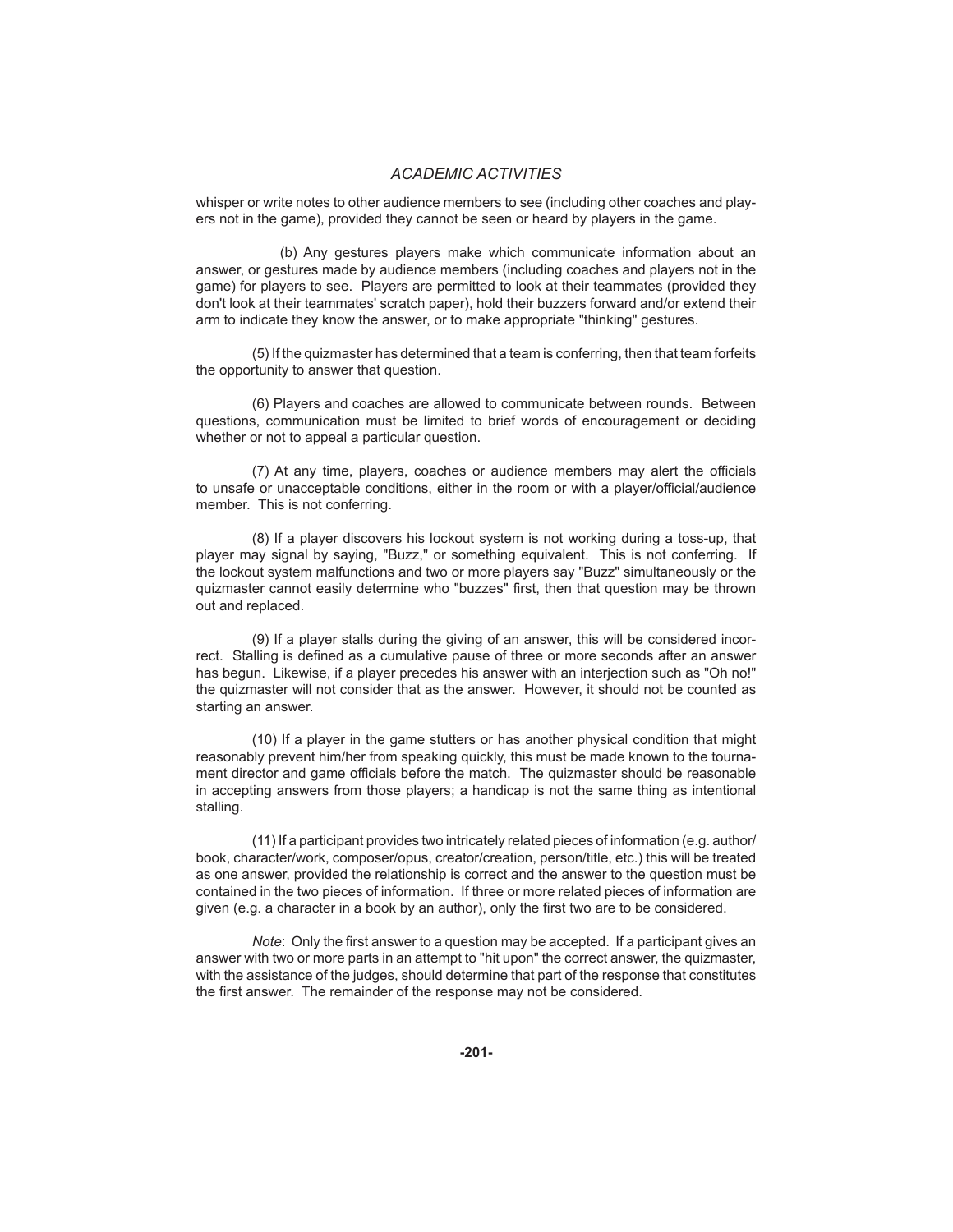**126-9-4 Interruptions (on toss-up questions only)**-If the question is interrupted, the quizmaster will stop reading the question at the point of an interruption. If an incorrect answer is given, a 5-point penalty will be assessed and the question will be reread for the opposing team from the beginning of the sentence in which the interruption occurred. One person from the opposing team may then buzz in to give an answer, with no consultation with team members. If the question is interrupted upon reading the question to the opposing team, no penalty is assessed in the event that they give an incorrect answer. No points are awarded unless they are correct, and the quizmaster moves on to the next question.

**126-9-5 Special Procedures for Mathematics Questions**-Mathematics questions are read twice.

(1) Unless a mathematics question explicitly asks for the answer to be given in lowest terms or in a certain format (e.g. degrees, radians, simplified radicals), an answer that is mathematically equivalent, can be shown as such in a reasonable amount of time and demonstrates knowledge of the process needed to obtain the answer, will be accepted. If a player buzzes in before the explicit request is made in the question (e.g. buzzes in with 90 degrees before the question asks "in radians") this will also be acceptable.

 (2) In questions involving units of measurement (square feet, yards, etc.), unless the question mentions the unit of measurement (e.g. "How many square yards is..."), the player is expected to give the unit of measurement. If the player provides the correct number, but does not provide the unit of measurement, then the quizmaster will prompt the player (e.g. "Please provide the unit of measurement"). If the player provides an incorrect unit of measurement, then the quizmaster will rule the answer incorrect.

**126-9-6 Answering Before Being Recognized**-If a team member begins his/her answer after buzzing, but before being recognized, one warning will be issued per team. If the answer is correct when the warning is first given, the team will receive the full 10 points. A five-point penalty will be assessed after the warning for each improper response from the warned team -- a correct response will be awarded 10 points with a 5-point penalty; an incorrect response will receive a 5-point penalty only.

**126-9-7 Wrong Person Answers**-If the wrong person answers the question, but the proper person was identified, the quizmaster will turn to the first person from the other team to buzz in. If that response is incorrect, the question dies.

*Note*: If an improper person is identified by the judges and that person initiates a response (right or wrong), then a mistake in question presentation has occurred and the question must be replaced (Section 126-9-10).

**126-9-8 Questions Directed to Teams**-Each team will have the opportunity to answer 10 directed questions. At the end of the first toss-up round, the team that has the lower score may choose to answer directed questions "A" or "B." If they select "A," they will have questions directed to them first, and if they choose "B," they will go second. (If there is a tie at the end of the first round, the quizmaster will flip a coin with the team who is first alphabetically calling the loss. The winner of the coin toss will then select the order of questions.) During this part of the competition, team members may confer and all answers will be given by the team captain unless he/she explicitly designates another team member to answer a specific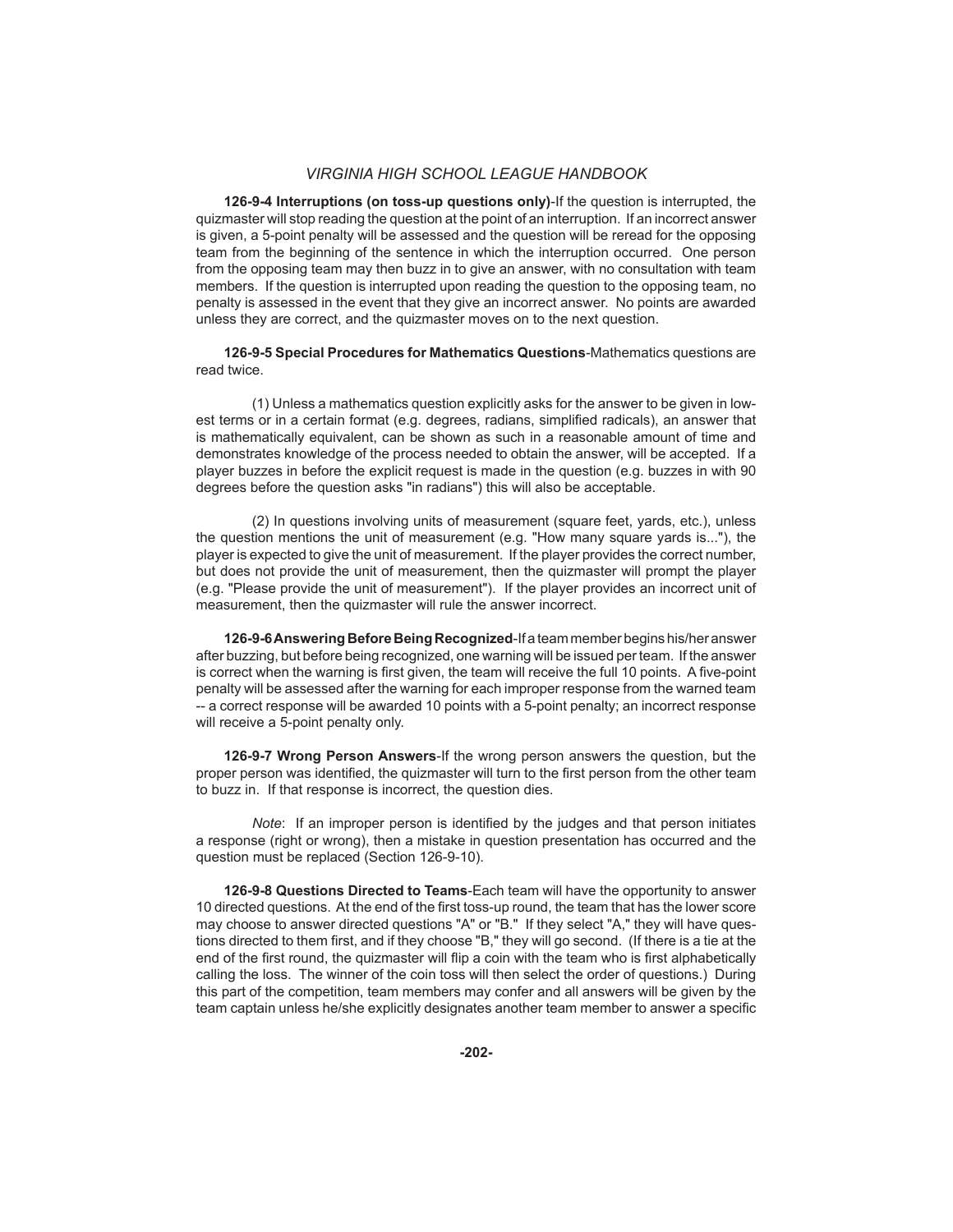# *ACADEMIC ACTIVITIES*

question. The team captain shall wait until the entire question has been read to respond. If a team fails to answer a directed question within the designated time, or answer incorrectly, the question will go to the opposing team. Ten points will be awarded to the team with the correct answer.

Questions will be alternated between teams, with the first question given to team A and the second question given to team B, etc. If a team fails to answer a directed question within the designated time, or answers incorrectly, the opposing team will be asked by the quizmaster to give an answer within the remainder of the designated time or immediately if the buzzer has already sounded without having the question reread.

#### **126-9-9 Procedures for directed round:**

 (1) During directed questions, the captain or his/her designee must begin an answer before the designated amount of time expires. The designee cannot designate someone else. Designating a teammate does not count as starting an answer. If time expires while an answer is being given, the person answering must finish the answer without stalling. Stalling is defined as a cumulative pause of three or more seconds after an answer has begun.

 (2) No penalty will be assessed during directed questions if the captain and his/ her designee interrupts the reading of the questions and then gives an incorrect answer. However, the other team will have the opportunity to hear the question in its entirety and have ten seconds in which to confer. For computation questions, the other team will have the chance to hear the question in its entirety twice and have the designated time in which to confer.

 (3) If the team to whom the question was directed answers incorrectly, the opposing team must begin its answer within the remainder of the designated time or immediately if the buzzer has already sounded.

 (4) There are 20- and 30-second computation questions in the directed round. When questions have a longer response time, that question will have a written-in lead to clarify, for example: "This is a 30-second calculation question." Math toss-ups and directed conceptual questions will be 10 seconds.

 *Note*: Players may choose to get up from their seats, or move their seats around, for the directed question round.

**126-9-10 Mistake in Question Presentation**-If the quizmaster misreads a question or presents in a way contrary to existing rules, the judges will confer with the quizmaster and rule whether a mistake in presenting the question has occurred. The judges' decision will be final. If it is ruled that a mistake in presenting the question has occurred, the judges will void the question and substitute a new question for both teams, if the mistake occurs in the toss-up rounds. If a mistake is made by a quizmaster in a directed question (such as giving a correct answer before the second team has had an opportunity to answer), a replacement question will be directed only to the second team.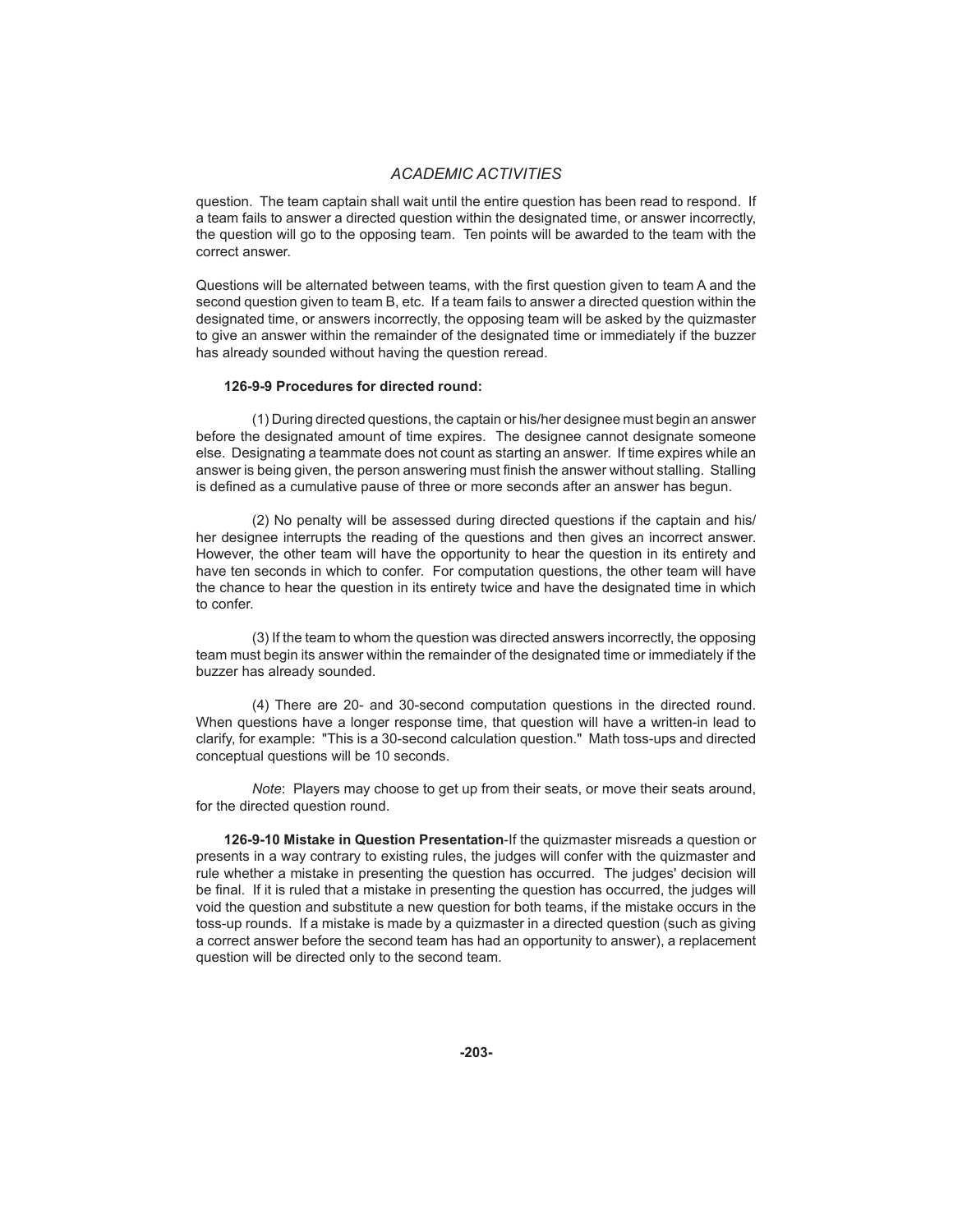#### *Notes*:

 (1) Replacement questions shall correspond to the round in which the mistake occurs (for example, the replacement question for a mistake made in the toss-up round must come from the longer, pyramidal questions, included for end of match tie-breakers. If the mistake occurs in the directed session, the replacement question must be one of the shorter questions (or computation question), included at the very end of the match tie-breakers.

 (2) Toss-up questions refer to those in rounds one and three only. Directed questions are those in round two. Presentation refers to actions of all officials at discretion of quizmaster.

**126-9-11 Answers Involving a Person's Name**-If the answer to a question involves a person's name, the answer will be considered correct if only the last name is given, unless the question specifically calls for the first and last name or if a first name is required to properly identify a specific person. If an incorrect first or middle name is given, in either case, the answer will be considered incorrect, even if the proper last name is given.

**126-9-12 Contesting**-A team coach or designated assistant coach must contest or appeal a decision of the quizmaster or judges and note the reason for his/her protest at the time he/she believes there has been an error and not more than two questions later. However, the protest will be resolved only at the end of the match. The judges will consult both head coaches before reaching a decision. The judges' decisions are final.

#### **126-9-13 Procedures for Resolution:**

 (1) If questions are raised about the correctness of an answer a player gives and there is easy agreement of players, coaches and/or judges on the appropriate response, the issue may be resolved immediately and the score adjusted as appropriate. This resolution may include throwing out the question, but only if both coaches agree.

 $(2)$  If agreement is not easy or immediate  $(10-15$  seconds), the game officials will make a decision. A coach may then make a formal protest. A player may ask their coach to make a formal protest, but the final decision to protest lies in the hands of that team's coach(es).

 (3) If points are a factor in tie-breakers (for example, in a round robin format), then all protests must be resolved. If points are not a factor in tie-breakers (for example, in headto-head or double elimination format), then the protest will only be resolved if it could change the outcome of the match.

 (4) If the judges or their designee(s) cannot provide a resolution to a formal protest after fifteen minutes of research, the initial decision of the game officials will stand, and the answer(s) printed on the question sheet will be regarded as correct. The tournament director will then contact the question provider with this protest, so he/she can make necessary adjustments.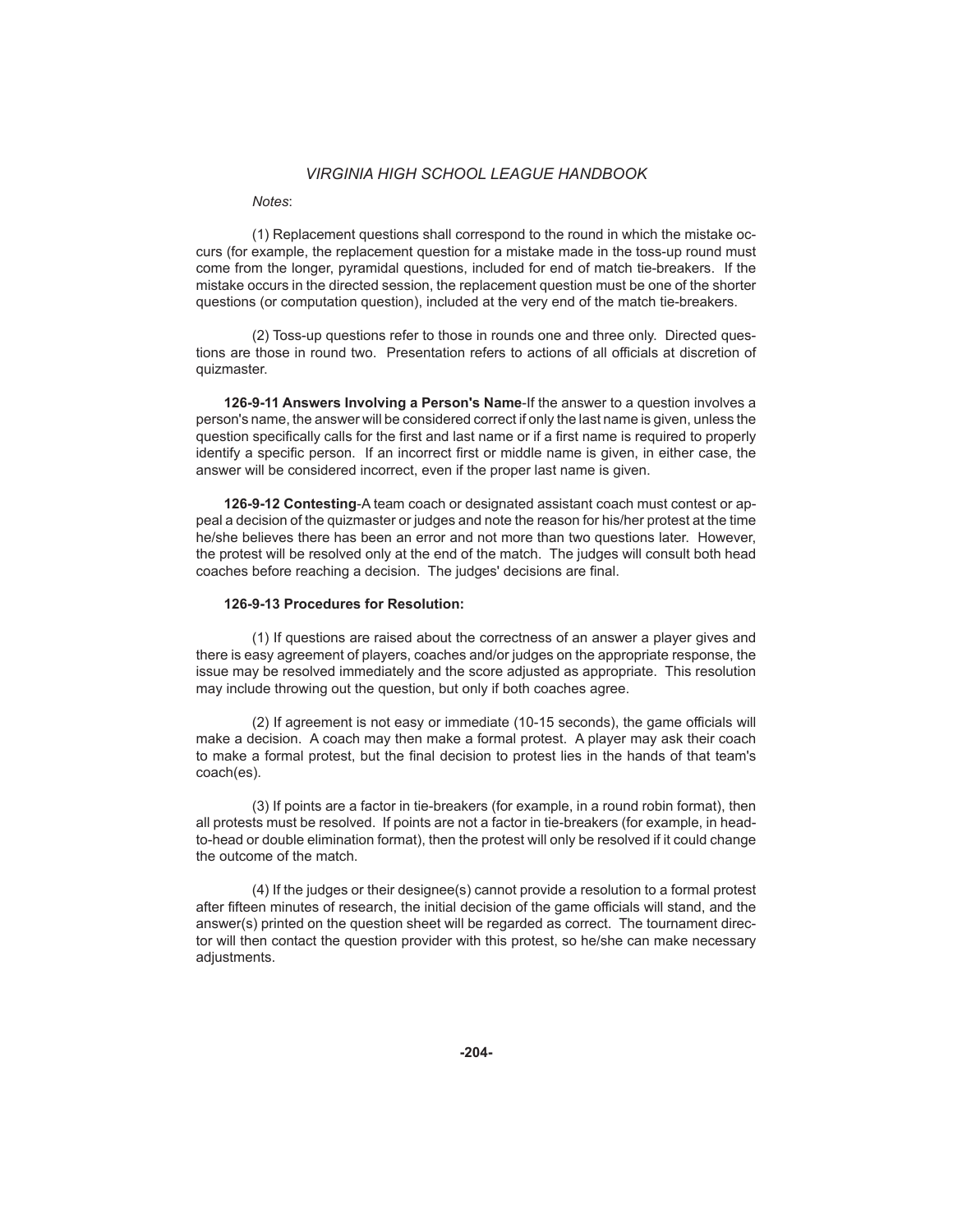# *ACADEMIC ACTIVITIES*

**126-10-1 Declaring the Winner**-The team with the highest number of combined points in the toss-up and team rounds will be declared the winner of that game. If a tie exists at the conclusion of the final toss-up round, toss-up questions will be asked one at a time until the score changes, either because one team gets a correct answer or is penalized, thus breaking the tie. All rules applying to toss-up questions will also apply to tie breakers. The team with the best win-loss record shall be declared the state champion, and the team with the second best win-loss record shall be runner-up, and so on. In the event of a tie in win-loss record, the tie breaker shall be determined by head-to-head whereby the winner is selected based on which team won when the two played each other. If a head-to-head tie exists, the second tie breaker shall be total points scored in the tournament. One of the score sheets will be considered the official score sheet. Each team's coach must sign the score sheet at the conclusion of the match to indicate his/her acceptance of the final score and to forfeit the right to make further appeals.

## **126-10-2 Procedures for Declaring the Winner:**

 (1) If a team, which has previously been warned or penalized for answering before being recognized, buzzes in during tie-break and correctly answers the question but does so before being properly recognized, that team will earn ten points, minus a five point penalty, for a net gain of five points, and that team will be declared the winner.

 (2) The third tie-breaker shall be a 15-question toss-up with a "sudden death" tiebreaker question if necessary. In the event of a three-way tie (on third tie-breaker), one school of the three shall be drawn from a "hat" and that school will get a first round bye for the toss-up round. The other two schools play, then the bye team plays the winner of the two other schools in a second round.

 (3) A coach's refusal to sign the score sheet does not guarantee the right to further appeals.

**126-11-1 Substitution**-Substitutions are recommended but not required. Substitutions may be made only at the end of the first toss-up round, or after both teams have answered directed questions. If the captain is replaced by a substitute before the directed questions round, a new captain must be designated.

 *Note*: If there are extenuating circumstances such as illness, a team may substitute in the middle of a round. Extenuating circumstances are determined by the tournament director (or quizmaster if the tournament director is not available).

**126-12-1 Scoring**-Ten points will be awarded for each correct answer. Five-point penalties will be assessed for interrupting a toss-up question with an incorrect answer and/or for answering without being recognized as outlined in 126-9-4 and 126-9-6. A double penalty will not be assessed against a single team on any one question. The quizmaster, with the help of the judges, must inform all officials, players, coaches and audience members when a five-point penalty is given.

 *Note*: Score checks should be made after each round, and at the request of either coach.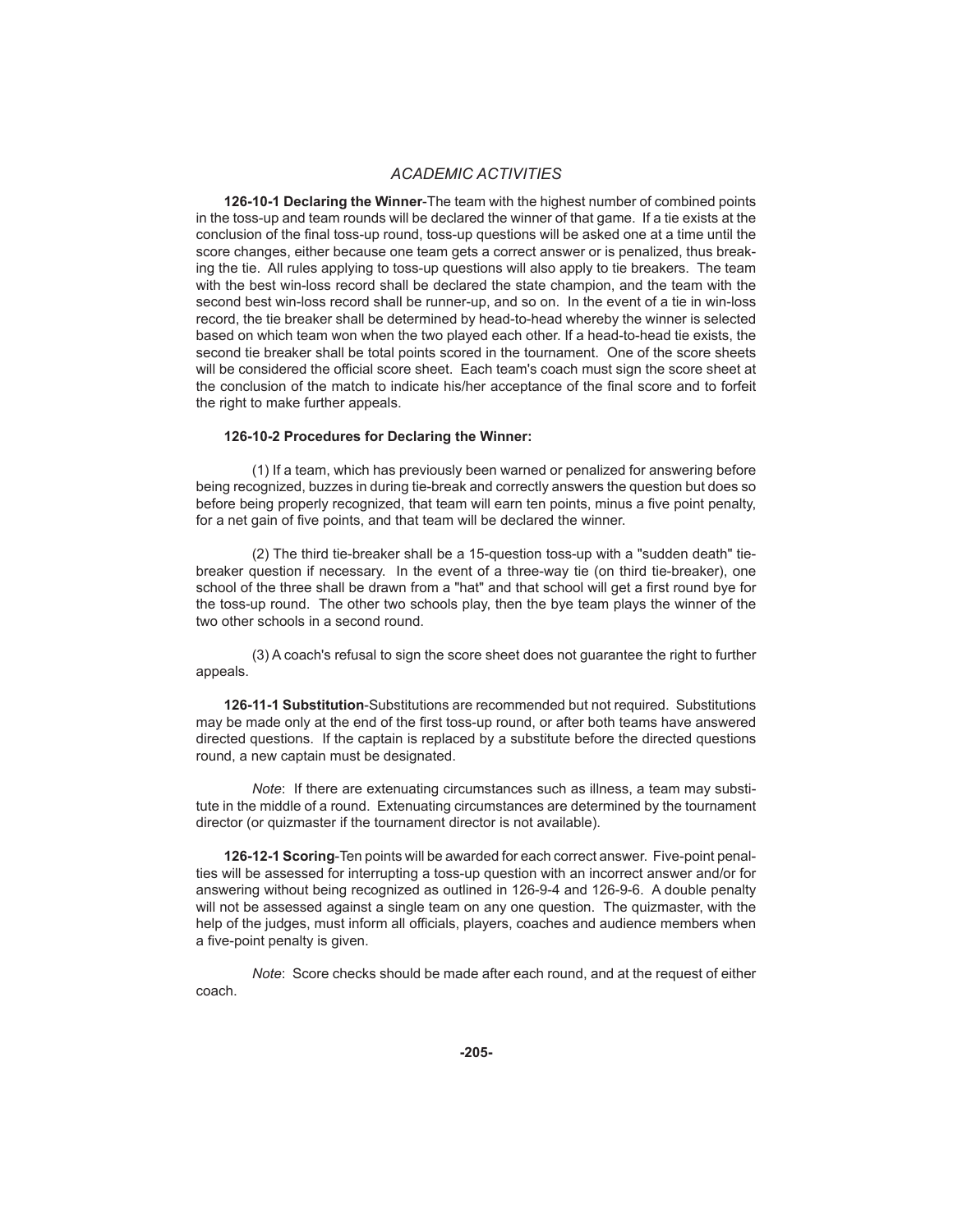**126-13-1 Officials**-Each quiz room shall be staffed with the following personnel: a quizmaster; at least one judge, who will also keep score; and a timekeeper. Each participating team will provide a scorekeeper, who will confirm results with the judge(s). The quizmaster and judge(s) and timekeeper must be adults. The decision of the judges is final.

#### *Notes*:

(1) Adults are defined as anyone who is out of high school and over the age of eighteen.

 (2) Ideally, the room should be set up with quizmaster and staff positioned centrally or equidistant between both teams, and both players and officials facing the audience, forming three sides of a square and the audience forming the fourth side. If the quiz room contains a stage, both players and officials should be on the stage. See diagrams for acceptable playing room configurations in the Scholastic Bowl Resource Guide.

(3) Separate copies of instruction sheets for game officials should be provided. Legitimate copies of those sheets shall have the same weight and force as information contained in this document.

**126-14-1 Awards**-Each Regional Council shall adopt a program of awards for its Scholastic Bowl competition. The Virginia High School League shall present trophies to the teams placing first and second in the championship game in each group. Medals, not to exceed 12 per team, will be awarded to the individual team members of the first and second place teams in each group.

#### **SECTION 128: FILM FESTIVAL.**

**128-1-1 Sponsored Activity and Purpose-**The League sponsors academic film festival competition. The League believes that participating in film production supports education in visual storytelling through conceptualizing, researching, writing, casting, directing, acting, cinematography, and editing.

**128-2-1 Program-**The League's film festival competition is an "all-in" state event whereby all schools are invited to submit and compete in an open format without regard to classification. Submission deadline is April 1.

**128-3-1 School Participation**-The League program is designed to supplement any existing program and encourages schools to submit to multiple film festivals.

**128-4-1 Expenses**-All production, travel, board and lodging expenses shall be defrayed by the competing schools or their contestants.

**128-5-1 Rules and Regulations**-Member schools are required to observe and comply with all League rules and regulations set forth in Sections 26 through 33 of the *Handbook*, with the exception of those that make specific reference to athletics, as well as with those rules and regulations which govern the Film Festival program as set forth in Sections 128-136. All members of film crews including but not limited to writer, director, lead cast, cinematographer,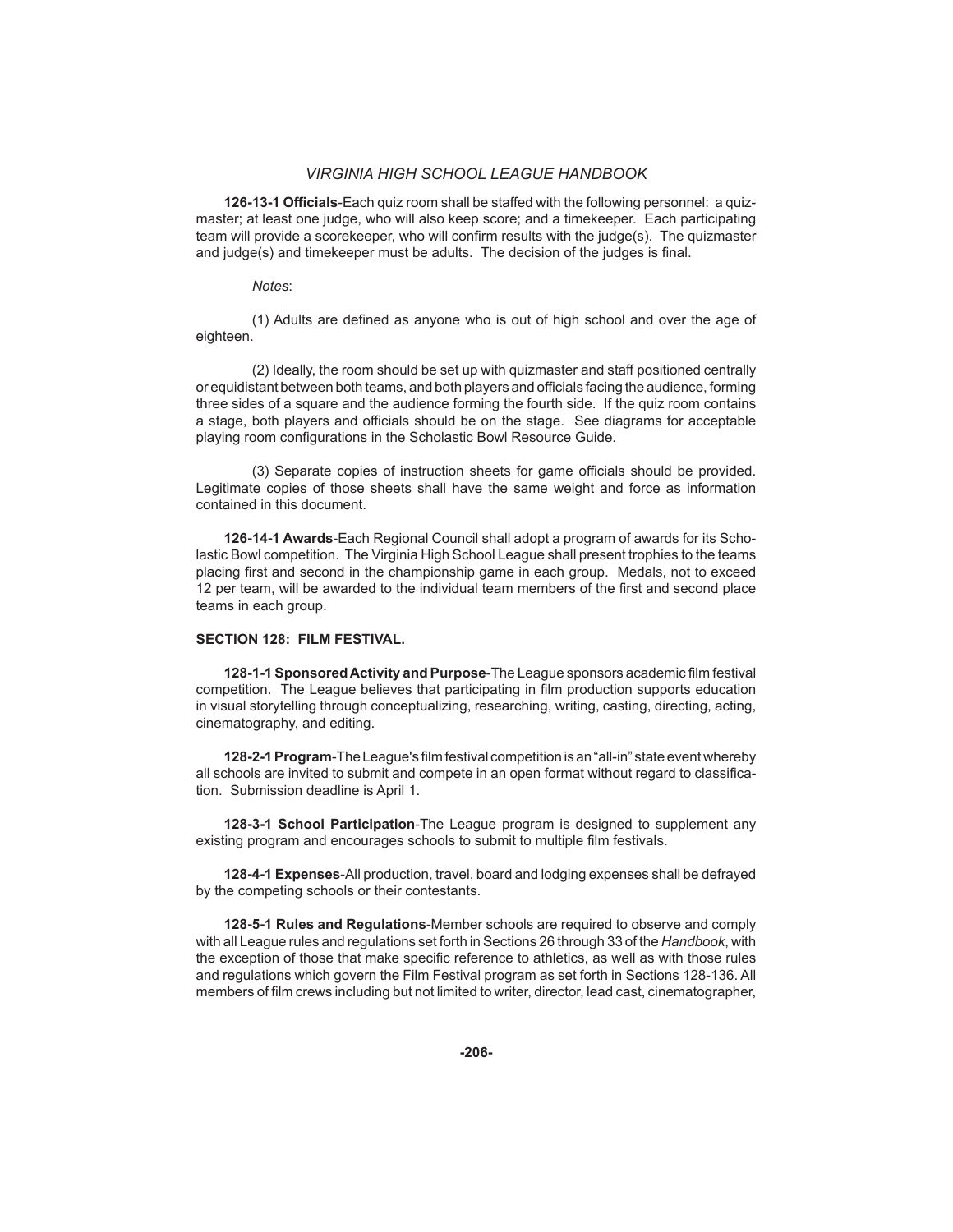# *ACADEMIC ACTIVITIES*

editor, musicians, sound and lighting must meet eligibility requirements. A violation of any rule in this section, if discovered and reported before the end of the competition, will result in disqualification and redistribution of awards as necessary.

**PM 128-5-1 Eligibility**-Film Festival participants are subject to all eligibility rules except the Scholarship Rule.

 **128-5-2** An entry must be produced by a crew in the current school year in which it is entered in competition.

 **128-5-3** Films must be the original work of the entrants. Films may not be based, in whole or in part, on any other fiction or non-fiction material, published or unpublished, produced or unproduced that is not already in public domain.

Note: Works cannot be word for word from any other fiction or non-fiction material. Spoofs or editorials are acceptable based on existing copyright laws.

 (1) An entry must not infringe upon the copyrights, trademarks, rights of privacy, publicity or other intellectual property or other rights of any person or entity. If an entry contains any material or elements that are not owned by the entrant, and/or which are subject to the rights of third parties, the entrant is responsible for obtaining, prior to submitting such entry, any and all written releases and consents necessary to permit the use and exhibition of the entry by the VHSL, including, without limitation, name and likeness permissions from any person who appears in or is identifiable in the entry, music licenses and location releases.

(2) Proof of any permissions granted shall accompany an entry.

**128-5-4** The school submitting a film must fully credit all participants on MEL and in credits.

**128-5-5** Neither a soundtrack nor music is required. Use of public domain or royalty free music is permitted. If copyright protected music is used, the use must be with permission, and such permission shall be submitted in writing with the entry form. Music used may also be the original work of the entrants and credited as such.

**128-5-6** Films not in English must be subtitled in English unless dialogue is minimal and not necessary for the comprehension of the film.

**128-6-1 Entries**-Each submission requires an entry form. Incomplete entry form, failure to include payment or submitting materials that are unable to be viewed will disqualify your entry without refund. Only entries submitted on the official entry form properly certified by the school principal and received not later than the deadline date for entry shall be accepted. The League is not responsible for materials that are lost, stolen or damaged in transit. Materials received after the received by deadline will be discarded without refund. Entry materials will not be returned.

**128-6-2** Each school may enter one film in each category: narrative, documentary, animation, experimental and commercial/PSA.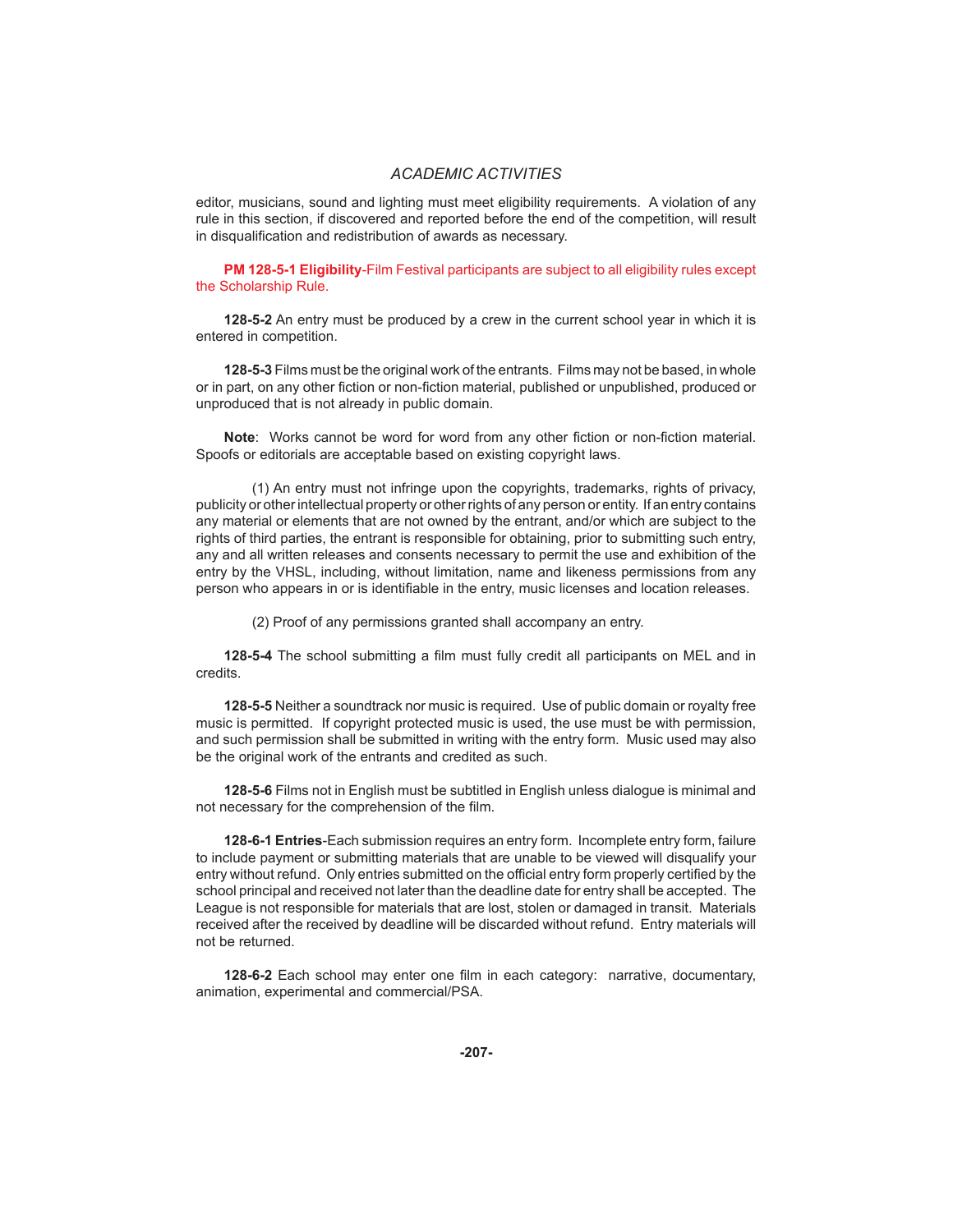**128-7-1 Format-**All films must be submitted according to the instructions on the entry form. The League is not responsible for materials that are lost, stolen, damaged or unable to be viewed.

**128-8-1 Film Crews-A film crew may consist of writer, director, lead cast, cinematogra**pher, editor, musicians, sound and lighting personnel.

**128-9-1 Content-**The content and choice of the topics for films is important. Schools must create work which is honest in its fundamental concept, which is suited to the emotional development of the students, and which is handled with taste and restraint. Content must be appropriate to the audience for which it is presented and in support of contemporary community standards. It is important that advisers review questionable content, language, use of firearms or other weapons or use of tobacco or other drug with the principal prior to recording. The principal's signature on the entry form will indicate approval of final film. Competition directors will not disqualify a film approved by the principal based on content, though it may receive a lower ranking/rating/score.

128-10-1 Non-exclusive Rights-Entry into the VHSL Film Festival constitutes filmmakers' irrevocable permission and consent, without compensation, for the VHSL to showcase submission at the VHSL Film Festival or any other VHSL event in as many screenings as the VHSL deems appropriate.

**128-11-1 Promotion, Publicity and Marketing**-Entrants permit the VHSL to use their name and/or likeness, contact information provided, title of work submitted, its logline and their results for promotional purposes. All films selected for screening may be edited, modified or excerpted for publicity purposes. The VHSL reserves the right to promote any film to print, broadcast or internet media as required to market the Festival or the VHSL.

## **SECTION 129: NARRATIVE.**

**129-1-1 Definition-The League defines narrative as "a film that depicts a fictional or** fictionalized story or event."

**129-2-1 Length-Narratives must be no shorter than five minutes and no longer than** eight minutes in length. Timing includes opening titles and closing credits.

**129-3-1 Bases for Evaluation**-The criteria for evaluation shall include, but not be limited to: technical elements, storyline, acting/performance.

### **SECTION 130: DOCUMENTARY.**

**130-1-1 Definition**-The League defines documentary as "a non-fictional film intended to document some aspect of reality, primarily for the purposes of instructing, informing or maintaining a historical record."

**130-2-1 Length-Documentaries must be no shorter than five minutes and no longer** than eight minutes in length. Timing includes opening titles and closing credits.

**130-3-1 Bases for Evaluation**-The criteria for evaluation shall include, but not be limited to: subject matter and technical elements.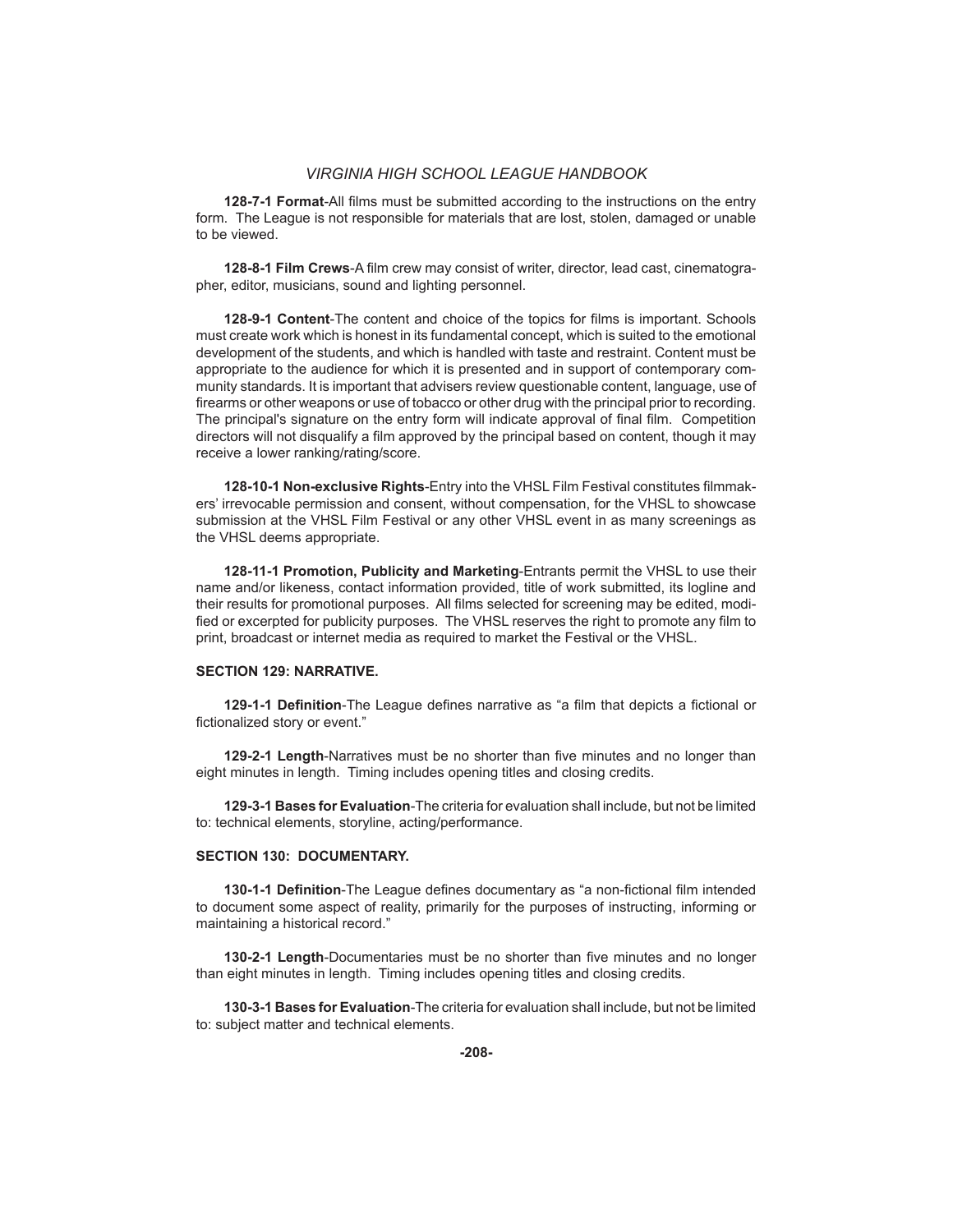## *ACADEMIC ACTIVITIES*

#### **SECTION 131: ANIMATION.**

**131-1-1 Definition-The League defines animation as "a film that creates continuous** motion by means of rapid display of a sequence of static images that minimally differ from each other." Animations may be created from graphics, clay, puppets, stop motion, etc.

**131-2-1 Length-**Animated films must be no shorter than two minutes and no longer than eight minutes in length. Timing includes opening titles and closing credits.

**131-3-1 Bases for Evaluation**-The criteria for evaluation shall include, but not be limited to: technical elements, storyline, and acting/performance.

### **SECTION 132: EXPERIMENTAL.**

**132-1-1 Definition-The League defines experimental film "an artistic filmmaking practice** that focuses on sensory aesthetics and is often characterized by the use of various abstract techniques (out-of-focus, rapid cuts, etc.), the absence of linear narrative, and often has the goal of placing a viewer in a thoughtful space."

**132-2-1 Length-**Experimental films must be no shorter than three minutes and no longer than eight minutes in length. Timing includes opening titles and closing credits.

**132-3-1 Bases for Evaluation**-The criteria for evaluation shall include, but not be limited to: creativity, artistic merit, sensory appeal, and technical elements.

#### **SECTION 133: COMMERCIAL/PSA.**

**133-1-1 Definition-The League defines commercial/PSA as "announcements intended** for television or the Internet that aim to persuade or sell a product, service or message."

**133-2-1 Length**-Commercials must be thirty or sixty seconds exactly in length. PSAs may be up to 60 seconds in length. Timing includes opening titles and closing credits, if any.

**133-3-1 Bases for Evaluation**-The criteria for evaluation shall include, but not be limited to: persuasive merit, technical elements, and creativity.

#### **SECTION 134: PREVIEW AND OFFICIAL SELECTION PROCESS.**

134-1-1 Jury-Members of the Jury (filmmakers, film educators, critics and film enthusiasts) will, independently and without consultation, review each submission in its entirety. All films will be evaluated in writing and ranked.

**134-1-2 Offi cial Selection**-The festival director or designee shall compile the results, and the eight best films in each category will become Official Selections. In the event of a tie, jurors will consult to make a decision. Should a film be removed, disqualified or otherwise withdrawn from the Festival after the Official Selection announcement has been made, the next highest scoring film (First Alternate) will take its place. No alternates beyond first shall be permitted as an Official Selection. Official Selections will be screened at the VHSL Film Festival and the film with the best ranking in each category will be designated Best Film.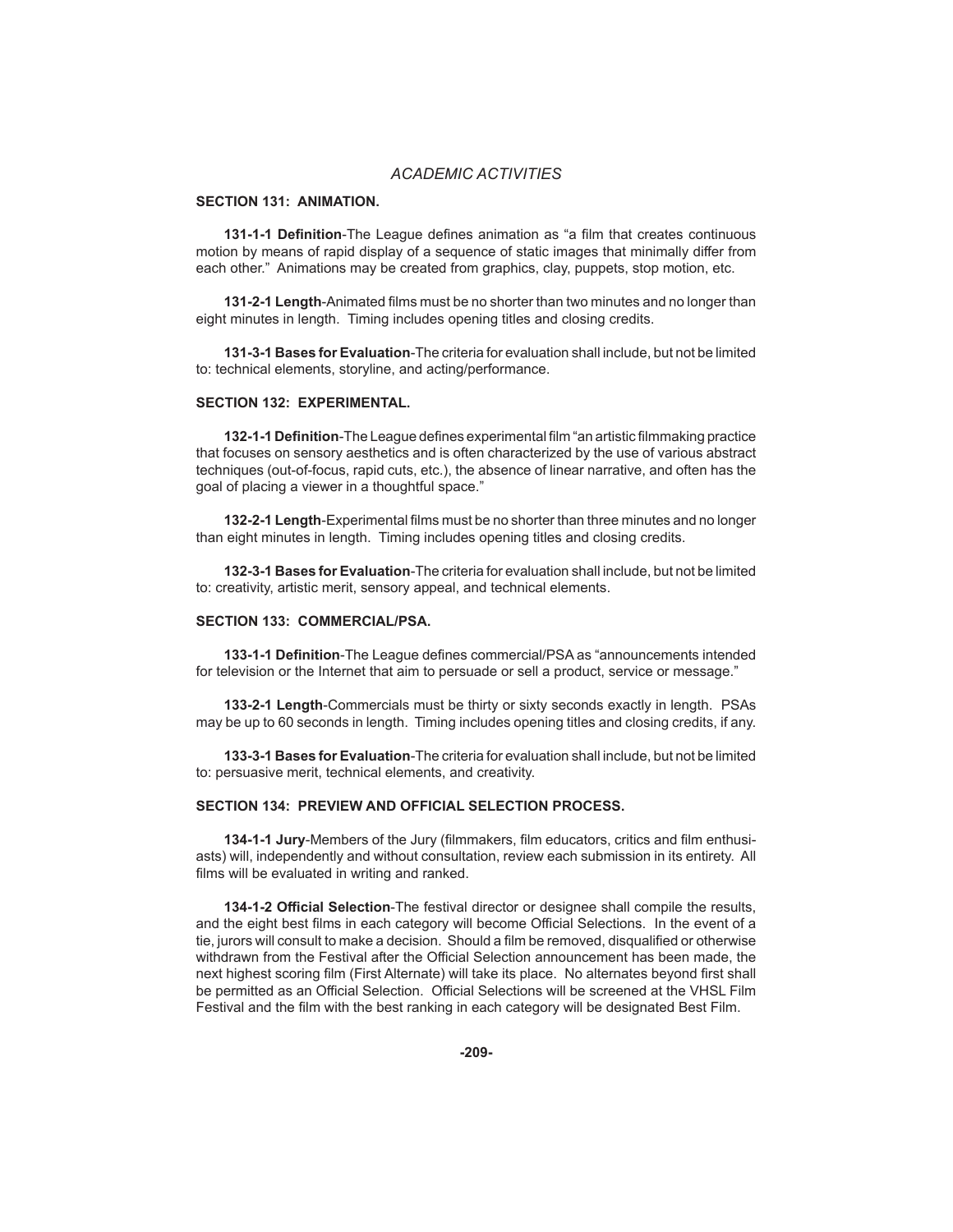**134-1-3 First Refusal-**Once films are announced as Official Selections to the VHSL Film Festival, films may not be publicly screened or viewable online until after screening at the VHSL Film Festival.

#### **SECTION 135: STATE FILM FESTIVAL.**

**135-1-1 State Film Festival**-A state Film Festival shall be held annually on dates specified on the Activities Calendar.

135-1-2 A festival shall consist of five separate categories as follows: Narrative, Documentary, Animation, Experimental and Commercial/PSA.

**135-1-3** The order of screening shall be determined by the festival director.

**135-2-3** All schools will receive a complete report of jurors' written evaluations and rankings. Entrants must accept without reservation the decisions rendered by the jurors.

**135-2-4** Clerical or tabulation errors may be corrected within 60 minutes of the announced results. A school that leaves the festival site before the review period is complete forfeits the right to appeal or correct results.

#### **SECTION 136: AWARDS.**

**136-1-1 Best Film**-The production with the lowest total of three ranks shall be declared the Best Film in its respective category (Best Narrative, Best Documentary, Best Animation, Best Experimental,

 Best Commercial/PSA). A trophy will be presented to each Best Film winner, and individual members of each winning film crew will receive medals.

**136-2-1 Audience Choice**- The production with the highest number of audience votes at the VHSL Film Festival live screening shall be declared the winner of the Audience Choice Award in its respective category (Best Narrative, Best Documentary, Best Animation, Best Experimental, Best Commercial/PSA). A trophy will be presented to each Audience Choice winner, and individual members of each winning film crew will receive medals.

#### **SECTION 137: ROBOTICS**.

**137-1-1 Purpose**-The program is intended to encourage schools to participate in robotics as a part of their activities programs, to stimulate interest and exploration in the areas of STEM, and to assist the advisers and administration of their school in improving the quality of their student's experiences.

**137-2-1 Program-The League program in the field of robotics consists of separate** evaluation for each school relative to established evaluation criteria. Each member school desiring to participate submits its completed application for evaluation in accordance with the following regulations and instructions.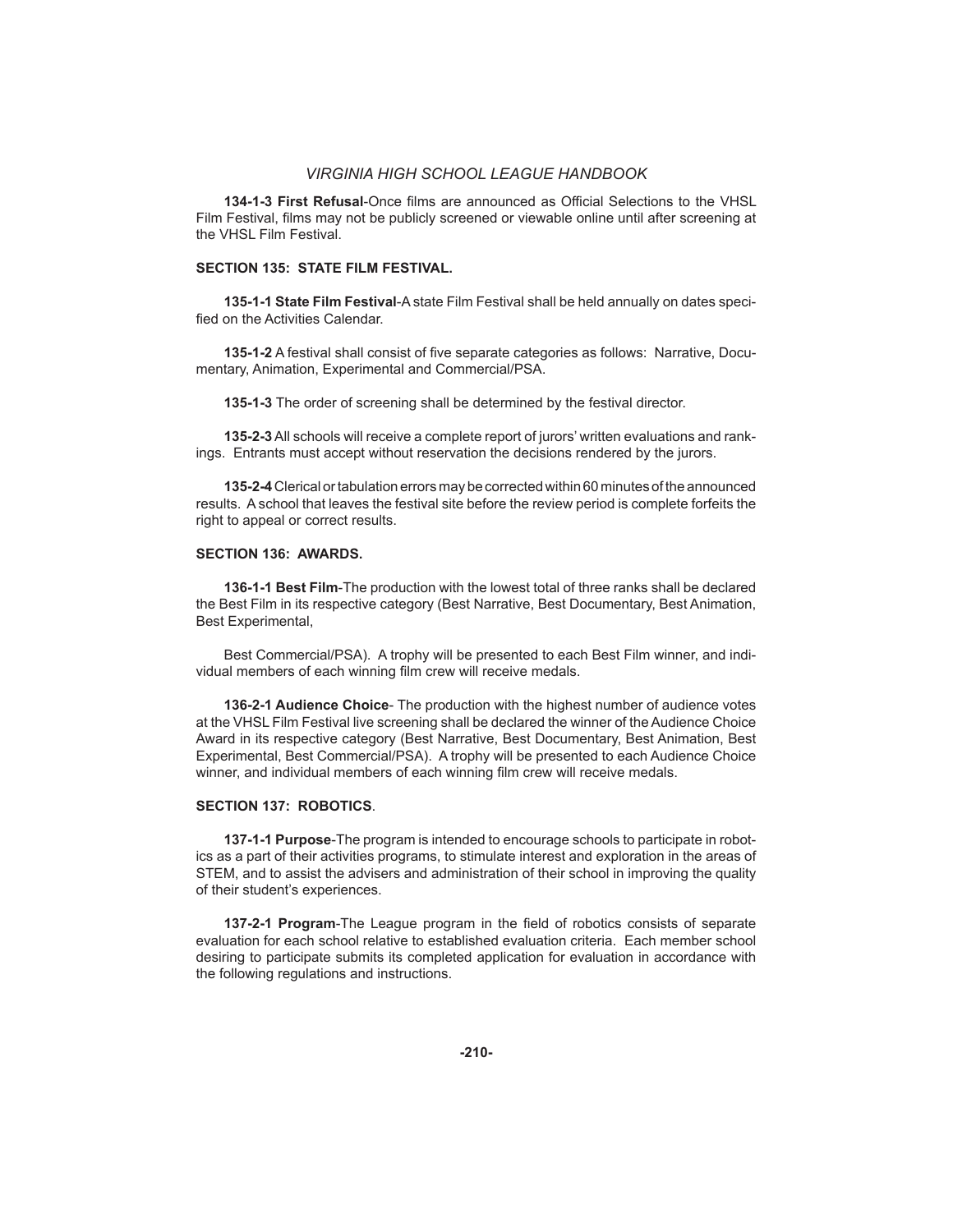# *ACADEMIC ACTIVITIES*

**137-2-2** In order that all interested schools may receive the benefits of additional training as well as the comments and criticisms of program evaluators, League-sponsored workshops will be offered each fall on the dates specified in Weekly Update or the VHSL website. Information regarding the content and the general organization of the workshops will be provided to every member school well in advance of each activity.

**137-3-1 School Participation**-Every school sponsoring robotics, no matter how developed the program or in what form, is encouraged to participate in the League program in order that its advisers and students may benefit from the feedback, suggestions and comments of the evaluators. Each entry receives an individual evaluation. All schools have an equal chance of receiving top awards in comparison to all others as each will be considered on its merits within established criteria. In modern high school settings, STEM should be deeply rooted in the instructional program of the school. Principals are urged to plan a school robotics program and to encourage student participation. It is recommended that the principal:

(1) Discuss and review plans for school participation in robotics at a meeting of the faculty held early in the school year and present these plans to a subsequent student assembly.

 (2) Appoint a teacher and administrator or other support staff to sponsor and develop the school program and to coach participants therein. It is recommended that this sponsor be appointed early in the school year and that he/she be encouraged to attend conferences conducted for robotics sponsors and coaches.

(3) Request all teachers cooperate in the identification of promising students in their classes for participation in the robotics program.

**137-4-1 Rules and Regulations**-In robotics, both individual representatives and member schools shall observe and comply with League rules and regulations set forth in Sections 26 through 33 of this *Handbook*, except those that apply exclusively to athletes as well as those rules and regulations which govern the robotics program as set forth in Section 137. A violation of any rule in these sections will result in disqualification from consideration.

**137-4-2 Entry Deadline**-Only those robotics applications which are received in the League Office on or before the deadline date for entry specified on the Activities Calendar (inside front cover of *Handbook*) will be accepted for evaluation.

**137-4-3** Only entries which are submitted with the official entry form, complete and properly certified by the school principal, appropriate fees, and received not later than the deadline date for entry will be accepted.

**137-5-1 Evaluation Procedures**-Each evaluator prepares an evaluation of each entry. This consists of a written report on the appropriate evaluative criteria booklet and annotated comments written on the supplemental application materials which have been submitted.

**137-6-1 Levels of Evaluation**-For the purpose of assigning programs to levels of evaluation within each group classification, all schools entering robotics shall be listed by order of their membership as recorded in their evaluative criteria booklets.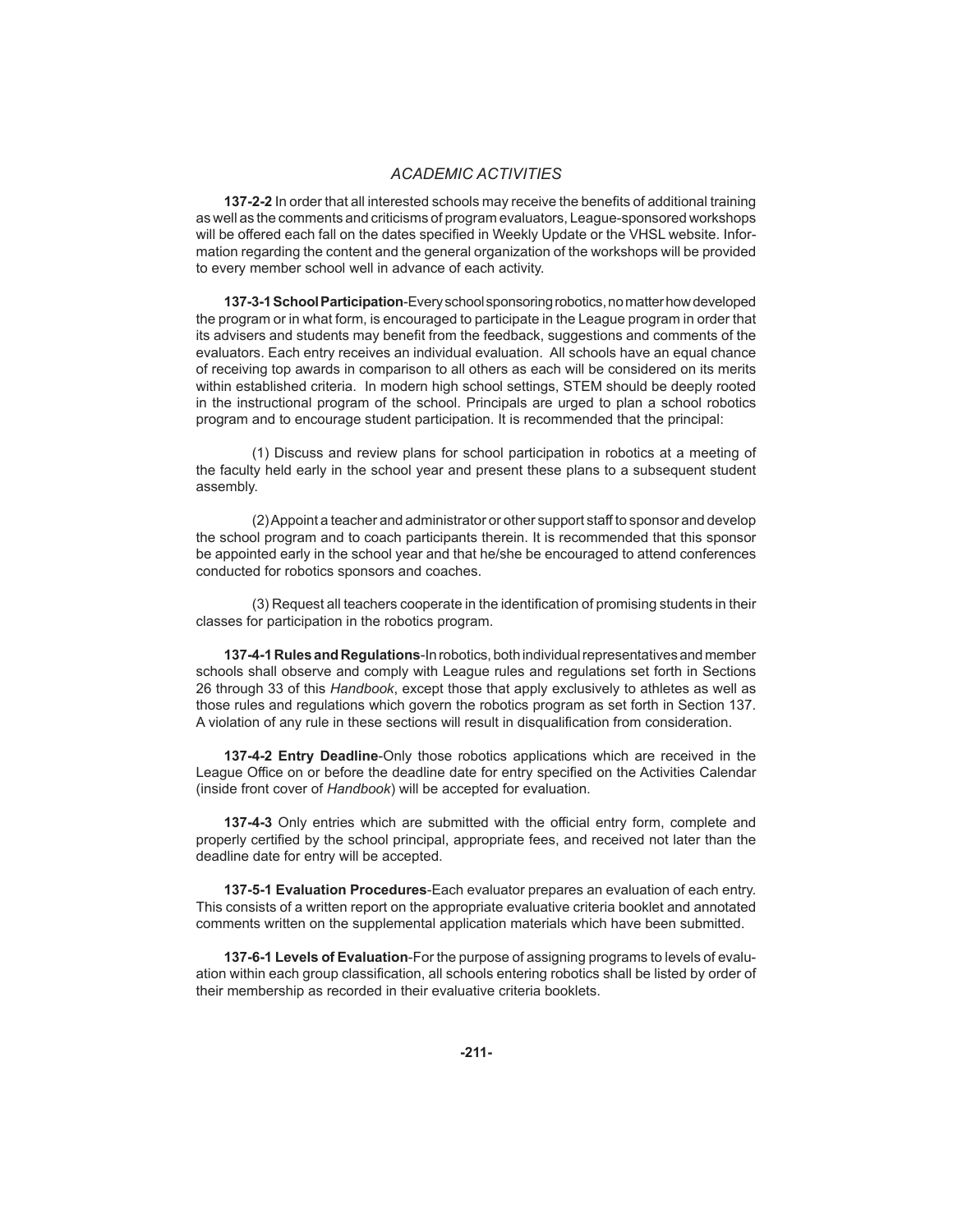**137-7-1 Evaluative Criteria**-The Evaluative Criteria Booklet is designed to provide general guidelines for the incorporation of sound robotics practices and will be sent to evaluators along with the application form and supplemental application materials which assist the evaluator by permitting the team to alert him/her to special circumstances in finance. production, personnel and/or peer expectations, and traditions. The more that an evaluator knows about a program, the more capable he/she is of rendering a realistic reaction to the work accomplished and in suggesting methods for improvement.

**137-7-2** Any member school may propose changes in the evaluating criteria by mailing suggestions to the League office, by presenting these suggestions, in writing, to the assistant director at a robotics event or by sending the suggestions to the Robotics Advisory Committee.

**137-7-3** Proposed changes shall be discussed at the regular meetings of the Robotics Advisory Committee. Proposals which the committee adopts would become effective the following school year and would be printed and distributed to all member schools immediately after acceptance.

**137-8-1 Robotics Evaluators**-Evaluators used to evaluate robotics program applications submitted to the League office shall be selected by the assistant director depending on their knowledge of robotics and their prior experience with evaluating robotics programs. The assistant director may select both Virginia and non-Virginia evaluators for original evaluations and/or re-evaluations.

**137-9-1 Awards**-The ratings of Trophy Class, First Class, and Second Class will be awarded within each level of evaluation, and determined by the evaluator's judgement of applications. Judgements of evaluators will be considered final. No maximum or minimum number of awards are allotted to any rating level.

**137-9-2** All rankings and awards given will be announced at the Robotics Championship and a listing of all programs ranked shall be distributed to all member schools.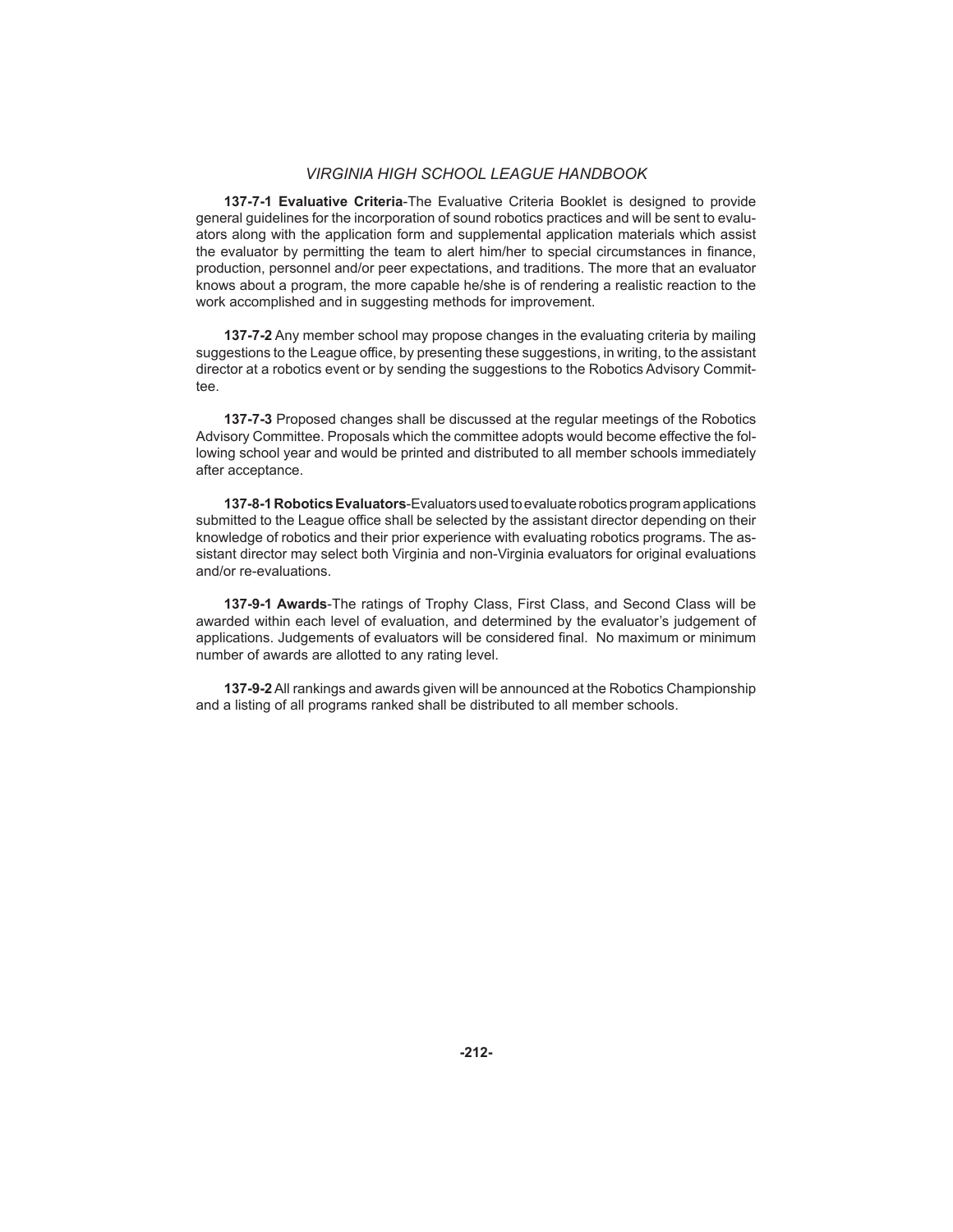# **Awards**

#### **SECTION 140: RECOGNITION OF ACHIEVEMENT.**

**140-1-1 Purpose**-League awards are intended as recognition of the achievements of both schools and individuals rather than as rewards for participation. It is hoped that this recognition will stimulate interest and participation in the League program, but the emphasis is upon the values in achievement rather than upon the values of the awards themselves.

**140-2-1 Types of Awards**-The League shall present the following types of awards:

 (1) **School Awards**-For presentation to those schools whose teams or individual contestants win championships and for schools whose teams win second place in events in which second place is selected.

 (2) **Individual Awards**-For presentation to individual contestants who win specifi ed places in state competition and to members of teams in specified activities whose schools receive trophies for first or second place in state competition.

 (3) **Academic Excellence Awards**-The League has established a VHSL Academic Excellence Awards program in order to recognize individual participants in Virginia High School League activities who excel in the classroom.

 (4) **Special Recognition**-For recognition of outstanding service to the League by individuals and institutions.

## **SECTION 141: SCHOOL AWARDS.**

#### **141-1-1 State Competition:**

 $(1)$  A gold trophy will be awarded to each school whose team wins first place in state competition and, where such runner-up and third place positions are selected, to each school whose team wins second place or third place in such competition.

(2) A gold trophy will be awarded to each school whose entry wins first place in state competition among Creative Writing Folders.

(3) A gold trophy will be presented to each school awarded first or second place at the State Theatre Festival.

(4) A mounted, engraved certificate will be awarded for Trophy Class magazines, newsmagazines, newspapers, online newspapers, yearbooks and broadcasts.

(5) Certificates for First, Second and Third Class magazines, newsmagazines, newspapers, online newspapers, yearbooks and broadcasts.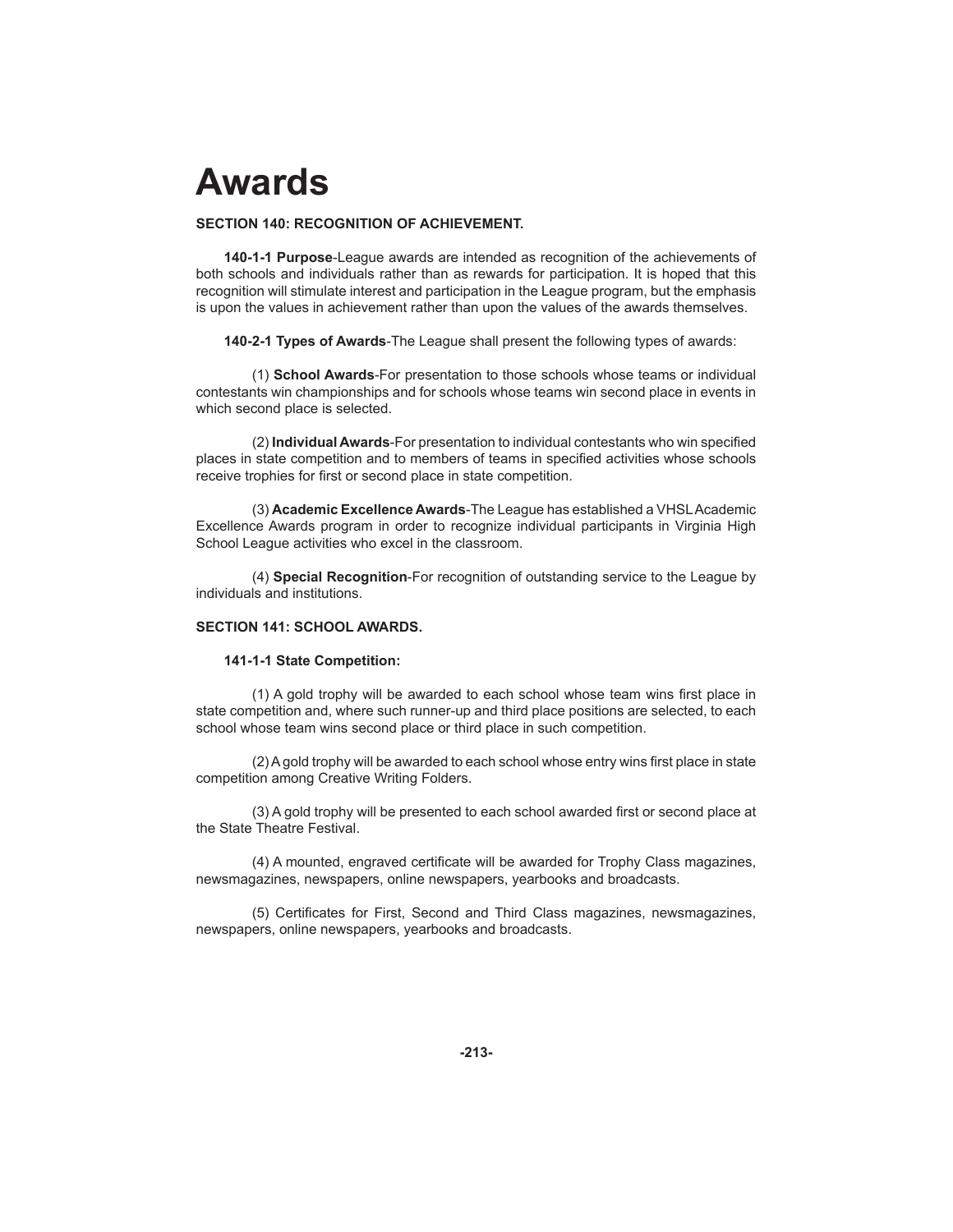#### **SECTION 142: INDIVIDUAL AWARDS.**

**142-1-1 Types of Individual Awards**-The following types of awards will be given to individual contestants:

(1) Medals will be awarded to individual winners of specified places in the following state competitions: Cross Country, Debate, Golf, Gymnastics, Tennis, Track, Wrestling, Essay, Poetry, Short Story and Forensic Activities.

 (2) Medals will be awarded to members of teams whose schools receive trophies for first and second place in such state competitions as Baseball, Basketball, Cheerleading, Cross Country, Debate, Field Hockey, Football, Golf, Gymnastics, Lacrosse, Soccer, Softball, Tennis, Theatre Festival and Volleyball.

 (3) Principals having special reasons for awarding more than the allowed number of medals to team members may request of the Executive Director additional medals. Schools will be asked to provide the number of medals needed and enclose a check, payable to the League, for the current price of the requested medals.

 (4) Schools whose students receive such medals shall be responsible for whatever special engraving is desired.

## **SECTION 143: ACADEMIC EXCELLENCE AWARDS.**

**143-1-1 Nomination and Selection**-Students would be eligible for a VHSL Academic Excellence Award by meeting the following criteria:

 (1) Students must comply with all VHSL eligibility standards during the period of the award (i.e., the sports or activities season).

 (2) For athletic activities, including cheerleading, the student must be a varsity letter winner in a VHSL sponsored sport.

 (3) For League programs of debate, drama, forensics, creative writing and publications, candidates must be varsity letter winners or meet an equivalent degree of participation in their respective activity as determined by their adviser and principal.

 (4) Students must achieve a minimum composite grade point average of 3.0 on a 4.0 scale based on results from a grading period as determined by the school principal.

**143-1-2 Certifi cates of Recognition**-Upon request of a member school principal, the League would make available VHSL Academic Excellence Award certificates suitable for presentation to students qualifying for this honor.

#### **SECTION 144: SPECIAL RECOGNITION.**

**PM Section 134 SPECIAL RECOGNITION (10-94)**-VHSL recognition will be given when criteria is met and not necessarily when the recipient retires. (1-96) – Recognition will be determined by a special selection committee.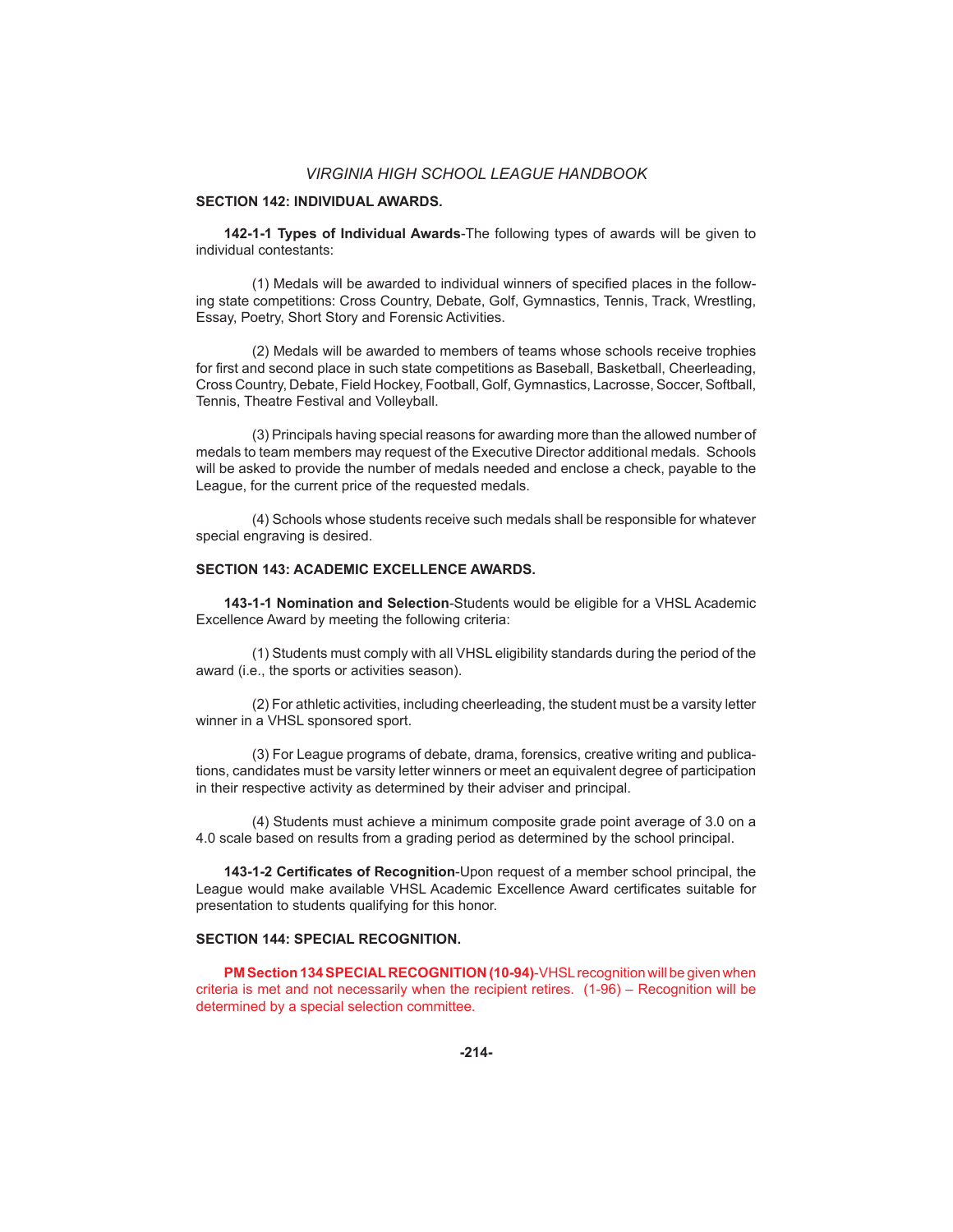#### *AWARDS*

**144-1-1 Executive Committee Desk Piece**-May be presented to any individual who has served on the VHSL Executive Committee.

**144-1-2 VHSL Regional Award of Merit**-Each region may nominate one administrator, including athletic/activity directors; one coach of any VHSL sport; and one contributor (officials, academic activity advisers or directors, media and others) for a total of three people who have positively impacted high school activity programs at the district, regional or state level that year. All regional nominees will receive VHSL recognition.

**144-1-3 VHSL Lifetime Achievement Award**-Individuals will be recognized for longstanding service of at least 15 years and exceptional dedication to the Virginia High School League or its programs as administrators (including athletic/activity directors), athletic coaches or contributors (officials, academic activity advisers or directors, media and others).

**144-1-4 VHSL Torch of Honor**-The League's highest honor recognizes service above and beyond the call of duty. In evaluating nominees, consideration will be given to outstanding service to VHSL at the regional and/or state level beyond that mandated by regular employment, service to other professional organizations, innovation in developing new programs or expansion of existing programs, and other evidence of exceptional service to high school activity programs over a period of at least five years.

**144-1-5 Nomination and Selection**-Nominations for the VHSL Regional Award of Merit will be forwarded to the Executive Committee by each region. Anyone may submit to the Executive Committee a nomination for a person to receive either the Lifetime Achievement Award or the Torch of Honor. Each nomination must be accompanied by a statement giving full details supporting the nominee's qualifications as relating to the criteria for recognition. The Recognition Committee will review all nominations and make recommendations to the Executive Committee for Lifetime Achievement and Torch of Honor. The Executive Committee will recognize all regional nominees for the Award of Merit and all approved recipients of Lifetime Achievement and Torch of Honor at the annual fall membership meeting. Outgoing members of the Executive Committee will be recognized at their final official Executive Committee meeting.

 **PM 144-1-6 Larry Johnson SMAC Award (9-03)**-This award may be presented annually for significant contributions to the health and safety of VHSL participants.

 **PM 144-1-7 Wells Fargo-VHSL Stay In The Game Awards (7-98)**-This award is presented annually to schools who receive no player or coach ejections for the current school year.

 **PM 144-1-8 Claudia Dodson VHSL SEI Award (12-04)**-The Claudia Dodson VHSL Sportsmanship, Ethics and Integrity Award was revised to a self-assessment format.

 **PM 144-1-9 Wells Fargo Cup Points**-Winners of the Wells Fargo Cup are determined by a point system based on performance in VHSL state competitions. Schools can earn points for outstanding participation in athletic competition as well the five academic activities involving team champions — film festival, scholastic bowl, creative writing, debate, theatre and forensics. Points are awarded on the following basis: first place, 50; second place, 45; third place, 40; fourth place, 35; fifth place, 30; sixth place, 25; seventh place, 20; and eighth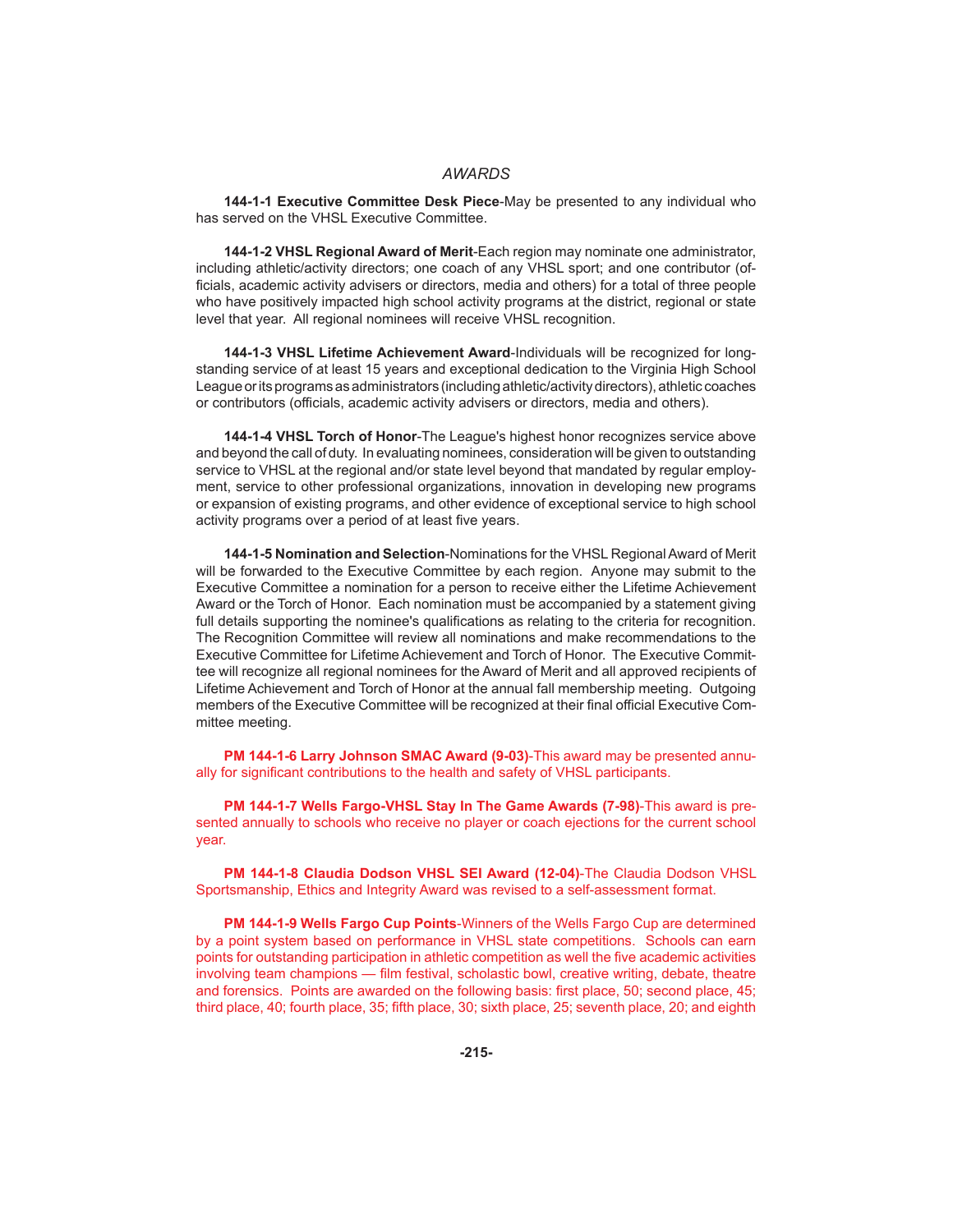place, 15. Points (5th through 8th place) will be awarded to teams reaching regional finals, in lieu of state quarterfinals, in football and tennis (9-08). Scoring for publications is based on the ranking earned in the League's evaluation service: Trophy Class, 35; First Class, 20; Second Class, 5. Fifty points are also awarded to every school that wins the VHSL SEI Award.

## **SECTION 145: DISTRICT AND REGIONAL AWARDS.**

**145-1-1 Program of Awards**-Each District and Regional Council shall adopt a program of awards for winners of district and regional competition. If trophies are awarded in such programs, they shall be in conformity with the League's program at the state level.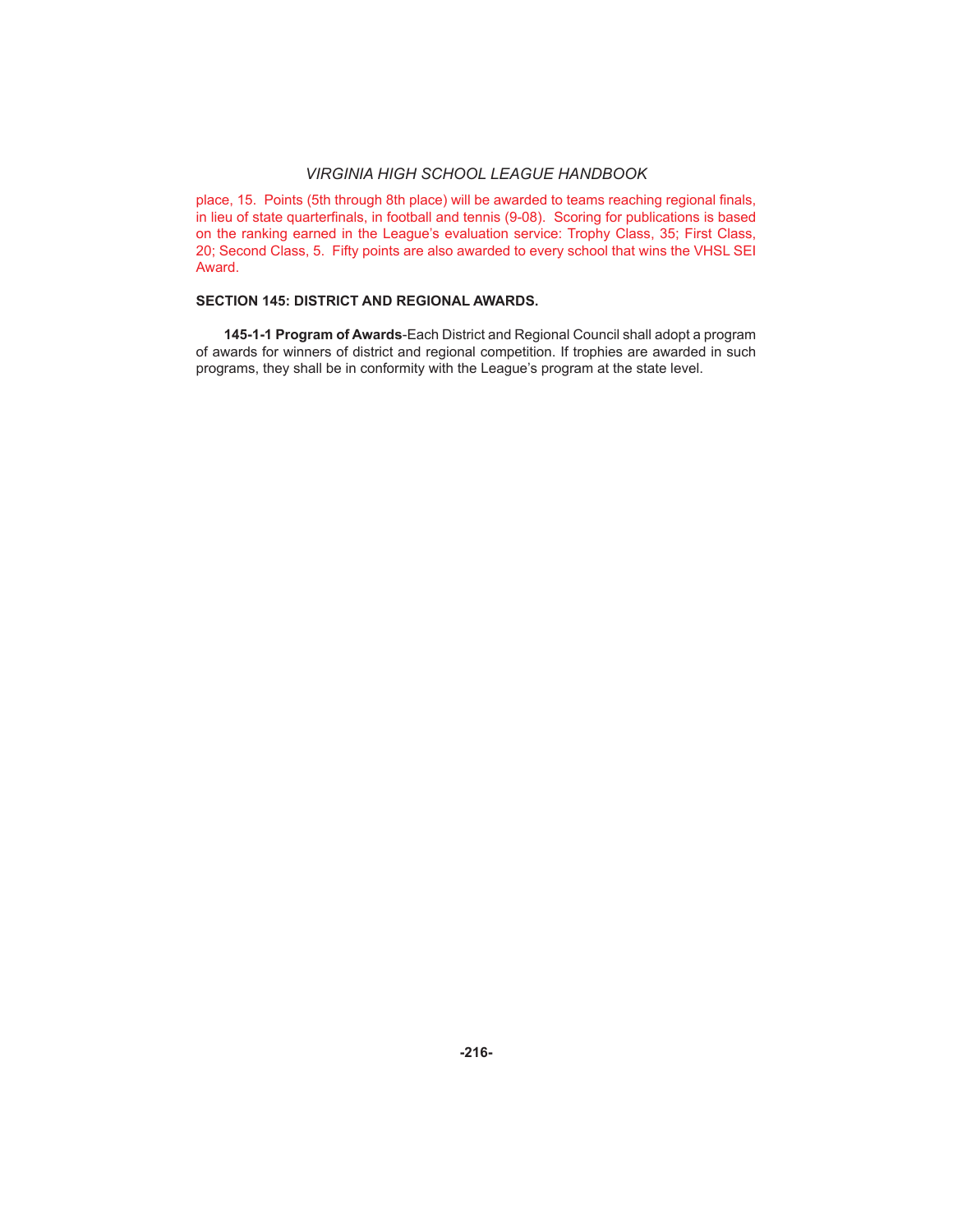# **APPENDIX A**

#### **Agreement with Professional Baseball**

 The Virginia High School League, Inc., is a party to an agreement reached by the National Federation of State High School Associations and the Association of Professional Baseball Leagues of America to ensure a friendly working relationship between the two groups and to stimulate a healthy interest in high school baseball. The agreement sets forth, among other things, the rule governing the signing of high school boys to professional baseball contracts. That rule, applicable to major and minor baseball league, appears below:

#### **Major-Minor League Rule 3 (h)**

#### **(h) High School Players**

 (1) No student of a high school shall be signed to a contract by a major or minor league club during the period the student is eligible for participation in high school athletics. In any instance where such eligibility has expired prior to the student's graduation from high school (a) because of the student's age, or (b) because he/she has completed the maximum number of semesters of attendance, he/she may thereafter be signed to a contract which does not obligate him/her to report for service prior to graduation of the class with which he/she originally entered high school, i.e., until eight semesters after his/her original entry into the ninth grade.

 (2) A student who drops out of high school prior to expiration of his/her athletic eligibility and continues to remain out for at least one year may thereafter be signed to a contract for immediate service provided his/her withdrawal from high school was not suggested, procured or otherwise influenced by the club contracting with him/her, or by any official or employee of such club or of any of its affiliates.

 (3) Nothing herein shall be construed as prohibiting any major or minor league club, its officers, agents or employees from talking to any high school student at any time concerning a career in professional baseball and discussing the merits of his/her contracting, when eligible therefore, with any particular club.

 (4) Tryouts to which students may be invited may be conducted during the school year, provided that (1) no student shall be permitted to participate in any such tryout unless the principal of his/her high school, if not employed by major or minor league club, shall have approved such participation in writing, and (2) provided further that any such tryout must be limited to not more than five high school students per school.

 (5) Any contract made in violation of this rule shall be declared null and void and the offending club (and any club owned by or affiliated with such club) shall be prohibited from signing such player for a period of three years from date of declaration of voidance of such contract. In addition, such club shall be fined \$500, by the commissioner in the case of a major league club, or by the president of the National Association in the case of minor league club, and the official, scout or employee of the offending club who participated in the violation shall be subject to such penalty as the commissioner or the president of the National Association, as the case may be, shall impose.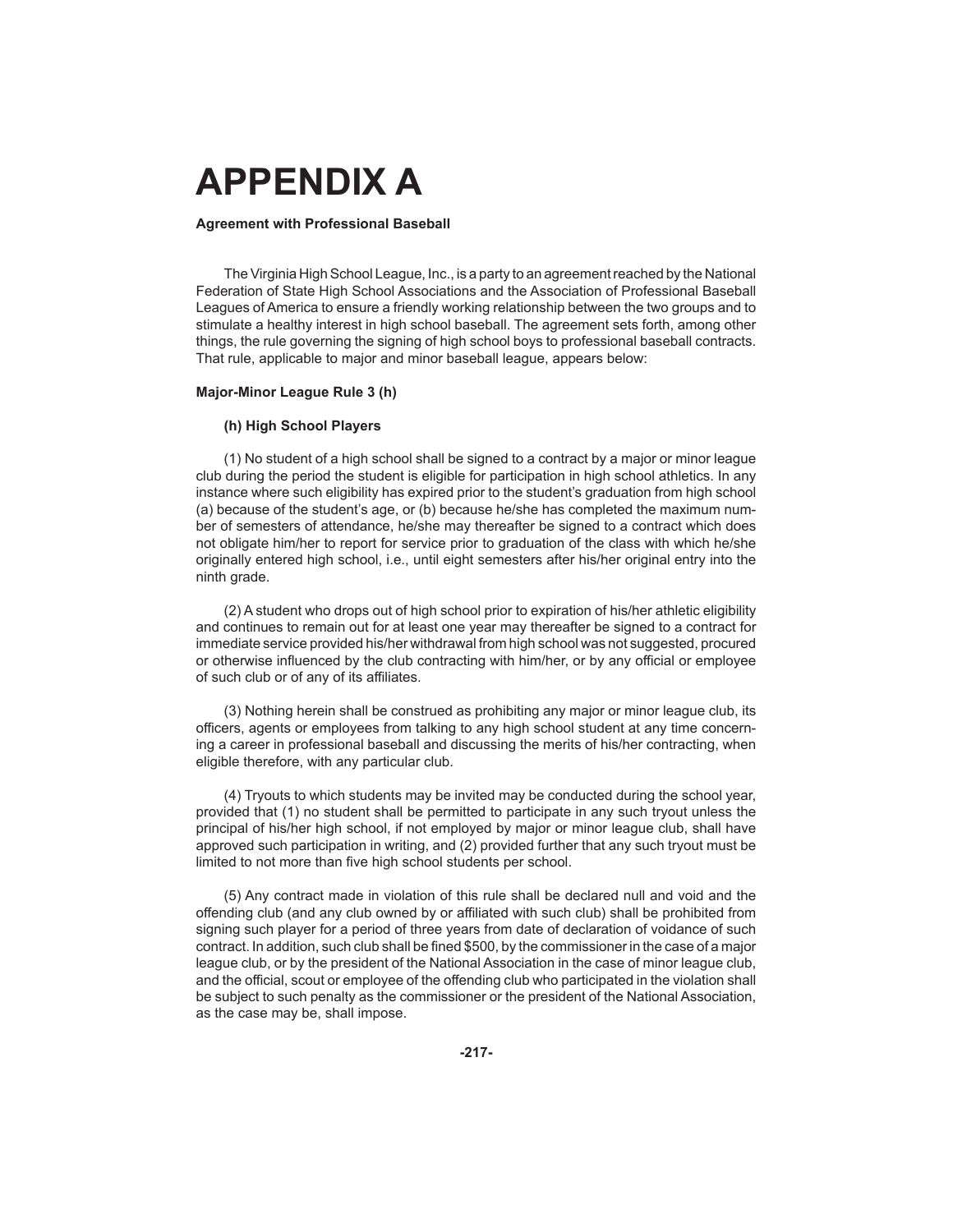(6) This rule shall apply to all high school students in the 50 states of the United States of America and shall not apply to high school students attending high schools outside the said 50 states of the United States of America.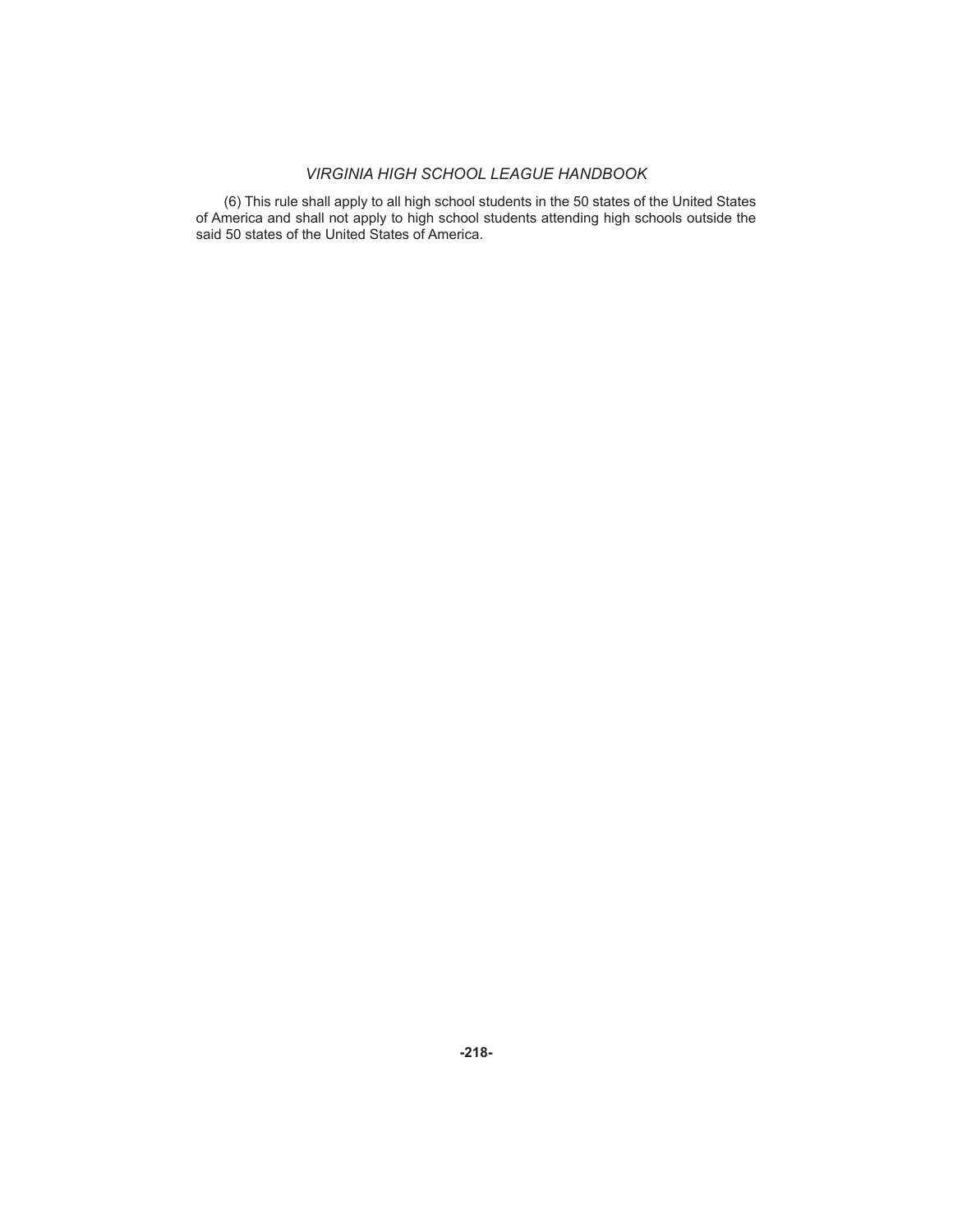# **APPENDIX B**

 Upon being informed as to whether a Virginia non-member non-public secondary school (private, preparatory, parochial, etc.) agrees to abide by the special regulations governing non-public schools, League member schools may decide whether or not to compete with that non-member school.

**To be eligible to represent the school in any athletic contest with a Virginia High School League, Inc., member school, a student of a non-public school shall meet the following requirements:**

1. **Bona Fide Student Rule-***The student shall be a regular bona fide student in good standing of the school which he/she represents. See Section 28-1-1.* 

 2. **Grade Rule**-*The student shall be enrolled in the last four years of high school. See Section 28-2-1 and 28-2-2.* 

 3. **Enrollment Rule**-*The student shall have been regularly enrolled in the non-member non-public school which he/she represents not later than the fi fteenth school day of the semester. See Section 28-3-1.* 

*Exception:* Any student enrolling in a non-member non-public school more than 15 days after the matriculation date of that school, either by normal enrollment or by transfer from any other school, shall be eligible for participation in contests with League member high schools only after a period of 90 days from the date of his/her enrollment in the non-public school.

4. Age Rule-*The student shall not have reached the age of 19 on or before the first day of August of the school year in which he/she wishes to compete. See Section 28-5-1.*

 5. **Semester Rule**-*The student shall not have been enrolled in the last four years of high school for a period of more than eight consecutive semesters, beginning with the semester*  in which he/she was enrolled for the first time in the ninth grade. The eight consecutive se*mesters shall be counted continuously from that point, regardless of whether or not he/she remains continuously enrolled in school. See sections 28-7-1 and 28-7-2.*

 6. **Amateur Rule**-*A student who represents a school in an interscholastic sport shall be an amateur in that sport. An amateur athlete is one who engages in athletic competition*  solely for the physical, mental, social, and pleasure benefits derived therefrom. See Section *28-8-1.*

7. **Independent Team Rule**-*See Section 28-11-1.*

 **To be eligible to represent the school in any nonathletic activity with a Virginia High School League, Inc., member school, a student of a non-public school shall meet all of the above listed regulations except the Amateur Rule and the Independent Team Rule with the further provision that an 8th grader may participate in any nonathletic activity.**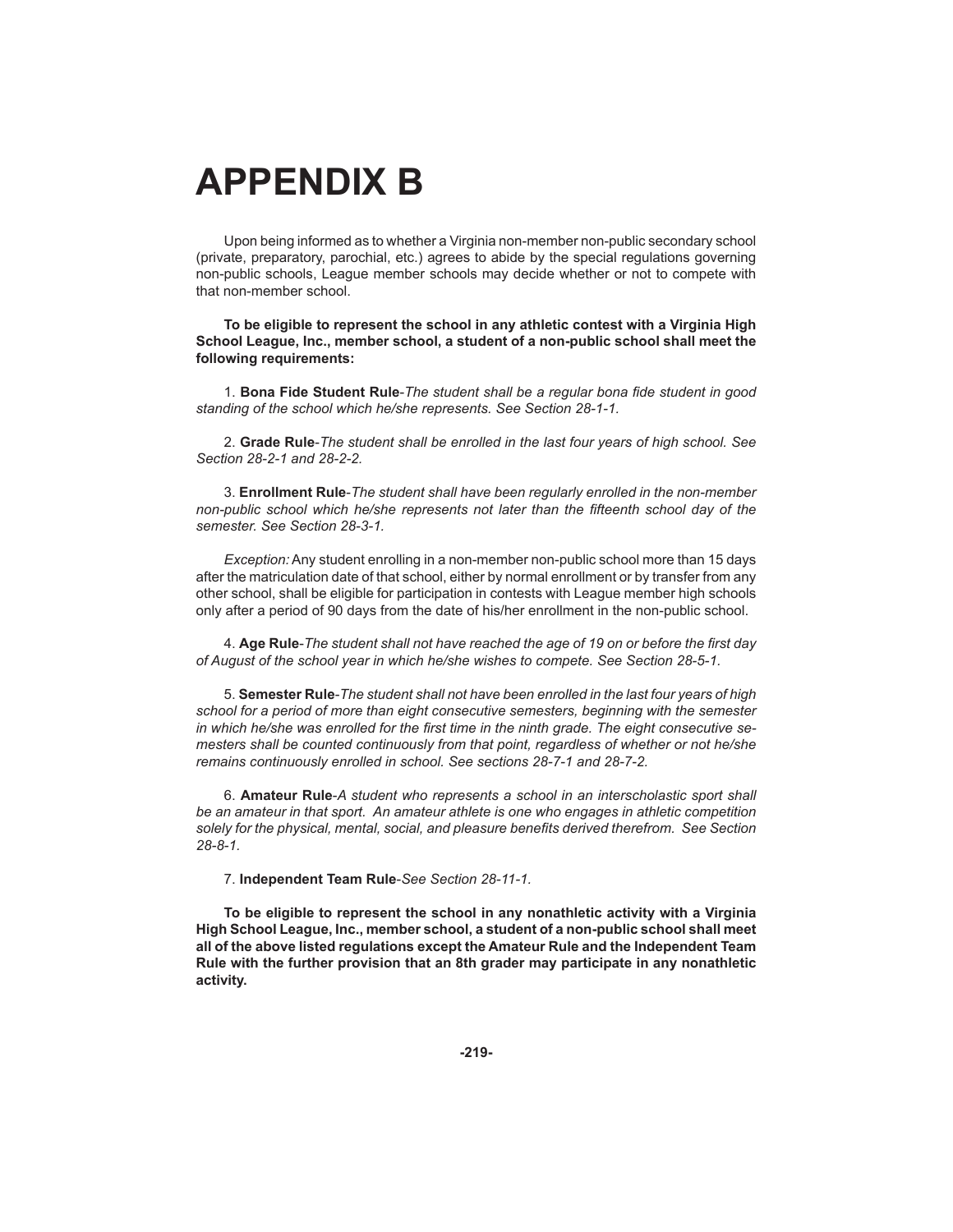**Non-public schools shall observe the following school regulations in all athletic contests and competitions with Virginia High School League, Inc., member schools:** 

 1. **Headmaster's Responsibility**-*Final authority and ultimate responsibility in all matters pertaining to the athletic activities of the school shall be vested in the headmaster.*

 2. **Offi cials Rule**-*Offi cials shall be mutually agreed upon by the faculty representatives of all schools concerned. See Section 27-6-1.* 

 3. **Eligibility Certifi cate**-At least 10 days before an athletic contest between a non-public school and a League member school the headmaster or principal of the non-public school shall send to the principal of the League member school a complete squad list to which is appended the signed statement of the headmaster that all those listed meet the eligibility requirements to which the non-public school has subscribed for such contests as set forth above.

 4. **Proselytizing Rule**-No non-public school or group of individuals representing the nonpublic school shall subject a student from a member school to undue influence by encouraging that student to transfer from a member school to a non-public school for interscholastic activities. See Section 27-10-1.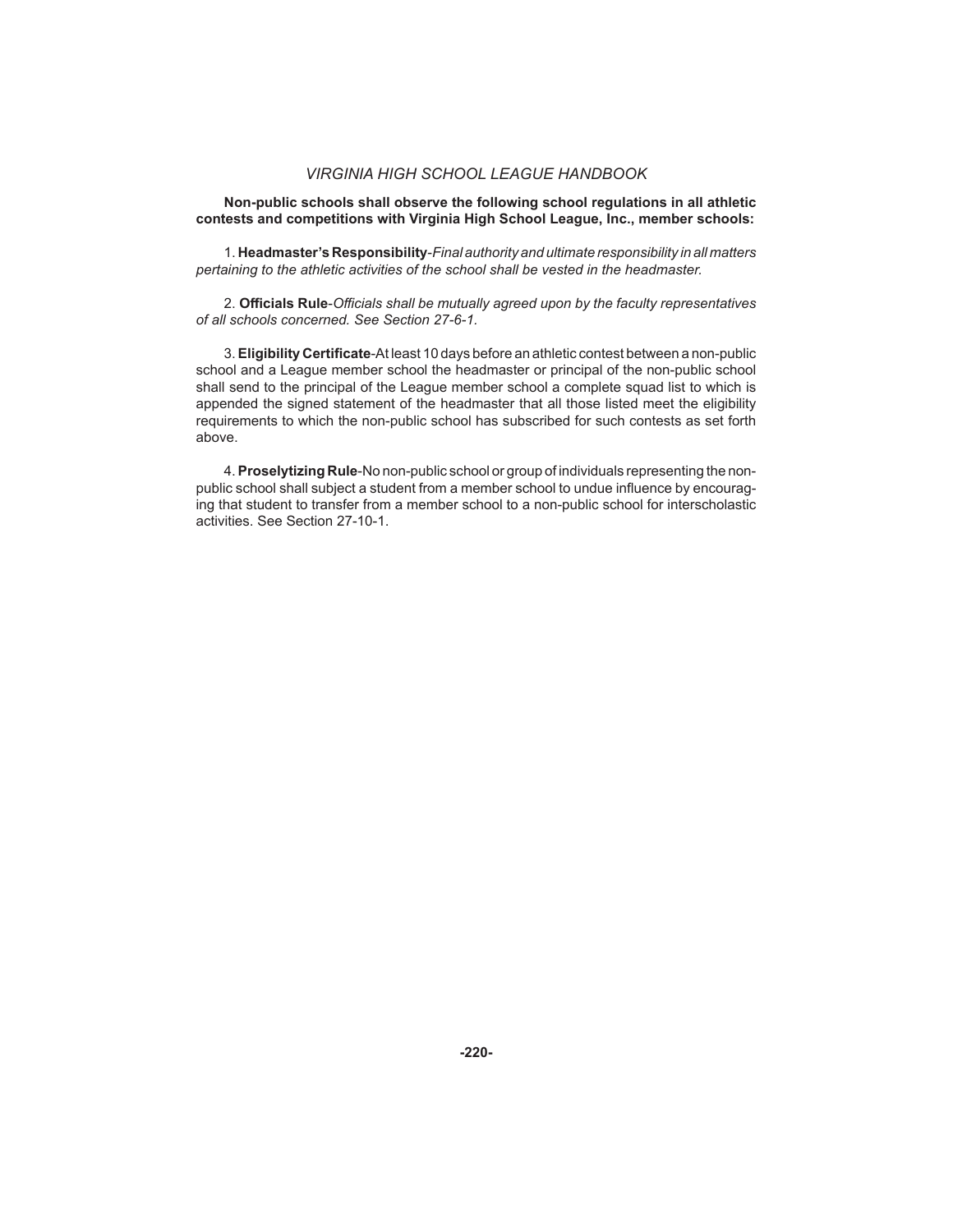# **Index**

#### **A**

Adoption of State Tournaments, 55-1-1 Age rule, 28A-1-1 All-Star Game rule, 27-1-1 All-Star Participation rule, 28B-1-1 Alternates Executive Committee, 12-2-1 Amateur rule, 28B-2-1 Amendments, Sec. 21 effective date, 21-5-1 emergency, 21-4-1 process, 21-3-1 proposing, 21-2-1 review, 21-6-1 Appeals, Sec. 33 appellant's premeeting procedures, 33-2-1 board of, 33-5-1 appellant's premeeting procedures, 33-5-2 authority, 33-5-4 membership, 33-5-3 deadlines, 33-2-1, 33-4-1, 33-5-2 decision, executive committee, 33-4-2 executive committee review, 33-4-1 executive director review, 33-3-1 expenses, 33-6-2 hearing notice, 33-6-1 hearing policies, 33-7-1 Independent Hearing Officer, 33-5-1 when permissible, 33-1-1 Assistant Directors, Sec. 16 appointment, 16-1-1 duties, 16-2-1 Athletes, rules for, Sec. 28B Athletic activities, Sec. 50-88 baseball, Sec. 56 basketball, Sec. 58 control, 50-2-1 cross-country, Sec. 64 field hockey, Sec. 66 football, Sec. 68 general, Sec. 54 golf, Sec. 70 guiding principles, 26-4-1 gymnastics, winter, Sec. 74 indoor track, Sec. 76 introduction, Sec. 50 rules, mandatory compliance with, 54-9-1

 scrimmage, 54-6-1-4 soccer, Sec. 78 softball, Sec. 79 standards, 50-3-1-2 state, Sec. 55 swimming, Sec. 80 tennis, Sec. 82 track, Sec. 84 volleyball, Sec. 86 wrestling, Sec. 88 Athletic forms League, 4-3-2 National Federation, 4-3-3 Athletic Participation/Parental Consent/ Physical Examination Rule, 28-9-1-2 Athletic Program, Sec. 54 Benefit Game, 54-6-1 broadcasts and telecasts for state tournaments, Sec. 55 combined school teams, 54-2-2 contest limitations, 54-5-1 dual season limitation, 54-2-5 introduction, 54-1-1 jamborees, 54-4-1 mandatory compliance with all rules, 54-12-1 participation by 7th graders, 54-2-3 participation by 8th graders, 54-2-4 participation limitation, 54-2-1 provision for sectional tournaments, 54-9-1 (c) scrimmages, 54-3-1 Awards, Sec. 140-145 Academic Excellence Award, Sec. 143 certificate. of Academic Excellence, 143-1-2 for publications, 141-1-1 (5) of recognition, 144-1-1 district, Sec. 145 program, 145-1-1 individual, 140-2-1 (2), Sec. 142 purpose, 140-1-1 regional, 144-1-2, Sec. 145 program, 145-1-1 school, 140-2-1, Sec. 141 regional, 144-1-2 state competition, 141-1-1 special, 140-2-1 (4), Sec. 144 types, 140-2-1 Claudia Dodson VHSL SEI Award, 144-1-8 Larry Johnson SMAC, 144-1-6 Lifetime Achievement, 144-1-3 Torch of Honor, 144-1-4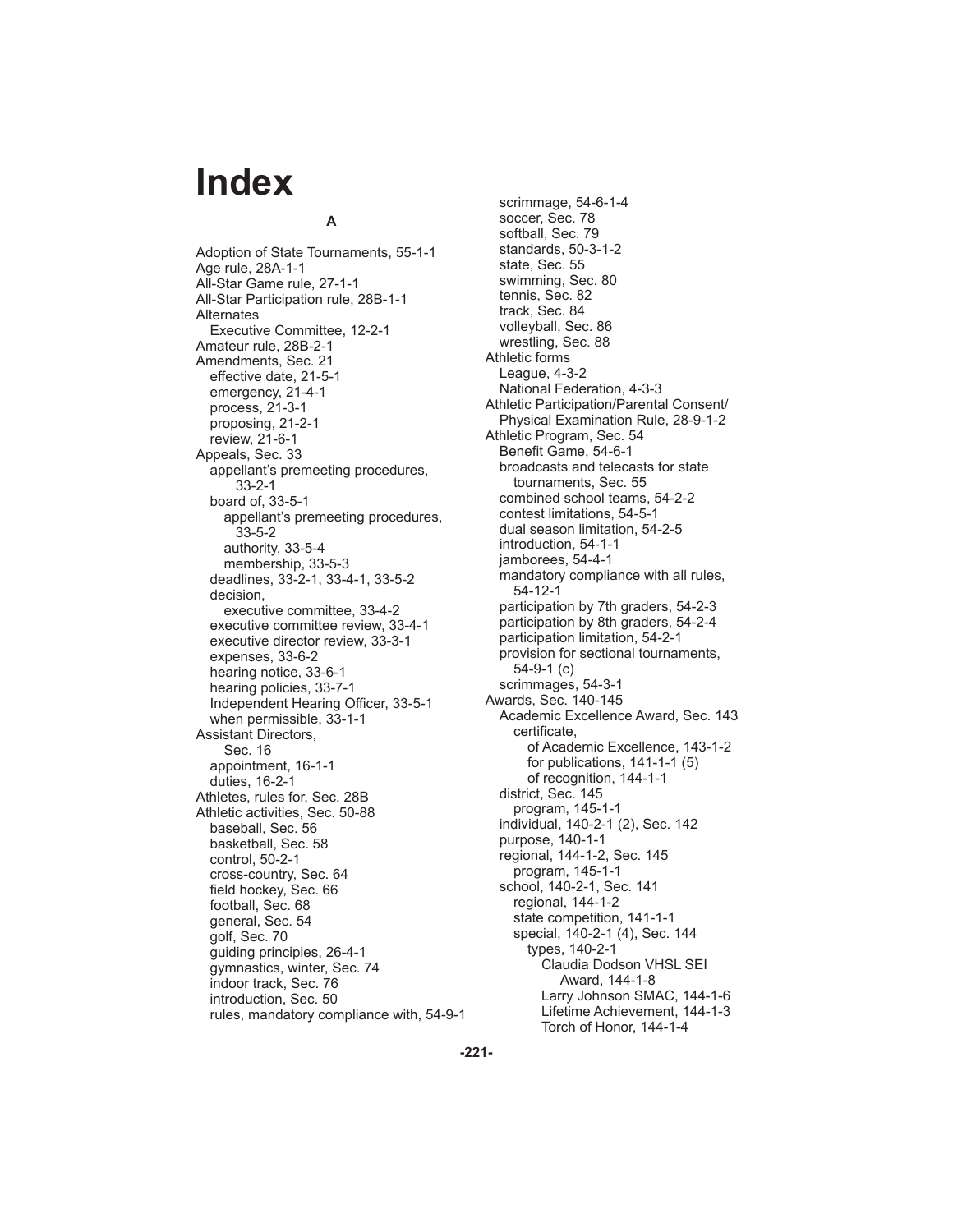VHSL Stay in the Game, 144-1-7 Wells Fargo Cup points, 144-1-9 Awards rule, 28-10-1-3

#### **B**

Baseball, Sec. 56 championships, conference, Sec. 54 regional, Sec. 54 state, Sec. 55 pitching regulations, 56-4-2 playing rules, Sec. 54, Table schedules, 56-1-1 speed-up rules, 56-4-3 suspended game rule, 56-3-1 Basketball, Sec. 58 championships, conference, Sec. 54 regional, Sec. 54 state, Sec. 55 coaching box, 58-4-2 jamboree, 54-4-1 kit, tournament director, 4-3-8 officials, tournaments, Sec. 54, 55 rules, playing, Sec. 54, Table rules, special, 58-4-1 schedules, 58-4-1 Benefit Games, 54-3-4 Board of Appeals, 33-5-1 appellant's premeeting procedures, 33-5-2 authority, 33-5-4 meeting expenses, 33-6-2 hearing notice, 33-6-1 hearing policies, 33-7-1 membership, 33-5-3 Bona Fide student rule, 28A-2-1 Boys teams, girls on, 54-2-1 Broadcasts and Telecasts, Sec. 55 Budget, 9-1-1, 12-3-1 By-Laws, Secs. 5-21 amendments to, 21-1-1

#### **C**

Calendar activities, page 2, 3 football weekends, inside back cover Cheerleadering, Sec. 62 Classification, Sec. 10 Coaches attendance at rules clinics, 27-3-1

 penalty for failure to attend rules clinic, 30-9-1 rule, 27-2-1-4 Code for Interscholastic Athletics, 27-11-8 College Participation rule, 28B-5-1 College Team rule, 27-3-1 Combination Districts, 10-1-1, 18-4-1, 19-1-1 Combined Schools, 8-1-2, 54-2-2 Committees, Sec. 12, 13, 20, 33 Appeals, Sec. 33 District, Sec. 20 duties, 20-3-1 Executive, Sec. 12 Group, 17-7-1 Interdistrict, authority, 12-3-4, 32-1-1 (2) membership, 20-2-1 officers, 20-2-1 purpose, 20-1-1 Sportsmanship, Sec. 13 Compliance with rules and regulations mandatory, 54-12-1 required of schools and individual contestants, 26-4-1, 54-12-1 Contest entry fees, 9-3-1 Contest Limitation rule, 27-4-1 Contest Limitations, 54-5-1 **Contracts** failure to fulfill,  $27-1-5$   $(2)$  for interscholastic athletic contests, 4-4-2, 4-4-3, 27-1-5 (2) for interstate games or meets, 4-4-3, 27-5-1 League forms recommended, 27-105 (2) non-league forms, not to be considered by district committee in any protest, 27-1-5 (2) Councils, Sec. 18, 19 duties, 19-3-1-5 chairman, 19-5-2 officers, 19-4-1 secretary, 19-5-4 treasurer, 19-5-5 vice-chairman, 19-5-3 eligibility for competitive honors, 19-9-1 finances, 19-8-1 meetings, 19-6-1 membership, 19-2-1 officers, 19-4-1 purpose, 19-1-1 quorum, 19-7-1

#### **-222-**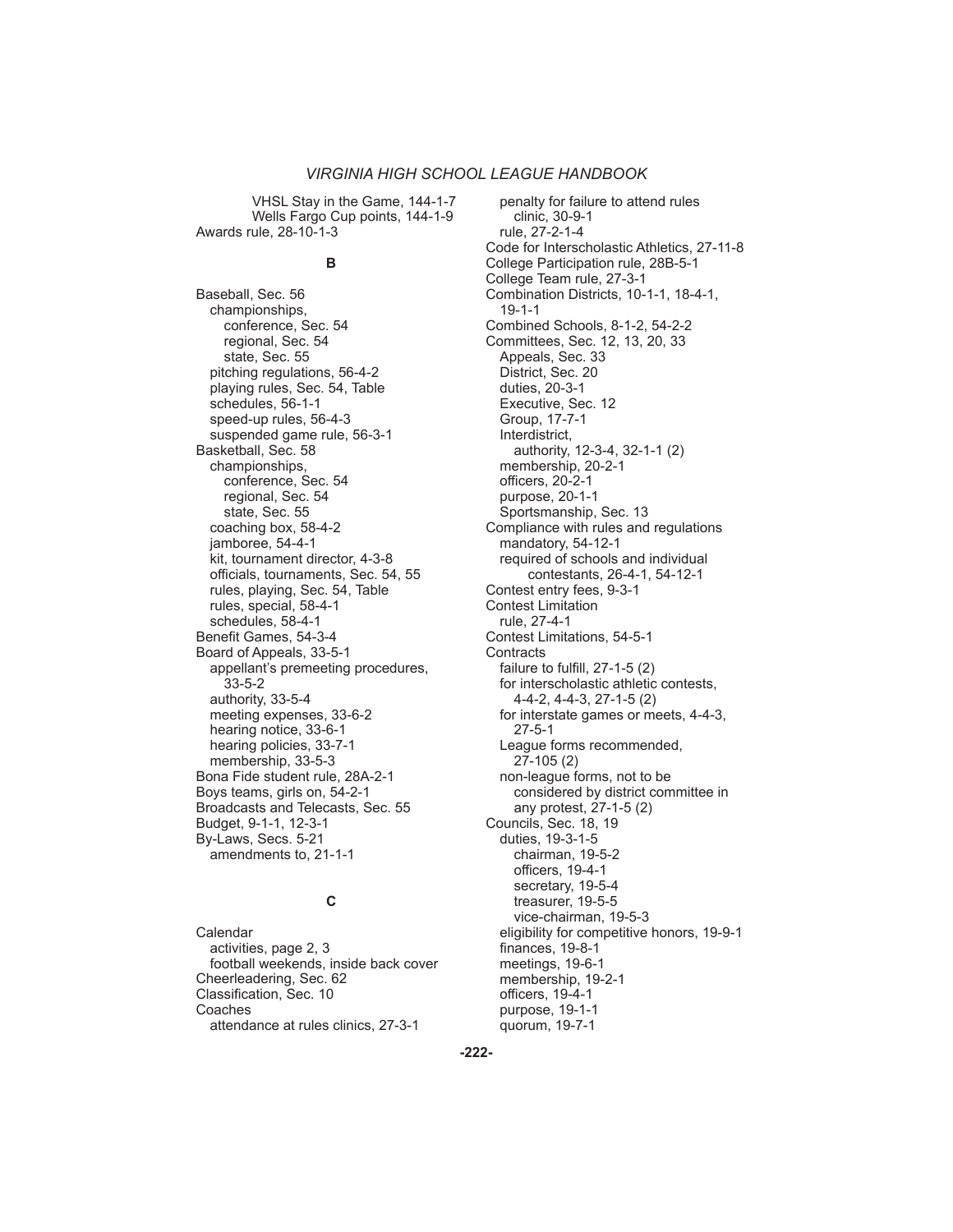regional, Sec. 18 voting, 19-7-1 Creative Writing aids to sponsors, 121-4-1 appropriate content, 121-8-1 contest, Sec. 121 essay, 121-2-1, 121-3-1, 121-5-1-9 evaluations, 121-7-1 judgments, 121-6-1 poetry, 121-6-1, 121-3-1, 121-5-1-9 program, 121-3-1 purpose, 121-1-1 rules, 121-5-1-9 school folder, 121-3-1, 121-5-1-9 school participation, 121-2-1 short story, 121-3-1, 121-5-1-9 winning contest selections, 4-3-7, 121-4-1 Cross-Country, Sec. 64 championship, 64-4-2 meet regulations, 64-4-3 rules, Sec. 54, Table schedules, 64-1-1

#### **D**

Debate, Sec. 117 classic four-person, 117-7-1-8 contemporary switch-side, 117-8-1-7 forms, 117-5-1 introduction, 117-1-1 kits, 4-3-5, 117-3-1 Lincoln-Douglas, 117-5-1, 117-9-1-9 preparation, 117-4-1-2 procedure, 117-5-1 purposes, 117-2-1 source materials, 117-3-1 suggestions, 117-6-1-3 tournaments, 117-10-1-2 tournament limitations, 117-11-1 Directors, Board of, Sec. 7 Directory, League, 4-2-4 Districts, 10-1-1 awards, Sec. 135 changes in, 10-3-1 contest funds, 9-3-1 eligibility for competitive honors, 19-9-1 Division of Continuing Education, Preface Dramatic activities, Sec. 100-101 aids to coaches and sponsors, 100-5-1-2 introduction, Sec. 100

 program, 100-4-1 -2 purpose, 100-2-1 school participation, 100-3-1 sponsored activity, 100-1-1 theatre festivals, Sec. 101 awards, 101-9-1 bases for critics' evaluation, 101-7-1-4 district, 101-3-1-2 kit, 4-3-8 penalty, 101-8-1 regional, 101-4-1-2 regulations and procedures, state, 101-6-1-7 rules and regulations, 101-2-1-3 selection, 101-1-1-2 state, 101-5-1-2 Due Process rule, 28C-1-1

#### **E**

Eligibility lists, 27-8-6 Eligibility regulations, individual, Sec. 28 age rule, 28A-1-1 all-star participation rule, 28B-1-1 amateur rule, 28B-2-1 athletes only, Sec. 28B athletic participation/parental consent/physical examination rule, 28B-3-1 awards rule, 28B-4-1 bona fide student rule, 28B-2-1 enrollment rule, 28A-3-1 grade rule, 28A-4-1 hardship rule, 28C-1-1 independent team rule, 28B-6-1 scholarship rule, 28A-5-1 semester rule, 28A-6-1 transfer rule, 28A-7-1 Emergency Action Plan, 27-10-1 Energy Drinks, 27-10-1 Enrollment rule, 28A-3-1 Essay, See Creative Writing Executive Committee, Sec. 12 alternates, 12-2-1 appeals, 12-3-3, Sec. 33 appointment of special committees, 12-3-4 chairman, 12-1-2 duties, 12-3-2 expenses, travel, 12-8-1 meetings, 12-5-1 membership, 12-1-1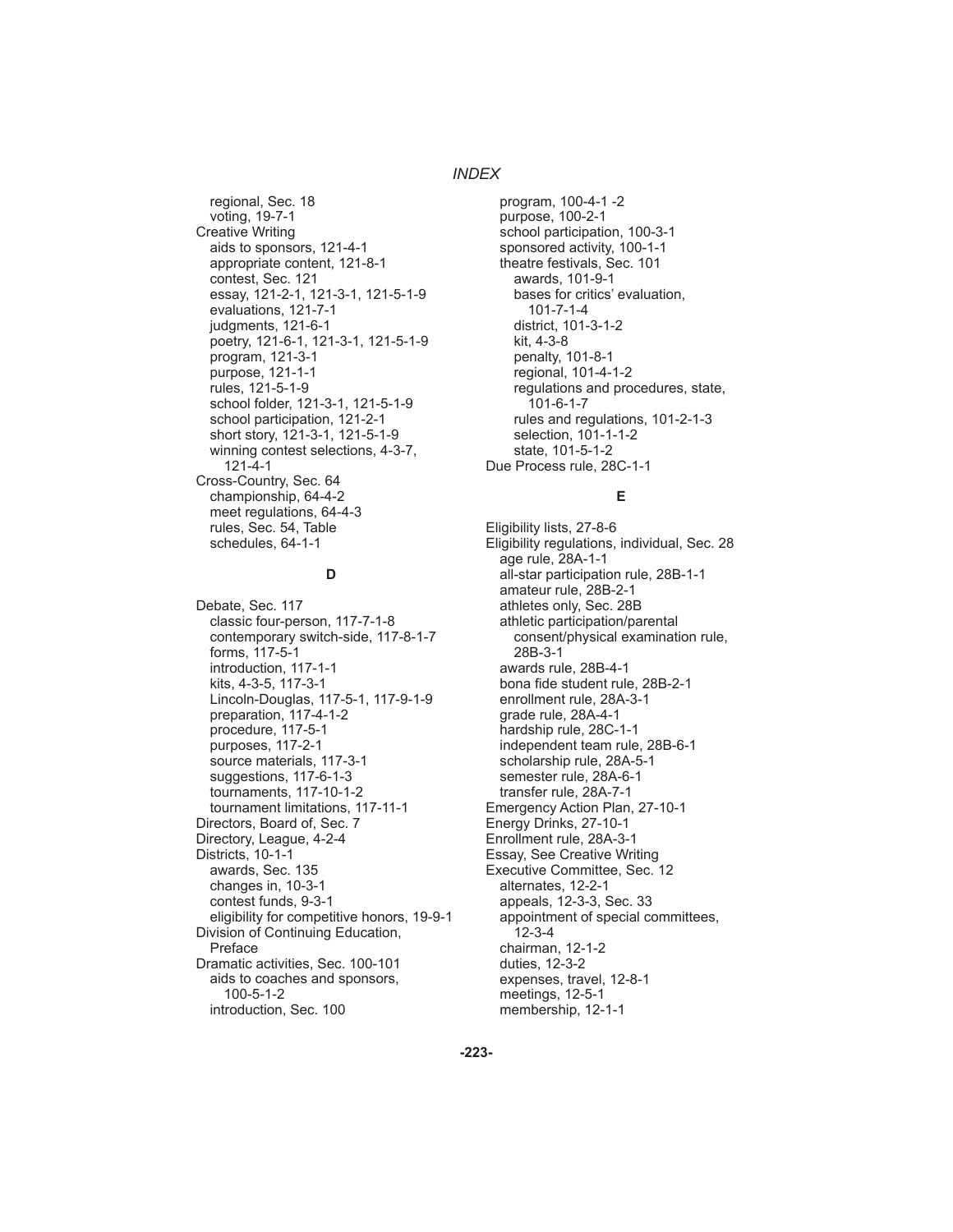quorum, 12-6-1 responsibility for enforcing rules and regulations, 12-4-2 chairman-elect, 12-3-5 voting, 12-7-1 Executive Director, 2-1-1, Sec. 15 appointment, 15-1-1 duties, 15-2-1-3 member of Executive Committee, 12-1-1 member of group boards, 15-2-1 (7), 17-2-1 penalties, 15-2-3 (5), Sec. 30 rules interpretations, 15-2-3, Sec. 31 "Exhibition" contests, 54-7-1 Expenses, travel appeals committee, 33-6-2 board of appeals, 33-6-2 district chairman at appeals hearing, 33-6-2 executive committee members, 12-8-1 judges at forensic meets, 111-6-1 judges at theatre festivals, 101-2-2 principal of appellee school at appeals hearing, 33-6-2 Extemporaneous speaking, Sec. 112 bases for judges' decisions, 112-6-1 contest procedures, 112-5-1-8 contest regulations, 112-3-1-3 introduction, 112-1-1 penalties, 112-7-1 preparation, 112-4-1-2 purpose, 112-2-1

#### **F**

Fall Practice Guidelines, 27-10-4 Fees contest entry, 9-3-1 service, 9-2-1 -2 Festivals theatre, Sec. 101 Field Hockey, Sec. 66 rules, Sec. 54, Table Film Festival, Sec. 128 Finances, Sec. 9, 27-8-3 bank accounts, 9-1-1 - 9-4-1 budget, 9-1-1 conference councils, 19-8-1 contest funds, 9-4-1 district councils, 19-8-1

entry fees, 9-3-1

 interscholastic activities, 27-8-3 jamborees, 54-4-1 regional councils, 18-6-1 revenue, 9-1-1-3 Football, Sec. 68 championships, 68-4-4 regional, 68-4-8 state, 68-4-10 combined teams, 8-1-2 jamboree, 54-4-1 maximum number of games, 68-1-1 (4) play-off system, 68-4-5 postponed or suspended games, 68-3-1 practice, 68-2-1 rating scale, 68-4-6 play-off representation, 68-4-9 rules playing, Sec. 54, Table schedules, 68-1-1 tie games, 68-4-8 Football weekends, inside back cover Foreign exchange students, 28A-3-2 (3), 28A-7-1 (6) Forensic Meets, Sec. 111 contests, 111-2-1 district, 111-4-1-3 program, 111-1-1 regional, 111-5-1-3 regulations and procedures, 111-8-1-5 school, 111-3-1-2 state, 111-7-1-2 structure, 111-4-4, 111-5-4, 111-8-6 travel expenses for judges, 111-6-1 Forms athletic, league, 4-3-2 athletic, National Federation, 4-3-3 entry, 4-3-2 report, 4-3-2

#### **G**

Girls teams, boys on, 54-2-1 Golf, Sec .70 district, 70-4-4 conference and regional, 70-4-5 state, 70-4-6 etiquette, 70-4-3 rules, playing, Sec. 54, Table special, 70-4-1 schedules, 70-1-1 Grade rule, 28A-1-4 Group Boards, 1-1-1, Sec. 17 alternates, 17-2-1

**-224-**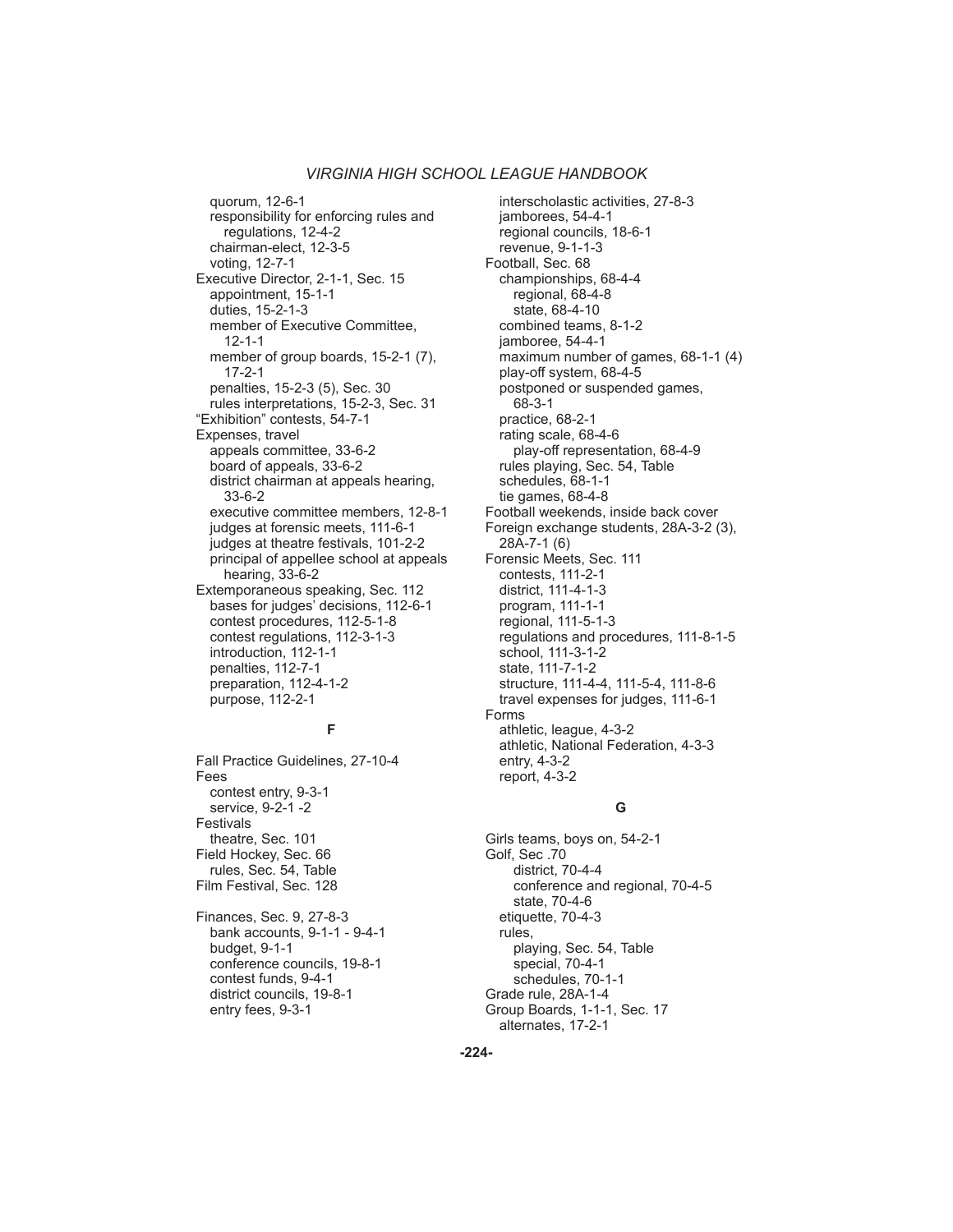duties, 17-4-1 group committee, 17-7-1 membership, 17-2-1 meetings, 17-5-1 officers, 17-3-1-4 quorum, 17-6-1 voting, 17-6-1 **Groups** classification into by enrollment, 10-1-1 classification, changes in, 10-1-1 Gymnastics, winter, Sec. 74 championships, district, 74-3-1 regional, 74-3-1 state, 74-4-1 expenses, Sec. 55 open competition, 74-4-3 rules, Sec. 54, Table schedule, 74-1-1 state meet entries, 74-4-2 team, 74-4-2

#### **H**

Handbook, 4-2-2 amendments, Sec. 21 effective date, 21-5-1 emergency, 21-4-1 process, 21-3-1 proposing, 21-2-1 review, 21-6-1 parliamentary authority for, 14-1-1 responsibility of Executive Director for, 15-2-1 (3) supersedes previous editions, 26-2-1 History, League, Preface **Honorarium**  for judges at forensic meets, 111-6-1 for judges at theatre festivals, 101-2-2 Honors, eligibility for competitive district, 19-9-1

#### **I**

Impromptu Speaking, Sec. 114 bases for judges decision, 114-3-1 drawing, 114-2-2 penalties, 114-4-1 preparation, 114-2-3 time, 114-2-4 topics, 114-2-1 Independent Team rule, 28B-6-1 Individual eligibility regulations See Eligibility regulations, individual Indoor Track, Sec. 76 championship, 76-4-3 meet regulations and entries, 76-4-4 rules, playing, Sec. 54, Table schedules, 76-1-1 Ineligible students, 30-2-1, 30-3-1, 32-3-1 Infectious Disease Policy, 27-10-1 Injured student, 27-8-8 Insurance, 27-10-1 Interdistrict Committee, authority, 32-1-1 (2) Interpretations, Sec. 31 authority, 31-1-1 oral, 31-3-1 requests by principal, 31-2-1 written, 31-4-1 Interscholastic athletics, code, 27-11-8 Interstate and International Competition rule, 27- 5-1 Introduction athletic activities, Sec. 50 control, 50-2-1 standards, 50-3-1-2 dramatic activities, Sec. 100 aids to coaches and sponsors, 100-5-1-2 program, 100-4-1 -2 purpose, 100-2-1 school participation, 100--3-1 sponsored activity, 100-1-1 literary activities, Sec. 120 contests, 120-1-1 creative writing, 120-1-1 (1) publications, 120-1-1 (2) rules and regulations, Sec. 26 content, 26-3-1 guiding principle, 26-4-1 policy, 26-2-1 purpose, 26-1-1 speech activities, Sec. 110 aid to coaches and sponsors, 110-4-1 contests, 110-1-1 kits, 110-5-1 purpose, 110-2-1 rules and regulations, 110-6-1 school participation, 110-3-1

#### **J**

```
Jamborees, 54-4-1
Jefferson Society, Preface
Judges
   creative writing, 121-6-1, 121-7-1
```
#### **-225-**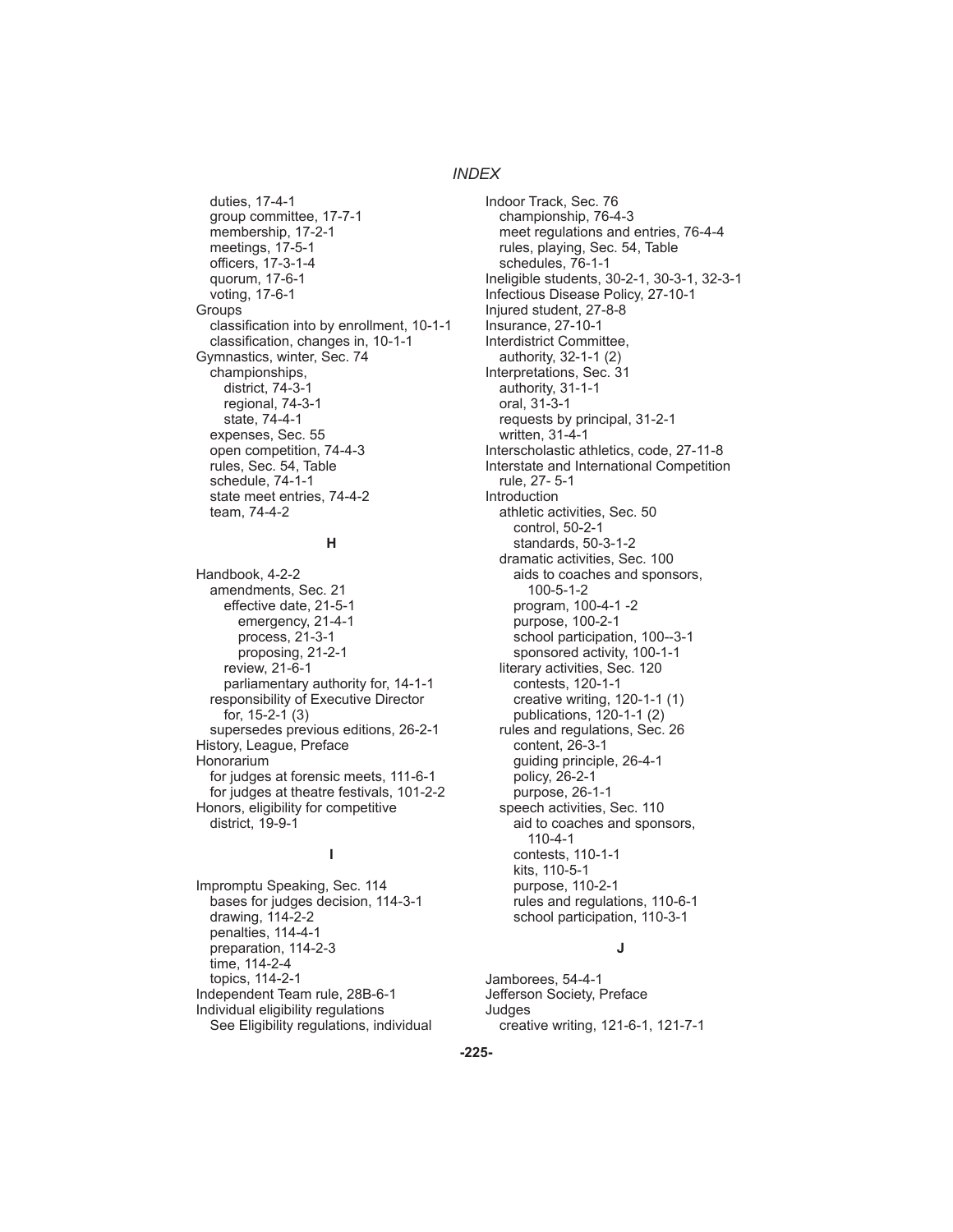debate, four-person, 117-7-4-5, 117-7-8 debate, Lincoln-Douglas, 117-9-5-7 debate, switch-side, 117-8-4-6 extemporaneous speaking, 112-6-1 original oratory, 113-6-1 reading, 114-10-1 theatre festivals, 101-2-2-3, 101-7-1-4

#### **K**

Kits meet, 4-3-8, 110-5-1

#### **L**

Lacrosse, Sec. 77 League administration, Sec. 1-3 athletic forms, 4-3-2 bank account, 9-1-1 chairman, 12-1-2 classification, Sec. 10 director, Sec. 15 directors, board of, Sec. 7 finances, Sec. 9 history, Preface membership, Sec. 8 admission, 8-4-1 application, 8-3-1 classification, Sec. 10 changes in, 10-3-1 eligibility, defined, 8-1-1 fees, 9-2-1-2 mission, Sec. 6 name, 5-1-1 officers, Sec. 1 office, Sec. 3 hours, 3-1-2 internet, 3-1-5 location, 3-1-1 mailing address, 3-1-4 personnel, 2-1-1 telephone, 3-1-3 organization, Sec. 5-9 publications, 4-2-1-6 services, 4-4-1 field, 4-4-3 special, 4-4-2 staff, Sec. 2 structure, 8-2-1 supplies, activities, 4-3-1-8 Leaguer, The, 4-2-3 Limitations contest, 54-5-1

 rule, 27-4-1 Literary activities, Sec. 120-122 creative writing, 60-1-1, Sec. 121 aids to sponsors, 121-4-1 contests, Sec. 121 essay, 121-2-1, 121-3-1, 121-5-1-9 evaluations, 121-7-1 introduction, Sec. 120 judgments, 121-6-1 poetry, 121-2-1, 121-3-1, 121-5-1-9 program, 121-3-1 purpose, 121-1-1 rules and regulations, 121-5-1-9 school folder, 121-3-1, 121-5-1-9 school participation, 121-2-1 short story, 121-3-1, 121-5-1-9 publications, evaluation services, Sec. 122 awards, 122-7-1-2 deadline entry, 122-4-1 evaluation procedures, 122-5-1 evaluative criteria, 122-8-1-4 evaluators, 122-9-1 guidelines for responsible journalism, 122-10-1 levels of evaluations, 122-6-1 magazines, 120-1-1, 122-6-1 (2) newsmagazines, 120-1-1, 122-6-1 (1) newspapers, 120-1-1, 122-6-1 (l) program, 122-2-1-2 purpose, 122-1-1 rules and regulations, 122-4-1-4 school participation, 122-3-1 yearbooks, 120-1-1, 122-6-1 (1) Local rules, 27-1-10

#### **M**

Magazine, See Publications Evaluation **Services** Master Eligibility List, 27-8-6, 27-8-7 McKinney Vento Homless Education Act, 28A-7-1 (15) Membership, VHSL, Sec. 8 application, 8-3-1 classification, Sec. 10 eligibility, defined, 8-1-1 fees, 9-2-1-2 meetings, 11-1-1 renewal fees, payment of, 9-2-2 Mission, 6-1-1 Multiple Season Limitation, 54-2-5

**-226-**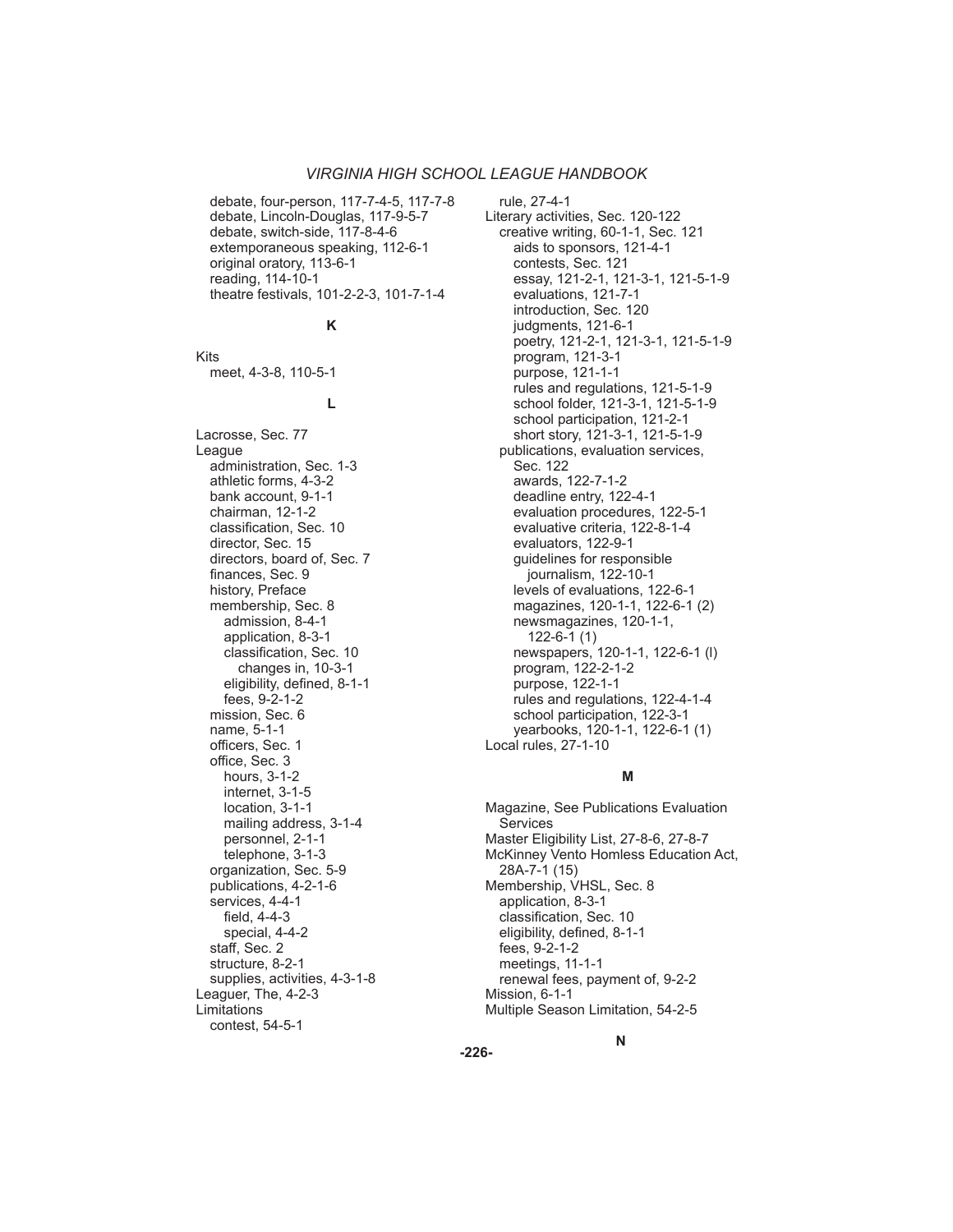National Federation of State High School Associations, Sec. 52 athletic forms, 4-3-3 constitution and by-laws, 52-2-1 membership, 52-1-1 services, 52-3-1 Newspaper, See Publications Evaluation **Services** Nonmember schools, 27-13-1 (3), Appendix B

#### **O**

Office, League, Sec. 3 Officers, Sec. 1 Assistant Directors, Sec. 16 Executive Committee, 1-1-1, 12-1-2-3 Executive Director, 2-1-1, Sec. 15 Group Boards, 17-3-1 Regional Councils, Sec. 18 Official playing rules See Playing rules, official Officials rule, 27-6-1-2 Oral Interpretation, Sec. 116 bases for judges' decisions, 116-10-1 contest procedures, 116-9-1 introduction, 116-1-1 humorous dramatic regulations, 116-6-1 penalty, 116-11-1 poetry contest regulations, 116-4-1 preparation, 116-8-1 prose contest regulations, 116-3-1 purpose, 116-2-1 serious dramatic regulations, 116-5-1 Oratory, Original, Sec. 113 bases for judges' decisions, 113-6-1 contest procedures, 113-5-1 contest regulations, 113-3-1-5 introduction, 113-1-1 penalties, 113-7-1 preparation, 113-4-1-3 purpose, 113-2-1 Out-of-Season Practice rule, 27-7-1

#### **P**

Parliamentary Authority, Sec. 14 Participation limitation, 54-2-1 Penalties, Sec. 30 appeals, 30-1-1 imposition, 30-2-1 participation of ineligible student,

 30-2-1, 30-3-1, 30-5-1 specific, 30-5-1 types of, 30-6-1 Physical examination, 28B-3-1 Play Festivals, theatre See Theatre Festivals Playing rules, official baseball, Sec. 54, Table basketball, Sec. 54, Table cross country, Sec. 54, Table field hockey, Sec. 54, Table football, Sec. 54, Table golf, Sec. 54, Table gymnastics, winter, Sec. 54, Table indoor track, Sec. 54, Table soccer, Sec. 54, Table softball, Sec. 54, Table swimming, Sec. 54, Table tennis, Sec. 54, Table track, Sec. 54, Table volleyball, Sec. 54, Table wrestling, Sec. 54, Table Poetry, See Creative Writing Poetry Interpretation, 110-1-1, Sec. 115 contest, 115-4-1 judging, 115-10-1 kits, 4-3-8 rules, 115-4-1 Preface, p. 4 Preparatory schools, See Nonpublic Schools Principal defined, 27-8-12 (2) responsibility for accompanying teams, 27-8-9 contests, 27-8-4 contracts, 27-8-5 control, 27-8-2 eligibility lists, 27-8-6, 27-8-7 finances,  $27-8-3$  injured students, 27-8-8 local rules, 27-8-10 reporting information, 27-8-2 (3) Principal's Responsibility rule, 27-8-1 accompanying teams, 27-8-9 contests, 27-8-4 contracts, 27-8-5 control, 27-8-2 eligibility list, 27-8-6, 27-8-7 excluding injured students, 27-8-8 finances,  $27-8-3$  local rules, 27-8-10 Private schools, See Nonmember Schools Programs Supervisors, 2-1-1

#### **-227-**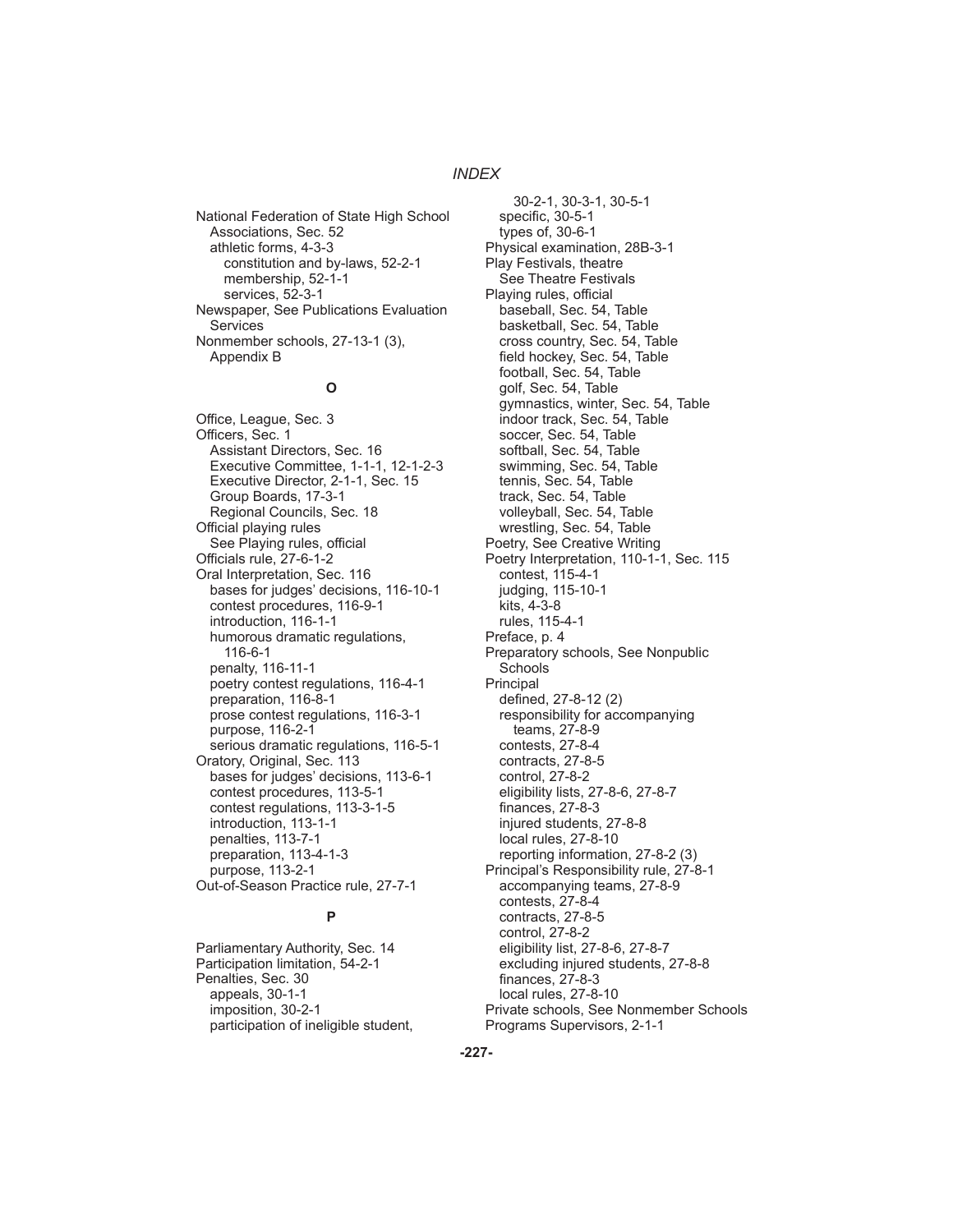Prose Interpretation, 110-1-1, Sec. 115 contests, 115-3-1 judging, 115-10-1 kits, 4-3-8 rules, 115-3-1 Proselytizing rule, 27-9-1, 27-9-2, 27-9-3 Protests, Sec. 32 deadline, 32-2-1 (1) filing, 32-1-1 ineligible student, 32-3-1 procedure, 32-2-1 protested student, use of, 32-4-1 Publications Evaluation Services, Sec. 122 award, 122-7-1-2 deadline entry, 122-4-1 evaluation procedures, 122-5-1 evaluative criteria, 122-8-1-3 evaluators, 122-9-1 guidelines for responsible journalism, 122-10-1 levels of evaluations, 122-6-1 magazines, 120-1-1, 122-6-1 (2) newsmagazines, 120-1-1, 122-6-1 (1) newspapers, 120-1-1, 122-6-1 (1) program, 122-2-1-2 purpose, 122-1-1 rules and regulations, 122-4-1-3 school participation, 122-3-1 yearbooks, 120-1-1, 122-6-1 (1) Publications, League, 4-2-1 Directory, 4-2-4 Handbook, 4-2-2 The Leaguer, 4-2-3

#### **Q**

Quorum Executive Committee, 12-7-1 Group Boards, 17-6-1 Membership, 11-1-3 Regional Councils, 18-2-2

#### **R**

Radio Broadcasts, Sec. 55 Rating Scale, 68-4-6 Redistricting, 10-1-1 Regional contest funds, 9-4-1 Regional councils, Sec. 18 awards, Sec. 135 duties, 18-4-1 finances, 18-6-1 meetings, 18-5-1

 membership, 18-2-1-2 officers, 18-3-1-4 purpose, 18-1-1 voting, 18-2-2 Regulations governing nonpublic schools when engaging in contests with VHSL schools, Appendix B Rules books, official, 4-3-4 Rules, athletes only, Sec. 28B Rules, official playing, See Playing rules, official Rules interpretations, Sec. 31 appeals, 31-4-1 (1) by executive director, 15-2-3, 31-1-1 Rules and Regulations, Sec. 26-33 Appeals, Sec. 33 Individual Eligibility Regulations, Sec. 28 General Rules Applicable to All Students, Sec. 28A Regulations Governing Athletes Only, Sec. 28B Special Rules Applicable to All Students, Sec. 28C Introduction, Sec. 26 Penalties, Sec. 30 Protests, Sec. 32 Reporting Violations, Sec. 29 Rules Interpretations, Sec. 31 School Regulations, Sec. 27

#### **S**

Safety, 27-10-1 Sanctioning events, 27-14-2 Scholastic Bowl, Sec. 126 answering before being recognized, 126-9-5 answers involving a person's name, 126-9-9 awards, 126-14-1 certification, 126-5-2 competition format, 126-6-1 contesting, 126-9-10 declaring the winner, 126-10-1 directed questions, 126-9-7 district qualifications, 126-4-2 games, 126-9-1 interruptions, 126-9-3 mistake in question presentation, 126-9-8 officials, 126-13-1 participation, 126-7-1 program, 126-4-1 purpose, 126-2-1

**-228-**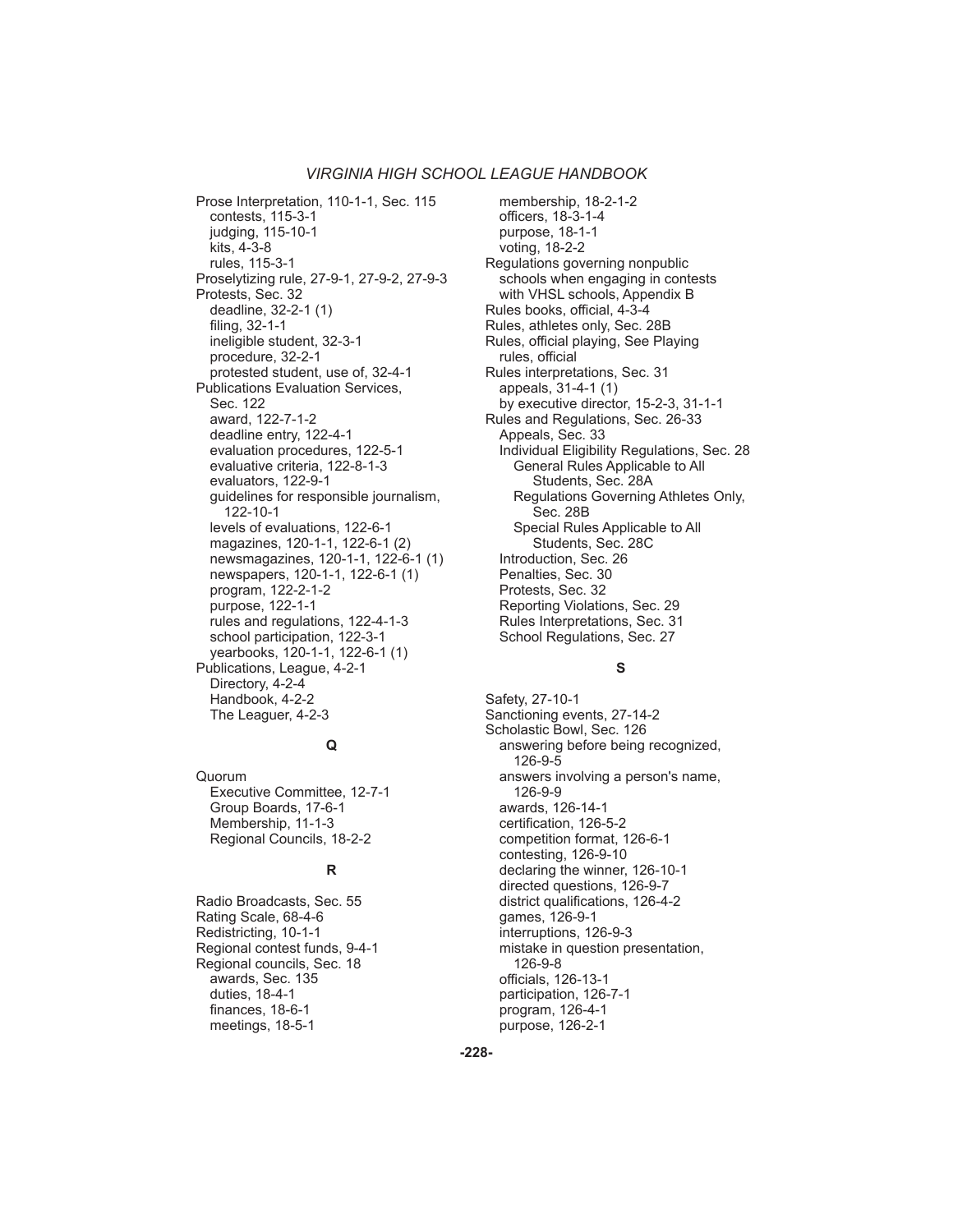questions, 126-8-1 regional tournaments, 126-4-4 rules and regulations, 126-5-1 school participation, 126-3-1 scoring, 126-12-1 special procedures for mathematics questions, 126-9-4 substitution, 126-11-1 toss-up rounds, 126-9-2 tournament format, 126-6-2 wrong person answers, 126-9-6 Scholarship rule, 28A-5-1 School folder, 121-5-1-9 School regulations, Sec. 27 all-star game rule, 27-1-1 coaches rule, 27-2-1 college team rule, 27-3-1 contest limitation rule, 27-4-1 interstate and international competition rule, 27-5-1 officials rule, 27-6-1 out-of-season practice rule, 27-7-1 principal's responsibility rule, 27-8-1 proselyting rule, 27-9-1 sports season rule, 27-12-1 sportsmanship rule, 27-11-1 state competition rule, 27-13-1 state sanction rule, 27-14-1 Sunday rule, 27-15-1 Scrimmages, 54-4-1 Secondary school regulations, nonmember, See nonpublic school regulations Sectional contest funds, 9-4-1 Sectional tournaments, provision for, 54-9-1 (c) Semester rule, 28A-6-1 **Services** field,  $4-4-3$  special, 4-4-2 Short Story, See Creative writing Soccer, Sec. 78 jamboree, 54-4-1 rules, Sec. 54, Table Softball, Sec. 79 resolving ties during ending regular season game, 79-4-5 "ten run" rule, 79-4-3 light failure, 79-3-1 playing rules, Sec. 54, Table schedules, 79-1-1 Speaking, See Extemporaneous Speaking, Original Oratory

Speech activities, Sec. 110-117 debate, Sec. 117 form, 117-5-1 classic four-person, rules and regulations, 117-7-1-8 contemporary switch-side, rules and regulations, 117-8-1-6 introduction, 117-1-1 kits, 4-3-8, 117-3-1 Lincoln-Douglas, 117-9-1-7 preparation, 117-4-1-2 procedure, 117-5-1 purpose, 117-2-1 source materials, 117-3-1, 117-4-2 suggestions, 117-6-1-3 tournaments, 117-10-1-2 impromptu speaking, Sec. 114 bases for judges decision, 114-3-1 drawing, 114-2-2 penalties, 114-4-1 preparation, 114-2-3 time, 114-2-4 topics, 114-2-1 extemporaneous speaking, Sec. 112 bases for judges' decisions, 112-6-1 contest procedures, 112-5-1-9 contest regulations, 112-3-1-3 introduction, 112-1-1 penalties, 112-7-1 preparation, 112-4-1 -2 purpose, 112-2-1 introduction, Sec. 110 aid to coaches and sponsors, 110-4-1 contests, 110-1-1 kits, 110-5-1 purpose, 110-2-1 rules and regulations, 110-6-1 school participation, 110-3-1 oral interpretation, Sec. 116 bases for judges' decision, 116-10-1 contest procedures, 116-9-1 duo interpretation, 116-7-1 introduction, 116-1-1 humorous dramatic regulations, 116-6-1 penalty, 116-11-1 poetry contest regulations, 116-4-1 preparation, 116-8-1 prose contest regulations, 116-3-1 purpose, 116-2-1 serious dramatic regulations, 116-5-1

#### **-229-**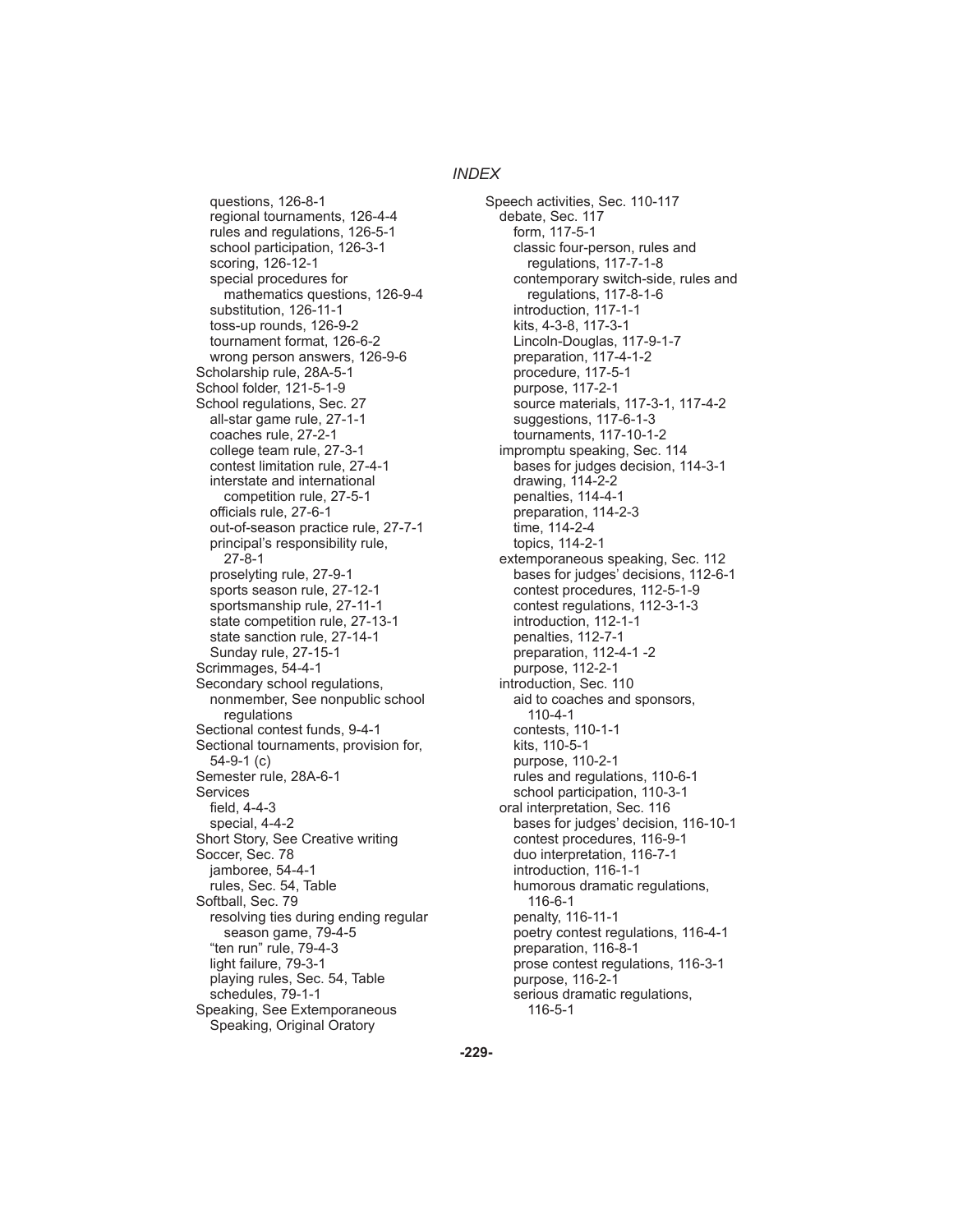original oratory, Sec. 113 bases for judges' decisions, 113-6-1 contest procedures, 113-5-1-2 contest regulations, 113-3-1-5 introduction, 113-1-1 penalties, 113-7-1 preparation, 113-4-1-3 purpose, 113-2-1 storytelling, Sec. 115 bases for judges' decisions, 115-3-1 contest regulations, 115-2-1 introduction, 115-1-1 penalties, 115-4-1 Sports, See specific listings Sports rules, See Playing rules, official Sports Season rule, 27-12-1 Sportsmanship Committees, Sec. 13 appeals, 13-4-1, Sec. 33 costs of hearings, 13-3-1 duties, 13-2-1 membership, 13-1-1 Sportsmanship rule, 27-11-1 Staff, League, Sec. 2 State competition rule, 27-13-1 State contest funds, 9-4-1 State sanction rule, 27-14-1 State Tournaments adoption of, 55-1-1 broadcasts and telecasts, Sec. 55 postponement policies, Sec. 55 Steroids, 27-10-1 Storytelling, Sec. 115 bases for judges' decisions, 115-3-1 contest regulations, 115-2-1 introduction, 115-1-1 penalties, 115-4-1 Structure, League, 8-2-1 Sunday rule, 27-15-1 Supervisors, of Programs, 2-1-1 Supplies and Services, Sec. 4 Swimming, Sec. 80 rules, Sec. 54, Table

#### **T**

Telecasts, Sec. 55 Tennis, Sec. 82 apparel, 82-4-10 championships, conference, 82-5-12 regional, 82-5-12 state, 82-6-1 etiquette, 82-4-9 expenses, Sec. 55

 match restriction, 82-1-3 percentage method, 82-5-11 playing rules, 82-4-1, Sec. 54, Table schedule, 82-1-1 state tournament, entries, 82-5-14 team, 82-4-6 team match, 82-4-6 Termination of State Tournaments, 55-1-1 Theatre festival, Sec. 101 awards, 101-9-1 bases for critics' evaluation, 101-7-1-4 district, 101-3-1-2 festival director, 101-3-2 evaluation, 101-7-1 kit, 4-3-8 penalty, 101-8-1 regional, 101-4-1-2 regulations and procedures, state 101-6-1-7 rules and regulations, 101-2-1-3 selection, 101-1-1-2 state, 101-5-1-2 Tobacco Use, 27-10-1 Tournaments, adoption of state, 55-1-1 Track, Sec. 84 championships, conference, 84-4-5 regional, 84-4-5 state, 84-4-6 meet entries, 84-6-2 meet regulations, 84-4-7 introduction, 84-4-2 kit, meet director, 4-3-8 limits on participation, individual, 84-4-3 limits on participation, school, 84-4-4 rules, Sec. 54, Table schedules, 84-1-1 See also Indoor Track **Transfer** evidence of, on file in school office, 27-8-6 McKinney Vento, 28A-7-1 (15) rule, 28A-7-1 Travel expenses, See expenses, travel

#### **U**

University of Virginia, Preface

#### **V**

Violations of rules penalties for, Sec. 30

#### **-230-**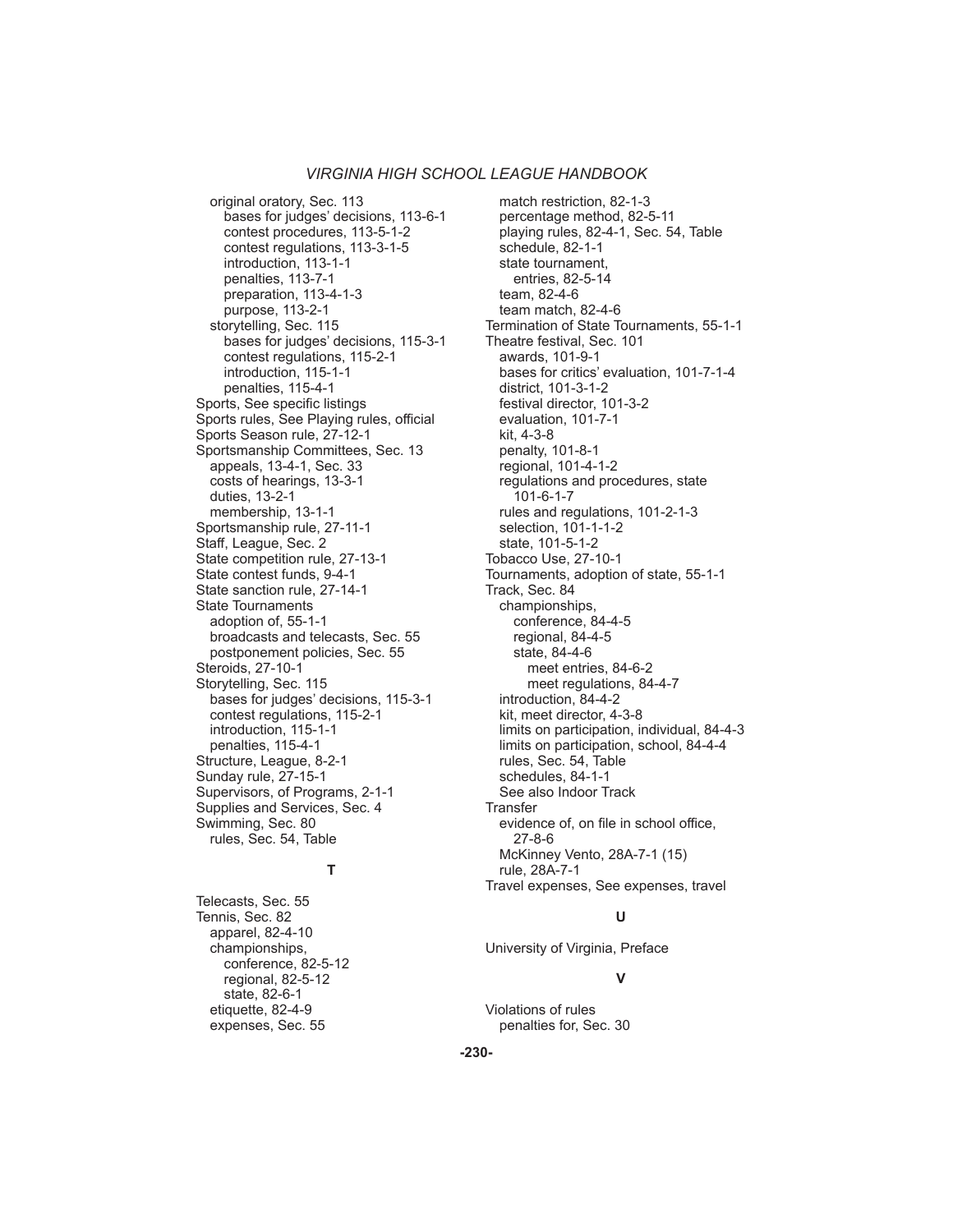reporting, 29-1-1, 30-2-1 Note See also Penalties Virginia High School League, See League Virginia High School Literary and Athletic League, Preface Volleyball, Sec. 86 rules, Sec. 54, Table

#### **W**

Washington Society, Preface Workbook, principal's, See Principal's workbook Wrestling, Sec. 88 championships, 88-4-4 pairings, 88-4-5

 jamboree, 54-4-1 kit, tournament director, 4-3-8 rules, playing, Sec. 54, Table schedule, 88-1-1 weight classes, 88-4-2, 88-4-3 Writing, See Creative Writing

#### **Y**

Yearbook, See Publications Evaluation Services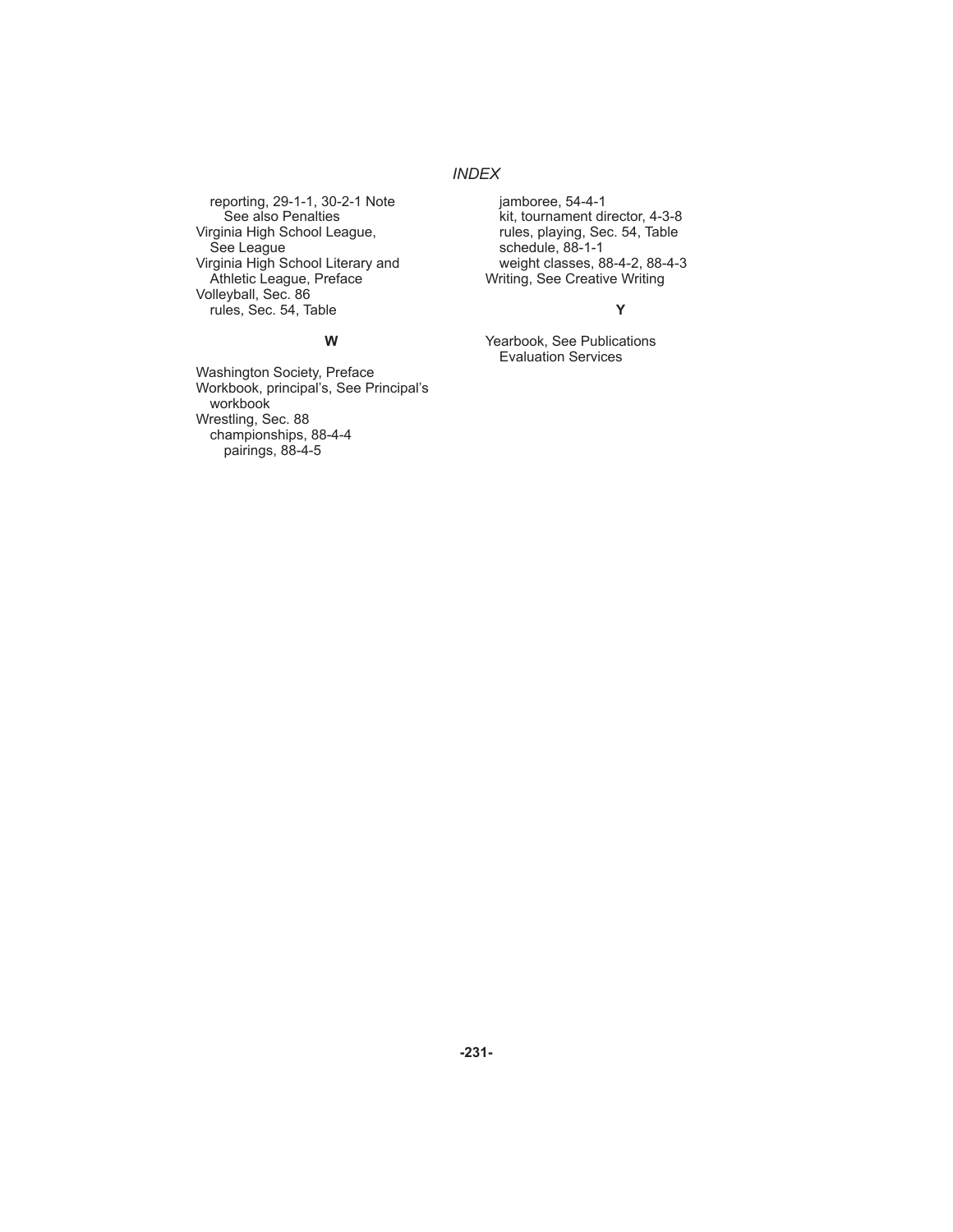# VIRGINIA HIGH SCHOOL LEAGUE, INC. **POLICY MANUAL** 2020-21



**PUBLISHED BY VIRGINIA HIGH** SCHOOL LEAGUE, INC. CHARLOTTESVILLE VIRGINIA

**JULY 2020**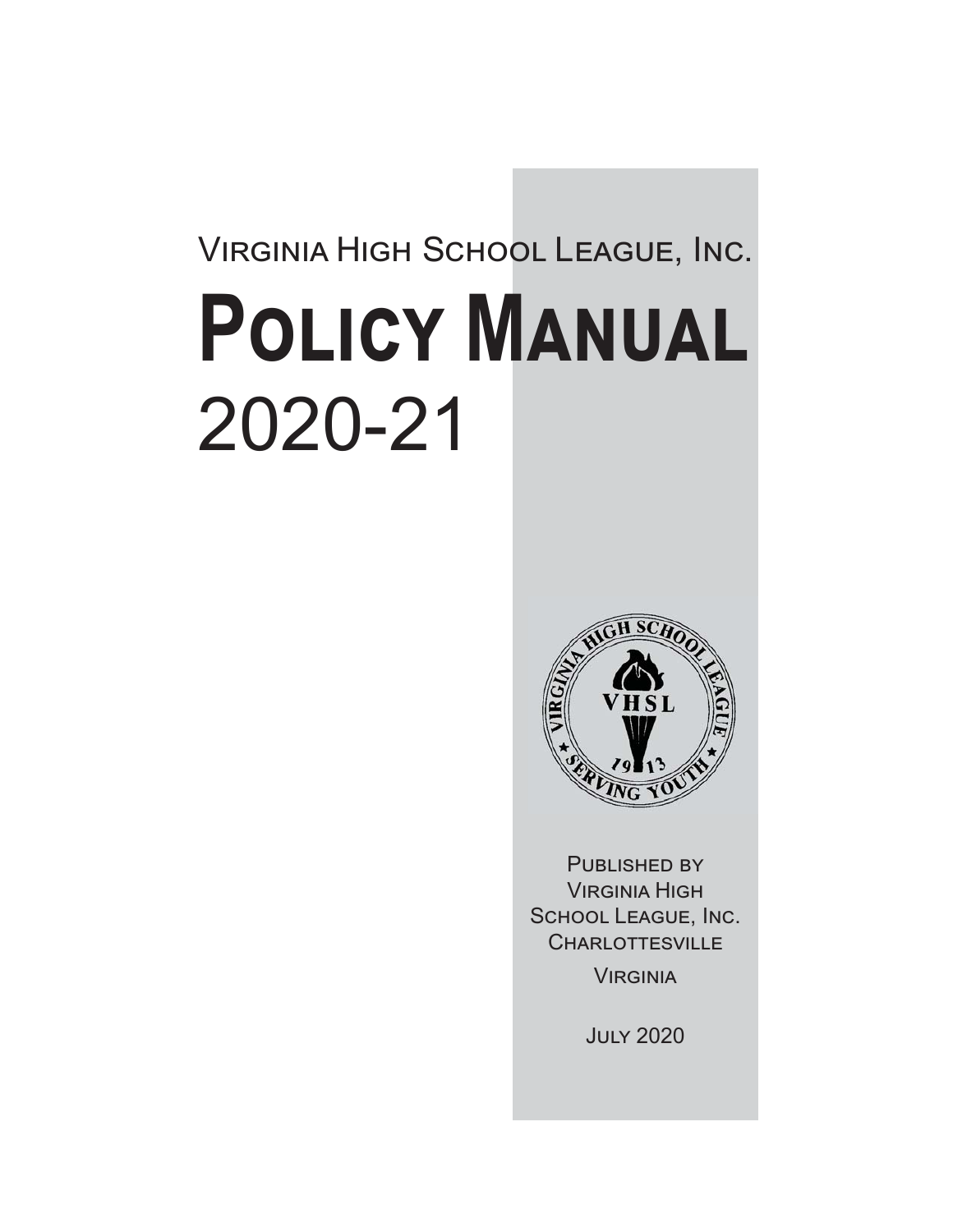## **2020-21 VHSL ATHLETIC/ACTIVITY POLICY MANUAL**

#### **GENERAL CONTENTS**

| Section 210:      |  |
|-------------------|--|
| Section 220:      |  |
| Section 300:      |  |
| <b>Appendices</b> |  |
|                   |  |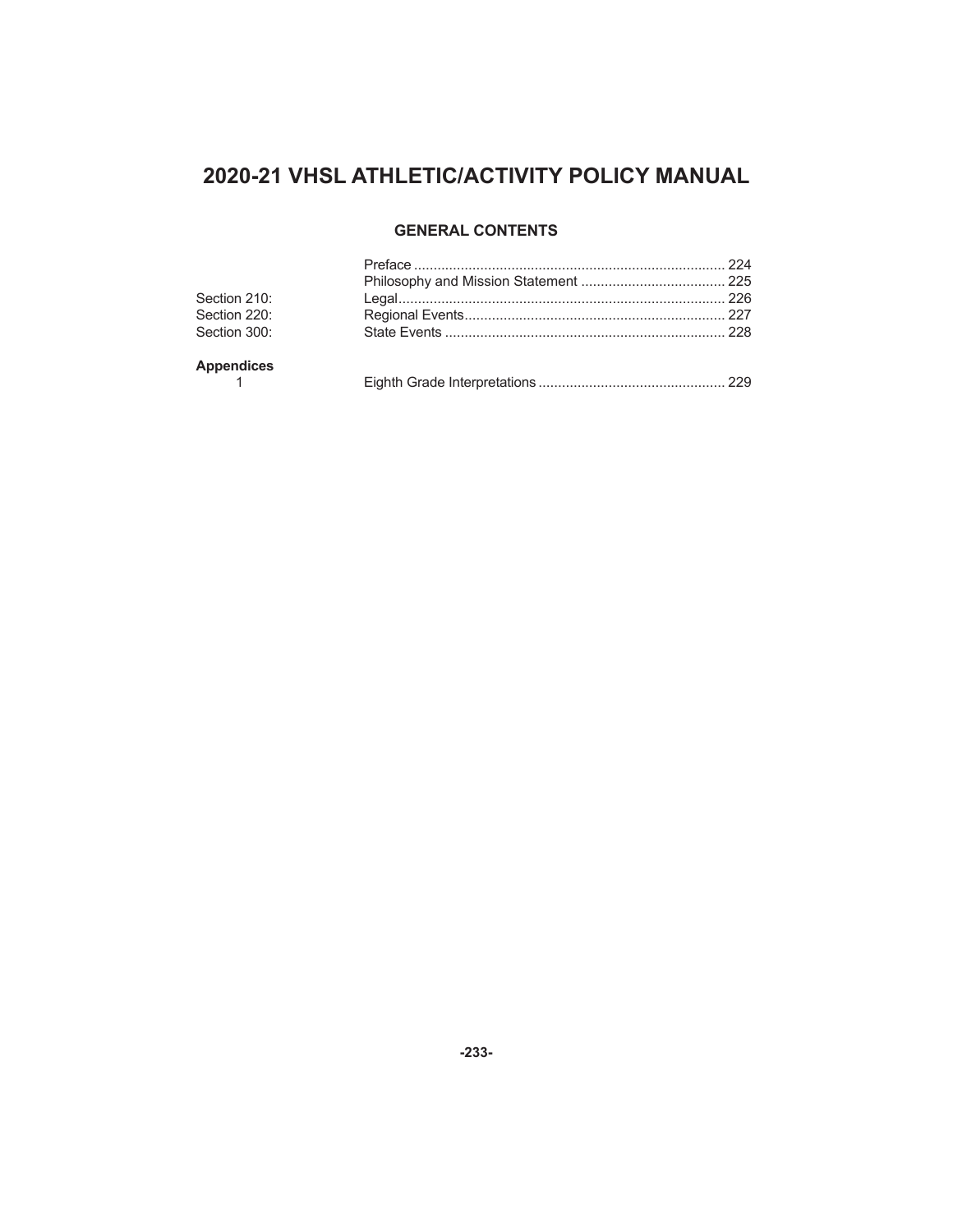#### **PREFACE**

This manual is designed to assist in the orientation of Executive Committee members and member school principals as well as providing pertinent information related to the general operation of the VHSL.

The policies as found in this policy manual are adopted by the Executive Committee of the Virginia High School League with due regard for the VHSL By-Laws and all policies prescribed in the VHSL HANDBOOK. All new policies and procedures or any change in established policies and procedures within the VHSL must be authorized by the Executive Committee for inclusion in the policy manual. No new policies and procedures, nor any changes in existing policies and procedures, may be effected by letter, memorandum, or telephone, except as authorized by the Executive Committee or Membership.

The Executive Director of the League is the policy link to the League's administrative staff, clerical staff, and the League's member schools. Acting within the guidelines of League and Executive Committee policy, the Executive Director makes internal policy.

The policies and procedures contained in this manual supersede all policies and procedures otherwise or previously issued. Any member school principal or member of the League staff who wishes to establish new policies and procedures, or make a change in existing policies and procedures will submit a proposal to the Executive Director in writing for reference to the Executive Committee or Membership.

Any action or communication based upon an interpretation of either VHSL HANDBOOK policy or this policy manual will be cleared with the Executive Director, and in some instances an assistant director, in advance.

Oral interpretations by the Executive Director and the assistant directors shall not be regarded as binding, but merely advisory, and shall not be considered official. If later committed to writing, however, such interpretations shall have the same force and effect as other written interpretations.

Written interpretations by the Executive Director, or assistant director in his/her area of responsibility, shall be official and binding on member schools unless and until they are challenged by written request for a hearing by the Executive Committee or an Appeals Committee, as authorized in Section 15-2-3 (4) and Section 33 of the VHSL Handbook.

The overall basis for interpretations and included policies rises from the philosophy and mission statement that follows.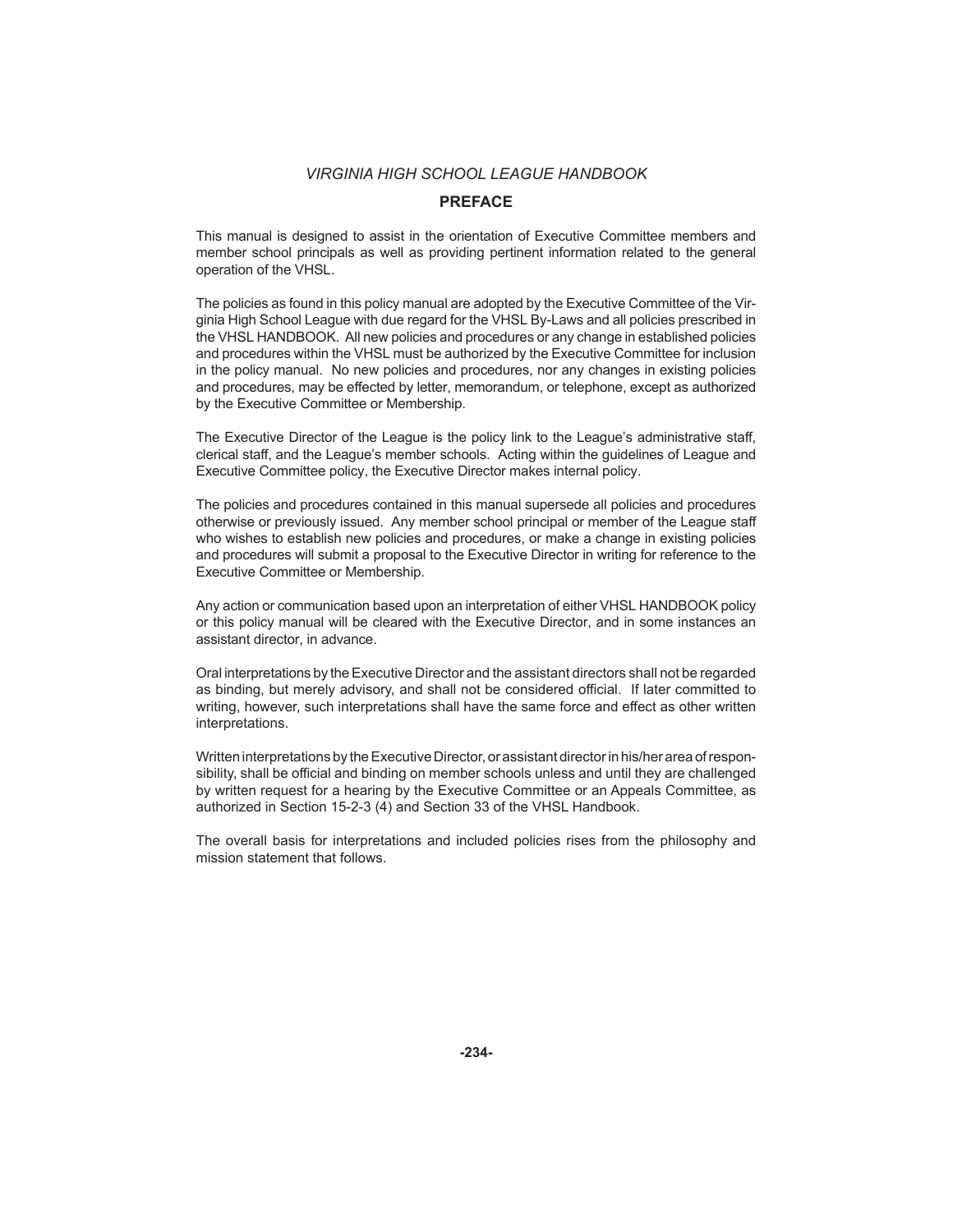#### *POLICY MANUAL*

#### **PHILOSOPHY**

The VHSL, composed of member schools in the state of Virginia, believes:

- That it is the function of the VHSL to attempt to provide programs which best fit the needs of eligible students.
- That competition is desirable in a democratic society and is best conducted under the spirit and letter of the rules provided to govern each activity.
- That the opportunity to participate should be available in individual and team events allowing for the unique differences in talents and abilities of students served.
- That good sportsmanship, fair play, honesty, and respect for others shall be evident in all participants at all levels of competition.
- That governance of all activities shall be through the democratic process with equal voice and vote for all member schools and equal right of appeal through due process.
- That activities shall be supervised, directed and officiated by individuals trained in their respective fields of service.
- That communities served shall be informed as to the function, operations, and management of this organization.
- That the scope of sponsored activities educate our youth to the need for trained minds and healthy bodies.

Furthermore, the VHSL believes in:

- providing educational opportunities for students beyond the classroom.
- ensuring fairness and equity through safe competitions.
- paving the way for personal growth.
- offering opportunities for students to develop teamwork and leadership skills.
- promoting sportsmanship, ethics and integrity.
- building better citizens through student activities.
- providing the means whereby all coaches in VHSL schools are trained in fundamental coaching competencies (9-02).

#### **MISSION STATEMENT**

"The Virginia High School League is an alliance of Virginia's public and approved non-boarding, nonpublic high schools that promotes education, leadership, sportsmanship, character and citizenship for students by establishing and maintaining high standards for school activities and competitions."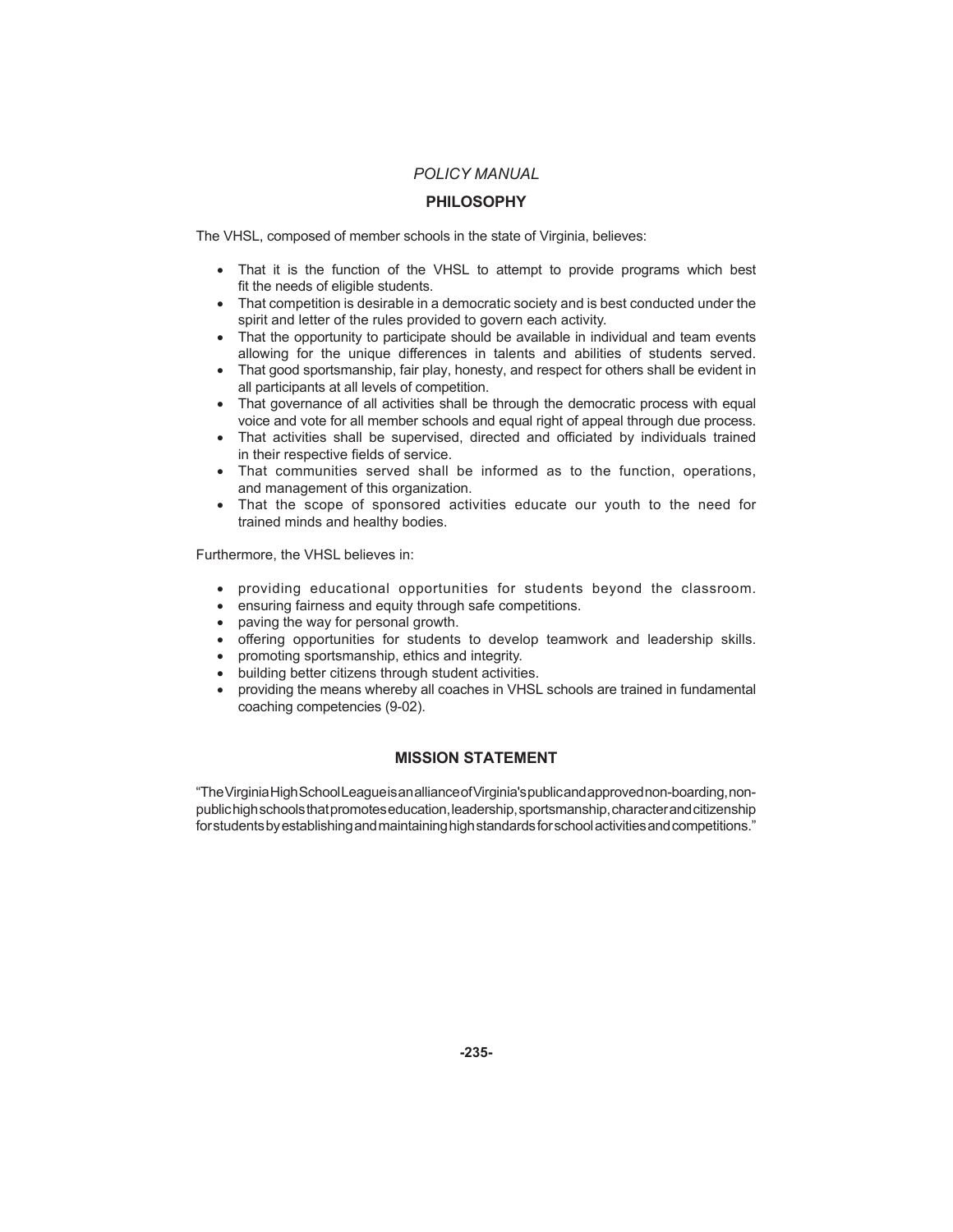## **2020-21 VHSL ATHLETIC/ACTIVITY POLICY MANUAL**

(Items in parentheses represent the date of the Executive Committee meeting at which the policy was adopted.)

#### *SECTION 200: CORPORATE SPONSORS.*

**200-4-1 Income Subsidization (5-83)**-The staff is encouraged to seek subsidies for VHSL programs.

**200-5-1 Team Uniform Logo (10-95)**-Schools may obtain uniforms from corporate sponsors and may display logos on uniforms as long as they conform to National Federation rules.

**200-5-1 Team Uniform Logo (9-05)**-Approved the Jamestown 2007 Commemorative Patch for use by schools.

#### *SECTION 210: LEGAL.*

**210-1-1 Freedom of Information Act (9-73)-The Attorney General's office ruled that for the** purposes of the Freedom of Information Act, a VHSL member school could be treated as an employee and those portions of the Act permitting executive or closed meetings as they relate to employees could be exceptions applicable to the League.

**210-2-1 Lobbying (9-81)**-In response to a question as to whether elected representatives of the League or the Executive Director need to register as a lobbyist, the VHSL attorney has advised that:

"Neither the Virginia High School League, its employees, elected officers or counsel need to be registered as a lobbyist pursuant to Section 30.28.01 et. seq. of the Code of Virginia. My rationale is that no employee, officer or counsel is employed or retained for compensation to lobby and none of these persons has any duties which include lobbying. Furthermore, none of these individuals receives compensation or substance specifically for lobby duty. None of these individuals will expend in excess of \$100.00 for lobby purposes as defined by the Code."

**210-2-3 Non-discrimination Policy (12-01)**-An alliance of member public high schools, the Virginia High School League serves a diverse population and respects that diversity in all League activities. The Virginia High School League encourages equity awareness and supports compliance with Title IX among its member schools.

#### *SECTION 220: REGIONAL EVENTS.*

**220-1-1 Awards Procurement (1-81)**-Regions may secure their own or procure their awards from the VHSL state supplier.

**220-2-2 Broadcast/Telecast Fees**-Any fees for regional broadcasts or telecast of any event will be set by the appropriate regional council.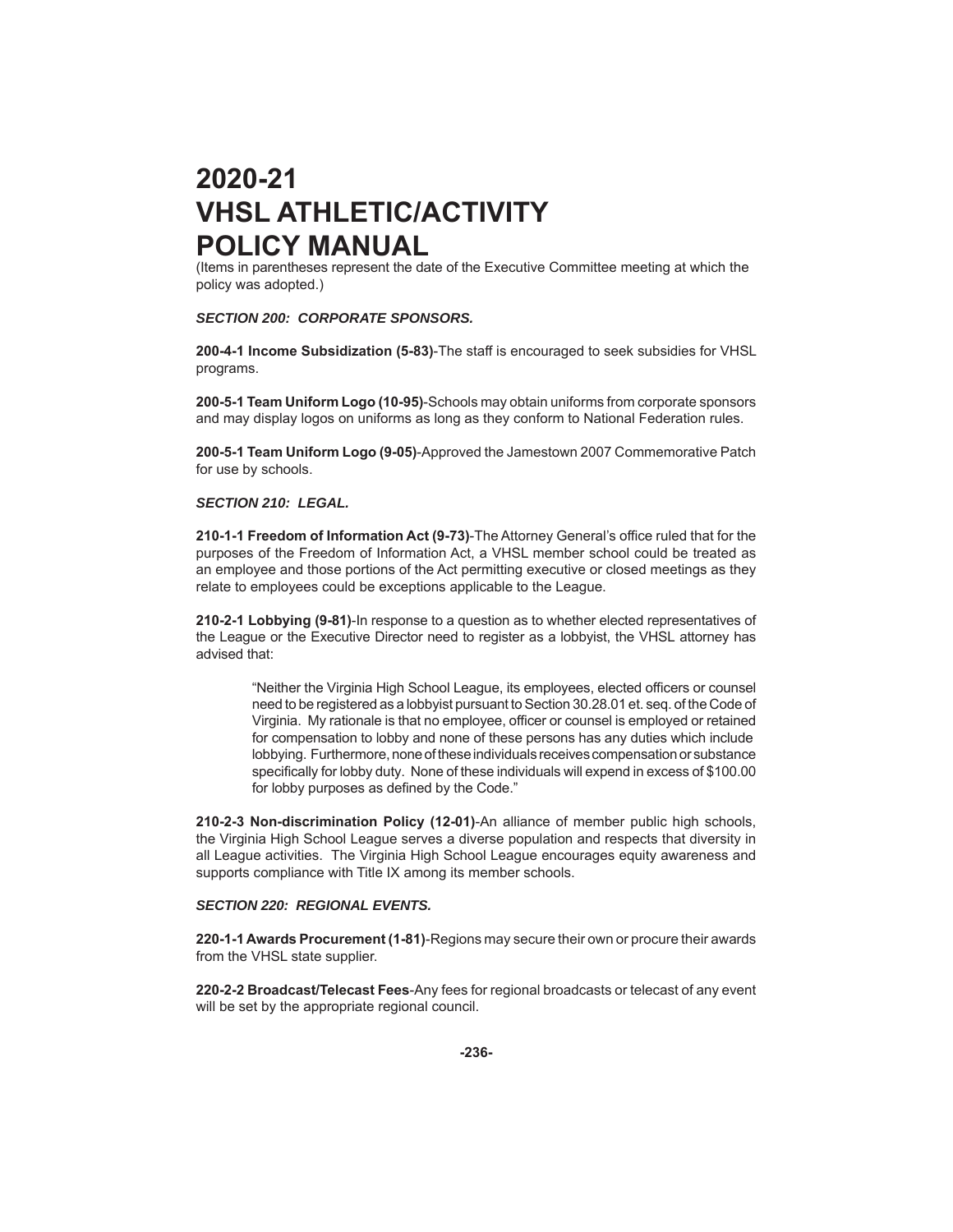#### *REGIONAL/STATE EVENTS*

**220-2-3 Crowd Control (5-72)**-For regional events, the appropriate regional council has the same responsibility for crowd control as a school hosting a game during the regular season.

**220-4-1 Expense Limitations**-The following expenses may not exceed the state limitations unless the excess is paid from the region's 65% share of the net income.

**(1) Facility Rental**-Field or court facility rental may not exceed the regular season game rental for high school facilities. Use of municipal facilities must be authorized by the Executive Director.

**(2) Personnel Fees**-Tournament personnel fees may not exceed the customary and normal fees of a regular season contest.

(3) Other Costs-Costs for such items as lights, field maintenance and clean-up may not exceed the customary costs of a regular season contest.

**(4) Film/Scouting Costs**-All expenses for fi lms and/or scouting must be paid from the region's 65% share of the net income.

**(5) Team Travel Reimbursement**-See VHSL *Handbook* 55-5-1 "VHSL State Team Travel Reimbursement Chart." Regional team travel reimbursement may not exceed the state schedule, unless the excess is paid from the region's 65% share of the net income.

**(6) Hospitality Costs (5-88)**-Hospitality food and hostess costs may not exceed \$100 per session for the sports of basketball and wrestling and \$75 per session for gymnastics and volleyball unless the excess is paid from the region's 65% share of the net income. Hospitality costs for all other sports must be paid from the region's 65% share of the net income.

**220-5-1 Financial Reports**-Any tournament charging an admission fee must submit a tournament report (even if a deficit) to the League office.

**220-5-2 Filing Deadline (12-03)-Each regional financial report, with appropriate check if one** is due VHSL, must be submitted to the VHSL office within three calendar weeks after the event has ended; a three-week grace period may be permitted by the Executive Director upon request. A \$100 fine may be imposed on the region that has not submitted its reports and tournament proceeds within the grace period.

**220-5-3 Team Travel Shares from Region (2-78)**-Those regions paying money to teams advancing to the state level must take those funds from the region's 65% and not from the region's total event expenses.

**220-6-1 Regional Postponement Policy**-In case of extreme weather conditions which imperil travelers attempting to reach the regional event site, the regional director has permission to postpone the regional event, and therefore the state event entry form deadline, one day at a time, excluding Sundays, until the day preceding the state event. If the regional event is delayed beyond the adopted regional deadline, the regional director is required to advise the Executive Director of the postponement and required to call in, deliver or fax the regional results to the state event director as soon as the regional event is completed. In addition, the regional director is required to mail, email, deliver or fax the results to the VHSL office.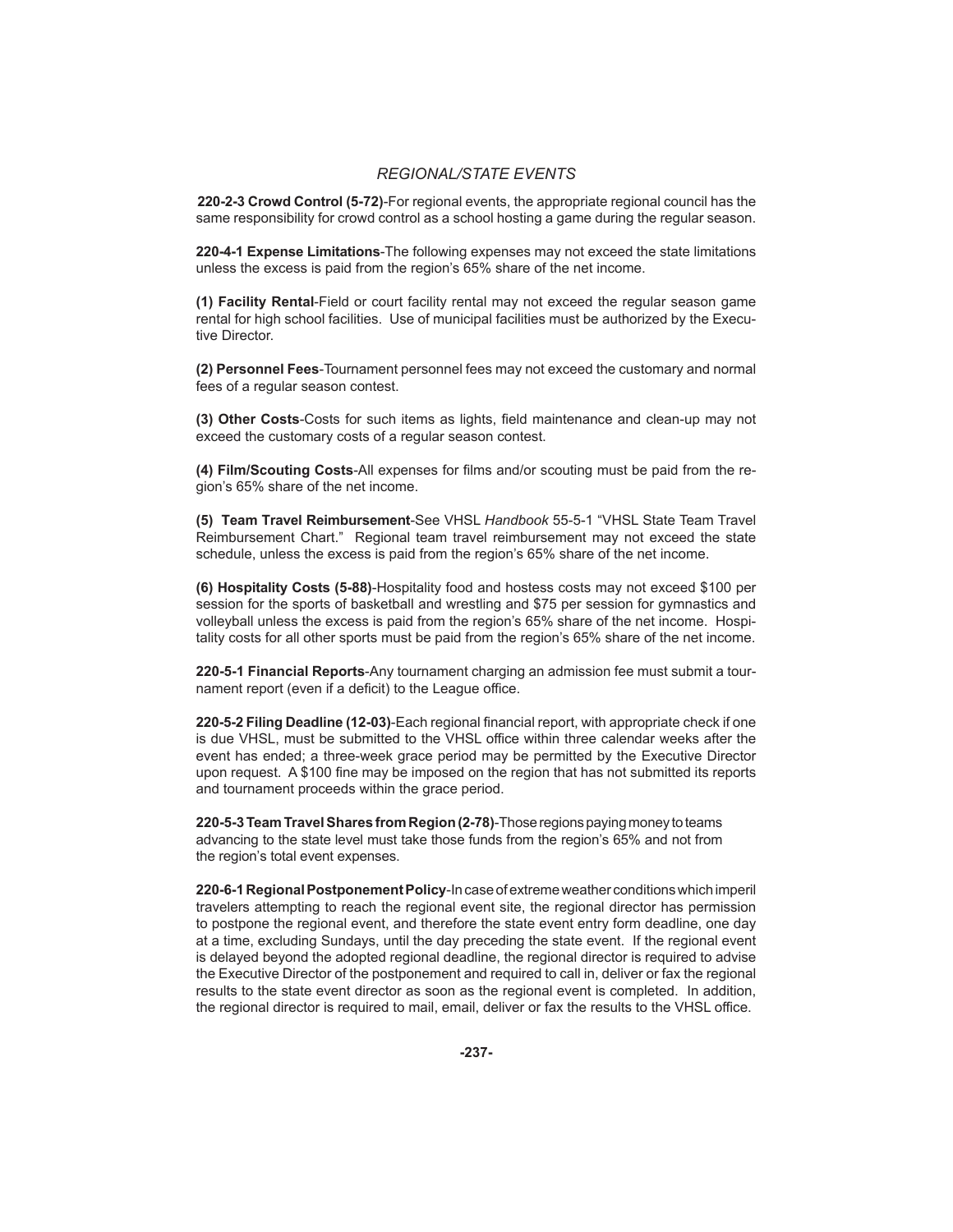#### *VIRGINIA HIGH SCHOOL LEAGUE POLICY MANUAL*

In the event that the regional event director cannot meet the "day preceding the state event" deadline, he/she shall call the Executive Director to request a delay in the state event so that the regional qualifiers will be eligible for the state event. If at all possible the Executive Director and the state event director through consultation with the Group Board Chairman and VHSL Chairman shall reschedule the state event.

**220-7-1 Tournament Entry Certifi cation**-Principals are required to certify entries for region level activities, but athletic directors or coaches may certify entries from the region level to the state level.

**220-8-1 State Event Responsibility (5-93)**-Regions failing to identify coordinators for regional activities are responsible for obtaining all materials from VHSL office in person.

**220-9-1 Videotaping (3-02)**-Filming or videotaping of games/contests for scouting purposes is limited to the schools that are participating in the event. Schools not competing in the event may not film or tape the event.

#### *SECTION 300: STATE EVENTS.*

**300-1-1 Authority Designation (3-78)**-Each group board will establish its own date and site for each individual state championship that is not set by the Executive Committee; the Executive Committee has the authority to set dates and sites for multiple group championships, to set sites and dates in emergency situations, to set sites for state soccer and wrestling championships and beginning 9-94 has authority to set pairings. If the situation involves only one board, the board officers have authority to set the site and date.

**300-2-1 Cheerleaders (5-93)**-Cheerleaders shall cheer from an area designated by the director.

**300-3-1 Pairings (9-94)**-The Executive Committee has the authority to set playoff pairings for all sports. For those playoffs where teams from the same region might face each other in the semifinals and are scheduled to play at one school's home field, the regional champion will host the game.

**300-4-1 Videotape Sales For Football Games (5-92)**-Commission to VHSL per video sold – \$5.00. Company must pay non-refundable \$500 telecast fee which is then deducted from the VHSL commission on total sales. If company uses video as a delayed telecast and sells videos, then company must pay \$500 telecast fee, plus \$5.00 video commission.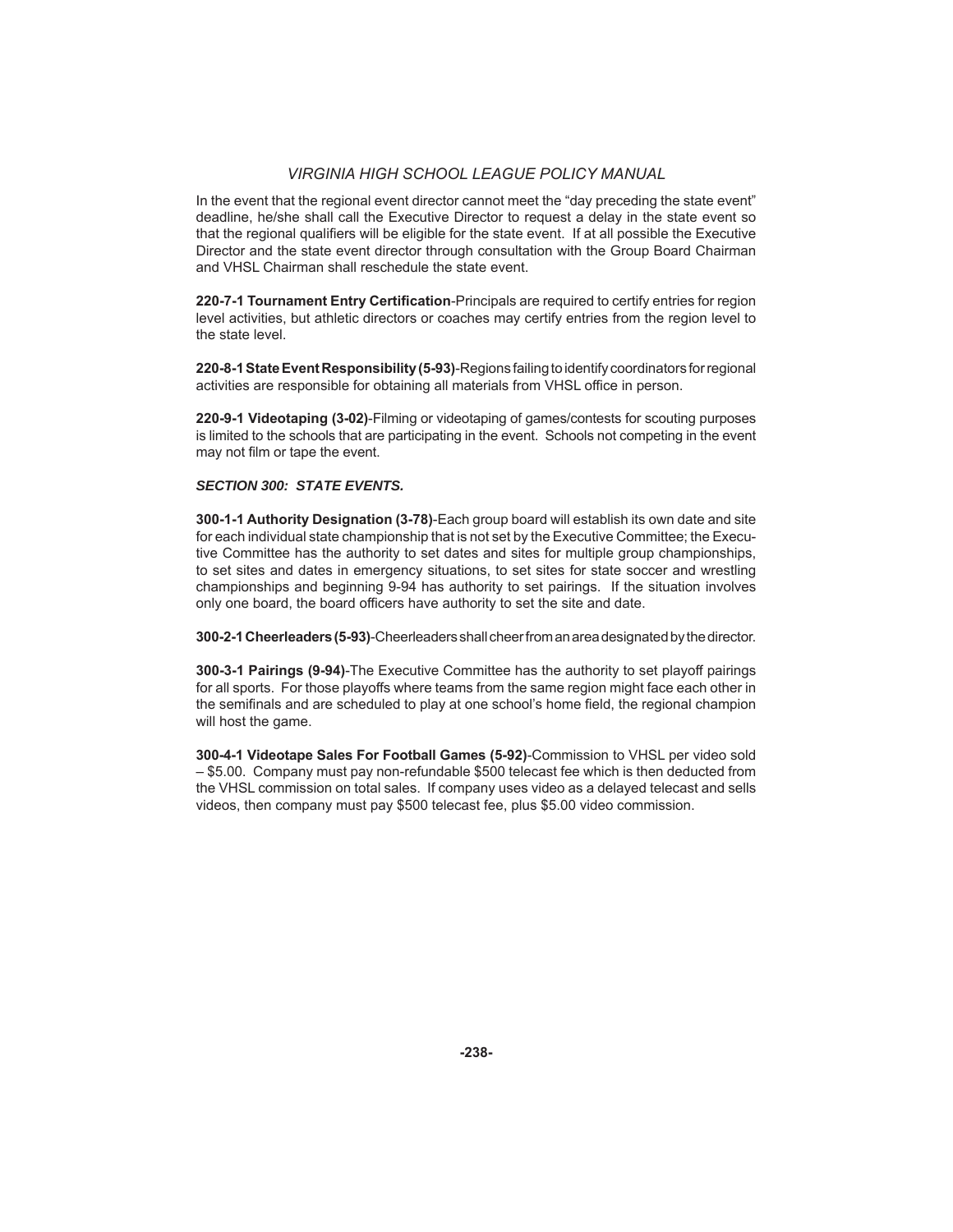#### *INTERPRETATIONS*

## **APPENDIX 1**

#### **EIGHTH GRADE INSURANCE/ELIGIBILITY INTERPRETATIONS**

#### **STAFF INTERPRETATIONS**

**1. Q:** Our eighth grade is housed at a separate building, in the middle school; but our school division has determined that the more talented eighth grade athletes may "play up" with ninth graders on the high school's "freshman" football team. Is this legal?

 **ANSWER:** Yes. Those designated individuals may represent a VHSL school, must be certified on a VHSL MEL, and are covered by the League's catastrophic insurance for that sport.

 (Note: The school must count those eighth graders when computing insurance premiums.)

**2. Q:** What if John Smith, an eighth grader in the above situation, plays "freshman" football for the high school, but plays on the middle school basketball team. What is his status?

 **ANSWER**: He plays by VHSL rules in football and is covered by catastrophic insurance in that sport. He plays by local (middle) school rules in basketball and is not covered by VHSL insurance in basketball; however, the school division may purchase optional insurance for its middle school athletes.

- **3. Q:** May the "freshman" football team above play games against (a) a high school sub-varsity team with students above grade nine, (b) a middle school team with all eighth graders, and (c) a middle school team with seventh and eighth graders"  **ANSWER:** Yes, in situations (a) and (b) unless local rules prohibit such competition. No, in situation (c) because no student below the eighth grade may participate in any VHSL contest.
- **4. Q:** After the "freshman" team above finishes its regulation game, may players who did not see action be allowed to participate in a "fifth" quarter?  **ANSWER:** No. Contests may not be extended for such purposes. (See section 54-3-2 above.)